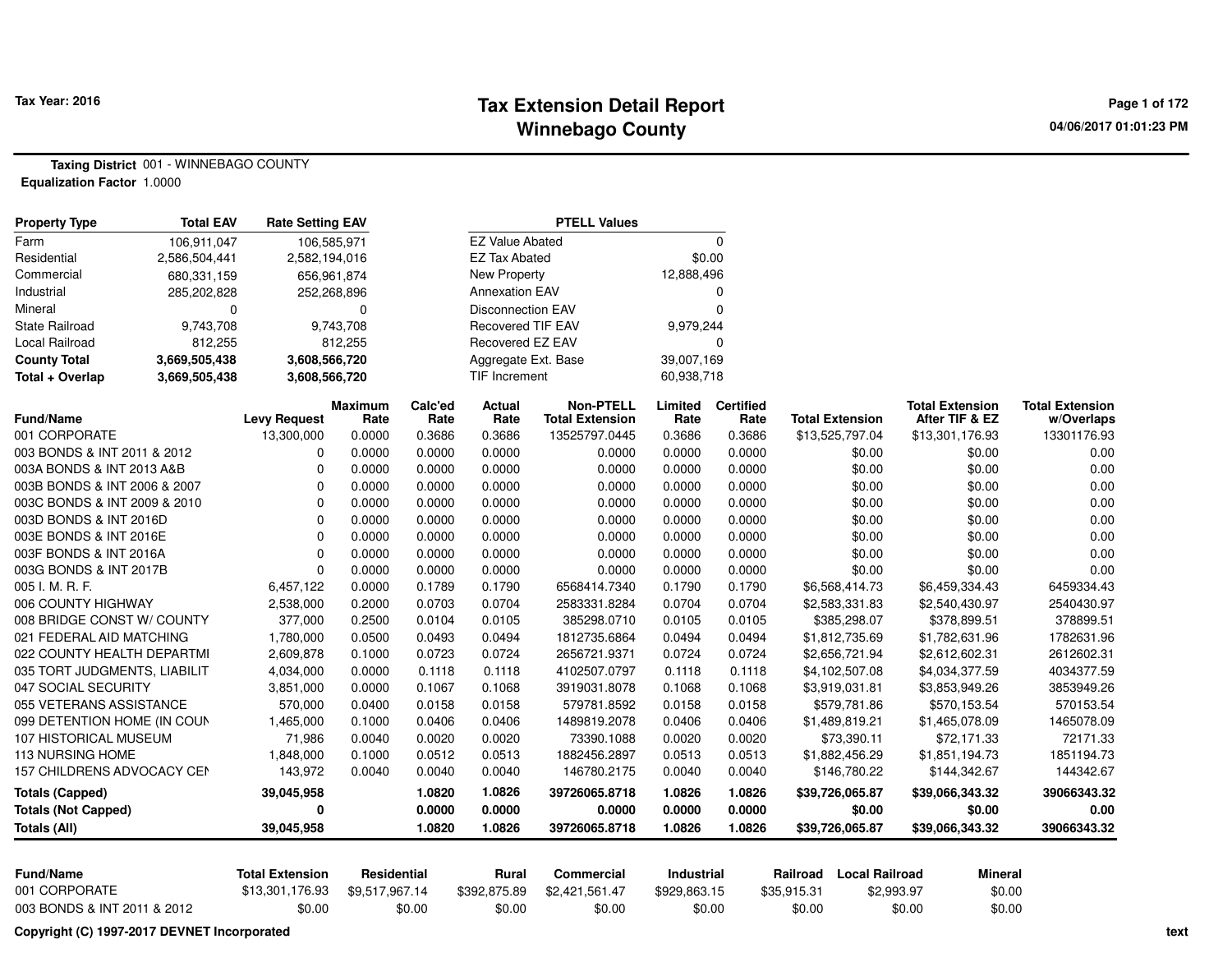# **Tax Extension Detail Report Tax Year: 2016 Page 2 of 172 Winnebago County**

**04/06/2017 01:01:23 PM**

| Fund/Name                    | <b>Total Extension</b> | Residential     | <b>Rural</b>   | Commercial     | <b>Industrial</b> | Railroad     | <b>Local Railroad</b> | <b>Mineral</b> |
|------------------------------|------------------------|-----------------|----------------|----------------|-------------------|--------------|-----------------------|----------------|
| 003A BONDS & INT 2013 A&B    | \$0.00                 | \$0.00          | \$0.00         | \$0.00         | \$0.00            | \$0.00       | \$0.00                | \$0.00         |
| 003B BONDS & INT 2006 & 2007 | \$0.00                 | \$0.00          | \$0.00         | \$0.00         | \$0.00            | \$0.00       | \$0.00                | \$0.00         |
| 003C BONDS & INT 2009 & 2010 | \$0.00                 | \$0.00          | \$0.00         | \$0.00         | \$0.00            | \$0.00       | \$0.00                | \$0.00         |
| 003D BONDS & INT 2016D       | \$0.00                 | \$0.00          | \$0.00         | \$0.00         | \$0.00            | \$0.00       | \$0.00                | \$0.00         |
| 003E BONDS & INT 2016E       | \$0.00                 | \$0.00          | \$0.00         | \$0.00         | \$0.00            | \$0.00       | \$0.00                | \$0.00         |
| 003F BONDS & INT 2016A       | \$0.00                 | \$0.00          | \$0.00         | \$0.00         | \$0.00            | \$0.00       | \$0.00                | \$0.00         |
| 003G BONDS & INT 2017B       | \$0.00                 | \$0.00          | \$0.00         | \$0.00         | \$0.00            | \$0.00       | \$0.00                | \$0.00         |
| 005 I. M. R. F.              | \$6,459,334.43         | \$4,622,127.29  | \$190,788.89   | \$1,175,961.75 | \$451,561.32      | \$17,441.24  | \$1,453.94            | \$0.00         |
| 006 COUNTY HIGHWAY           | \$2,540,430.97         | \$1,817,864.59  | \$75,036.52    | \$462,501.16   | \$177,597.30      | \$6,859.57   | \$571.83              | \$0.00         |
| 008 BRIDGE CONST W/ COUNTY   | \$378,899.51           | \$271,130.37    | \$11,191.53    | \$68,981.00    | \$26,488.23       | \$1,023.09   | \$85.29               | \$0.00         |
| 021 FEDERAL AID MATCHING     | \$1,782,631.96         | \$1,275,603.85  | \$52,653.47    | \$324,539.17   | \$124,620.83      | \$4,813.39   | \$401.25              | \$0.00         |
| 022 COUNTY HEALTH DEPARTMI   | \$2,612,602.31         | \$1,869,508.48  | \$77,168.24    | \$475,640.40   | \$182,642.68      | \$7,054.44   | \$588.07              | \$0.00         |
| 035 TORT JUDGMENTS, LIABILIT | \$4,034,377.59         | \$2,886,892.89  | \$119,163.12   | \$734,483.38   | \$282,036.63      | \$10,893.47  | \$908.10              | \$0.00         |
| 047 SOCIAL SECURITY          | \$3,853,949.26         | \$2,757,783.21  | \$113,833.82   | \$701,635.28   | \$269,423.18      | \$10,406.28  | \$867.49              | \$0.00         |
| 055 VETERANS ASSISTANCE      | \$570,153.54           | \$407,986.64    | \$16,840.58    | \$103,799.98   | \$39,858.49       | \$1,539.51   | \$128.34              | \$0.00         |
| 099 DETENTION HOME (IN COUN  | \$1,465,078.09         | \$1,048,370.77  | \$43,273.90    | \$266,726.52   | \$102,421.17      | \$3,955.95   | \$329.78              | \$0.00         |
| 107 HISTORICAL MUSEUM        | \$72,171.33            | \$51,643.87     | \$2,131.72     | \$13,139.24    | \$5,045.38        | \$194.87     | \$16.25               | \$0.00         |
| <b>113 NURSING HOME</b>      | \$1,851,194.73         | \$1,324,665.54  | \$54,678.60    | \$337,021.44   | \$129,413.94      | \$4,998.52   | \$416.69              | \$0.00         |
| 157 CHILDRENS ADVOCACY CEN   | \$144,342.67           | \$103,287.76    | \$4,263.44     | \$26,278.47    | \$10,090.76       | \$389.75     | \$32.49               | \$0.00         |
| Totals                       | \$39,066,343.32        | \$27,954,832.40 | \$1,153,899.72 | \$7,112,269.26 | \$2,731,063.06    | \$105,485.39 | \$8,793.49            | \$0.00         |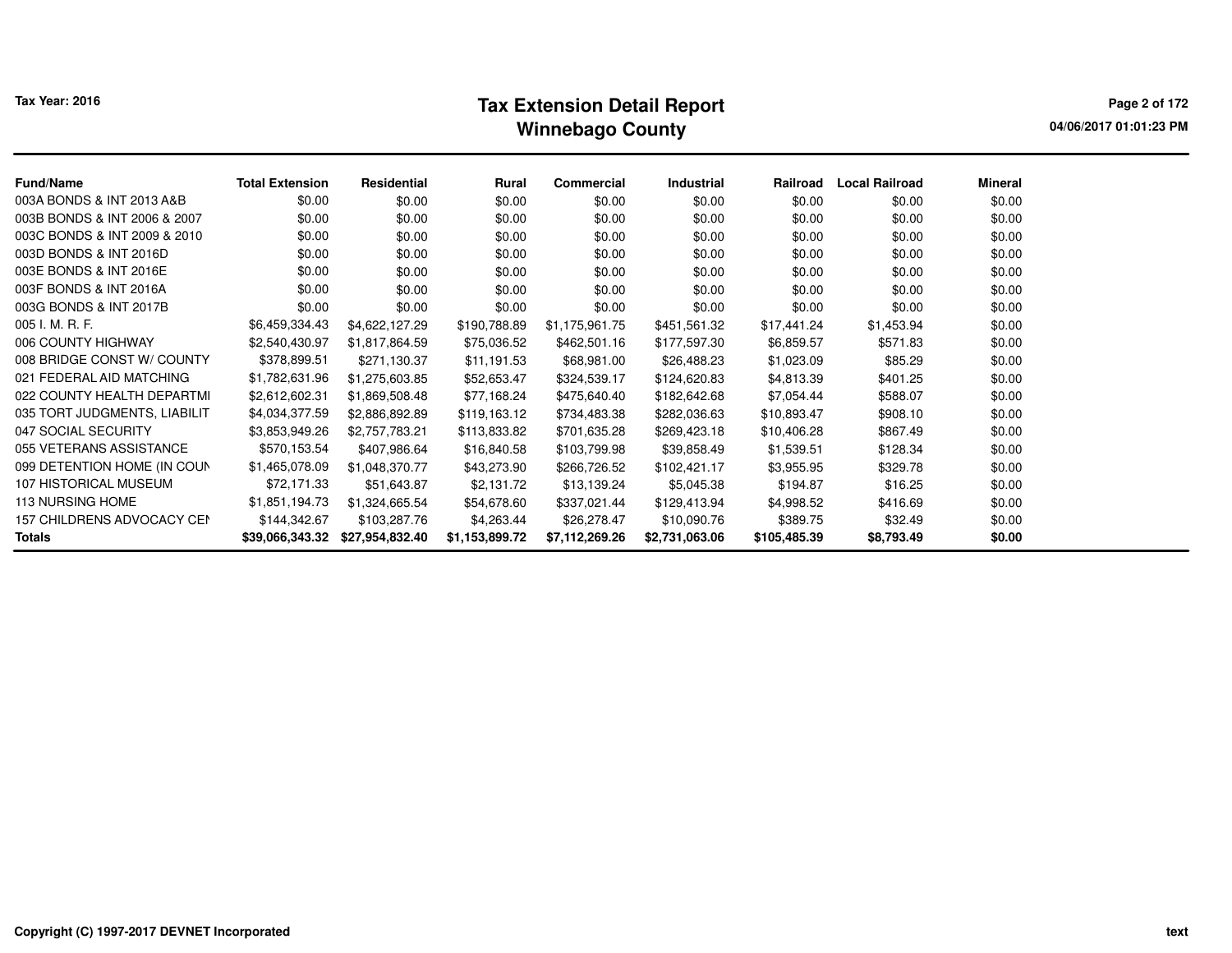## **Tax Extension Detail Report Tax Year: 2016 Page 3 of 172 Winnebago County**

**Taxing District** 002 - FOREST PRESERVE**Equalization Factor** 1.0000

| <b>Property Type</b>          | <b>Total EAV</b> | <b>Rate Setting EAV</b> |                        |                 |                          | <b>PTELL Values</b>                        |                 |                          |             |                        |                                          |                                      |
|-------------------------------|------------------|-------------------------|------------------------|-----------------|--------------------------|--------------------------------------------|-----------------|--------------------------|-------------|------------------------|------------------------------------------|--------------------------------------|
| Farm                          | 106,911,047      | 106,585,971             |                        |                 | <b>EZ Value Abated</b>   |                                            |                 | $\mathbf 0$              |             |                        |                                          |                                      |
| Residential                   | 2,586,504,441    | 2,582,194,016           |                        |                 | <b>EZ Tax Abated</b>     |                                            |                 | \$0.00                   |             |                        |                                          |                                      |
| Commercial                    | 680,331,159      | 656,961,874             |                        |                 | <b>New Property</b>      |                                            | 12,888,496      |                          |             |                        |                                          |                                      |
| Industrial                    | 285,202,828      | 252,268,896             |                        |                 | <b>Annexation EAV</b>    |                                            |                 | 0                        |             |                        |                                          |                                      |
| Mineral                       | $\mathbf 0$      |                         | $\Omega$               |                 | <b>Disconnection EAV</b> |                                            |                 | $\Omega$                 |             |                        |                                          |                                      |
| <b>State Railroad</b>         | 9,743,708        |                         | 9,743,708              |                 | <b>Recovered TIF EAV</b> |                                            | 9,979,244       |                          |             |                        |                                          |                                      |
| Local Railroad                | 812,255          |                         | 812,255                |                 | Recovered EZ EAV         |                                            |                 | $\Omega$                 |             |                        |                                          |                                      |
| <b>County Total</b>           | 3,669,505,438    | 3,608,566,720           |                        |                 | Aggregate Ext. Base      |                                            | 4,060,280       |                          |             |                        |                                          |                                      |
| Total + Overlap               | 3,669,505,438    | 3,608,566,720           |                        |                 | <b>TIF Increment</b>     |                                            | 60,938,718      |                          |             |                        |                                          |                                      |
| Fund/Name                     |                  | <b>Levy Request</b>     | <b>Maximum</b><br>Rate | Calc'ed<br>Rate | Actual<br>Rate           | <b>Non-PTELL</b><br><b>Total Extension</b> | Limited<br>Rate | <b>Certified</b><br>Rate |             | <b>Total Extension</b> | <b>Total Extension</b><br>After TIF & EZ | <b>Total Extension</b><br>w/Overlaps |
| 001 CORPORATE                 |                  | 2,159,574               | 0.0600                 | 0.0598          | 0.0599                   | 2198033.7574                               | 0.0599          | 0.0599                   |             | \$2,198,033.76         | \$2,161,531.47                           | 2161531.47                           |
| 003 BONDS & INT 2002A & 2011A |                  | 349,400                 | 0.0000                 | 0.0097          | 0.0097                   | 355942.0275                                | 0.0097          | 0.0097                   |             | \$355,942.03           | \$350,030.97                             | 350030.97                            |
| 003A BONDS & INT 2006         |                  | $\Omega$                | 0.0000                 | 0.0000          | 0.0000                   | 0.0000                                     | 0.0000          | 0.0000                   |             | \$0.00                 | \$0.00                                   | 0.00                                 |
| 003B BONDS & INT 2016         |                  | 36,476                  | 0.0000                 | 0.0010          | 0.0011                   | 40364.5598                                 | 0.0011          | 0.0011                   |             | \$40,364.56            | \$39,694.23                              | 39694.23                             |
| 005 I. M. R. F.               |                  | 246,465                 | 0.0000                 | 0.0068          | 0.0069                   | 253195.8752                                | 0.0069          | 0.0069                   |             | \$253,195.88           | \$248,991.10                             | 248991.10                            |
| 035 TORT JUDGMENTS, LIABILIT  |                  | 313,131                 | 0.0000                 | 0.0087          | 0.0087                   | 319246.9731                                | 0.0087          | 0.0087                   |             | \$319,246.97           | \$313,945.30                             | 313945.30                            |
| 047 SOCIAL SECURITY           |                  | 163,636                 | 0.0000                 | 0.0045          | 0.0046                   | 168797.2501                                | 0.0046          | 0.0046                   |             | \$168,797.25           | \$165,994.07                             | 165994.07                            |
| 121 BOTANICAL GARDENS         |                  | 172,766                 | 0.0048                 | 0.0048          | 0.0048                   | 176136.2610                                | 0.0048          | 0.0048                   |             | \$176,136.26           | \$173,211.20                             | 173211.20                            |
| 137 DEV OF FORESTS & CONST    |                  | 899,823                 | 0.0250                 | 0.0249          | 0.0250                   | 917376.3595                                | 0.0250          | 0.0250                   |             | \$917,376.36           | \$902,141.68                             | 902141.68                            |
| <b>Totals (Capped)</b>        |                  | 3,955,395               |                        | 0.1096          | 0.1099                   | 4032786.4764                               | 0.1099          | 0.1099                   |             | \$4,032,786.48         | \$3,965,814.82                           | 3965814.82                           |
| <b>Totals (Not Capped)</b>    |                  | 385,876                 |                        | 0.0107          | 0.0108                   | 396306.5873                                | 0.0108          | 0.0108                   |             | \$396,306.59           | \$389,725.20                             | 389725.20                            |
| <b>Totals (All)</b>           |                  | 4,341,271               |                        | 0.1203          | 0.1207                   | 4429093.0637                               | 0.1207          | 0.1207                   |             | \$4,429,093.06         | \$4,355,540.02                           | 4355540.02                           |
|                               |                  |                         |                        |                 |                          |                                            |                 |                          |             |                        |                                          |                                      |
| Fund/Name                     |                  | <b>Total Extension</b>  | Residential            |                 | Rural                    | <b>Commercial</b>                          | Industrial      |                          | Railroad    | <b>Local Railroad</b>  | <b>Mineral</b>                           |                                      |
| 001 CORPORATE                 |                  | \$2,161,531.47          | \$1,546,734.22         |                 | \$63,845.00              | \$393,520.16                               | \$151,109.07    |                          | \$5,836.48  | \$486.54               | \$0.00                                   |                                      |
| 003 BONDS & INT 2002A & 2011A |                  | \$350,030.97            | \$250,472.82           |                 | \$10,338.84              | \$63,725.30                                | \$24,470.08     |                          | \$945.14    | \$78.79                | \$0.00                                   |                                      |
| 003A BONDS & INT 2006         |                  | \$0.00                  |                        | \$0.00          | \$0.00                   | \$0.00                                     |                 | \$0.00                   | \$0.00      | \$0.00                 | \$0.00                                   |                                      |
| 003B BONDS & INT 2016         |                  | \$39,694.23             | \$28,404.13            |                 | \$1,172.45               | \$7,226.58                                 | \$2,774.96      |                          | \$107.18    | \$8.93                 | \$0.00                                   |                                      |
| 005 I. M. R. F.               |                  | \$248,991.10            | \$178,171.38           |                 | \$7,354.43               | \$45,330.37                                | \$17,406.55     |                          | \$672.32    | \$56.05                | \$0.00                                   |                                      |
| 035 TORT JUDGMENTS, LIABILIT  |                  | \$313,945.30            | \$224,650.88           |                 | \$9,272.98               | \$57,155.68                                | \$21,947.39     |                          | \$847.70    | \$70.67                | \$0.00                                   |                                      |
| 047 SOCIAL SECURITY           |                  | \$165,994.07            | \$118,780.93           |                 | \$4,902.95               | \$30,220.25                                | \$11,604.37     |                          | \$448.21    | \$37.36                | \$0.00                                   |                                      |
| <b>121 BOTANICAL GARDENS</b>  |                  | \$173,211.20            | \$123,945.30           |                 | \$5,116.13               | \$31,534.17                                | \$12,108.91     |                          | \$467.70    | \$38.99                | \$0.00                                   |                                      |
| 137 DEV OF FORESTS & CONST    |                  | \$902,141.68            | \$645,548.51           |                 | \$26,646.49              | \$164,240.47                               | \$63,067.22     |                          | \$2,435.93  | \$203.06               | \$0.00                                   |                                      |
| <b>Totals</b>                 |                  | \$4,355,540.02          | \$3,116,708.17         |                 | \$128,649.27             | \$792,952.98                               | \$304,488.55    |                          | \$11,760.66 | \$980.39               | \$0.00                                   |                                      |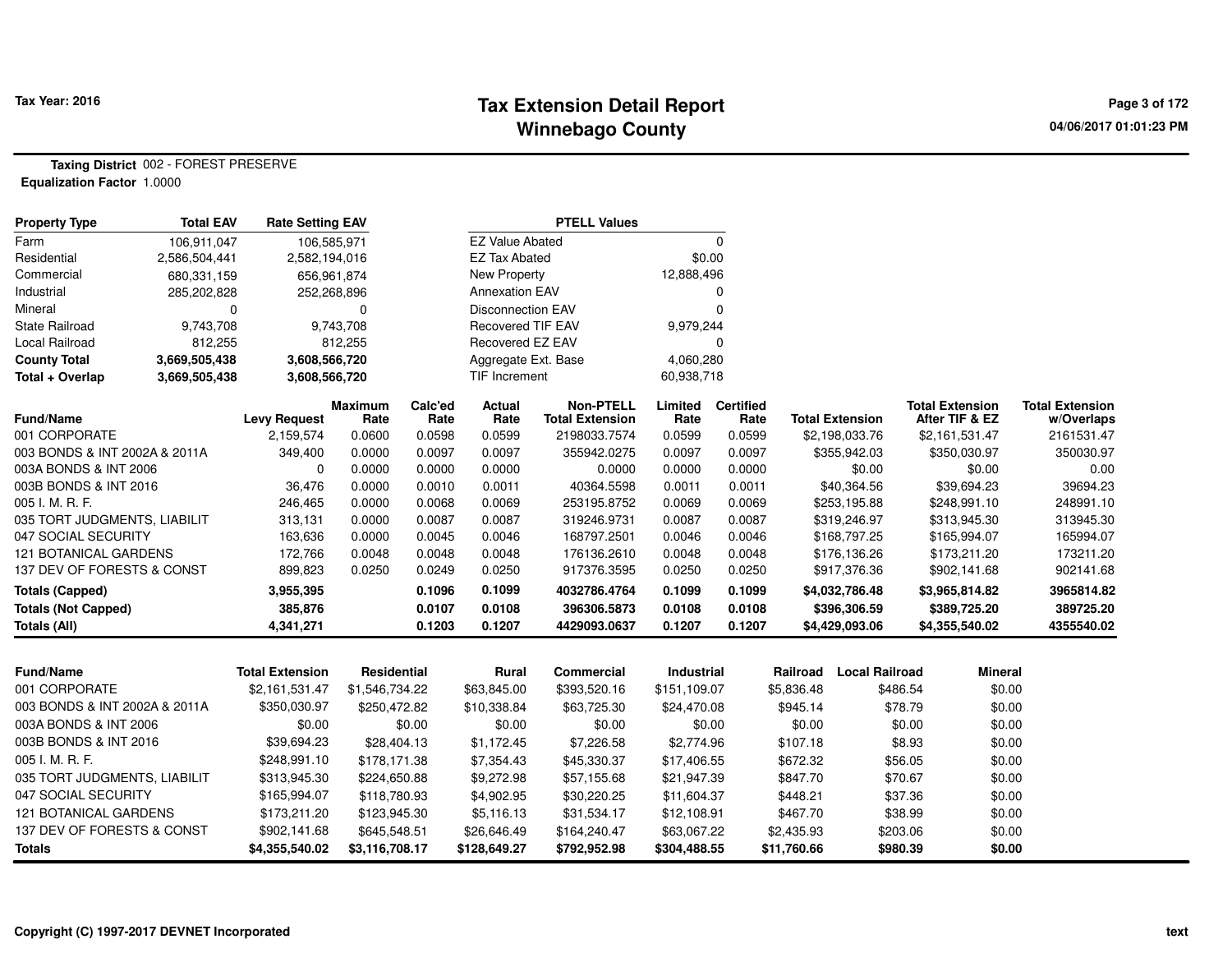## **Tax Extension Detail Report Tax Year: 2016 Page 4 of 172 Winnebago County**

**Taxing District** 003 - BURRITT TOWNSHIP**Equalization Factor** 1.0000

| <b>Property Type</b>       | <b>Total EAV</b> | <b>Rate Setting EAV</b> |                 |                 |                          | <b>PTELL Values</b>                        |                 |                          |          |                        |                                          |                                      |
|----------------------------|------------------|-------------------------|-----------------|-----------------|--------------------------|--------------------------------------------|-----------------|--------------------------|----------|------------------------|------------------------------------------|--------------------------------------|
| Farm                       | 11,486,774       |                         | 11,486,774      |                 | <b>EZ Value Abated</b>   |                                            |                 | 0                        |          |                        |                                          |                                      |
| Residential                | 11,247,360       |                         | 11,247,360      |                 | EZ Tax Abated            |                                            |                 | \$0.00                   |          |                        |                                          |                                      |
| Commercial                 | 1,082,385        |                         | 1,082,385       |                 | New Property             |                                            | 193,269         |                          |          |                        |                                          |                                      |
| Industrial                 |                  |                         |                 |                 | <b>Annexation EAV</b>    |                                            |                 | 0                        |          |                        |                                          |                                      |
| Mineral                    |                  |                         |                 |                 | <b>Disconnection EAV</b> |                                            |                 |                          |          |                        |                                          |                                      |
| <b>State Railroad</b>      |                  |                         |                 |                 | <b>Recovered TIF EAV</b> |                                            |                 |                          |          |                        |                                          |                                      |
| Local Railroad             |                  |                         |                 |                 | Recovered EZ EAV         |                                            |                 |                          |          |                        |                                          |                                      |
| <b>County Total</b>        | 23,816,519       |                         | 23,816,519      |                 | Aggregate Ext. Base      |                                            | 43,181          |                          |          |                        |                                          |                                      |
| Total + Overlap            | 23,816,519       |                         | 23,816,519      |                 | <b>TIF Increment</b>     |                                            |                 | 0                        |          |                        |                                          |                                      |
| <b>Fund/Name</b>           |                  | <b>Levy Request</b>     | Maximum<br>Rate | Calc'ed<br>Rate | Actual<br>Rate           | <b>Non-PTELL</b><br><b>Total Extension</b> | Limited<br>Rate | <b>Certified</b><br>Rate |          | <b>Total Extension</b> | <b>Total Extension</b><br>After TIF & EZ | <b>Total Extension</b><br>w/Overlaps |
| 001 CORPORATE              |                  | 45,340                  | 0.3600          | 0.1904          | 0.1904                   | 45346.6522                                 | 0.1841          | 0.1841                   |          | \$43,846.21            | \$43,846.21                              | 43846.21                             |
| Totals (Capped)            |                  | 45,340                  |                 | 0.1904          | 0.1904                   | 45346.6522                                 | 0.1841          | 0.1841                   |          | \$43,846.21            | \$43,846.21                              | 43846.21                             |
| <b>Totals (Not Capped)</b> |                  | 0                       |                 | 0.0000          | 0.0000                   | 0.0000                                     | 0.0000          | 0.0000                   |          | \$0.00                 | \$0.00                                   | 0.00                                 |
| Totals (All)               |                  | 45,340                  |                 | 0.1904          | 0.1904                   | 45346.6522                                 | 0.1841          | 0.1841                   |          | \$43,846.21            | \$43,846.21                              | 43846.21                             |
|                            |                  |                         |                 |                 |                          |                                            |                 |                          |          |                        |                                          |                                      |
| <b>Fund/Name</b>           |                  | <b>Total Extension</b>  | Residential     |                 | Rural                    | <b>Commercial</b>                          | Industrial      |                          | Railroad | <b>Local Railroad</b>  | <b>Mineral</b>                           |                                      |
| 001 CORPORATE              |                  | \$43,846.21             | \$20,706.39     |                 | \$21,147.15              | \$1,992.67                                 |                 | \$0.00                   | \$0.00   | \$0.00                 | \$0.00                                   |                                      |
| Totals                     |                  | \$43,846.21             | \$20,706.39     |                 | \$21,147.15              | \$1,992.67                                 |                 | \$0.00                   | \$0.00   | \$0.00                 | \$0.00                                   |                                      |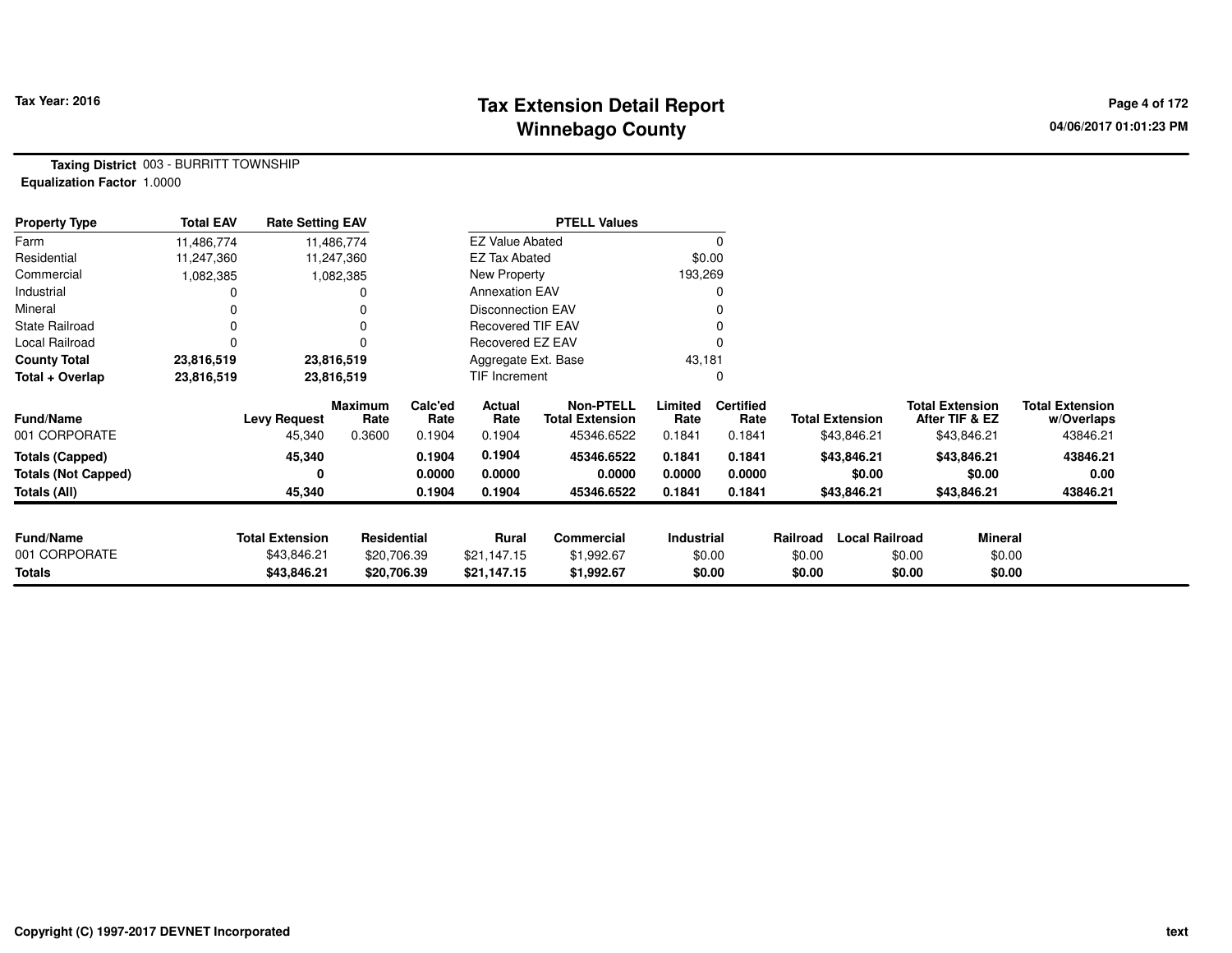## **Tax Extension Detail Report Tax Year: 2016 Page 5 of 172 Winnebago County**

**Taxing District** 004 - CHERRY VALLEY TOWNSHIP**Equalization Factor** 1.0000

| <b>Property Type</b>       | <b>Total EAV</b> | <b>Rate Setting EAV</b> |                        |                 |                          | <b>PTELL Values</b>                 |                 |                          |                        |                       |                                          |                                      |
|----------------------------|------------------|-------------------------|------------------------|-----------------|--------------------------|-------------------------------------|-----------------|--------------------------|------------------------|-----------------------|------------------------------------------|--------------------------------------|
| Farm                       | 4,546,885        |                         | 4,528,680              |                 | <b>EZ Value Abated</b>   |                                     |                 | $\Omega$                 |                        |                       |                                          |                                      |
| Residential                | 175,878,955      | 175,878,955             |                        |                 | EZ Tax Abated            |                                     |                 | \$0.00                   |                        |                       |                                          |                                      |
| Commercial                 | 39,341,498       |                         | 39,341,498             |                 | New Property             |                                     | 203,548         |                          |                        |                       |                                          |                                      |
| Industrial                 | 38,978,169       |                         | 36,490,874             |                 | <b>Annexation EAV</b>    |                                     |                 |                          |                        |                       |                                          |                                      |
| Mineral                    | 0                |                         | 0                      |                 | <b>Disconnection EAV</b> |                                     |                 |                          |                        |                       |                                          |                                      |
| <b>State Railroad</b>      | 1,650,291        |                         | 1,650,291              |                 | <b>Recovered TIF EAV</b> |                                     |                 |                          |                        |                       |                                          |                                      |
| Local Railroad             | 0                |                         | $\mathbf 0$            |                 | Recovered EZ EAV         |                                     |                 |                          |                        |                       |                                          |                                      |
| <b>County Total</b>        | 260,395,798      | 257,890,298             |                        |                 | Aggregate Ext. Base      |                                     | 359,062         |                          |                        |                       |                                          |                                      |
| Total + Overlap            | 260,395,798      | 257,890,298             |                        |                 | TIF Increment            |                                     | 2,505,500       |                          |                        |                       |                                          |                                      |
| <b>Fund/Name</b>           |                  | <b>Levy Request</b>     | <b>Maximum</b><br>Rate | Calc'ed<br>Rate | <b>Actual</b><br>Rate    | Non-PTELL<br><b>Total Extension</b> | Limited<br>Rate | <b>Certified</b><br>Rate | <b>Total Extension</b> |                       | <b>Total Extension</b><br>After TIF & EZ | <b>Total Extension</b><br>w/Overlaps |
| 001 CORPORATE              |                  | 350,000                 | 0.2500                 | 0.1357          | 0.1358                   | 353617.4937                         | 0.1345          | 0.1345                   | \$350,232.35           |                       | \$346,862.45                             | 346862.45                            |
| 054 GENERAL ASSISTANCE     |                  | 15,000                  | 0.0000                 | 0.0058          | 0.0059                   | 15363.3521                          | 0.0059          | 0.0059                   | \$15,363.35            |                       | \$15,215.53                              | 15215.53                             |
| <b>Totals (Capped)</b>     |                  | 365,000                 |                        | 0.1415          | 0.1417                   | 368980.8458                         | 0.1404          | 0.1404                   | \$365,595.70           |                       | \$362,077.98                             | 362077.98                            |
| <b>Totals (Not Capped)</b> |                  |                         |                        | 0.0000          | 0.0000                   | 0.0000                              | 0.0000          | 0.0000                   | \$0.00                 |                       | \$0.00                                   | 0.00                                 |
| Totals (All)               |                  | 365,000                 |                        | 0.1415          | 0.1417                   | 368980.8458                         | 0.1404          | 0.1404                   | \$365,595.70           |                       | \$362,077.98                             | 362077.98                            |
|                            |                  |                         |                        |                 |                          |                                     |                 |                          |                        |                       |                                          |                                      |
| <b>Fund/Name</b>           |                  | <b>Total Extension</b>  | Residential            |                 | Rural                    | Commercial                          | Industrial      |                          | Railroad               | <b>Local Railroad</b> | Mineral                                  |                                      |
| 001 CORPORATE              |                  | \$346,862.45            | \$236,557.20           |                 | \$6,091.07               | \$52,914.31                         | \$49,080.23     |                          | \$2,219.64             | \$0.00                | \$0.00                                   |                                      |
| 054 GENERAL ASSISTANCE     |                  | \$15,215.53             | \$10,376.86            |                 | \$267.19                 | \$2,321.15                          | \$2,152.96      |                          | \$97.37                | \$0.00                | \$0.00                                   |                                      |
| Totals                     |                  | \$362,077.98            | \$246,934.06           |                 | \$6,358.26               | \$55,235.46                         | \$51,233.19     |                          | \$2,317.01             | \$0.00                | \$0.00                                   |                                      |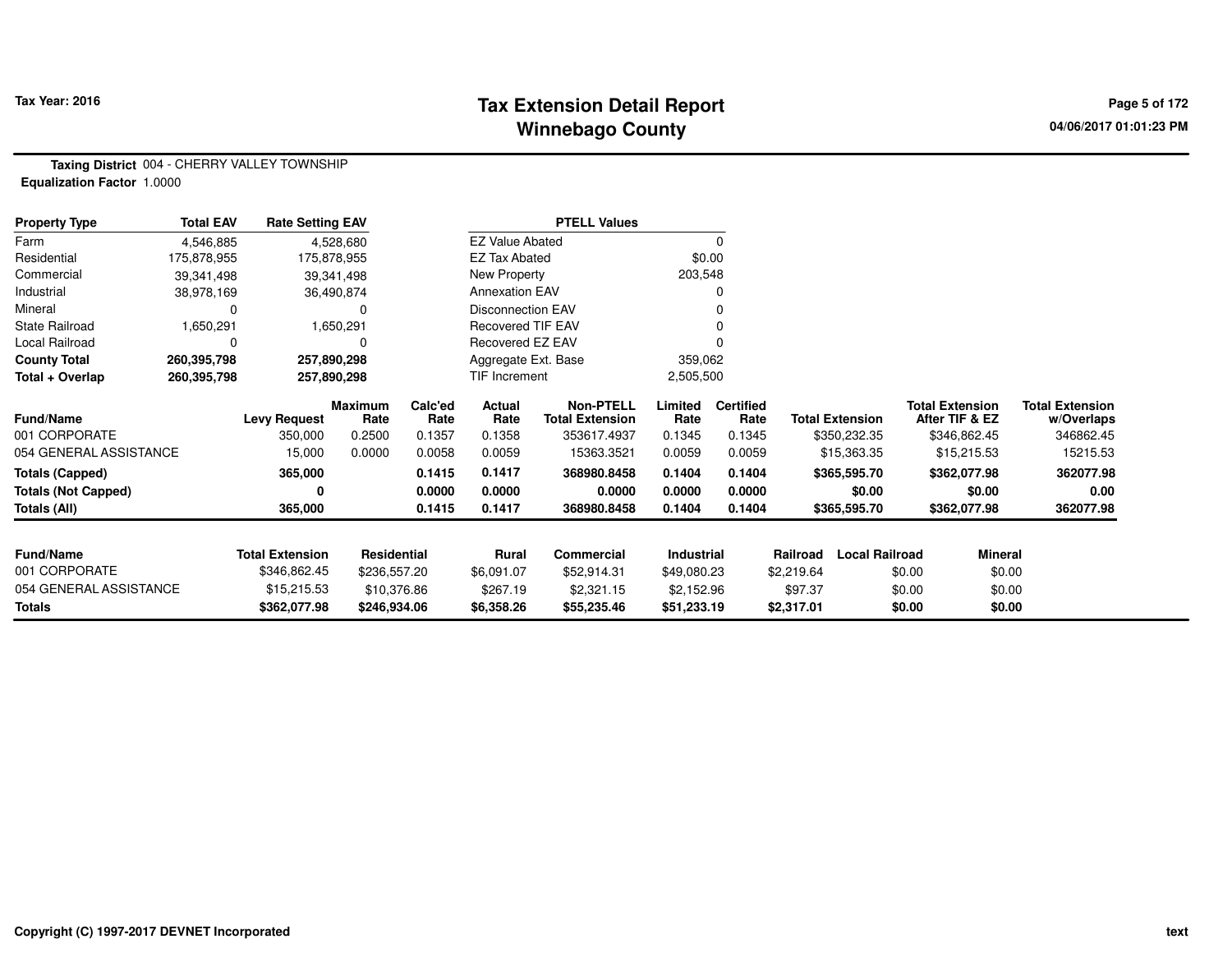## Tax Pear: 2016 **Page 6 of 172 Tax Extension Detail Report Page 19 of 172 Page 6 of 172 Winnebago County**

**Taxing District** 005 - DURAND TOWNSHIP**Equalization Factor** 1.0000

| <b>Property Type</b>       | <b>Total EAV</b> | <b>Rate Setting EAV</b> |                 |                 |                          | <b>PTELL Values</b>                        |                 |                          |          |                        |                                          |                                      |
|----------------------------|------------------|-------------------------|-----------------|-----------------|--------------------------|--------------------------------------------|-----------------|--------------------------|----------|------------------------|------------------------------------------|--------------------------------------|
| Farm                       | 8,310,013        |                         | 8,310,013       |                 | <b>EZ Value Abated</b>   |                                            |                 | $\mathbf 0$              |          |                        |                                          |                                      |
| Residential                | 24,215,558       |                         | 24,173,127      |                 | <b>EZ Tax Abated</b>     |                                            |                 | \$0.00                   |          |                        |                                          |                                      |
| Commercial                 | 3,734,854        |                         | 3,581,441       |                 | New Property             |                                            | 27,714          |                          |          |                        |                                          |                                      |
| Industrial                 | 283,374          |                         | 245,672         |                 | <b>Annexation EAV</b>    |                                            |                 |                          |          |                        |                                          |                                      |
| Mineral                    |                  |                         |                 |                 | <b>Disconnection EAV</b> |                                            |                 |                          |          |                        |                                          |                                      |
| <b>State Railroad</b>      |                  |                         |                 |                 | <b>Recovered TIF EAV</b> |                                            |                 |                          |          |                        |                                          |                                      |
| Local Railroad             | 0                |                         | 0               |                 | Recovered EZ EAV         |                                            |                 |                          |          |                        |                                          |                                      |
| <b>County Total</b>        | 36,543,799       |                         | 36,310,253      |                 | Aggregate Ext. Base      |                                            | 64,340          |                          |          |                        |                                          |                                      |
| Total + Overlap            | 36,543,799       |                         | 36,310,253      |                 | TIF Increment            |                                            | 233,546         |                          |          |                        |                                          |                                      |
| <b>Fund/Name</b>           |                  | <b>Levy Request</b>     | Maximum<br>Rate | Calc'ed<br>Rate | Actual<br>Rate           | <b>Non-PTELL</b><br><b>Total Extension</b> | Limited<br>Rate | <b>Certified</b><br>Rate |          | <b>Total Extension</b> | <b>Total Extension</b><br>After TIF & EZ | <b>Total Extension</b><br>w/Overlaps |
| 001 CORPORATE              |                  | 63,166                  | 0.2500          | 0.1740          | 0.1740                   | 63586.2103                                 | 0.1678          | 0.1678                   |          | \$61,320.49            | \$60,928.60                              | 60928.60                             |
| 054 GENERAL ASSISTANCE     |                  | 4,000                   | 0.0000          | 0.0110          | 0.0111                   | 4056.3617                                  | 0.0108          | 0.0108                   |          | \$3,946.73             | \$3,921.51                               | 3921.51                              |
| <b>Totals (Capped)</b>     |                  | 67,166                  |                 | 0.1850          | 0.1851                   | 67642.5719                                 | 0.1786          | 0.1786                   |          | \$65,267.23            | \$64,850.11                              | 64850.11                             |
| <b>Totals (Not Capped)</b> |                  |                         |                 | 0.0000          | 0.0000                   | 0.0000                                     | 0.0000          | 0.0000                   |          | \$0.00                 | \$0.00                                   | 0.00                                 |
| Totals (All)               |                  | 67,166                  |                 | 0.1850          | 0.1851                   | 67642.5719                                 | 0.1786          | 0.1786                   |          | \$65,267.23            | \$64,850.11                              | 64850.11                             |
| <b>Fund/Name</b>           |                  | <b>Total Extension</b>  | Residential     |                 | Rural                    | <b>Commercial</b>                          | Industrial      |                          | Railroad | <b>Local Railroad</b>  | <b>Mineral</b>                           |                                      |
| 001 CORPORATE              |                  | \$60,928.60             | \$40,562.50     |                 | \$13,944.20              | \$6,009.66                                 | \$412.24        |                          | \$0.00   |                        | \$0.00                                   | \$0.00                               |
| 054 GENERAL ASSISTANCE     |                  | \$3,921.51              |                 | \$2,610.70      | \$897.48                 | \$386.80                                   | \$26.53         |                          | \$0.00   |                        | \$0.00                                   | \$0.00                               |
| <b>Totals</b>              |                  | \$64,850.11             | \$43,173.20     |                 | \$14,841.68              | \$6,396.46                                 | \$438.77        |                          | \$0.00   |                        | \$0.00                                   | \$0.00                               |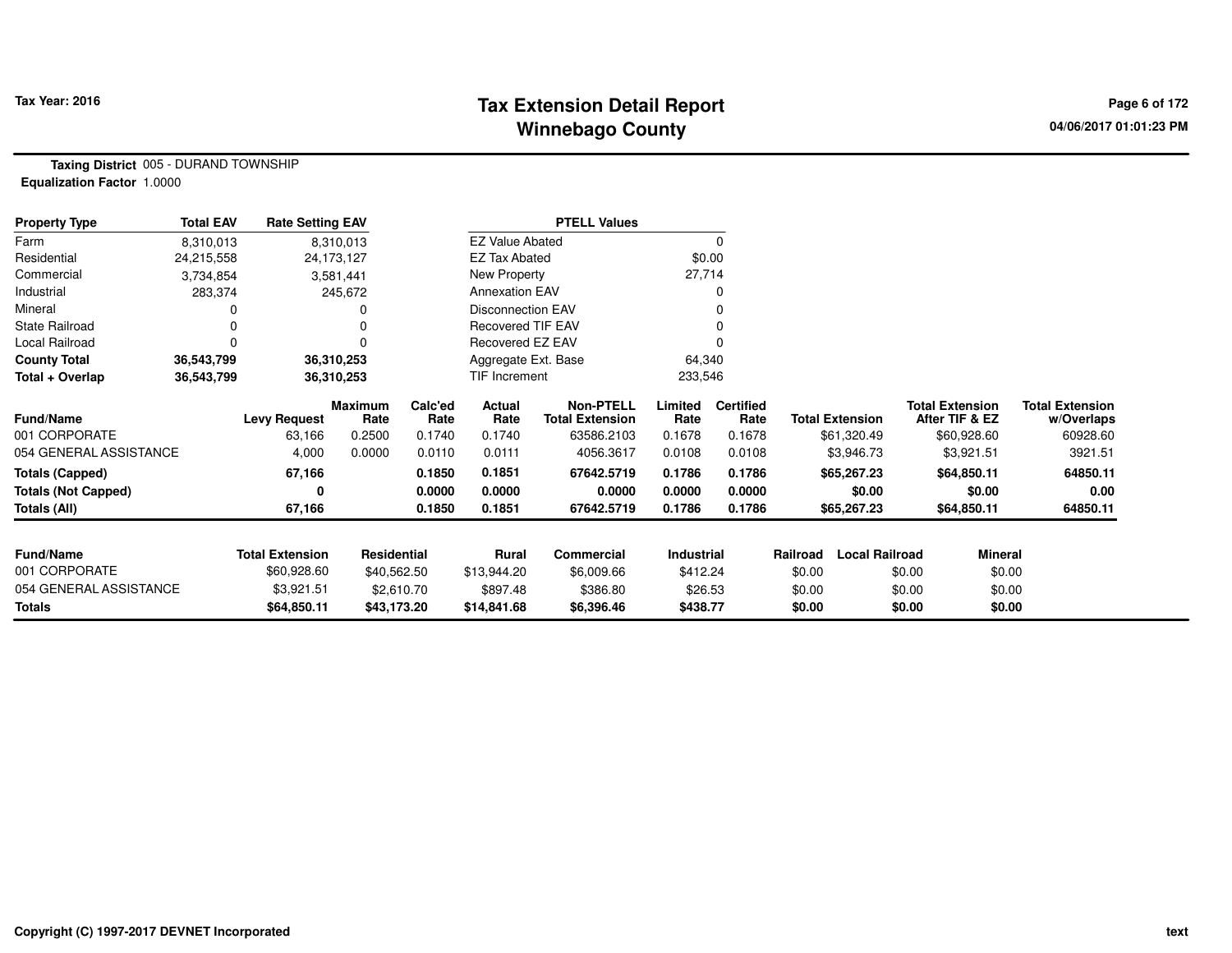## **Tax Extension Detail Report Tax Year: 2016 Page 7 of 172 Winnebago County**

**Taxing District** 006 - HARLEM TOWNSHIP**Equalization Factor** 1.0000

| <b>Property Type</b>       | <b>Total EAV</b> | <b>Rate Setting EAV</b> |                 |                 |                          | <b>PTELL Values</b>                        |                 |                          |                                   |                                          |                                      |
|----------------------------|------------------|-------------------------|-----------------|-----------------|--------------------------|--------------------------------------------|-----------------|--------------------------|-----------------------------------|------------------------------------------|--------------------------------------|
| Farm                       | 2,578,668        |                         | 2,515,021       |                 | <b>EZ Value Abated</b>   |                                            |                 | 0                        |                                   |                                          |                                      |
| Residential                | 438,251,845      | 438,044,934             |                 |                 | <b>EZ Tax Abated</b>     |                                            | \$0.00          |                          |                                   |                                          |                                      |
| Commercial                 | 79,420,679       | 68,062,403              |                 |                 | New Property             |                                            | 2,104,760       |                          |                                   |                                          |                                      |
| Industrial                 | 62,681,270       |                         | 43,117,786      |                 | <b>Annexation EAV</b>    |                                            |                 |                          |                                   |                                          |                                      |
| Mineral                    |                  |                         |                 |                 | Disconnection EAV        |                                            |                 |                          |                                   |                                          |                                      |
| <b>State Railroad</b>      |                  |                         |                 |                 | <b>Recovered TIF EAV</b> |                                            |                 |                          |                                   |                                          |                                      |
| Local Railroad             | $\Omega$         |                         | $\Omega$        |                 | Recovered EZ EAV         |                                            |                 |                          |                                   |                                          |                                      |
| <b>County Total</b>        | 582,932,462      | 551,740,144             |                 |                 | Aggregate Ext. Base      |                                            | 614,919         |                          |                                   |                                          |                                      |
| Total + Overlap            | 582,932,462      | 551,740,144             |                 |                 | <b>TIF Increment</b>     |                                            | 31,192,318      |                          |                                   |                                          |                                      |
| Fund/Name                  |                  | <b>Levy Request</b>     | Maximum<br>Rate | Calc'ed<br>Rate | Actual<br>Rate           | <b>Non-PTELL</b><br><b>Total Extension</b> | Limited<br>Rate | <b>Certified</b><br>Rate | <b>Total Extension</b>            | <b>Total Extension</b><br>After TIF & EZ | <b>Total Extension</b><br>w/Overlaps |
| 001 CORPORATE              |                  | 470,000                 | 0.2500          | 0.0852          | 0.0852                   | 496658.4576                                | 0.0852          | 0.0852                   | \$496,658.46                      | \$470,082.60                             | 470082.60                            |
| 042 PARK/PARK MAINTENANCE  |                  | 72,500                  | 0.0200          | 0.0131          | 0.0132                   | 76947.0850                                 | 0.0132          | 0.0132                   | \$76,947.08                       | \$72,829.70                              | 72829.70                             |
| 054 GENERAL ASSISTANCE     |                  | 72,500                  | 0.0000          | 0.0131          | 0.0132                   | 76947.0850                                 | 0.0132          | 0.0132                   | \$76,947.08                       | \$72,829.70                              | 72829.70                             |
| <b>Totals (Capped)</b>     |                  | 615,000                 |                 | 0.1115          | 0.1116                   | 650552.6276                                | 0.1116          | 0.1116                   | \$650,552.63                      | \$615,742.00                             | 615742.00                            |
| <b>Totals (Not Capped)</b> |                  | 0                       |                 | 0.0000          | 0.0000                   | 0.0000                                     | 0.0000          | 0.0000                   | \$0.00                            | \$0.00                                   | 0.00                                 |
| <b>Totals (All)</b>        |                  | 615,000                 |                 | 0.1115          | 0.1116                   | 650552.6276                                | 0.1116          | 0.1116                   | \$650,552.63                      | \$615,742.00                             | 615742.00                            |
|                            |                  |                         |                 |                 |                          |                                            |                 |                          |                                   |                                          |                                      |
| <b>Fund/Name</b>           |                  | <b>Total Extension</b>  | Residential     |                 | Rural                    | Commercial                                 | Industrial      |                          | <b>Local Railroad</b><br>Railroad | <b>Mineral</b>                           |                                      |
| 001 CORPORATE              |                  | \$470,082.60            | \$373,214.28    |                 | \$2,142.80               | \$57,989.17                                | \$36,736.35     |                          | \$0.00                            | \$0.00<br>\$0.00                         |                                      |
| 042 PARK/PARK MAINTENANCE  |                  | \$72,829.70             | \$57,821.93     |                 | \$331.98                 | \$8,984.24                                 | \$5,691.55      |                          | \$0.00                            | \$0.00<br>\$0.00                         |                                      |
| 054 GENERAL ASSISTANCE     |                  | \$72,829.70             | \$57,821.93     |                 | \$331.98                 | \$8,984.24                                 | \$5,691.55      |                          | \$0.00                            | \$0.00<br>\$0.00                         |                                      |
| <b>Totals</b>              |                  | \$615,742.00            | \$488,858.14    |                 | \$2,806.76               | \$75,957.65                                | \$48,119.45     |                          | \$0.00                            | \$0.00<br>\$0.00                         |                                      |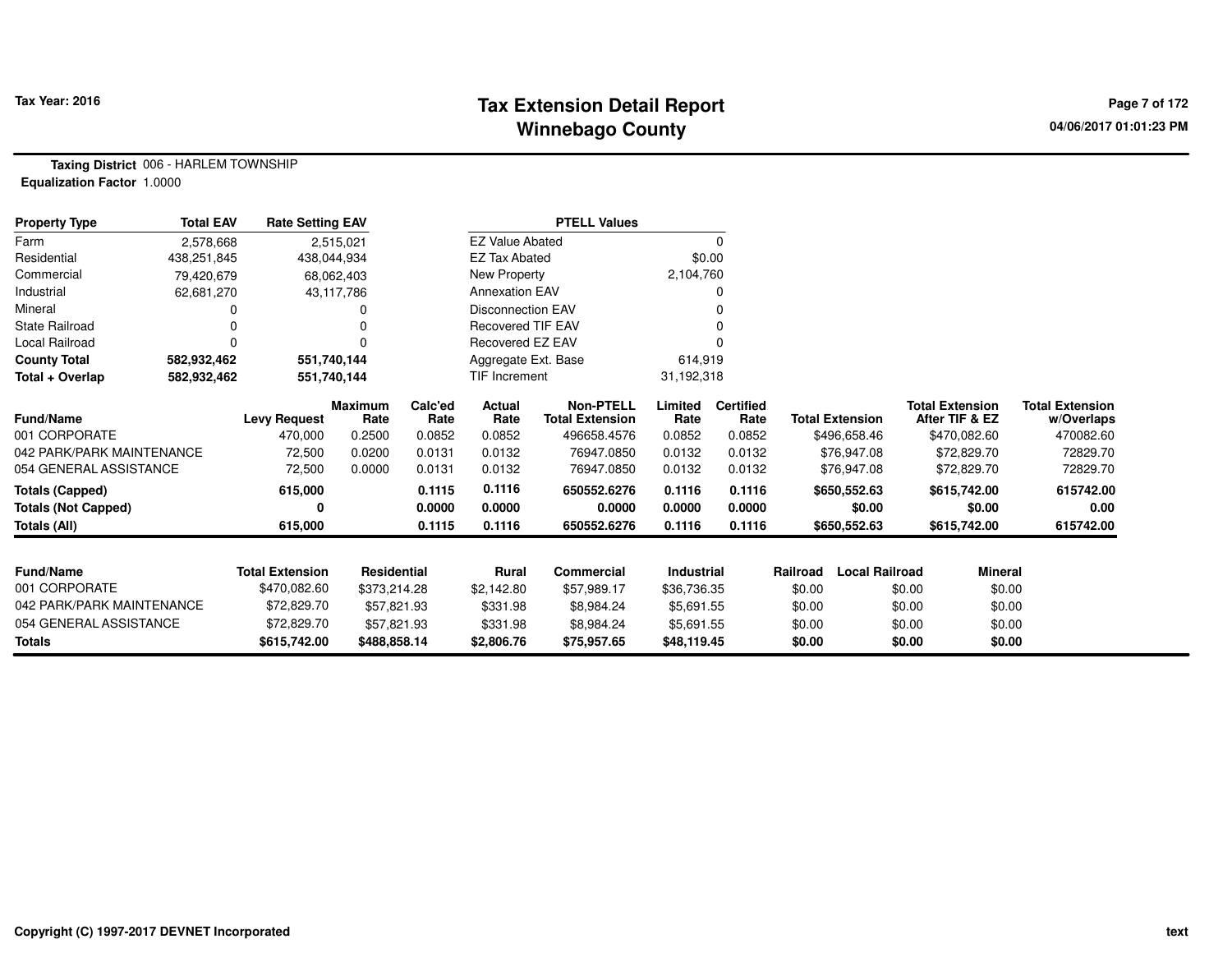## **Tax Extension Detail Report Tax Year: 2016 Page 8 of 172 Winnebago County**

**Taxing District** 007 - HARRISON TOWNSHIP**Equalization Factor** 1.0000

| <b>Property Type</b>       | <b>Total EAV</b> | <b>Rate Setting EAV</b> |                        |                 |                          | <b>PTELL Values</b>                        |                 |                          |          |                        |                                          |                                      |
|----------------------------|------------------|-------------------------|------------------------|-----------------|--------------------------|--------------------------------------------|-----------------|--------------------------|----------|------------------------|------------------------------------------|--------------------------------------|
| Farm                       | 5,356,147        |                         | 5,356,147              |                 | <b>EZ Value Abated</b>   |                                            |                 | $\Omega$                 |          |                        |                                          |                                      |
| Residential                | 7,590,883        |                         | 7,590,883              |                 | <b>EZ Tax Abated</b>     |                                            | \$0.00          |                          |          |                        |                                          |                                      |
| Commercial                 | 340,566          |                         | 340,566                |                 | New Property             |                                            |                 | 710                      |          |                        |                                          |                                      |
| Industrial                 |                  |                         |                        |                 | <b>Annexation EAV</b>    |                                            |                 | 0                        |          |                        |                                          |                                      |
| Mineral                    |                  |                         |                        |                 | <b>Disconnection EAV</b> |                                            |                 | 0                        |          |                        |                                          |                                      |
| <b>State Railroad</b>      | 0                |                         |                        |                 | <b>Recovered TIF EAV</b> |                                            |                 |                          |          |                        |                                          |                                      |
| Local Railroad             |                  |                         |                        |                 | Recovered EZ EAV         |                                            |                 |                          |          |                        |                                          |                                      |
| <b>County Total</b>        | 13,287,596       |                         | 13,287,596             |                 | Aggregate Ext. Base      |                                            | 17,218          |                          |          |                        |                                          |                                      |
| Total + Overlap            | 13,287,596       |                         | 13,287,596             |                 | TIF Increment            |                                            |                 |                          |          |                        |                                          |                                      |
| <b>Fund/Name</b>           |                  | <b>Levy Request</b>     | <b>Maximum</b><br>Rate | Calc'ed<br>Rate | Actual<br>Rate           | <b>Non-PTELL</b><br><b>Total Extension</b> | Limited<br>Rate | <b>Certified</b><br>Rate |          | <b>Total Extension</b> | <b>Total Extension</b><br>After TIF & EZ | <b>Total Extension</b><br>w/Overlaps |
| 001 CORPORATE              |                  | 18,060                  | 0.4500                 | 0.1359          | 0.1360                   | 18071.1306                                 | 0.1305          | 0.1305                   |          | \$17,340.31            | \$17,340.31                              | 17340.31                             |
| <b>Totals (Capped)</b>     |                  | 18,060                  |                        | 0.1359          | 0.1360                   | 18071.1306                                 | 0.1305          | 0.1305                   |          | \$17,340.31            | \$17,340.31                              | 17340.31                             |
| <b>Totals (Not Capped)</b> |                  | 0                       |                        | 0.0000          | 0.0000                   | 0.0000                                     | 0.0000          | 0.0000                   |          | \$0.00                 | \$0.00                                   | 0.00                                 |
| Totals (All)               |                  | 18,060                  |                        | 0.1359          | 0.1360                   | 18071.1306                                 | 0.1305          | 0.1305                   |          | \$17,340.31            | \$17,340.31                              | 17340.31                             |
|                            |                  |                         |                        |                 |                          |                                            |                 |                          |          |                        |                                          |                                      |
| <b>Fund/Name</b>           |                  | <b>Total Extension</b>  | Residential            |                 | Rural                    | <b>Commercial</b>                          | Industrial      |                          | Railroad | <b>Local Railroad</b>  |                                          | <b>Mineral</b>                       |
| 001 CORPORATE              |                  | \$17,340.31             |                        | \$9,906.10      | \$6,989.77               | \$444.44                                   |                 | \$0.00                   | \$0.00   |                        | \$0.00                                   | \$0.00                               |
| <b>Totals</b>              |                  | \$17,340.31             |                        | \$9,906.10      | \$6,989.77               | \$444.44                                   |                 | \$0.00                   | \$0.00   |                        | \$0.00                                   | \$0.00                               |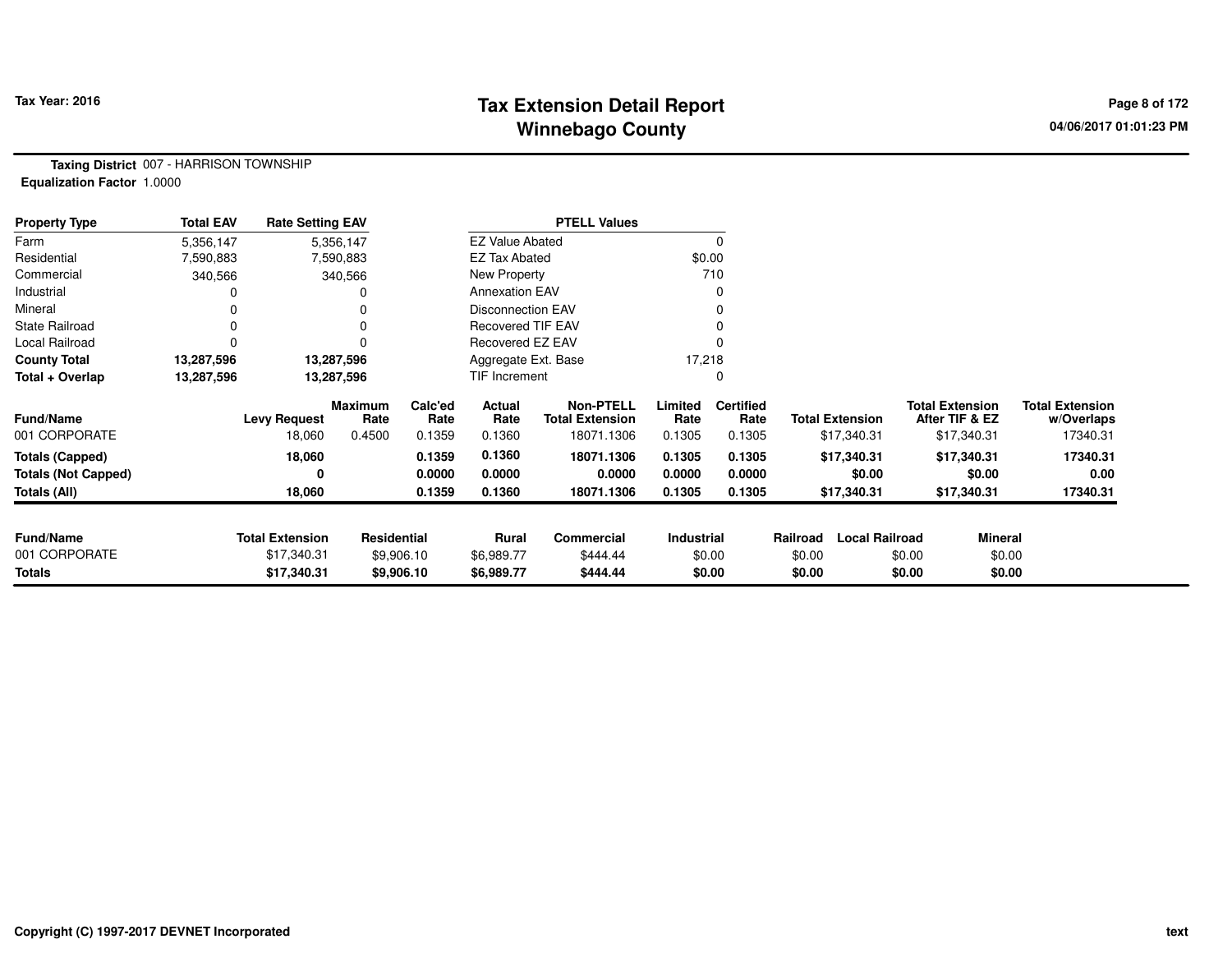## **Tax Extension Detail Report Tax Year: 2016 Page 9 of 172 Winnebago County**

**Taxing District** 008 - LAONA TOWNSHIP**Equalization Factor** 1.0000

| <b>Property Type</b>         | <b>Total EAV</b> | <b>Rate Setting EAV</b> |                        |                 |                          | <b>PTELL Values</b>                        |                   |                          |          |                        |        |                                          |                                      |
|------------------------------|------------------|-------------------------|------------------------|-----------------|--------------------------|--------------------------------------------|-------------------|--------------------------|----------|------------------------|--------|------------------------------------------|--------------------------------------|
| Farm                         | 6,214,405        |                         | 6,214,405              |                 | <b>EZ Value Abated</b>   |                                            |                   | 0                        |          |                        |        |                                          |                                      |
| Residential                  | 25,824,703       | 25,824,703              |                        |                 | <b>EZ Tax Abated</b>     |                                            | \$0.00            |                          |          |                        |        |                                          |                                      |
| Commercial                   | 359,440          |                         | 359,440                |                 | New Property             |                                            | 11,006            |                          |          |                        |        |                                          |                                      |
| Industrial                   | 9,199            |                         | 9,199                  |                 | <b>Annexation EAV</b>    |                                            |                   | 0                        |          |                        |        |                                          |                                      |
| Mineral                      |                  |                         |                        |                 | <b>Disconnection EAV</b> |                                            |                   |                          |          |                        |        |                                          |                                      |
| <b>State Railroad</b>        | 0                |                         |                        |                 | <b>Recovered TIF EAV</b> |                                            |                   | O                        |          |                        |        |                                          |                                      |
| <b>Local Railroad</b>        | $\Omega$         |                         |                        |                 | <b>Recovered EZ EAV</b>  |                                            |                   | 0                        |          |                        |        |                                          |                                      |
| <b>County Total</b>          | 32,407,747       | 32,407,747              |                        |                 | Aggregate Ext. Base      |                                            | 39,079            |                          |          |                        |        |                                          |                                      |
| Total + Overlap              | 32,407,747       |                         | 32,407,747             |                 | <b>TIF Increment</b>     |                                            |                   | 0                        |          |                        |        |                                          |                                      |
| Fund/Name                    |                  | <b>Levy Request</b>     | <b>Maximum</b><br>Rate | Calc'ed<br>Rate | Actual<br>Rate           | <b>Non-PTELL</b><br><b>Total Extension</b> | Limited<br>Rate   | <b>Certified</b><br>Rate |          | <b>Total Extension</b> |        | <b>Total Extension</b><br>After TIF & EZ | <b>Total Extension</b><br>w/Overlaps |
| 001 CORPORATE                |                  | 40,500                  | 0.2500                 | 0.1250          | 0.1250                   | 40509.6837                                 | 0.1215            | 0.1215                   |          | \$39,375.41            |        | \$39,375.41                              | 39375.41                             |
| 027 AUDIT                    |                  | 0                       | 0.0050                 | 0.0000          | 0.0000                   | 0.0000                                     | 0.0000            | 0.0000                   |          | \$0.00                 |        | \$0.00                                   | 0.00                                 |
| 035 TORT JUDGMENTS, LIABILIT |                  | 0                       | 0.0000                 | 0.0000          | 0.0000                   | 0.0000                                     | 0.0000            | 0.0000                   |          | \$0.00                 |        | \$0.00                                   | 0.00                                 |
| 047 SOCIAL SECURITY          |                  | 0                       | 0.0000                 | 0.0000          | 0.0000                   | 0.0000                                     | 0.0000            | 0.0000                   |          | \$0.00                 |        | \$0.00                                   | 0.00                                 |
| <b>Totals (Capped)</b>       |                  | 40,500                  |                        | 0.1250          | 0.1250                   | 40509.6837                                 | 0.1215            | 0.1215                   |          | \$39,375.41            |        | \$39,375.41                              | 39375.41                             |
| <b>Totals (Not Capped)</b>   |                  | 0                       |                        | 0.0000          | 0.0000                   | 0.0000                                     | 0.0000            | 0.0000                   |          | \$0.00                 |        | \$0.00                                   | 0.00                                 |
| <b>Totals (All)</b>          |                  | 40,500                  |                        | 0.1250          | 0.1250                   | 40509.6837                                 | 0.1215            | 0.1215                   |          | \$39,375.41            |        | \$39,375.41                              | 39375.41                             |
|                              |                  |                         |                        |                 |                          |                                            |                   |                          |          |                        |        |                                          |                                      |
| <b>Fund/Name</b>             |                  | <b>Total Extension</b>  | <b>Residential</b>     |                 | <b>Rural</b>             | <b>Commercial</b>                          | <b>Industrial</b> |                          | Railroad | <b>Local Railroad</b>  |        | <b>Mineral</b>                           |                                      |
| 001 CORPORATE                |                  | \$39,375.41             | \$31,377.01            |                 | \$7,550.50               | \$436.72                                   | \$11.18           |                          | \$0.00   |                        | \$0.00 | \$0.00                                   |                                      |
| 027 AUDIT                    |                  | \$0.00                  |                        | \$0.00          | \$0.00                   | \$0.00                                     | \$0.00            |                          | \$0.00   |                        | \$0.00 | \$0.00                                   |                                      |
| 035 TORT JUDGMENTS, LIABILIT |                  | \$0.00                  |                        | \$0.00          | \$0.00                   | \$0.00                                     | \$0.00            |                          | \$0.00   |                        | \$0.00 | \$0.00                                   |                                      |
| 047 SOCIAL SECURITY          |                  | \$0.00                  |                        | \$0.00          | \$0.00                   | \$0.00                                     | \$0.00            |                          | \$0.00   |                        | \$0.00 | \$0.00                                   |                                      |
| <b>Totals</b>                |                  | \$39,375.41             | \$31,377.01            |                 | \$7,550.50               | \$436.72                                   | \$11.18           |                          | \$0.00   |                        | \$0.00 | \$0.00                                   |                                      |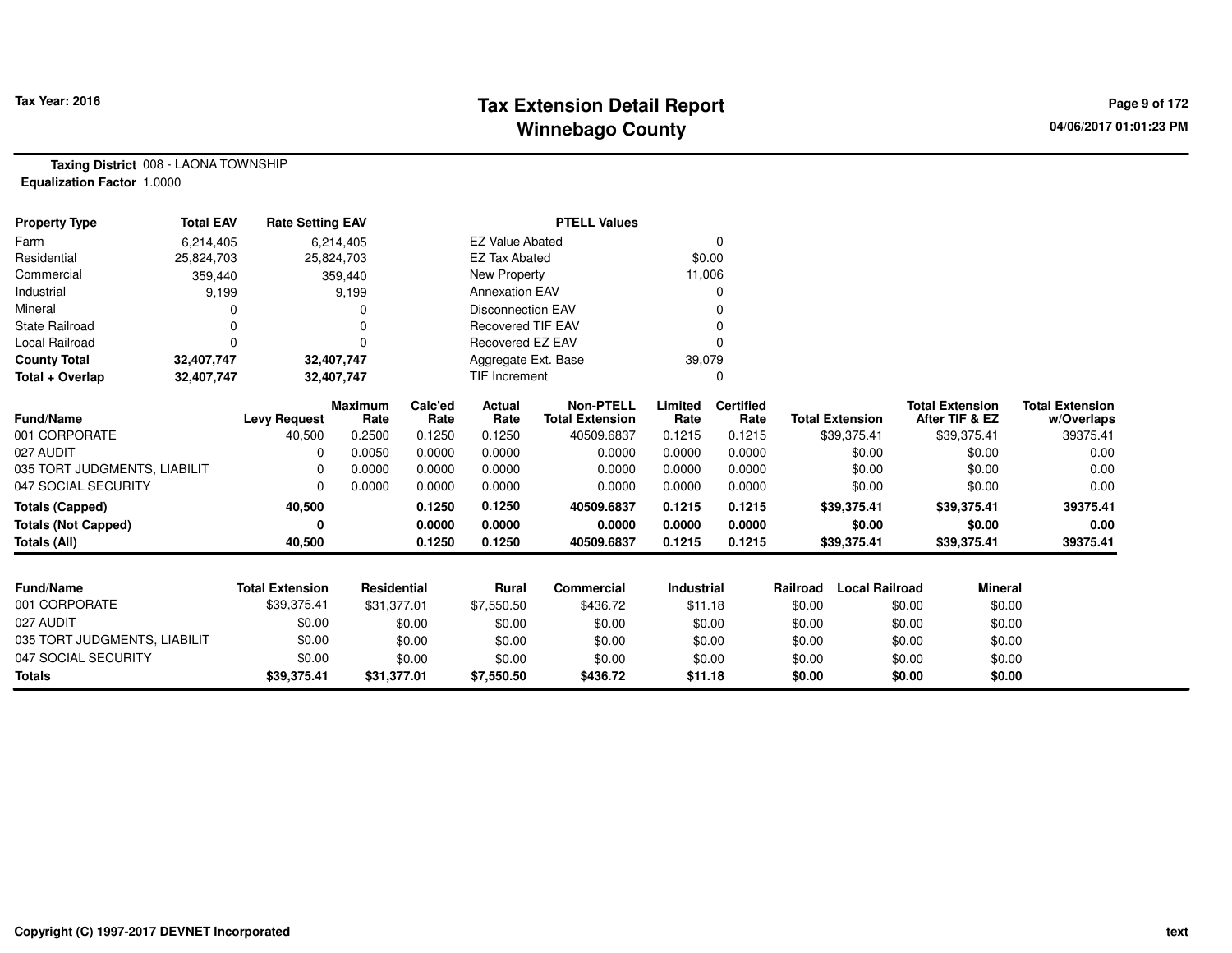## **Tax Extension Detail Report Tax Year: 2016 Page 10 of 172 Winnebago County**

**Taxing District** 009 - OWEN TOWNSHIP**Equalization Factor** 1.0000

| <b>Property Type</b>       | <b>Total EAV</b> | <b>Rate Setting EAV</b> |                        |                 |                          | <b>PTELL Values</b>                        |                 |                          |          |                        |        |                                          |                                      |
|----------------------------|------------------|-------------------------|------------------------|-----------------|--------------------------|--------------------------------------------|-----------------|--------------------------|----------|------------------------|--------|------------------------------------------|--------------------------------------|
| Farm                       | 7,885,394        |                         | 7,885,394              |                 | <b>EZ Value Abated</b>   |                                            |                 | 0                        |          |                        |        |                                          |                                      |
| Residential                | 58,699,150       |                         | 58,699,150             |                 | <b>EZ Tax Abated</b>     |                                            | \$0.00          |                          |          |                        |        |                                          |                                      |
| Commercial                 | 1,590,346        |                         | 1,590,346              |                 | New Property             |                                            | 338,832         |                          |          |                        |        |                                          |                                      |
| Industrial                 | 11,183,454       |                         | 11,183,454             |                 | <b>Annexation EAV</b>    |                                            |                 |                          |          |                        |        |                                          |                                      |
| Mineral                    | O                |                         | 0                      |                 | <b>Disconnection EAV</b> |                                            |                 |                          |          |                        |        |                                          |                                      |
| <b>State Railroad</b>      | 360,102          |                         | 360,102                |                 | <b>Recovered TIF EAV</b> |                                            |                 |                          |          |                        |        |                                          |                                      |
| <b>Local Railroad</b>      |                  |                         | 0                      |                 | Recovered EZ EAV         |                                            |                 |                          |          |                        |        |                                          |                                      |
| <b>County Total</b>        | 79,718,446       |                         | 79,718,446             |                 | Aggregate Ext. Base      |                                            | 115,073         |                          |          |                        |        |                                          |                                      |
| Total + Overlap            | 79,718,446       |                         | 79,718,446             |                 | <b>TIF Increment</b>     |                                            |                 | 0                        |          |                        |        |                                          |                                      |
| <b>Fund/Name</b>           |                  | <b>Levy Request</b>     | <b>Maximum</b><br>Rate | Calc'ed<br>Rate | Actual<br>Rate           | <b>Non-PTELL</b><br><b>Total Extension</b> | Limited<br>Rate | <b>Certified</b><br>Rate |          | <b>Total Extension</b> |        | <b>Total Extension</b><br>After TIF & EZ | <b>Total Extension</b><br>w/Overlaps |
| 001 CORPORATE              |                  | 111.300                 | 0.2500                 | 0.1396          | 0.1397                   | 111366.6691                                | 0.1396          | 0.1396                   |          | \$111,286.95           |        | \$111,286.95                             | 111286.95                            |
| 047 SOCIAL SECURITY        |                  | 3,000                   | 0.0000                 | 0.0038          | 0.0038                   | 3029.3009                                  | 0.0038          | 0.0038                   |          | \$3,029.30             |        | \$3,029.30                               | 3029.30                              |
| 054 GENERAL ASSISTANCE     |                  | 2,000                   | 0.0000                 | 0.0025          | 0.0026                   | 2072.6796                                  | 0.0026          | 0.0026                   |          | \$2,072.68             |        | \$2,072.68                               | 2072.68                              |
| <b>Totals (Capped)</b>     |                  | 116,300                 |                        | 0.1459          | 0.1461                   | 116468.6496                                | 0.1460          | 0.1460                   |          | \$116,388.93           |        | \$116,388.93                             | 116388.93                            |
| <b>Totals (Not Capped)</b> |                  | 0                       |                        | 0.0000          | 0.0000                   | 0.0000                                     | 0.0000          | 0.0000                   |          | \$0.00                 |        | \$0.00                                   | 0.00                                 |
| <b>Totals (All)</b>        |                  | 116,300                 |                        | 0.1459          | 0.1461                   | 116468.6496                                | 0.1460          | 0.1460                   |          | \$116,388.93           |        | \$116,388.93                             | 116388.93                            |
|                            |                  |                         |                        |                 |                          |                                            |                 |                          |          |                        |        |                                          |                                      |
| <b>Fund/Name</b>           |                  | <b>Total Extension</b>  | Residential            |                 | <b>Rural</b>             | <b>Commercial</b>                          | Industrial      |                          | Railroad | <b>Local Railroad</b>  |        | <b>Mineral</b>                           |                                      |
| 001 CORPORATE              |                  | \$111,286.95            | \$81,944.02            |                 | \$11,008.01              | \$2,220.12                                 | \$15,612.10     |                          | \$502.70 |                        | \$0.00 | \$0.00                                   |                                      |
| 047 SOCIAL SECURITY        |                  | \$3,029.30              | \$2,230.58             |                 | \$299.64                 | \$60.43                                    | \$424.97        |                          | \$13.68  |                        | \$0.00 | \$0.00                                   |                                      |
| 054 GENERAL ASSISTANCE     |                  | \$2,072.68              | \$1,526.18             |                 | \$205.02                 | \$41.35                                    | \$290.77        |                          | \$9.36   |                        | \$0.00 | \$0.00                                   |                                      |
| <b>Totals</b>              |                  | \$116,388.93            | \$85,700.78            |                 | \$11,512.67              | \$2,321.90                                 | \$16,327.84     |                          | \$525.74 |                        | \$0.00 | \$0.00                                   |                                      |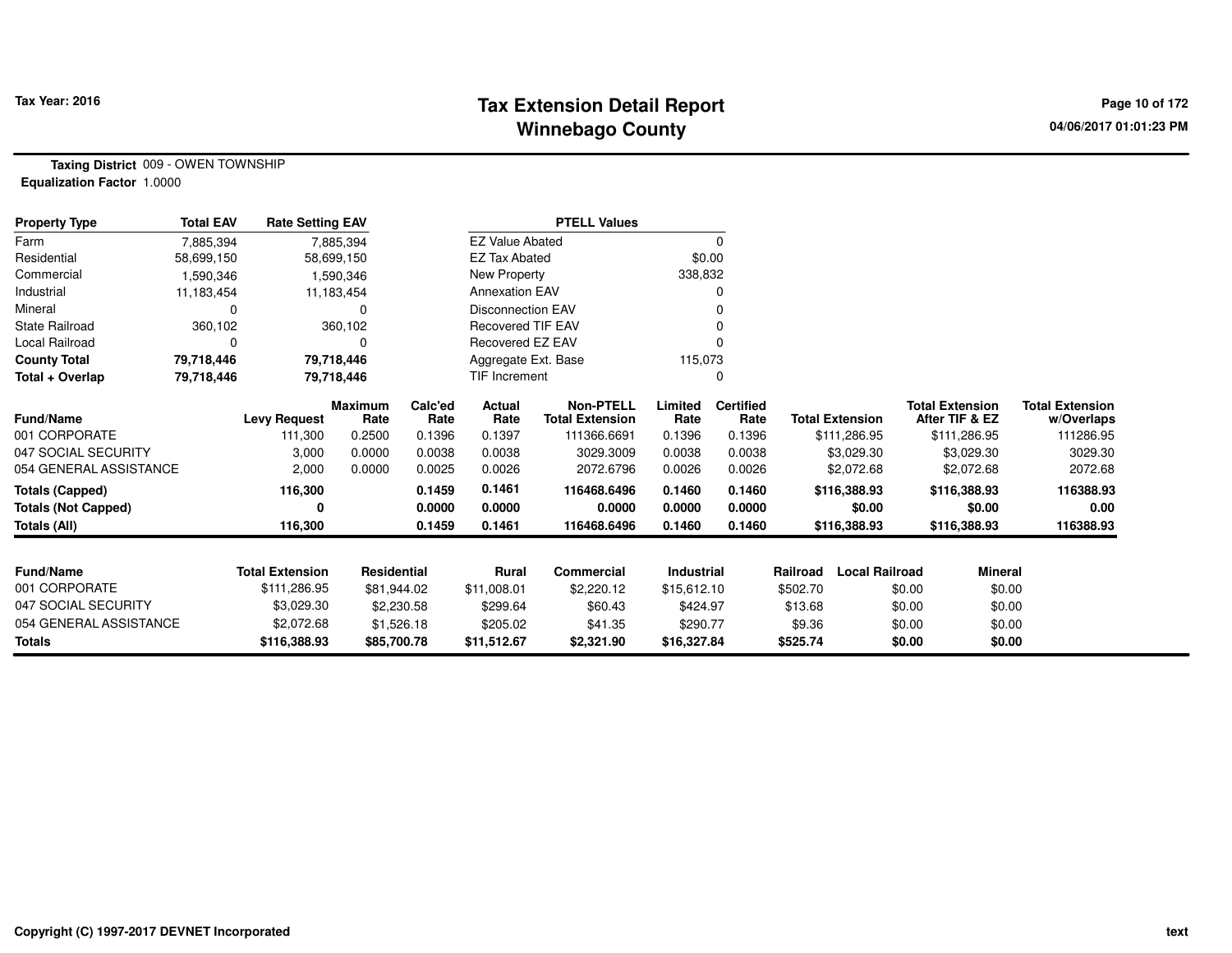## **Tax Extension Detail Report Tax Year: 2016 Page 11 of 172 Winnebago County**

**Taxing District** 010 - PECATONICA TOWNSHIP**Equalization Factor** 1.0000

| <b>Property Type</b>         | <b>Total EAV</b> | <b>Rate Setting EAV</b> |                        |                 |                          | <b>PTELL Values</b>                        |                   |                          |          |                        |        |                                          |                                      |
|------------------------------|------------------|-------------------------|------------------------|-----------------|--------------------------|--------------------------------------------|-------------------|--------------------------|----------|------------------------|--------|------------------------------------------|--------------------------------------|
| Farm                         | 8,762,967        |                         | 8,762,967              |                 | <b>EZ Value Abated</b>   |                                            |                   | 0                        |          |                        |        |                                          |                                      |
| Residential                  | 51,562,335       |                         | 51,562,335             |                 | <b>EZ Tax Abated</b>     |                                            | \$0.00            |                          |          |                        |        |                                          |                                      |
| Commercial                   | 3,502,647        |                         | 3,502,647              |                 | New Property             |                                            | 278,309           |                          |          |                        |        |                                          |                                      |
| Industrial                   | 2,010,591        |                         | 2,010,591              |                 | <b>Annexation EAV</b>    |                                            |                   | 0                        |          |                        |        |                                          |                                      |
| Mineral                      | 0                |                         |                        |                 | <b>Disconnection EAV</b> |                                            |                   | 0                        |          |                        |        |                                          |                                      |
| <b>State Railroad</b>        | $\Omega$         |                         |                        |                 | <b>Recovered TIF EAV</b> |                                            |                   | 0                        |          |                        |        |                                          |                                      |
| Local Railroad               | $\Omega$         |                         |                        |                 | Recovered EZ EAV         |                                            |                   | 0                        |          |                        |        |                                          |                                      |
| <b>County Total</b>          | 65,838,540       |                         | 65,838,540             |                 | Aggregate Ext. Base      |                                            | 118,545           |                          |          |                        |        |                                          |                                      |
| Total + Overlap              | 65,838,540       |                         | 65,838,540             |                 | <b>TIF Increment</b>     |                                            |                   | 0                        |          |                        |        |                                          |                                      |
| <b>Fund/Name</b>             |                  | <b>Levy Request</b>     | <b>Maximum</b><br>Rate | Calc'ed<br>Rate | Actual<br>Rate           | <b>Non-PTELL</b><br><b>Total Extension</b> | Limited<br>Rate   | <b>Certified</b><br>Rate |          | <b>Total Extension</b> |        | <b>Total Extension</b><br>After TIF & EZ | <b>Total Extension</b><br>w/Overlaps |
| 001 CORPORATE                |                  | 109,972                 | 0.2500                 | 0.1670          | 0.1671                   | 110016.2003                                | 0.1609            | 0.1609                   |          | \$105,934.21           |        | \$105,934.21                             | 105934.21                            |
| 005 I. M. R. F.              |                  | 0                       | 0.0000                 | 0.0000          | 0.0000                   | 0.0000                                     | 0.0000            | 0.0000                   |          | \$0.00                 |        | \$0.00                                   | 0.00                                 |
| 027 AUDIT                    |                  | 3,500                   | 0.0050                 | 0.0053          | 0.0050                   | 3291.9270                                  | 0.0049            | 0.0049                   |          | \$3,226.09             |        | \$3,226.09                               | 3226.09                              |
| 035 TORT JUDGMENTS, LIABILIT |                  | 6,000                   | 0.0000                 | 0.0091          | 0.0092                   | 6057.1457                                  | 0.0089            | 0.0089                   |          | \$5,859.63             |        | \$5,859.63                               | 5859.63                              |
| 054 GENERAL ASSISTANCE       |                  | 5,000                   | 0.0000                 | 0.0076          | 0.0076                   | 5003.7290                                  | 0.0074            | 0.0074                   |          | \$4,872.05             |        | \$4,872.05                               | 4872.05                              |
| <b>Totals (Capped)</b>       |                  | 124,472                 |                        | 0.1891          | 0.1889                   | 124369.0021                                | 0.1821            | 0.1821                   |          | \$119,891.98           |        | \$119,891.98                             | 119891.98                            |
| <b>Totals (Not Capped)</b>   |                  | 0                       |                        | 0.0000          | 0.0000                   | 0.0000                                     | 0.0000            | 0.0000                   |          | \$0.00                 |        | \$0.00                                   | 0.00                                 |
| <b>Totals (All)</b>          |                  | 124,472                 |                        | 0.1891          | 0.1889                   | 124369.0021                                | 0.1821            | 0.1821                   |          | \$119,891.98           |        | \$119,891.98                             | 119891.98                            |
|                              |                  |                         |                        |                 |                          |                                            |                   |                          |          |                        |        |                                          |                                      |
| <b>Fund/Name</b>             |                  | <b>Total Extension</b>  | <b>Residential</b>     |                 | <b>Rural</b>             | <b>Commercial</b>                          | <b>Industrial</b> |                          | Railroad | <b>Local Railroad</b>  |        | <b>Mineral</b>                           |                                      |
| 001 CORPORATE                |                  | \$105,934.21            | \$82,963.80            |                 | \$14,099.61              | \$5,635.76                                 | \$3,235.04        |                          | \$0.00   |                        | \$0.00 | \$0.00                                   |                                      |
| 005 I. M. R. F.              |                  | \$0.00                  |                        | \$0.00          | \$0.00                   | \$0.00                                     | \$0.00            |                          | \$0.00   |                        | \$0.00 | \$0.00                                   |                                      |
| 027 AUDIT                    |                  | \$3,226.09              |                        | \$2,526.55      | \$429.39                 | \$171.63                                   | \$98.52           |                          | \$0.00   |                        | \$0.00 | \$0.00                                   |                                      |
| 035 TORT JUDGMENTS, LIABILIT |                  | \$5,859.63              |                        | \$4,589.05      | \$779.90                 | \$311.74                                   | \$178.94          |                          | \$0.00   |                        | \$0.00 | \$0.00                                   |                                      |
| 054 GENERAL ASSISTANCE       |                  | \$4,872.05              | \$3,815.61             |                 | \$648.46                 | \$259.20                                   | \$148.78          |                          | \$0.00   |                        | \$0.00 | \$0.00                                   |                                      |
| <b>Totals</b>                |                  | \$119,891.98            | \$93,895.01            |                 | \$15,957.36              | \$6,378.33                                 | \$3,661.28        |                          | \$0.00   |                        | \$0.00 | \$0.00                                   |                                      |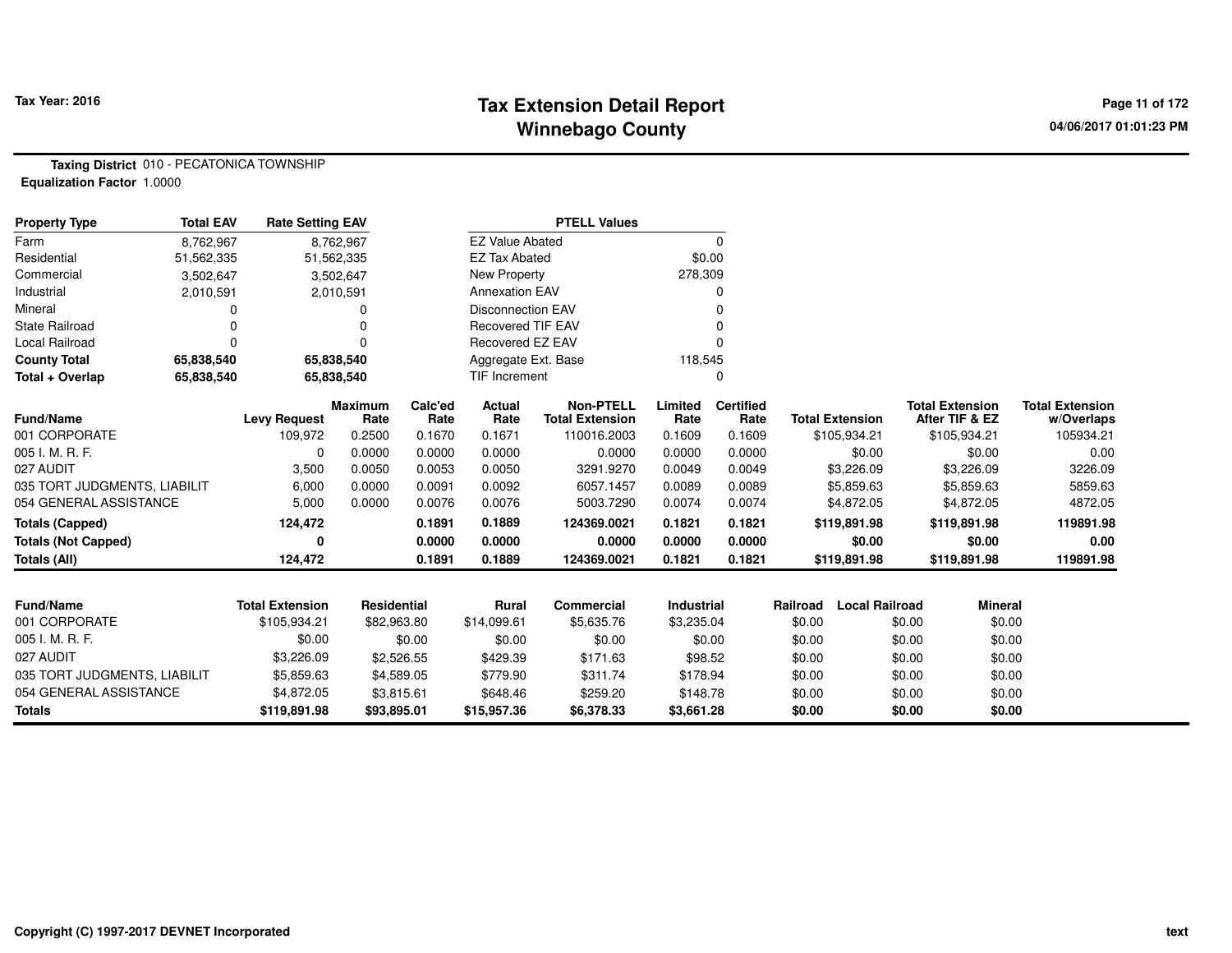#### **Tax Extension Detail Report Tax Year: 2016 Page 12 of 172 Winnebago County**

**Taxing District** 011 - ROCKFORD TOWNSHIP**Equalization Factor** 1.0000

| <b>Property Type</b>       | <b>Total EAV</b> | <b>Rate Setting EAV</b> |                 |                 |                          | <b>PTELL Values</b>                        |                 |                          |                        |                                          |                                      |
|----------------------------|------------------|-------------------------|-----------------|-----------------|--------------------------|--------------------------------------------|-----------------|--------------------------|------------------------|------------------------------------------|--------------------------------------|
| Farm                       | 9,742,634        |                         | 9,499,410       |                 | <b>EZ Value Abated</b>   |                                            |                 | $\Omega$                 |                        |                                          |                                      |
| Residential                | 1,162,093,079    | 1,158,065,462           |                 |                 | EZ Tax Abated            |                                            | \$0.00          |                          |                        |                                          |                                      |
| Commercial                 | 457,895,042      | 447,482,408             |                 |                 | New Property             |                                            | 4,055,486       |                          |                        |                                          |                                      |
| Industrial                 | 130,633,023      | 123,252,734             |                 |                 | <b>Annexation EAV</b>    |                                            |                 | O                        |                        |                                          |                                      |
| Mineral                    | 0                |                         | 0               |                 | <b>Disconnection EAV</b> |                                            |                 |                          |                        |                                          |                                      |
| <b>State Railroad</b>      | 4,541,778        |                         | 4,541,778       |                 | Recovered TIF EAV        |                                            | 9,979,244       |                          |                        |                                          |                                      |
| Local Railroad             | 112,769          |                         | 112,769         |                 | Recovered EZ EAV         |                                            |                 |                          |                        |                                          |                                      |
| <b>County Total</b>        | 1,765,018,325    | 1,742,954,561           |                 |                 | Aggregate Ext. Base      |                                            | 2,513,377       |                          |                        |                                          |                                      |
| Total + Overlap            | 1,765,018,325    | 1,742,954,561           |                 |                 | TIF Increment            |                                            | 22,063,764      |                          |                        |                                          |                                      |
| <b>Fund/Name</b>           |                  | <b>Levy Request</b>     | Maximum<br>Rate | Calc'ed<br>Rate | Actual<br>Rate           | <b>Non-PTELL</b><br><b>Total Extension</b> | Limited<br>Rate | <b>Certified</b><br>Rate | <b>Total Extension</b> | <b>Total Extension</b><br>After TIF & EZ | <b>Total Extension</b><br>w/Overlaps |
| 001 CORPORATE              |                  | 1,901,225               | 0.2500          | 0.1091          | 0.1091                   | 1925634.9926                               | 0.1091          | 0.1091                   | \$1,925,634.99         | \$1,901,563.43                           | 1901563.43                           |
| 054 GENERAL ASSISTANCE     |                  | 633,742                 | 0.0000          | 0.0364          | 0.0364                   | 642466.6703                                | 0.0364          | 0.0364                   | \$642,466.67           | \$634,435.46                             | 634435.46                            |
| <b>Totals (Capped)</b>     |                  | 2,534,967               |                 | 0.1454          | 0.1455                   | 2568101.6629                               | 0.1455          | 0.1455                   | \$2,568,101.66         | \$2,535,998.89                           | 2535998.89                           |
| <b>Totals (Not Capped)</b> |                  |                         |                 | 0.0000          | 0.0000                   | 0.0000                                     | 0.0000          | 0.0000                   | \$0.00                 | \$0.00                                   | 0.00                                 |
| Totals (All)               |                  | 2,534,967               |                 | 0.1454          | 0.1455                   | 2568101.6629                               | 0.1455          | 0.1455                   | \$2,568,101.66         | \$2,535,998.89                           | 2535998.89                           |
| <b>Fund/Name</b>           |                  | <b>Total Extension</b>  | Residential     |                 | <b>Rural</b>             | Commercial                                 | Industrial      |                          | Railroad               | <b>Local Railroad</b>                    | <b>Mineral</b>                       |
| 001 CORPORATE              |                  | \$1,901,563.43          | \$1,263,449.42  |                 | \$10,363.86              | \$488,203.31                               | \$134,468.73    |                          | \$4,955.08             | \$123.03                                 | \$0.00                               |
| 054 GENERAL ASSISTANCE     |                  | \$634,435.46            | \$421,535.81    |                 | \$3,457.79               | \$162,883.60                               | \$44,864.00     |                          | \$1,653.21             | \$41.05                                  | \$0.00                               |
| Totals                     |                  | \$2,535,998.89          | \$1,684,985.23  |                 | \$13,821.65              | \$651,086.91                               | \$179,332.73    |                          | \$6,608.29             | \$164.08                                 | \$0.00                               |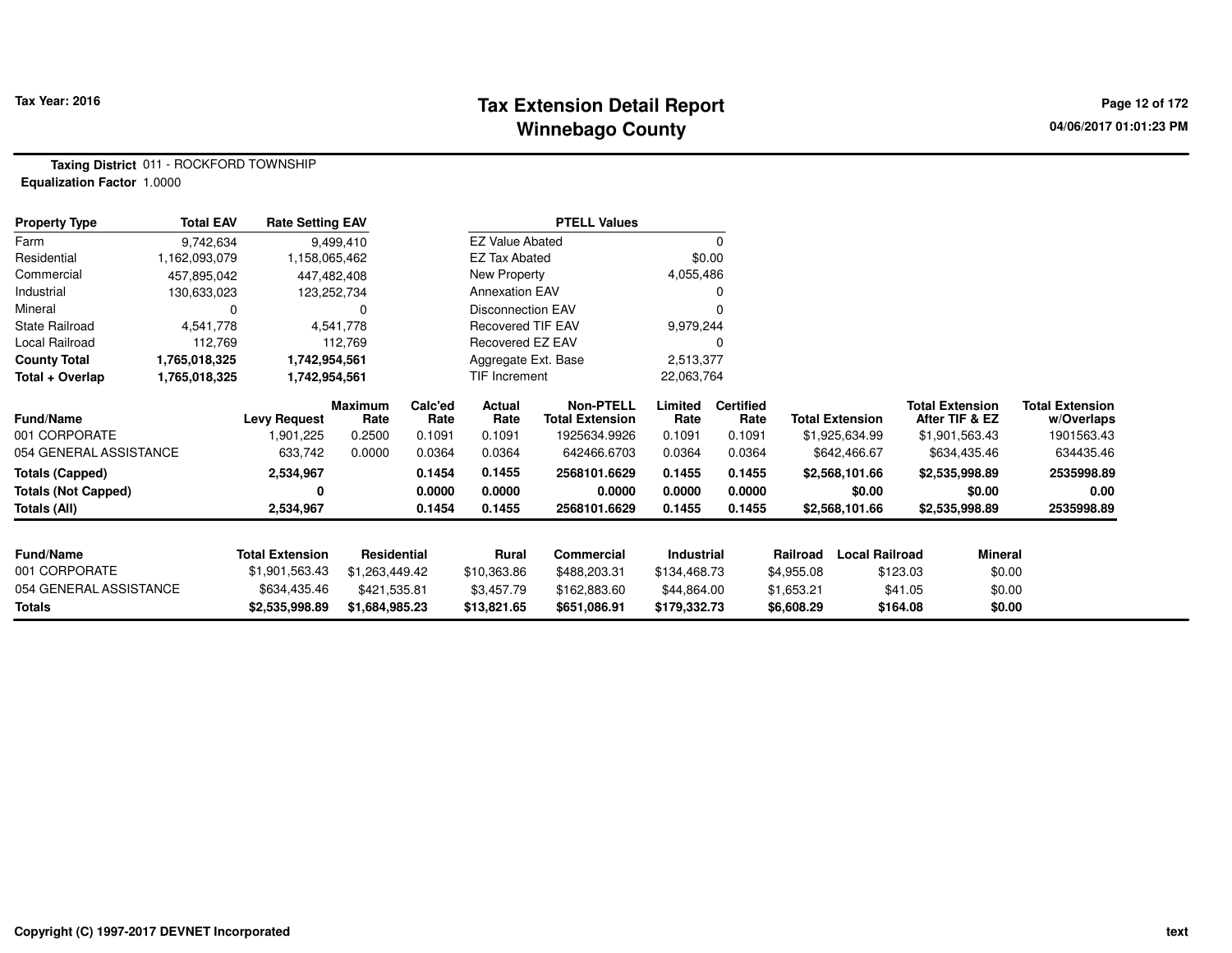## **Tax Extension Detail Report Tax Year: 2016 Page 13 of 172 Winnebago County**

**Taxing District** 012 - ROCKTON TOWNSHIP**Equalization Factor** 1.0000

| <b>Property Type</b>         | <b>Total EAV</b> | <b>Rate Setting EAV</b> |                        |                 |                          | <b>PTELL Values</b>                        |                 |                          |            |                        |                                          |                                      |
|------------------------------|------------------|-------------------------|------------------------|-----------------|--------------------------|--------------------------------------------|-----------------|--------------------------|------------|------------------------|------------------------------------------|--------------------------------------|
| Farm                         | 8,009,084        |                         | 8,009,084              |                 | <b>EZ Value Abated</b>   |                                            |                 | $\mathbf 0$              |            |                        |                                          |                                      |
| Residential                  | 195,379,470      |                         | 195,350,232            |                 | <b>EZ Tax Abated</b>     |                                            | \$0.00          |                          |            |                        |                                          |                                      |
| Commercial                   | 21,861,824       |                         | 20,562,674             |                 | <b>New Property</b>      |                                            | 1,366,855       |                          |            |                        |                                          |                                      |
| Industrial                   | 17,794,628       |                         | 14,423,931             |                 | <b>Annexation EAV</b>    |                                            |                 | 0                        |            |                        |                                          |                                      |
| Mineral                      | 0                |                         | 0                      |                 | <b>Disconnection EAV</b> |                                            |                 | $\Omega$                 |            |                        |                                          |                                      |
| <b>State Railroad</b>        | 886,269          |                         | 886,269                |                 | <b>Recovered TIF EAV</b> |                                            |                 | 0                        |            |                        |                                          |                                      |
| Local Railroad               | 0                |                         | 0                      |                 | Recovered EZ EAV         |                                            |                 | $\Omega$                 |            |                        |                                          |                                      |
| <b>County Total</b>          | 243,931,275      | 239,232,190             |                        |                 | Aggregate Ext. Base      |                                            | 475,352         |                          |            |                        |                                          |                                      |
| Total + Overlap              | 243,931,275      |                         | 239,232,190            |                 | <b>TIF Increment</b>     |                                            | 4,699,085       |                          |            |                        |                                          |                                      |
| <b>Fund/Name</b>             |                  | <b>Levy Request</b>     | <b>Maximum</b><br>Rate | Calc'ed<br>Rate | Actual<br>Rate           | <b>Non-PTELL</b><br><b>Total Extension</b> | Limited<br>Rate | <b>Certified</b><br>Rate |            | <b>Total Extension</b> | <b>Total Extension</b><br>After TIF & EZ | <b>Total Extension</b><br>w/Overlaps |
| 001 CORPORATE                |                  | 293,394                 | 0.2500                 | 0.1226          | 0.1227                   | 299303.6744                                | 0.1113          | 0.1113                   |            | \$271,495.51           | \$266,265.43                             | 266265.43                            |
| 005 I. M. R. F.              |                  | 50,000                  | 0.0000                 | 0.0209          | 0.0209                   | 50981.6365                                 | 0.0209          | 0.0209                   |            | \$50,981.64            | \$49,999.53                              | 49999.53                             |
| 017 CEMETERY                 |                  | 55,000                  | 0.2000                 | 0.0230          | 0.0230                   | 56104.1933                                 | 0.0230          | 0.0230                   |            | \$56,104.19            | \$55,023.40                              | 55023.40                             |
| 035 TORT JUDGMENTS, LIABILIT |                  | 10,000                  | 0.0000                 | 0.0042          | 0.0042                   | 10245.1136                                 | 0.0042          | 0.0042                   |            | \$10,245.11            | \$10,047.75                              | 10047.75                             |
| 042 PARK/PARK MAINTENANCE    |                  | 10,000                  | 0.0200                 | 0.0042          | 0.0042                   | 10245.1136                                 | 0.0042          | 0.0042                   |            | \$10,245.11            | \$10,047.75                              | 10047.75                             |
| 047 SOCIAL SECURITY          |                  | 35,000                  | 0.0000                 | 0.0146          | 0.0147                   | 35857.8974                                 | 0.0147          | 0.0147                   |            | \$35,857.90            | \$35,167.13                              | 35167.13                             |
| 054 GENERAL ASSISTANCE       |                  | 55,000                  | 0.0000                 | 0.0230          | 0.0230                   | 56104.1933                                 | 0.0230          | 0.0230                   |            | \$56,104.19            | \$55,023.40                              | 55023.40                             |
| <b>Totals (Capped)</b>       |                  | 508,394                 |                        | 0.2125          | 0.2127                   | 518841.8219                                | 0.2013          | 0.2013                   |            | \$491,033.66           | \$481,574.39                             | 481574.39                            |
| <b>Totals (Not Capped)</b>   |                  | 0                       |                        | 0.0000          | 0.0000                   | 0.0000                                     | 0.0000          | 0.0000                   |            | \$0.00                 | \$0.00                                   | 0.00                                 |
| Totals (All)                 |                  | 508,394                 |                        | 0.2125          | 0.2127                   | 518841.8219                                | 0.2013          | 0.2013                   |            | \$491,033.66           | \$481,574.39                             | 481574.39                            |
|                              |                  |                         |                        |                 |                          |                                            |                 |                          |            |                        |                                          |                                      |
| <b>Fund/Name</b>             |                  | <b>Total Extension</b>  | Residential            |                 | Rural                    | Commercial                                 | Industrial      |                          | Railroad   | <b>Local Railroad</b>  | <b>Mineral</b>                           |                                      |
| 001 CORPORATE                |                  | \$266,265.43            | \$217,424.80           |                 | \$8,914.11               | \$22,886.26                                | \$16,053.84     |                          | \$986.42   |                        | \$0.00<br>\$0.00                         |                                      |
| 005 I. M. R. F.              |                  | \$49,999.53             | \$40,828.20            |                 | \$1,673.90               | \$4,297.60                                 | \$3,014.60      |                          | \$185.23   |                        | \$0.00<br>\$0.00                         |                                      |
| 017 CEMETERY                 |                  | \$55,023.40             | \$44,930.55            |                 | \$1,842.09               | \$4,729.42                                 | \$3,317.50      |                          | \$203.84   |                        | \$0.00<br>\$0.00                         |                                      |
| 035 TORT JUDGMENTS, LIABILIT |                  | \$10,047.75             | \$8,204.71             |                 | \$336.38                 | \$863.63                                   | \$605.81        |                          | \$37.22    |                        | \$0.00<br>\$0.00                         |                                      |
| 042 PARK/PARK MAINTENANCE    |                  | \$10,047.75             | \$8,204.71             |                 | \$336.38                 | \$863.63                                   | \$605.81        |                          | \$37.22    |                        | \$0.00<br>\$0.00                         |                                      |
| 047 SOCIAL SECURITY          |                  | \$35,167.13             | \$28,716.48            |                 | \$1,177.34               | \$3,022.71                                 | \$2,120.32      |                          | \$130.28   |                        | \$0.00<br>\$0.00                         |                                      |
| 054 GENERAL ASSISTANCE       |                  | \$55,023.40             | \$44,930.55            |                 | \$1,842.09               | \$4,729.42                                 | \$3,317.50      |                          | \$203.84   |                        | \$0.00<br>\$0.00                         |                                      |
| <b>Totals</b>                |                  | \$481,574.39            | \$393,240.00           |                 | \$16,122.29              | \$41,392.67                                | \$29,035.38     |                          | \$1,784.05 |                        | \$0.00<br>\$0.00                         |                                      |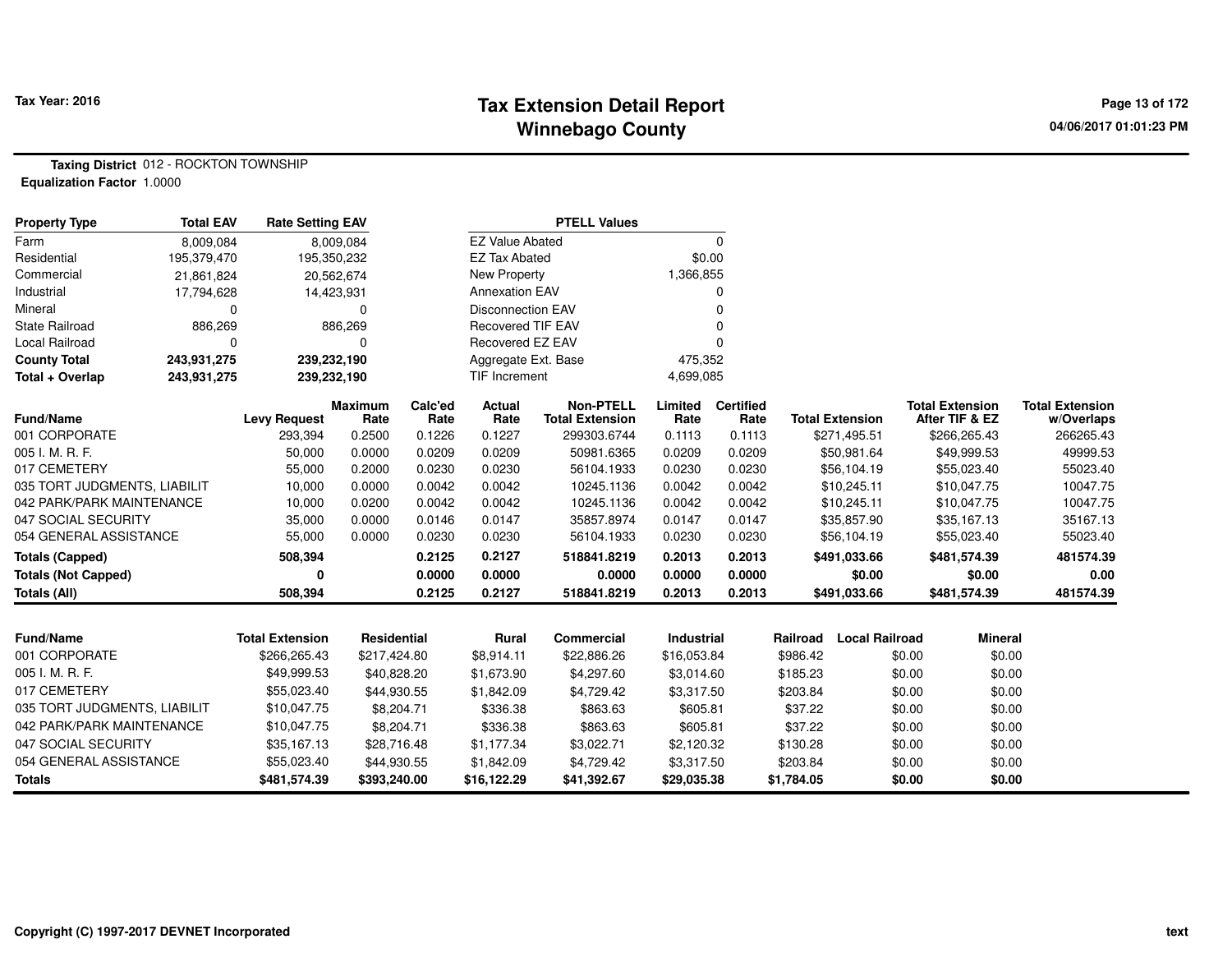## **Tax Extension Detail Report Tax Year: 2016 Page 14 of 172 Winnebago County**

**Taxing District** 013 - ROSCOE TOWNSHIP**Equalization Factor** 1.0000

| <b>Property Type</b>       | <b>Total EAV</b> | <b>Rate Setting EAV</b> |                        |                 | <b>PTELL Values</b>      |                                            |                 |                          |                                   |                                          |                                      |
|----------------------------|------------------|-------------------------|------------------------|-----------------|--------------------------|--------------------------------------------|-----------------|--------------------------|-----------------------------------|------------------------------------------|--------------------------------------|
| Farm                       | 5,533,247        |                         | 5,533,247              |                 | <b>EZ Value Abated</b>   |                                            |                 | 0                        |                                   |                                          |                                      |
| Residential                | 344,225,970      | 344,221,742             |                        |                 | <b>EZ Tax Abated</b>     |                                            | \$0.00          |                          |                                   |                                          |                                      |
| Commercial                 | 60,634,853       | 60,489,041              |                        |                 | New Property             |                                            | 3,669,072       |                          |                                   |                                          |                                      |
| Industrial                 | 18,925,861       |                         | 18,831,396             |                 | <b>Annexation EAV</b>    |                                            |                 |                          |                                   |                                          |                                      |
| Mineral                    |                  |                         | 0                      |                 | <b>Disconnection EAV</b> |                                            |                 |                          |                                   |                                          |                                      |
| <b>State Railroad</b>      | 629,087          |                         | 629,087                |                 | <b>Recovered TIF EAV</b> |                                            |                 |                          |                                   |                                          |                                      |
| Local Railroad             |                  |                         | 0                      |                 | Recovered EZ EAV         |                                            |                 |                          |                                   |                                          |                                      |
| <b>County Total</b>        | 429,949,018      | 429,704,513             |                        |                 | Aggregate Ext. Base      |                                            | 622,506         |                          |                                   |                                          |                                      |
| Total + Overlap            | 429,949,018      | 429,704,513             |                        |                 | <b>TIF Increment</b>     |                                            | 244,505         |                          |                                   |                                          |                                      |
| Fund/Name                  |                  | <b>Levy Request</b>     | <b>Maximum</b><br>Rate | Calc'ed<br>Rate | <b>Actual</b><br>Rate    | <b>Non-PTELL</b><br><b>Total Extension</b> | Limited<br>Rate | <b>Certified</b><br>Rate | <b>Total Extension</b>            | <b>Total Extension</b><br>After TIF & EZ | <b>Total Extension</b><br>w/Overlaps |
| 001 CORPORATE              |                  | 590,045                 | 0.2500                 | 0.1373          | 0.1374                   | 590749.9507                                | 0.1373          | 0.1373                   | \$590,320.00                      | \$589,984.30                             | 589984.30                            |
| 017 CEMETERY               |                  | 35,000                  | 0.2000                 | 0.0081          | 0.0082                   | 35255.8195                                 | 0.0082          | 0.0082                   | \$35,255.82                       | \$35,235.77                              | 35235.77                             |
| 054 GENERAL ASSISTANCE     |                  | 7,000                   | 0.0000                 | 0.0016          | 0.0017                   | 7309.1333                                  | 0.0017          | 0.0017                   | \$7,309.13                        | \$7,304.98                               | 7304.98                              |
| <b>Totals (Capped)</b>     |                  | 632,045                 |                        | 0.1471          | 0.1473                   | 633314.9035                                | 0.1472          | 0.1472                   | \$632,884.95                      | \$632,525.05                             | 632525.05                            |
| <b>Totals (Not Capped)</b> |                  | 0                       |                        | 0.0000          | 0.0000                   | 0.0000                                     | 0.0000          | 0.0000                   | \$0.00                            | \$0.00                                   | 0.00                                 |
| <b>Totals (All)</b>        |                  | 632,045                 |                        | 0.1471          | 0.1473                   | 633314.9035                                | 0.1472          | 0.1472                   | \$632,884.95                      | \$632,525.05                             | 632525.05                            |
| Fund/Name                  |                  | <b>Total Extension</b>  | Residential            |                 | Rural                    | Commercial                                 | Industrial      |                          | <b>Local Railroad</b><br>Railroad | Mineral                                  |                                      |
| 001 CORPORATE              |                  |                         |                        |                 |                          |                                            |                 |                          |                                   |                                          |                                      |
|                            |                  | \$589,984.30            | \$472,616.45           |                 | \$7,597.15               | \$83,051.45                                | \$25,855.51     |                          | \$863.74                          | \$0.00                                   | \$0.00                               |
| 017 CEMETERY               |                  | \$35,235.77             | \$28,226.18            |                 | \$453.73                 | \$4,960.10                                 | \$1,544.17      |                          | \$51.59                           | \$0.00                                   | \$0.00                               |
| 054 GENERAL ASSISTANCE     |                  | \$7,304.98              | \$5,851.78             |                 | \$94.07                  | \$1,028.31                                 | \$320.13        |                          | \$10.69                           | \$0.00                                   | \$0.00                               |
| <b>Totals</b>              |                  | \$632,525.05            | \$506,694.41           |                 | \$8,144.95               | \$89,039.86                                | \$27,719.81     |                          | \$926.02                          | \$0.00                                   | \$0.00                               |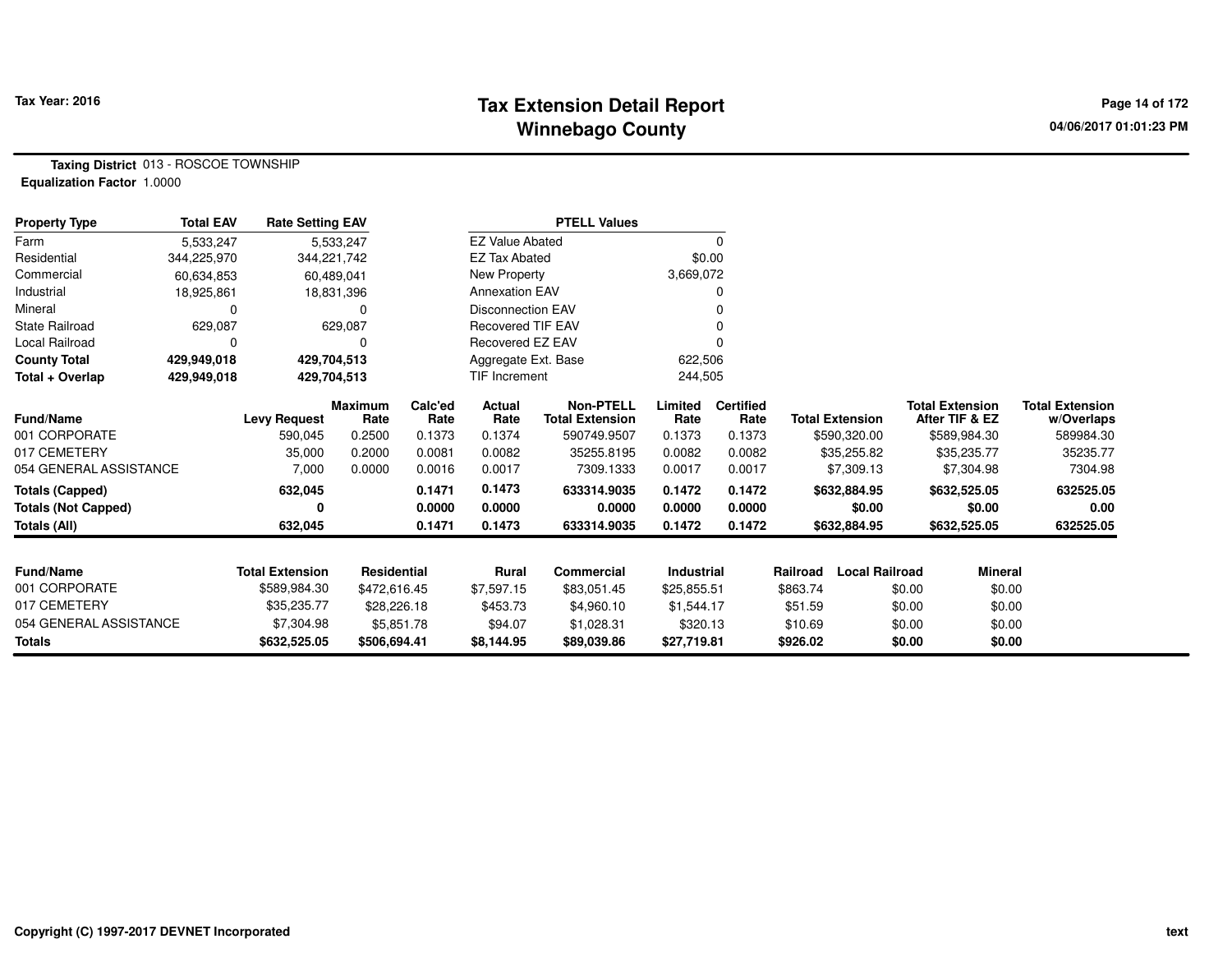## **Tax Extension Detail Report Tax Year: 2016 Page 15 of 172 Winnebago County**

**Taxing District** 014 - SEWARD TOWNSHIP**Equalization Factor** 1.0000

| <b>Property Type</b>         | <b>Total EAV</b> | <b>Rate Setting EAV</b> |                        |                 |                          | <b>PTELL Values</b>                 |                   |                          |            |                        |        |                                          |                                      |
|------------------------------|------------------|-------------------------|------------------------|-----------------|--------------------------|-------------------------------------|-------------------|--------------------------|------------|------------------------|--------|------------------------------------------|--------------------------------------|
| Farm                         | 12,401,076       |                         | 12,401,076             |                 | <b>EZ Value Abated</b>   |                                     |                   | $\mathbf 0$              |            |                        |        |                                          |                                      |
| Residential                  | 7,189,841        |                         | 7,189,841              |                 | <b>EZ Tax Abated</b>     |                                     | \$0.00            |                          |            |                        |        |                                          |                                      |
| Commercial                   | 3,342,470        |                         | 3,342,470              |                 | New Property             |                                     | 75,241            |                          |            |                        |        |                                          |                                      |
| Industrial                   | 162,401          |                         | 162,401                |                 | <b>Annexation EAV</b>    |                                     |                   |                          |            |                        |        |                                          |                                      |
| Mineral                      | 0                |                         | 0                      |                 | <b>Disconnection EAV</b> |                                     |                   |                          |            |                        |        |                                          |                                      |
| <b>State Railroad</b>        | 901,139          |                         | 901,139                |                 | <b>Recovered TIF EAV</b> |                                     |                   |                          |            |                        |        |                                          |                                      |
| Local Railroad               | 458              |                         | 458                    |                 | Recovered EZ EAV         |                                     |                   |                          |            |                        |        |                                          |                                      |
| <b>County Total</b>          | 23,997,385       |                         | 23,997,385             |                 | Aggregate Ext. Base      |                                     | 107,558           |                          |            |                        |        |                                          |                                      |
| Total + Overlap              | 23,997,385       |                         | 23,997,385             |                 | <b>TIF Increment</b>     |                                     |                   | 0                        |            |                        |        |                                          |                                      |
| Fund/Name                    |                  | <b>Levy Request</b>     | <b>Maximum</b><br>Rate | Calc'ed<br>Rate | Actual<br>Rate           | Non-PTELL<br><b>Total Extension</b> | Limited<br>Rate   | <b>Certified</b><br>Rate |            | <b>Total Extension</b> |        | <b>Total Extension</b><br>After TIF & EZ | <b>Total Extension</b><br>w/Overlaps |
| 001 CORPORATE                |                  | 81,600                  | 0.3600                 | 0.3400          | 0.3401                   | 81615.1064                          | 0.3401            | 0.3401                   |            | \$81,615.11            |        | \$81,615.11                              | 81615.11                             |
| 027 AUDIT                    |                  | 1,530                   | 0.0050                 | 0.0064          | 0.0050                   | 1199.8693                           | 0.0050            | 0.0050                   |            | \$1,199.87             |        | \$1,199.87                               | 1199.87                              |
| 035 TORT JUDGMENTS, LIABILIT |                  | 11,220                  | 0.0000                 | 0.0468          | 0.0468                   | 11230.7762                          | 0.0468            | 0.0468                   |            | \$11,230.78            |        | \$11,230.78                              | 11230.78                             |
| 047 SOCIAL SECURITY          |                  | 5,610                   | 0.0000                 | 0.0234          | 0.0234                   | 5615.3881                           | 0.0234            | 0.0234                   |            | \$5,615.39             |        | \$5,615.39                               | 5615.39                              |
| 054 GENERAL ASSISTANCE       |                  | 7,905                   | 0.0000                 | 0.0329          | 0.0330                   | 7919.1371                           | 0.0330            | 0.0330                   |            | \$7,919.14             |        | \$7,919.14                               | 7919.14                              |
| <b>Totals (Capped)</b>       |                  | 107,865                 |                        | 0.4495          | 0.4483                   | 107580.2770                         | 0.4483            | 0.4483                   |            | \$107,580.28           |        | \$107,580.29                             | 107580.29                            |
| <b>Totals (Not Capped)</b>   |                  | 0                       |                        | 0.0000          | 0.0000                   | 0.0000                              | 0.0000            | 0.0000                   |            | \$0.00                 |        | \$0.00                                   | 0.00                                 |
| <b>Totals (All)</b>          |                  | 107,865                 |                        | 0.4495          | 0.4483                   | 107580.2770                         | 0.4483            | 0.4483                   |            | \$107,580.28           |        | \$107,580.29                             | 107580.29                            |
|                              |                  |                         |                        |                 |                          |                                     |                   |                          |            |                        |        |                                          |                                      |
| Fund/Name                    |                  | <b>Total Extension</b>  | <b>Residential</b>     |                 | <b>Rural</b>             | <b>Commercial</b>                   | <b>Industrial</b> |                          | Railroad   | <b>Local Railroad</b>  |        | <b>Mineral</b>                           |                                      |
| 001 CORPORATE                |                  | \$81,615.11             | \$24,452.65            |                 | \$42,176.06              | \$11,367.74                         | \$552.33          |                          | \$3,064.77 |                        | \$1.56 | \$0.00                                   |                                      |
| 027 AUDIT                    |                  | \$1,199.87              |                        | \$359.50        | \$620.05                 | \$167.12                            | \$8.12            |                          | \$45.06    |                        | \$0.02 | \$0.00                                   |                                      |
| 035 TORT JUDGMENTS, LIABILIT |                  | \$11,230.78             |                        | \$3,364.86      | \$5,803.70               | \$1,564.28                          | \$76.00           |                          | \$421.73   |                        | \$0.21 | \$0.00                                   |                                      |
| 047 SOCIAL SECURITY          |                  | \$5,615.39              |                        | \$1,682.42      | \$2,901.85               | \$782.14                            | \$38.00           |                          | \$210.87   |                        | \$0.11 | \$0.00                                   |                                      |
| 054 GENERAL ASSISTANCE       |                  | \$7,919.14              |                        | \$2,372.64      | \$4,092.36               | \$1,103.02                          | \$53.59           |                          | \$297.38   |                        | \$0.15 | \$0.00                                   |                                      |
| <b>Totals</b>                |                  | \$107,580.29            | \$32,232.07            |                 | \$55,594.02              | \$14,984.30                         | \$728.04          |                          | \$4,039.81 |                        | \$2.05 | \$0.00                                   |                                      |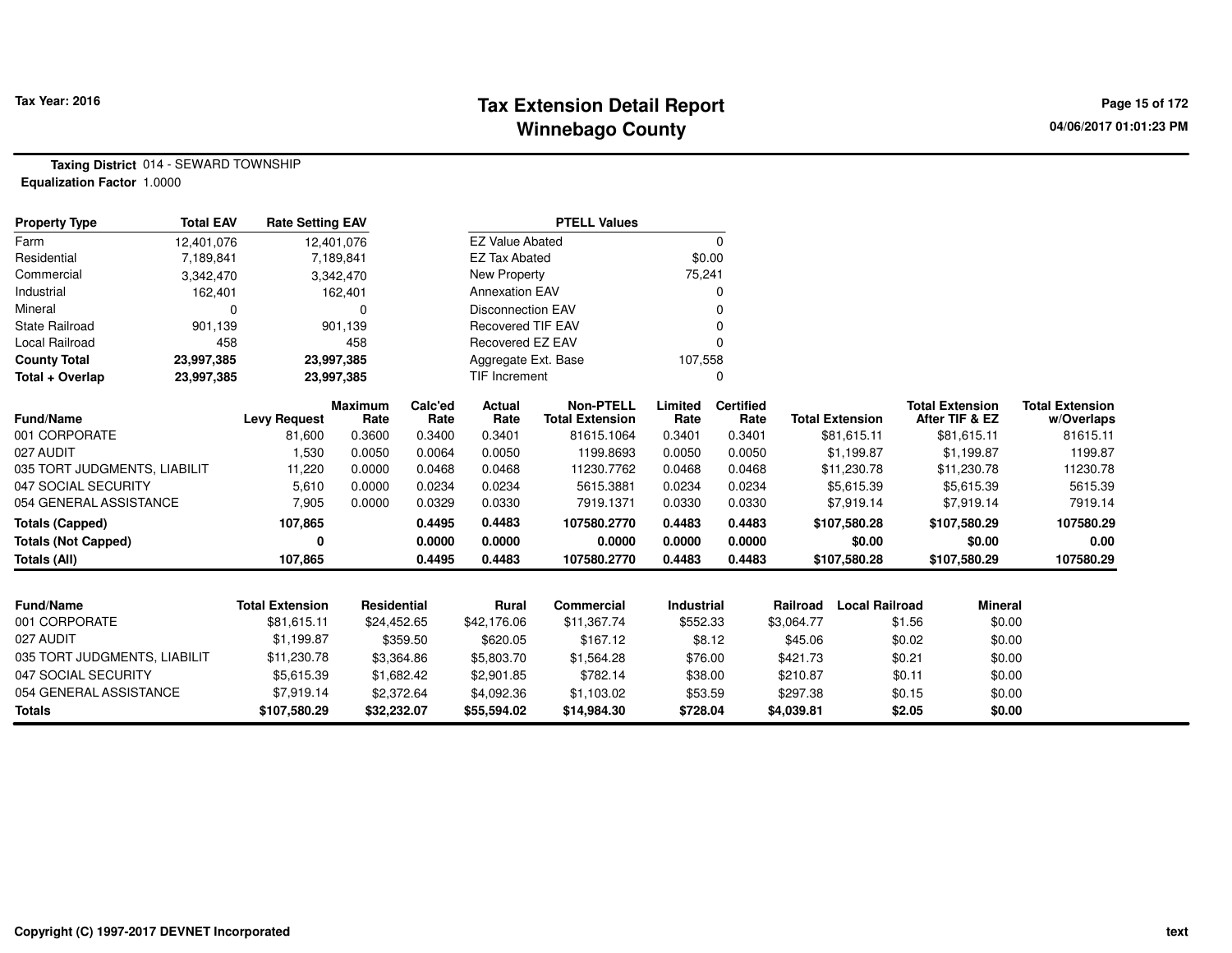## **Tax Extension Detail Report Tax Year: 2016 Page 16 of 172 Winnebago County**

**Taxing District** 015 - SHIRLAND TOWNSHIP**Equalization Factor** 1.0000

| <b>Property Type</b>       | <b>Total EAV</b> | <b>Rate Setting EAV</b> |                        | <b>PTELL Values</b> |                          |                                            |                 |                          |          |                        |        |                                          |                                      |
|----------------------------|------------------|-------------------------|------------------------|---------------------|--------------------------|--------------------------------------------|-----------------|--------------------------|----------|------------------------|--------|------------------------------------------|--------------------------------------|
| Farm                       | 6,006,191        |                         | 6,006,191              |                     | <b>EZ Value Abated</b>   |                                            |                 | $\Omega$                 |          |                        |        |                                          |                                      |
| Residential                | 14,692,748       |                         | 14,692,748             |                     | <b>EZ Tax Abated</b>     |                                            |                 | \$0.00                   |          |                        |        |                                          |                                      |
| Commercial                 | 873,459          |                         | 873,459                |                     | New Property             |                                            | 112,645         |                          |          |                        |        |                                          |                                      |
| Industrial                 |                  |                         |                        |                     | <b>Annexation EAV</b>    |                                            |                 |                          |          |                        |        |                                          |                                      |
| Mineral                    |                  |                         |                        |                     | <b>Disconnection EAV</b> |                                            |                 |                          |          |                        |        |                                          |                                      |
| <b>State Railroad</b>      |                  |                         |                        |                     | Recovered TIF EAV        |                                            |                 |                          |          |                        |        |                                          |                                      |
| Local Railroad             |                  |                         |                        |                     | <b>Recovered EZ EAV</b>  |                                            |                 |                          |          |                        |        |                                          |                                      |
| <b>County Total</b>        | 21,572,398       |                         | 21,572,398             |                     | Aggregate Ext. Base      |                                            | 47,365          |                          |          |                        |        |                                          |                                      |
| Total + Overlap            | 21,572,398       |                         | 21,572,398             |                     | TIF Increment            |                                            |                 |                          |          |                        |        |                                          |                                      |
| <b>Fund/Name</b>           |                  | <b>Levy Request</b>     | <b>Maximum</b><br>Rate | Calc'ed<br>Rate     | Actual<br>Rate           | <b>Non-PTELL</b><br><b>Total Extension</b> | Limited<br>Rate | <b>Certified</b><br>Rate |          | <b>Total Extension</b> |        | <b>Total Extension</b><br>After TIF & EZ | <b>Total Extension</b><br>w/Overlaps |
| 001 CORPORATE              |                  | 47,365                  | 0.3800                 | 0.2196              | 0.2196                   | 47372.9860                                 | 0.2196          | 0.2196                   |          | \$47,372.99            |        | \$47,372.99                              | 47372.99                             |
| 034 GENERAL ASSISTANCE     |                  | 0                       | 0.0000                 | 0.0000              | 0.0000                   | 0.0000                                     | 0.0000          | 0.0000                   |          | \$0.00                 |        | \$0.00                                   | 0.00                                 |
| <b>Totals (Capped)</b>     |                  | 47,365                  |                        | 0.2196              | 0.2196                   | 47372.9860                                 | 0.2196          | 0.2196                   |          | \$47,372.99            |        | \$47,372.99                              | 47372.99                             |
| <b>Totals (Not Capped)</b> |                  | 0                       |                        | 0.0000              | 0.0000                   | 0.0000                                     | 0.0000          | 0.0000                   |          | \$0.00                 |        | \$0.00                                   | 0.00                                 |
| Totals (All)               |                  | 47,365                  |                        | 0.2196              | 0.2196                   | 47372.9860                                 | 0.2196          | 0.2196                   |          | \$47,372.99            |        | \$47,372.99                              | 47372.99                             |
| <b>Fund/Name</b>           |                  | <b>Total Extension</b>  | Residential            |                     | Rural                    | <b>Commercial</b>                          | Industrial      |                          | Railroad | <b>Local Railroad</b>  |        | <b>Mineral</b>                           |                                      |
| 001 CORPORATE              |                  | \$47,372.99             | \$32,265.27            |                     | \$13,189.60              | \$1,918.12                                 |                 | \$0.00                   | \$0.00   |                        | \$0.00 | \$0.00                                   |                                      |
| 034 GENERAL ASSISTANCE     |                  | \$0.00                  |                        | \$0.00              | \$0.00                   | \$0.00                                     |                 | \$0.00                   | \$0.00   |                        | \$0.00 | \$0.00                                   |                                      |
| <b>Totals</b>              |                  | \$47,372.99             | \$32,265.27            |                     | \$13,189.60              | \$1,918.12                                 |                 | \$0.00                   | \$0.00   |                        | \$0.00 | \$0.00                                   |                                      |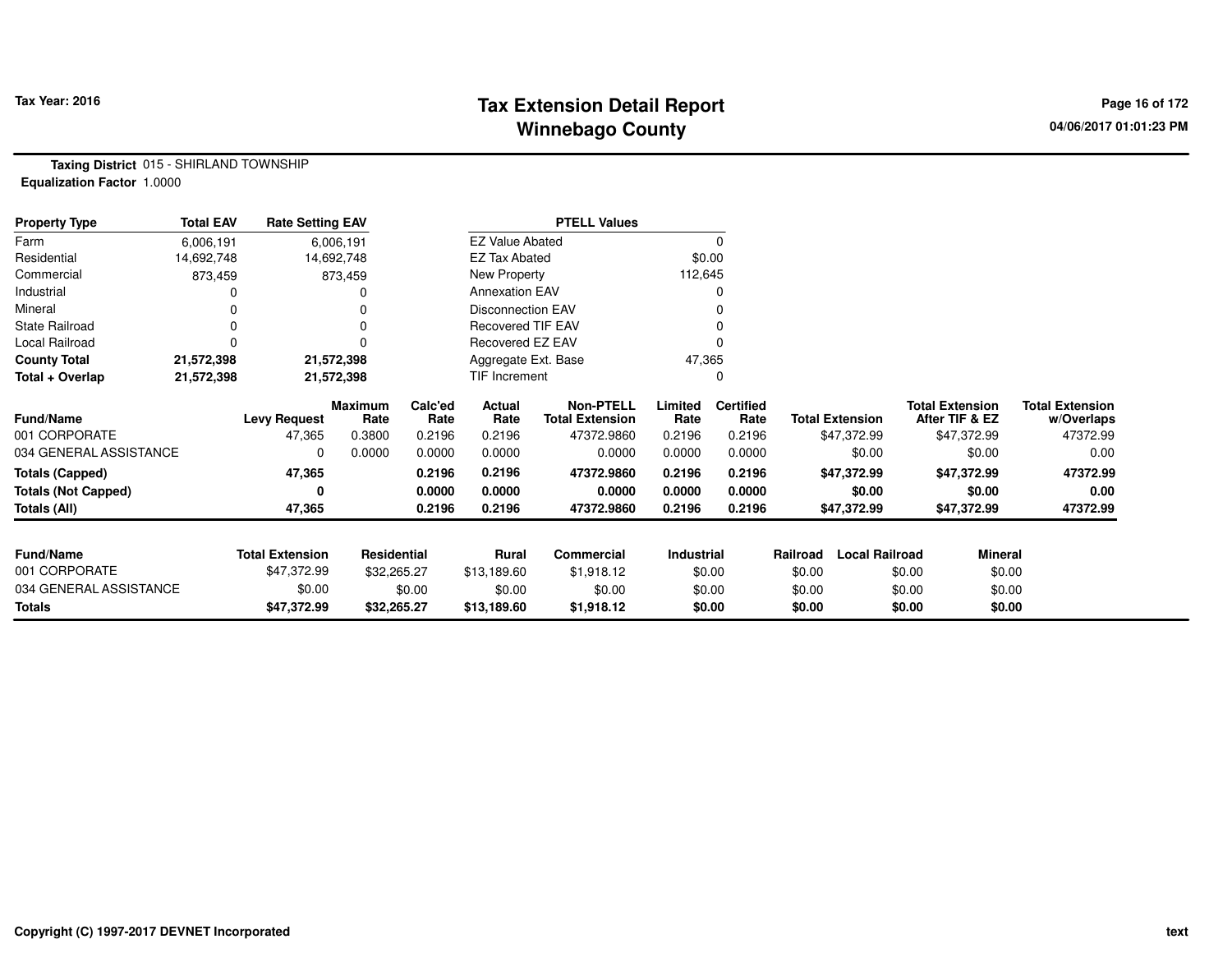#### **Tax Extension Detail Report Tax Year: 2016 Page 17 of 172 Winnebago County**

**Taxing District** 016 - WINNEBAGO TOWNSHIP**Equalization Factor** 1.0000

| <b>Property Type</b>       | <b>Total EAV</b> | <b>Rate Setting EAV</b> |                       |                 |                          | <b>PTELL Values</b>                        |                   |                          |            |                        |                                          |                                      |
|----------------------------|------------------|-------------------------|-----------------------|-----------------|--------------------------|--------------------------------------------|-------------------|--------------------------|------------|------------------------|------------------------------------------|--------------------------------------|
| Farm                       | 10,077,562       |                         | 10,077,562            |                 | <b>EZ Value Abated</b>   |                                            |                   | 0                        |            |                        |                                          |                                      |
| Residential                | 69,652,544       |                         | 69,652,544            |                 | EZ Tax Abated            |                                            |                   | \$0.00                   |            |                        |                                          |                                      |
| Commercial                 | 6,351,096        |                         | 6,351,096             |                 | New Property             |                                            | 451,049           |                          |            |                        |                                          |                                      |
| Industrial                 | 2,540,858        |                         | 2,540,858             |                 | <b>Annexation EAV</b>    |                                            |                   | 0                        |            |                        |                                          |                                      |
| Mineral                    | 0                |                         |                       |                 | <b>Disconnection EAV</b> |                                            |                   | 0                        |            |                        |                                          |                                      |
| <b>State Railroad</b>      | 775,042          |                         | 775,042               |                 | <b>Recovered TIF EAV</b> |                                            |                   |                          |            |                        |                                          |                                      |
| Local Railroad             | 699,028          |                         | 699,028<br>90,096,130 |                 | Recovered EZ EAV         |                                            |                   |                          |            |                        |                                          |                                      |
| <b>County Total</b>        | 90,096,130       | 90,096,130              |                       |                 | Aggregate Ext. Base      |                                            | 152,119           |                          |            |                        |                                          |                                      |
| Total + Overlap            | 90,096,130       |                         |                       |                 | <b>TIF Increment</b>     |                                            |                   | 0                        |            |                        |                                          |                                      |
| <b>Fund/Name</b>           |                  | <b>Levy Request</b>     | Maximum<br>Rate       | Calc'ed<br>Rate | Actual<br>Rate           | <b>Non-PTELL</b><br><b>Total Extension</b> | Limited<br>Rate   | <b>Certified</b><br>Rate |            | <b>Total Extension</b> | <b>Total Extension</b><br>After TIF & EZ | <b>Total Extension</b><br>w/Overlaps |
| 001 CORPORATE              |                  | 159,709                 | 0.2500                | 0.1773          | 0.1773                   | 159740.4385                                | 0.1709            | 0.1709                   |            | \$153,974.29           | \$153,974.29                             | 153974.29                            |
| <b>Totals (Capped)</b>     |                  | 159,709                 |                       | 0.1773          | 0.1773                   | 159740.4385                                | 0.1709            | 0.1709                   |            | \$153,974.29           | \$153,974.29                             | 153974.29                            |
| <b>Totals (Not Capped)</b> |                  | 0                       |                       | 0.0000          | 0.0000                   | 0.0000                                     | 0.0000            | 0.0000                   |            | \$0.00                 | \$0.00                                   | 0.00                                 |
| Totals (All)               |                  | 159,709                 |                       | 0.1773          | 0.1773                   | 159740.4385                                | 0.1709            | 0.1709                   |            | \$153,974.29           | \$153,974.29                             | 153974.29                            |
| <b>Fund/Name</b>           |                  | <b>Total Extension</b>  | Residential           |                 | Rural                    | <b>Commercial</b>                          | <b>Industrial</b> |                          | Railroad   | <b>Local Railroad</b>  | Mineral                                  |                                      |
| 001 CORPORATE              |                  | \$153,974.29            | \$119,036.20          |                 | \$17,222.55              | \$10,854.02                                | \$4,342.33        |                          | \$1,324.55 | \$1,194.64             | \$0.00                                   |                                      |
| Totals                     |                  | \$153,974.29            | \$119,036.20          |                 | \$17,222.55              | \$10,854.02                                | \$4,342.33        |                          | \$1,324.55 | \$1,194.64             | \$0.00                                   |                                      |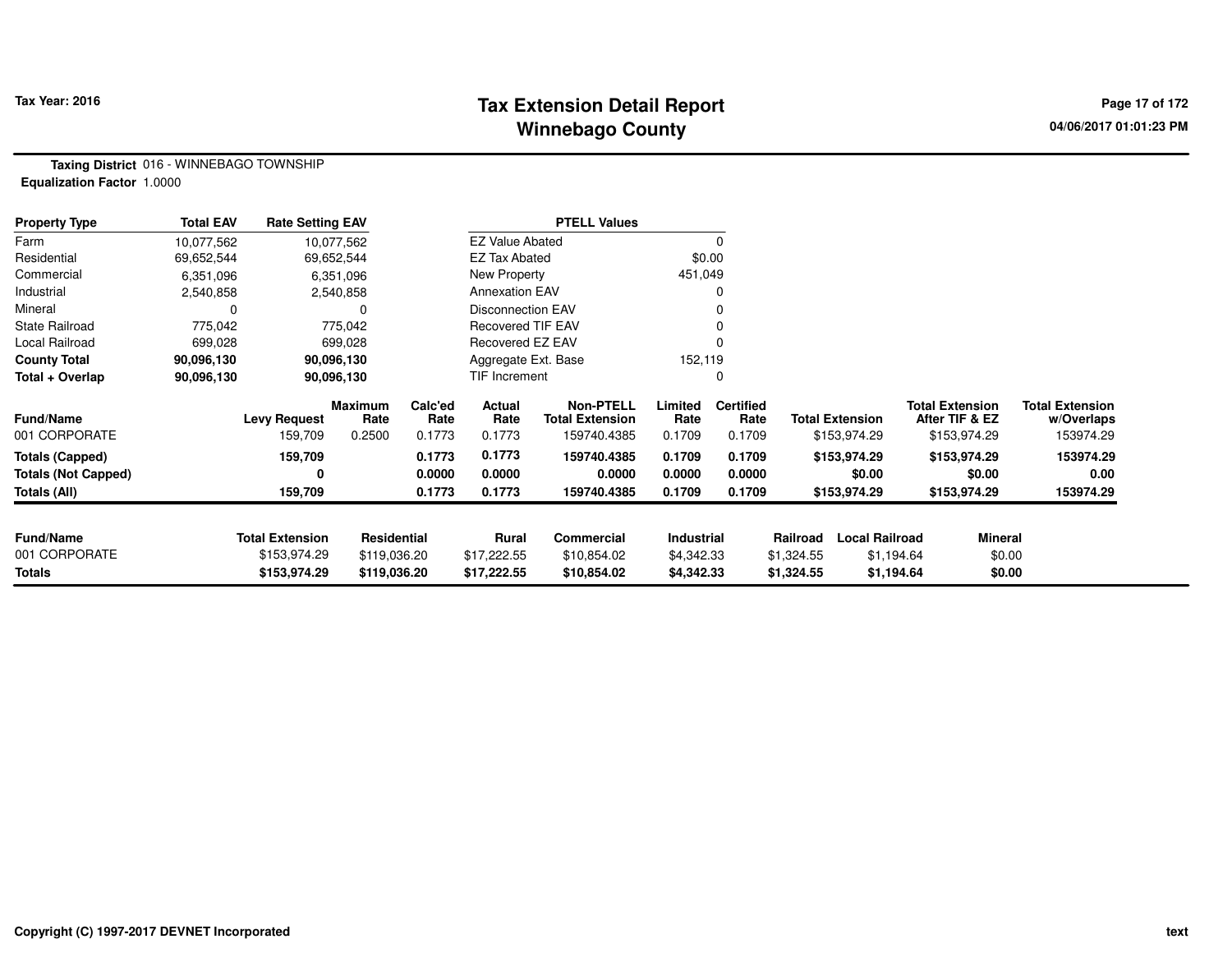## **Tax Extension Detail Report Tax Year: 2016 Page 18 of 172 Winnebago County**

**Taxing District** 017 - CHERRY VALLEY VILLAGE**Equalization Factor** 1.0000

| <b>Property Type</b>       | <b>Total EAV</b> | <b>Rate Setting EAV</b>                            |                        |                 | <b>PTELL Values</b>      |                                            |                   |                          |          |                        | <b>Overlapping County</b>                |                | <b>Overlap EAV</b>                   |
|----------------------------|------------------|----------------------------------------------------|------------------------|-----------------|--------------------------|--------------------------------------------|-------------------|--------------------------|----------|------------------------|------------------------------------------|----------------|--------------------------------------|
| Farm                       | 488.432          |                                                    | 454,625                |                 | <b>EZ Value Abated</b>   |                                            |                   | 0                        |          | <b>Boone County</b>    |                                          |                | 11,015,994                           |
| Residential                | 30,574,070       |                                                    | 30,574,070             |                 | <b>EZ Tax Abated</b>     |                                            |                   | \$0.00                   |          | <b>Total</b>           |                                          |                | 11,015,994                           |
| Commercial                 | 33,340,952       |                                                    | 33,340,952             |                 | New Property             |                                            | 84,272            |                          |          |                        | * denotes use of estimated EAV           |                |                                      |
| Industrial                 | 4,803,508        |                                                    | 2,305,985              |                 | <b>Annexation EAV</b>    |                                            |                   |                          |          |                        |                                          |                |                                      |
| Mineral                    | $\Omega$         |                                                    | 0                      |                 | <b>Disconnection EAV</b> |                                            |                   | 0                        |          |                        |                                          |                |                                      |
| <b>State Railroad</b>      | 178,660          |                                                    | 178,660                |                 | <b>Recovered TIF EAV</b> |                                            |                   |                          |          |                        |                                          |                |                                      |
| Local Railroad             | $\Omega$         |                                                    | 0                      |                 | Recovered EZ EAV         |                                            |                   |                          |          |                        |                                          |                |                                      |
| <b>County Total</b>        | 69,385,622       |                                                    | 66,854,292             |                 | Aggregate Ext. Base      |                                            |                   |                          |          |                        |                                          |                |                                      |
| Total + Overlap            | 80,401,616       |                                                    | 77,870,286             |                 | TIF Increment            |                                            | 2,531,330         |                          |          |                        |                                          |                |                                      |
| <b>Fund/Name</b>           |                  | <b>Levy Request</b>                                | <b>Maximum</b><br>Rate | Calc'ed<br>Rate | Actual<br>Rate           | <b>Non-PTELL</b><br><b>Total Extension</b> | Limited<br>Rate   | <b>Certified</b><br>Rate |          | <b>Total Extension</b> | <b>Total Extension</b><br>After TIF & EZ |                | <b>Total Extension</b><br>w/Overlaps |
| 001 CORPORATE              |                  | 0                                                  | 0.2500                 | 0.0000          | 0.0000                   | 0.0000                                     | 0.0000            | 0.0000                   |          | \$0.00                 |                                          | \$0.00         | 0.00                                 |
| 003 BONDS & INTEREST       |                  | $\Omega$                                           | 0.0000                 | 0.0000          | 0.0000                   | 0.0000                                     | 0.0000            | 0.0000                   |          | \$0.00                 |                                          | \$0.00         | 0.00                                 |
| 207 ROAD & BRIDGE TRANSFER |                  | $\Omega$                                           | 0.0000                 | 0.0000          | 0.0000                   | 0.0000                                     | 0.0000            | 0.0000                   |          | \$0.00                 |                                          | \$0.00         | 0.00                                 |
| <b>Totals (Capped)</b>     |                  | 0                                                  |                        | 0.0000          | 0.0000                   | 0.0000                                     | 0.0000            | 0.0000                   |          | \$0.00                 |                                          | \$0.00         | 0.00                                 |
| <b>Totals (Not Capped)</b> |                  | 0                                                  |                        | 0.0000          | 0.0000                   | 0.0000                                     | 0.0000            | 0.0000                   |          | \$0.00                 |                                          | \$0.00         | 0.00                                 |
| Totals (All)               |                  | 0                                                  |                        | 0.0000          | 0.0000                   | 0.0000                                     | 0.0000            | 0.0000                   |          | \$0.00                 |                                          | \$0.00         | 0.00                                 |
|                            |                  |                                                    |                        |                 |                          |                                            |                   |                          |          |                        |                                          |                |                                      |
| <b>Fund/Name</b>           |                  | <b>Total Extension</b>                             | <b>Residential</b>     |                 | <b>Rural</b>             | <b>Commercial</b>                          | <b>Industrial</b> |                          | Railroad | <b>Local Railroad</b>  |                                          | <b>Mineral</b> |                                      |
| 001 CORPORATE              |                  | \$0.00                                             |                        | \$0.00          | \$0.00                   | \$0.00                                     |                   | \$0.00                   | \$0.00   |                        | \$0.00                                   | \$0.00         |                                      |
| 003 BONDS & INTEREST       |                  | \$0.00                                             |                        | \$0.00          | \$0.00                   | \$0.00                                     |                   | \$0.00                   | \$0.00   |                        | \$0.00                                   | \$0.00         |                                      |
| 207 ROAD & BRIDGE TRANSFER |                  | \$0.00                                             |                        | \$0.00          | \$0.00                   | \$0.00                                     |                   | \$0.00                   | \$0.00   |                        | \$0.00                                   | \$0.00         |                                      |
| <b>Totals</b>              |                  | \$0.00                                             |                        | \$0.00          | \$0.00                   | \$0.00                                     |                   | \$0.00                   | \$0.00   |                        | \$0.00                                   | \$0.00         |                                      |
|                            |                  | Transfer In from Township Road Bridge: \$42,403.62 |                        |                 |                          |                                            |                   |                          |          |                        |                                          |                |                                      |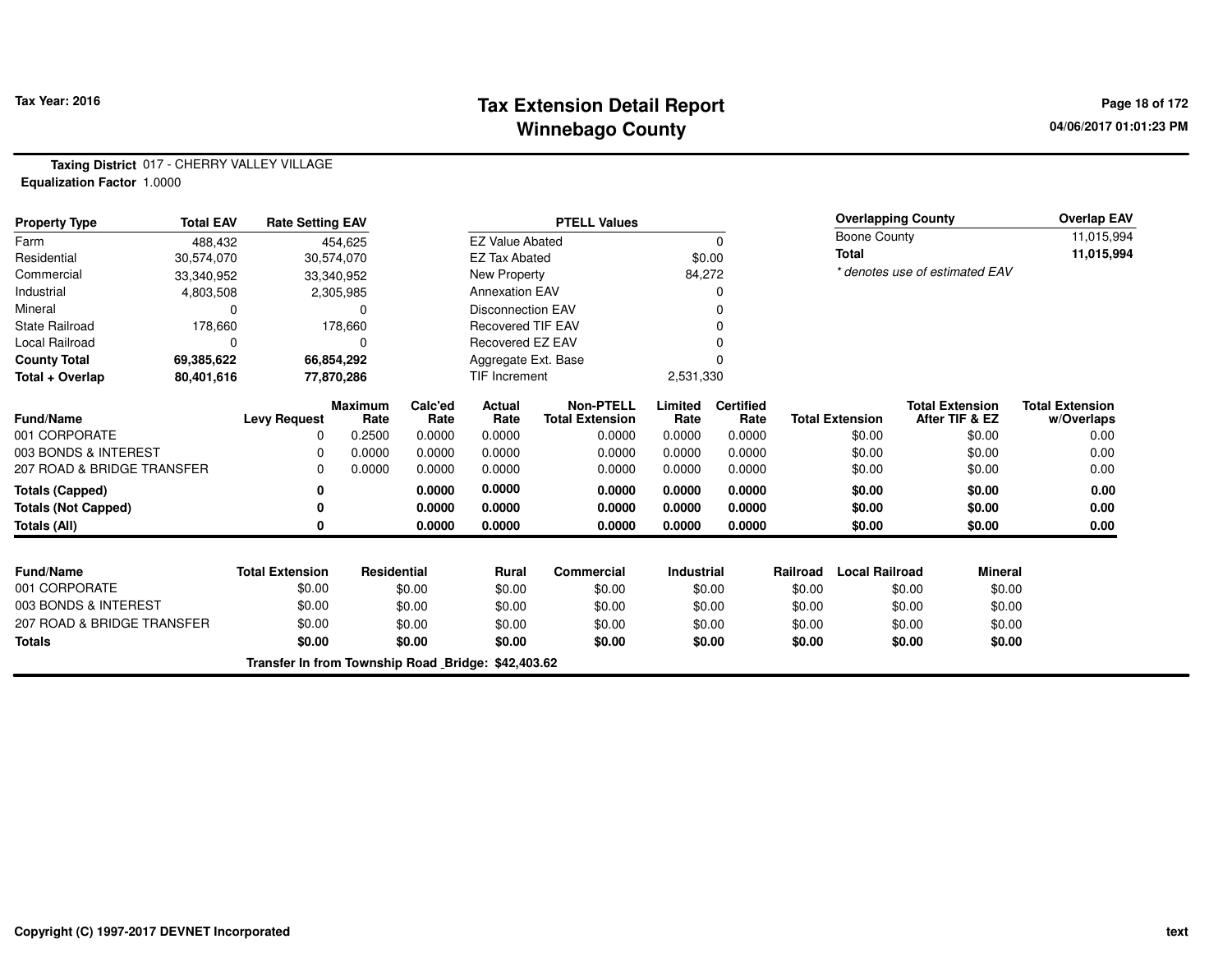## **Tax Extension Detail Report Tax Year: 2016 Page 19 of 172 Winnebago County**

**Taxing District** 018 - DURAND VILLAGE**Equalization Factor** 1.0000

| <b>Total EAV</b><br><b>Rate Setting EAV</b><br><b>Property Type</b> |            |                                                   |                        | <b>PTELL Values</b> |                          |                                            |                   |                          |          |                        |                                          |                                      |
|---------------------------------------------------------------------|------------|---------------------------------------------------|------------------------|---------------------|--------------------------|--------------------------------------------|-------------------|--------------------------|----------|------------------------|------------------------------------------|--------------------------------------|
| Farm                                                                | 43,348     |                                                   | 43,348                 |                     | <b>EZ Value Abated</b>   |                                            |                   | $\Omega$                 |          |                        |                                          |                                      |
| Residential                                                         | 12,734,303 |                                                   | 12,691,872             |                     | <b>EZ Tax Abated</b>     |                                            | \$0.00            |                          |          |                        |                                          |                                      |
| Commercial                                                          | 3,285,877  |                                                   | 3,132,464              |                     | New Property             |                                            | 27,714            |                          |          |                        |                                          |                                      |
| Industrial                                                          | 224,762    |                                                   | 187,060                |                     | <b>Annexation EAV</b>    |                                            |                   | 0                        |          |                        |                                          |                                      |
| Mineral                                                             |            |                                                   |                        |                     | <b>Disconnection EAV</b> |                                            |                   |                          |          |                        |                                          |                                      |
| <b>State Railroad</b>                                               | $\Omega$   |                                                   |                        |                     | <b>Recovered TIF EAV</b> |                                            |                   |                          |          |                        |                                          |                                      |
| <b>Local Railroad</b>                                               | n          |                                                   |                        |                     | <b>Recovered EZ EAV</b>  |                                            |                   |                          |          |                        |                                          |                                      |
| <b>County Total</b>                                                 | 16,288,290 |                                                   | 16,054,744             |                     | Aggregate Ext. Base      |                                            | 52,921            |                          |          |                        |                                          |                                      |
| Total + Overlap                                                     | 16,288,290 |                                                   | 16,054,744             |                     | TIF Increment            |                                            | 233,546           |                          |          |                        |                                          |                                      |
| <b>Fund/Name</b>                                                    |            | <b>Levy Request</b>                               | <b>Maximum</b><br>Rate | Calc'ed<br>Rate     | Actual<br>Rate           | <b>Non-PTELL</b><br><b>Total Extension</b> | Limited<br>Rate   | <b>Certified</b><br>Rate |          | <b>Total Extension</b> | <b>Total Extension</b><br>After TIF & EZ | <b>Total Extension</b><br>w/Overlaps |
| 001 CORPORATE                                                       |            | 44,400                                            | 0.4375                 | 0.2766              | 0.2766                   | 45053.4101                                 | 0.2749            | 0.2749                   |          | \$44,776.51            | \$44,134.49                              | 44134.49                             |
| 003 BONDS & INT 2014                                                |            | 0                                                 | 0.0000                 | 0.0000              | 0.0000                   | 0.0000                                     | 0.0000            | 0.0000                   |          | \$0.00                 | \$0.00                                   | 0.00                                 |
| 014 POLICE PROTECTION                                               |            | 9,300                                             | 0.6000                 | 0.0579              | 0.0580                   | 9447.2082                                  | 0.0577            | 0.0577                   |          | \$9,398.34             | \$9,263.59                               | 9263.59                              |
| 207 ROAD AND BRIDGE TRANSF                                          |            | $\Omega$                                          | 0.0000                 | 0.0000              | 0.0000                   | 0.0000                                     | 0.0000            | 0.0000                   |          | \$0.00                 | \$0.00                                   | 0.00                                 |
| <b>Totals (Capped)</b>                                              |            | 53,700                                            |                        | 0.3345              | 0.3346                   | 54500.6183                                 | 0.3326            | 0.3326                   |          | \$54,174.85            | \$53,398.08                              | 53398.08                             |
| <b>Totals (Not Capped)</b>                                          |            | 0                                                 |                        | 0.0000              | 0.0000                   | 0.0000                                     | 0.0000            | 0.0000                   |          | \$0.00                 | \$0.00                                   | 0.00                                 |
| <b>Totals (All)</b>                                                 |            | 53,700                                            |                        | 0.3345              | 0.3346                   | 54500.6183                                 | 0.3326            | 0.3326                   |          | \$54,174.85            | \$53,398.08                              | 53398.08                             |
|                                                                     |            |                                                   |                        |                     |                          |                                            |                   |                          |          |                        |                                          |                                      |
| <b>Fund/Name</b>                                                    |            | <b>Total Extension</b>                            | Residential            |                     | Rural                    | <b>Commercial</b>                          | <b>Industrial</b> |                          | Railroad | <b>Local Railroad</b>  | <b>Mineral</b>                           |                                      |
| 001 CORPORATE                                                       |            | \$44,134.49                                       | \$34,889.96            |                     | \$119.16                 | \$8,611.14                                 | \$514.23          |                          | \$0.00   |                        | \$0.00<br>\$0.00                         |                                      |
| 003 BONDS & INT 2014                                                |            | \$0.00                                            |                        | \$0.00              | \$0.00                   | \$0.00                                     |                   | \$0.00                   | \$0.00   |                        | \$0.00<br>\$0.00                         |                                      |
| 014 POLICE PROTECTION                                               |            | \$9,263.59                                        |                        | \$7,323.22          | \$25.01                  | \$1,807.43                                 | \$107.93          |                          | \$0.00   |                        | \$0.00<br>\$0.00                         |                                      |
| 207 ROAD AND BRIDGE TRANSF                                          |            | \$0.00                                            |                        | \$0.00              | \$0.00                   | \$0.00                                     |                   | \$0.00                   | \$0.00   |                        | \$0.00<br>\$0.00                         |                                      |
| <b>Totals</b>                                                       |            | \$53,398.08                                       | \$42,213.18            |                     | \$144.17                 | \$10,418.57                                | \$622.16          |                          | \$0.00   |                        | \$0.00<br>\$0.00                         |                                      |
|                                                                     |            | Transfer In from Township Road Bridge: \$6,165.02 |                        |                     |                          |                                            |                   |                          |          |                        |                                          |                                      |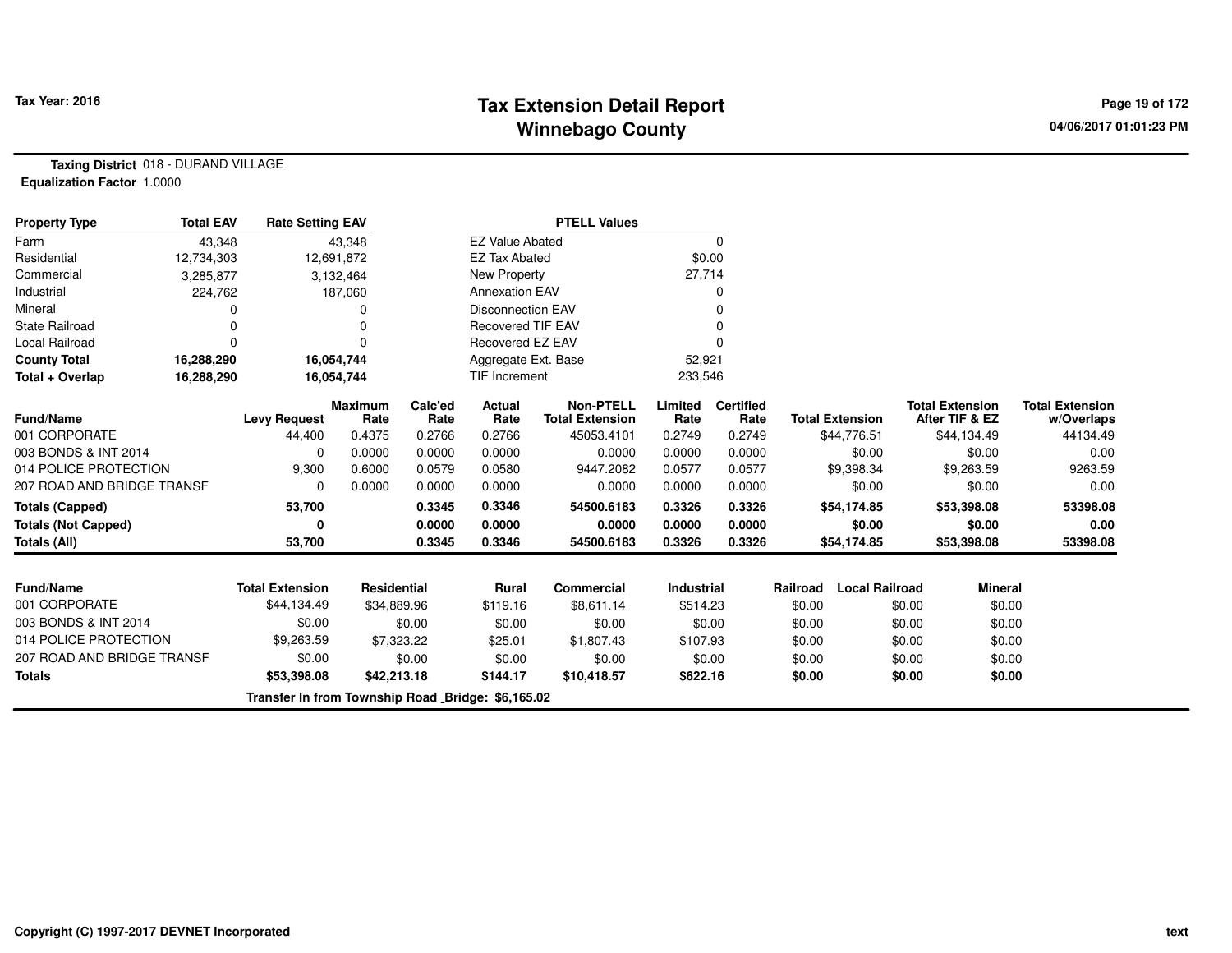## **Tax Extension Detail Report Tax Year: 2016 Page 20 of 172 Winnebago County**

**Taxing District** 019 - LOVES PARK CITY**Equalization Factor** 1.0000

| <b>Property Type</b>       | <b>Total EAV</b> | <b>Rate Setting EAV</b>                             |                        |                 | <b>PTELL Values</b>      |                                            |                 |                          |          |                        | <b>Overlapping County</b>                |                | <b>Overlap EAV</b>                   |
|----------------------------|------------------|-----------------------------------------------------|------------------------|-----------------|--------------------------|--------------------------------------------|-----------------|--------------------------|----------|------------------------|------------------------------------------|----------------|--------------------------------------|
| Farm                       | 511,543          |                                                     | 451,310                |                 | <b>EZ Value Abated</b>   |                                            |                 | 0                        |          | <b>Boone County</b>    |                                          |                | 40,971,756                           |
| Residential                | 204,009,035      |                                                     | 203,932,380            |                 | <b>EZ Tax Abated</b>     |                                            |                 | \$0.00                   |          | <b>Total</b>           |                                          |                | 40,971,756                           |
| Commercial                 | 71,168,037       |                                                     | 70,764,700             |                 | New Property             |                                            | 975,278         |                          |          |                        | * denotes use of estimated EAV           |                |                                      |
| Industrial                 | 48,277,436       |                                                     | 34,389,710             |                 | <b>Annexation EAV</b>    |                                            |                 | 0                        |          |                        |                                          |                |                                      |
| Mineral                    |                  |                                                     |                        |                 | <b>Disconnection EAV</b> |                                            | 13,624          |                          |          |                        |                                          |                |                                      |
| <b>State Railroad</b>      |                  |                                                     |                        |                 | <b>Recovered TIF EAV</b> |                                            |                 |                          |          |                        |                                          |                |                                      |
| Local Railroad             |                  |                                                     |                        |                 | Recovered EZ EAV         |                                            |                 |                          |          |                        |                                          |                |                                      |
| <b>County Total</b>        | 323,966,051      |                                                     | 309,538,100            |                 | Aggregate Ext. Base      |                                            |                 |                          |          |                        |                                          |                |                                      |
| Total + Overlap            | 364,937,807      |                                                     | 350,509,856            |                 | <b>TIF Increment</b>     |                                            | 14,427,951      |                          |          |                        |                                          |                |                                      |
| <b>Fund/Name</b>           |                  | <b>Levy Request</b>                                 | <b>Maximum</b><br>Rate | Calc'ed<br>Rate | Actual<br>Rate           | <b>Non-PTELL</b><br><b>Total Extension</b> | Limited<br>Rate | <b>Certified</b><br>Rate |          | <b>Total Extension</b> | <b>Total Extension</b><br>After TIF & EZ |                | <b>Total Extension</b><br>w/Overlaps |
| 001 CORPORATE              |                  | 0                                                   | 0.2500                 | 0.0000          | 0.0000                   | 0.0000                                     | 0.0000          | 0.0000                   |          | \$0.00                 | \$0.00                                   |                | 0.00                                 |
| 003 BONDS & INTEREST       |                  | $\Omega$                                            | 0.0000                 | 0.0000          | 0.0000                   | 0.0000                                     | 0.0000          | 0.0000                   |          | \$0.00                 | \$0.00                                   |                | 0.00                                 |
| 207 ROAD AND BRIDGE TRANSF |                  | $\Omega$                                            | 0.0000                 | 0.0000          | 0.0000                   | 0.0000                                     | 0.0000          | 0.0000                   |          | \$0.00                 | \$0.00                                   |                | 0.00                                 |
| <b>Totals (Capped)</b>     |                  |                                                     |                        | 0.0000          | 0.0000                   | 0.0000                                     | 0.0000          | 0.0000                   |          | \$0.00                 | \$0.00                                   |                | 0.00                                 |
| <b>Totals (Not Capped)</b> |                  | 0                                                   |                        | 0.0000          | 0.0000                   | 0.0000                                     | 0.0000          | 0.0000                   |          | \$0.00                 | \$0.00                                   |                | 0.00                                 |
| Totals (All)               |                  | 0                                                   |                        | 0.0000          | 0.0000                   | 0.0000                                     | 0.0000          | 0.0000                   |          | \$0.00                 | \$0.00                                   |                | 0.00                                 |
| <b>Fund/Name</b>           |                  | <b>Total Extension</b>                              | Residential            |                 | Rural                    | Commercial                                 | Industrial      |                          | Railroad | <b>Local Railroad</b>  |                                          | <b>Mineral</b> |                                      |
| 001 CORPORATE              |                  | \$0.00                                              |                        | \$0.00          | \$0.00                   | \$0.00                                     |                 | \$0.00                   | \$0.00   |                        | \$0.00                                   | \$0.00         |                                      |
| 003 BONDS & INTEREST       |                  | \$0.00                                              |                        |                 |                          |                                            |                 |                          |          |                        |                                          |                |                                      |
| 207 ROAD AND BRIDGE TRANSF |                  | \$0.00                                              |                        | \$0.00          | \$0.00                   | \$0.00                                     |                 | \$0.00                   | \$0.00   |                        | \$0.00                                   | \$0.00         |                                      |
|                            |                  |                                                     |                        | \$0.00          | \$0.00                   | \$0.00                                     |                 | \$0.00                   | \$0.00   |                        | \$0.00                                   | \$0.00         |                                      |
| <b>Totals</b>              |                  | \$0.00                                              |                        | \$0.00          | \$0.00                   | \$0.00                                     |                 | \$0.00                   | \$0.00   |                        | \$0.00                                   | \$0.00         |                                      |
|                            |                  | Transfer In from Township Road Bridge: \$150,014.83 |                        |                 |                          |                                            |                 |                          |          |                        |                                          |                |                                      |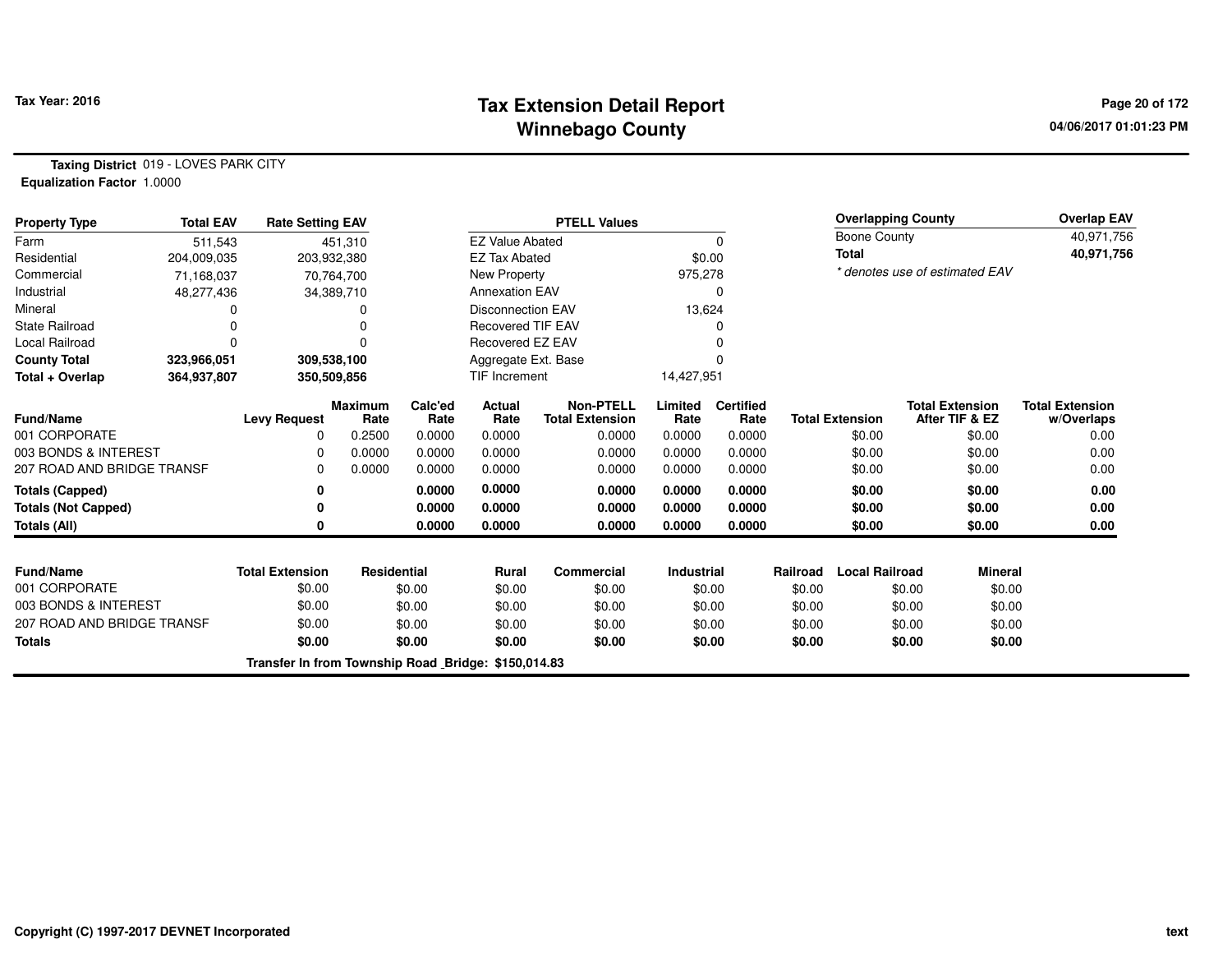## **Tax Extension Detail Report Tax Year: 2016 Page 21 of 172 Winnebago County**

**Taxing District** 020 - MACHESNEY PARK VILLAGE**Equalization Factor** 1.0000

| <b>Property Type</b>       | <b>Total EAV</b> | <b>Rate Setting EAV</b>                            |                        | <b>PTELL Values</b> |                          |                                            |                   |                          |          |                        |                                          |                                      |
|----------------------------|------------------|----------------------------------------------------|------------------------|---------------------|--------------------------|--------------------------------------------|-------------------|--------------------------|----------|------------------------|------------------------------------------|--------------------------------------|
| Farm                       | 253,681          |                                                    | 248,581                |                     | <b>EZ Value Abated</b>   |                                            |                   | 0                        |          |                        |                                          |                                      |
| Residential                | 246,192,004      |                                                    | 245,985,093            |                     | <b>EZ Tax Abated</b>     |                                            | \$0.00            |                          |          |                        |                                          |                                      |
| Commercial                 | 51,977,059       |                                                    | 40,618,783             |                     | New Property             |                                            | 974,705           |                          |          |                        |                                          |                                      |
| Industrial                 | 29,417,711       |                                                    | 23,245,022             |                     | <b>Annexation EAV</b>    |                                            |                   | 0                        |          |                        |                                          |                                      |
| Mineral                    |                  |                                                    |                        |                     | <b>Disconnection EAV</b> |                                            |                   | O                        |          |                        |                                          |                                      |
| <b>State Railroad</b>      |                  |                                                    |                        |                     | <b>Recovered TIF EAV</b> |                                            |                   | O                        |          |                        |                                          |                                      |
| Local Railroad             |                  |                                                    |                        |                     | Recovered EZ EAV         |                                            |                   |                          |          |                        |                                          |                                      |
| <b>County Total</b>        | 327,840,455      |                                                    | 310,097,479            |                     | Aggregate Ext. Base      |                                            |                   | $\Omega$                 |          |                        |                                          |                                      |
| Total + Overlap            | 327,840,455      |                                                    | 310,097,479            |                     | TIF Increment            |                                            | 17,742,976        |                          |          |                        |                                          |                                      |
| Fund/Name                  |                  | <b>Levy Request</b>                                | <b>Maximum</b><br>Rate | Calc'ed<br>Rate     | Actual<br>Rate           | <b>Non-PTELL</b><br><b>Total Extension</b> | Limited<br>Rate   | <b>Certified</b><br>Rate |          | <b>Total Extension</b> | <b>Total Extension</b><br>After TIF & EZ | <b>Total Extension</b><br>w/Overlaps |
| 001 CORPORATE              |                  | 0                                                  | 0.2500                 | 0.0000              | 0.0000                   | 0.0000                                     | 0.0000            | 0.0000                   |          | \$0.00                 | \$0.00                                   | 0.00                                 |
| 207 ROAD AND BRIDGE TRANSF |                  | $\Omega$                                           | 0.0000                 | 0.0000              | 0.0000                   | 0.0000                                     | 0.0000            | 0.0000                   |          | \$0.00                 | \$0.00                                   | 0.00                                 |
| <b>Totals (Capped)</b>     |                  | 0                                                  |                        | 0.0000              | 0.0000                   | 0.0000                                     | 0.0000            | 0.0000                   |          | \$0.00                 | \$0.00                                   | 0.00                                 |
| <b>Totals (Not Capped)</b> |                  | 0                                                  |                        | 0.0000              | 0.0000                   | 0.0000                                     | 0.0000            | 0.0000                   |          | \$0.00                 | \$0.00                                   | 0.00                                 |
| Totals (All)               |                  | 0                                                  |                        | 0.0000              | 0.0000                   | 0.0000                                     | 0.0000            | 0.0000                   |          | \$0.00                 | \$0.00                                   | 0.00                                 |
|                            |                  |                                                    |                        |                     |                          |                                            |                   |                          |          |                        |                                          |                                      |
| <b>Fund/Name</b>           |                  | <b>Total Extension</b>                             | Residential            |                     | <b>Rural</b>             | Commercial                                 | <b>Industrial</b> |                          | Railroad | <b>Local Railroad</b>  | <b>Mineral</b>                           |                                      |
| 001 CORPORATE              |                  | \$0.00                                             |                        | \$0.00              | \$0.00                   | \$0.00                                     |                   | \$0.00                   | \$0.00   |                        | \$0.00<br>\$0.00                         |                                      |
| 207 ROAD AND BRIDGE TRANSF |                  | \$0.00                                             |                        | \$0.00              | \$0.00                   | \$0.00                                     |                   | \$0.00                   | \$0.00   |                        | \$0.00<br>\$0.00                         |                                      |
| <b>Totals</b>              |                  | \$0.00                                             |                        | \$0.00              | \$0.00                   | \$0.00                                     |                   | \$0.00                   | \$0.00   |                        | \$0.00<br>\$0.00                         |                                      |
|                            |                  | Transfer In from Township Road Bridge: \$75,567.36 |                        |                     |                          |                                            |                   |                          |          |                        |                                          |                                      |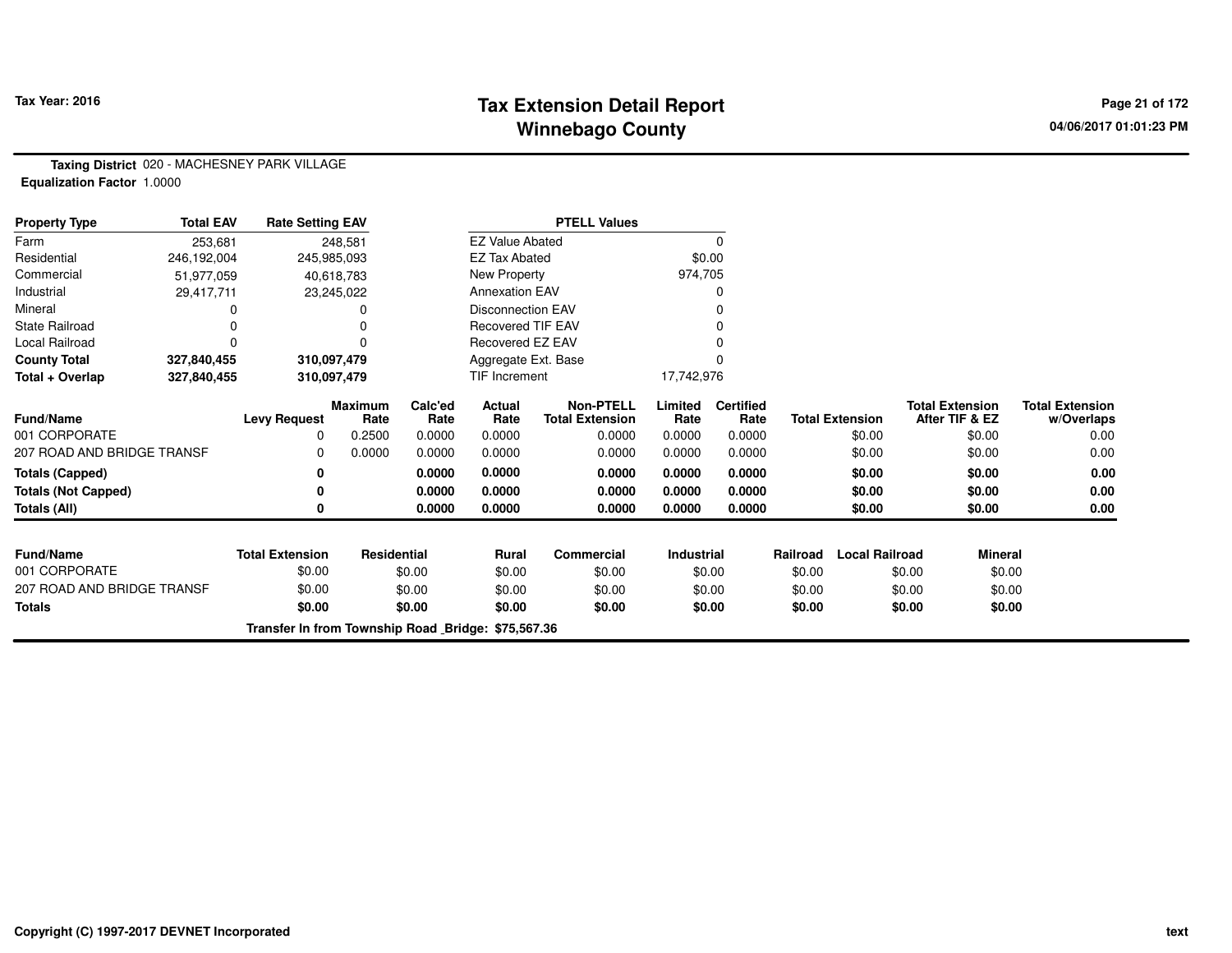## **Tax Extension Detail Report Tax Year: 2016 Page 22 of 172 Winnebago County**

**Taxing District** 021 - NEW MILFORD VILLAGE**Equalization Factor** 1.0000

| <b>Property Type</b>       | <b>Total EAV</b> | <b>Rate Setting EAV</b>                           |                        |                 |                          | <b>PTELL Values</b>                        |                   |                          |          |                        |                                          |                                      |
|----------------------------|------------------|---------------------------------------------------|------------------------|-----------------|--------------------------|--------------------------------------------|-------------------|--------------------------|----------|------------------------|------------------------------------------|--------------------------------------|
| Farm                       | 217,817          |                                                   | 205,670                |                 | <b>EZ Value Abated</b>   |                                            |                   | 0                        |          |                        |                                          |                                      |
| Residential                | 6,400,462        |                                                   | 6,394,528              |                 | <b>EZ Tax Abated</b>     |                                            | \$0.00            |                          |          |                        |                                          |                                      |
| Commercial                 | 717,119          |                                                   | 717,119                |                 | New Property             |                                            | 8,100             |                          |          |                        |                                          |                                      |
| Industrial                 | 280,279          |                                                   | 280,279                |                 | <b>Annexation EAV</b>    |                                            | 6,032             |                          |          |                        |                                          |                                      |
| Mineral                    |                  |                                                   |                        |                 | <b>Disconnection EAV</b> |                                            |                   | 0                        |          |                        |                                          |                                      |
| <b>State Railroad</b>      | 0                |                                                   |                        |                 | <b>Recovered TIF EAV</b> |                                            |                   |                          |          |                        |                                          |                                      |
| Local Railroad             |                  |                                                   |                        |                 | Recovered EZ EAV         |                                            |                   |                          |          |                        |                                          |                                      |
| <b>County Total</b>        | 7,615,677        |                                                   | 7,597,596              |                 | Aggregate Ext. Base      |                                            |                   | $\Omega$                 |          |                        |                                          |                                      |
| Total + Overlap            | 7,615,677        |                                                   | 7,597,596              |                 | <b>TIF Increment</b>     |                                            | 18,081            |                          |          |                        |                                          |                                      |
| Fund/Name                  |                  | <b>Levy Request</b>                               | <b>Maximum</b><br>Rate | Calc'ed<br>Rate | Actual<br>Rate           | <b>Non-PTELL</b><br><b>Total Extension</b> | Limited<br>Rate   | <b>Certified</b><br>Rate |          | <b>Total Extension</b> | <b>Total Extension</b><br>After TIF & EZ | <b>Total Extension</b><br>w/Overlaps |
| 001 CORPORATE              |                  | 0                                                 | 0.2500                 | 0.0000          | 0.0000                   | 0.0000                                     | 0.0000            | 0.0000                   |          | \$0.00                 | \$0.00                                   | 0.00                                 |
| 207 ROAD AND BRIDGE TRANSF |                  | 0                                                 | 0.0000                 | 0.0000          | 0.0000                   | 0.0000                                     | 0.0000            | 0.0000                   |          | \$0.00                 | \$0.00                                   | 0.00                                 |
| <b>Totals (Capped)</b>     |                  | 0                                                 |                        | 0.0000          | 0.0000                   | 0.0000                                     | 0.0000            | 0.0000                   |          | \$0.00                 | \$0.00                                   | 0.00                                 |
| <b>Totals (Not Capped)</b> |                  |                                                   |                        | 0.0000          | 0.0000                   | 0.0000                                     | 0.0000            | 0.0000                   |          | \$0.00                 | \$0.00                                   | 0.00                                 |
| <b>Totals (All)</b>        |                  |                                                   |                        | 0.0000          | 0.0000                   | 0.0000                                     | 0.0000            | 0.0000                   |          | \$0.00                 | \$0.00                                   | 0.00                                 |
| <b>Fund/Name</b>           |                  | <b>Total Extension</b>                            | Residential            |                 | <b>Rural</b>             | Commercial                                 | <b>Industrial</b> |                          | Railroad | <b>Local Railroad</b>  | <b>Mineral</b>                           |                                      |
| 001 CORPORATE              |                  | \$0.00                                            |                        | \$0.00          | \$0.00                   | \$0.00                                     | \$0.00            |                          | \$0.00   |                        | \$0.00<br>\$0.00                         |                                      |
| 207 ROAD AND BRIDGE TRANSF |                  | \$0.00                                            |                        | \$0.00          | \$0.00                   | \$0.00                                     |                   | \$0.00                   | \$0.00   |                        | \$0.00<br>\$0.00                         |                                      |
| <b>Totals</b>              |                  | \$0.00                                            |                        | \$0.00          | \$0.00                   | \$0.00                                     |                   | \$0.00                   | \$0.00   |                        | \$0.00<br>\$0.00                         |                                      |
|                            |                  | Transfer In from Township Road Bridge: \$5,591.83 |                        |                 |                          |                                            |                   |                          |          |                        |                                          |                                      |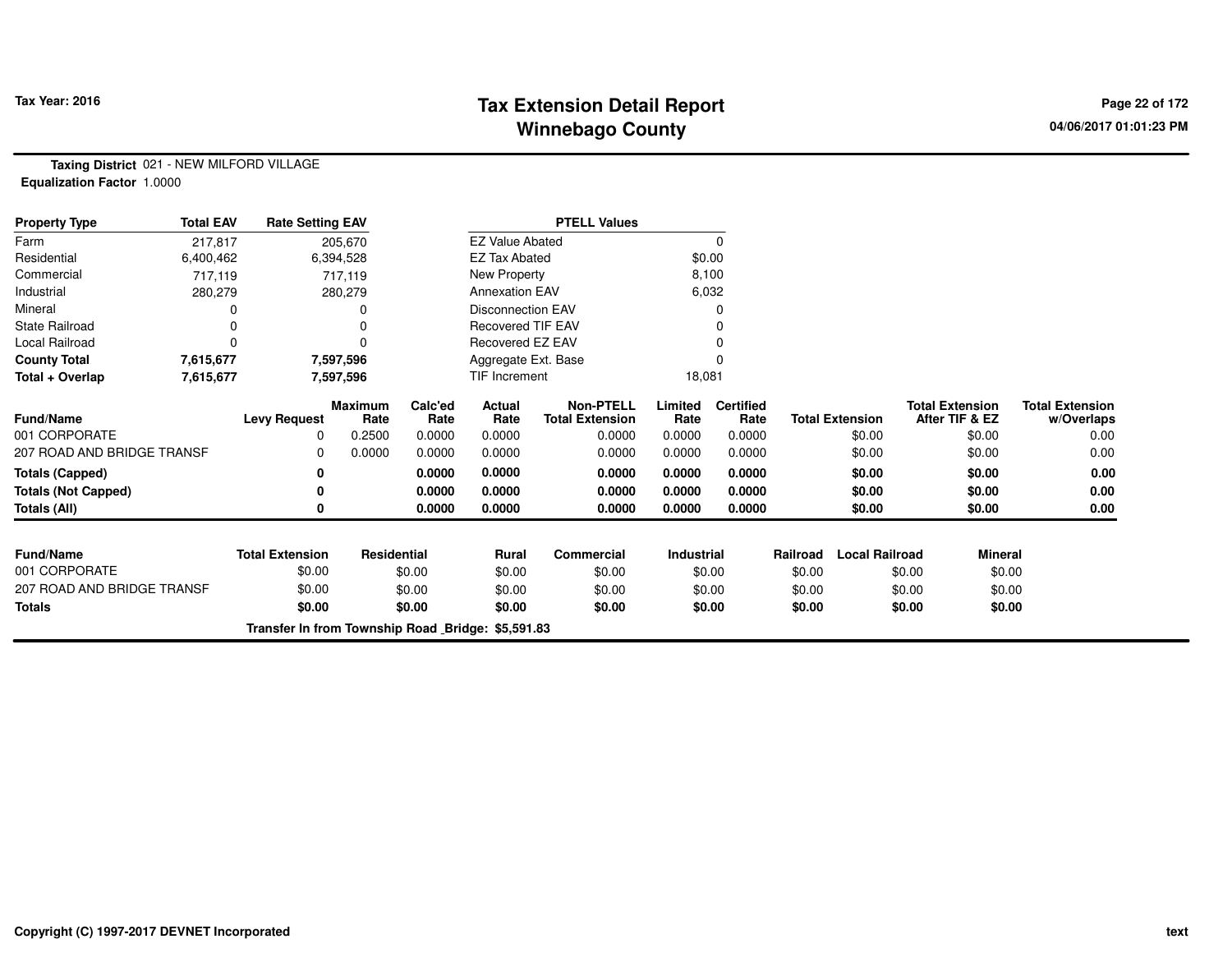## **Tax Extension Detail Report Tax Year: 2016 Page 23 of 172 Winnebago County**

**Taxing District** 022 - PECATONICA VILLAGE

**Equalization Factor** 1.0000

| <b>Total EAV</b><br><b>Property Type</b> |            | <b>Rate Setting EAV</b> |                        |                 |                          | <b>PTELL Values</b>                        |                 |                          |          |                       |                                          |                                      |
|------------------------------------------|------------|-------------------------|------------------------|-----------------|--------------------------|--------------------------------------------|-----------------|--------------------------|----------|-----------------------|------------------------------------------|--------------------------------------|
| Farm                                     | 38,640     |                         | 38,640                 |                 | <b>EZ Value Abated</b>   |                                            |                 | $\mathbf 0$              |          |                       |                                          |                                      |
| Residential                              | 21,587,787 |                         | 21,587,787             |                 | <b>EZ Tax Abated</b>     |                                            | \$0.00          |                          |          |                       |                                          |                                      |
| Commercial                               | 2,680,880  |                         | 2,680,880              |                 | New Property             |                                            | 12,477          |                          |          |                       |                                          |                                      |
| Industrial                               | 1,707,571  |                         | 1,707,571              |                 | <b>Annexation EAV</b>    |                                            |                 | 0                        |          |                       |                                          |                                      |
| Mineral                                  | 0          |                         | 0                      |                 | <b>Disconnection EAV</b> |                                            |                 | $\Omega$                 |          |                       |                                          |                                      |
| <b>State Railroad</b>                    | $\Omega$   |                         | $\Omega$               |                 | <b>Recovered TIF EAV</b> |                                            |                 | $\Omega$                 |          |                       |                                          |                                      |
| <b>Local Railroad</b>                    | $\Omega$   |                         | $\Omega$               |                 | Recovered EZ EAV         |                                            |                 | $\Omega$                 |          |                       |                                          |                                      |
| <b>County Total</b>                      | 26,014,878 |                         | 26,014,878             |                 | Aggregate Ext. Base      |                                            | 110,392         |                          |          |                       |                                          |                                      |
| Total + Overlap                          | 26,014,878 |                         | 26,014,878             |                 | <b>TIF Increment</b>     |                                            |                 | $\mathbf 0$              |          |                       |                                          |                                      |
| <b>Fund/Name</b>                         |            | <b>Levy Request</b>     | <b>Maximum</b><br>Rate | Calc'ed<br>Rate | Actual<br>Rate           | <b>Non-PTELL</b><br><b>Total Extension</b> | Limited<br>Rate | <b>Certified</b><br>Rate |          | Total Extension       | <b>Total Extension</b><br>After TIF & EZ | <b>Total Extension</b><br>w/Overlaps |
| 001 CORPORATE                            |            | 22,976                  | 0.4375                 | 0.0883          | 0.0884                   | 22997.1522                                 | 0.0884          | 0.0884                   |          | \$22,997.15           | \$22,997.15                              | 22997.15                             |
| 003 BONDS & INT 1995                     |            | $\Omega$                | 0.0000                 | 0.0000          | 0.0000                   | 0.0000                                     | 0.0000          | 0.0000                   |          | \$0.00                | \$0.00                                   | 0.00                                 |
| 003A BONDS & INT 2016                    |            | $\Omega$                | 0.0000                 | 0.0000          | 0.0000                   | 0.0000                                     | 0.0000          | 0.0000                   |          | \$0.00                | \$0.00                                   | 0.00                                 |
| 005 I. M. R. F.                          |            | 23,000                  | 0.0000                 | 0.0884          | 0.0885                   | 23023.1670                                 | 0.0885          | 0.0885                   |          | \$23,023.17           | \$23,023.17                              | 23023.17                             |
| 014 POLICE PROTECTION                    |            | 10,500                  | 0.6000                 | 0.0404          | 0.0404                   | 10510.0107                                 | 0.0404          | 0.0404                   |          | \$10,510.01           | \$10,510.01                              | 10510.01                             |
| 026 SEWAGE/TREATMENT & DIS               |            | 8,500                   | 0.0750                 | 0.0327          | 0.0327                   | 8506.8651                                  | 0.0327          | 0.0327                   |          | \$8,506.87            | \$8,506.87                               | 8506.87                              |
| 040 STREET & BRIDGE                      |            | 8,500                   | 0.1000                 | 0.0327          | 0.0000                   | 0.0000                                     | 0.0000          | 0.0000                   |          | \$0.00                | \$0.00                                   | 0.00                                 |
| 047 SOCIAL SECURITY                      |            | 33,000                  | 0.0000                 | 0.1269          | 0.1269                   | 33012.8802                                 | 0.1269          | 0.1269                   |          | \$33,012.88           | \$33,012.88                              | 33012.88                             |
| 060 UNEMPLOYMENT INSURANC                |            | $\Omega$                | 0.0000                 | 0.0000          | 0.0000                   | 0.0000                                     | 0.0000          | 0.0000                   |          | \$0.00                | \$0.00                                   | 0.00                                 |
| 207 ROAD AND BRIDGE TRANSF               |            | 0                       | 0.0000                 | 0.0000          | 0.0000                   | 0.0000                                     | 0.0000          | 0.0000                   |          | \$0.00                | \$0.00                                   | 0.00                                 |
| <b>Totals (Capped)</b>                   |            | 106,476                 |                        | 0.4093          | 0.3769                   | 98050.0752                                 | 0.3769          | 0.3769                   |          | \$98,050.08           | \$98,050.08                              | 98050.08                             |
| <b>Totals (Not Capped)</b>               |            | 0                       |                        | 0.0000          | 0.0000                   | 0.0000                                     | 0.0000          | 0.0000                   |          | \$0.00                | \$0.00                                   | 0.00                                 |
| Totals (All)                             |            | 106,476                 |                        | 0.4093          | 0.3769                   | 98050.0752                                 | 0.3769          | 0.3769                   |          | \$98,050.08           | \$98,050.08                              | 98050.08                             |
|                                          |            |                         |                        |                 |                          |                                            |                 |                          |          |                       |                                          |                                      |
| <b>Fund/Name</b>                         |            | <b>Total Extension</b>  | <b>Residential</b>     |                 | Rural                    | <b>Commercial</b>                          | Industrial      |                          | Railroad | <b>Local Railroad</b> | <b>Mineral</b>                           |                                      |
| 001 CORPORATE                            |            | \$22,997.15             | \$19,083.60            |                 | \$34.16                  | \$2,369.90                                 | \$1,509.49      |                          | \$0.00   |                       | \$0.00<br>\$0.00                         |                                      |
| 003 BONDS & INT 1995                     |            | \$0.00                  |                        | \$0.00          | \$0.00                   | \$0.00                                     | \$0.00          |                          | \$0.00   |                       | \$0.00<br>\$0.00                         |                                      |
| 003A BONDS & INT 2016                    |            | \$0.00                  |                        | \$0.00          | \$0.00                   | \$0.00                                     | \$0.00          |                          | \$0.00   |                       | \$0.00<br>\$0.00                         |                                      |
| 005 I. M. R. F.                          |            | \$23,023.17             | \$19,105.19            |                 | \$34.20                  | \$2,372.58                                 | \$1,511.20      |                          | \$0.00   |                       | \$0.00<br>\$0.00                         |                                      |
| 014 POLICE PROTECTION                    |            | \$10,510.01             |                        | \$8,721.46      | \$15.61                  | \$1,083.08                                 | \$689.86        |                          | \$0.00   |                       | \$0.00<br>\$0.00                         |                                      |
| 026 SEWAGE/TREATMENT & DIS               |            | \$8,506.87              |                        | \$7,059.20      | \$12.64                  | \$876.65                                   | \$558.38        |                          | \$0.00   |                       | \$0.00<br>\$0.00                         |                                      |
| 040 STREET & BRIDGE                      |            | \$0.00                  |                        | \$0.00          | \$0.00                   | \$0.00                                     | \$0.00          |                          | \$0.00   |                       | \$0.00<br>\$0.00                         |                                      |
| 047 SOCIAL SECURITY                      |            | \$33,012.88             | \$27,394.90            |                 | \$49.03                  | \$3,402.04                                 | \$2,166.91      |                          | \$0.00   |                       | \$0.00<br>\$0.00                         |                                      |
| 060 UNEMPLOYMENT INSURANC                |            | \$0.00                  |                        | \$0.00          | \$0.00                   | \$0.00                                     |                 | \$0.00                   | \$0.00   |                       | \$0.00<br>\$0.00                         |                                      |
| 207 ROAD AND BRIDGE TRANSF               |            | \$0.00                  |                        | \$0.00          | \$0.00                   | \$0.00                                     | \$0.00          |                          | \$0.00   |                       | \$0.00<br>\$0.00                         |                                      |

**\$98,050.08 \$81,364.35 \$145.64 \$10,104.25 \$6,435.84 \$0.00 \$0.00 \$0.00**

**Transfer In from Township Road Bridge: \$9,781.59**

**Totals**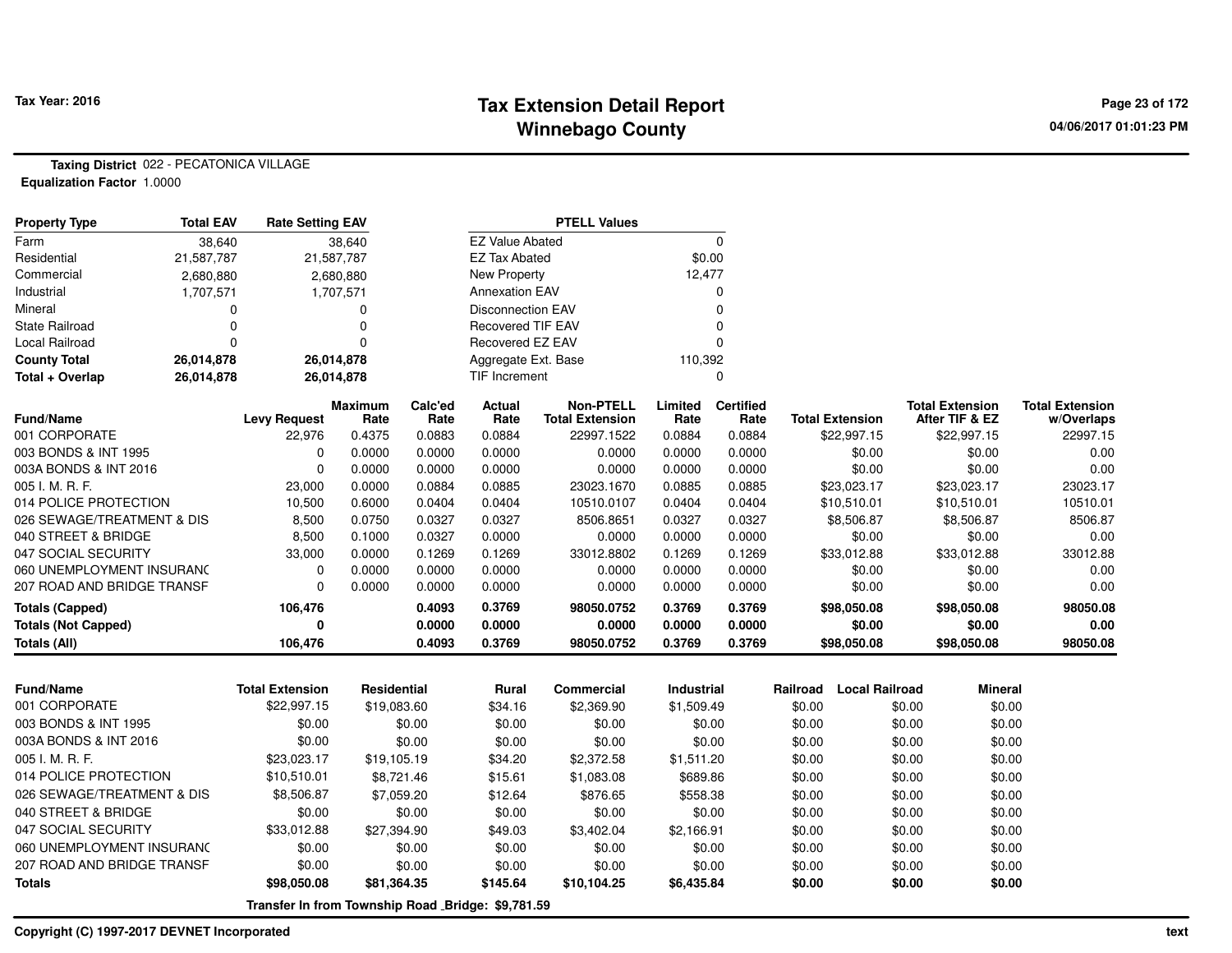#### **Tax Extension Detail Report Tax Year: 2016 Page 24 of 172 Winnebago County**

**04/06/2017 01:01:23 PM**

#### **Taxing District** 023 - ROCKFORD CITY**Equalization Factor** 1.0000

| <b>Property Type</b>         | <b>Total EAV</b> | <b>Rate Setting EAV</b> |                 |                 |                          | <b>PTELL Values</b>                        |                 |                          |                        | <b>Overlapping County</b>                | <b>Overlap EAV</b>                   |
|------------------------------|------------------|-------------------------|-----------------|-----------------|--------------------------|--------------------------------------------|-----------------|--------------------------|------------------------|------------------------------------------|--------------------------------------|
| Farm                         | 1,349,584        |                         | 1,172,799       |                 | <b>EZ Value Abated</b>   |                                            |                 | $\Omega$                 | Ogle County            |                                          | 121,929                              |
| Residential                  | 897,083,245      |                         | 893,138,217     |                 | <b>EZ Tax Abated</b>     |                                            |                 | \$0.00                   | <b>Total</b>           |                                          | 121,929                              |
| Commercial                   | 394,344,704      |                         | 384, 341, 430   |                 | New Property             |                                            | 3,431,103       |                          |                        | * denotes use of estimated EAV           |                                      |
| Industrial                   | 146,505,886      |                         | 139,632,756     |                 | <b>Annexation EAV</b>    |                                            | 2,470,469       |                          |                        |                                          |                                      |
| Mineral                      | 0                |                         | 0               |                 | <b>Disconnection EAV</b> |                                            | 1,223           |                          |                        |                                          |                                      |
| <b>State Railroad</b>        | 3,783,711        |                         | 3,783,711       |                 | Recovered TIF EAV        |                                            | 9,979,244       |                          |                        |                                          |                                      |
| Local Railroad               | 112,769          |                         | 112,769         |                 | Recovered EZ EAV         |                                            |                 | $\mathbf 0$              |                        |                                          |                                      |
| <b>County Total</b>          | 1,443,179,899    | 1,422,181,682           |                 |                 | Aggregate Ext. Base      |                                            | 44,294,457      |                          |                        |                                          |                                      |
| Total + Overlap              | 1,443,301,828    | 1,422,303,611           |                 |                 | TIF Increment            |                                            | 20,998,217      |                          |                        |                                          |                                      |
| Fund/Name                    |                  | <b>Levy Request</b>     | Maximum<br>Rate | Calc'ed<br>Rate | Actual<br>Rate           | <b>Non-PTELL</b><br><b>Total Extension</b> | Limited<br>Rate | <b>Certified</b><br>Rate | <b>Total Extension</b> | <b>Total Extension</b><br>After TIF & EZ | <b>Total Extension</b><br>w/Overlaps |
| 001 CORPORATE                |                  | 6,274,207               | 0.4375          | 0.4411          | 0.4375                   | 6313912.0581                               | 0.4375          | 0.4375                   | \$6,313,912.06         | \$6,222,044.86                           | 6222578.30                           |
| 003 BONDS & INT 2015A        |                  | 0                       | 0.0000          | 0.0000          | 0.0000                   | 0.0000                                     | 0.0000          | 0.0000                   | \$0.00                 | \$0.00                                   | 0.00                                 |
| 003A BONDS & INT 2009 A-F    |                  | 0                       | 0.0000          | 0.0000          | 0.0000                   | 0.0000                                     | 0.0000          | 0.0000                   | \$0.00                 | \$0.00                                   | 0.00                                 |
| 003B BONDS & INT 2014 A,B,C  |                  | 1,758,250               | 0.0000          | 0.1236          | 0.1237                   | 1785213.5351                               | 0.1237          | 0.1237                   | \$1,785,213.54         | \$1,759,238.74                           | 1759389.57                           |
| 003C BONDS & INT 2015        |                  | $\Omega$                | 0.0000          | 0.0000          | 0.0000                   | 0.0000                                     | 0.0000          | 0.0000                   | \$0.00                 | \$0.00                                   | 0.00                                 |
| 003D BONDS & INT 2004B       |                  | $\Omega$                | 0.0000          | 0.0000          | 0.0000                   | 0.0000                                     | 0.0000          | 0.0000                   | \$0.00                 | \$0.00                                   | 0.00                                 |
| 003E BONDS & INT 2016 A&B    |                  | $\Omega$                | 0.0000          | 0.0000          | 0.0000                   | 0.0000                                     | 0.0000          | 0.0000                   | \$0.00                 | \$0.00                                   | 0.00                                 |
| 003H BONDS & INT 2007 A-G    |                  | $\Omega$                | 0.0000          | 0.0000          | 0.0000                   | 0.0000                                     | 0.0000          | 0.0000                   | \$0.00                 | \$0.00                                   | 0.00                                 |
| 003J BONDS & INT 2005B       |                  | $\mathbf 0$             | 0.0000          | 0.0000          | 0.0000                   | 0.0000                                     | 0.0000          | 0.0000                   | \$0.00                 | \$0.00                                   | 0.00                                 |
| 003K BONDS & INT 2006 A&B    |                  | $\mathbf 0$             | 0.0000          | 0.0000          | 0.0000                   | 0.0000                                     | 0.0000          | 0.0000                   | \$0.00                 | \$0.00                                   | 0.00                                 |
| 003L BONDS & INT 2008 A,B,C  |                  | $\Omega$                | 0.0000          | 0.0000          | 0.0000                   | 0.0000                                     | 0.0000          | 0.0000                   | \$0.00                 | \$0.00                                   | 0.00                                 |
| 003M BONDS & INT 2010        |                  | $\Omega$                | 0.0000          | 0.0000          | 0.0000                   | 0.0000                                     | 0.0000          | 0.0000                   | \$0.00                 | \$0.00                                   | 0.00                                 |
| 003N BONDS & INT 2012 A,B,C  |                  | $\mathbf 0$             | 0.0000          | 0.0000          | 0.0000                   | 0.0000                                     | 0.0000          | 0.0000                   | \$0.00                 | \$0.00                                   | 0.00                                 |
| 005 I. M. R. F.              |                  | 3,217,971               | 0.0000          | 0.2263          | 0.2263                   | 3265916.1114                               | 0.2263          | 0.2263                   | \$3,265,916.11         | \$3,218,397.15                           | 3218673.07                           |
| 012 FIRE PROTECTION          |                  | 8,604,627               | 0.6000          | 0.6050          | 0.6000                   | 8659079.3940                               | 0.6000          | 0.6000                   | \$8,659,079.39         | \$8,533,090.09                           | 8533821.67                           |
| 013 FIREFIGHTERS PENSION     |                  | 7,105,775               | 0.0000          | 0.4996          | 0.4996                   | 7210126.7754                               | 0.4996          | 0.4996                   | \$7,210,126.78         | \$7,105,219.68                           | 7105828.84                           |
| 013A FIRE PENSION 93-689     |                  | 361,451                 | 0.0000          | 0.0254          | 0.0255                   | 368010.8742                                | 0.0255          | 0.0255                   | \$368,010.87           | \$362,656.33                             | 362687.42                            |
| 014 POLICE PROTECTION        |                  | 8,604,627               | 0.6000          | 0.6050          | 0.6000                   | 8659079.3940                               | 0.6000          | 0.6000                   | \$8,659,079.39         | \$8,533,090.09                           | 8533821.67                           |
| 015 POLICE PENSION           |                  | 6,921,439               | 0.0000          | 0.4866          | 0.4867                   | 7023956.5684                               | 0.4867          | 0.4867                   | \$7,023,956.57         | \$6,921,758.25                           | 6922351.67                           |
| 020 TB SANITARIUM            |                  | 140,000                 | 0.0750          | 0.0098          | 0.0099                   | 142874.8100                                | 0.0099          | 0.0099                   | \$142,874.81           | \$140,795.99                             | 140808.06                            |
| 025 GARBAGE DISPOSAL         |                  | 0                       | 0.2000          | 0.0000          | 0.0000                   | 0.0000                                     | 0.0000          | 0.0000                   | \$0.00                 | \$0.00                                   | 0.00                                 |
| 027 AUDIT                    |                  | 183,311                 | 0.0000          | 0.0129          | 0.0129                   | 186170.2070                                | 0.0129          | 0.0129                   | \$186,170.21           | \$183,461.44                             | 183477.17                            |
| 035 TORT JUDGMENTS, LIABILIT |                  | 1,200,000               | 0.0000          | 0.0844          | 0.0844                   | 1218043.8348                               | 0.0735          | 0.0735                   | \$1,060,737.23         | \$1,045,303.54                           | 1045393.15                           |
| 040 STREET & BRIDGE          |                  | 1,434,105               | 0.1000          | 0.1008          | 0.1000                   | 1443179.8990                               | 0.0289          | 0.0289                   | \$417,078.99           | \$411,010.51                             | 411045.74                            |
| 048 SCHOOL CROSSING GUARD    |                  | 63,000                  | 0.0200          | 0.0044          | 0.0045                   | 64943.0955                                 | 0.0045          | 0.0045                   | \$64,943.10            | \$63,998.18                              | 64003.66                             |
| 060 UNEMPLOYMENT INSURANC    |                  | 135,468                 | 0.0000          | 0.0095          | 0.0096                   | 138545.2703                                | 0.0096          | 0.0096                   | \$138,545.27           | \$136,529.44                             | 136541.15                            |
| 062 WORKERS COMPENSATION     |                  | 2,589,887               | 0.0000          | 0.1821          | 0.1821                   | 2628030.5961                               | 0.1821          | 0.1821                   | \$2,628,030.60         | \$2,589,792.84                           | 2590014.88                           |
|                              |                  |                         |                 |                 |                          |                                            |                 |                          |                        |                                          |                                      |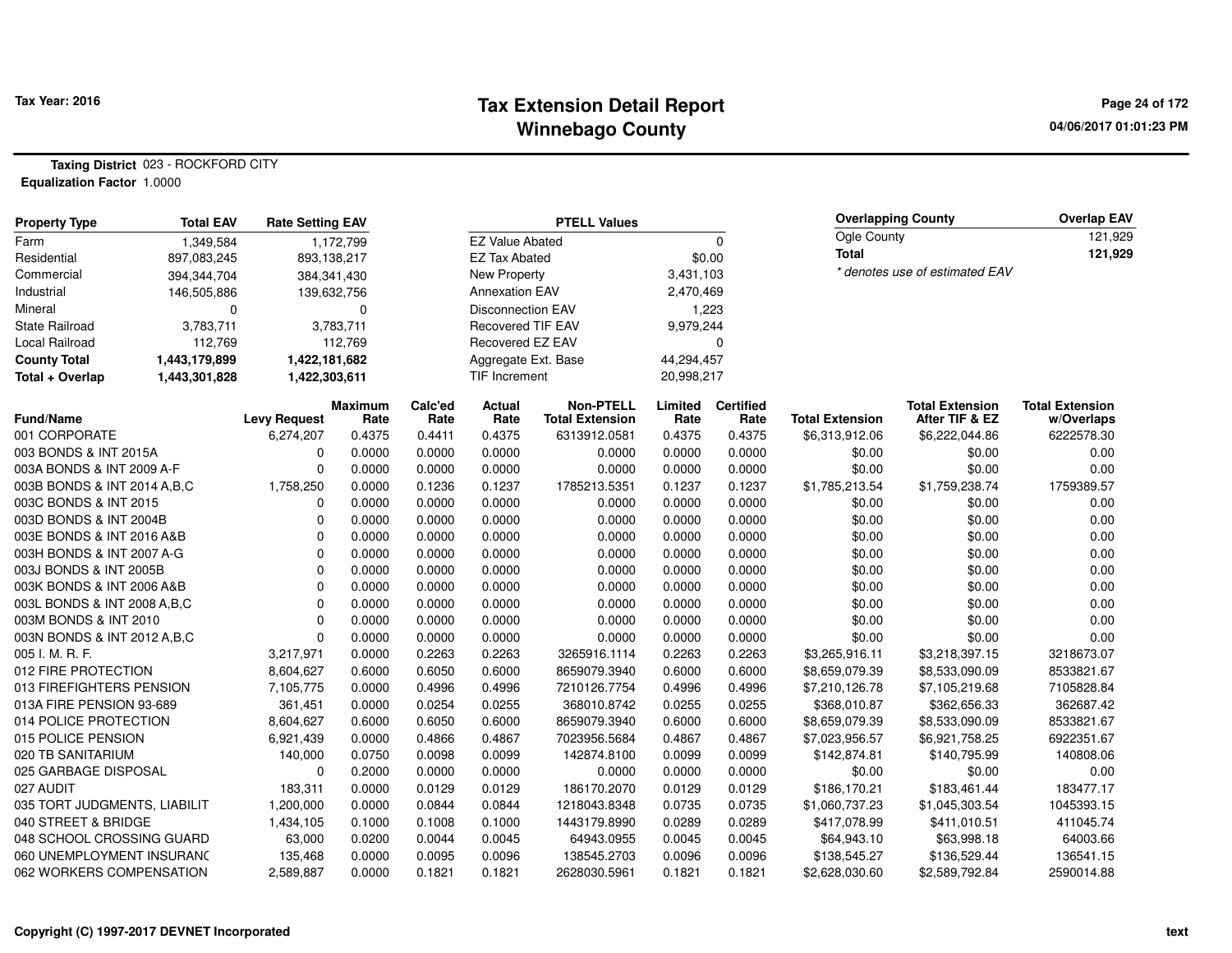# **Tax Extension Detail Report Tax Year: 2016 Page 25 of 172 Winnebago County**

**04/06/2017 01:01:23 PM**

| <b>Fund/Name</b><br>207 ROAD AND BRIDGE TRANSF | <b>Levy Request</b><br>0                               | Maximum<br>Rate<br>0.0000 | Calc'ed<br>Rate<br>0.0000 | Actual<br>Rate<br>0.0000 | <b>Non-PTELL</b><br><b>Total Extension</b><br>0.0000 | Limited<br>Rate<br>0.0000 | <b>Certified</b><br>Rate<br>0.0000 |              | <b>Total Extension</b><br>\$0.00 | <b>Total Extension</b><br>After TIF & EZ<br>\$0.00 | <b>Total Extension</b><br>w/Overlaps<br>0.00 |
|------------------------------------------------|--------------------------------------------------------|---------------------------|---------------------------|--------------------------|------------------------------------------------------|---------------------------|------------------------------------|--------------|----------------------------------|----------------------------------------------------|----------------------------------------------|
| <b>Totals (Capped)</b>                         | 46,474,417                                             |                           | 3.2675                    | 3.2535                   | 46953858.0140                                        | 3.1715                    | 3.1715                             |              | \$45,770,450.50                  | \$45,104,492.06                                    | 45108359.03                                  |
| <b>Totals (Not Capped)</b>                     | 2,119,701                                              |                           | 0.1490                    | 0.1492                   | 2153224.4093                                         | 0.1492                    | 0.1492                             |              | \$2,153,224.41                   | \$2,121,895.07                                     | 2122076.99                                   |
| Totals (All)                                   | 48,594,118                                             |                           | 3.4166                    | 3.4027                   | 49107082.4233                                        | 3.3207                    | 3.3207                             |              | \$47,923,674.91                  | \$47,226,387.13                                    | 47230436.02                                  |
| <b>Fund/Name</b>                               | <b>Total Extension</b>                                 | <b>Residential</b>        |                           | <b>Rural</b>             | <b>Commercial</b>                                    | Industrial                |                                    | Railroad     | <b>Local Railroad</b>            | <b>Mineral</b>                                     |                                              |
| 001 CORPORATE                                  | \$6,222,044.86                                         | \$3,907,479.69            |                           | \$5,131.00               | \$1,681,493.76                                       | \$610,893.31              |                                    | \$16,553.74  | \$493.36                         | \$0.00                                             |                                              |
| 003 BONDS & INT 2015A                          | \$0.00                                                 |                           | \$0.00                    | \$0.00                   | \$0.00                                               | \$0.00                    |                                    | \$0.00       | \$0.00                           | \$0.00                                             |                                              |
| 003A BONDS & INT 2009 A-F                      | \$0.00                                                 |                           | \$0.00                    | \$0.00                   | \$0.00                                               | \$0.00                    |                                    | \$0.00       | \$0.00                           | \$0.00                                             |                                              |
| 003B BONDS & INT 2014 A, B, C                  | \$1,759,238.74                                         | \$1,104,811.97            |                           | \$1,450.75               | \$475,430.35                                         | \$172,725.72              |                                    | \$4,680.45   | \$139.50                         | \$0.00                                             |                                              |
| 003C BONDS & INT 2015                          | \$0.00                                                 |                           | \$0.00                    | \$0.00                   | \$0.00                                               | \$0.00                    |                                    | \$0.00       | \$0.00                           | \$0.00                                             |                                              |
| 003D BONDS & INT 2004B                         | \$0.00                                                 |                           | \$0.00                    | \$0.00                   | \$0.00                                               | \$0.00                    |                                    | \$0.00       | \$0.00                           | \$0.00                                             |                                              |
| 003E BONDS & INT 2016 A&B                      | \$0.00                                                 |                           | \$0.00                    | \$0.00                   | \$0.00                                               | \$0.00                    |                                    | \$0.00       | \$0.00                           | \$0.00                                             |                                              |
| 003H BONDS & INT 2007 A-G                      | \$0.00                                                 |                           | \$0.00                    | \$0.00                   | \$0.00                                               | \$0.00                    |                                    | \$0.00       | \$0.00                           | \$0.00                                             |                                              |
| 003J BONDS & INT 2005B                         | \$0.00                                                 |                           | \$0.00                    | \$0.00                   | \$0.00                                               | \$0.00                    |                                    | \$0.00       | \$0.00                           | \$0.00                                             |                                              |
| 003K BONDS & INT 2006 A&B                      | \$0.00                                                 |                           | \$0.00                    | \$0.00                   | \$0.00                                               | \$0.00                    |                                    | \$0.00       | \$0.00                           | \$0.00                                             |                                              |
| 003L BONDS & INT 2008 A, B, C                  | \$0.00                                                 |                           | \$0.00                    | \$0.00                   | \$0.00                                               | \$0.00                    |                                    | \$0.00       | \$0.00                           | \$0.00                                             |                                              |
| 003M BONDS & INT 2010                          | \$0.00                                                 |                           | \$0.00                    | \$0.00                   | \$0.00                                               | \$0.00                    |                                    | \$0.00       | \$0.00                           | \$0.00                                             |                                              |
| 003N BONDS & INT 2012 A, B, C                  | \$0.00                                                 |                           | \$0.00                    | \$0.00                   | \$0.00                                               | \$0.00                    |                                    | \$0.00       | \$0.00                           | \$0.00                                             |                                              |
| 005 I. M. R. F.                                | \$3,218,397.15                                         | \$2,021,171.78            |                           | \$2,654.04               | \$869,764.66                                         | \$315,988.93              |                                    | \$8,562.54   | \$255.20                         | \$0.00                                             |                                              |
| 012 FIRE PROTECTION                            | \$8,533,090.09                                         | \$5,358,829.30            |                           | \$7,036.79               | \$2,306,048.58                                       | \$837,796.54              |                                    | \$22,702.27  | \$676.61                         | \$0.00                                             |                                              |
| 013 FIREFIGHTERS PENSION                       | \$7,105,219.68                                         | \$4,462,118.54            |                           | \$5,859.30               | \$1,920,169.78                                       | \$697,605.25              |                                    | \$18,903.42  | \$563.39                         | \$0.00                                             |                                              |
| 013A FIRE PENSION 93-689                       | \$362,656.33                                           | \$227,750.25              |                           | \$299.06                 | \$98,007.06                                          | \$35,606.35               |                                    | \$964.85     | \$28.76                          | \$0.00                                             |                                              |
| 014 POLICE PROTECTION                          | \$8,533,090.09                                         | \$5,358,829.30            |                           | \$7,036.79               | \$2,306,048.58                                       | \$837,796.54              |                                    | \$22,702.27  | \$676.61                         | \$0.00                                             |                                              |
| 015 POLICE PENSION                             | \$6,921,758.25                                         | \$4,346,903.71            |                           | \$5,708.01               | \$1,870,589.74                                       | \$679,592.62              |                                    | \$18,415.32  | \$548.85                         | \$0.00                                             |                                              |
| 020 TB SANITARIUM                              | \$140,795.99                                           | \$88,420.69               |                           | \$116.11                 | \$38,049.80                                          | \$13,823.64               |                                    | \$374.59     | \$11.16                          | \$0.00                                             |                                              |
| 025 GARBAGE DISPOSAL                           | \$0.00                                                 |                           | \$0.00                    | \$0.00                   | \$0.00                                               | \$0.00                    |                                    | \$0.00       | \$0.00                           | \$0.00                                             |                                              |
| 027 AUDIT                                      | \$183,461.44                                           | \$115,214.83              |                           | \$151.29                 | \$49,580.04                                          | \$18,012.63               |                                    | \$488.10     | \$14.55                          | \$0.00                                             |                                              |
| 035 TORT JUDGMENTS, LIABILIT                   | \$1,045,303.54                                         | \$656,456.58              |                           | \$862.01                 | \$282,490.95                                         | \$102,630.08              |                                    | \$2,781.03   | \$82.89                          | \$0.00                                             |                                              |
| 040 STREET & BRIDGE                            | \$411,010.51                                           | \$258,116.95              |                           | \$338.94                 | \$111,074.67                                         | \$40,353.87               |                                    | \$1,093.49   | \$32.59                          | \$0.00                                             |                                              |
| 048 SCHOOL CROSSING GUARD                      | \$63,998.18                                            | \$40,191.23               |                           | \$52.78                  | \$17,295.36                                          | \$6,283.47                |                                    | \$170.27     | \$5.07                           | \$0.00                                             |                                              |
| 060 UNEMPLOYMENT INSURANC                      | \$136,529.44                                           | \$85,741.26               |                           | \$112.59                 | \$36,896.78                                          | \$13,404.74               |                                    | \$363.24     | \$10.83                          | \$0.00                                             |                                              |
| 062 WORKERS COMPENSATION                       | \$2,589,792.84                                         | \$1,626,404.69            |                           | \$2,135.67               | \$699,885.74                                         | \$254,271.25              |                                    | \$6,890.14   | \$205.35                         | \$0.00                                             |                                              |
| 207 ROAD AND BRIDGE TRANSF                     | \$0.00                                                 |                           | \$0.00                    | \$0.00                   | \$0.00                                               | \$0.00                    |                                    | \$0.00       | \$0.00                           | \$0.00                                             |                                              |
| <b>Totals</b>                                  | \$47,226,387.13 \$29,658,440.77                        |                           |                           | \$38,945.13              | \$12,762,825.85                                      | \$4,636,784.94            |                                    | \$125,645.72 | \$3,744.72                       | \$0.00                                             |                                              |
|                                                | Transfer In from Township Road _Bridge: \$1,010,076.61 |                           |                           |                          |                                                      |                           |                                    |              |                                  |                                                    |                                              |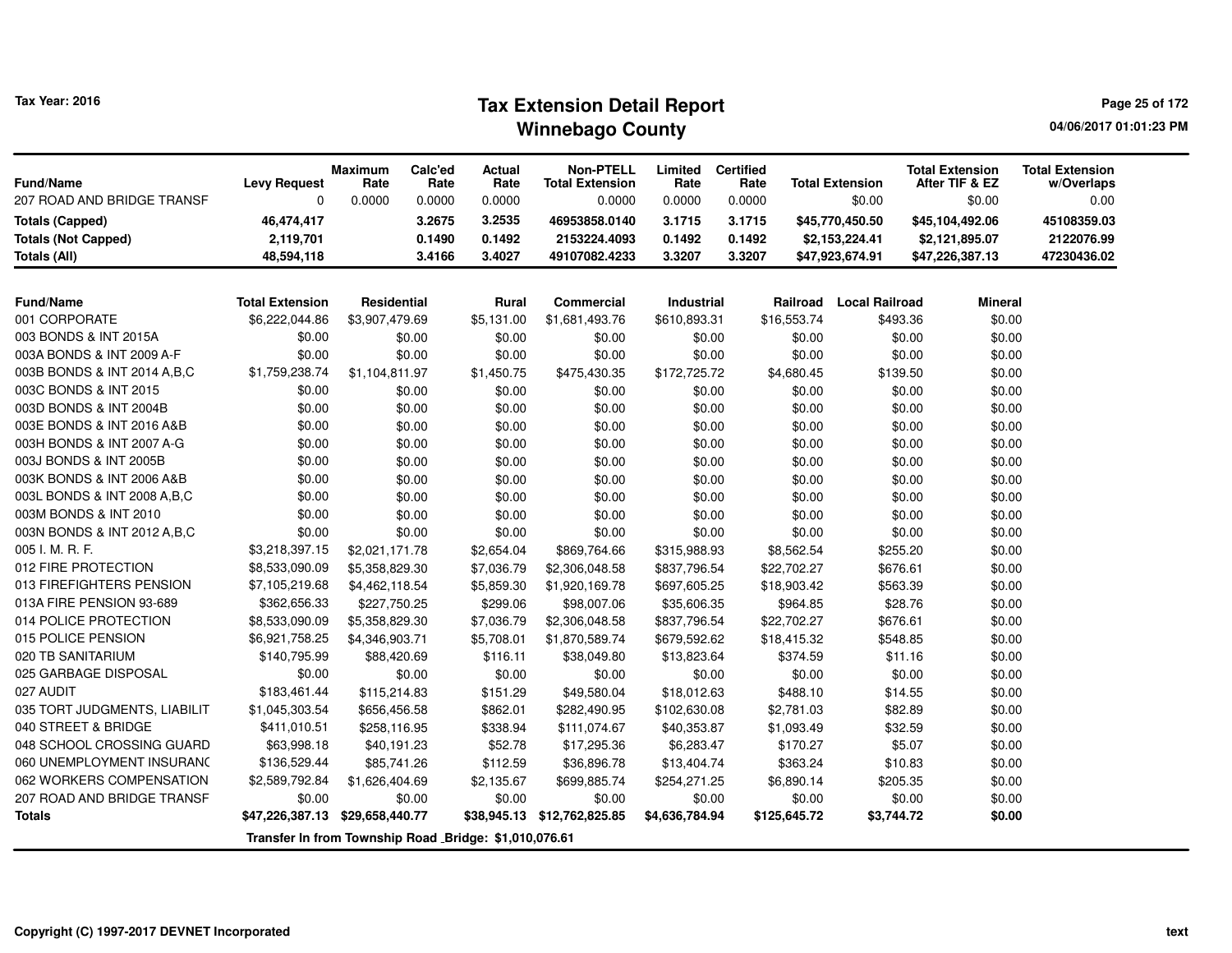#### **Tax Extension Detail Report Tax Year: 2016 Page 26 of 172 Winnebago County**

**Taxing District** 024 - ROCKTON VILLAGE**Equalization Factor** 1.0000

| <b>Property Type</b>         | <b>Total EAV</b> | <b>Rate Setting EAV</b> |                        | <b>PTELL Values</b> |                          |                                            |                 |                          |          |                        |        |                                          |                                      |
|------------------------------|------------------|-------------------------|------------------------|---------------------|--------------------------|--------------------------------------------|-----------------|--------------------------|----------|------------------------|--------|------------------------------------------|--------------------------------------|
| Farm                         | 437,359          |                         | 437,359                |                     | <b>EZ Value Abated</b>   |                                            |                 | $\Omega$                 |          |                        |        |                                          |                                      |
| Residential                  | 118,795,135      | 118,771,160             |                        |                     | <b>EZ Tax Abated</b>     |                                            |                 | \$0.00                   |          |                        |        |                                          |                                      |
| Commercial                   | 21,424,909       |                         | 20,257,460             |                     | <b>New Property</b>      |                                            | 1,284,006       |                          |          |                        |        |                                          |                                      |
| Industrial                   | 8,431,493        |                         | 5,138,873              |                     | <b>Annexation EAV</b>    |                                            | 18,102          |                          |          |                        |        |                                          |                                      |
| Mineral                      | 0                |                         | $\Omega$               |                     | <b>Disconnection EAV</b> |                                            |                 | $\Omega$                 |          |                        |        |                                          |                                      |
| State Railroad               | 102,799          |                         | 102,799                |                     | <b>Recovered TIF EAV</b> |                                            |                 | $\mathbf 0$              |          |                        |        |                                          |                                      |
| <b>Local Railroad</b>        | 0                |                         | $\mathbf 0$            |                     | Recovered EZ EAV         |                                            |                 | $\Omega$                 |          |                        |        |                                          |                                      |
| <b>County Total</b>          | 149,191,695      | 144,707,651             |                        |                     | Aggregate Ext. Base      |                                            | 942,198         |                          |          |                        |        |                                          |                                      |
| Total + Overlap              | 149,191,695      | 144,707,651             |                        |                     | <b>TIF Increment</b>     |                                            | 4,484,044       |                          |          |                        |        |                                          |                                      |
| <b>Fund/Name</b>             |                  | <b>Levy Request</b>     | <b>Maximum</b><br>Rate | Calc'ed<br>Rate     | <b>Actual</b><br>Rate    | <b>Non-PTELL</b><br><b>Total Extension</b> | Limited<br>Rate | <b>Certified</b><br>Rate |          | <b>Total Extension</b> |        | <b>Total Extension</b><br>After TIF & EZ | <b>Total Extension</b><br>w/Overlaps |
| 001 CORPORATE                |                  | 273,815                 | 0.4375                 | 0.1892              | 0.1893                   | 282419.8786                                | 0.1869          | 0.1869                   |          | \$278,839.28           |        | \$270,458.60                             | 270458.60                            |
| 003 BONDS & INT 2012 ABC     |                  | $\Omega$                | 0.0000                 | 0.0000              | 0.0000                   | 0.0000                                     | 0.0000          | 0.0000                   |          | \$0.00                 |        | \$0.00                                   | 0.00                                 |
| 005 I. M. R. F.              |                  | 40,400                  | 0.0000                 | 0.0279              | 0.0280                   | 41773.6746                                 | 0.0278          | 0.0278                   |          | \$41,475.29            |        | \$40,228.73                              | 40228.73                             |
| 014 POLICE PROTECTION        |                  | 129,000                 | 0.6000                 | 0.0891              | 0.0892                   | 133078.9919                                | 0.0884          | 0.0884                   |          | \$131,885.46           |        | \$127,921.56                             | 127921.56                            |
| 015 POLICE PENSION           |                  | 317,885                 | 0.0000                 | 0.2197              | 0.2197                   | 327774.1539                                | 0.2177          | 0.2177                   |          | \$324,790.32           |        | \$315,028.56                             | 315028.56                            |
| 025 GARBAGE DISPOSAL         |                  | 10,000                  | 0.2000                 | 0.0069              | 0.0070                   | 10443.4187                                 | 0.0070          | 0.0070                   |          | \$10,443.42            |        | \$10,129.54                              | 10129.54                             |
| 027 AUDIT                    |                  | 11,500                  | 0.0000                 | 0.0079              | 0.0080                   | 11935.3356                                 | 0.0080          | 0.0080                   |          | \$11,935.34            |        | \$11,576.61                              | 11576.61                             |
| 035 TORT JUDGMENTS, LIABILIT |                  | 43,000                  | 0.0000                 | 0.0297              | 0.0298                   | 44459.1251                                 | 0.0296          | 0.0296                   |          | \$44,160.74            |        | \$42,833.46                              | 42833.46                             |
| 040 STREET & BRIDGE          |                  | 33,000                  | 0.1000                 | 0.0228              | 0.0229                   | 34164.8982                                 | 0.0062          | 0.0062                   |          | \$9,249.89             |        | \$8,971.87                               | 8971.87                              |
| 047 SOCIAL SECURITY          |                  | 126,600                 | 0.0000                 | 0.0875              | 0.0875                   | 130542.7331                                | 0.0867          | 0.0867                   |          | \$129,349.20           |        | \$125,461.53                             | 125461.53                            |
| 048 SCHOOL CROSSING GUARD    |                  | 3,300                   | 0.0200                 | 0.0023              | 0.0023                   | 3431.4090                                  | 0.0023          | 0.0023                   |          | \$3,431.41             |        | \$3,328.28                               | 3328.28                              |
| 057 LEASE/PURCHASE/RENTAL    |                  | $\Omega$                | 0.0000                 | 0.0000              | 0.0000                   | 0.0000                                     | 0.0000          | 0.0000                   |          | \$0.00                 |        | \$0.00                                   | 0.00                                 |
| 060 UNEMPLOYMENT INSURANC    |                  | 1,500                   | 0.0000                 | 0.0010              | 0.0011                   | 1641.1086                                  | 0.0011          | 0.0011                   |          | \$1,641.11             |        | \$1,591.78                               | 1591.78                              |
| 207 ROAD AND BRIDGE TRANSF   |                  | $\Omega$                | 0.0000                 | 0.0000              | 0.0000                   | 0.0000                                     | 0.0000          | 0.0000                   |          | \$0.00                 |        | \$0.00                                   | 0.00                                 |
| <b>Totals (Capped)</b>       |                  | 990,000                 |                        | 0.6841              | 0.6848                   | 1021664.7274                               | 0.6617          | 0.6617                   |          | \$987,201.45           |        | \$957,530.52                             | 957530.52                            |
| <b>Totals (Not Capped)</b>   |                  | 0                       |                        | 0.0000              | 0.0000                   | 0.0000                                     | 0.0000          | 0.0000                   |          | \$0.00                 |        | \$0.00                                   | 0.00                                 |
| <b>Totals (All)</b>          |                  | 990.000                 |                        | 0.6841              | 0.6848                   | 1021664.7274                               | 0.6617          | 0.6617                   |          | \$987,201.45           |        | \$957,530.52                             | 957530.52                            |
|                              |                  |                         |                        |                     |                          |                                            |                 |                          |          |                        |        |                                          |                                      |
| <b>Fund/Name</b>             |                  | <b>Total Extension</b>  | Residential            |                     | <b>Rural</b>             | Commercial                                 | Industrial      |                          | Railroad | <b>Local Railroad</b>  |        | <b>Mineral</b>                           |                                      |
| 001 CORPORATE                |                  | \$270,458.60            | \$221,983.31           |                     | \$817.42                 | \$37,861.19                                | \$9,604.55      |                          | \$192.13 |                        | \$0.00 | \$0.00                                   |                                      |
| 003 BONDS & INT 2012 ABC     |                  | \$0.00                  |                        | \$0.00              | \$0.00                   | \$0.00                                     |                 | \$0.00                   | \$0.00   |                        | \$0.00 | \$0.00                                   |                                      |
| 005 I. M. R. F.              |                  | \$40,228.73             | \$33,018.38            |                     | \$121.59                 | \$5,631.57                                 | \$1,428.61      |                          | \$28.58  |                        | \$0.00 | \$0.00                                   |                                      |
| 014 POLICE PROTECTION        |                  | \$127,921.56            | \$104,993.71           |                     | \$386.63                 | \$17,907.59                                | \$4,542.76      |                          | \$90.87  |                        | \$0.00 | \$0.00                                   |                                      |
| 015 POLICE PENSION           |                  | \$315,028.56            | \$258,564.82           |                     | \$952.13                 | \$44,100.49                                | \$11,187.33     |                          | \$223.79 |                        | \$0.00 | \$0.00                                   |                                      |
| 025 GARBAGE DISPOSAL         |                  | \$10,129.54             | \$8,313.98             |                     | \$30.62                  | \$1,418.02                                 | \$359.72        |                          | \$7.20   |                        | \$0.00 | \$0.00                                   |                                      |
| 027 AUDIT                    |                  | \$11,576.61             |                        | \$9,501.69          | \$34.99                  | \$1,620.60                                 | \$411.11        |                          | \$8.22   |                        | \$0.00 | \$0.00                                   |                                      |
| 035 TORT JUDGMENTS, LIABILIT |                  | \$42,833.46             | \$35,156.25            |                     | \$129.46                 | \$5,996.21                                 | \$1,521.11      |                          | \$30.43  |                        | \$0.00 | \$0.00                                   |                                      |

**Copyright (C) 1997-2017 DEVNET Incorporated**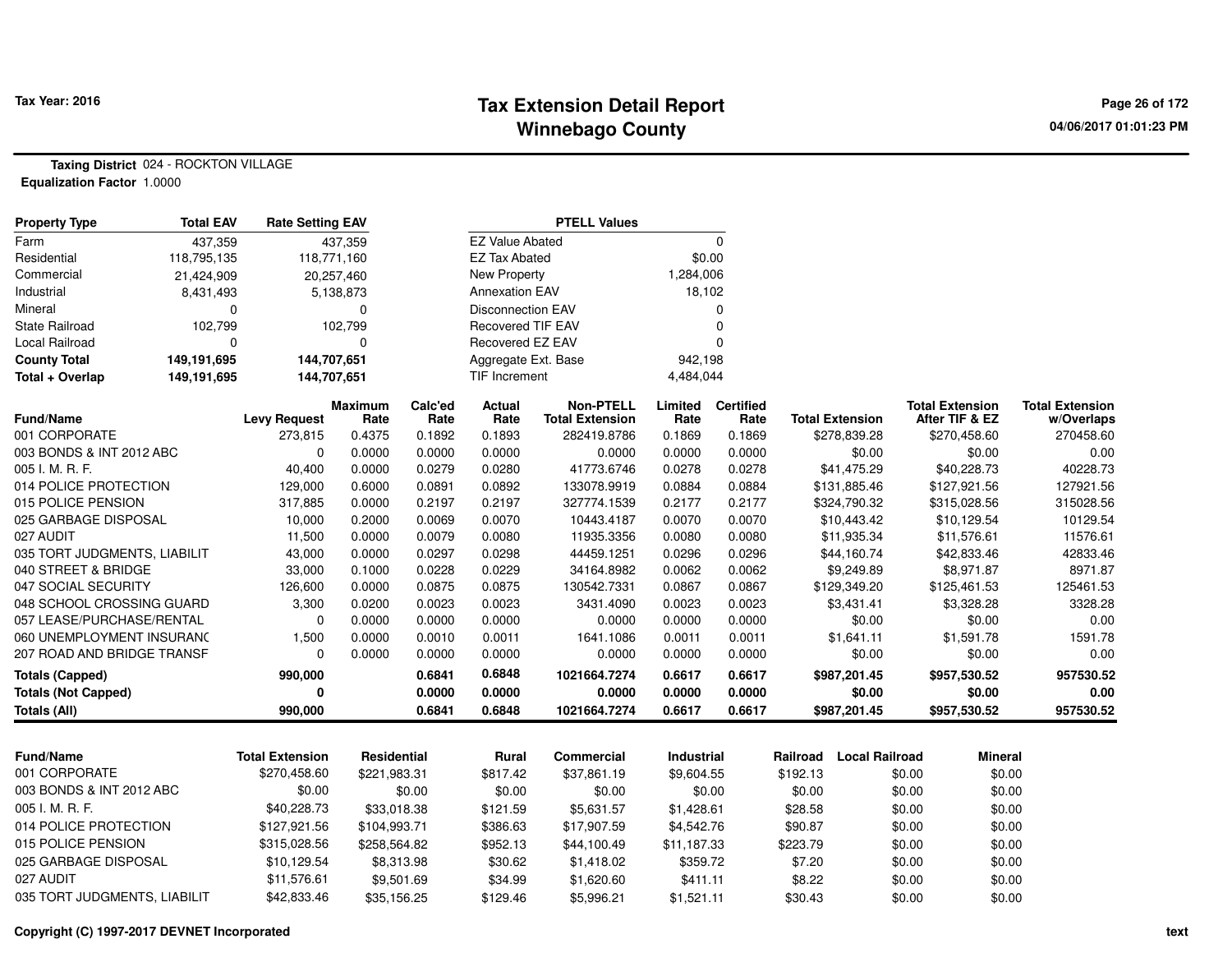| <b>Tax Year: 2016</b>                              |                        |              |            | <b>Tax Extension Detail Report</b><br><b>Winnebago County</b> |                   |          |                       |         | Page 27 of 172<br>04/06/2017 01:01:23 PM |  |  |  |
|----------------------------------------------------|------------------------|--------------|------------|---------------------------------------------------------------|-------------------|----------|-----------------------|---------|------------------------------------------|--|--|--|
| <b>Fund/Name</b>                                   | <b>Total Extension</b> | Residential  | Rural      | Commercial                                                    | <b>Industrial</b> | Railroad | <b>Local Railroad</b> | Mineral |                                          |  |  |  |
| 040 STREET & BRIDGE                                | \$8,971.87             | \$7,363.81   | \$27.12    | \$1,255.96                                                    | \$318.61          | \$6.37   | \$0.00                | \$0.00  |                                          |  |  |  |
| 047 SOCIAL SECURITY                                | \$125.461.53           | \$102.974.59 | \$379.19   | \$17.563.22                                                   | \$4,455.40        | \$89.13  | \$0.00                | \$0.00  |                                          |  |  |  |
| 048 SCHOOL CROSSING GUARD                          | \$3,328.28             | \$2,731.75   | \$10.06    | \$465.92                                                      | \$118.19          | \$2.36   | \$0.00                | \$0.00  |                                          |  |  |  |
| 057 LEASE/PURCHASE/RENTAL                          | \$0.00                 | \$0.00       | \$0.00     | \$0.00                                                        | \$0.00            | \$0.00   | \$0.00                | \$0.00  |                                          |  |  |  |
| 060 UNEMPLOYMENT INSURANC                          | \$1,591.78             | \$1,306.48   | \$4.81     | \$222.83                                                      | \$56.53           | \$1.13   | \$0.00                | \$0.00  |                                          |  |  |  |
| 207 ROAD AND BRIDGE TRANSF                         | \$0.00                 | \$0.00       | \$0.00     | \$0.00                                                        | \$0.00            | \$0.00   | \$0.00                | \$0.00  |                                          |  |  |  |
| <b>Totals</b>                                      | \$957,530.52           | \$785,908.77 | \$2,894.02 | \$134,043.60                                                  | \$34,003.92       | \$680.21 | \$0.00                | \$0.00  |                                          |  |  |  |
| Transfer In from Township Road Bridge: \$20,747.10 |                        |              |            |                                                               |                   |          |                       |         |                                          |  |  |  |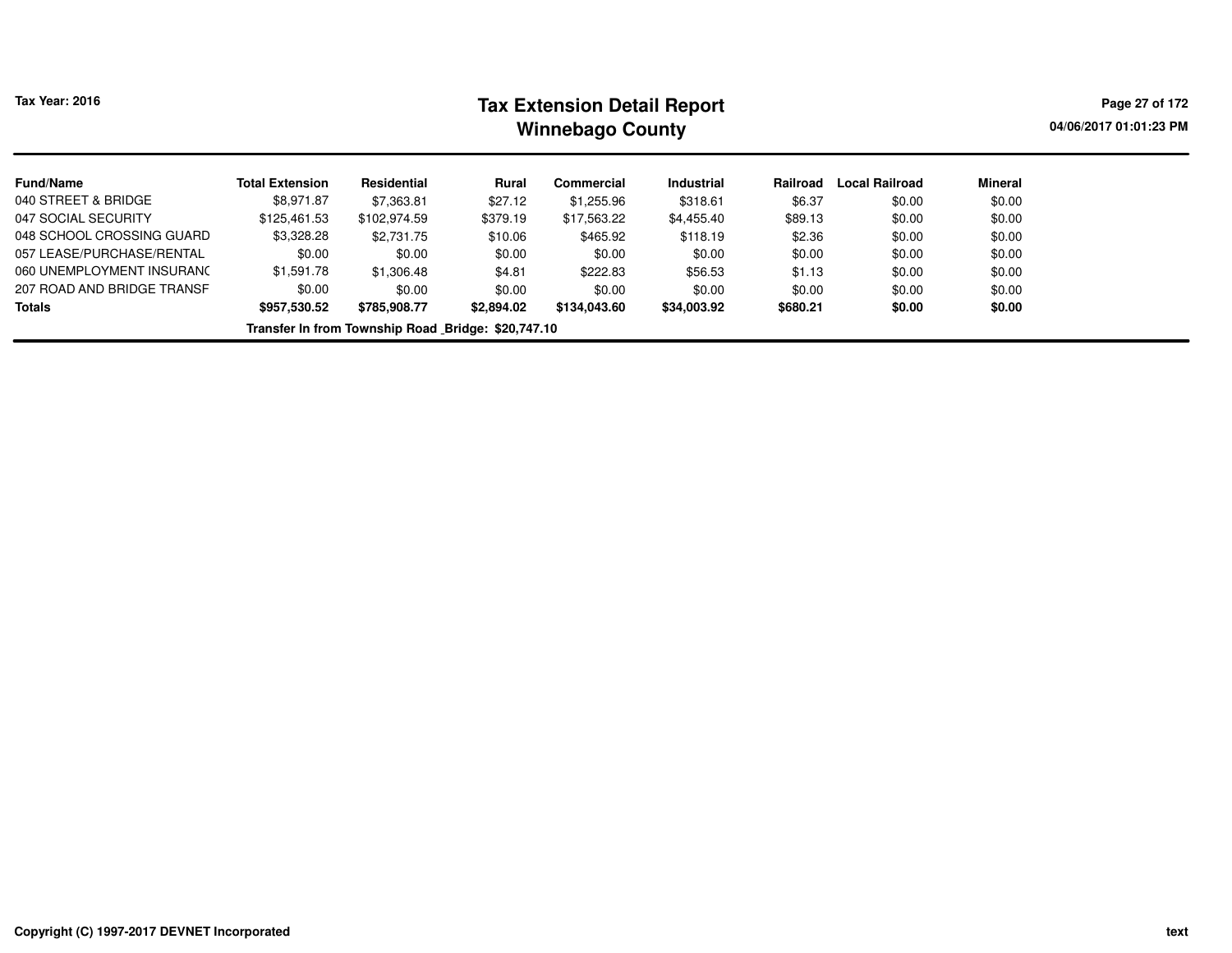## **Tax Extension Detail Report Tax Year: 2016 Page 28 of 172 Winnebago County**

**Taxing District** 025 - ROSCOE VILLAGE**Equalization Factor** 1.0000

| <b>Property Type</b>         | <b>Total EAV</b>                                   | <b>Rate Setting EAV</b> |                        |                 |                          | <b>PTELL Values</b>                        |                 |                          |                                   |                                          |                                      |
|------------------------------|----------------------------------------------------|-------------------------|------------------------|-----------------|--------------------------|--------------------------------------------|-----------------|--------------------------|-----------------------------------|------------------------------------------|--------------------------------------|
| Farm                         | 496,390                                            |                         | 496.390                |                 | <b>EZ Value Abated</b>   |                                            |                 | $\Omega$                 |                                   |                                          |                                      |
| Residential                  | 152,422,941                                        | 152,422,941             |                        |                 | <b>EZ Tax Abated</b>     |                                            | \$0.00          |                          |                                   |                                          |                                      |
| Commercial                   | 36,138,439                                         |                         | 36,138,439             |                 | <b>New Property</b>      |                                            | 2,985,168       |                          |                                   |                                          |                                      |
| Industrial                   | 10,188,457                                         |                         | 10,118,297             |                 | <b>Annexation EAV</b>    |                                            |                 | O                        |                                   |                                          |                                      |
| Mineral                      | 0                                                  |                         | 0                      |                 | <b>Disconnection EAV</b> |                                            |                 | $\Omega$                 |                                   |                                          |                                      |
| <b>State Railroad</b>        | 0                                                  |                         | 0                      |                 | <b>Recovered TIF EAV</b> |                                            |                 |                          |                                   |                                          |                                      |
| Local Railroad               | 0                                                  |                         | 0                      |                 | Recovered EZ EAV         |                                            |                 |                          |                                   |                                          |                                      |
| <b>County Total</b>          | 199,246,227                                        | 199,176,067             |                        |                 | Aggregate Ext. Base      |                                            | 1,282,231       |                          |                                   |                                          |                                      |
| Total + Overlap              | 199,246,227                                        | 199,176,067             |                        |                 | TIF Increment            |                                            | 70,160          |                          |                                   |                                          |                                      |
| <b>Fund/Name</b>             |                                                    | <b>Levy Request</b>     | <b>Maximum</b><br>Rate | Calc'ed<br>Rate | Actual<br>Rate           | <b>Non-PTELL</b><br><b>Total Extension</b> | Limited<br>Rate | <b>Certified</b><br>Rate | <b>Total Extension</b>            | <b>Total Extension</b><br>After TIF & EZ | <b>Total Extension</b><br>w/Overlaps |
| 001 CORPORATE                |                                                    | 587,407                 | 0.4375                 | 0.2949          | 0.2950                   | 587776.3697                                | 0.2950          | 0.2950                   | \$587,776.37                      | \$587,569.40                             | 587569.40                            |
| 003 BONDS & INTEREST         |                                                    | O                       | 0.0000                 | 0.0000          | 0.0000                   | 0.0000                                     | 0.0000          | 0.0000                   | \$0.00                            | \$0.00                                   | 0.00                                 |
| 014 POLICE PROTECTION        |                                                    | 400,000                 | 0.6000                 | 0.2008          | 0.2009                   | 400285.6700                                | 0.2009          | 0.2009                   | \$400,285.67                      | \$400,144.72                             | 400144.72                            |
| 015 POLICE PENSION           |                                                    | 262,000                 | 0.0000                 | 0.1315          | 0.1316                   | 262208.0347                                | 0.1316          | 0.1316                   | \$262,208.03                      | \$262,115.70                             | 262115.70                            |
| 035 TORT JUDGMENTS, LIABILIT |                                                    | 50,000                  | 0.0000                 | 0.0251          | 0.0252                   | 50210.0492                                 | 0.0252          | 0.0252                   | \$50,210.05                       | \$50,192.37                              | 50192.37                             |
| 047 SOCIAL SECURITY          |                                                    | 10,000                  | 0.0000                 | 0.0050          | 0.0051                   | 10161.5576                                 | 0.0051          | 0.0051                   | \$10,161.56                       | \$10,157.98                              | 10157.98                             |
| 207 ROAD AND BRIDGE TRANSF   |                                                    | $\Omega$                | 0.0000                 | 0.0000          | 0.0000                   | 0.0000                                     | 0.0000          | 0.0000                   | \$0.00                            | \$0.00                                   | 0.00                                 |
| <b>Totals (Capped)</b>       |                                                    | 1,309,407               |                        | 0.6574          | 0.6578                   | 1310641.6812                               | 0.6578          | 0.6578                   | \$1,310,641.68                    | \$1,310,180.17                           | 1310180.17                           |
| <b>Totals (Not Capped)</b>   |                                                    | 0                       |                        | 0.0000          | 0.0000                   | 0.0000                                     | 0.0000          | 0.0000                   | \$0.00                            | \$0.00                                   | 0.00                                 |
| <b>Totals (All)</b>          |                                                    | 1,309,407               |                        | 0.6574          | 0.6578                   | 1310641.6812                               | 0.6578          | 0.6578                   | \$1,310,641.68                    | \$1,310,180.17                           | 1310180.17                           |
|                              |                                                    |                         |                        |                 |                          |                                            |                 |                          |                                   |                                          |                                      |
| Fund/Name                    |                                                    | <b>Total Extension</b>  | <b>Residential</b>     |                 | Rural                    | Commercial                                 | Industrial      |                          | Railroad<br><b>Local Railroad</b> | <b>Mineral</b>                           |                                      |
| 001 CORPORATE                |                                                    | \$587,569.40            | \$449,647.67           |                 | \$1,464.35               | \$106,608.40                               | \$29,848.98     |                          | \$0.00                            | \$0.00                                   | \$0.00                               |
| 003 BONDS & INTEREST         |                                                    | \$0.00                  |                        | \$0.00          | \$0.00                   | \$0.00                                     |                 | \$0.00                   | \$0.00                            | \$0.00                                   | \$0.00                               |
| 014 POLICE PROTECTION        |                                                    | \$400,144.72            | \$306,217.69           |                 | \$997.25                 | \$72,602.12                                | \$20,327.66     |                          | \$0.00                            | \$0.00                                   | \$0.00                               |
| 015 POLICE PENSION           |                                                    | \$262,115.70            | \$200,588.58           |                 | \$653.25                 | \$47,558.19                                | \$13,315.68     |                          | \$0.00                            | \$0.00                                   | \$0.00                               |
| 035 TORT JUDGMENTS, LIABILIT |                                                    | \$50,192.37             | \$38,410.58            |                 | \$125.09                 | \$9,106.89                                 | \$2,549.81      |                          | \$0.00                            | \$0.00                                   | \$0.00                               |
| 047 SOCIAL SECURITY          |                                                    | \$10,157.98             | \$7,773.57             |                 | \$25.32                  | \$1,843.06                                 | \$516.03        |                          | \$0.00                            | \$0.00                                   | \$0.00                               |
| 207 ROAD AND BRIDGE TRANSF   |                                                    | \$0.00                  |                        | \$0.00          | \$0.00                   | \$0.00                                     |                 | \$0.00                   | \$0.00                            | \$0.00                                   | \$0.00                               |
| <b>Totals</b>                |                                                    | \$1,310,180.17          | \$1,002,638.09         |                 | \$3,265.26               | \$237,718.66                               | \$66,558.16     |                          | \$0.00                            | \$0.00                                   | \$0.00                               |
|                              | Transfer In from Township Road Bridge: \$27,707.28 |                         |                        |                 |                          |                                            |                 |                          |                                   |                                          |                                      |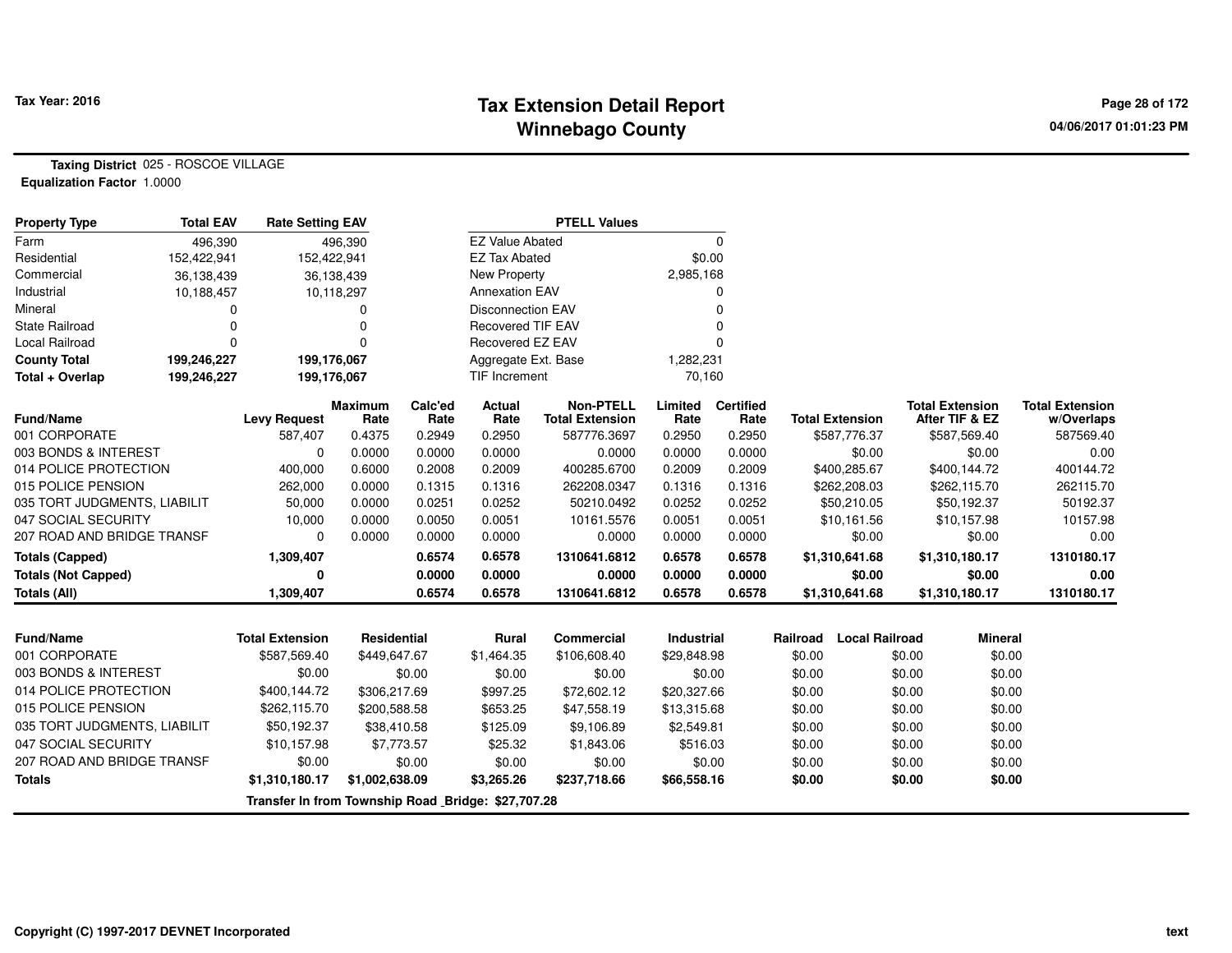## **Tax Extension Detail Report Tax Year: 2016 Page 29 of 172 Winnebago County**

**Taxing District** 026 - SOUTH BELOIT CITY**Equalization Factor** 1.0000

| <b>Property Type</b>         | <b>Total EAV</b> | <b>Rate Setting EAV</b> |                        | <b>PTELL Values</b> |                          |                                            |                 |                          |            |                        |        |                                          |                                      |
|------------------------------|------------------|-------------------------|------------------------|---------------------|--------------------------|--------------------------------------------|-----------------|--------------------------|------------|------------------------|--------|------------------------------------------|--------------------------------------|
| Farm                         | 193,407          |                         | 193,407                |                     | <b>EZ Value Abated</b>   |                                            |                 | $\mathbf 0$              |            |                        |        |                                          |                                      |
| Residential                  | 71,657,356       |                         | 71,647,865             |                     | <b>EZ Tax Abated</b>     |                                            | \$0.00          |                          |            |                        |        |                                          |                                      |
| Commercial                   | 21,239,447       |                         | 20,961,934             |                     | New Property             |                                            | 478,802         |                          |            |                        |        |                                          |                                      |
| Industrial                   | 12,492,559       |                         | 12,390,177             |                     | <b>Annexation EAV</b>    |                                            |                 | 0                        |            |                        |        |                                          |                                      |
| Mineral                      | 0                |                         | 0                      |                     | <b>Disconnection EAV</b> |                                            |                 | $\mathbf 0$              |            |                        |        |                                          |                                      |
| <b>State Railroad</b>        | 994,981          |                         | 994,981                |                     | <b>Recovered TIF EAV</b> |                                            |                 | $\mathbf 0$              |            |                        |        |                                          |                                      |
| Local Railroad               | $\Omega$         |                         | $\Omega$               |                     | <b>Recovered EZ EAV</b>  |                                            |                 | $\Omega$                 |            |                        |        |                                          |                                      |
| <b>County Total</b>          | 106,577,750      | 106,188,364             |                        |                     | Aggregate Ext. Base      |                                            | 1,227,102       |                          |            |                        |        |                                          |                                      |
| Total + Overlap              | 106,577,750      | 106,188,364             |                        |                     | <b>TIF Increment</b>     |                                            | 389,386         |                          |            |                        |        |                                          |                                      |
| <b>Fund/Name</b>             |                  | <b>Levy Request</b>     | <b>Maximum</b><br>Rate | Calc'ed<br>Rate     | <b>Actual</b><br>Rate    | <b>Non-PTELL</b><br><b>Total Extension</b> | Limited<br>Rate | <b>Certified</b><br>Rate |            | <b>Total Extension</b> |        | <b>Total Extension</b><br>After TIF & EZ | <b>Total Extension</b><br>w/Overlaps |
| 001 CORPORATE                |                  | 424,500                 | 0.4375                 | 0.3998              | 0.3998                   | 426097.8445                                | 0.3995          | 0.3995                   |            | \$425,778.11           |        | \$424,222.51                             | 424222.51                            |
| 005 I. M. R. F.              |                  | $\mathbf 0$             | 0.0000                 | 0.0000              | 0.0000                   | 0.0000                                     | 0.0000          | 0.0000                   |            | \$0.00                 |        | \$0.00                                   | 0.00                                 |
| 012 FIRE PROTECTION          |                  | 139,000                 | 0.6000                 | 0.1309              | 0.1309                   | 139510.2747                                | 0.1309          | 0.1309                   |            | \$139,510.27           |        | \$139,000.57                             | 139000.57                            |
| 013 FIREFIGHTERS PENSION     |                  | 94,500                  | 0.0000                 | 0.0890              | 0.0890                   | 94854.1975                                 | 0.0890          | 0.0890                   |            | \$94,854.20            |        | \$94,507.64                              | 94507.64                             |
| 014 POLICE PROTECTION        |                  | 58,000                  | 0.6000                 | 0.0546              | 0.0547                   | 58298.0293                                 | 0.0547          | 0.0547                   |            | \$58,298.03            |        | \$58,085.04                              | 58085.04                             |
| 015 POLICE PENSION           |                  | 305,500                 | 0.0000                 | 0.2877              | 0.2877                   | 306624.1868                                | 0.2877          | 0.2877                   |            | \$306,624.19           |        | \$305,503.92                             | 305503.92                            |
| 025 GARBAGE DISPOSAL         |                  | $\Omega$                | 0.2000                 | 0.0000              | 0.0000                   | 0.0000                                     | 0.0000          | 0.0000                   |            | \$0.00                 |        | \$0.00                                   | 0.00                                 |
| 027 AUDIT                    |                  | $\Omega$                | 0.0000                 | 0.0000              | 0.0000                   | 0.0000                                     | 0.0000          | 0.0000                   |            | \$0.00                 |        | \$0.00                                   | 0.00                                 |
| 035 TORT JUDGMENTS, LIABILIT |                  | 170,000                 | 0.0000                 | 0.1601              | 0.1601                   | 170630.9778                                | 0.1601          | 0.1601                   |            | \$170,630.98           |        | \$170,007.57                             | 170007.57                            |
| 040 STREET & BRIDGE          |                  | $\mathbf 0$             | 0.1000                 | 0.0000              | 0.0000                   | 0.0000                                     | 0.0000          | 0.0000                   |            | \$0.00                 |        | \$0.00                                   | 0.00                                 |
| 041 STREET LIGHTING          |                  | $\mathbf 0$             | 0.0500                 | 0.0000              | 0.0000                   | 0.0000                                     | 0.0000          | 0.0000                   |            | \$0.00                 |        | \$0.00                                   | 0.00                                 |
| 042 PARK/PARK MAINTENANCE    |                  | $\mathbf 0$             | 0.1000                 | 0.0000              | 0.0000                   | 0.0000                                     | 0.0000          | 0.0000                   |            | \$0.00                 |        | \$0.00                                   | 0.00                                 |
| 047 SOCIAL SECURITY          |                  | 50,000                  | 0.0000                 | 0.0471              | 0.0471                   | 50198.1203                                 | 0.0471          | 0.0471                   |            | \$50,198.12            |        | \$50,014.72                              | 50014.72                             |
| 060 UNEMPLOYMENT INSURANC    |                  | $\Omega$                | 0.0000                 | 0.0000              | 0.0000                   | 0.0000                                     | 0.0000          | 0.0000                   |            | \$0.00                 |        | \$0.00                                   | 0.00                                 |
| 207 ROAD AND BRIDGE TRANSF   |                  | $\Omega$                | 0.0000                 | 0.0000              | 0.0000                   | 0.0000                                     | 0.0000          | 0.0000                   |            | \$0.00                 |        | \$0.00                                   | 0.00                                 |
| <b>Totals (Capped)</b>       |                  | 1,241,500               |                        | 1.1691              | 1.1693                   | 1246213.6308                               | 1.1690          | 1.1690                   |            | \$1,245,893.90         |        | \$1,241,341.97                           | 1241341.97                           |
| <b>Totals (Not Capped)</b>   |                  | $\bf{0}$                |                        | 0.0000              | 0.0000                   | 0.0000                                     | 0.0000          | 0.0000                   |            | \$0.00                 |        | \$0.00                                   | 0.00                                 |
| <b>Totals (All)</b>          |                  | 1,241,500               |                        | 1.1691              | 1.1693                   | 1246213.6308                               | 1.1690          | 1.1690                   |            | \$1,245,893.90         |        | \$1,241,341.97                           | 1241341.97                           |
|                              |                  |                         |                        |                     |                          |                                            |                 |                          |            |                        |        |                                          |                                      |
| <b>Fund/Name</b>             |                  | <b>Total Extension</b>  | Residential            |                     | Rural                    | <b>Commercial</b>                          | Industrial      |                          | Railroad   | <b>Local Railroad</b>  |        | <b>Mineral</b>                           |                                      |
| 001 CORPORATE                |                  | \$424,222.51            | \$286,233.21           |                     | \$772.66                 | \$83,742.93                                | \$49,498.76     |                          | \$3,974.95 |                        | \$0.00 | \$0.00                                   |                                      |
| 005 I. M. R. F.              |                  | \$0.00                  |                        | \$0.00              | \$0.00                   | \$0.00                                     | \$0.00          |                          | \$0.00     |                        | \$0.00 | \$0.00                                   |                                      |
| 012 FIRE PROTECTION          |                  | \$139,000.57            | \$93,787.06            |                     | \$253.17                 | \$27,439.17                                | \$16,218.74     |                          | \$1,302.43 |                        | \$0.00 | \$0.00                                   |                                      |
| 013 FIREFIGHTERS PENSION     |                  | \$94,507.64             | \$63,766.60            |                     | \$172.13                 | \$18,656.12                                | \$11,027.26     |                          | \$885.53   |                        | \$0.00 | \$0.00                                   |                                      |
| 014 POLICE PROTECTION        |                  | \$58,085.04             | \$39,191.39            |                     | \$105.79                 | \$11,466.18                                | \$6,777.43      |                          | \$544.25   |                        | \$0.00 | \$0.00                                   |                                      |
| 015 POLICE PENSION           |                  | \$305,503.92            | \$206,130.91           |                     | \$556.43                 | \$60,307.48                                | \$35,646.54     |                          | \$2,862.56 |                        | \$0.00 | \$0.00                                   |                                      |
| 025 GARBAGE DISPOSAL         |                  | \$0.00                  |                        | \$0.00              | \$0.00                   | \$0.00                                     |                 | \$0.00                   | \$0.00     |                        | \$0.00 | \$0.00                                   |                                      |

#### **Copyright (C) 1997-2017 DEVNET Incorporated**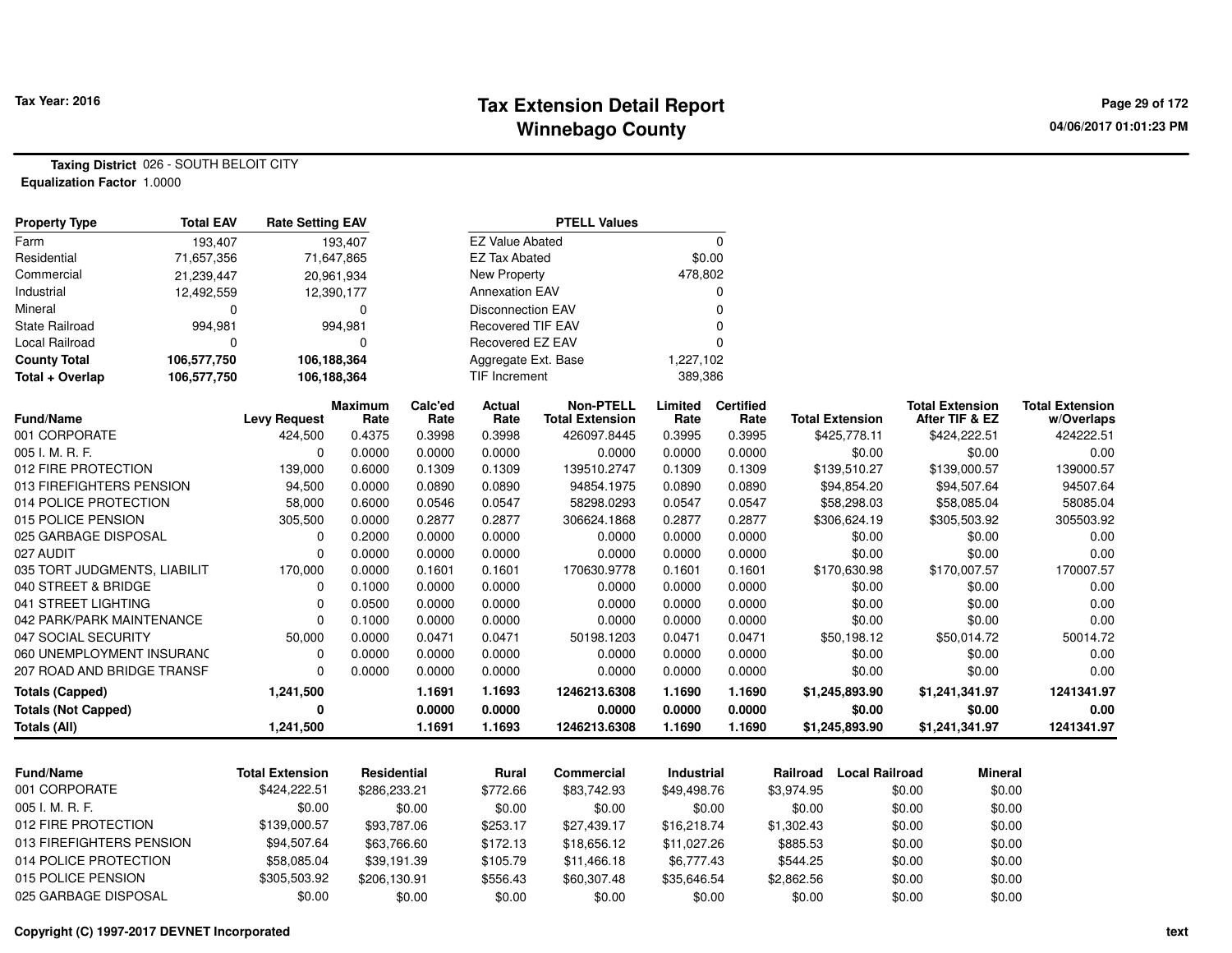# **Tax Extension Detail Report Tax Year: 2016 Page 30 of 172 Winnebago County**

**04/06/2017 01:01:23 PM**

| <b>Fund/Name</b>                                   | <b>Total Extension</b> | Residential  | Rural      | Commercial   | <b>Industrial</b> | Railroad    | <b>Local Railroad</b> | Mineral |  |  |  |  |
|----------------------------------------------------|------------------------|--------------|------------|--------------|-------------------|-------------|-----------------------|---------|--|--|--|--|
| 027 AUDIT                                          | \$0.00                 | \$0.00       | \$0.00     | \$0.00       | \$0.00            | \$0.00      | \$0.00                | \$0.00  |  |  |  |  |
| 035 TORT JUDGMENTS, LIABILIT                       | \$170,007.57           | \$114,708.24 | \$309.64   | \$33,560.06  | \$19,836.67       | \$1,592.96  | \$0.00                | \$0.00  |  |  |  |  |
| 040 STREET & BRIDGE                                | \$0.00                 | \$0.00       | \$0.00     | \$0.00       | \$0.00            | \$0.00      | \$0.00                | \$0.00  |  |  |  |  |
| 041 STREET LIGHTING                                | \$0.00                 | \$0.00       | \$0.00     | \$0.00       | \$0.00            | \$0.00      | \$0.00                | \$0.00  |  |  |  |  |
| 042 PARK/PARK MAINTENANCE                          | \$0.00                 | \$0.00       | \$0.00     | \$0.00       | \$0.00            | \$0.00      | \$0.00                | \$0.00  |  |  |  |  |
| 047 SOCIAL SECURITY                                | \$50,014.72            | \$33,746.15  | \$91.09    | \$9.873.07   | \$5.835.77        | \$468.64    | \$0.00                | \$0.00  |  |  |  |  |
| 060 UNEMPLOYMENT INSURANC                          | \$0.00                 | \$0.00       | \$0.00     | \$0.00       | \$0.00            | \$0.00      | \$0.00                | \$0.00  |  |  |  |  |
| 207 ROAD AND BRIDGE TRANSF                         | \$0.00                 | \$0.00       | \$0.00     | \$0.00       | \$0.00            | \$0.00      | \$0.00                | \$0.00  |  |  |  |  |
| <b>Totals</b>                                      | \$1,241,341.97         | \$837,563.56 | \$2,260.91 | \$245,045.01 | \$144.841.17      | \$11,631.32 | \$0.00                | \$0.00  |  |  |  |  |
| Transfer In from Township Road Bridge: \$13,907.46 |                        |              |            |              |                   |             |                       |         |  |  |  |  |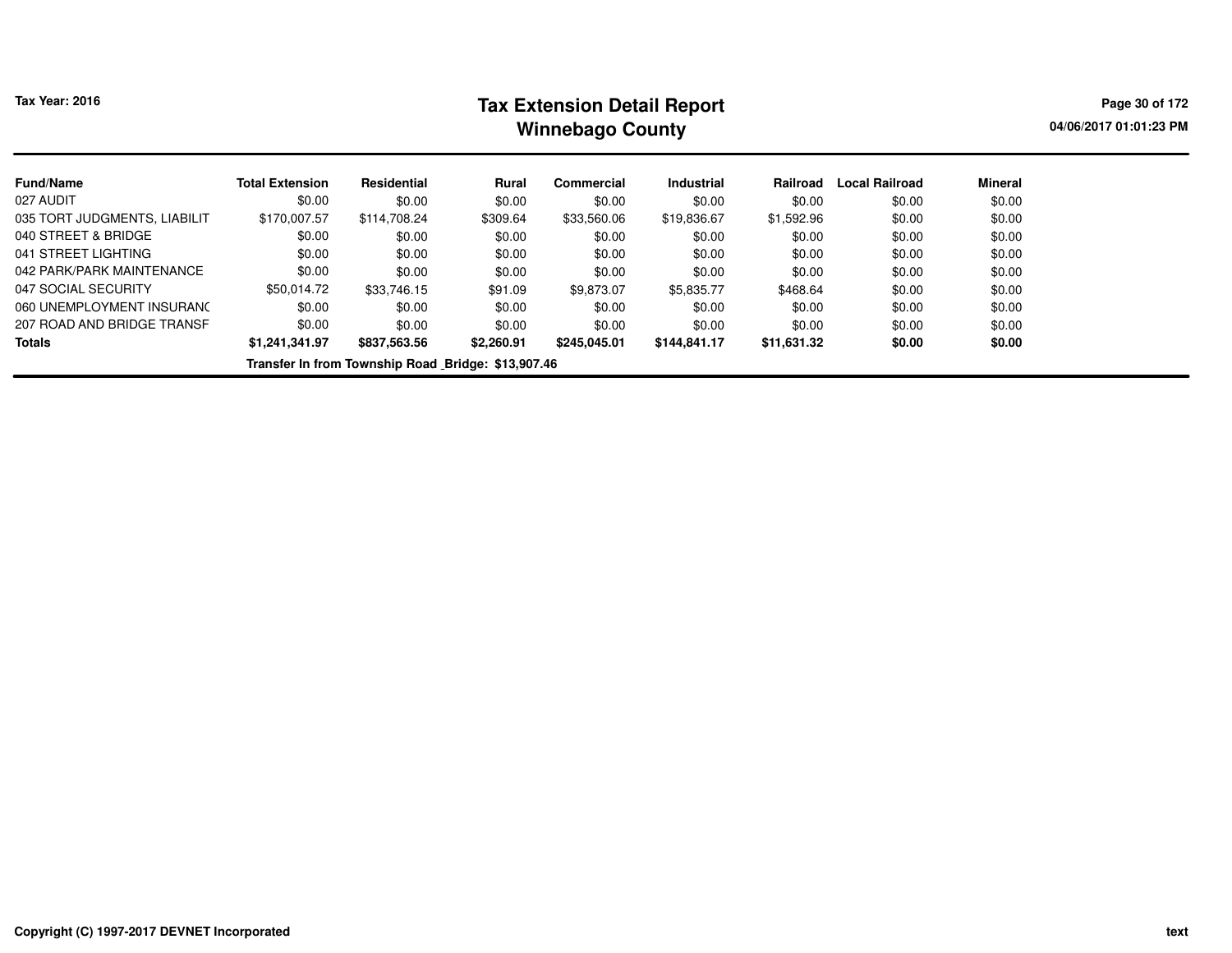## **Tax Extension Detail Report Tax Year: 2016 Page 31 of 172 Winnebago County**

**Taxing District** 027 - WINNEBAGO VILLAGE**Equalization Factor** 1.0000

| <b>Property Type</b>         | <b>Total EAV</b> | <b>Rate Setting EAV</b> |                 |                 |                          | <b>PTELL Values</b>                        |                 |                          |                        |                                          |                                      |
|------------------------------|------------------|-------------------------|-----------------|-----------------|--------------------------|--------------------------------------------|-----------------|--------------------------|------------------------|------------------------------------------|--------------------------------------|
| Farm                         | 131,233          |                         | 131,233         |                 | <b>EZ Value Abated</b>   |                                            |                 |                          |                        |                                          |                                      |
| Residential                  | 38,773,045       |                         | 38,773,045      |                 | EZ Tax Abated            |                                            |                 | \$0.00                   |                        |                                          |                                      |
| Commercial                   | 4,838,293        |                         | 4,838,293       |                 | New Property             |                                            | 211,487         |                          |                        |                                          |                                      |
| Industrial                   | 641,559          |                         | 641,559         |                 | <b>Annexation EAV</b>    |                                            |                 |                          |                        |                                          |                                      |
| Mineral                      |                  |                         |                 |                 | <b>Disconnection EAV</b> |                                            |                 |                          |                        |                                          |                                      |
| <b>State Railroad</b>        |                  |                         |                 |                 | <b>Recovered TIF EAV</b> |                                            |                 |                          |                        |                                          |                                      |
| Local Railroad               |                  |                         |                 |                 | Recovered EZ EAV         |                                            |                 |                          |                        |                                          |                                      |
| <b>County Total</b>          | 44,384,130       |                         | 44,384,130      |                 | Aggregate Ext. Base      |                                            | 413,660         |                          |                        |                                          |                                      |
| Total + Overlap              | 44,384,130       |                         | 44,384,130      | TIF Increment   |                          |                                            |                 |                          |                        |                                          |                                      |
| <b>Fund/Name</b>             |                  | <b>Levy Request</b>     | Maximum<br>Rate | Calc'ed<br>Rate | Actual<br>Rate           | <b>Non-PTELL</b><br><b>Total Extension</b> | Limited<br>Rate | <b>Certified</b><br>Rate | <b>Total Extension</b> | <b>Total Extension</b><br>After TIF & EZ | <b>Total Extension</b><br>w/Overlaps |
| 001 CORPORATE                |                  | 188,220                 | 0.4375          | 0.4241          | 0.4241                   | 188233.0953                                | 0.4241          | 0.4241                   | \$188,233.10           | \$188,233.10                             | 188233.10                            |
| 003 BONDS & INTEREST         |                  | 0                       | 0.0000          | 0.0000          | 0.0000                   | 0.0000                                     | 0.0000          | 0.0000                   | \$0.00                 | \$0.00                                   | 0.00                                 |
| 005 I. M. R. F.              |                  | 220                     | 0.0000          | 0.0005          | 0.0005                   | 221.9207                                   | 0.0005          | 0.0005                   | \$221.92               | \$221.92                                 | 221.92                               |
| 014 POLICE PROTECTION        |                  | 224,780                 | 0.6000          | 0.5064          | 0.5065                   | 224805.6185                                | 0.5065          | 0.5065                   | \$224,805.62           | \$224,805.62                             | 224805.62                            |
| 027 AUDIT                    |                  | 220                     | 0.0000          | 0.0005          | 0.0005                   | 221.9207                                   | 0.0005          | 0.0005                   | \$221.92               | \$221.92                                 | 221.92                               |
| 035 TORT JUDGMENTS, LIABILIT |                  | 220                     | 0.0000          | 0.0005          | 0.0005                   | 221.9207                                   | 0.0005          | 0.0005                   | \$221.92               | \$221.92                                 | 221.92                               |
| 073 CHLORINATION OF SEWAGE   |                  | 0                       | 0.0200          | 0.0000          | 0.0000                   | 0.0000                                     | 0.0000          | 0.0000                   | \$0.00                 | \$0.00                                   | 0.00                                 |
| 207 ROAD AND BRIDGE TRANSF   |                  | 0                       | 0.0000          | 0.0000          | 0.0000                   | 0.0000                                     | 0.0000          | 0.0000                   | \$0.00                 | \$0.00                                   | 0.00                                 |
| <b>Totals (Capped)</b>       |                  | 413,660                 |                 | 0.9320          | 0.9321                   | 413704.4757                                | 0.9321          | 0.9321                   | \$413,704.48           | \$413,704.48                             | 413704.48                            |
| <b>Totals (Not Capped)</b>   |                  | 0                       |                 | 0.0000          | 0.0000                   | 0.0000                                     | 0.0000          | 0.0000                   | \$0.00                 | \$0.00                                   | 0.00                                 |
| Totals (All)                 |                  | 413,660                 |                 | 0.9320          | 0.9321                   | 413704.4757                                | 0.9321          | 0.9321                   | \$413,704.48           | \$413,704.48                             | 413704.48                            |

| <b>Fund/Name</b>                                   | <b>Total Extension</b> | <b>Residential</b> | Rural      | Commercial  | <b>Industrial</b> | Railroad | Local Railroad | <b>Mineral</b> |  |  |  |  |  |
|----------------------------------------------------|------------------------|--------------------|------------|-------------|-------------------|----------|----------------|----------------|--|--|--|--|--|
| 001 CORPORATE                                      | \$188,233.10           | \$164,436.49       | \$556.56   | \$20,519.20 | \$2,720.85        | \$0.00   | \$0.00         | \$0.00         |  |  |  |  |  |
| 003 BONDS & INTEREST                               | \$0.00                 | \$0.00             | \$0.00     | \$0.00      | \$0.00            | \$0.00   | \$0.00         | \$0.00         |  |  |  |  |  |
| 005 I. M. R. F.                                    | \$221.92               | \$193.86           | \$0.66     | \$24.19     | \$3.21            | \$0.00   | \$0.00         | \$0.00         |  |  |  |  |  |
| 014 POLICE PROTECTION                              | \$224,805.62           | \$196.385.47       | \$664.70   | \$24.505.95 | \$3,249.50        | \$0.00   | \$0.00         | \$0.00         |  |  |  |  |  |
| 027 AUDIT                                          | \$221.92               | \$193.86           | \$0.66     | \$24.19     | \$3.21            | \$0.00   | \$0.00         | \$0.00         |  |  |  |  |  |
| 035 TORT JUDGMENTS, LIABILIT                       | \$221.92               | \$193.86           | \$0.66     | \$24.19     | \$3.21            | \$0.00   | \$0.00         | \$0.00         |  |  |  |  |  |
| 073 CHLORINATION OF SEWAGE                         | \$0.00                 | \$0.00             | \$0.00     | \$0.00      | \$0.00            | \$0.00   | \$0.00         | \$0.00         |  |  |  |  |  |
| 207 ROAD AND BRIDGE TRANSF                         | \$0.00                 | \$0.00             | \$0.00     | \$0.00      | \$0.00            | \$0.00   | \$0.00         | \$0.00         |  |  |  |  |  |
| Totals                                             | \$413,704.48           | \$361,403.54       | \$1,223.24 | \$45,097.72 | \$5,979.98        | \$0.00   | \$0.00         | \$0.00         |  |  |  |  |  |
| Transfer In from Township Road Bridge: \$11,096.03 |                        |                    |            |             |                   |          |                |                |  |  |  |  |  |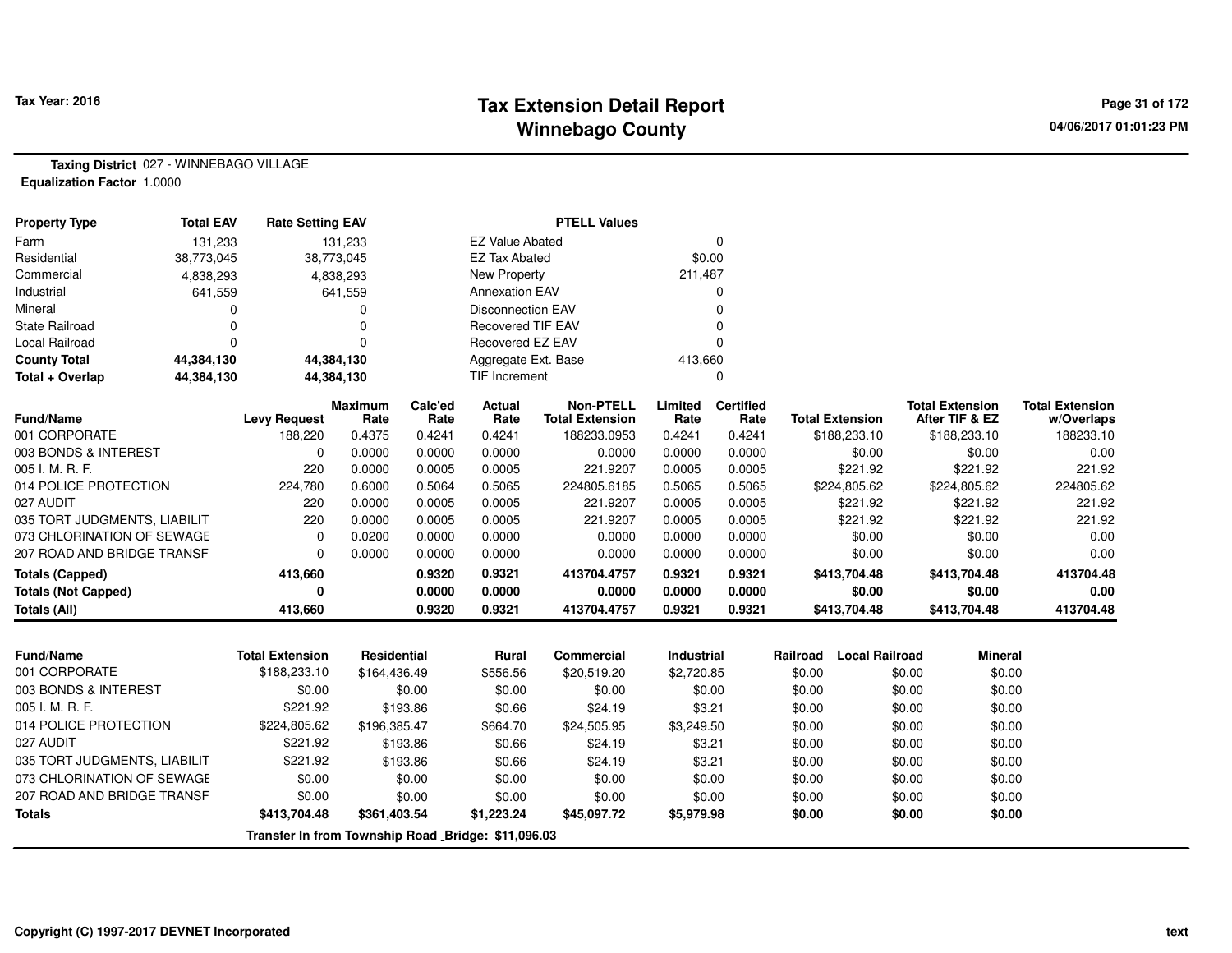## **Tax Extension Detail Report Tax Year: 2016 Page 32 of 172 Winnebago County**

**Taxing District** 030 - BLACKHAWK FIRE**Equalization Factor** 1.0000

| <b>Property Type</b>         | <b>Total EAV</b> | <b>Rate Setting EAV</b> |                        | <b>PTELL Values</b> |                          |                                            |                   |                          |            |                        |        |                                          |                                      |
|------------------------------|------------------|-------------------------|------------------------|---------------------|--------------------------|--------------------------------------------|-------------------|--------------------------|------------|------------------------|--------|------------------------------------------|--------------------------------------|
| Farm                         | 3,333,003        |                         | 3,333,003              |                     | <b>EZ Value Abated</b>   |                                            |                   | 0                        |            |                        |        |                                          |                                      |
| Residential                  | 31,905,087       |                         | 31,905,087             |                     | <b>EZ Tax Abated</b>     |                                            | \$0.00            |                          |            |                        |        |                                          |                                      |
| Commercial                   | 1,952,041        |                         | 1,952,041              |                     | New Property             |                                            | 219,575           |                          |            |                        |        |                                          |                                      |
| Industrial                   | 1,056,116        |                         | 1,056,116              |                     | <b>Annexation EAV</b>    |                                            |                   |                          |            |                        |        |                                          |                                      |
| Mineral                      | $\Omega$         |                         | 0                      |                     | <b>Disconnection EAV</b> |                                            |                   |                          |            |                        |        |                                          |                                      |
| <b>State Railroad</b>        | 304,915          |                         | 304,915                |                     | <b>Recovered TIF EAV</b> |                                            |                   |                          |            |                        |        |                                          |                                      |
| Local Railroad               | n                |                         | ŋ                      |                     | Recovered EZ EAV         |                                            |                   |                          |            |                        |        |                                          |                                      |
| <b>County Total</b>          | 38,551,162       |                         | 38,551,162             |                     | Aggregate Ext. Base      |                                            | 193,266           |                          |            |                        |        |                                          |                                      |
| Total + Overlap              | 38,551,162       |                         | 38,551,162             | TIF Increment       |                          |                                            | 0                 |                          |            |                        |        |                                          |                                      |
| <b>Fund/Name</b>             |                  | <b>Levy Request</b>     | <b>Maximum</b><br>Rate | Calc'ed<br>Rate     | <b>Actual</b><br>Rate    | <b>Non-PTELL</b><br><b>Total Extension</b> | Limited<br>Rate   | <b>Certified</b><br>Rate |            | <b>Total Extension</b> |        | <b>Total Extension</b><br>After TIF & EZ | <b>Total Extension</b><br>w/Overlaps |
| 001 CORPORATE                |                  | 245,000                 | 0.4000                 | 0.6355              | 0.4000                   | 154204.6480                                | 0.4000            | 0.4000                   |            | \$154,204.65           |        | \$154,204.65                             | 154204.65                            |
| 027 AUDIT                    |                  | 5,000                   | 0.0050                 | 0.0130              | 0.0050                   | 1927.5581                                  | 0.0050            | 0.0050                   |            | \$1,927.56             |        | \$1,927.56                               | 1927.56                              |
| 035 TORT JUDGMENTS, LIABILIT |                  | 15,000                  | 0.0000                 | 0.0389              | 0.0390                   | 15034.9532                                 | 0.0390            | 0.0390                   |            | \$15,034.95            |        | \$15,034.95                              | 15034.95                             |
| 049 EMERGENCY & RESCUE EQ    |                  | 20,000                  | 0.0500                 | 0.0519              | 0.0500                   | 19275.5810                                 | 0.0500            | 0.0500                   |            | \$19,275.58            |        | \$19,275.58                              | 19275.58                             |
| 062 WORKERS COMPENSATION     |                  | 7,000                   | 0.0000                 | 0.0182              | 0.0182                   | 7016.3115                                  | 0.0182            | 0.0182                   |            | \$7,016.31             |        | \$7,016.31                               | 7016.31                              |
| <b>Totals (Capped)</b>       |                  | 292,000                 |                        | 0.7574              | 0.5122                   | 197459.0518                                | 0.5122            | 0.5122                   |            | \$197,459.05           |        | \$197,459.05                             | 197459.05                            |
| <b>Totals (Not Capped)</b>   |                  | 0                       |                        | 0.0000              | 0.0000                   | 0.0000                                     | 0.0000            | 0.0000                   |            | \$0.00                 |        | \$0.00                                   | 0.00                                 |
| <b>Totals (All)</b>          |                  | 292,000                 |                        | 0.7574              | 0.5122                   | 197459.0518                                | 0.5122            | 0.5122                   |            | \$197,459.05           |        | \$197,459.05                             | 197459.05                            |
|                              |                  |                         |                        |                     |                          |                                            |                   |                          |            |                        |        |                                          |                                      |
| <b>Fund/Name</b>             |                  | <b>Total Extension</b>  | <b>Residential</b>     |                     | <b>Rural</b>             | <b>Commercial</b>                          | <b>Industrial</b> |                          | Railroad   | <b>Local Railroad</b>  |        | <b>Mineral</b>                           |                                      |
| 001 CORPORATE                |                  | \$154,204.65            | \$127,620.36           |                     | \$13,332.01              | \$7,808.16                                 | \$4,224.46        |                          | \$1,219.66 |                        | \$0.00 | \$0.00                                   |                                      |
| 027 AUDIT                    |                  | \$1,927.56              |                        | \$1,595.25          | \$166.65                 | \$97.60                                    | \$52.81           |                          | \$15.25    |                        | \$0.00 | \$0.00                                   |                                      |
| 035 TORT JUDGMENTS, LIABILIT |                  | \$15,034.95             | \$12,442.97            |                     | \$1,299.87               | \$761.30                                   | \$411.89          |                          | \$118.92   |                        | \$0.00 | \$0.00                                   |                                      |
| 049 EMERGENCY & RESCUE EQ    |                  | \$19,275.58             | \$15,952.54            |                     | \$1,666.50               | \$976.02                                   | \$528.06          |                          | \$152.46   |                        | \$0.00 | \$0.00                                   |                                      |
| 062 WORKERS COMPENSATION     |                  | \$7,016.31              |                        | \$5,806.73          | \$606.61                 | \$355.27                                   | \$192.21          |                          | \$55.49    |                        | \$0.00 | \$0.00                                   |                                      |
| <b>Totals</b>                |                  | \$197,459.05            | \$163,417.85           |                     | \$17,071.64              | \$9,998.35                                 | \$5,409.43        |                          | \$1,561.78 |                        | \$0.00 | \$0.00                                   |                                      |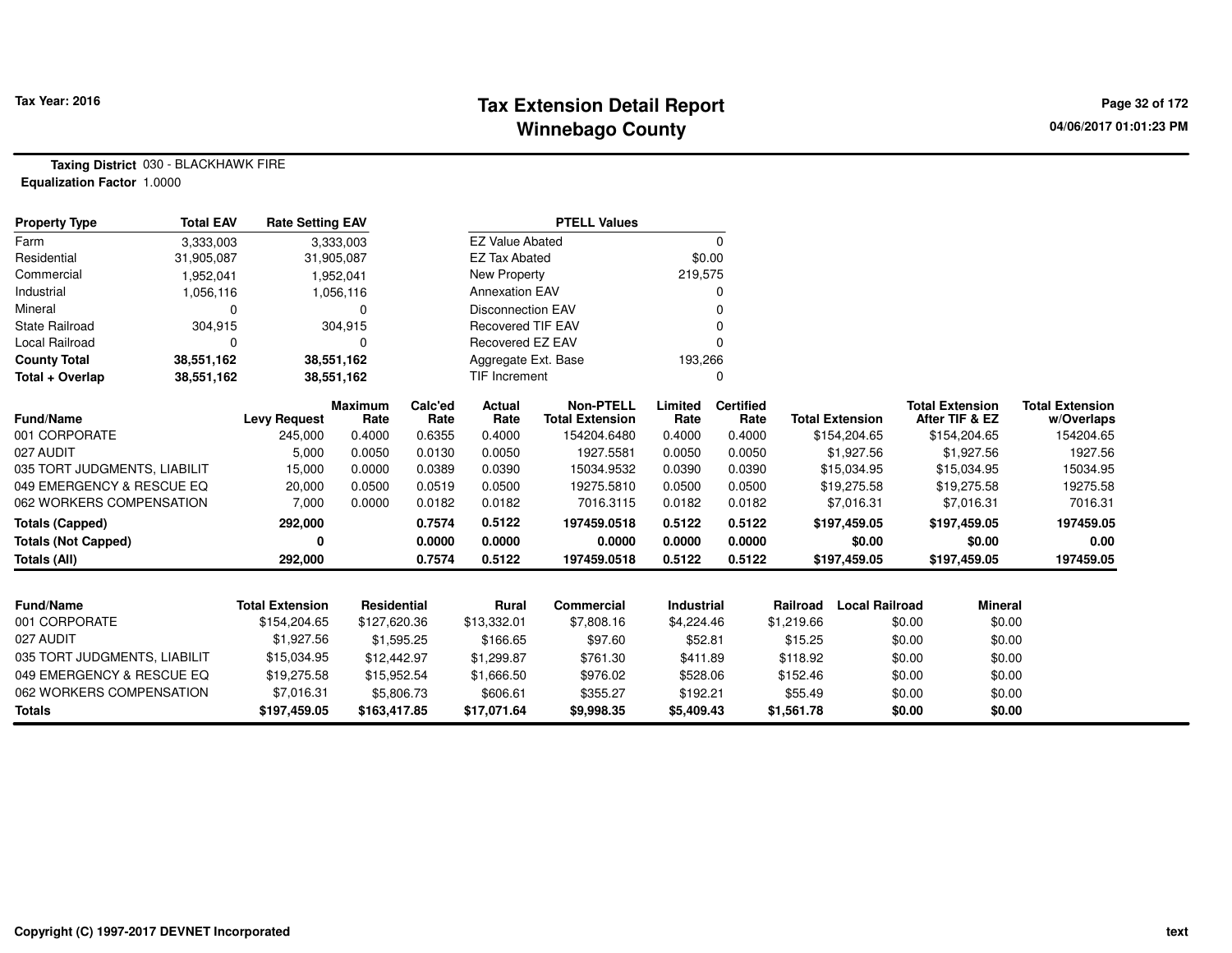#### **Tax Extension Detail Report Tax Year: 2016 Page 33 of 172 Winnebago County**

**Taxing District** 031 - CHERRY VALLEY FIRE**Equalization Factor** 1.0000

| <b>Property Type</b>         | <b>Total EAV</b> | <b>Rate Setting EAV</b> |                        |                 |                          | <b>PTELL Values</b>                        |                   |                          |             | <b>Overlapping County</b> |        |                                          | <b>Overlap EAV</b>                   |
|------------------------------|------------------|-------------------------|------------------------|-----------------|--------------------------|--------------------------------------------|-------------------|--------------------------|-------------|---------------------------|--------|------------------------------------------|--------------------------------------|
| Farm                         | 5,108,909        |                         | 5,077,995              |                 | <b>EZ Value Abated</b>   |                                            |                   | $\mathbf 0$              |             | <b>Boone County</b>       |        |                                          | 11,015,994                           |
| Residential                  | 235,215,427      |                         | 235,215,427            |                 | <b>EZ Tax Abated</b>     |                                            | \$0.00            |                          |             | <b>Total</b>              |        |                                          | 11,015,994                           |
| Commercial                   | 48,730,992       |                         | 48,730,992             |                 | New Property             |                                            | 298,428           |                          |             |                           |        | * denotes use of estimated EAV           |                                      |
| Industrial                   | 6,368,173        |                         | 3,870,650              |                 | <b>Annexation EAV</b>    |                                            |                   | O                        |             |                           |        |                                          |                                      |
| Mineral                      | 0                |                         | $\Omega$               |                 | <b>Disconnection EAV</b> |                                            | 1,778,983         |                          |             |                           |        |                                          |                                      |
| State Railroad               | 985,287          |                         | 985,287                |                 | <b>Recovered TIF EAV</b> |                                            |                   |                          |             |                           |        |                                          |                                      |
| Local Railroad               | 0                |                         | 0                      |                 | Recovered EZ EAV         |                                            |                   |                          |             |                           |        |                                          |                                      |
| <b>County Total</b>          | 296,408,788      |                         | 293,880,351            |                 | Aggregate Ext. Base      |                                            | 2,895,982         |                          |             |                           |        |                                          |                                      |
| Total + Overlap              | 307,424,782      |                         | 304,896,345            | TIF Increment   |                          |                                            | 2,528,437         |                          |             |                           |        |                                          |                                      |
| <b>Fund/Name</b>             |                  | <b>Levy Request</b>     | <b>Maximum</b><br>Rate | Calc'ed<br>Rate | <b>Actual</b><br>Rate    | <b>Non-PTELL</b><br><b>Total Extension</b> | Limited<br>Rate   | <b>Certified</b><br>Rate |             | <b>Total Extension</b>    |        | <b>Total Extension</b><br>After TIF & EZ | <b>Total Extension</b><br>w/Overlaps |
| 001 CORPORATE                |                  | 1,160,000               | 0.4000                 | 0.3805          | 0.3805                   | 1127835.4383                               | 0.3805            | 0.3805                   |             | \$1,127,835.44            |        | \$1,118,214.74                           | 1160130.59                           |
| 013 FIREFIGHTER'S PENSION    |                  | 200,672                 | 0.0000                 | 0.0658          | 0.0659                   | 195333.3913                                | 0.0642            | 0.0642                   |             | \$190,294.44              |        | \$188,671.19                             | 195743.45                            |
| 013A FIRE PENSION 93-689     |                  | 200,222                 | 0.0000                 | 0.0657          | 0.0657                   | 194740.5737                                | 0.0657            | 0.0657                   |             | \$194,740.57              |        | \$193,079.39                             | 200316.90                            |
| 027 AUDIT                    |                  | 13,990                  | 0.0050                 | 0.0046          | 0.0046                   | 13634.8042                                 | 0.0045            | 0.0045                   |             | \$13,338.40               |        | \$13,224.62                              | 13720.34                             |
| 035 TORT JUDGMENTS, LIABILIT |                  | 444,400                 | 0.0000                 | 0.1458          | 0.1458                   | 432164.0129                                | 0.1224            | 0.1224                   |             | \$362,804.36              |        | \$359,709.55                             | 373193.13                            |
| 064 AMBULANCE                |                  | 1,160,000               | 0.4000                 | 0.3805          | 0.3805                   | 1127835.4383                               | 0.3804            | 0.3804                   |             | \$1,127,539.03            |        | \$1,117,920.86                           | 1159825.70                           |
| <b>Totals (Capped)</b>       |                  | 2,979,062               |                        | 0.9771          | 0.9773                   | 2896803.0851                               | 0.9520            | 0.9520                   |             | \$2,821,811.66            |        | \$2,797,740.96                           | 2902613.21                           |
| <b>Totals (Not Capped)</b>   |                  | 200,222                 |                        | 0.0657          | 0.0657                   | 194740.5737                                | 0.0657            | 0.0657                   |             | \$194,740.57              |        | \$193,079.39                             | 200316.90                            |
| Totals (All)                 |                  | 3,179,284               |                        | 1.0427          | 1.0430                   | 3091543.6588                               | 1.0177            | 1.0177                   |             | \$3,016,552.24            |        | \$2,990,820.35                           | 3102930.11                           |
|                              |                  |                         |                        |                 |                          |                                            |                   |                          |             |                           |        |                                          |                                      |
| <b>Fund/Name</b>             |                  | <b>Total Extension</b>  | Residential            |                 | Rural                    | Commercial                                 | <b>Industrial</b> |                          | Railroad    | <b>Local Railroad</b>     |        | <b>Mineral</b>                           |                                      |
| 001 CORPORATE                |                  | \$1,118,214.74          | \$894,994.71           |                 | \$19,321.77              | \$185,421.42                               | \$14,727.82       |                          | \$3,749.02  |                           | \$0.00 | \$0.00                                   |                                      |
| 013 FIREFIGHTER'S PENSION    |                  | \$188,671.19            | \$151,008.31           |                 | \$3,260.07               | \$31,285.30                                | \$2,484.96        |                          | \$632.55    |                           | \$0.00 | \$0.00                                   |                                      |
| 013A FIRE PENSION 93-689     |                  | \$193,079.39            | \$154,536.54           |                 | \$3,336.24               | \$32,016.26                                | \$2,543.02        |                          | \$647.33    |                           | \$0.00 | \$0.00                                   |                                      |
| 027 AUDIT                    |                  | \$13,224.62             | \$10,584.70            |                 | \$228.51                 | \$2,192.89                                 | \$174.18          |                          | \$44.34     |                           | \$0.00 | \$0.00                                   |                                      |
| 035 TORT JUDGMENTS, LIABILIT |                  | \$359,709.55            | \$287,903.68           |                 | \$6,215.47               | \$59,646.73                                | \$4,737.68        |                          | \$1,205.99  |                           | \$0.00 | \$0.00                                   |                                      |
| 064 AMBULANCE                |                  | \$1,117,920.86          | \$894,759.50           |                 | \$19,316.69              | \$185,372.69                               | \$14,723.95       |                          | \$3,748.03  |                           | \$0.00 | \$0.00                                   |                                      |
| <b>Totals</b>                |                  | \$2,990,820.35          | \$2,393,787.44         |                 | \$51,678.75              | \$495,935.29                               | \$39,391.61       |                          | \$10,027.26 |                           | \$0.00 | \$0.00                                   |                                      |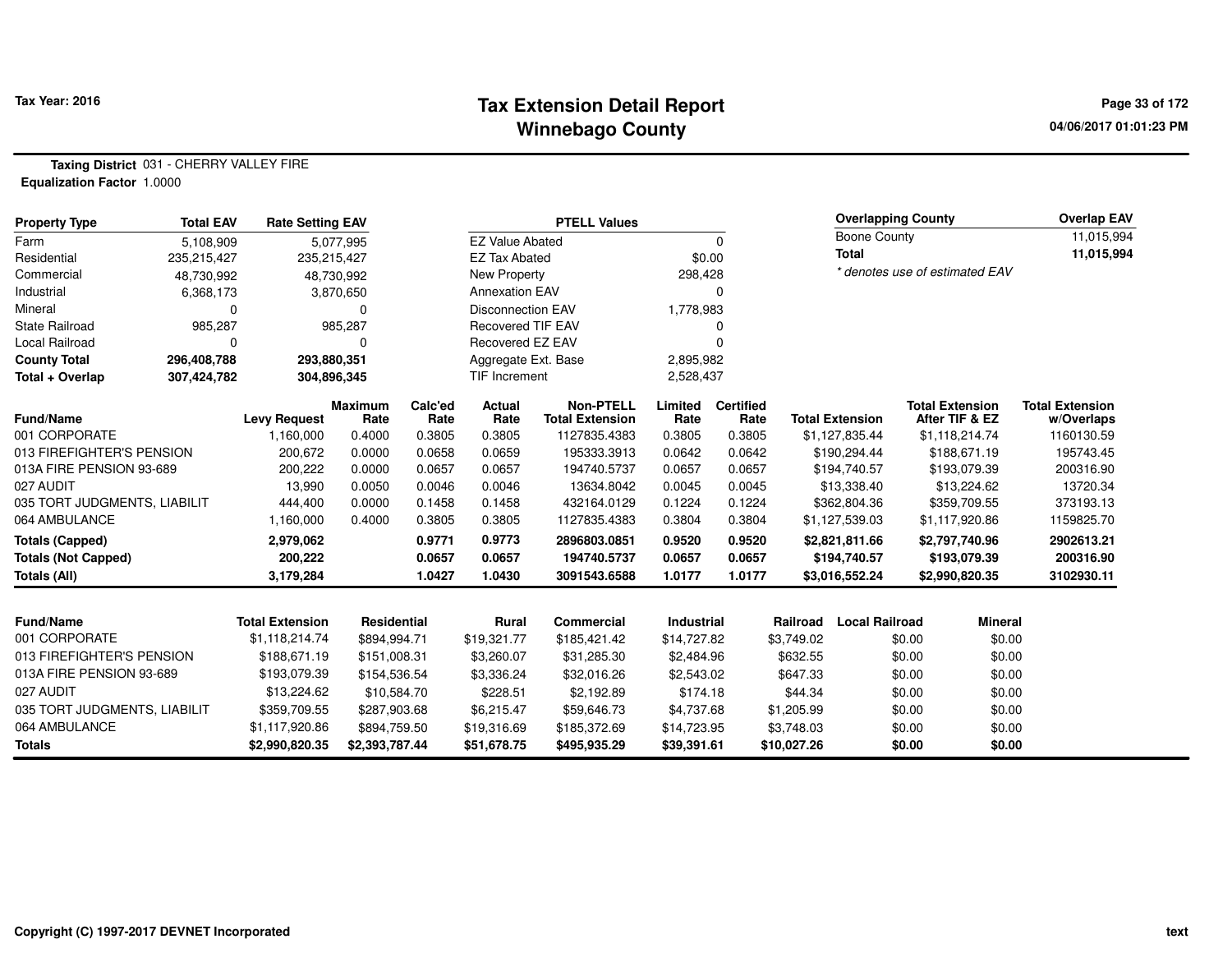## **Tax Extension Detail Report Tax Year: 2016 Page 34 of 172 Winnebago County**

**Taxing District** 033 - FIRE 1**Equalization Factor** 1.0000

| <b>Property Type</b>                       | <b>Total EAV</b> | <b>Rate Setting EAV</b>        |                                  |                           |                            | <b>PTELL Values</b>                                       |                           |                                    |                                        |                       |                                                          |                                                   |
|--------------------------------------------|------------------|--------------------------------|----------------------------------|---------------------------|----------------------------|-----------------------------------------------------------|---------------------------|------------------------------------|----------------------------------------|-----------------------|----------------------------------------------------------|---------------------------------------------------|
| Farm                                       | 23,823,891       | 23,823,891                     |                                  |                           | <b>EZ Value Abated</b>     |                                                           |                           | 0                                  |                                        |                       |                                                          |                                                   |
| Residential                                | 68,272,951       | 68,230,520                     |                                  |                           | <b>EZ Tax Abated</b>       |                                                           |                           | \$0.00                             |                                        |                       |                                                          |                                                   |
| Commercial                                 | 4,874,073        | 4,720,660                      |                                  |                           | New Property               |                                                           | 88,412                    |                                    |                                        |                       |                                                          |                                                   |
| Industrial                                 | 292,573          |                                | 254,871                          |                           | <b>Annexation EAV</b>      |                                                           |                           | 0                                  |                                        |                       |                                                          |                                                   |
| Mineral                                    | 0                |                                |                                  |                           | <b>Disconnection EAV</b>   |                                                           | 25,277                    |                                    |                                        |                       |                                                          |                                                   |
| <b>State Railroad</b>                      | 0                |                                | 0                                |                           | <b>Recovered TIF EAV</b>   |                                                           |                           |                                    |                                        |                       |                                                          |                                                   |
| Local Railroad                             | 0                |                                | $\Omega$                         |                           | Recovered EZ EAV           |                                                           |                           |                                    |                                        |                       |                                                          |                                                   |
| <b>County Total</b>                        | 97,263,488       | 97,029,942                     |                                  | Aggregate Ext. Base       |                            |                                                           | 755,276                   |                                    |                                        |                       |                                                          |                                                   |
| Total + Overlap                            | 97,263,488       | 97,029,942                     |                                  |                           | TIF Increment              |                                                           | 233,546                   |                                    |                                        |                       |                                                          |                                                   |
| <b>Fund/Name</b><br>001 CORPORATE          |                  | <b>Levy Request</b><br>402,660 | <b>Maximum</b><br>Rate<br>0.4000 | Calc'ed<br>Rate<br>0.4150 | Actual<br>Rate<br>0.4000   | <b>Non-PTELL</b><br><b>Total Extension</b><br>389053.9520 | Limited<br>Rate<br>0.3844 | <b>Certified</b><br>Rate<br>0.3844 | <b>Total Extension</b><br>\$373,880.85 |                       | <b>Total Extension</b><br>After TIF & EZ<br>\$372,983.10 | <b>Total Extension</b><br>w/Overlaps<br>372983.10 |
| 064 AMBULANCE                              |                  | 390,379                        | 0.4000                           | 0.4023                    | 0.4000                     | 389053.9520                                               | 0.4000                    | 0.4000                             | \$389,053.95                           |                       | \$388,119.77                                             | 388119.77                                         |
| <b>Totals (Capped)</b>                     |                  | 793,039                        |                                  | 0.8173                    | 0.8000                     | 778107.9040                                               | 0.7844                    | 0.7844                             | \$762,934.80                           |                       | \$761,102.87                                             | 761102.87                                         |
| <b>Totals (Not Capped)</b><br>Totals (All) |                  | 793,039                        |                                  | 0.0000<br>0.8173          | 0.0000<br>0.8000           | 0.0000<br>778107.9040                                     | 0.0000<br>0.7844          | 0.0000<br>0.7844                   | \$762,934.80                           | \$0.00                | \$0.00<br>\$761,102.87                                   | 0.00<br>761102.87                                 |
| <b>Fund/Name</b>                           |                  | <b>Total Extension</b>         | Residential                      |                           | Rural                      | Commercial                                                | Industrial                |                                    | Railroad                               | <b>Local Railroad</b> | Mineral                                                  |                                                   |
| 001 CORPORATE                              |                  | \$372,983.10                   | \$262,278.12                     |                           |                            |                                                           | \$979.72                  |                                    | \$0.00                                 | \$0.00                | \$0.00                                                   |                                                   |
| 064 AMBULANCE                              |                  | \$388,119.77                   | \$272,922.09                     |                           | \$91,579.04<br>\$95,295.56 | \$18,146.22<br>\$18,882.64                                | \$1,019.48                |                                    | \$0.00                                 | \$0.00                | \$0.00                                                   |                                                   |
| Totals                                     |                  | \$761,102.87                   | \$535,200.21                     |                           | \$186,874.60               | \$37,028.86                                               | \$1,999.20                |                                    | \$0.00                                 | \$0.00                | \$0.00                                                   |                                                   |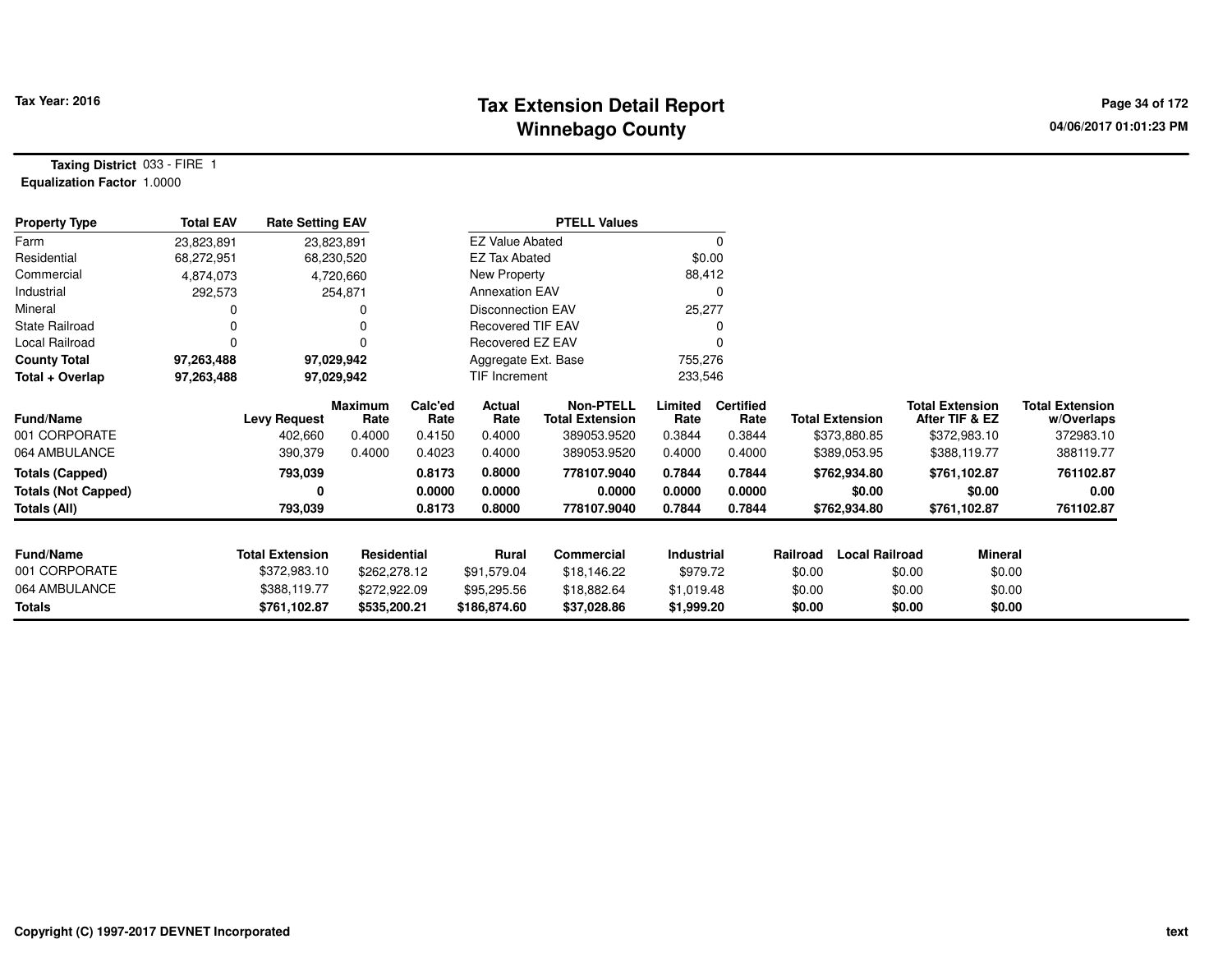## **Tax Extension Detail Report Tax Year: 2016 Page 35 of 172 Winnebago County**

**Taxing District** 034 - GERMAN VALLEY FIRE**Equalization Factor** 1.0000

| <b>Property Type</b>         | <b>Total EAV</b> | <b>Rate Setting EAV</b> |                        |                      |                          | <b>PTELL Values</b>                        |                   |                          |          | <b>Overlapping County</b> |        |                                          | <b>Overlap EAV</b>                   |
|------------------------------|------------------|-------------------------|------------------------|----------------------|--------------------------|--------------------------------------------|-------------------|--------------------------|----------|---------------------------|--------|------------------------------------------|--------------------------------------|
| Farm                         | 1.271.258        |                         | 1,271,258              |                      | <b>EZ Value Abated</b>   |                                            |                   | $\Omega$                 |          | Ogle County               |        |                                          | 6,212,663                            |
| Residential                  | 161,258          |                         | 161,258                |                      | <b>EZ Tax Abated</b>     |                                            | \$0.00            |                          |          | <b>Stephenson County</b>  |        |                                          | *23,526,289                          |
| Commercial                   |                  |                         |                        |                      | New Property             |                                            |                   |                          |          | <b>Total</b>              |        |                                          | 29,738,952                           |
| Industrial                   |                  |                         |                        |                      | <b>Annexation EAV</b>    |                                            |                   | <sup>0</sup>             |          |                           |        | * denotes use of estimated EAV           |                                      |
| Mineral                      |                  |                         |                        |                      | <b>Disconnection EAV</b> |                                            |                   |                          |          |                           |        |                                          |                                      |
| <b>State Railroad</b>        |                  |                         |                        |                      | <b>Recovered TIF EAV</b> |                                            |                   |                          |          |                           |        |                                          |                                      |
| Local Railroad               |                  |                         |                        |                      | Recovered EZ EAV         |                                            |                   |                          |          |                           |        |                                          |                                      |
| <b>County Total</b>          | 1,432,516        |                         | 1,432,516              |                      | Aggregate Ext. Base      |                                            |                   |                          |          |                           |        |                                          |                                      |
| Total + Overlap              | 31,171,468       |                         | 31,171,468             | <b>TIF Increment</b> |                          |                                            |                   | $\Omega$                 |          |                           |        |                                          |                                      |
| Fund/Name                    |                  | <b>Levy Request</b>     | <b>Maximum</b><br>Rate | Calc'ed<br>Rate      | <b>Actual</b><br>Rate    | <b>Non-PTELL</b><br><b>Total Extension</b> | Limited<br>Rate   | <b>Certified</b><br>Rate |          | <b>Total Extension</b>    |        | <b>Total Extension</b><br>After TIF & EZ | <b>Total Extension</b><br>w/Overlaps |
| 001 CORPORATE                |                  | 125,447                 | 0.4000                 | 0.4024               | 0.4000                   | 5730.0640                                  | 0.4000            | 0.4000                   |          | \$5,730.06                |        | \$5,730.06                               | 124685.87                            |
| 035 TORT JUDGMENTS, LIABILIT |                  | 19,275                  | 0.0000                 | 0.0618               | 0.0619                   | 886.7274                                   | 0.0619            | 0.0619                   |          | \$886.73                  |        | \$886.73                                 | 19295.14                             |
| 062 WORKERS COMPENSATION     |                  | 7,640                   | 0.0000                 | 0.0245               | 0.0246                   | 352.3989                                   | 0.0246            | 0.0246                   |          | \$352.40                  |        | \$352.40                                 | 7668.18                              |
| 064 AMBULANCE                |                  | 94,086                  | 0.3000                 | 0.3018               | 0.3000                   | 4297.5480                                  | 0.3000            | 0.3000                   |          | \$4,297.55                |        | \$4,297.55                               | 93514.40                             |
| <b>Totals (Capped)</b>       |                  | 0                       |                        | 0.0000               | 0.0000                   | 0.0000                                     | 0.0000            | 0.0000                   |          | \$0.00                    |        | \$0.00                                   | 0.00                                 |
| Totals (Not Capped)          |                  | 246,448                 |                        | 0.7906               | 0.7865                   | 11266.7383                                 | 0.7865            | 0.7865                   |          | \$11,266.74               |        | \$11,266.74                              | 245163.59                            |
| Totals (All)                 |                  | 246,448                 |                        | 0.7906               | 0.7865                   | 11266.7383                                 | 0.7865            | 0.7865                   |          | \$11,266.74               |        | \$11,266.74                              | 245163.59                            |
|                              |                  |                         |                        |                      |                          |                                            |                   |                          |          |                           |        |                                          |                                      |
| <b>Fund/Name</b>             |                  | <b>Total Extension</b>  | <b>Residential</b>     |                      | <b>Rural</b>             | <b>Commercial</b>                          | <b>Industrial</b> |                          | Railroad | <b>Local Railroad</b>     |        | <b>Mineral</b>                           |                                      |
| 001 CORPORATE                |                  | \$5,730.06              |                        | \$645.03             | \$5,085.03               | \$0.00                                     | \$0.00            |                          | \$0.00   |                           | \$0.00 | \$0.00                                   |                                      |
| 035 TORT JUDGMENTS, LIABILIT |                  | \$886.73                |                        | \$99.82              | \$786.91                 | \$0.00                                     | \$0.00            |                          | \$0.00   |                           | \$0.00 | \$0.00                                   |                                      |
| 062 WORKERS COMPENSATION     |                  | \$352.40                |                        | \$39.67              | \$312.73                 | \$0.00                                     | \$0.00            |                          | \$0.00   |                           | \$0.00 | \$0.00                                   |                                      |
| 064 AMBULANCE                |                  | \$4,297.55              |                        | \$483.78             | \$3,813.77               | \$0.00                                     | \$0.00            |                          | \$0.00   |                           | \$0.00 | \$0.00                                   |                                      |
| <b>Totals</b>                |                  | \$11,266.74             | \$1,268.30             |                      | \$9,998.44               | \$0.00                                     | \$0.00            |                          | \$0.00   |                           | \$0.00 | \$0.00                                   |                                      |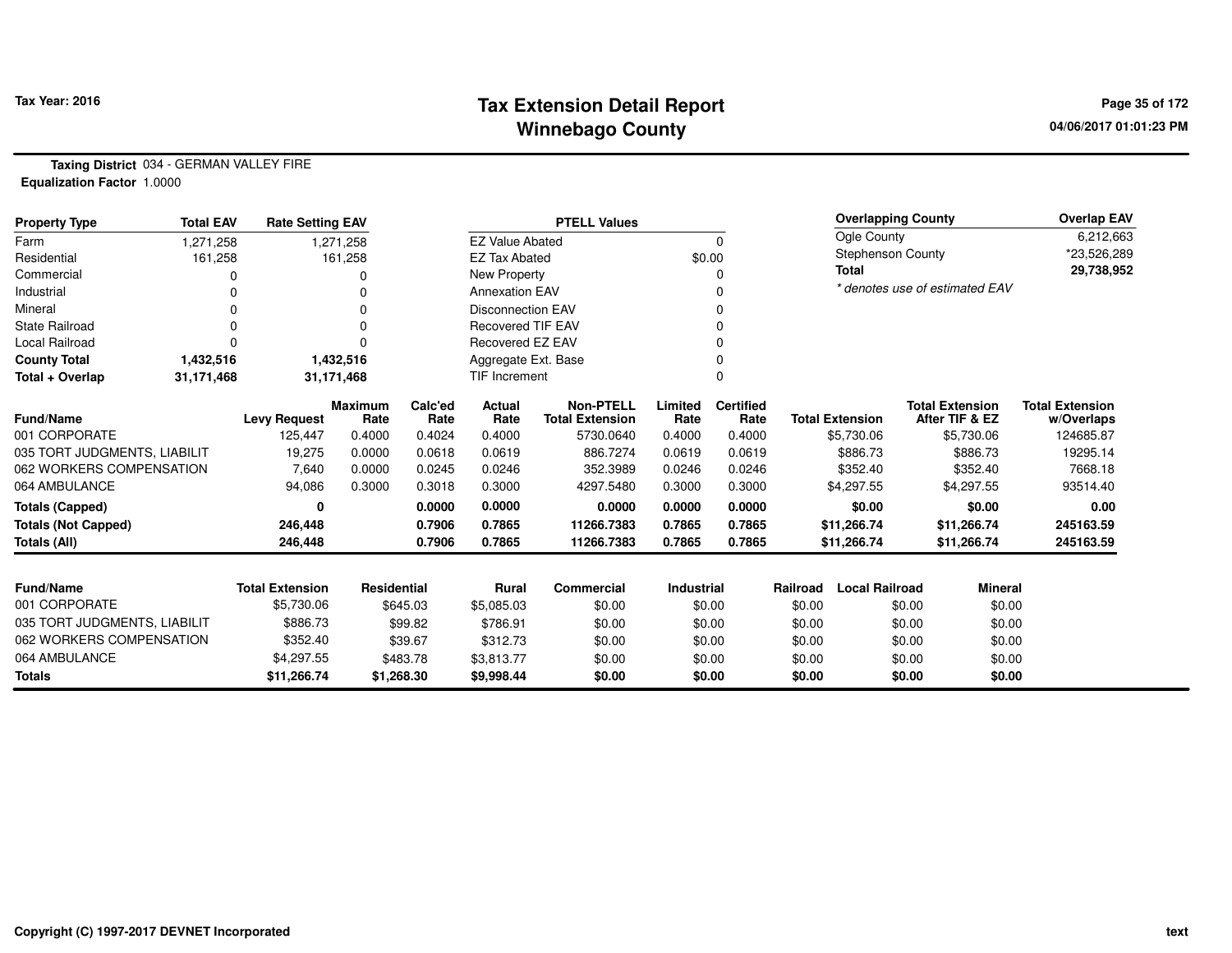## **Tax Extension Detail Report Tax Year: 2016 Page 36 of 172 Winnebago County**

**Taxing District** 035 - HARLEM-ROSCOE FIRE**Equalization Factor** 1.0000

| <b>Property Type</b>         | <b>Total EAV</b>         | <b>Rate Setting EAV</b> |                               |                 | <b>PTELL Values</b>      |                                            |                            |                          |                        |                       |                                          |                                      |
|------------------------------|--------------------------|-------------------------|-------------------------------|-----------------|--------------------------|--------------------------------------------|----------------------------|--------------------------|------------------------|-----------------------|------------------------------------------|--------------------------------------|
| Farm                         |                          | 7,161,098<br>7.168.876  |                               |                 | <b>EZ Value Abated</b>   |                                            |                            | 0                        |                        |                       |                                          |                                      |
| Residential                  | 510,369,435              | 510,334,643             |                               |                 | <b>EZ Tax Abated</b>     |                                            | \$0.00                     |                          |                        |                       |                                          |                                      |
| Commercial                   | 85,148,558<br>94,067,401 |                         |                               |                 | New Property             |                                            |                            | 4,474,255                |                        |                       |                                          |                                      |
| Industrial                   | 48,993,259               | 42,750,410              |                               |                 | <b>Annexation EAV</b>    |                                            | 0                          |                          |                        |                       |                                          |                                      |
| Mineral                      | O                        | 0                       |                               |                 | Disconnection EAV        |                                            |                            |                          |                        |                       |                                          |                                      |
| <b>State Railroad</b>        | 344,889                  | 344,889                 |                               |                 | <b>Recovered TIF EAV</b> |                                            |                            |                          |                        |                       |                                          |                                      |
| Local Railroad               |                          | 0<br>0                  |                               |                 | Recovered EZ EAV         |                                            |                            |                          |                        |                       |                                          |                                      |
| <b>County Total</b>          | 660,943,860              | 645,739,598             |                               |                 | Aggregate Ext. Base      |                                            | 4,826,021                  |                          |                        |                       |                                          |                                      |
| Total + Overlap              | 660,943,860              | 645,739,598             |                               |                 | TIF Increment            |                                            | 15,204,262                 |                          |                        |                       |                                          |                                      |
| Fund/Name                    |                          | <b>Levy Request</b>     | <b>Maximum</b><br>Rate        | Calc'ed<br>Rate | <b>Actual</b><br>Rate    | <b>Non-PTELL</b><br><b>Total Extension</b> | Limited<br>Rate            | <b>Certified</b><br>Rate | <b>Total Extension</b> |                       | <b>Total Extension</b><br>After TIF & EZ | <b>Total Extension</b><br>w/Overlaps |
| 001 CORPORATE                |                          | 2,617,398               | 0.4000                        | 0.4053          | 0.4000                   | 2643775.4400                               | 0.3886                     | 0.3886                   | \$2,568,427.84         |                       | \$2,509,344.08                           | 2509344.08                           |
| 035 TORT JUDGMENTS, LIABILIT |                          | 68,636                  | 0.0000                        | 0.0106          | 0.0107                   | 70720.9930                                 | 0.0104                     | 0.0104                   |                        | \$68,738.16           | \$67,156.92                              | 67156.92                             |
| 064 AMBULANCE                |                          | 2,384,432               | 0.4000                        | 0.3693          | 0.3693                   | 2440865.6750                               | 0.3589                     | 0.3589                   | \$2,372,127.51         |                       | \$2,317,559.42                           | 2317559.42                           |
| <b>Totals (Capped)</b>       |                          | 5,070,466               |                               | 0.7852          | 0.7800                   | 5155362.1080                               | 0.7579                     | 0.7579                   | \$5,009,293.51         |                       | \$4,894,060.42                           | 4894060.42                           |
| <b>Totals (Not Capped)</b>   |                          | 0                       |                               | 0.0000          | 0.0000                   | 0.0000                                     | 0.0000                     | 0.0000                   |                        | \$0.00                | \$0.00                                   | 0.00                                 |
| <b>Totals (All)</b>          |                          | 5,070,466               |                               | 0.7852          | 0.7800                   | 5155362.1080                               | 0.7579                     | 0.7579                   | \$5,009,293.51         |                       | \$4,894,060.42                           | 4894060.42                           |
| Fund/Name                    |                          | <b>Total Extension</b>  | <b>Residential</b>            |                 | <b>Rural</b>             | <b>Commercial</b>                          | Industrial                 |                          | Railroad               | <b>Local Railroad</b> | Mineral                                  |                                      |
| 001 CORPORATE                |                          | \$2,509,344.08          |                               |                 | \$27,828.03              | \$330,887.30                               |                            |                          | \$1,340.24             | \$0.00                | \$0.00                                   |                                      |
| 035 TORT JUDGMENTS, LIABILIT |                          | \$67,156.92             | \$1,983,160.42<br>\$53,074.81 |                 | \$744.75                 |                                            | \$166,128.09               |                          |                        |                       |                                          |                                      |
| 064 AMBULANCE                |                          |                         | \$1,831,591.04                |                 |                          | \$8,855.45                                 | \$4,446.04<br>\$153,431.22 |                          | \$35.87                | \$0.00                | \$0.00                                   |                                      |
|                              |                          | \$2,317,559.42          |                               |                 | \$25,701.18              | \$305,598.17                               |                            |                          | \$1,237.81             | \$0.00                | \$0.00                                   |                                      |
| <b>Totals</b>                |                          | \$4,894,060.42          | \$3,867,826.27                |                 | \$54,273.96              | \$645,340.92                               | \$324,005.35               |                          | \$2,613.92             | \$0.00                | \$0.00                                   |                                      |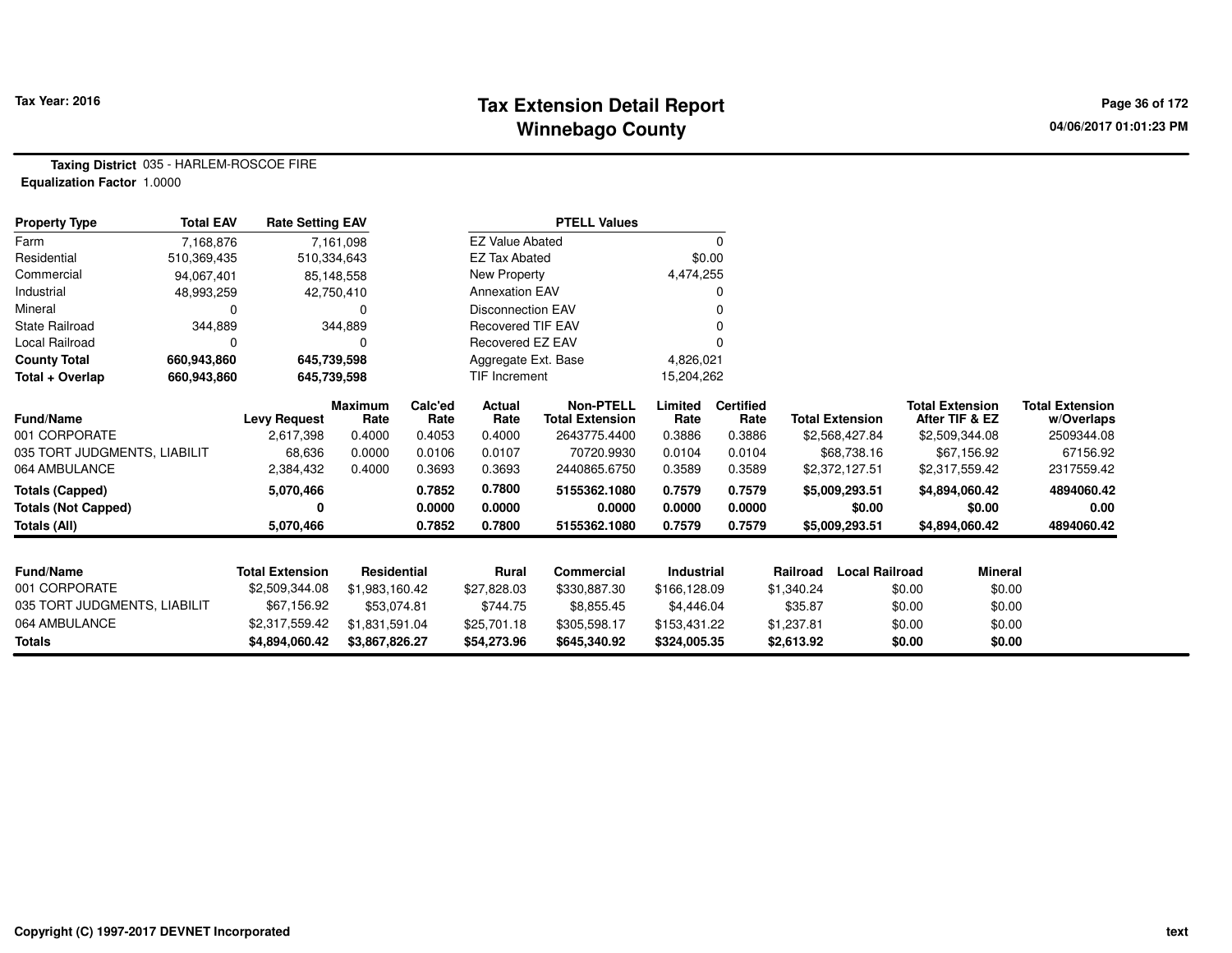### **Tax Extension Detail Report Tax Year: 2016 Page 37 of 172 Winnebago County**

**Taxing District** 036 - NEW MILFORD FIRE**Equalization Factor** 1.0000

| <b>Property Type</b>         | <b>Total EAV</b> | <b>Rate Setting EAV</b> |                        |                 |                          | <b>PTELL Values</b>                        |                 |                          | <b>Overlapping County</b> |                        |                                          | <b>Overlap EAV</b>                   |
|------------------------------|------------------|-------------------------|------------------------|-----------------|--------------------------|--------------------------------------------|-----------------|--------------------------|---------------------------|------------------------|------------------------------------------|--------------------------------------|
| Farm                         | 1,785,028        |                         | 1,735,662              |                 | <b>EZ Value Abated</b>   |                                            |                 | $\mathbf 0$              |                           | Ogle County            |                                          | 7,544,941                            |
| Residential                  | 25,830,368       |                         | 25,824,434             |                 | <b>EZ Tax Abated</b>     |                                            | \$0.00          |                          |                           | <b>Total</b>           |                                          | 7,544,941                            |
| Commercial                   | 1,892,472        |                         | 1,886,449              |                 | New Property             |                                            | 19,990          |                          |                           |                        | * denotes use of estimated EAV           |                                      |
| Industrial                   | 1,877,868        |                         | 1,877,868              |                 | <b>Annexation EAV</b>    |                                            | 1,223           |                          |                           |                        |                                          |                                      |
| Mineral                      | $\Omega$         |                         | $\Omega$               |                 | <b>Disconnection EAV</b> |                                            | 151,607         |                          |                           |                        |                                          |                                      |
| <b>State Railroad</b>        | 43,474           |                         | 43,474                 |                 | <b>Recovered TIF EAV</b> |                                            |                 | ი                        |                           |                        |                                          |                                      |
| Local Railroad               | 0                |                         | 0                      |                 | Recovered EZ EAV         |                                            |                 | 0                        |                           |                        |                                          |                                      |
| <b>County Total</b>          | 31,429,210       |                         | 31,367,887             |                 | Aggregate Ext. Base      |                                            |                 | 0                        |                           |                        |                                          |                                      |
| Total + Overlap              | 38,974,151       |                         | 38,912,828             |                 | TIF Increment            |                                            | 61,323          |                          |                           |                        |                                          |                                      |
| <b>Fund/Name</b>             |                  | <b>Levy Request</b>     | <b>Maximum</b><br>Rate | Calc'ed<br>Rate | <b>Actual</b><br>Rate    | <b>Non-PTELL</b><br><b>Total Extension</b> | Limited<br>Rate | <b>Certified</b><br>Rate |                           | <b>Total Extension</b> | <b>Total Extension</b><br>After TIF & EZ | <b>Total Extension</b><br>w/Overlaps |
| 001 CORPORATE                |                  | 122,062                 | 0.3000                 | 0.3137          | 0.3000                   | 94287.6300                                 | 0.3000          | 0.3000                   |                           | \$94,287.63            | \$94,103.66                              | 116738.48                            |
| 003 BONDS & INTEREST         |                  | 0                       | 0.0000                 | 0.0000          | 0.0000                   | 0.0000                                     | 0.0000          | 0.0000                   |                           | \$0.00                 | \$0.00                                   | 0.00                                 |
| 013 FIREFIGHTER'S PENSION    |                  | $\Omega$                | 0.0000                 | 0.0000          | 0.0000                   | 0.0000                                     | 0.0000          | 0.0000                   |                           | \$0.00                 | \$0.00                                   | 0.00                                 |
| 027 AUDIT                    |                  | 2,034                   | 0.0050                 | 0.0052          | 0.0050                   | 1571.4605                                  | 0.0050          | 0.0050                   |                           | \$1,571.46             | \$1,568.39                               | 1945.64                              |
| 035 TORT JUDGMENTS, LIABILIT |                  | 36,781                  | 0.0000                 | 0.0945          | 0.0946                   | 29732.0327                                 | 0.0946          | 0.0946                   |                           | \$29,732.03            | \$29,674.02                              | 36811.54                             |
| 064 AMBULANCE                |                  | 162,748                 | 0.4000                 | 0.4182          | 0.4000                   | 125716.8400                                | 0.4000          | 0.4000                   |                           | \$125,716.84           | \$125,471.55                             | 155651.31                            |
| <b>Totals (Capped)</b>       |                  | 0                       |                        | 0.0000          | 0.0000                   | 0.0000                                     | 0.0000          | 0.0000                   |                           | \$0.00                 | \$0.00                                   | 0.00                                 |
| <b>Totals (Not Capped)</b>   |                  | 323,625                 |                        | 0.8317          | 0.7996                   | 251307.9632                                | 0.7996          | 0.7996                   |                           | \$251,307.96           | \$250,817.62                             | 311146.97                            |
| Totals (All)                 |                  | 323,625                 |                        | 0.8317          | 0.7996                   | 251307.9632                                | 0.7996          | 0.7996                   |                           | \$251,307.96           | \$250,817.62                             | 311146.97                            |
|                              |                  |                         |                        |                 |                          |                                            |                 |                          |                           |                        |                                          |                                      |
| <b>Fund/Name</b>             |                  | <b>Total Extension</b>  | Residential            |                 | <b>Rural</b>             | Commercial                                 | Industrial      |                          | Railroad                  | <b>Local Railroad</b>  | <b>Mineral</b>                           |                                      |
| 001 CORPORATE                |                  | \$94,103.66             | \$77,473.30            |                 | \$5,206.99               | \$5,659.35                                 | \$5,633.60      |                          | \$130.42                  | \$0.00                 | \$0.00                                   |                                      |
| 003 BONDS & INTEREST         |                  | \$0.00                  |                        | \$0.00          | \$0.00                   | \$0.00                                     |                 | \$0.00                   | \$0.00                    | \$0.00                 | \$0.00                                   |                                      |
| 013 FIREFIGHTER'S PENSION    |                  | \$0.00                  |                        | \$0.00          | \$0.00                   | \$0.00                                     |                 | \$0.00                   | \$0.00                    | \$0.00                 | \$0.00                                   |                                      |
| 027 AUDIT                    |                  | \$1,568.39              |                        | \$1,291.23      | \$86.78                  | \$94.32                                    | \$93.89         |                          | \$2.17                    | \$0.00                 | \$0.00                                   |                                      |
| 035 TORT JUDGMENTS, LIABILIT |                  | \$29,674.02             | \$24,429.91            |                 | \$1,641.94               | \$1,784.58                                 | \$1,776.46      |                          | \$41.13                   | \$0.00                 | \$0.00                                   |                                      |
| 064 AMBULANCE                |                  | \$125,471.55            | \$103,297.73           |                 | \$6,942.65               | \$7,545.80                                 | \$7,511.47      |                          | \$173.90                  | \$0.00                 | \$0.00                                   |                                      |
| <b>Totals</b>                |                  | \$250,817.62            | \$206,492.17           |                 | \$13,878.36              | \$15,084.05                                | \$15,015.42     |                          | \$347.62                  | \$0.00                 | \$0.00                                   |                                      |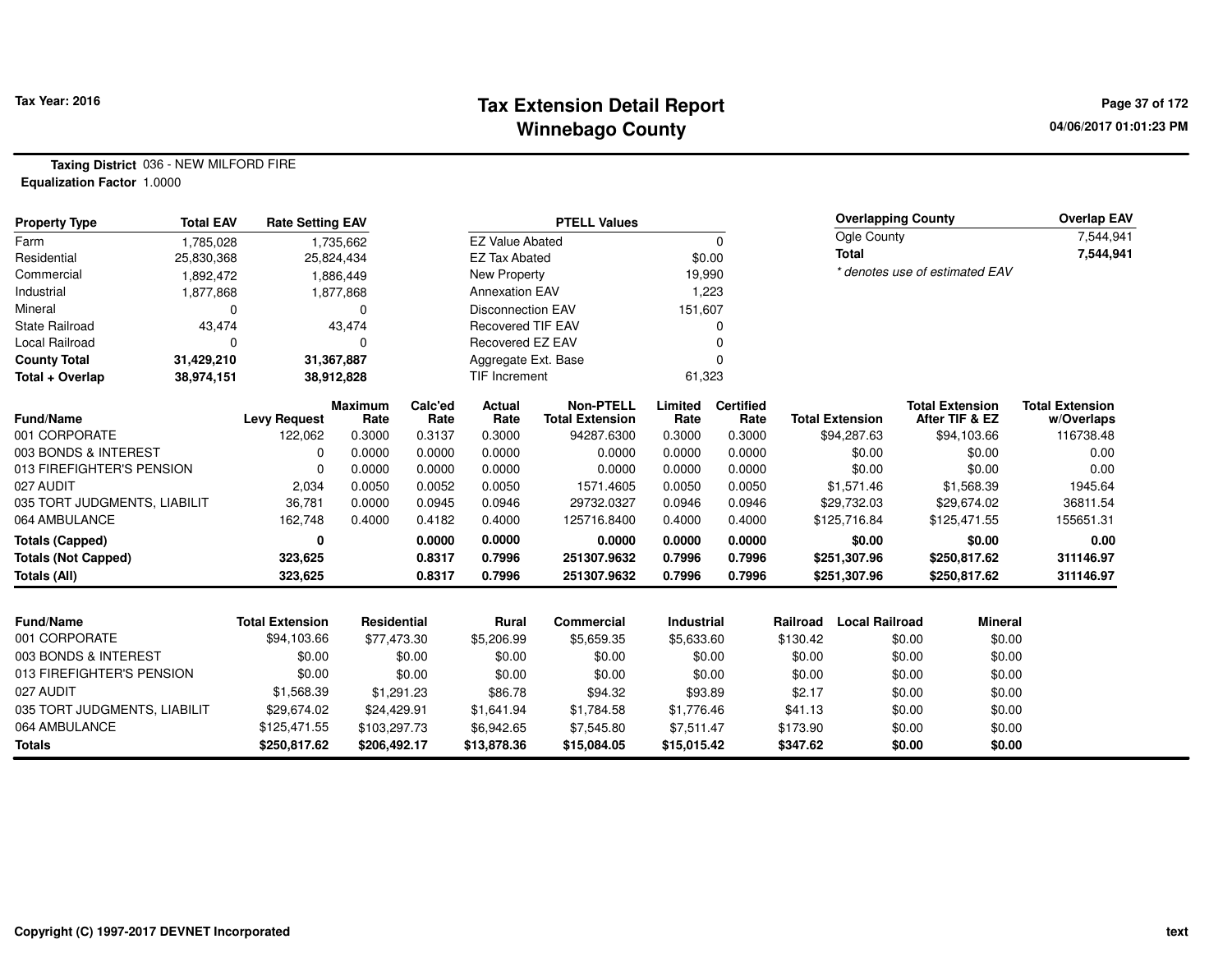# **Tax Extension Detail Report Tax Year: 2016 Page 38 of 172 Winnebago County**

**Taxing District** 037 - NORTH PARK FIRE**Equalization Factor** 1.0000

| <b>Property Type</b>         | <b>Total EAV</b> | <b>Rate Setting EAV</b> |                    |                 |                          | <b>PTELL Values</b>                        |                 |                          |                        |                       |                                          |                                      |
|------------------------------|------------------|-------------------------|--------------------|-----------------|--------------------------|--------------------------------------------|-----------------|--------------------------|------------------------|-----------------------|------------------------------------------|--------------------------------------|
| Farm                         | 702,709          |                         | 702,709            |                 | <b>EZ Value Abated</b>   |                                            |                 | 0                        |                        |                       |                                          |                                      |
| Residential                  | 147,902,269      | 147,730,150             |                    |                 | <b>EZ Tax Abated</b>     |                                            | \$0.00          |                          |                        |                       |                                          |                                      |
| Commercial                   | 11,051,310       |                         | 8,611,877          |                 | New Property             |                                            | 192,668         |                          |                        |                       |                                          |                                      |
| Industrial                   | 3,441,193        |                         | 3,441,193          |                 | <b>Annexation EAV</b>    |                                            |                 | 0                        |                        |                       |                                          |                                      |
| Mineral                      | O                |                         | 0                  |                 | <b>Disconnection EAV</b> |                                            | 193,928         |                          |                        |                       |                                          |                                      |
| <b>State Railroad</b>        | 431,574          |                         | 431,574            |                 | <b>Recovered TIF EAV</b> |                                            |                 |                          |                        |                       |                                          |                                      |
| Local Railroad               | 0                |                         | 0                  |                 | Recovered EZ EAV         |                                            |                 |                          |                        |                       |                                          |                                      |
| <b>County Total</b>          | 163,529,055      | 160,917,503             |                    |                 | Aggregate Ext. Base      |                                            | 746,726         |                          |                        |                       |                                          |                                      |
| Total + Overlap              | 163,529,055      | 160,917,503             |                    |                 | <b>TIF Increment</b>     |                                            | 2,611,552       |                          |                        |                       |                                          |                                      |
| Fund/Name                    |                  | <b>Levy Request</b>     | Maximum<br>Rate    | Calc'ed<br>Rate | Actual<br>Rate           | <b>Non-PTELL</b><br><b>Total Extension</b> | Limited<br>Rate | <b>Certified</b><br>Rate | <b>Total Extension</b> |                       | <b>Total Extension</b><br>After TIF & EZ | <b>Total Extension</b><br>w/Overlaps |
| 001 CORPORATE                |                  | 668,658                 | 0.4000             | 0.4155          | 0.4000                   | 654116.2200                                | 0.4000          | 0.4000                   | \$654,116.22           |                       | \$643,670.01                             | 643670.01                            |
| 027 AUDIT                    |                  | 8,358                   | 0.0050             | 0.0052          | 0.0050                   | 8176.4528                                  | 0.0050          | 0.0050                   | \$8,176.45             |                       | \$8,045.88                               | 8045.88                              |
| 035 TORT JUDGMENTS, LIABILIT |                  | 78,902                  | 0.0000             | 0.0490          | 0.0491                   | 80292.7660                                 | 0.0491          | 0.0491                   | \$80,292.77            |                       | \$79,010.49                              | 79010.49                             |
| <b>Totals (Capped)</b>       |                  | 755,918                 |                    | 0.4698          | 0.4541                   | 742585.4388                                | 0.4541          | 0.4541                   | \$742,585.44           |                       | \$730,726.38                             | 730726.38                            |
| <b>Totals (Not Capped)</b>   |                  | 0                       |                    | 0.0000          | 0.0000                   | 0.0000                                     | 0.0000          | 0.0000                   |                        | \$0.00                | \$0.00                                   | 0.00                                 |
| <b>Totals (All)</b>          |                  | 755,918                 |                    | 0.4698          | 0.4541                   | 742585.4388                                | 0.4541          | 0.4541                   | \$742,585.44           |                       | \$730,726.38                             | 730726.38                            |
| Fund/Name                    |                  | <b>Total Extension</b>  | <b>Residential</b> |                 | Rural                    | <b>Commercial</b>                          | Industrial      |                          | Railroad               | <b>Local Railroad</b> | Mineral                                  |                                      |
| 001 CORPORATE                |                  | \$643,670.01            | \$590,920.59       |                 | \$2,810.84               | \$34,447.51                                | \$13,764.77     |                          | \$1,726.30             | \$0.00                | \$0.00                                   |                                      |
| 027 AUDIT                    |                  | \$8,045.88              | \$7,386.51         |                 | \$35.14                  | \$430.59                                   | \$172.06        |                          | \$21.58                | \$0.00                | \$0.00                                   |                                      |
| 035 TORT JUDGMENTS, LIABILIT |                  | \$79,010.49             | \$72,535.50        |                 | \$345.03                 | \$4,228.43                                 | \$1,689.63      |                          | \$211.90               | \$0.00                | \$0.00                                   |                                      |
| <b>Totals</b>                |                  | \$730,726.38            | \$670,842.60       |                 | \$3,191.01               | \$39,106.53                                | \$15,626.46     |                          | \$1,959.78             | \$0.00                | \$0.00                                   |                                      |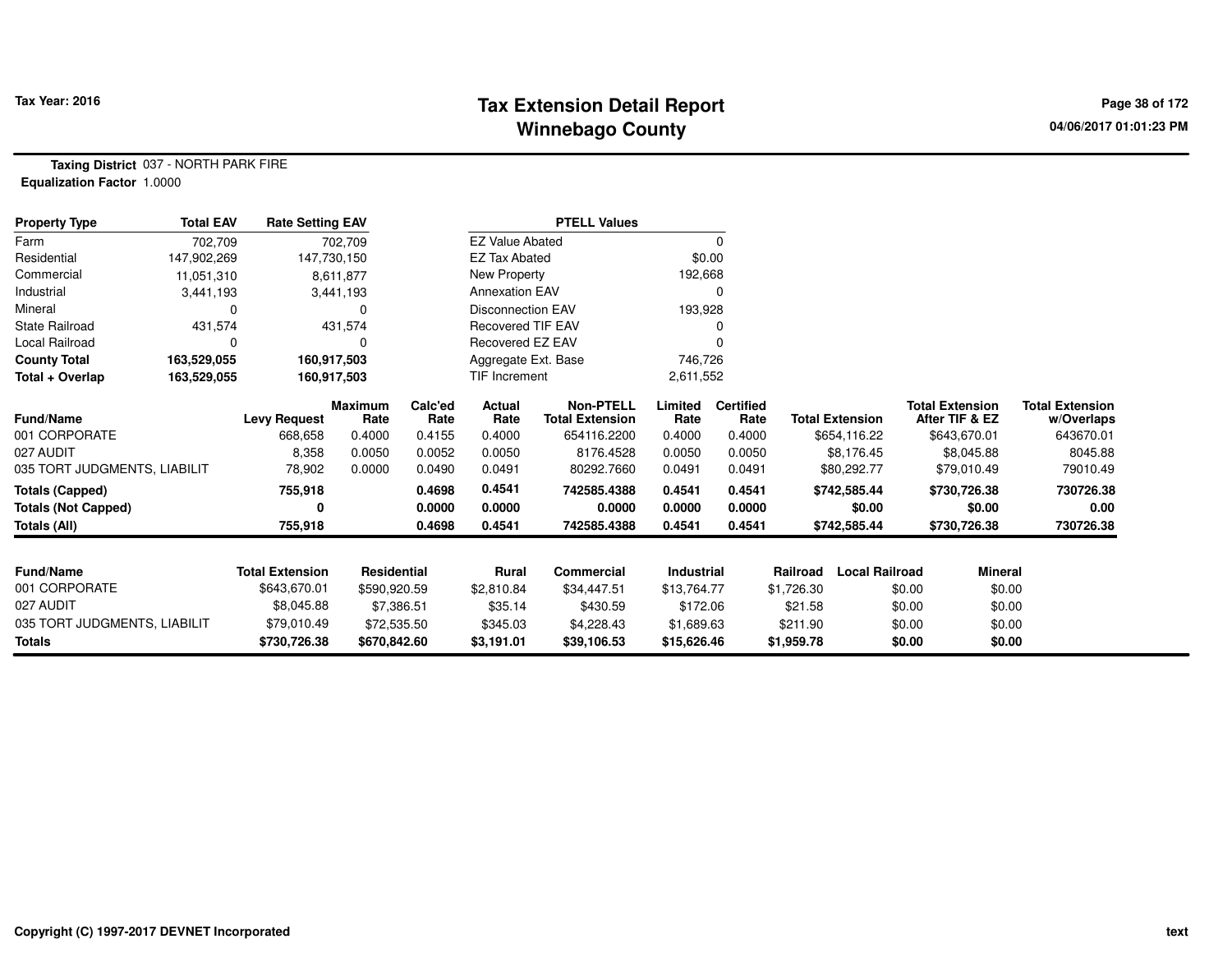# **Tax Extension Detail Report Tax Year: 2016 Page 39 of 172 Winnebago County**

**Taxing District** 038 - NORTHWEST FIRE**Equalization Factor** 1.0000

| <b>Property Type</b>         | <b>Total EAV</b> | <b>Rate Setting EAV</b> |                 |                 |                          | <b>PTELL Values</b>                        |                 |                          |            |                        |        |                                          |                                      |
|------------------------------|------------------|-------------------------|-----------------|-----------------|--------------------------|--------------------------------------------|-----------------|--------------------------|------------|------------------------|--------|------------------------------------------|--------------------------------------|
| Farm                         | 3,923,756        |                         | 3,923,756       |                 | <b>EZ Value Abated</b>   |                                            |                 | 0                        |            |                        |        |                                          |                                      |
| Residential                  | 49,000,443       | 49,000,443              |                 |                 | <b>EZ Tax Abated</b>     |                                            | \$0.00          |                          |            |                        |        |                                          |                                      |
| Commercial                   | 1,074,251        |                         | 1,074,251       |                 | New Property             |                                            | 304,896         |                          |            |                        |        |                                          |                                      |
| Industrial                   | 543,466          |                         | 543,466         |                 | <b>Annexation EAV</b>    |                                            |                 | 0                        |            |                        |        |                                          |                                      |
| Mineral                      | 0                |                         | 0               |                 | <b>Disconnection EAV</b> |                                            |                 |                          |            |                        |        |                                          |                                      |
| <b>State Railroad</b>        | 279,809          |                         | 279,809         |                 | <b>Recovered TIF EAV</b> |                                            |                 | 0                        |            |                        |        |                                          |                                      |
| Local Railroad               | 0                |                         | 0               |                 | Recovered EZ EAV         |                                            |                 | O                        |            |                        |        |                                          |                                      |
| <b>County Total</b>          | 54,821,725       | 54,821,725              |                 |                 | Aggregate Ext. Base      |                                            | 246,966         |                          |            |                        |        |                                          |                                      |
| Total + Overlap              | 54,821,725       | 54,821,725              |                 |                 | TIF Increment            |                                            |                 | 0                        |            |                        |        |                                          |                                      |
| <b>Fund/Name</b>             |                  | <b>Levy Request</b>     | Maximum<br>Rate | Calc'ed<br>Rate | Actual<br>Rate           | <b>Non-PTELL</b><br><b>Total Extension</b> | Limited<br>Rate | <b>Certified</b><br>Rate |            | <b>Total Extension</b> |        | <b>Total Extension</b><br>After TIF & EZ | <b>Total Extension</b><br>w/Overlaps |
| 001 CORPORATE                |                  | 350,000                 | 0.4000          | 0.6384          | 0.4000                   | 219286.9000                                | 0.4000          | 0.4000                   |            | \$219,286.90           |        | \$219,286.90                             | 219286.90                            |
| 003 BONDS & INT 2015         |                  | 64,865                  | 0.0000          | 0.1183          | 0.1184                   | 64908.9224                                 | 0.1184          | 0.1184                   |            | \$64,908.92            |        | \$64,908.92                              | 64908.92                             |
| 027 AUDIT                    |                  | 5,000                   | 0.0050          | 0.0091          | 0.0050                   | 2741.0863                                  | 0.0049          | 0.0049                   |            | \$2,686.26             |        | \$2,686.26                               | 2686.26                              |
| 035 TORT JUDGMENTS, LIABILIT |                  | 35,000                  | 0.0000          | 0.0638          | 0.0639                   | 35031.0823                                 | 0.0513          | 0.0513                   |            | \$28,123.54            |        | \$28,123.54                              | 28123.54                             |
| <b>Totals (Capped)</b>       |                  | 390,000                 |                 | 0.7114          | 0.4689                   | 257059.0685                                | 0.4562          | 0.4562                   |            | \$250,096.71           |        | \$250,096.70                             | 250096.70                            |
| <b>Totals (Not Capped)</b>   |                  | 64,865                  |                 | 0.1183          | 0.1184                   | 64908.9224                                 | 0.1184          | 0.1184                   |            | \$64,908.92            |        | \$64,908.92                              | 64908.92                             |
| <b>Totals (All)</b>          |                  | 454,865                 |                 | 0.8297          | 0.5873                   | 321967.9909                                | 0.5746          | 0.5746                   |            | \$315,005.63           |        | \$315,005.62                             | 315005.62                            |
|                              |                  |                         |                 |                 |                          |                                            |                 |                          |            |                        |        |                                          |                                      |
| <b>Fund/Name</b>             |                  | <b>Total Extension</b>  | Residential     |                 | <b>Rural</b>             | Commercial                                 | Industrial      |                          | Railroad   | <b>Local Railroad</b>  |        | <b>Mineral</b>                           |                                      |
| 001 CORPORATE                |                  | \$219,286.90            | \$196,001.78    |                 | \$15,695.02              | \$4,297.00                                 | \$2,173.86      |                          | \$1,119.24 |                        | \$0.00 | \$0.00                                   |                                      |
| 003 BONDS & INT 2015         |                  | \$64,908.92             | \$58,016.53     |                 | \$4,645.73               | \$1,271.91                                 | \$643.46        |                          | \$331.29   |                        | \$0.00 | \$0.00                                   |                                      |
| 027 AUDIT                    |                  | \$2,686.26              | \$2,401.02      |                 | \$192.26                 | \$52.64                                    | \$26.63         |                          | \$13.71    |                        | \$0.00 | \$0.00                                   |                                      |
| 035 TORT JUDGMENTS, LIABILIT |                  | \$28,123.54             | \$25,137.22     |                 | \$2,012.89               | \$551.09                                   | \$278.80        |                          | \$143.54   |                        | \$0.00 | \$0.00                                   |                                      |
| <b>Totals</b>                |                  | \$315,005.62            | \$281,556.55    |                 | \$22,545.90              | \$6,172.64                                 | \$3,122.75      |                          | \$1,607.78 |                        | \$0.00 | \$0.00                                   |                                      |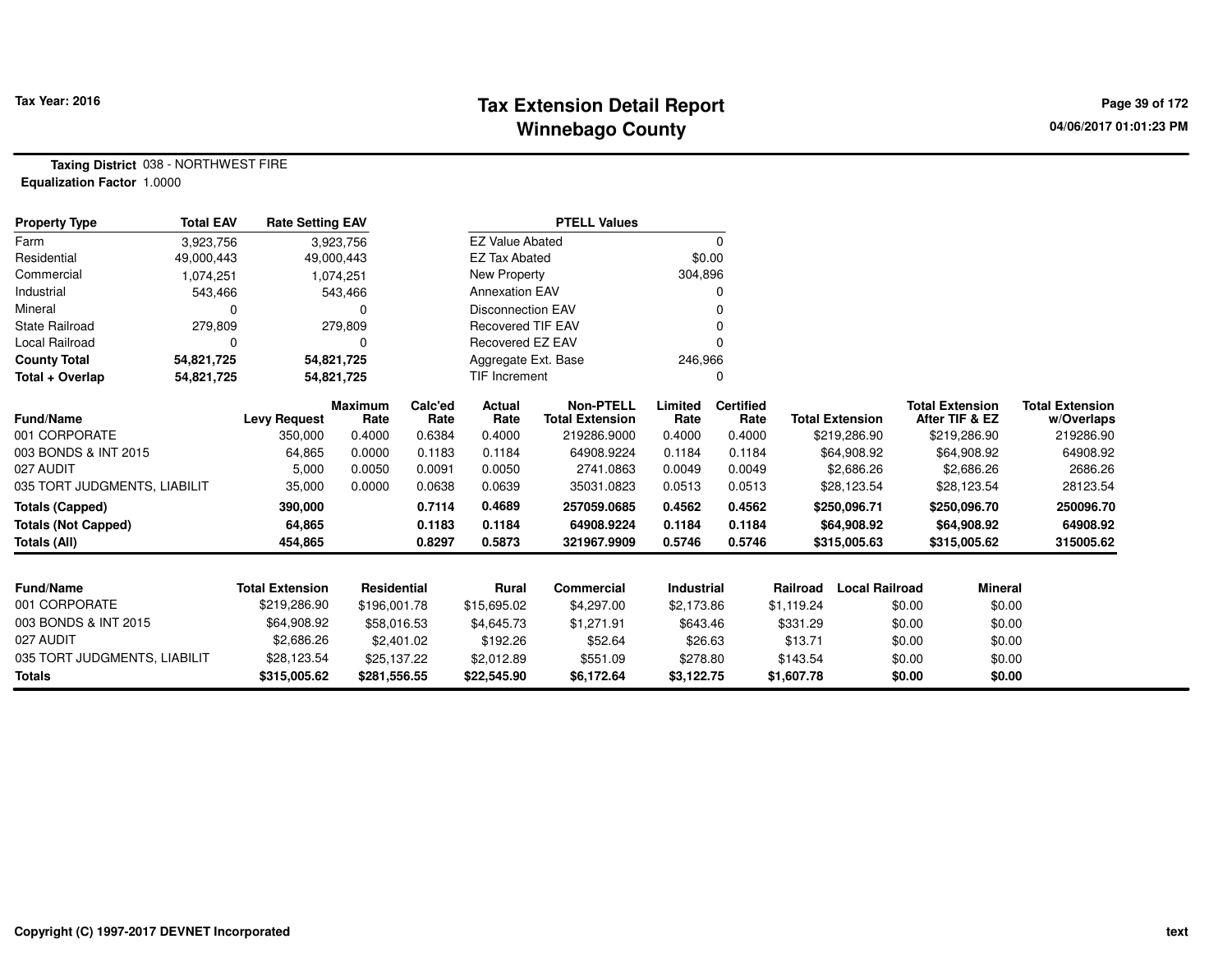### **Tax Extension Detail Report Tax Year: 2016 Page 40 of 172 Winnebago County**

**Taxing District** 039 - PECATONICA FIRE**Equalization Factor** 1.0000

| <b>Property Type</b>         | <b>Total EAV</b> | <b>Rate Setting EAV</b> |                        |                 |                          | <b>PTELL Values</b>                 |                 |                          |            | <b>Overlapping County</b> |        |                                          | Overlap EAV                          |
|------------------------------|------------------|-------------------------|------------------------|-----------------|--------------------------|-------------------------------------|-----------------|--------------------------|------------|---------------------------|--------|------------------------------------------|--------------------------------------|
| Farm                         | 19.771.260       |                         | 19,771,260             |                 | <b>EZ Value Abated</b>   |                                     |                 | 0                        |            | <b>Stephenson County</b>  |        |                                          | *11,105,605                          |
| Residential                  | 59,259,910       |                         | 59,259,910             |                 | <b>EZ Tax Abated</b>     |                                     | \$0.00          |                          |            | <b>Total</b>              |        |                                          | 11,105,605                           |
| Commercial                   | 6,816,954        |                         | 6,816,954              |                 | New Property             |                                     | 366,804         |                          |            |                           |        | * denotes use of estimated EAV           |                                      |
| Industrial                   | 2,172,992        |                         | 2,172,992              |                 | <b>Annexation EAV</b>    |                                     |                 | $\Omega$                 |            |                           |        |                                          |                                      |
| Mineral                      | 0                |                         | 0                      |                 | <b>Disconnection EAV</b> |                                     | 70,159          |                          |            |                           |        |                                          |                                      |
| <b>State Railroad</b>        | 777,472          |                         | 777,472                |                 | <b>Recovered TIF EAV</b> |                                     |                 | 0                        |            |                           |        |                                          |                                      |
| Local Railroad               | 458              |                         | 458                    |                 | <b>Recovered EZ EAV</b>  |                                     |                 | $\Omega$                 |            |                           |        |                                          |                                      |
| <b>County Total</b>          | 88,799,046       |                         | 88,799,046             |                 | Aggregate Ext. Base      |                                     | 440,859         |                          |            |                           |        |                                          |                                      |
| Total + Overlap              | 99,904,651       | 99,904,651              |                        |                 | <b>TIF Increment</b>     |                                     |                 | 0                        |            |                           |        |                                          |                                      |
| <b>Fund/Name</b>             |                  | <b>Levy Request</b>     | <b>Maximum</b><br>Rate | Calc'ed<br>Rate | Actual<br>Rate           | Non-PTELL<br><b>Total Extension</b> | Limited<br>Rate | <b>Certified</b><br>Rate |            | <b>Total Extension</b>    |        | <b>Total Extension</b><br>After TIF & EZ | <b>Total Extension</b><br>w/Overlaps |
| 001 CORPORATE                |                  | 245,900                 | 0.4000                 | 0.2461          | 0.2462                   | 218623.2513                         | 0.2462          | 0.2462                   |            | \$218,623.25              |        | \$218,623.25                             | 245965.25                            |
| 027 AUDIT                    |                  | 5,100                   | 0.0050                 | 0.0051          | 0.0050                   | 4439.9523                           | 0.0050          | 0.0050                   |            | \$4,439.95                |        | \$4,439.95                               | 4995.23                              |
| 035 TORT JUDGMENTS, LIABILIT |                  | 14,300                  | 0.0000                 | 0.0143          | 0.0144                   | 12787.0626                          | 0.0144          | 0.0144                   |            | \$12,787.06               |        | \$12,787.06                              | 14386.27                             |
| 064 AMBULANCE                |                  | 175,400                 | 0.4000                 | 0.1756          | 0.1756                   | 155931.1248                         | 0.1756          | 0.1756                   |            | \$155,931.12              |        | \$155,931.12                             | 175432.57                            |
| <b>Totals (Capped)</b>       |                  | 440,700                 |                        | 0.4411          | 0.4412                   | 391781.3910                         | 0.4412          | 0.4412                   |            | \$391,781.39              |        | \$391,781.38                             | 440779.32                            |
| <b>Totals (Not Capped)</b>   |                  | 0                       |                        | 0.0000          | 0.0000                   | 0.0000                              | 0.0000          | 0.0000                   |            | \$0.00                    |        | \$0.00                                   | 0.00                                 |
| <b>Totals (All)</b>          |                  | 440,700                 |                        | 0.4411          | 0.4412                   | 391781.3910                         | 0.4412          | 0.4412                   |            | \$391,781.39              |        | \$391,781.38                             | 440779.32                            |
|                              |                  |                         |                        |                 |                          |                                     |                 |                          |            |                           |        |                                          |                                      |
| <b>Fund/Name</b>             |                  | <b>Total Extension</b>  | <b>Residential</b>     |                 | Rural                    | Commercial                          | Industrial      |                          | Railroad   | <b>Local Railroad</b>     |        | <b>Mineral</b>                           |                                      |
| 001 CORPORATE                |                  | \$218,623.25            | \$145,897.89           |                 | \$48,676.84              | \$16,783.34                         | \$5,349.91      |                          | \$1,914.14 |                           | \$1.13 | \$0.00                                   |                                      |
| 027 AUDIT                    |                  | \$4,439.95              |                        | \$2,963.00      | \$988.56                 | \$340.85                            | \$108.65        |                          | \$38.87    |                           | \$0.02 | \$0.00                                   |                                      |
| 035 TORT JUDGMENTS, LIABILIT |                  | \$12,787.06             |                        | \$8,533.42      | \$2,847.06               | \$981.64                            | \$312.91        |                          | \$111.96   |                           | \$0.07 | \$0.00                                   |                                      |
| 064 AMBULANCE                |                  | \$155,931.12            | \$104,060.41           |                 | \$34,718.33              | \$11,970.57                         | \$3,815.77      |                          | \$1,365.24 |                           | \$0.80 | \$0.00                                   |                                      |
| <b>Totals</b>                |                  | \$391,781.38            | \$261,454.72           |                 | \$87,230.79              | \$30,076.40                         | \$9,587.24      |                          | \$3,430.21 |                           | \$2.02 | \$0.00                                   |                                      |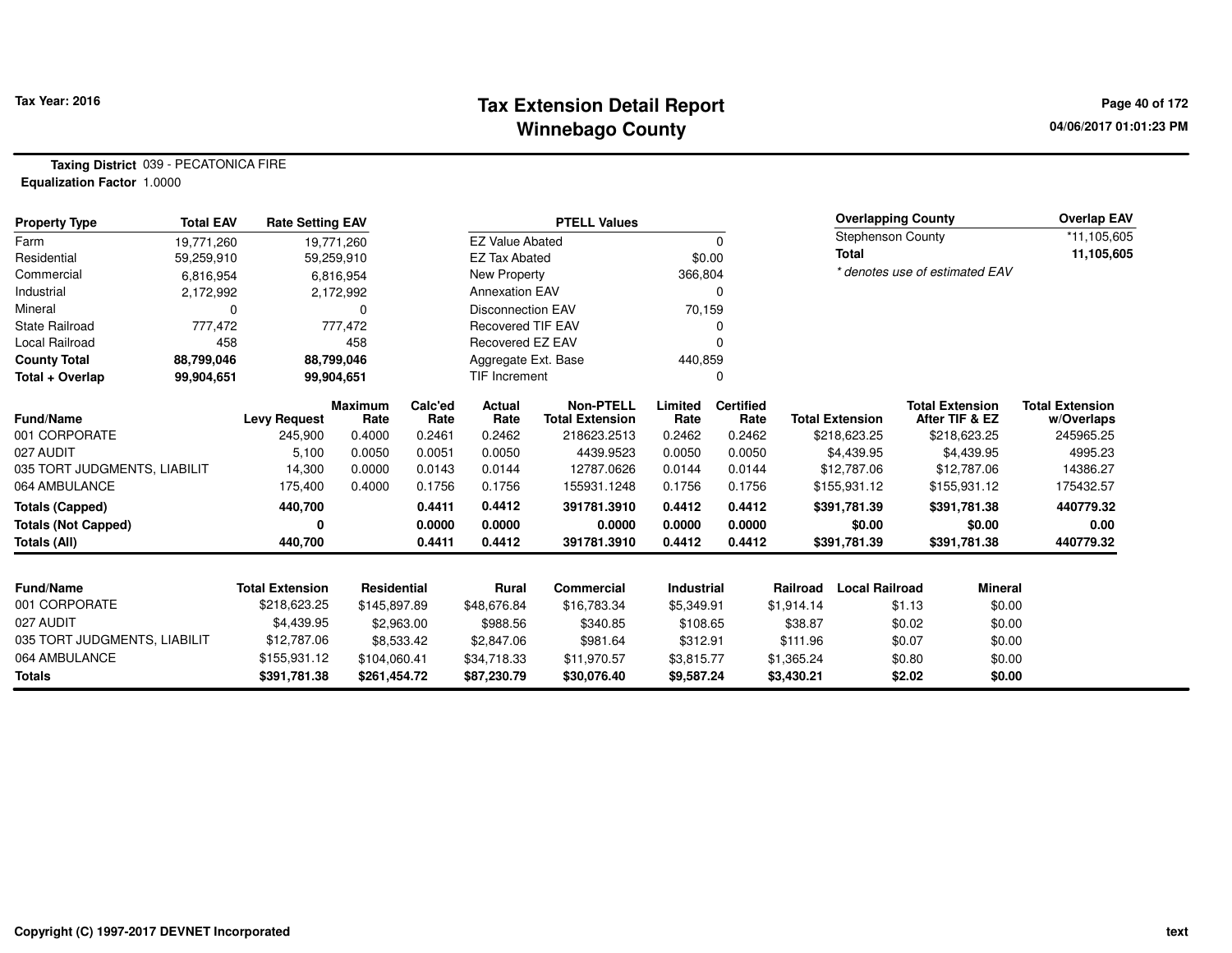# **Tax Extension Detail Report Tax Year: 2016 Page 41 of 172 Winnebago County**

**Taxing District** 040 - ROCK RIVER FIRE**Equalization Factor** 1.0000

| <b>Property Type</b>       | <b>Total EAV</b> | <b>Rate Setting EAV</b> |                        |                 |                        | <b>PTELL Values</b>                        |                 |                          |          |                        |        |                                          |                                      |
|----------------------------|------------------|-------------------------|------------------------|-----------------|------------------------|--------------------------------------------|-----------------|--------------------------|----------|------------------------|--------|------------------------------------------|--------------------------------------|
| Farm                       | 10,182           |                         | 10,182                 |                 | <b>EZ Value Abated</b> |                                            |                 |                          |          |                        |        |                                          |                                      |
| Residential                | 2,010,430        |                         | 2,010,430              |                 | <b>EZ Tax Abated</b>   |                                            | \$0.00          |                          |          |                        |        |                                          |                                      |
| Commercial                 | 0                |                         |                        |                 | New Property           |                                            | 8,628           |                          |          |                        |        |                                          |                                      |
| Industrial                 | 419,541          |                         | 419,541                |                 | <b>Annexation EAV</b>  |                                            |                 |                          |          |                        |        |                                          |                                      |
| Mineral                    |                  |                         |                        |                 | Disconnection EAV      |                                            | 194,147         |                          |          |                        |        |                                          |                                      |
| <b>State Railroad</b>      | O                |                         |                        |                 | Recovered TIF EAV      |                                            |                 |                          |          |                        |        |                                          |                                      |
| Local Railroad             | 0                |                         |                        |                 | Recovered EZ EAV       |                                            |                 |                          |          |                        |        |                                          |                                      |
| <b>County Total</b>        | 2,440,153        |                         | 2,440,153              |                 | Aggregate Ext. Base    |                                            | 2,370           |                          |          |                        |        |                                          |                                      |
| Total + Overlap            | 2,440,153        |                         | 2,440,153              |                 | TIF Increment          |                                            |                 |                          |          |                        |        |                                          |                                      |
| <b>Fund/Name</b>           |                  | <b>Levy Request</b>     | <b>Maximum</b><br>Rate | Calc'ed<br>Rate | Actual<br>Rate         | <b>Non-PTELL</b><br><b>Total Extension</b> | Limited<br>Rate | <b>Certified</b><br>Rate |          | <b>Total Extension</b> |        | <b>Total Extension</b><br>After TIF & EZ | <b>Total Extension</b><br>w/Overlaps |
| 001 CORPORATE              |                  | 2,500                   | 0.4000                 | 0.1025          | 0.1025                 | 2501.1568                                  | 0.0909          | 0.0909                   |          | \$2,218.10             |        | \$2,218.10                               | 2218.10                              |
| <b>Totals (Capped)</b>     |                  | 2,500                   |                        | 0.1025          | 0.1025                 | 2501.1568                                  | 0.0909          | 0.0909                   |          | \$2,218.10             |        | \$2,218.10                               | 2218.10                              |
| <b>Totals (Not Capped)</b> |                  | 0                       |                        | 0.0000          | 0.0000                 | 0.0000                                     | 0.0000          | 0.0000                   |          | \$0.00                 |        | \$0.00                                   | 0.00                                 |
| Totals (All)               |                  | 2,500                   |                        | 0.1025          | 0.1025                 | 2501.1568                                  | 0.0909          | 0.0909                   |          | \$2,218.10             |        | \$2,218.10                               | 2218.10                              |
| <b>Fund/Name</b>           |                  | <b>Total Extension</b>  | Residential            |                 | Rural                  | Commercial                                 | Industrial      |                          | Railroad | <b>Local Railroad</b>  |        | <b>Mineral</b>                           |                                      |
| 001 CORPORATE              |                  | \$2,218.10              |                        | \$1,827.48      | \$9.26                 | \$0.00                                     | \$381.36        |                          | \$0.00   |                        | \$0.00 | \$0.00                                   |                                      |
| <b>Totals</b>              |                  | \$2,218.10              |                        | \$1,827.48      | \$9.26                 | \$0.00                                     | \$381.36        |                          | \$0.00   |                        | \$0.00 | \$0.00                                   |                                      |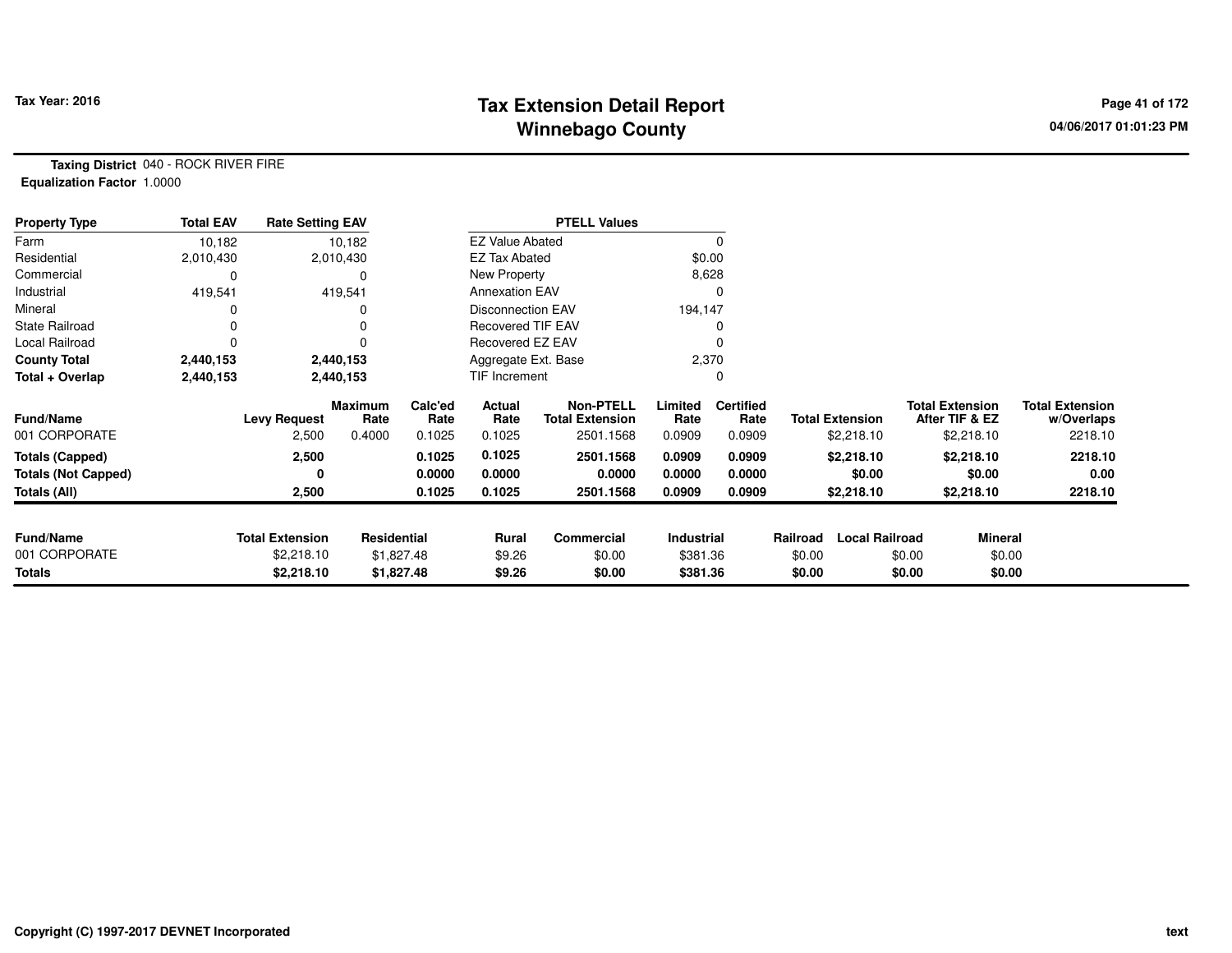# **Tax Extension Detail Report Tax Year: 2016 Page 42 of 172 Winnebago County**

**Taxing District** 041 - ROCKTON FIRE**Equalization Factor** 1.0000

| <b>Property Type</b>         | <b>Total EAV</b> | <b>Rate Setting EAV</b> |                        |                 |                          | <b>PTELL Values</b>                        |                   |                          |            |                        |                                          |                |                                      |
|------------------------------|------------------|-------------------------|------------------------|-----------------|--------------------------|--------------------------------------------|-------------------|--------------------------|------------|------------------------|------------------------------------------|----------------|--------------------------------------|
| Farm                         | 14,648,298       | 14,648,298              |                        |                 | <b>EZ Value Abated</b>   |                                            |                   | 0                        |            |                        |                                          |                |                                      |
| Residential                  | 179,902,530      | 179,878,555             |                        |                 | <b>EZ Tax Abated</b>     |                                            |                   | \$0.00                   |            |                        |                                          |                |                                      |
| Commercial                   | 12,661,139       | 11,493,690              |                        |                 | New Property             |                                            | 1,372,099         |                          |            |                        |                                          |                |                                      |
| Industrial                   | 8,701,160        |                         | 5,408,540              |                 | <b>Annexation EAV</b>    |                                            |                   | 0                        |            |                        |                                          |                |                                      |
| Mineral                      | $\Omega$         |                         |                        |                 | <b>Disconnection EAV</b> |                                            |                   |                          |            |                        |                                          |                |                                      |
| <b>State Railroad</b>        | 417,280          |                         | 417,280                |                 | <b>Recovered TIF EAV</b> |                                            |                   |                          |            |                        |                                          |                |                                      |
| <b>Local Railroad</b>        | $\Omega$         |                         |                        |                 | Recovered EZ EAV         |                                            |                   | 0                        |            |                        |                                          |                |                                      |
| <b>County Total</b>          | 216,330,407      | 211,846,363             |                        |                 | Aggregate Ext. Base      |                                            | 1,600,465         |                          |            |                        |                                          |                |                                      |
| Total + Overlap              | 216,330,407      | 211,846,363             |                        |                 | TIF Increment            |                                            | 4,484,044         |                          |            |                        |                                          |                |                                      |
| Fund/Name                    |                  | <b>Levy Request</b>     | <b>Maximum</b><br>Rate | Calc'ed<br>Rate | Actual<br>Rate           | <b>Non-PTELL</b><br><b>Total Extension</b> | Limited<br>Rate   | <b>Certified</b><br>Rate |            | <b>Total Extension</b> | <b>Total Extension</b><br>After TIF & EZ |                | <b>Total Extension</b><br>w/Overlaps |
| 001 CORPORATE                |                  | 790,000                 | 0.4000                 | 0.3729          | 0.3730                   | 806912.4181                                | 0.3730            | 0.3730                   |            | \$806,912.42           | \$790,186.93                             |                | 790186.93                            |
| 027 AUDIT                    |                  | 5,000                   | 0.0050                 | 0.0024          | 0.0024                   | 5191.9298                                  | 0.0024            | 0.0024                   |            | \$5,191.93             | \$5,084.31                               |                | 5084.31                              |
| 035 TORT JUDGMENTS, LIABILIT |                  | 45,000                  | 0.0000                 | 0.0212          | 0.0213                   | 46078.3767                                 | 0.0213            | 0.0213                   |            | \$46,078.38            | \$45,123.28                              |                | 45123.28                             |
| 064 AMBULANCE                |                  | 760,000                 | 0.4000                 | 0.3588          | 0.3588                   | 776193.5003                                | 0.3588            | 0.3588                   |            | \$776,193.50           | \$760,104.75                             |                | 760104.75                            |
| <b>Totals (Capped)</b>       |                  | 1,600,000               |                        | 0.7553          | 0.7555                   | 1634376.2249                               | 0.7555            | 0.7555                   |            | \$1,634,376.22         | \$1,600,499.27                           |                | 1600499.27                           |
| <b>Totals (Not Capped)</b>   |                  | 0                       |                        | 0.0000          | 0.0000                   | 0.0000                                     | 0.0000            | 0.0000                   |            | \$0.00                 |                                          | \$0.00         | 0.00                                 |
| Totals (All)                 |                  | 1,600,000               |                        | 0.7553          | 0.7555                   | 1634376.2249                               | 0.7555            | 0.7555                   |            | \$1,634,376.22         | \$1,600,499.27                           |                | 1600499.27                           |
|                              |                  |                         |                        |                 |                          |                                            |                   |                          |            |                        |                                          |                |                                      |
| <b>Fund/Name</b>             |                  | <b>Total Extension</b>  | <b>Residential</b>     |                 | Rural                    | Commercial                                 | <b>Industrial</b> |                          | Railroad   | <b>Local Railroad</b>  |                                          | <b>Mineral</b> |                                      |
| 001 CORPORATE                |                  | \$790,186.93            | \$670,947.02           |                 | \$54,638.15              | \$42,871.46                                | \$20,173.85       |                          | \$1,556.45 |                        | \$0.00                                   | \$0.00         |                                      |
| 027 AUDIT                    |                  | \$5,084.31              | \$4,317.09             |                 | \$351.56                 | \$275.85                                   | \$129.80          |                          | \$10.01    |                        | \$0.00                                   | \$0.00         |                                      |
| 035 TORT JUDGMENTS, LIABILIT |                  | \$45,123.28             | \$38,314.13            |                 | \$3,120.09               | \$2,448.16                                 | \$1,152.02        |                          | \$88.88    |                        | \$0.00                                   | \$0.00         |                                      |
| 064 AMBULANCE                |                  | \$760,104.75            | \$645,404.26           |                 | \$52,558.09              | \$41,239.36                                | \$19,405.84       |                          | \$1,497.20 |                        | \$0.00                                   | \$0.00         |                                      |
| <b>Totals</b>                |                  | \$1,600,499.27          | \$1,358,982.50         |                 | \$110,667.89             | \$86,834.83                                | \$40,861.51       |                          | \$3,152.54 |                        | \$0.00                                   | \$0.00         |                                      |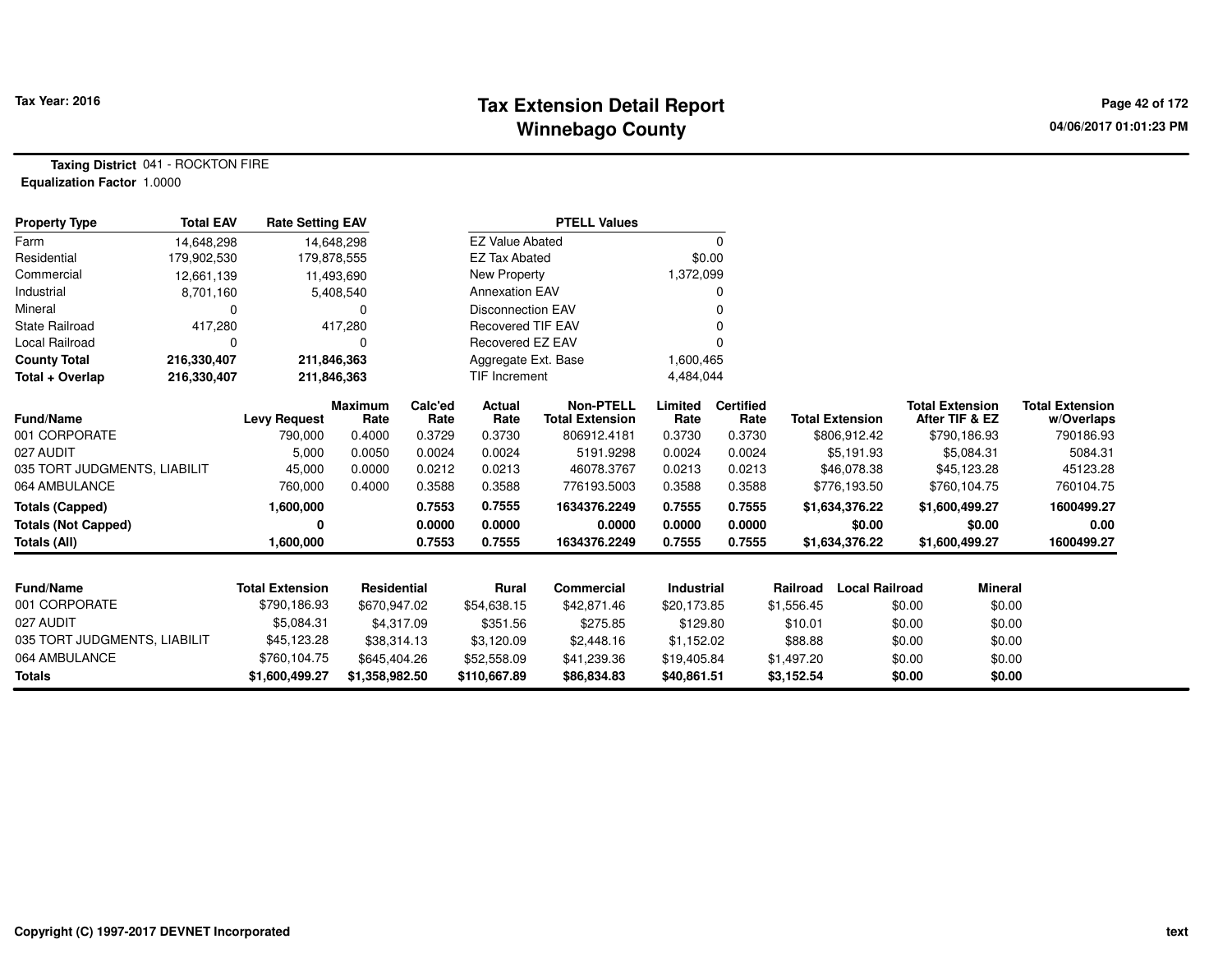# **Tax Extension Detail Report Tax Year: 2016 Page 43 of 172 Winnebago County**

**Taxing District** 042 - STILLMAN FIRE**Equalization Factor** 1.0000

| <b>Property Type</b>         | <b>Total EAV</b> | <b>Rate Setting EAV</b> |                        | <b>PTELL Values</b> |                          |                                            |                   |                          |          | <b>Overlapping County</b> |                                          | <b>Overlap EAV</b>                   |
|------------------------------|------------------|-------------------------|------------------------|---------------------|--------------------------|--------------------------------------------|-------------------|--------------------------|----------|---------------------------|------------------------------------------|--------------------------------------|
| Farm                         | 1,294,075        |                         | 1,294,075              |                     | <b>EZ Value Abated</b>   |                                            |                   | 0                        |          | Ogle County               |                                          | 81,394,904                           |
| Residential                  | 6,750,667        |                         | 6,750,667              |                     | <b>EZ Tax Abated</b>     |                                            | \$0.00            |                          |          | <b>Total</b>              |                                          | 81,394,904                           |
| Commercial                   | 112,384          |                         | 112,384                |                     | New Property             |                                            | 9,769             |                          |          |                           | * denotes use of estimated EAV           |                                      |
| Industrial                   | 0                |                         |                        |                     | <b>Annexation EAV</b>    |                                            |                   | O                        |          |                           |                                          |                                      |
| Mineral                      | 0                |                         | $\Omega$               |                     | <b>Disconnection EAV</b> |                                            |                   | ŋ                        |          |                           |                                          |                                      |
| <b>State Railroad</b>        | 0                |                         | $\Omega$               |                     | <b>Recovered TIF EAV</b> |                                            |                   |                          |          |                           |                                          |                                      |
| Local Railroad               | 0                |                         | $\Omega$               |                     | Recovered EZ EAV         |                                            |                   |                          |          |                           |                                          |                                      |
| <b>County Total</b>          | 8,157,126        |                         | 8,157,126              |                     | Aggregate Ext. Base      |                                            |                   | $\Omega$                 |          |                           |                                          |                                      |
| Total + Overlap              | 89,552,030       |                         | 89,552,030             |                     | <b>TIF Increment</b>     |                                            |                   |                          |          |                           |                                          |                                      |
| <b>Fund/Name</b>             |                  | <b>Levy Request</b>     | <b>Maximum</b><br>Rate | Calc'ed<br>Rate     | Actual<br>Rate           | <b>Non-PTELL</b><br><b>Total Extension</b> | Limited<br>Rate   | <b>Certified</b><br>Rate |          | <b>Total Extension</b>    | <b>Total Extension</b><br>After TIF & EZ | <b>Total Extension</b><br>w/Overlaps |
| 001 CORPORATE                |                  | 270,000                 | 0.3000                 | 0.3015              | 0.3000                   | 24471.3780                                 | 0.3000            | 0.3000                   |          | \$24,471.38               | \$24,471.38                              | 268656.09                            |
| 013 FIREFIGHTER'S PENSION    |                  | 36,652                  | 0.0000                 | 0.0409              | 0.0410                   | 3344.4217                                  | 0.0410            | 0.0410                   |          | \$3,344.42                | \$3,344.42                               | 36716.33                             |
| 027 AUDIT                    |                  | 180                     | 0.0050                 | 0.0002              | 0.0003                   | 24.4714                                    | 0.0003            | 0.0003                   |          | \$24.47                   | \$24.47                                  | 268.66                               |
| 035 TORT JUDGMENTS, LIABILIT |                  | 10,900                  | 0.0000                 | 0.0122              | 0.0122                   | 995.1694                                   | 0.0122            | 0.0122                   |          | \$995.17                  | \$995.17                                 | 10925.35                             |
| 062 WORKERS COMPENSATION     |                  | 34,050                  | 0.0000                 | 0.0380              | 0.0381                   | 3107.8650                                  | 0.0381            | 0.0381                   |          | \$3,107.87                | \$3,107.87                               | 34119.32                             |
| 064 AMBULANCE                |                  | 270,000                 | 0.3000                 | 0.3015              | 0.3000                   | 24471.3780                                 | 0.3000            | 0.3000                   |          | \$24,471.38               | \$24,471.38                              | 268656.09                            |
| <b>Totals (Capped)</b>       |                  | 0                       |                        | 0.0000              | 0.0000                   | 0.0000                                     | 0.0000            | 0.0000                   |          | \$0.00                    | \$0.00                                   | 0.00                                 |
| <b>Totals (Not Capped)</b>   |                  | 621,782                 |                        | 0.6943              | 0.6916                   | 56414.6834                                 | 0.6916            | 0.6916                   |          | \$56,414.68               | \$56,414.69                              | 619341.84                            |
| Totals (All)                 |                  | 621,782                 |                        | 0.6943              | 0.6916                   | 56414.6834                                 | 0.6916            | 0.6916                   |          | \$56,414.68               | \$56,414.69                              | 619341.84                            |
|                              |                  |                         |                        |                     |                          |                                            |                   |                          |          |                           |                                          |                                      |
| <b>Fund/Name</b>             |                  | <b>Total Extension</b>  | Residential            |                     | Rural                    | <b>Commercial</b>                          | <b>Industrial</b> |                          | Railroad | <b>Local Railroad</b>     | <b>Mineral</b>                           |                                      |
| 001 CORPORATE                |                  | \$24,471.38             | \$20,252.00            |                     | \$3,882.23               | \$337.15                                   |                   | \$0.00                   | \$0.00   | \$0.00                    | \$0.00                                   |                                      |
| 013 FIREFIGHTER'S PENSION    |                  | \$3,344.42              |                        | \$2,767.77          | \$530.57                 | \$46.08                                    |                   | \$0.00                   | \$0.00   | \$0.00                    | \$0.00                                   |                                      |
| 027 AUDIT                    |                  | \$24.47                 |                        | \$20.25             | \$3.88                   | \$0.34                                     |                   | \$0.00                   | \$0.00   | \$0.00                    | \$0.00                                   |                                      |
| 035 TORT JUDGMENTS, LIABILIT |                  | \$995.17                |                        | \$823.58            | \$157.88                 | \$13.71                                    |                   | \$0.00                   | \$0.00   | \$0.00                    | \$0.00                                   |                                      |
| 062 WORKERS COMPENSATION     |                  | \$3,107.87              |                        | \$2,572.01          | \$493.04                 | \$42.82                                    |                   | \$0.00                   | \$0.00   | \$0.00                    | \$0.00                                   |                                      |
| 064 AMBULANCE                |                  | \$24,471.38             | \$20,252.00            |                     | \$3,882.23               | \$337.15                                   |                   | \$0.00                   | \$0.00   | \$0.00                    | \$0.00                                   |                                      |
| <b>Totals</b>                |                  | \$56,414.69             | \$46,687.61            |                     | \$8,949.83               | \$777.25                                   |                   | \$0.00                   | \$0.00   | \$0.00                    | \$0.00                                   |                                      |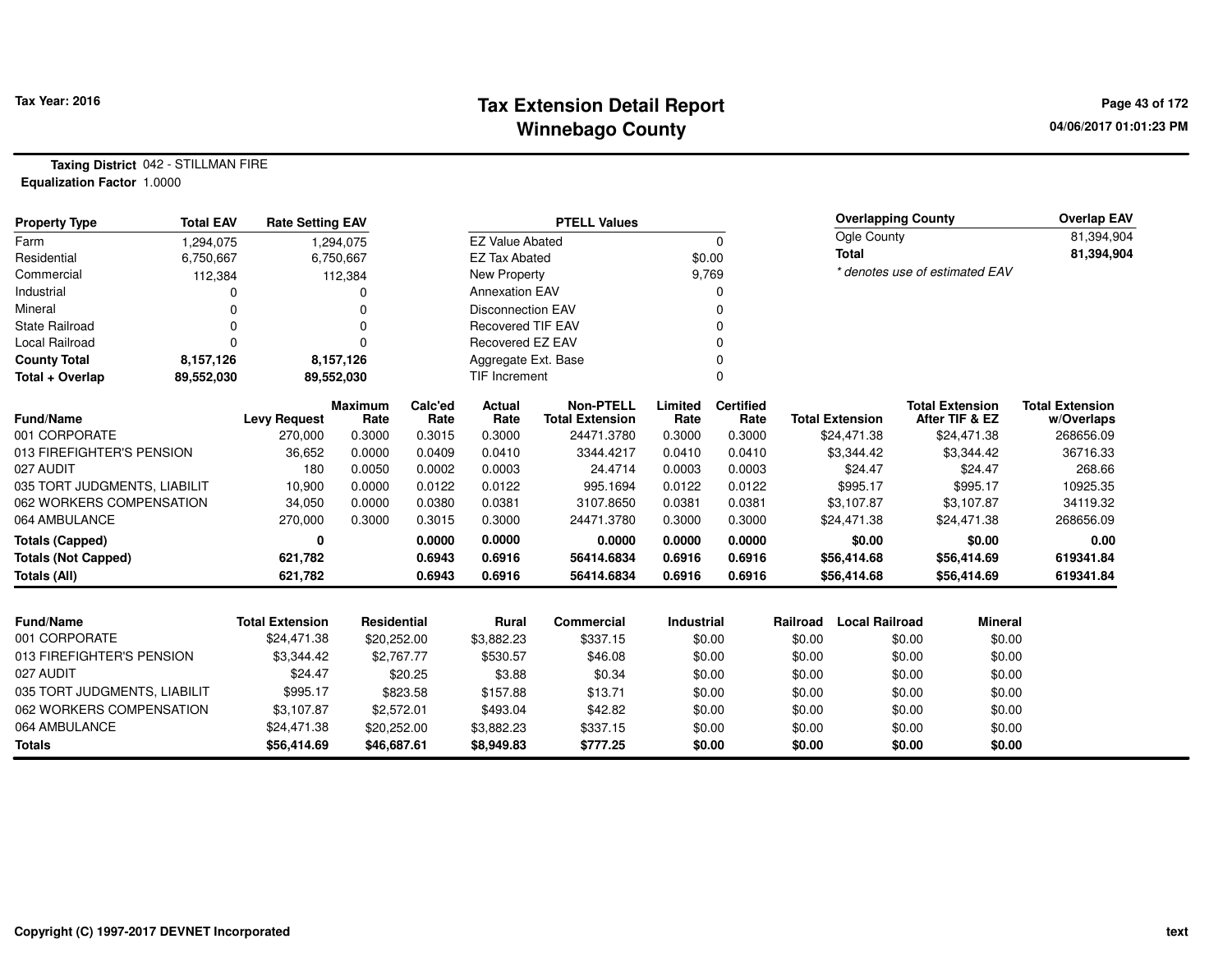# **Tax Extension Detail Report Tax Year: 2016 Page 44 of 172 Winnebago County**

**Taxing District** 043 - WEST SUBURBAN FIRE**Equalization Factor** 1.0000

| <b>Property Type</b>         | <b>Total EAV</b> | <b>Rate Setting EAV</b> |                 |                 |                          | <b>PTELL Values</b>                        |                 |                          |                                   |                                          |                                      |
|------------------------------|------------------|-------------------------|-----------------|-----------------|--------------------------|--------------------------------------------|-----------------|--------------------------|-----------------------------------|------------------------------------------|--------------------------------------|
| Farm                         | 420,544          |                         | 420,544         |                 | <b>EZ Value Abated</b>   |                                            |                 | 0                        |                                   |                                          |                                      |
| Residential                  | 16,634,793       |                         | 16,634,793      |                 | <b>EZ Tax Abated</b>     |                                            | \$0.00          |                          |                                   |                                          |                                      |
| Commercial                   | 2,884,310        |                         | 2,884,310       |                 | New Property             |                                            | 16,725          |                          |                                   |                                          |                                      |
| Industrial                   | 1,500,853        |                         | 1,500,853       |                 | <b>Annexation EAV</b>    |                                            |                 | 0                        |                                   |                                          |                                      |
| Mineral                      | 0                |                         | 0               |                 | <b>Disconnection EAV</b> |                                            | 10,783          |                          |                                   |                                          |                                      |
| State Railroad               | 38,874           |                         | 38,874          |                 | Recovered TIF EAV        |                                            |                 | 0                        |                                   |                                          |                                      |
| Local Railroad               | 0                |                         | 0               |                 | Recovered EZ EAV         |                                            |                 |                          |                                   |                                          |                                      |
| <b>County Total</b>          | 21,479,374       |                         | 21,479,374      |                 | Aggregate Ext. Base      |                                            | 126,223         |                          |                                   |                                          |                                      |
| Total + Overlap              | 21,479,374       |                         | 21,479,374      |                 | TIF Increment            |                                            |                 | 0                        |                                   |                                          |                                      |
| Fund/Name                    |                  | <b>Levy Request</b>     | Maximum<br>Rate | Calc'ed<br>Rate | Actual<br>Rate           | <b>Non-PTELL</b><br><b>Total Extension</b> | Limited<br>Rate | <b>Certified</b><br>Rate | <b>Total Extension</b>            | <b>Total Extension</b><br>After TIF & EZ | <b>Total Extension</b><br>w/Overlaps |
| 001 CORPORATE                |                  | 88,466                  | 0.4000          | 0.4119          | 0.4000                   | 85917.4960                                 | 0.4000          | 0.4000                   | \$85,917.50                       | \$85,917.50                              | 85917.50                             |
| 027 AUDIT                    |                  | 1,106                   | 0.0050          | 0.0051          | 0.0050                   | 1073.9687                                  | 0.0050          | 0.0050                   | \$1,073.97                        | \$1,073.97                               | 1073.97                              |
| 035 TORT JUDGMENTS, LIABILIT |                  | 36,758                  | 0.0000          | 0.1711          | 0.1712                   | 36772.6883                                 | 0.1712          | 0.1712                   | \$36,772.69                       | \$36,772.69                              | 36772.69                             |
| <b>Totals (Capped)</b>       |                  | 126,330                 |                 | 0.5881          | 0.5762                   | 123764.1530                                | 0.5762          | 0.5762                   | \$123,764.15                      | \$123,764.16                             | 123764.16                            |
| <b>Totals (Not Capped)</b>   |                  | 0                       |                 | 0.0000          | 0.0000                   | 0.0000                                     | 0.0000          | 0.0000                   | \$0.00                            | \$0.00                                   | 0.00                                 |
| <b>Totals (All)</b>          |                  | 126,330                 |                 | 0.5881          | 0.5762                   | 123764.1530                                | 0.5762          | 0.5762                   | \$123,764.15                      | \$123,764.16                             | 123764.16                            |
|                              |                  |                         |                 |                 |                          |                                            |                 |                          |                                   |                                          |                                      |
| <b>Fund/Name</b>             |                  | <b>Total Extension</b>  | Residential     |                 | Rural                    | Commercial                                 | Industrial      |                          | <b>Local Railroad</b><br>Railroad | <b>Mineral</b>                           |                                      |
| 001 CORPORATE                |                  | \$85,917.50             | \$66,539.17     |                 | \$1,682.18               | \$11,537.24                                | \$6,003.41      |                          | \$155.50                          | \$0.00<br>\$0.00                         |                                      |
| 027 AUDIT                    |                  | \$1,073.97              |                 | \$831.74        | \$21.03                  | \$144.22                                   | \$75.04         |                          | \$1.94                            | \$0.00<br>\$0.00                         |                                      |
| 035 TORT JUDGMENTS, LIABILIT |                  | \$36,772.69             | \$28,478.77     |                 | \$719.97                 | \$4,937.94                                 | \$2,569.46      |                          | \$66.55                           | \$0.00<br>\$0.00                         |                                      |
| <b>Totals</b>                |                  | \$123,764.16            | \$95,849.68     |                 | \$2,423.18               | \$16,619.40                                | \$8,647.91      |                          | \$223.99                          | \$0.00<br>\$0.00                         |                                      |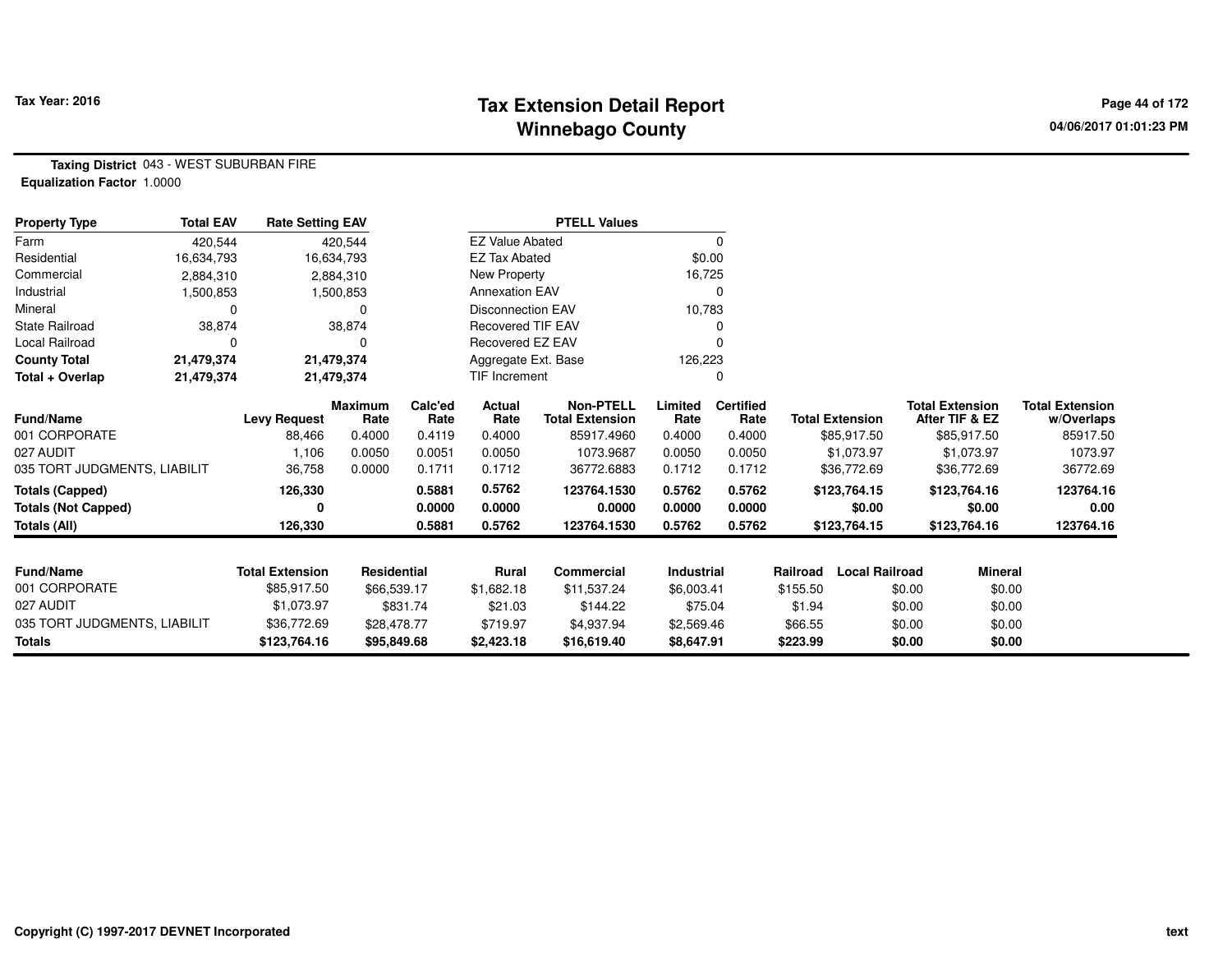# **Tax Extension Detail Report Tax Year: 2016 Page 45 of 172 Winnebago County**

**Taxing District** 044 - W B S FIRE**Equalization Factor** 1.0000

| <b>Property Type</b>       | <b>Total EAV</b> | <b>Rate Setting EAV</b> |                        |                 |                          | <b>PTELL Values</b>                        |                 |                          |            |                        |                                          |                                      |
|----------------------------|------------------|-------------------------|------------------------|-----------------|--------------------------|--------------------------------------------|-----------------|--------------------------|------------|------------------------|------------------------------------------|--------------------------------------|
| Farm                       | 21,583,741       |                         | 21,583,741             |                 | <b>EZ Value Abated</b>   |                                            |                 | 0                        |            |                        |                                          |                                      |
| Residential                | 80,230,912       |                         | 80,230,912             |                 | <b>EZ Tax Abated</b>     |                                            | \$0.00          |                          |            |                        |                                          |                                      |
| Commercial                 | 7,461,644        |                         | 7,461,644              |                 | New Property             |                                            | 631,064         |                          |            |                        |                                          |                                      |
| Industrial                 | 2,540,858        |                         | 2,540,858              |                 | <b>Annexation EAV</b>    |                                            |                 | 0                        |            |                        |                                          |                                      |
| Mineral                    | 0                |                         | 0                      |                 | <b>Disconnection EAV</b> |                                            | 102,120         |                          |            |                        |                                          |                                      |
| <b>State Railroad</b>      | 898,709          |                         | 898,709                |                 | <b>Recovered TIF EAV</b> |                                            |                 | 0                        |            |                        |                                          |                                      |
| Local Railroad             | 699,028          |                         | 699,028                |                 | Recovered EZ EAV         |                                            |                 | $\Omega$                 |            |                        |                                          |                                      |
| <b>County Total</b>        | 113,414,892      |                         | 113,414,892            |                 | Aggregate Ext. Base      |                                            | 770,460         |                          |            |                        |                                          |                                      |
| Total + Overlap            | 113,414,892      |                         | 113,414,892            |                 | <b>TIF Increment</b>     |                                            |                 | 0                        |            |                        |                                          |                                      |
| <b>Fund/Name</b>           |                  | <b>Levy Request</b>     | <b>Maximum</b><br>Rate | Calc'ed<br>Rate | <b>Actual</b><br>Rate    | <b>Non-PTELL</b><br><b>Total Extension</b> | Limited<br>Rate | <b>Certified</b><br>Rate |            | <b>Total Extension</b> | <b>Total Extension</b><br>After TIF & EZ | <b>Total Extension</b><br>w/Overlaps |
| 001 CORPORATE              |                  | 377,814                 | 0.4000                 | 0.3331          | 0.3332                   | 377898.4201                                | 0.3208          | 0.3208                   |            | \$363,834.97           | \$363,834.97                             | 363834.97                            |
| 013 FIREFIGHTERS PENSION   |                  | 22,748                  | 0.0000                 | 0.0201          | 0.0201                   | 22796.3933                                 | 0.0194          | 0.0194                   |            | \$22,002.49            | \$22,002.49                              | 22002.49                             |
| 027 AUDIT                  |                  | 5,628                   | 0.0500                 | 0.0050          | 0.0050                   | 5670.7446                                  | 0.0049          | 0.0049                   |            | \$5,557.33             | \$5,557.33                               | 5557.33                              |
| 047 SOCIAL SECURITY        |                  | 13,016                  | 0.0000                 | 0.0115          | 0.0115                   | 13042.7126                                 | 0.0111          | 0.0111                   |            | \$12,589.05            | \$12,589.05                              | 12589.05                             |
| 064 AMBULANCE              |                  | 389,775                 | 0.4000                 | 0.3437          | 0.3437                   | 389806.9838                                | 0.3311          | 0.3311                   |            | \$375,516.71           | \$375,516.71                             | 375516.71                            |
| <b>Totals (Capped)</b>     |                  | 808,981                 |                        | 0.7133          | 0.7135                   | 809215.2544                                | 0.6873          | 0.6873                   |            | \$779,500.55           | \$779,500.55                             | 779500.55                            |
| <b>Totals (Not Capped)</b> |                  | 0                       |                        | 0.0000          | 0.0000                   | 0.0000                                     | 0.0000          | 0.0000                   |            | \$0.00                 | \$0.00                                   | 0.00                                 |
| <b>Totals (All)</b>        |                  | 808,981                 |                        | 0.7133          | 0.7135                   | 809215.2544                                | 0.6873          | 0.6873                   |            | \$779,500.55           | \$779,500.55                             | 779500.55                            |
|                            |                  |                         |                        |                 |                          |                                            |                 |                          |            |                        |                                          |                                      |
| <b>Fund/Name</b>           |                  | <b>Total Extension</b>  | Residential            |                 | Rural                    | <b>Commercial</b>                          | Industrial      |                          | Railroad   | <b>Local Railroad</b>  | <b>Mineral</b>                           |                                      |
| 001 CORPORATE              |                  | \$363,834.97            | \$257,380.77           |                 | \$69,240.64              | \$23,936.95                                | \$8,151.07      |                          | \$2,883.06 | \$2,242.48             | \$0.00                                   |                                      |
| 013 FIREFIGHTERS PENSION   |                  | \$22,002.49             | \$15,564.79            |                 | \$4,187.25               | \$1,447.56                                 | \$492.93        |                          | \$174.35   | \$135.61               | \$0.00                                   |                                      |
| 027 AUDIT                  |                  | \$5,557.33              |                        | \$3,931.32      | \$1,057.60               | \$365.62                                   | \$124.50        |                          | \$44.04    | \$34.25                | \$0.00                                   |                                      |
| 047 SOCIAL SECURITY        |                  | \$12,589.05             |                        | \$8,905.62      | \$2,395.80               | \$828.24                                   | \$282.04        |                          | \$99.76    | \$77.59                | \$0.00                                   |                                      |
| 064 AMBULANCE              |                  | \$375,516.71            | \$265,644.55           |                 | \$71,463.77              | \$24,705.50                                | \$8,412.78      |                          | \$2,975.63 | \$2,314.48             | \$0.00                                   |                                      |
| <b>Totals</b>              |                  | \$779,500.55            | \$551,427.05           |                 | \$148,345.06             | \$51,283.87                                | \$17,463.32     |                          | \$6,176.84 | \$4,804.41             | \$0.00                                   |                                      |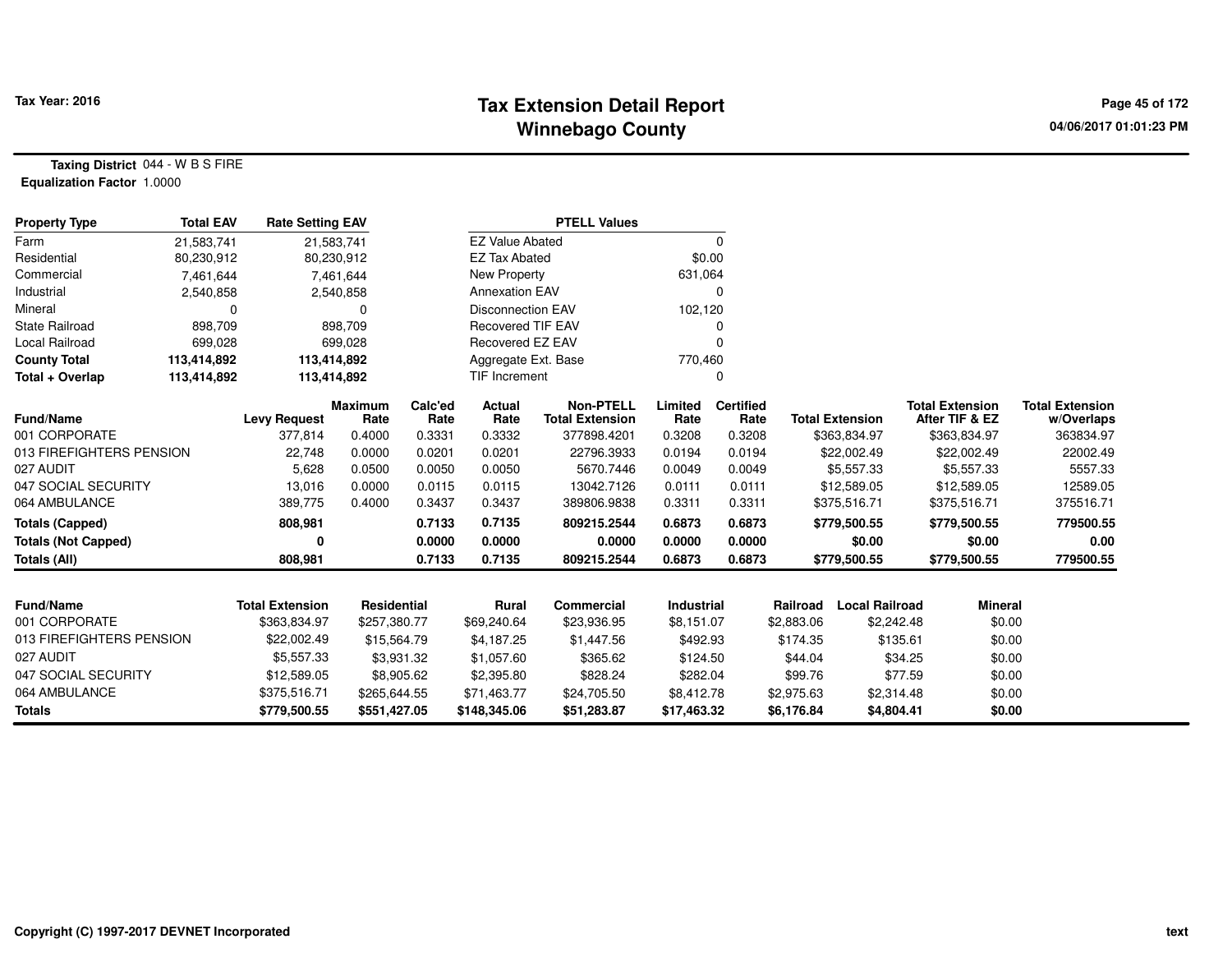#### **Tax Extension Detail Report Tax Year: 2016 Page 46 of 172 Winnebago County**

**04/06/2017 01:01:23 PM**

**Taxing District** 046 - ROCKFORD PARK DISTRICT**Equalization Factor** 1.0000

| <b>Total EAV</b><br><b>Property Type</b>         |               | <b>Rate Setting EAV</b>    |                  |                  |                          | <b>PTELL Values</b>    |                   |                  |                                   | <b>Overlapping County</b>      | <b>Overlap EAV</b>     |
|--------------------------------------------------|---------------|----------------------------|------------------|------------------|--------------------------|------------------------|-------------------|------------------|-----------------------------------|--------------------------------|------------------------|
| Farm                                             | 7,376,925     |                            | 7,174,956        |                  | <b>EZ Value Abated</b>   |                        |                   | $\Omega$         | <b>Boone County</b>               |                                | 33,944,009             |
| Residential                                      | 1,345,119,542 | 1,341,097,859              |                  |                  | <b>EZ Tax Abated</b>     |                        |                   | \$0.00           | Ogle County                       |                                | 121,929                |
| Commercial                                       | 510,769,532   | 500,362,921                |                  |                  | New Property             |                        | 4,933,696         |                  | <b>Total</b>                      |                                | 34,065,938             |
| Industrial                                       | 203,356,812   | 182,595,956                |                  |                  | <b>Annexation EAV</b>    |                        | 38,901            |                  |                                   | * denotes use of estimated EAV |                        |
| Mineral                                          | 0             |                            | $\mathbf 0$      |                  | <b>Disconnection EAV</b> |                        |                   | $\Omega$         |                                   |                                |                        |
| <b>State Railroad</b>                            | 4,783,591     |                            | 4,783,591        |                  | Recovered TIF EAV        |                        | 9,979,244         |                  |                                   |                                |                        |
| <b>Local Railroad</b>                            | 112,769       |                            | 112,769          |                  | Recovered EZ EAV         |                        |                   | $\Omega$         |                                   |                                |                        |
| <b>County Total</b>                              | 2,071,519,171 | 2,036,128,052              |                  |                  | Aggregate Ext. Base      |                        | 17,543,500        |                  |                                   |                                |                        |
| Total + Overlap                                  | 2,105,585,109 | 2,070,193,990              |                  |                  | TIF Increment            |                        | 35,391,119        |                  |                                   |                                |                        |
|                                                  |               |                            | <b>Maximum</b>   | Calc'ed          | Actual                   | <b>Non-PTELL</b>       | Limited           | <b>Certified</b> |                                   | <b>Total Extension</b>         | <b>Total Extension</b> |
| Fund/Name                                        |               | <b>Levy Request</b>        | Rate             | Rate             | Rate                     | <b>Total Extension</b> | Rate              | Rate             | <b>Total Extension</b>            | After TIF & EZ                 | w/Overlaps             |
| 001 CORPORATE                                    |               | 6,391,444                  | 0.3500           | 0.3087           | 0.3088                   | 6396851.2000           | 0.3088            | 0.3088           | \$6,396,851.20                    | \$6,287,563.42                 | 6392759.04             |
| 003 BONDS & INT 2015                             |               | 0                          | 0.0000           | 0.0000           | 0.0000                   | 0.0000                 | 0.0000            | 0.0000           | \$0.00                            | \$0.00                         | 0.00                   |
| 003A BONDS & INT 2004 - 2014                     |               | $\mathbf 0$                | 0.0000           | 0.0000           | 0.0000                   | 0.0000                 | 0.0000            | 0.0000           | \$0.00                            | \$0.00                         | 0.00                   |
| 003B BONDS & INT 2015A                           |               | $\mathbf 0$<br>$\mathbf 0$ | 0.0000           | 0.0000           | 0.0000                   | 0.0000                 | 0.0000            | 0.0000           | \$0.00                            | \$0.00                         | 0.00                   |
| 003C BONDS & INT 2016                            |               | $\mathbf 0$                | 0.0000           | 0.0000           | 0.0000                   | 0.0000                 | 0.0000            | 0.0000           | \$0.00                            | \$0.00                         | 0.00                   |
| 003D BONDS & INT 2016A                           |               | $\Omega$                   | 0.0000           | 0.0000           | 0.0000                   | 0.0000<br>0.0000       | 0.0000            | 0.0000           | \$0.00                            | \$0.00                         | 0.00                   |
| 003E BONDS & INT 2016B<br>003F BONDS & INT 2016C |               | 5,519,302                  | 0.0000<br>0.0000 | 0.0000<br>0.2666 | 0.0000<br>0.2667         | 5524741.6291           | 0.0000<br>0.2667  | 0.0000<br>0.2667 | \$0.00<br>\$5,524,741.63          | \$0.00<br>\$5,430,353.51       | 0.00<br>5521207.37     |
| 005 I. M. R. F.                                  |               |                            |                  | 0.0452           | 0.0452                   | 936326.6653            |                   | 0.0452           | \$936,326.67                      |                                | 935727.68              |
| 014 POLICE PROTECTION                            |               | 934,900                    | 0.0000<br>0.0250 | 0.0249           | 0.0250                   | 517879.7928            | 0.0452            | 0.0250           |                                   | \$920,329.88                   |                        |
| 027 AUDIT                                        |               | 515,606<br>58,500          |                  | 0.0028           | 0.0029                   | 60074.0560             | 0.0250<br>0.0029  | 0.0029           | \$517,879.79<br>\$60,074.06       | \$509,032.01<br>\$59,047.71    | 517548.50<br>60035.63  |
| 035 TORT JUDGMENTS, LIABILIT                     |               | 860,000                    | 0.0050<br>0.0000 | 0.0415           | 0.0416                   | 861751.9751            | 0.0416            | 0.0416           |                                   | \$847,029.27                   | 861200.70              |
| 047 SOCIAL SECURITY                              |               | 993,200                    | 0.0000           | 0.0480           | 0.0480                   | 994329.2021            | 0.0480            | 0.0480           | \$861,751.98<br>\$994,329.20      | \$977,341.46                   | 993693.12              |
| 107 HISTORICAL MUSEUM                            |               | 1,443,697                  | 0.0700           | 0.0697           | 0.0698                   | 1445920.3814           | 0.0698            | 0.0698           | \$1,445,920.38                    | \$1,421,217.38                 | 1444995.41             |
| <b>122 RECREATION</b>                            |               | 6,343,839                  | 0.3700           | 0.3064           | 0.3065                   | 6349206.2591           | 0.3065            | 0.3065           | \$6,349,206.26                    | \$6,240,732.48                 | 6345144.58             |
| 126 REC PROGRAMS/HANDICAP                        |               | 824,970                    | 0.0400           | 0.0399           | 0.0399                   | 826536.1492            | 0.0399            | 0.0399           | \$826,536.15                      | \$812,415.09                   | 826007.40              |
|                                                  |               |                            |                  |                  |                          |                        |                   |                  |                                   |                                |                        |
| <b>Totals (Capped)</b>                           |               | 17,541,186                 |                  | 0.8473           | 0.8478                   | 17562339.5317          | 0.8478            | 0.8478           | \$17,562,339.53                   | \$17,262,293.61                | 17551104.66            |
| <b>Totals (Not Capped)</b>                       |               | 6,344,272                  |                  | 0.3065           | 0.3066                   | 6351277.7783           | 0.3066            | 0.3066           | \$6,351,277.78                    | \$6,242,768.60                 | 6347214.77             |
| <b>Totals (All)</b>                              |               | 23,885,458                 |                  | 1.1538           | 1.1544                   | 23913617.3100          | 1.1544            | 1.1544           | \$23,913,617.31                   | \$23,505,062.21                | 23898319.43            |
| <b>Fund/Name</b>                                 |               | <b>Total Extension</b>     | Residential      |                  | Rural                    | <b>Commercial</b>      | <b>Industrial</b> |                  | <b>Local Railroad</b><br>Railroad | <b>Mineral</b>                 |                        |
| 001 CORPORATE                                    |               | \$6,287,563.42             | \$4,141,310.19   |                  | \$22,156.26              | \$1,545,120.70         | \$563,856.31      |                  | \$14,771.73                       | \$348.23<br>\$0.00             |                        |
| 003 BONDS & INT 2015                             |               | \$0.00                     |                  |                  |                          |                        |                   |                  |                                   | \$0.00                         |                        |
| 003A BONDS & INT 2004 - 2014                     |               |                            |                  | \$0.00           | \$0.00                   | \$0.00                 |                   | \$0.00           | \$0.00                            | \$0.00                         |                        |
|                                                  |               | \$0.00                     |                  | \$0.00           | \$0.00                   | \$0.00                 |                   | \$0.00           | \$0.00                            | \$0.00<br>\$0.00               |                        |
| 003B BONDS & INT 2015A                           |               | \$0.00                     |                  | \$0.00           | \$0.00                   | \$0.00                 |                   | \$0.00           | \$0.00                            | \$0.00<br>\$0.00               |                        |
| 003C BONDS & INT 2016                            |               | \$0.00                     |                  | \$0.00           | \$0.00                   | \$0.00                 |                   | \$0.00           | \$0.00                            | \$0.00<br>\$0.00               |                        |
| 003D BONDS & INT 2016A                           |               | \$0.00                     |                  | \$0.00           | \$0.00                   | \$0.00                 |                   | \$0.00           | \$0.00                            | \$0.00<br>\$0.00               |                        |
| 003E BONDS & INT 2016B                           |               | \$0.00                     |                  | \$0.00           | \$0.00                   | \$0.00                 |                   | \$0.00           | \$0.00                            | \$0.00<br>\$0.00               |                        |

**Copyright (C) 1997-2017 DEVNET Incorporated**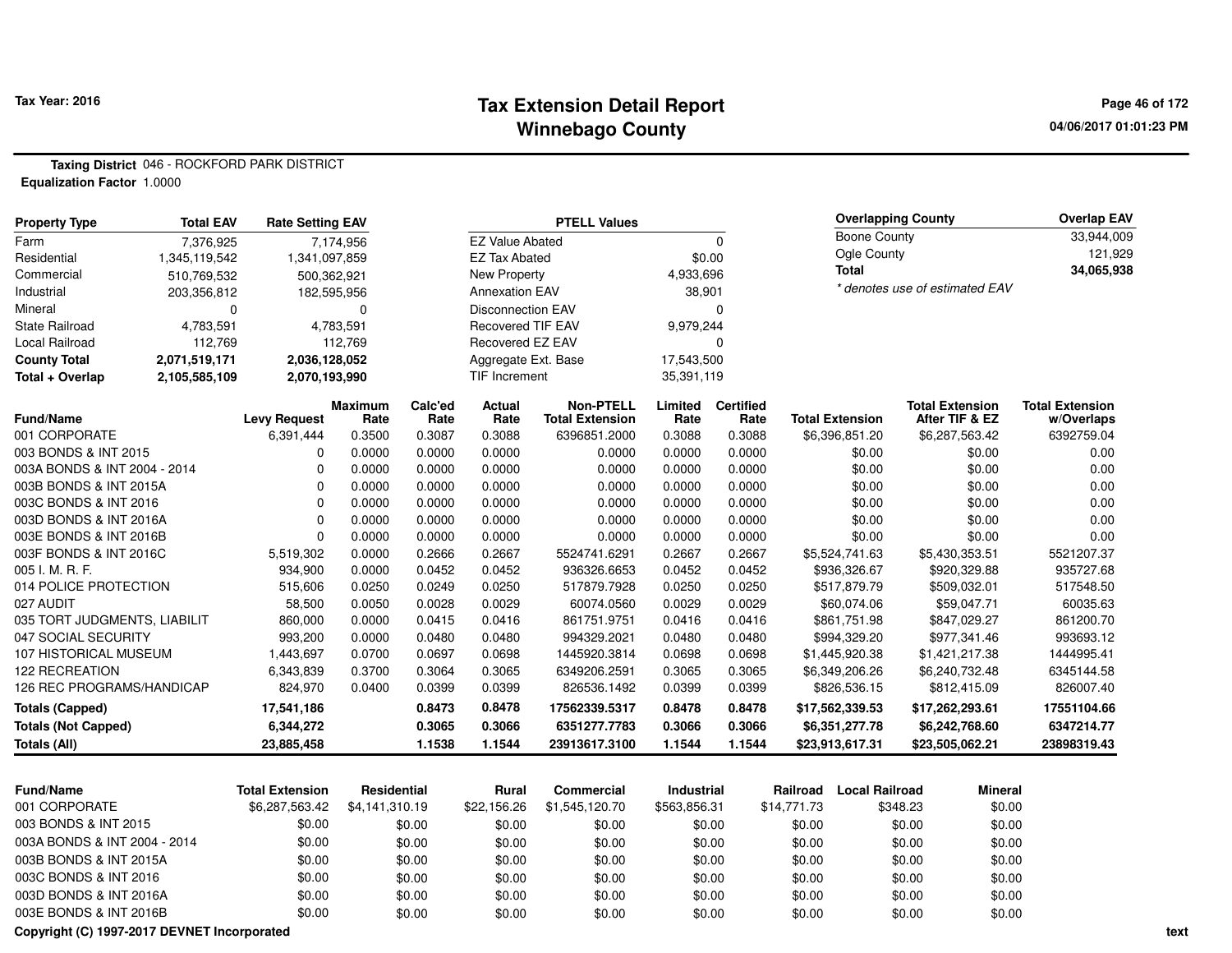# **Tax Extension Detail Report Tax Year: 2016 Page 47 of 172 Winnebago County**

**04/06/2017 01:01:23 PM**

| <b>Fund/Name</b>             | <b>Total Extension</b> | Residential     | Rural       | <b>Commercial</b> | <b>Industrial</b> | Railroad    | <b>Local Railroad</b> | Mineral |  |
|------------------------------|------------------------|-----------------|-------------|-------------------|-------------------|-------------|-----------------------|---------|--|
| 003F BONDS & INT 2016C       | \$5,430,353.51         | \$3,576,707.99  | \$19,135.61 | \$1,334,467.91    | \$486,983.41      | \$12,757.84 | \$300.75              | \$0.00  |  |
| 005 I. M. R. F.              | \$920,329.88           | \$606,176.24    | \$3,243.08  | \$226,164.04      | \$82,533.37       | \$2,162.18  | \$50.97               | \$0.00  |  |
| 014 POLICE PROTECTION        | \$509,032.01           | \$335,274.46    | \$1,793.74  | \$125,090.73      | \$45,648.99       | \$1,195.90  | \$28.19               | \$0.00  |  |
| 027 AUDIT                    | \$59,047.71            | \$38,891.85     | \$208.07    | \$14,510.52       | \$5,295.28        | \$138.72    | \$3.27                | \$0.00  |  |
| 035 TORT JUDGMENTS, LIABILIT | \$847,029.27           | \$557,896.71    | \$2,984.78  | \$208,150.98      | \$75,959.92       | \$1,989.97  | \$46.91               | \$0.00  |  |
| 047 SOCIAL SECURITY          | \$977,341.46           | \$643,726.97    | \$3,443.98  | \$240,174.20      | \$87,646.06       | \$2,296.12  | \$54.13               | \$0.00  |  |
| 107 HISTORICAL MUSEUM        | \$1,421,217.38         | \$936,086.30    | \$5,008.12  | \$349,253.32      | \$127,451.98      | \$3,338.95  | \$78.71               | \$0.00  |  |
| 122 RECREATION               | \$6,240,732.48         | \$4,110,464.93  | \$21,991.24 | \$1,533,612.35    | \$559,656.61      | \$14,661,71 | \$345.64              | \$0.00  |  |
| 126 REC PROGRAMS/HANDICAP    | \$812,415.09           | \$535,098.04    | \$2,862.81  | \$199,644.81      | \$72,855.79       | \$1,908.65  | \$44.99               | \$0.00  |  |
| Totals                       | \$23,505,062.21        | \$15,481,633.68 | \$82,827.69 | \$5,776,189.56    | \$2,107,887.72    | \$55,221.77 | \$1,301.79            | \$0.00  |  |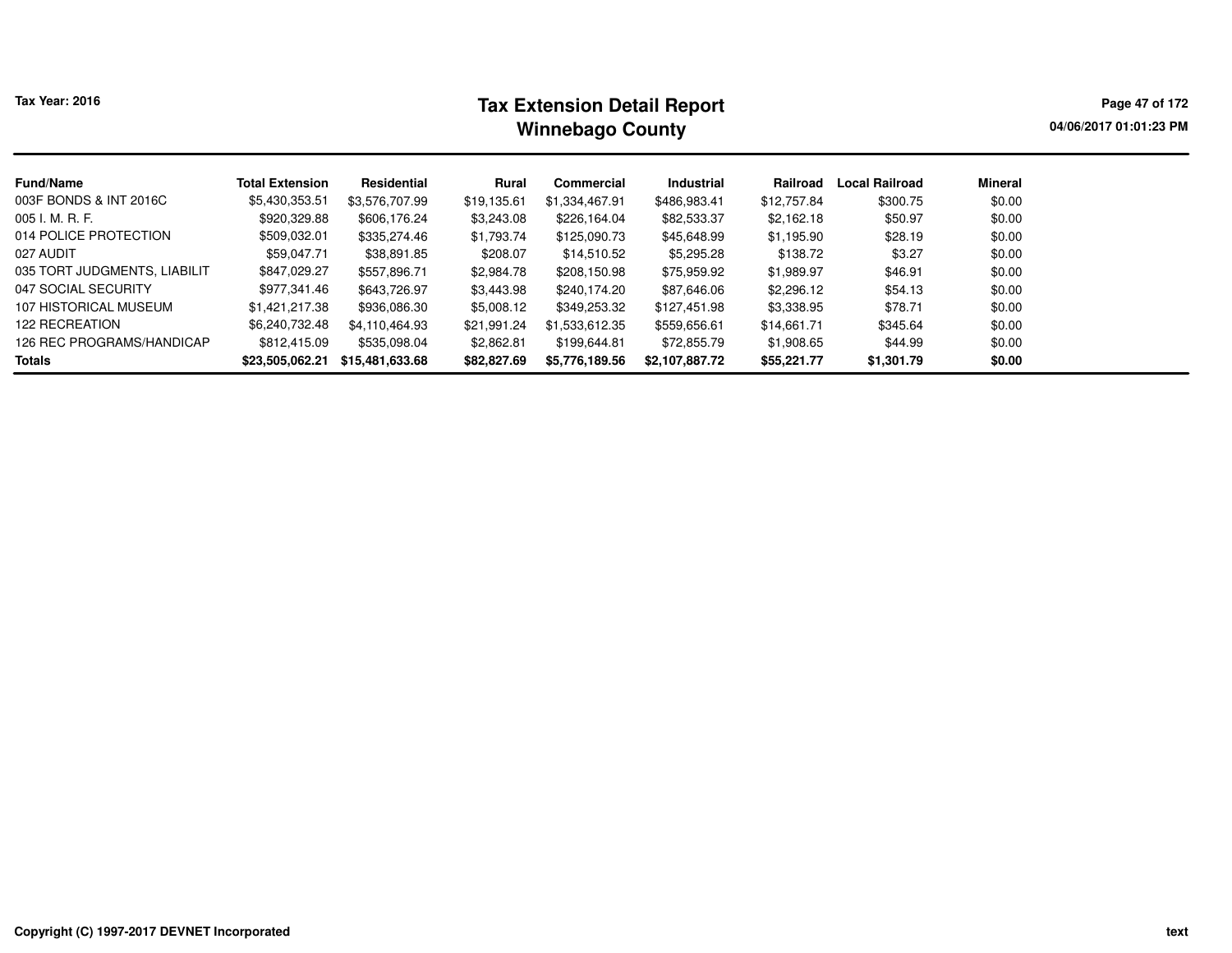# **Tax Extension Detail Report Tax Year: 2016 Page 48 of 172 Winnebago County**

**Taxing District** 047 - SUMNER PARK**Equalization Factor** 1.0000

| <b>Property Type</b>       | <b>Total EAV</b> | <b>Rate Setting EAV</b> |                        |                 |                          | <b>PTELL Values</b>                        |                 |                          |                        |                       |                                          |                                      |
|----------------------------|------------------|-------------------------|------------------------|-----------------|--------------------------|--------------------------------------------|-----------------|--------------------------|------------------------|-----------------------|------------------------------------------|--------------------------------------|
| Farm                       | 12,848,767       | 12,848,767              |                        |                 | <b>EZ Value Abated</b>   |                                            |                 | $\Omega$                 |                        |                       |                                          |                                      |
| Residential                | 54,066,217       | 54,066,217              |                        |                 | <b>EZ Tax Abated</b>     |                                            | \$0.00          |                          |                        |                       |                                          |                                      |
| Commercial                 | 4,168,344        |                         | 4,168,344              |                 | New Property             |                                            | 304,775         |                          |                        |                       |                                          |                                      |
| Industrial                 | 2,010,591        |                         | 2,010,591              |                 | <b>Annexation EAV</b>    |                                            |                 | O                        |                        |                       |                                          |                                      |
| Mineral                    |                  |                         |                        |                 | <b>Disconnection EAV</b> |                                            |                 |                          |                        |                       |                                          |                                      |
| <b>State Railroad</b>      |                  |                         |                        |                 | <b>Recovered TIF EAV</b> |                                            |                 |                          |                        |                       |                                          |                                      |
| Local Railroad             | 0                |                         | 0                      |                 | Recovered EZ EAV         |                                            |                 |                          |                        |                       |                                          |                                      |
| <b>County Total</b>        | 73,093,919       | 73,093,919              |                        |                 | Aggregate Ext. Base      |                                            | 109,003         |                          |                        |                       |                                          |                                      |
| Total + Overlap            | 73,093,919       | 73,093,919              |                        |                 | TIF Increment            |                                            |                 | $\Omega$                 |                        |                       |                                          |                                      |
| Fund/Name                  |                  | <b>Levy Request</b>     | <b>Maximum</b><br>Rate | Calc'ed<br>Rate | Actual<br>Rate           | <b>Non-PTELL</b><br><b>Total Extension</b> | Limited<br>Rate | <b>Certified</b><br>Rate | <b>Total Extension</b> |                       | <b>Total Extension</b><br>After TIF & EZ | <b>Total Extension</b><br>w/Overlaps |
| 001 CORPORATE              |                  | 75,913                  | 0.3500                 | 0.1039          | 0.1039                   | 75944.5818                                 | 0.1030          | 0.1030                   |                        | \$75,286.74           | \$75,286.74                              | 75286.74                             |
| 122 RECREATION             |                  | 35,171                  | 0.3700                 | 0.0481          | 0.0482                   | 35231.2690                                 | 0.0478          | 0.0478                   |                        | \$34,938.89           | \$34,938.89                              | 34938.89                             |
| <b>Totals (Capped)</b>     |                  | 111,084                 |                        | 0.1520          | 0.1521                   | 111175.8508                                | 0.1508          | 0.1508                   | \$110,225.63           |                       | \$110,225.63                             | 110225.63                            |
| <b>Totals (Not Capped)</b> |                  |                         |                        | 0.0000          | 0.0000                   | 0.0000                                     | 0.0000          | 0.0000                   |                        | \$0.00                | \$0.00                                   | 0.00                                 |
| Totals (All)               |                  | 111,084                 |                        | 0.1520          | 0.1521                   | 111175.8508                                | 0.1508          | 0.1508                   | \$110,225.63           |                       | \$110,225.63                             | 110225.63                            |
| <b>Fund/Name</b>           |                  | <b>Total Extension</b>  | Residential            |                 | <b>Rural</b>             | Commercial                                 | Industrial      |                          | Railroad               | <b>Local Railroad</b> | Mineral                                  |                                      |
| 001 CORPORATE              |                  | \$75,286.74             | \$55,688.21            |                 | \$13,234.23              | \$4,293.39                                 | \$2,070.91      |                          | \$0.00                 | \$0.00                | \$0.00                                   |                                      |
| 122 RECREATION             |                  | \$34,938.89             | \$25,843.65            |                 | \$6,141.71               | \$1,992.47                                 | \$961.06        |                          | \$0.00                 | \$0.00                | \$0.00                                   |                                      |
| Totals                     |                  | \$110,225.63            | \$81,531.86            |                 | \$19,375.94              | \$6,285.86                                 | \$3,031.97      |                          | \$0.00                 | \$0.00                | \$0.00                                   |                                      |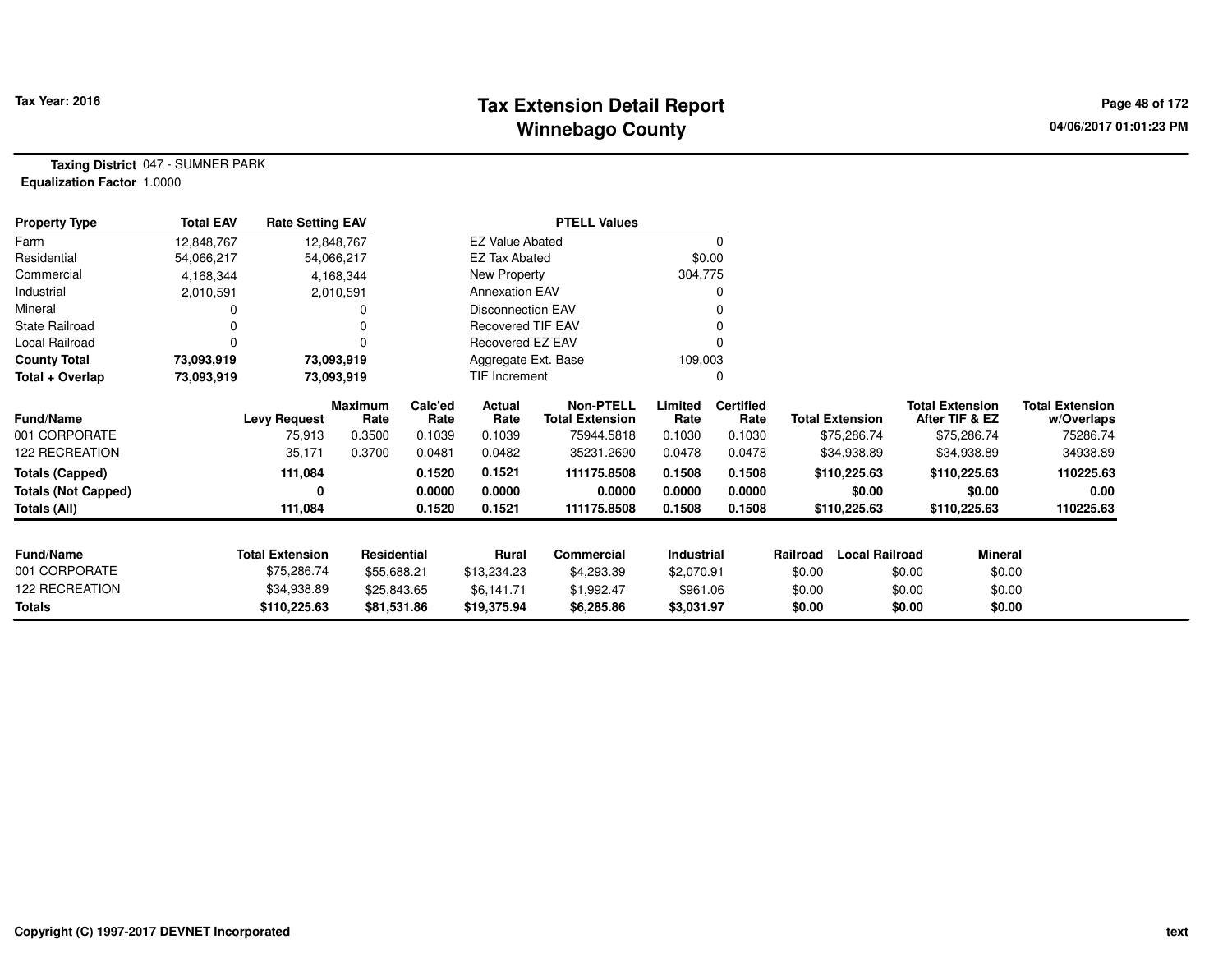# **Tax Extension Detail Report Tax Year: 2016 Page 49 of 172 Winnebago County**

**Taxing District** 048 - WINNEBAGO PARK DISTRICT**Equalization Factor** 1.0000

| <b>Property Type</b>         | <b>Total EAV</b> | <b>Rate Setting EAV</b> |                        |                 |                          | <b>PTELL Values</b>                        |                   |                          |            |                        |          |                                          |                                      |
|------------------------------|------------------|-------------------------|------------------------|-----------------|--------------------------|--------------------------------------------|-------------------|--------------------------|------------|------------------------|----------|------------------------------------------|--------------------------------------|
| Farm                         | 10,077,562       |                         | 10,077,562             |                 | <b>EZ Value Abated</b>   |                                            |                   | 0                        |            |                        |          |                                          |                                      |
| Residential                  | 69,652,544       |                         | 69,652,544             |                 | <b>EZ Tax Abated</b>     |                                            | \$0.00            |                          |            |                        |          |                                          |                                      |
| Commercial                   | 6,351,096        |                         | 6,351,096              |                 | New Property             |                                            | 451,049           |                          |            |                        |          |                                          |                                      |
| Industrial                   | 2,540,858        |                         | 2,540,858              |                 | <b>Annexation EAV</b>    |                                            |                   | n                        |            |                        |          |                                          |                                      |
| Mineral                      | $\Omega$         |                         | 0                      |                 | <b>Disconnection EAV</b> |                                            |                   |                          |            |                        |          |                                          |                                      |
| <b>State Railroad</b>        | 775,042          |                         | 775,042                |                 | <b>Recovered TIF EAV</b> |                                            |                   |                          |            |                        |          |                                          |                                      |
| Local Railroad               | 699,028          |                         | 699,028                |                 | Recovered EZ EAV         |                                            |                   |                          |            |                        |          |                                          |                                      |
| <b>County Total</b>          | 90,096,130       |                         | 90,096,130             |                 | Aggregate Ext. Base      |                                            | 118,166           |                          |            |                        |          |                                          |                                      |
| Total + Overlap              | 90,096,130       |                         | 90,096,130             |                 | TIF Increment            |                                            |                   |                          |            |                        |          |                                          |                                      |
| <b>Fund/Name</b>             |                  | <b>Levy Request</b>     | <b>Maximum</b><br>Rate | Calc'ed<br>Rate | <b>Actual</b><br>Rate    | <b>Non-PTELL</b><br><b>Total Extension</b> | Limited<br>Rate   | <b>Certified</b><br>Rate |            | <b>Total Extension</b> |          | <b>Total Extension</b><br>After TIF & EZ | <b>Total Extension</b><br>w/Overlaps |
| 001 CORPORATE                |                  | 103,714                 | 0.3500                 | 0.1151          | 0.1152                   | 103790.7418                                | 0.1108            | 0.1108                   |            | \$99,826.51            |          | \$99,826.51                              | 99826.51                             |
| 027 AUDIT                    |                  | 4,650                   | 0.0050                 | 0.0052          | 0.0050                   | 4504.8065                                  | 0.0049            | 0.0049                   |            | \$4,414.71             |          | \$4,414.71                               | 4414.71                              |
| 035 TORT JUDGMENTS, LIABILIT |                  | 6,400                   | 0.0000                 | 0.0071          | 0.0072                   | 6486.9214                                  | 0.0070            | 0.0070                   |            | \$6,306.73             |          | \$6,306.73                               | 6306.73                              |
| 047 SOCIAL SECURITY          |                  | 9,310                   | 0.0000                 | 0.0103          | 0.0104                   | 9369.9975                                  | 0.0101            | 0.0101                   |            | \$9,099.71             |          | \$9,099.71                               | 9099.71                              |
| <b>Totals (Capped)</b>       |                  | 124,074                 |                        | 0.1377          | 0.1378                   | 124152.4671                                | 0.1328            | 0.1328                   |            | \$119,647.66           |          | \$119,647.66                             | 119647.66                            |
| <b>Totals (Not Capped)</b>   |                  | 0                       |                        | 0.0000          | 0.0000                   | 0.0000                                     | 0.0000            | 0.0000                   |            | \$0.00                 |          | \$0.00                                   | 0.00                                 |
| Totals (All)                 |                  | 124,074                 |                        | 0.1377          | 0.1378                   | 124152.4671                                | 0.1328            | 0.1328                   |            | \$119,647.66           |          | \$119,647.66                             | 119647.66                            |
|                              |                  |                         |                        |                 |                          |                                            |                   |                          |            |                        |          |                                          |                                      |
| <b>Fund/Name</b>             |                  | <b>Total Extension</b>  | Residential            |                 | <b>Rural</b>             | Commercial                                 | <b>Industrial</b> |                          | Railroad   | <b>Local Railroad</b>  |          | <b>Mineral</b>                           |                                      |
| 001 CORPORATE                |                  | \$99,826.51             | \$77,175.02            |                 | \$11,165.94              | \$7,037.01                                 | \$2,815.27        |                          | \$858.75   |                        | \$774.52 | \$0.00                                   |                                      |
| 027 AUDIT                    |                  | \$4,414.71              | \$3,412.98             |                 | \$493.80                 | \$311.20                                   | \$124.50          |                          | \$37.98    |                        | \$34.25  | \$0.00                                   |                                      |
| 035 TORT JUDGMENTS, LIABILIT |                  | \$6,306.73              | \$4,875.68             |                 | \$705.43                 | \$444.58                                   | \$177.86          |                          | \$54.25    |                        | \$48.93  | \$0.00                                   |                                      |
| 047 SOCIAL SECURITY          |                  | \$9,099.71              | \$7,034.91             |                 | \$1,017.83               | \$641.46                                   | \$256.63          |                          | \$78.28    |                        | \$70.60  | \$0.00                                   |                                      |
| <b>Totals</b>                |                  | \$119,647.66            | \$92,498.59            |                 | \$13,383.00              | \$8,434.25                                 | \$3,374.26        |                          | \$1,029.26 |                        | \$928.30 | \$0.00                                   |                                      |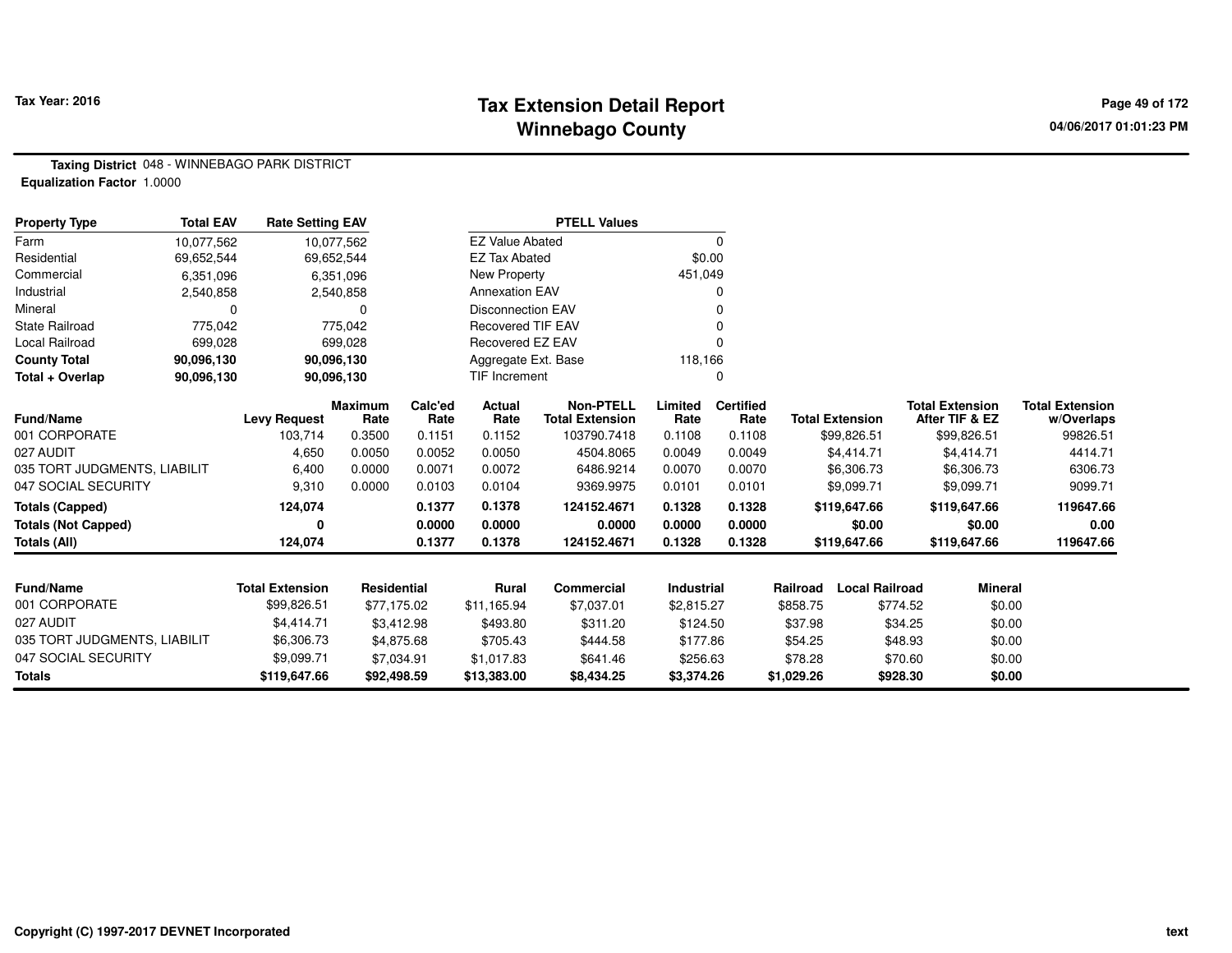# **Tax Extension Detail Report Tax Year: 2016 Page 50 of 172 Winnebago County**

**Taxing District** 049 - SEWARD PARK DISTRICT**Equalization Factor** 1.0000

| <b>Property Type</b>       | <b>Total EAV</b> | <b>Rate Setting EAV</b> |                        |                 |                          | <b>PTELL Values</b>                        |                 |                          |                        |                       |                                          |                                      |
|----------------------------|------------------|-------------------------|------------------------|-----------------|--------------------------|--------------------------------------------|-----------------|--------------------------|------------------------|-----------------------|------------------------------------------|--------------------------------------|
| Farm                       | 8,315,276        |                         | 8,315,276              |                 | <b>EZ Value Abated</b>   |                                            |                 |                          |                        |                       |                                          |                                      |
| Residential                | 4,685,959        |                         | 4,685,959              |                 | <b>EZ Tax Abated</b>     |                                            | \$0.00          |                          |                        |                       |                                          |                                      |
| Commercial                 | 2,676,773        |                         | 2,676,773              |                 | New Property             |                                            | 48,775          |                          |                        |                       |                                          |                                      |
| Industrial                 | 162,401          |                         | 162,401                |                 | <b>Annexation EAV</b>    |                                            |                 |                          |                        |                       |                                          |                                      |
| Mineral                    |                  |                         | $\Omega$               |                 | <b>Disconnection EAV</b> |                                            |                 |                          |                        |                       |                                          |                                      |
| <b>State Railroad</b>      | 901,139          |                         | 901,139                |                 | <b>Recovered TIF EAV</b> |                                            |                 |                          |                        |                       |                                          |                                      |
| Local Railroad             | 458              |                         | 458                    |                 | Recovered EZ EAV         |                                            |                 |                          |                        |                       |                                          |                                      |
| <b>County Total</b>        | 16,742,006       |                         | 16,742,006             |                 | Aggregate Ext. Base      |                                            | 25,303          |                          |                        |                       |                                          |                                      |
| Total + Overlap            | 16,742,006       |                         | 16,742,006             |                 | TIF Increment            |                                            |                 |                          |                        |                       |                                          |                                      |
| <b>Fund/Name</b>           |                  | <b>Levy Request</b>     | <b>Maximum</b><br>Rate | Calc'ed<br>Rate | Actual<br>Rate           | <b>Non-PTELL</b><br><b>Total Extension</b> | Limited<br>Rate | <b>Certified</b><br>Rate | <b>Total Extension</b> |                       | <b>Total Extension</b><br>After TIF & EZ | <b>Total Extension</b><br>w/Overlaps |
| 001 CORPORATE              |                  | 26,568                  | 0.3500                 | 0.1587          | 0.1587                   | 26569.5635                                 | 0.1527          | 0.1527                   |                        | \$25,565.04           | \$25,565.04                              | 25565.04                             |
| <b>Totals (Capped)</b>     |                  | 26,568                  |                        | 0.1587          | 0.1587                   | 26569.5635                                 | 0.1527          | 0.1527                   |                        | \$25,565.04           | \$25,565.04                              | 25565.04                             |
| <b>Totals (Not Capped)</b> |                  | 0                       |                        | 0.0000          | 0.0000                   | 0.0000                                     | 0.0000          | 0.0000                   |                        | \$0.00                | \$0.00                                   | 0.00                                 |
| Totals (All)               |                  | 26,568                  |                        | 0.1587          | 0.1587                   | 26569.5635                                 | 0.1527          | 0.1527                   |                        | \$25,565.04           | \$25,565.04                              | 25565.04                             |
|                            |                  |                         |                        |                 |                          |                                            |                 |                          |                        |                       |                                          |                                      |
| <b>Fund/Name</b>           |                  | <b>Total Extension</b>  | Residential            |                 | <b>Rural</b>             | Commercial                                 | Industrial      |                          | Railroad               | <b>Local Railroad</b> | Mineral                                  |                                      |
| 001 CORPORATE              |                  | \$25,565.04             |                        | \$7,155.45      | \$12,697.43              | \$4,087.43                                 | \$247.99        |                          | \$1,376.04             | \$0.70                | \$0.00                                   |                                      |
| Totals                     |                  | \$25,565.04             |                        | \$7,155.45      | \$12,697.43              | \$4,087.43                                 | \$247.99        |                          | \$1,376.04             | \$0.70                | \$0.00                                   |                                      |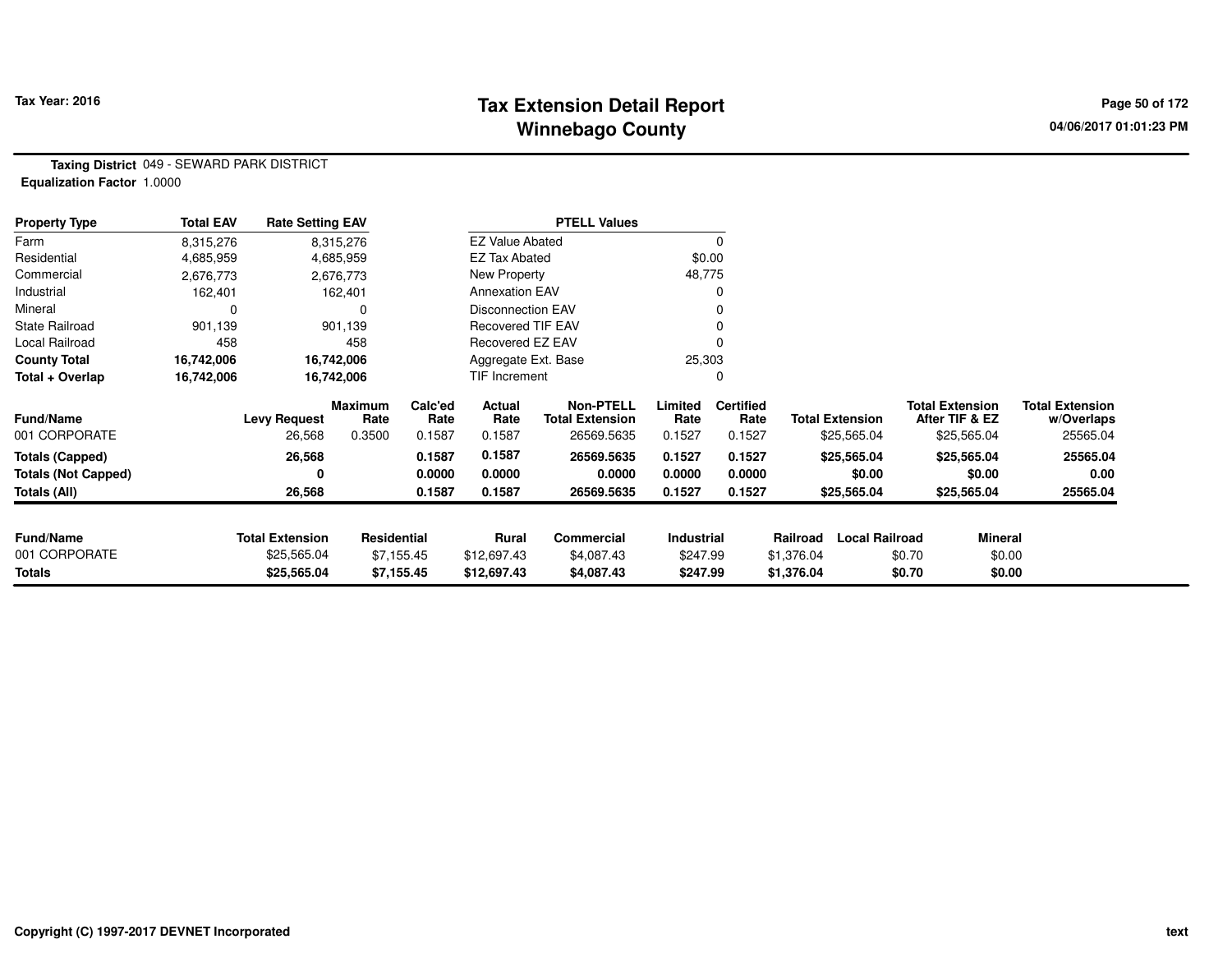# **Tax Extension Detail Report Tax Year: 2016 Page 51 of 172 Winnebago County**

**Taxing District** 050 - DURAND SANITARY**Equalization Factor** 1.0000

| <b>Property Type</b>       | <b>Total EAV</b> | <b>Rate Setting EAV</b> |                        |                 |                          | <b>PTELL Values</b>                 |                 |                          |          |                        |                                          |                                      |
|----------------------------|------------------|-------------------------|------------------------|-----------------|--------------------------|-------------------------------------|-----------------|--------------------------|----------|------------------------|------------------------------------------|--------------------------------------|
| Farm                       | 64,383           |                         | 64,383                 |                 | <b>EZ Value Abated</b>   |                                     |                 | 0                        |          |                        |                                          |                                      |
| Residential                | 11,343,303       |                         | 11,300,872             |                 | <b>EZ Tax Abated</b>     |                                     |                 | \$0.00                   |          |                        |                                          |                                      |
| Commercial                 | 3,285,877        |                         | 3,132,464              |                 | New Property             |                                     | 23,823          |                          |          |                        |                                          |                                      |
| Industrial                 | 224,762          |                         | 187,060                |                 | <b>Annexation EAV</b>    |                                     |                 | 0                        |          |                        |                                          |                                      |
| Mineral                    |                  |                         |                        |                 | <b>Disconnection EAV</b> |                                     |                 | 0                        |          |                        |                                          |                                      |
| <b>State Railroad</b>      |                  |                         |                        |                 | <b>Recovered TIF EAV</b> |                                     |                 |                          |          |                        |                                          |                                      |
| Local Railroad             | 0                |                         |                        |                 | Recovered EZ EAV         |                                     |                 |                          |          |                        |                                          |                                      |
| <b>County Total</b>        | 14,918,325       |                         | 14,684,779             |                 | Aggregate Ext. Base      |                                     | 6,467           |                          |          |                        |                                          |                                      |
| Total + Overlap            | 14,918,325       |                         | 14,684,779             |                 | <b>TIF Increment</b>     |                                     | 233,546         |                          |          |                        |                                          |                                      |
| <b>Fund/Name</b>           |                  | <b>Levy Request</b>     | <b>Maximum</b><br>Rate | Calc'ed<br>Rate | Actual<br>Rate           | Non-PTELL<br><b>Total Extension</b> | Limited<br>Rate | <b>Certified</b><br>Rate |          | <b>Total Extension</b> | <b>Total Extension</b><br>After TIF & EZ | <b>Total Extension</b><br>w/Overlaps |
| 001 CORPORATE              |                  | 6,453                   | 0.2500                 | 0.0439          | 0.0440                   | 6564.0630                           | 0.0440          | 0.0440                   |          | \$6,564.06             | \$6,461.30                               | 6461.30                              |
| <b>Totals (Capped)</b>     |                  | 6,453                   |                        | 0.0439          | 0.0440                   | 6564.0630                           | 0.0440          | 0.0440                   |          | \$6,564.06             | \$6,461.30                               | 6461.30                              |
| <b>Totals (Not Capped)</b> |                  | 0                       |                        | 0.0000          | 0.0000                   | 0.0000                              | 0.0000          | 0.0000                   |          | \$0.00                 | \$0.00                                   | 0.00                                 |
| Totals (All)               |                  | 6,453                   |                        | 0.0439          | 0.0440                   | 6564.0630                           | 0.0440          | 0.0440                   |          | \$6,564.06             | \$6,461.30                               | 6461.30                              |
|                            |                  |                         |                        |                 |                          |                                     |                 |                          |          |                        |                                          |                                      |
| <b>Fund/Name</b>           |                  | <b>Total Extension</b>  | Residential            |                 | Rural                    | <b>Commercial</b>                   | Industrial      |                          | Railroad | <b>Local Railroad</b>  | <b>Mineral</b>                           |                                      |
| 001 CORPORATE              |                  | \$6,461.30              |                        | \$4,972.38      | \$28.33                  | \$1,378.28                          | \$82.31         |                          | \$0.00   |                        | \$0.00<br>\$0.00                         |                                      |
| <b>Totals</b>              |                  | \$6,461.30              |                        | \$4,972.38      | \$28.33                  | \$1,378.28                          | \$82.31         |                          | \$0.00   |                        | \$0.00<br>\$0.00                         |                                      |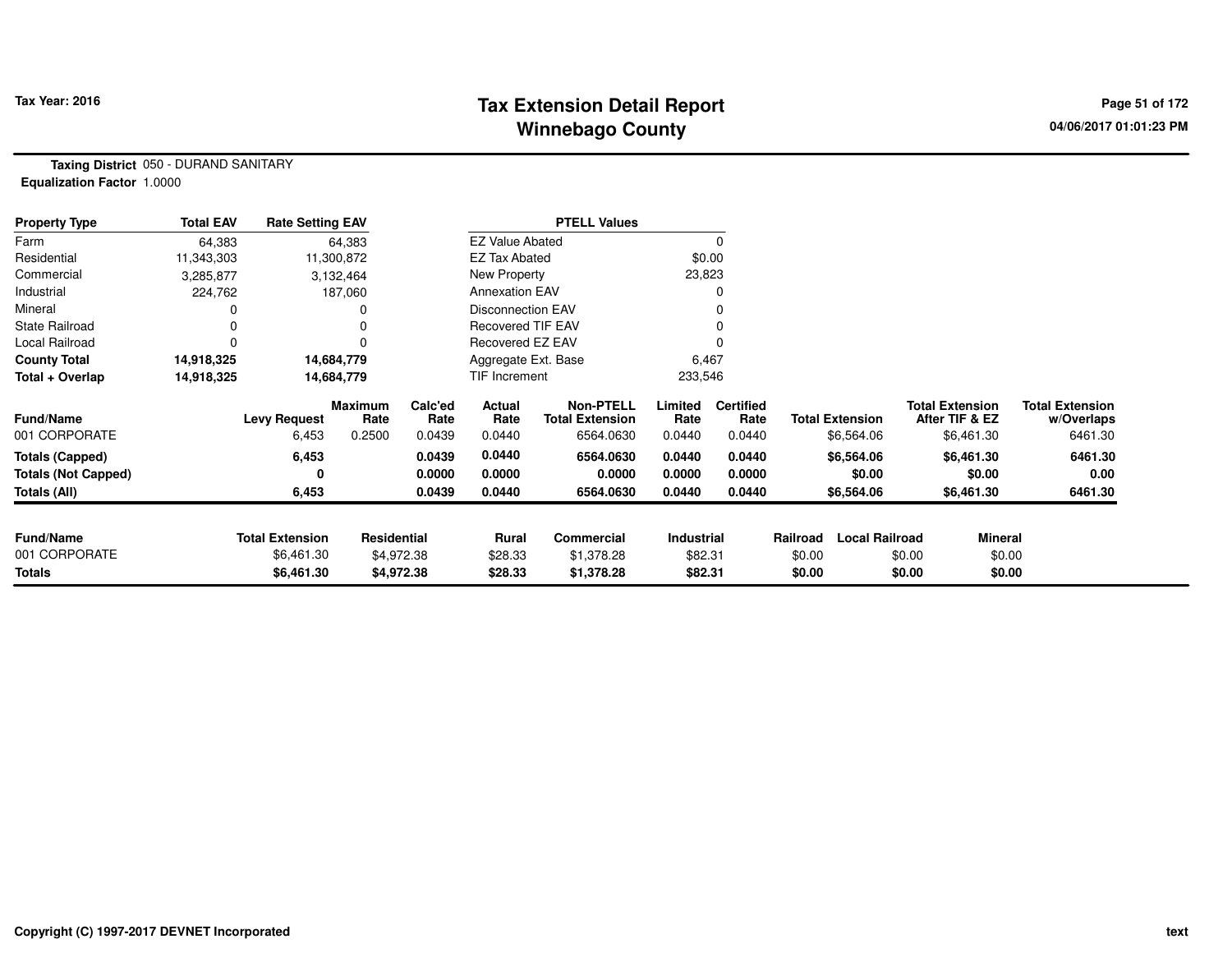# **Tax Extension Detail Report Tax Year: 2016 Page 52 of 172 Winnebago County**

**Taxing District** 051 - ROCK RIVER WATER REC**Equalization Factor** 1.0000

| <b>Property Type</b>       | <b>Total EAV</b> | <b>Rate Setting EAV</b> |                        |                 |                          | <b>PTELL Values</b>                        |                 |                          |             |                        |                                          |                                      |
|----------------------------|------------------|-------------------------|------------------------|-----------------|--------------------------|--------------------------------------------|-----------------|--------------------------|-------------|------------------------|------------------------------------------|--------------------------------------|
| Farm                       | 2,922,561        |                         | 2,866,008              |                 | <b>EZ Value Abated</b>   |                                            |                 | $\mathbf 0$              |             |                        |                                          |                                      |
| Residential                | 1,610,597,535    | 1,606,374,398           |                        |                 | <b>EZ Tax Abated</b>     |                                            | \$0.00          |                          |             |                        |                                          |                                      |
| Commercial                 | 602,776,425      | 581,722,910             |                        |                 | <b>New Property</b>      |                                            | 7,439,341       |                          |             |                        |                                          |                                      |
| Industrial                 | 234,032,514      | 209,231,098             |                        |                 | <b>Annexation EAV</b>    |                                            | 987,240         |                          |             |                        |                                          |                                      |
| Mineral                    | $\Omega$         |                         | $\Omega$               |                 | <b>Disconnection EAV</b> |                                            | 1,223           |                          |             |                        |                                          |                                      |
| <b>State Railroad</b>      | 5,101,328        |                         | 5,101,328              |                 | Recovered TIF EAV        |                                            | 9,979,244       |                          |             |                        |                                          |                                      |
| Local Railroad             | 112,769          |                         | 112,769                |                 | Recovered EZ EAV         |                                            |                 | $\mathbf 0$              |             |                        |                                          |                                      |
| <b>County Total</b>        | 2,455,543,132    | 2,405,408,511           |                        |                 | Aggregate Ext. Base      |                                            | 4,933,474       |                          |             |                        |                                          |                                      |
| Total + Overlap            | 2,455,543,132    | 2,405,408,511           |                        |                 | <b>TIF Increment</b>     |                                            | 50,134,621      |                          |             |                        |                                          |                                      |
| <b>Fund/Name</b>           |                  | <b>Levy Request</b>     | <b>Maximum</b><br>Rate | Calc'ed<br>Rate | Actual<br>Rate           | <b>Non-PTELL</b><br><b>Total Extension</b> | Limited<br>Rate | <b>Certified</b><br>Rate |             | <b>Total Extension</b> | <b>Total Extension</b><br>After TIF & EZ | <b>Total Extension</b><br>w/Overlaps |
| 001 CORPORATE              |                  | 3,943,200               | 0.1660                 | 0.1639          | 0.1640                   | 4027090.7365                               | 0.1547          | 0.1547                   |             | \$3,798,725.23         | \$3,721,166.97                           | 3721166.97                           |
| 003 BONDS & INT 2007       |                  | 0                       | 0.0000                 | 0.0000          | 0.0000                   | 0.0000                                     | 0.0000          | 0.0000                   |             | \$0.00                 | \$0.00                                   | 0.00                                 |
| 003A BONDS & INT 2008      |                  | 0                       | 0.0000                 | 0.0000          | 0.0000                   | 0.0000                                     | 0.0000          | 0.0000                   |             | \$0.00                 | \$0.00                                   | 0.00                                 |
| 003B BONDS & INT 2009      |                  | 0                       | 0.0000                 | 0.0000          | 0.0000                   | 0.0000                                     | 0.0000          | 0.0000                   |             | \$0.00                 | \$0.00                                   | 0.00                                 |
| 003C BONDS & INT 2010      |                  | $\Omega$                | 0.0000                 | 0.0000          | 0.0000                   | 0.0000                                     | 0.0000          | 0.0000                   |             | \$0.00                 | \$0.00                                   | 0.00                                 |
| 003D BONDS & INT 2013      |                  | $\Omega$                | 0.0000                 | 0.0000          | 0.0000                   | 0.0000                                     | 0.0000          | 0.0000                   |             | \$0.00                 | \$0.00                                   | 0.00                                 |
| 003E BONDS & INT 2014      |                  | $\Omega$                | 0.0000                 | 0.0000          | 0.0000                   | 0.0000                                     | 0.0000          | 0.0000                   |             | \$0.00                 | \$0.00                                   | 0.00                                 |
| 045 PUBLIC BENEFIT         |                  | 500,000                 | 0.0500                 | 0.0208          | 0.0208                   | 510752.9715                                | 0.0197          | 0.0197                   |             | \$483,742.00           | \$473,865.48                             | 473865.48                            |
| 073 CHLORINATION OF SEWAGE |                  | 860,000                 | 0.0500                 | 0.0358          | 0.0358                   | 879084.4413                                | 0.0338          | 0.0338                   |             | \$829,973.58           | \$813,028.08                             | 813028.08                            |
| <b>Totals (Capped)</b>     |                  | 5,303,200               |                        | 0.2205          | 0.2206                   | 5416928.1492                               | 0.2082          | 0.2082                   |             | \$5,112,440.80         | \$5,008,060.53                           | 5008060.53                           |
| <b>Totals (Not Capped)</b> |                  | 0                       |                        | 0.0000          | 0.0000                   | 0.0000                                     | 0.0000          | 0.0000                   |             | \$0.00                 | \$0.00                                   | 0.00                                 |
| <b>Totals (All)</b>        |                  | 5,303,200               |                        | 0.2205          | 0.2206                   | 5416928.1492                               | 0.2082          | 0.2082                   |             | \$5,112,440.80         | \$5,008,060.53                           | 5008060.53                           |
| Fund/Name                  |                  | <b>Total Extension</b>  | <b>Residential</b>     |                 | Rural                    | Commercial                                 | Industrial      |                          | Railroad    | <b>Local Railroad</b>  | <b>Mineral</b>                           |                                      |
| 001 CORPORATE              |                  | \$3,721,166.97          | \$2,485,061.21         |                 | \$4,433.71               | \$899,925.34                               | \$323,680.51    |                          | \$7,891.75  | \$174.45               | \$0.00                                   |                                      |
| 003 BONDS & INT 2007       |                  | \$0.00                  |                        | \$0.00          | \$0.00                   | \$0.00                                     |                 | \$0.00                   | \$0.00      | \$0.00                 | \$0.00                                   |                                      |
| 003A BONDS & INT 2008      |                  | \$0.00                  |                        | \$0.00          | \$0.00                   | \$0.00                                     |                 | \$0.00                   | \$0.00      | \$0.00                 | \$0.00                                   |                                      |
| 003B BONDS & INT 2009      |                  | \$0.00                  |                        | \$0.00          | \$0.00                   | \$0.00                                     |                 | \$0.00                   | \$0.00      | \$0.00                 | \$0.00                                   |                                      |
| 003C BONDS & INT 2010      |                  | \$0.00                  |                        | \$0.00          | \$0.00                   | \$0.00                                     |                 | \$0.00                   | \$0.00      | \$0.00                 | \$0.00                                   |                                      |
| 003D BONDS & INT 2013      |                  | \$0.00                  |                        | \$0.00          | \$0.00                   | \$0.00                                     |                 | \$0.00                   | \$0.00      | \$0.00                 | \$0.00                                   |                                      |
| 003E BONDS & INT 2014      |                  | \$0.00                  |                        | \$0.00          | \$0.00                   | \$0.00                                     |                 | \$0.00                   | \$0.00      | \$0.00                 | \$0.00                                   |                                      |
| 045 PUBLIC BENEFIT         |                  | \$473,865.48            | \$316,455.76           |                 | \$564.60                 | \$114,599.41                               | \$41,218.53     |                          | \$1,004.96  | \$22.22                | \$0.00                                   |                                      |
| 073 CHLORINATION OF SEWAGE |                  | \$813,028.08            | \$542,954.55           |                 | \$968.71                 | \$196,622.34                               | \$70,720.11     |                          | \$1,724.25  | \$38.12                | \$0.00                                   |                                      |
| Totals                     |                  | \$5,008,060.53          | \$3,344,471.52         |                 | \$5,967.02               | \$1,211,147.09                             | \$435,619.15    |                          | \$10,620.96 | \$234.79               | \$0.00                                   |                                      |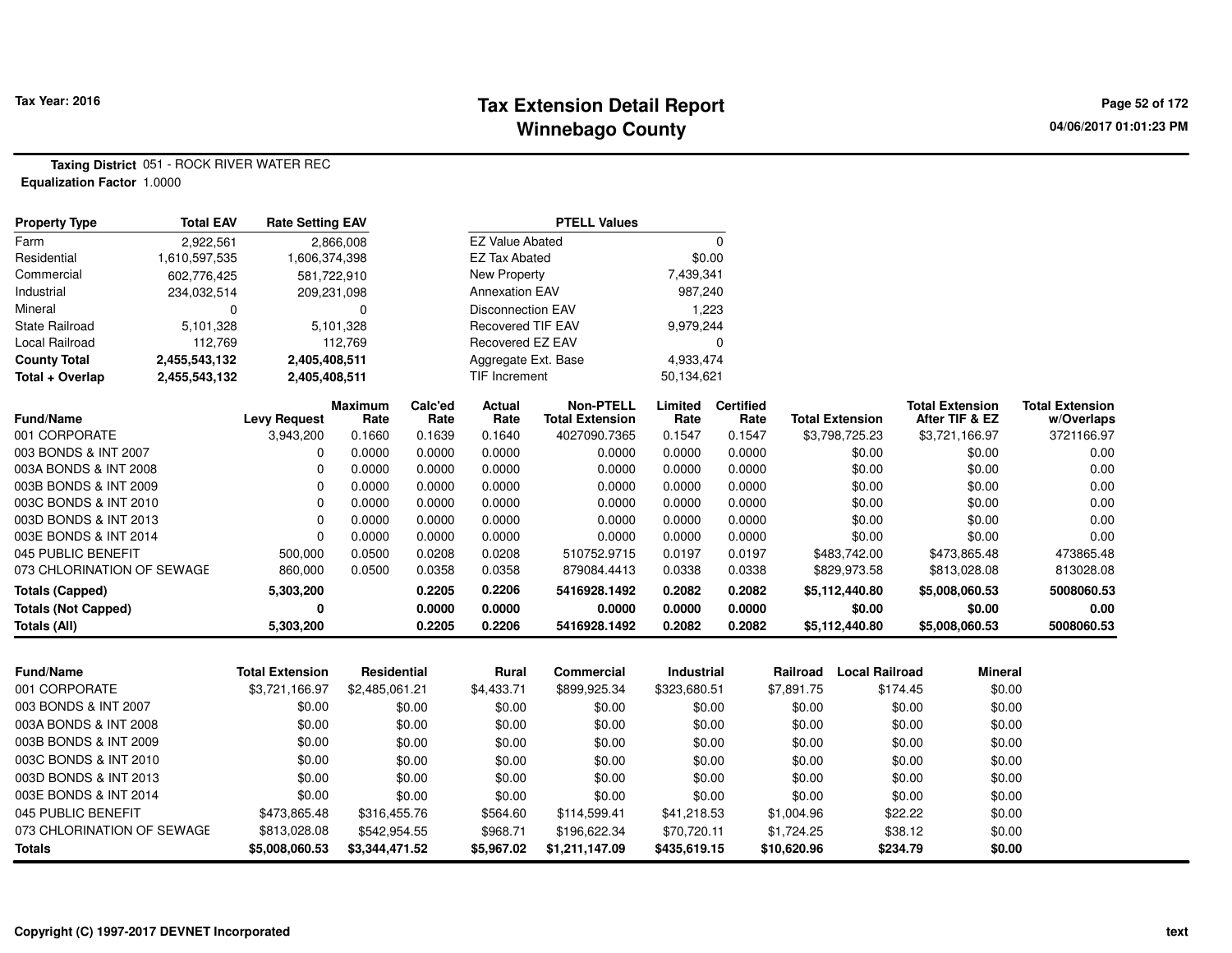# **Tax Extension Detail Report Tax Year: 2016 Page 53 of 172 Winnebago County**

**Taxing District** 052 - PRESTON & CENTRAL TIF**Equalization Factor** 1.0000

| <b>Property Type</b>       | <b>Total EAV</b> | <b>TIF Base EAV</b>    |                 |                 |                          | <b>PTELL Values</b>                        |                 |                          |          |                        |                        |                |                                      |
|----------------------------|------------------|------------------------|-----------------|-----------------|--------------------------|--------------------------------------------|-----------------|--------------------------|----------|------------------------|------------------------|----------------|--------------------------------------|
| Farm                       | 0                |                        |                 |                 | <b>EZ Value Abated</b>   |                                            |                 | 0                        |          |                        |                        |                |                                      |
| Residential                | 2,829            |                        | 2,829           |                 | <b>EZ Tax Abated</b>     |                                            |                 | \$0.00                   |          |                        |                        |                |                                      |
| Commercial                 | 57,905           |                        | 57,821          |                 | New Property             |                                            |                 | O                        |          |                        |                        |                |                                      |
| Industrial                 | 2,097,747        |                        | 1,573,142       |                 | <b>Annexation EAV</b>    |                                            |                 |                          |          |                        |                        |                |                                      |
| Mineral                    |                  |                        |                 |                 | <b>Disconnection EAV</b> |                                            |                 | 0                        |          |                        |                        |                |                                      |
| <b>State Railroad</b>      |                  |                        |                 |                 | <b>Recovered TIF EAV</b> |                                            |                 |                          |          |                        |                        |                |                                      |
| Local Railroad             |                  |                        |                 |                 | Recovered EZ EAV         |                                            |                 |                          |          |                        |                        |                |                                      |
| <b>County Total</b>        | 2,158,481        |                        | 1,633,792       |                 | Aggregate Ext. Base      |                                            |                 |                          |          |                        |                        |                |                                      |
| Total + Overlap            | 2,158,481        |                        | 1,633,792       |                 | TIF Increment            |                                            | 524,689         |                          |          |                        |                        |                |                                      |
| <b>Fund/Name</b>           |                  | <b>Levy Request</b>    | Maximum<br>Rate | Calc'ed<br>Rate | Actual<br>Rate           | <b>Non-PTELL</b><br><b>Total Extension</b> | Limited<br>Rate | <b>Certified</b><br>Rate |          | <b>Total Extension</b> | <b>Total Extension</b> | After TIF & EZ | <b>Total Extension</b><br>w/Overlaps |
| 001 CORPORATE              |                  | 0                      | 0.0025          | 0.0000          | 0.0000                   | 0.0000                                     | 0.0000          | 0.0000                   |          | \$0.00                 |                        | \$79,259.04    | 79259.04                             |
| <b>Totals (Capped)</b>     |                  |                        |                 | 0.0000          | 0.0000                   | 0.0000                                     | 0.0000          | 0.0000                   |          | \$0.00                 |                        | \$0.00         | 0.00                                 |
| <b>Totals (Not Capped)</b> |                  |                        |                 | 0.0000          | 0.0000                   | 0.0000                                     | 0.0000          | 0.0000                   |          | \$0.00                 |                        | \$79,259.04    | 79259.04                             |
| <b>Totals (All)</b>        |                  |                        |                 | 0.0000          | 0.0000                   | 0.0000                                     | 0.0000          | 0.0000                   |          | \$0.00                 |                        | \$79,259.04    | 79259.04                             |
|                            |                  |                        |                 |                 |                          |                                            |                 |                          |          |                        |                        |                |                                      |
| <b>Fund/Name</b>           |                  | <b>Total Extension</b> | Residential     |                 | Rural                    | Commercial                                 | Industrial      |                          | Railroad | <b>Local Railroad</b>  |                        | Mineral        |                                      |
| 001 CORPORATE              |                  | \$79,259.04            |                 | \$0.00          | \$0.00                   | \$0.00                                     |                 | \$0.00                   | \$0.00   |                        | \$0.00                 | \$0.00         |                                      |
| <b>Totals</b>              |                  | \$79,259.04            |                 | \$0.00          | \$0.00                   | \$0.00                                     |                 | \$0.00                   | \$0.00   |                        | \$0.00                 | \$0.00         |                                      |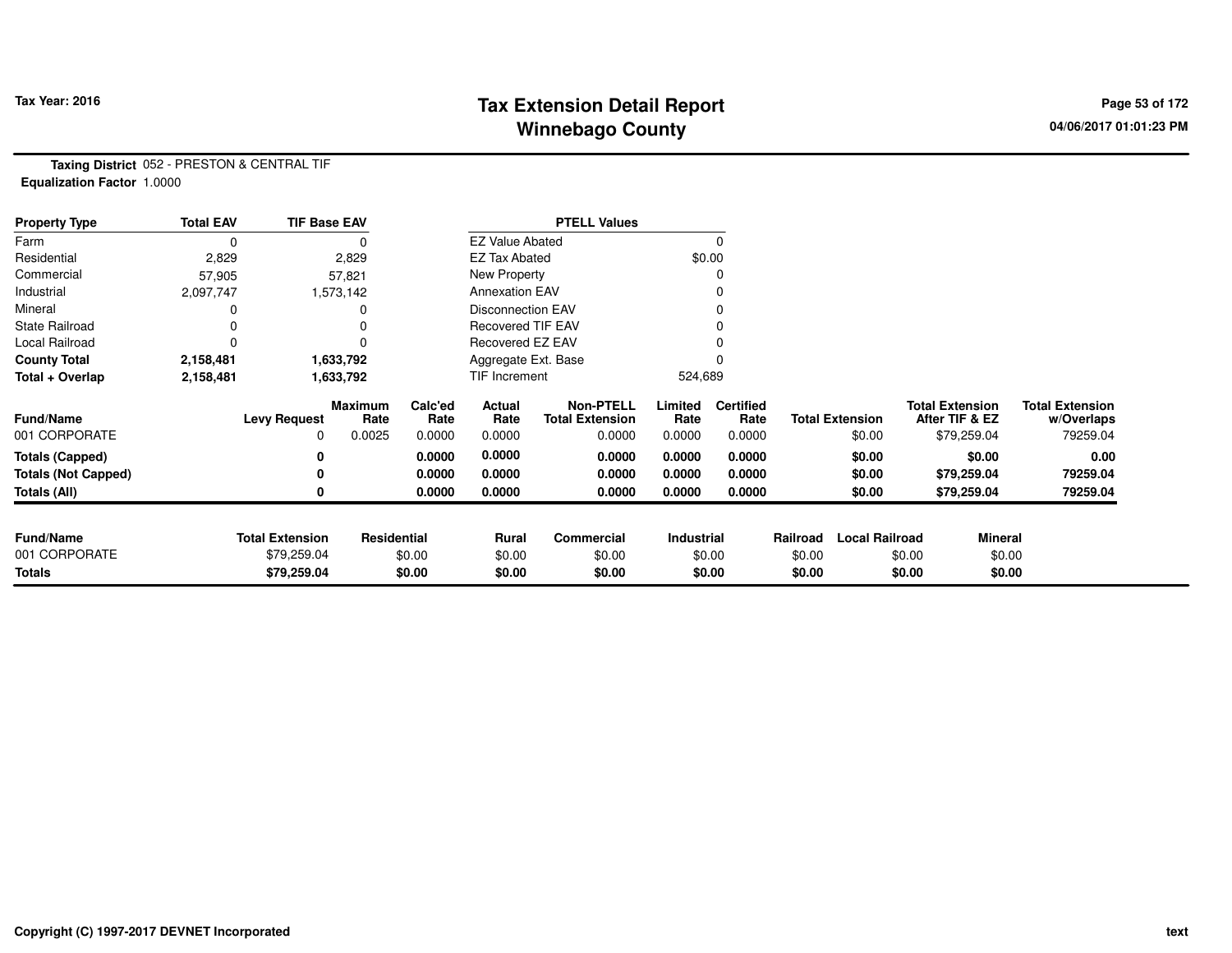# **Tax Extension Detail Report Tax Year: 2016 Page 54 of 172 Winnebago County**

**Taxing District** 053 - SEWARD SANITARY**Equalization Factor** 1.0000

| <b>Property Type</b>       | <b>Total EAV</b> | <b>Rate Setting EAV</b> |                        |                 |                          | <b>PTELL Values</b>                        |                 |                          |          |                        |        |                                          |                                      |
|----------------------------|------------------|-------------------------|------------------------|-----------------|--------------------------|--------------------------------------------|-----------------|--------------------------|----------|------------------------|--------|------------------------------------------|--------------------------------------|
| Farm                       | 138,697          |                         | 138,697                |                 | <b>EZ Value Abated</b>   |                                            |                 | 0                        |          |                        |        |                                          |                                      |
| Residential                | ,982,249         |                         | 1,982,249              |                 | <b>EZ Tax Abated</b>     |                                            | \$0.00          |                          |          |                        |        |                                          |                                      |
| Commercial                 | .785,716         |                         | 1,785,716              |                 | New Property             |                                            |                 |                          |          |                        |        |                                          |                                      |
| Industrial                 | 162,401          |                         | 162,401                |                 | <b>Annexation EAV</b>    |                                            |                 |                          |          |                        |        |                                          |                                      |
| Mineral                    |                  |                         | $\Omega$               |                 | <b>Disconnection EAV</b> |                                            |                 |                          |          |                        |        |                                          |                                      |
| <b>State Railroad</b>      | 80,177           |                         | 80,177                 |                 | Recovered TIF EAV        |                                            |                 |                          |          |                        |        |                                          |                                      |
| Local Railroad             | 458              |                         | 458                    |                 | Recovered EZ EAV         |                                            |                 |                          |          |                        |        |                                          |                                      |
| <b>County Total</b>        | 4,149,698        |                         | 4,149,698              |                 | Aggregate Ext. Base      |                                            | 3,903           |                          |          |                        |        |                                          |                                      |
| Total + Overlap            | 4,149,698        |                         | 4,149,698              |                 | TIF Increment            |                                            |                 |                          |          |                        |        |                                          |                                      |
| <b>Fund/Name</b>           |                  | <b>Levy Request</b>     | <b>Maximum</b><br>Rate | Calc'ed<br>Rate | Actual<br>Rate           | <b>Non-PTELL</b><br><b>Total Extension</b> | Limited<br>Rate | <b>Certified</b><br>Rate |          | <b>Total Extension</b> |        | <b>Total Extension</b><br>After TIF & EZ | <b>Total Extension</b><br>w/Overlaps |
| 001 CORPORATE              |                  | 3,900                   | 0.2500                 | 0.0940          | 0.0940                   | 3900.7161                                  | 0.0940          | 0.0940                   |          | \$3,900.72             |        | \$3,900.72                               | 3900.72                              |
| <b>Totals (Capped)</b>     |                  | 3,900                   |                        | 0.0940          | 0.0940                   | 3900.7161                                  | 0.0940          | 0.0940                   |          | \$3,900.72             |        | \$3,900.72                               | 3900.72                              |
| <b>Totals (Not Capped)</b> |                  | 0                       |                        | 0.0000          | 0.0000                   | 0.0000                                     | 0.0000          | 0.0000                   |          | \$0.00                 |        | \$0.00                                   | 0.00                                 |
| Totals (All)               |                  | 3,900                   |                        | 0.0940          | 0.0940                   | 3900.7161                                  | 0.0940          | 0.0940                   |          | \$3,900.72             |        | \$3,900.72                               | 3900.72                              |
|                            |                  |                         |                        |                 |                          |                                            |                 |                          |          |                        |        |                                          |                                      |
| <b>Fund/Name</b>           |                  | <b>Total Extension</b>  | Residential            |                 | <b>Rural</b>             | Commercial                                 | Industrial      |                          | Railroad | <b>Local Railroad</b>  |        | <b>Mineral</b>                           |                                      |
| 001 CORPORATE              |                  | \$3,900.72              |                        | \$1,863.31      | \$130.38                 | \$1,678.57                                 | \$152.66        |                          | \$75.37  |                        | \$0.43 | \$0.00                                   |                                      |
| Totals                     |                  | \$3,900.72              |                        | \$1,863.31      | \$130.38                 | \$1,678.57                                 | \$152.66        |                          | \$75.37  |                        | \$0.43 | \$0.00                                   |                                      |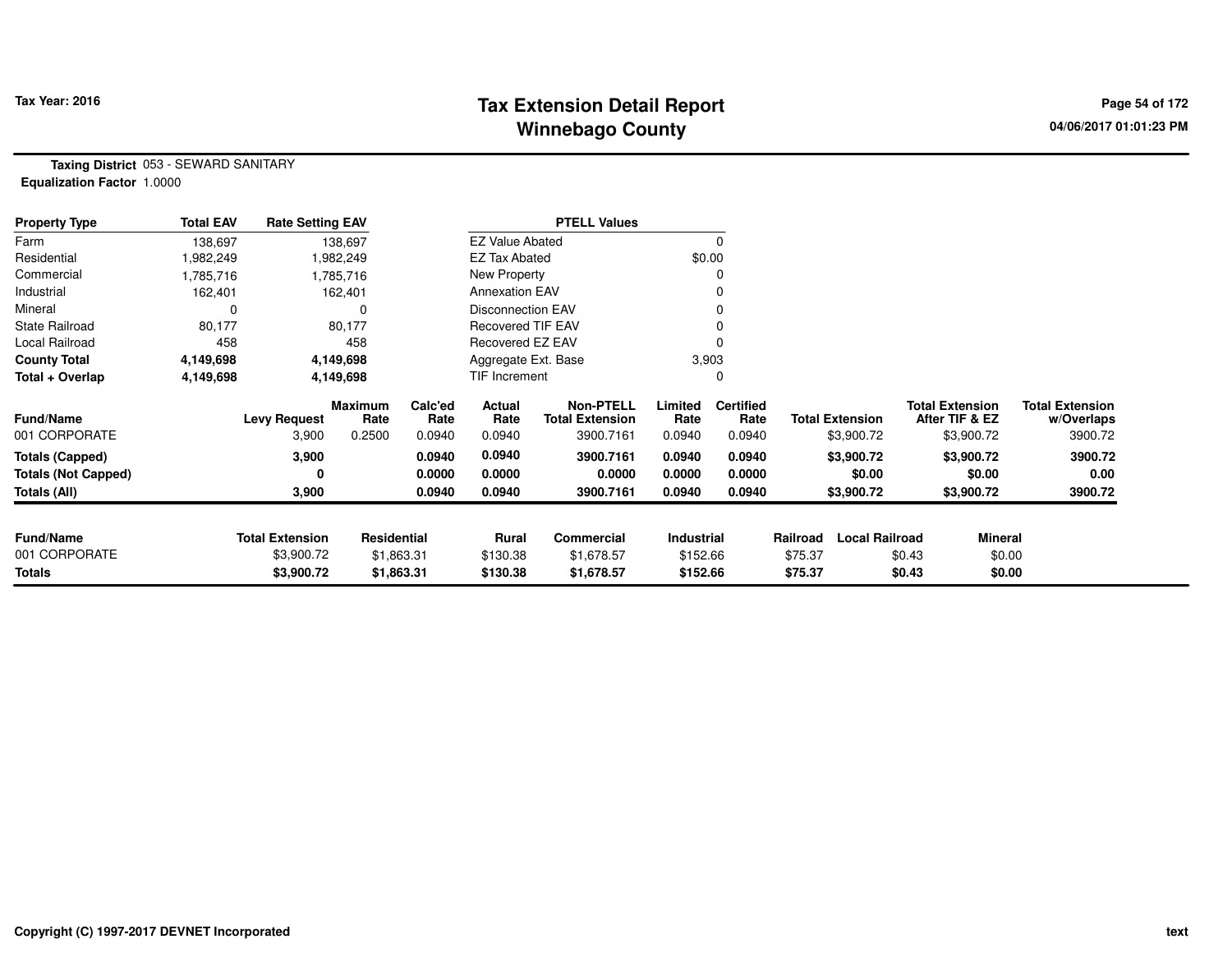### **Tax Extension Detail Report Tax Year: 2016 Page 55 of 172 Winnebago County**

**Taxing District** 054 - CHERRY VALLEY LIBRARY

**Equalization Factor** 1.0000

| <b>Property Type</b>                                | <b>Total EAV</b> | <b>Rate Setting EAV</b>                |                             |                  |                             | <b>PTELL Values</b>        |                           |                  |                        | <b>Overlapping County</b>   |                  |                                | <b>Overlap EAV</b>     |
|-----------------------------------------------------|------------------|----------------------------------------|-----------------------------|------------------|-----------------------------|----------------------------|---------------------------|------------------|------------------------|-----------------------------|------------------|--------------------------------|------------------------|
| Farm                                                | 5,775,928        |                                        | 5,695,648                   |                  | <b>EZ Value Abated</b>      |                            |                           | $\Omega$         |                        | <b>Boone County</b>         |                  |                                | 11,484,907             |
| Residential                                         | 187,021,275      | 187,015,341                            |                             |                  | <b>EZ Tax Abated</b>        |                            | \$0.00                    |                  |                        | <b>Total</b>                |                  |                                | 11,484,907             |
| Commercial                                          | 43,033,076       |                                        | 43,027,053                  |                  | <b>New Property</b>         |                            | 270,456                   |                  |                        |                             |                  | * denotes use of estimated EAV |                        |
| Industrial                                          | 5,719,716        |                                        | 3,222,193                   |                  | <b>Annexation EAV</b>       |                            | 67,837                    |                  |                        |                             |                  |                                |                        |
| Mineral                                             | $\Omega$         |                                        | 0                           |                  | <b>Disconnection EAV</b>    |                            |                           | 0                |                        |                             |                  |                                |                        |
| <b>State Railroad</b>                               | 1,049,309        |                                        | 1,049,309                   |                  | <b>Recovered TIF EAV</b>    |                            |                           | 0                |                        |                             |                  |                                |                        |
| <b>Local Railroad</b>                               | $\Omega$         |                                        | $\Omega$                    |                  | Recovered EZ EAV            |                            |                           | $\Omega$         |                        |                             |                  |                                |                        |
| <b>County Total</b>                                 | 242,599,304      | 240,009,544                            |                             |                  | Aggregate Ext. Base         |                            | 991,712                   |                  |                        |                             |                  |                                |                        |
| Total + Overlap                                     | 254,084,211      | 251,494,451                            |                             |                  | <b>TIF Increment</b>        |                            | 2,589,760                 |                  |                        |                             |                  |                                |                        |
|                                                     |                  |                                        | <b>Maximum</b>              | Calc'ed          | Actual                      | <b>Non-PTELL</b>           | Limited                   | <b>Certified</b> |                        |                             |                  | <b>Total Extension</b>         | <b>Total Extension</b> |
| <b>Fund/Name</b>                                    |                  | <b>Levy Request</b>                    | Rate                        | Rate             | Rate                        | <b>Total Extension</b>     | Rate                      | Rate             |                        | <b>Total Extension</b>      |                  | After TIF & EZ                 | w/Overlaps             |
| 001 CORPORATE<br>004 BUILDINGS, EQUIPMENT & M       |                  | 840,835<br>50,075                      | 0.6000<br>0.0200            | 0.3343<br>0.0199 | 0.3344<br>0.0200            | 811252.0726<br>48519.8608  | 0.3344<br>0.0200          | 0.3344<br>0.0200 |                        | \$811,252.07<br>\$48,519.86 |                  | \$802,591.92<br>\$48,001.91    | 840997.44<br>50298.89  |
| 005 I. M. R. F.                                     |                  | 64,127                                 | 0.0000                      | 0.0255           | 0.0255                      | 61862.8225                 | 0.0255                    | 0.0255           |                        | \$61,862.82                 |                  | \$61,202.43                    | 64131.09               |
| 027 AUDIT                                           |                  | 7,788                                  | 0.0050                      | 0.0031           | 0.0031                      | 7520.5784                  | 0.0031                    | 0.0031           |                        | \$7,520.58                  |                  | \$7,440.30                     | 7796.33                |
| 031 WORKING CASH                                    |                  | $\mathbf 0$                            | 0.0500                      | 0.0000           | 0.0000                      | 0.0000                     | 0.0000                    | 0.0000           |                        | \$0.00                      |                  | \$0.00                         | 0.00                   |
| 035 TORT JUDGMENTS, LIABILIT                        |                  | 3,231                                  | 0.0000                      | 0.0013           | 0.0013                      | 3153.7910                  | 0.0013                    | 0.0013           |                        | \$3,153.79                  |                  | \$3,120.12                     | 3269.43                |
| 047 SOCIAL SECURITY                                 |                  | 31,859                                 | 0.0000                      | 0.0127           | 0.0127                      | 30810.1116                 | 0.0127                    | 0.0127           |                        | \$30,810.11                 |                  | \$30,481.21                    | 31939.80               |
| 062 WORKERS COMPENSATION                            |                  | 739                                    | 0.0000                      | 0.0003           | 0.0003                      | 727.7979                   | 0.0003                    | 0.0003           |                        | \$727.80                    |                  | \$720.03                       | 754.48                 |
| <b>Totals (Capped)</b>                              |                  | 998,654                                |                             | 0.3971           | 0.3973                      | 963847.0348                | 0.3973                    | 0.3973           |                        | \$963,847.03                |                  | \$953,557.92                   | 999187.46              |
| <b>Totals (Not Capped)</b>                          |                  | 0                                      |                             | 0.0000           | 0.0000                      | 0.0000                     | 0.0000                    | 0.0000           |                        | \$0.00                      |                  | \$0.00                         | 0.00                   |
| Totals (All)                                        |                  | 998,654                                |                             | 0.3971           | 0.3973                      | 963847.0348                | 0.3973                    | 0.3973           |                        | \$963,847.03                |                  | \$953,557.92                   | 999187.46              |
|                                                     |                  |                                        |                             |                  |                             |                            |                           |                  |                        |                             |                  |                                |                        |
| <b>Fund/Name</b><br>001 CORPORATE                   |                  | <b>Total Extension</b><br>\$802,591.92 | Residential<br>\$625,379.30 |                  | <b>Rural</b><br>\$19,046.25 | Commercial<br>\$143,882.47 | Industrial<br>\$10,775.01 |                  | Railroad<br>\$3,508.89 | <b>Local Railroad</b>       | \$0.00           | <b>Mineral</b><br>\$0.00       |                        |
| 004 BUILDINGS, EQUIPMENT & N                        |                  | \$48,001.91                            | \$37,403.07                 |                  | \$1,139.13                  | \$8,605.41                 | \$644.44                  |                  | \$209.86               |                             | \$0.00           | \$0.00                         |                        |
| 005 I. M. R. F.                                     |                  | \$61,202.43                            | \$47,688.91                 |                  | \$1,452.39                  | \$10,971.90                | \$821.66                  |                  | \$267.57               |                             | \$0.00           | \$0.00                         |                        |
| 027 AUDIT                                           |                  | \$7,440.30                             | \$5,797.47                  |                  | \$176.57                    |                            | \$99.89                   |                  | \$32.53                |                             | \$0.00           | \$0.00                         |                        |
| 031 WORKING CASH                                    |                  | \$0.00                                 |                             | \$0.00           |                             | \$1,333.84                 |                           | \$0.00           | \$0.00                 |                             | \$0.00           |                                |                        |
|                                                     |                  |                                        |                             |                  | \$0.00                      | \$0.00                     |                           |                  |                        |                             |                  | \$0.00                         |                        |
| 035 TORT JUDGMENTS, LIABILIT<br>047 SOCIAL SECURITY |                  | \$3,120.12                             | \$2,431.20                  |                  | \$74.04                     | \$559.35                   | \$41.89                   |                  | \$13.64                |                             | \$0.00           | \$0.00                         |                        |
|                                                     |                  | \$30,481.21                            | \$23,750.94                 |                  | \$723.35                    | \$5,464.44                 | \$409.22                  |                  | \$133.26               |                             | \$0.00           | \$0.00                         |                        |
| 062 WORKERS COMPENSATION<br>Totals                  |                  | \$720.03<br>\$953,557.92               | \$743,011.93                | \$561.04         | \$17.09<br>\$22,628.82      | \$129.08<br>\$170,946.49   | \$12,801.78               | \$9.67           | \$3.15<br>\$4,168.90   |                             | \$0.00<br>\$0.00 | \$0.00<br>\$0.00               |                        |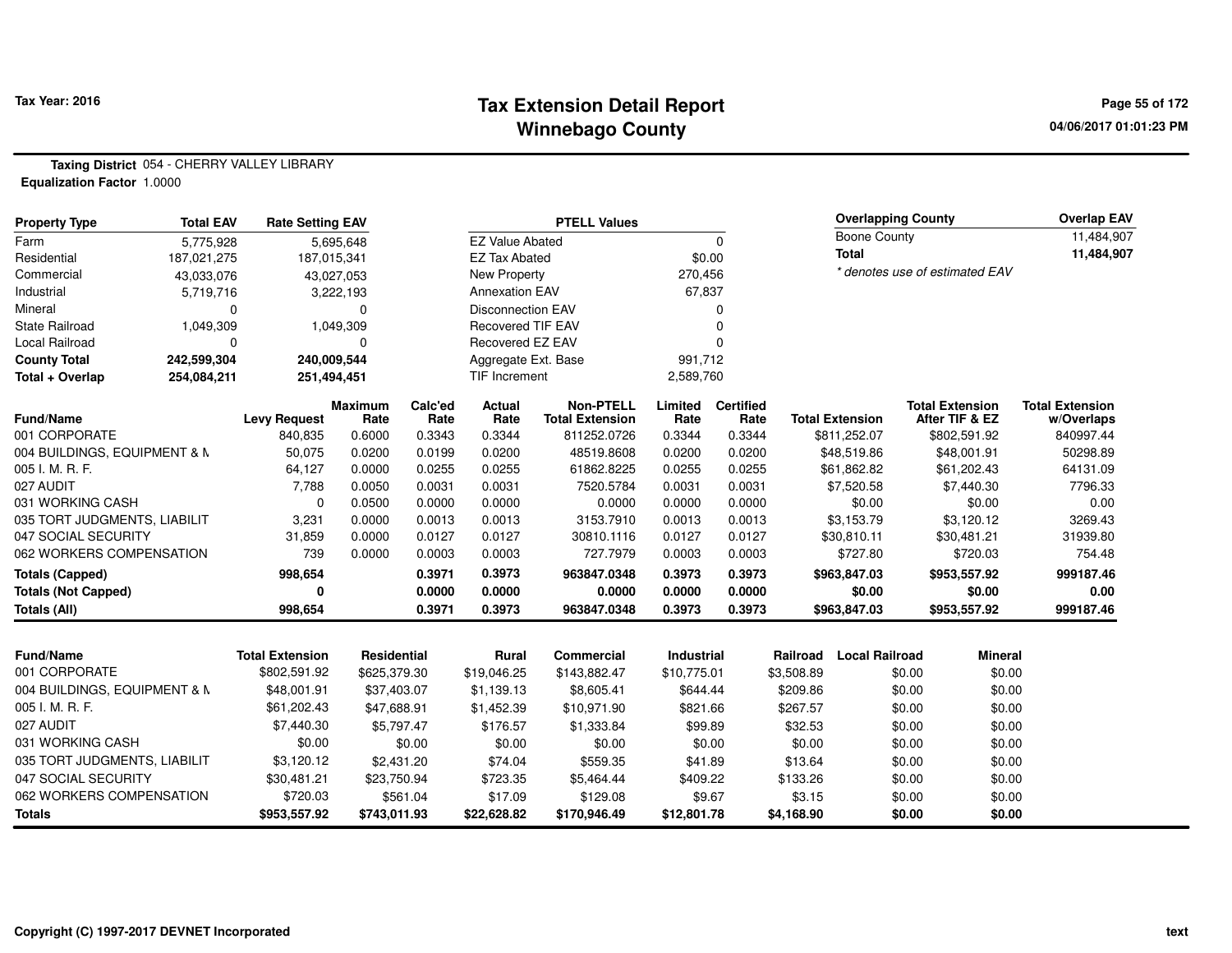### **Tax Extension Detail Report Tax Year: 2016 Page 56 of 172 Winnebago County**

**04/06/2017 01:01:23 PM**

**Taxing District** 055 - NORTH SUBURBAN LIBRARY**Equalization Factor** 1.0000

| <b>Property Type</b>         | <b>Total EAV</b> | <b>Rate Setting EAV</b> |                        |                 |                          | <b>PTELL Values</b>                        |                   |                          |            | <b>Overlapping County</b> |        |                                          | <b>Overlap EAV</b>                   |
|------------------------------|------------------|-------------------------|------------------------|-----------------|--------------------------|--------------------------------------------|-------------------|--------------------------|------------|---------------------------|--------|------------------------------------------|--------------------------------------|
| Farm                         | 7.848.309        |                         | 7,780,298              |                 | <b>EZ Value Abated</b>   |                                            |                   | 0                        |            | <b>Boone County</b>       |        |                                          | 43,855,368                           |
| Residential                  | 856,932,442      |                         | 856,648,876            |                 | <b>EZ Tax Abated</b>     |                                            | \$0.00            |                          |            | <b>Total</b>              |        |                                          | 43,855,368                           |
| Commercial                   | 175,837,283      |                         | 164,075,670            |                 | New Property             |                                            | 5,863,204         |                          |            |                           |        | * denotes use of estimated EAV           |                                      |
| Industrial                   | 100,733,232      |                         | 80,602,657             |                 | <b>Annexation EAV</b>    |                                            |                   |                          |            |                           |        |                                          |                                      |
| Mineral                      | $\Omega$         |                         | $\Omega$               |                 | <b>Disconnection EAV</b> |                                            | 15,316            |                          |            |                           |        |                                          |                                      |
| <b>State Railroad</b>        | 826,221          |                         | 826,221                |                 | <b>Recovered TIF EAV</b> |                                            |                   |                          |            |                           |        |                                          |                                      |
| Local Railroad               | $\Omega$         |                         | 0                      |                 | Recovered EZ EAV         |                                            |                   |                          |            |                           |        |                                          |                                      |
| <b>County Total</b>          | 1,142,177,487    | 1,109,933,722           |                        |                 | Aggregate Ext. Base      |                                            | 3,420,321         |                          |            |                           |        |                                          |                                      |
| Total + Overlap              | 1,186,032,855    | 1,153,789,090           |                        |                 | <b>TIF Increment</b>     |                                            | 32,243,765        |                          |            |                           |        |                                          |                                      |
| <b>Fund/Name</b>             |                  | <b>Levy Request</b>     | <b>Maximum</b><br>Rate | Calc'ed<br>Rate | <b>Actual</b><br>Rate    | <b>Non-PTELL</b><br><b>Total Extension</b> | Limited<br>Rate   | <b>Certified</b><br>Rate |            | <b>Total Extension</b>    |        | <b>Total Extension</b><br>After TIF & EZ | <b>Total Extension</b><br>w/Overlaps |
| 001 CORPORATE                |                  | 3,023,700               | 0.6000                 | 0.2621          | 0.2621                   | 2993647.1934                               | 0.2581            | 0.2581                   |            | \$2,947,960.09            |        | \$2,864,738.94                           | 2977929.64                           |
| 004 BUILDINGS, EQUIPMENT & M |                  | 230,200                 | 0.0200                 | 0.0200          | 0.0200                   | 228435.4974                                | 0.0200            | 0.0200                   |            | \$228,435.50              |        | \$221,986.74                             | 230757.82                            |
| 005 I. M. R. F.              |                  | 124,400                 | 0.0000                 | 0.0108          | 0.0108                   | 123355.1686                                | 0.0107            | 0.0107                   |            | \$122,212.99              |        | \$118,762.91                             | 123455.43                            |
| 027 AUDIT                    |                  | 9,200                   | 0.0050                 | 0.0008          | 0.0008                   | 9137.4199                                  | 0.0008            | 0.0008                   |            | \$9,137.42                |        | \$8,879.47                               | 9230.31                              |
| 035 TORT JUDGMENTS, LIABILIT |                  | 15,000                  | 0.0000                 | 0.0013          | 0.0013                   | 14848.3073                                 | 0.0013            | 0.0013                   |            | \$14,848.31               |        | \$14,429.14                              | 14999.26                             |
| 047 SOCIAL SECURITY          |                  | 85,200                  | 0.0000                 | 0.0074          | 0.0074                   | 84521.1340                                 | 0.0073            | 0.0073                   |            | \$83,378.96               |        | \$81,025.16                              | 84226.60                             |
| <b>209 RISK MANAGEMENT</b>   |                  | 22,000                  | 0.0000                 | 0.0019          | 0.0020                   | 22843.5497                                 | 0.0020            | 0.0020                   |            | \$22,843.55               |        | \$22,198.67                              | 23075.78                             |
| <b>Totals (Capped)</b>       |                  | 3,509,700               |                        | 0.3042          | 0.3044                   | 3476788.2704                               | 0.3002            | 0.3002                   |            | \$3,428,816.82            |        | \$3,332,021.03                           | 3463674.84                           |
| <b>Totals (Not Capped)</b>   |                  | 0                       |                        | 0.0000          | 0.0000                   | 0.0000                                     | 0.0000            | 0.0000                   |            | \$0.00                    |        | \$0.00                                   | 0.00                                 |
| Totals (All)                 |                  | 3,509,700               |                        | 0.3042          | 0.3044                   | 3476788.2704                               | 0.3002            | 0.3002                   |            | \$3,428,816.82            |        | \$3,332,021.03                           | 3463674.84                           |
|                              |                  |                         |                        |                 |                          |                                            |                   |                          |            |                           |        |                                          |                                      |
| <b>Fund/Name</b>             |                  | <b>Total Extension</b>  | <b>Residential</b>     |                 | Rural                    | <b>Commercial</b>                          | <b>Industrial</b> |                          | Railroad   | <b>Local Railroad</b>     |        | <b>Mineral</b>                           |                                      |
| 001 CORPORATE                |                  | \$2,864,738.94          | \$2,211,010.75         |                 | \$20,080.95              | \$423,479.30                               | \$208,035.46      |                          | \$2,132.48 |                           | \$0.00 | \$0.00                                   |                                      |
| 004 BUILDINGS, EQUIPMENT & N |                  | \$221,986.74            | \$171,329.78           |                 | \$1,556.06               | \$32,815.13                                | \$16,120.53       |                          | \$165.24   |                           | \$0.00 | \$0.00                                   |                                      |
| 005 I. M. R. F.              |                  | \$118,762.91            | \$91,661.43            |                 | \$832.49                 | \$17,556.10                                | \$8,624.48        |                          | \$88.41    |                           | \$0.00 | \$0.00                                   |                                      |
| 027 AUDIT                    |                  | \$8,879.47              |                        | \$6,853.19      | \$62.24                  | \$1,312.61                                 | \$644.82          |                          | \$6.61     |                           | \$0.00 | \$0.00                                   |                                      |

**\$3,332,021.03 \$2,571,659.96 \$23,356.45 \$492,555.15 \$241,969.16 \$2,480.31 \$0.00 \$0.00**

\$14,429.14 \$11,136.45 \$101.14 \$2,132.98 \$1,047.83 \$10.74 \$0.00 \$0.00

\$62,535.38 \$567.96 \$11,977.52 \$5,883.99 \$60.31 \$0.00 \$0.00

\$17,132.98 \$155.61 \$3,281.51 \$1,612.05 \$16.52 \$0.00 \$0.00

035 TORT JUDGMENTS, LIABILIT \$14,429.14

047 SOCIAL SECURITY \$81,025.16

209 RISK MANAGEMENT \$22,198.67

**Totals**

\$0.00

\$0.00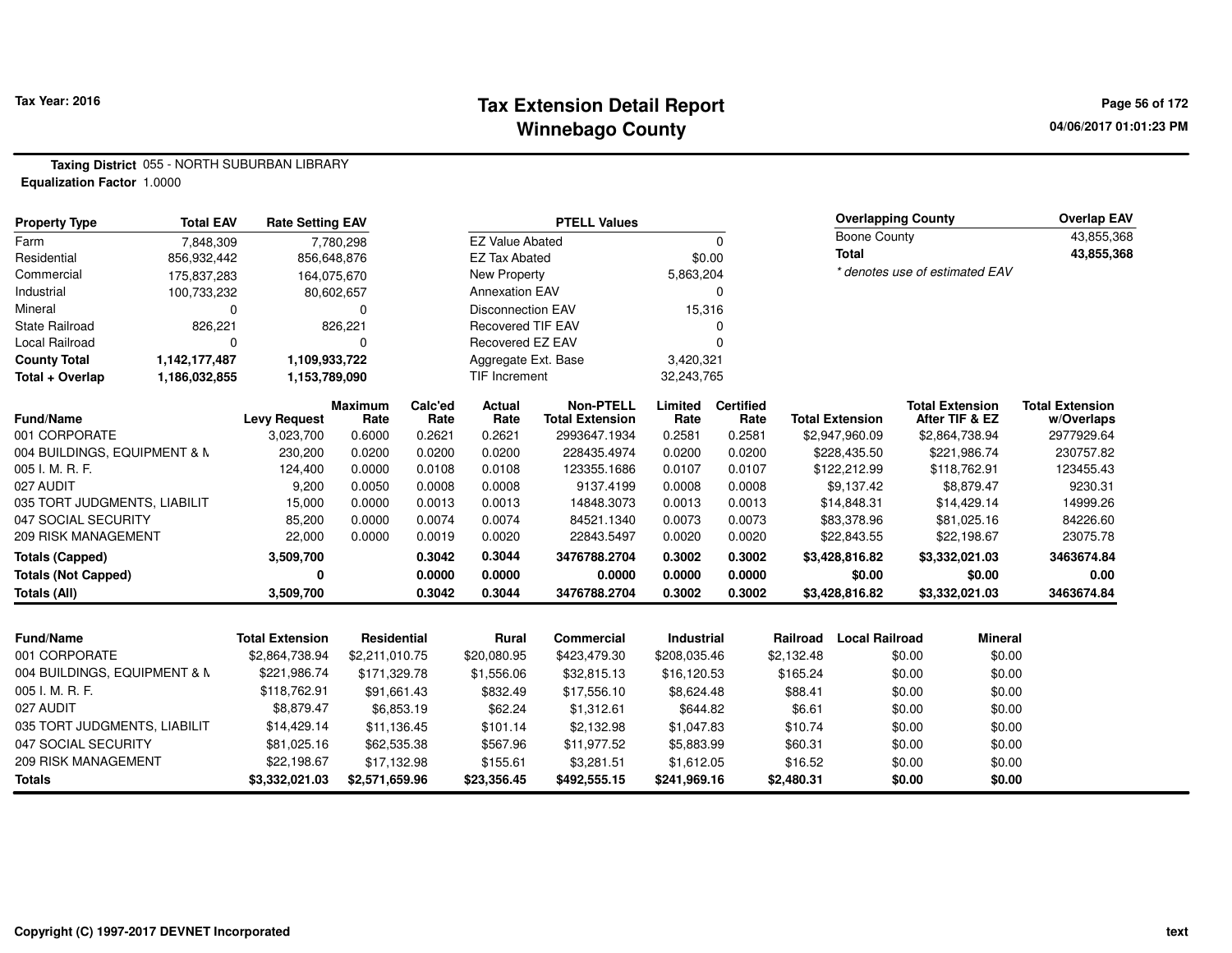### **Tax Extension Detail Report Tax Year: 2016 Page 57 of 172 Winnebago County**

**Taxing District** 056 - PECATONICA LIBRARY**Equalization Factor** 1.0000

| <b>Property Type</b>         | <b>Total EAV</b> | <b>Rate Setting EAV</b> |                        |                 |                          | <b>PTELL Values</b>                        |                   |                          |          | <b>Overlapping County</b> |        |                                          | <b>Overlap EAV</b>                   |
|------------------------------|------------------|-------------------------|------------------------|-----------------|--------------------------|--------------------------------------------|-------------------|--------------------------|----------|---------------------------|--------|------------------------------------------|--------------------------------------|
| Farm                         | 17,813,789       |                         | 17,813,789             |                 | <b>EZ Value Abated</b>   |                                            |                   | 0                        |          | <b>Stephenson County</b>  |        |                                          | *12,025,097                          |
| Residential                  | 59,472,957       |                         | 59,472,957             |                 | <b>EZ Tax Abated</b>     |                                            | \$0.00            |                          |          | <b>Total</b>              |        |                                          | 12,025,097                           |
| Commercial                   | 4,677,236        |                         | 4,677,236              |                 | New Property             |                                            | 379,065           |                          |          |                           |        | * denotes use of estimated EAV           |                                      |
| Industrial                   | 2,010,591        |                         | 2,010,591              |                 | <b>Annexation EAV</b>    |                                            |                   | 0                        |          |                           |        |                                          |                                      |
| Mineral                      | 0                |                         | ი                      |                 | <b>Disconnection EAV</b> |                                            | 70,159            |                          |          |                           |        |                                          |                                      |
| <b>State Railroad</b>        |                  |                         |                        |                 | <b>Recovered TIF EAV</b> |                                            |                   | 0                        |          |                           |        |                                          |                                      |
| Local Railroad               | 0                |                         |                        |                 | Recovered EZ EAV         |                                            |                   | $\Omega$                 |          |                           |        |                                          |                                      |
| <b>County Total</b>          | 83,974,573       |                         | 83,974,573             |                 | Aggregate Ext. Base      |                                            | 185,180           |                          |          |                           |        |                                          |                                      |
| Total + Overlap              | 95,999,670       |                         | 95,999,670             |                 | TIF Increment            |                                            |                   | 0                        |          |                           |        |                                          |                                      |
| <b>Fund/Name</b>             |                  | <b>Levy Request</b>     | <b>Maximum</b><br>Rate | Calc'ed<br>Rate | Actual<br>Rate           | <b>Non-PTELL</b><br><b>Total Extension</b> | Limited<br>Rate   | <b>Certified</b><br>Rate |          | <b>Total Extension</b>    |        | <b>Total Extension</b><br>After TIF & EZ | <b>Total Extension</b><br>w/Overlaps |
| 001 CORPORATE                |                  | 162,336                 | 0.6000                 | 0.1691          | 0.1692                   | 142084.9775                                | 0.1647            | 0.1647                   |          | \$138,306.12              |        | \$138,306.12                             | 158111.46                            |
| 004 BUILDINGS, EQUIPMENT & M |                  | 11,570                  | 0.0200                 | 0.0121          | 0.0121                   | 10160.9233                                 | 0.0118            | 0.0118                   |          | \$9,909.00                |        | \$9,909.00                               | 11327.96                             |
| 027 AUDIT                    |                  | 4,202                   | 0.0050                 | 0.0044          | 0.0044                   | 3694.8812                                  | 0.0043            | 0.0043                   |          | \$3,610.91                |        | \$3,610.91                               | 4127.99                              |
| 035 TORT JUDGMENTS, LIABILIT |                  | 5,004                   | 0.0000                 | 0.0052          | 0.0053                   | 4450.6524                                  | 0.0052            | 0.0052                   |          | \$4,366.68                |        | \$4,366.68                               | 4991.98                              |
| 047 SOCIAL SECURITY          |                  | 8,823                   | 0.0000                 | 0.0092          | 0.0092                   | 7725.6607                                  | 0.0090            | 0.0090                   |          | \$7,557.71                |        | \$7,557.71                               | 8639.97                              |
| <b>Totals (Capped)</b>       |                  | 191,935                 |                        | 0.1999          | 0.2002                   | 168117.0951                                | 0.1950            | 0.1950                   |          | \$163,750.42              |        | \$163,750.42                             | 187199.36                            |
| <b>Totals (Not Capped)</b>   |                  | 0                       |                        | 0.0000          | 0.0000                   | 0.0000                                     | 0.0000            | 0.0000                   |          | \$0.00                    |        | \$0.00                                   | 0.00                                 |
| Totals (All)                 |                  | 191,935                 |                        | 0.1999          | 0.2002                   | 168117.0951                                | 0.1950            | 0.1950                   |          | \$163,750.42              |        | \$163,750.42                             | 187199.36                            |
|                              |                  |                         |                        |                 |                          |                                            |                   |                          |          |                           |        |                                          |                                      |
| <b>Fund/Name</b>             |                  | <b>Total Extension</b>  | Residential            |                 | <b>Rural</b>             | <b>Commercial</b>                          | <b>Industrial</b> |                          | Railroad | <b>Local Railroad</b>     |        | <b>Mineral</b>                           |                                      |
| 001 CORPORATE                |                  | \$138,306.12            | \$97,951.96            |                 | \$29,339.31              | \$7,703.41                                 | \$3,311.44        |                          | \$0.00   |                           | \$0.00 | \$0.00                                   |                                      |
| 004 BUILDINGS, EQUIPMENT & N |                  | \$9,909.00              | \$7,017.81             |                 | \$2,102.03               | \$551.91                                   | \$237.25          |                          | \$0.00   |                           | \$0.00 | \$0.00                                   |                                      |
| 027 AUDIT                    |                  | \$3,610.91              |                        | \$2,557.34      | \$765.99                 | \$201.12                                   | \$86.46           |                          | \$0.00   |                           | \$0.00 | \$0.00                                   |                                      |
| 035 TORT JUDGMENTS, LIABILIT |                  | \$4,366.68              |                        | \$3,092.59      | \$926.32                 | \$243.22                                   | \$104.55          |                          | \$0.00   |                           | \$0.00 | \$0.00                                   |                                      |
| 047 SOCIAL SECURITY          |                  | \$7,557.71              |                        | \$5,352.57      | \$1,603.24               | \$420.95                                   | \$180.95          |                          | \$0.00   |                           | \$0.00 | \$0.00                                   |                                      |
| <b>Totals</b>                |                  | \$163,750.42            | \$115,972.27           |                 | \$34,736.89              | \$9,120.61                                 | \$3,920.65        |                          | \$0.00   |                           | \$0.00 | \$0.00                                   |                                      |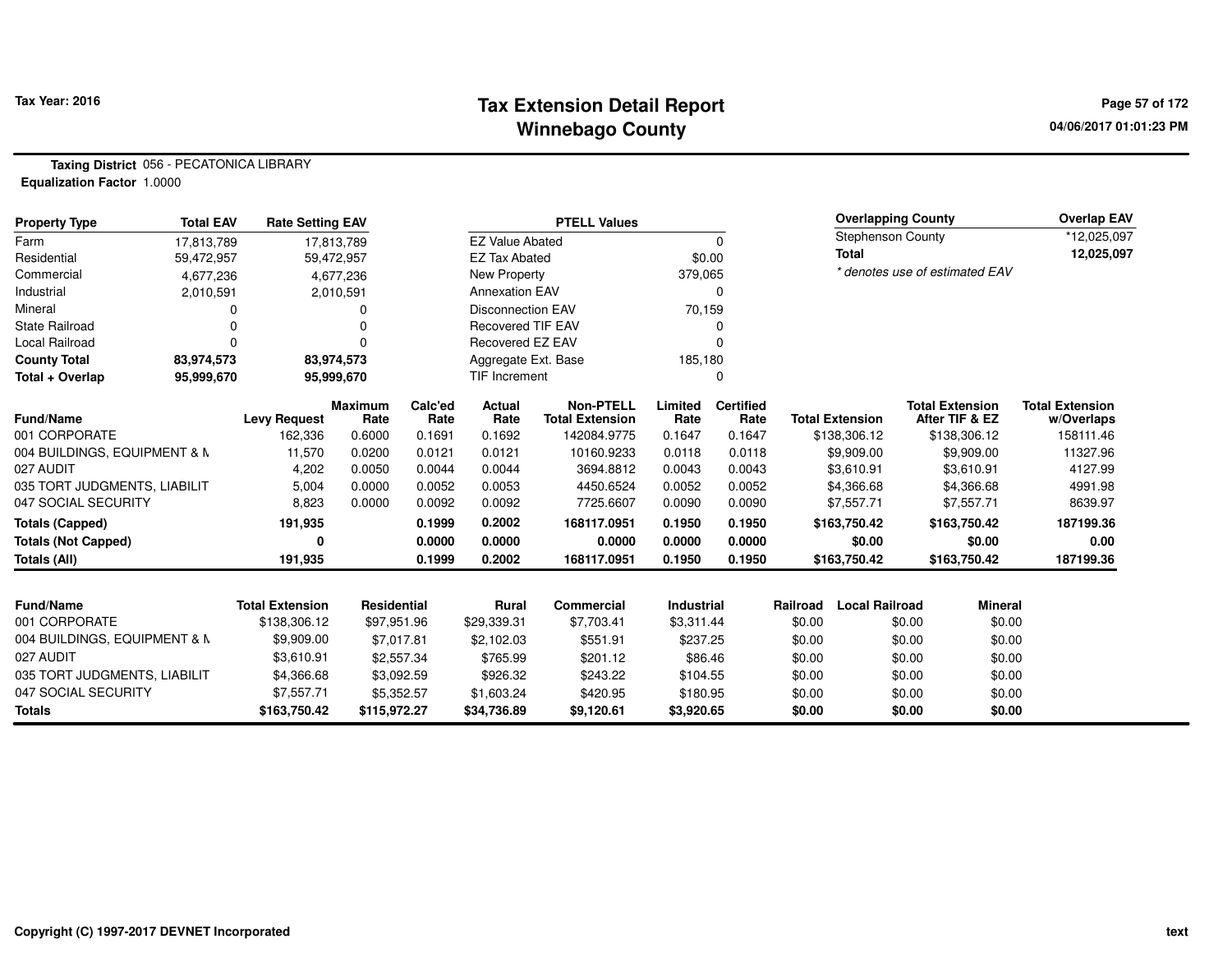# **Tax Extension Detail Report Tax Year: 2016 Page 58 of 172 Winnebago County**

**Taxing District** 057 - TALCOTT FREE LIBRARY**Equalization Factor** 1.0000

| <b>Property Type</b>         | <b>Total EAV</b> | <b>Rate Setting EAV</b> |                        |                 |                          | <b>PTELL Values</b>                        |                   |                          |          |                        |        |                                          |                                      |
|------------------------------|------------------|-------------------------|------------------------|-----------------|--------------------------|--------------------------------------------|-------------------|--------------------------|----------|------------------------|--------|------------------------------------------|--------------------------------------|
| Farm                         | 8,000,262        |                         | 8,000,262              |                 | <b>EZ Value Abated</b>   |                                            |                   | 0                        |          |                        |        |                                          |                                      |
| Residential                  | 158,608,974      |                         | 158,584,999            |                 | <b>EZ Tax Abated</b>     |                                            | \$0.00            |                          |          |                        |        |                                          |                                      |
| Commercial                   | 12,069,561       |                         | 10,902,112             |                 | New Property             |                                            | 1,255,711         |                          |          |                        |        |                                          |                                      |
| Industrial                   | 8,701,160        |                         | 5,408,540              |                 | <b>Annexation EAV</b>    |                                            |                   | 0                        |          |                        |        |                                          |                                      |
| Mineral                      | $\Omega$         |                         | $\Omega$               |                 | <b>Disconnection EAV</b> |                                            |                   |                          |          |                        |        |                                          |                                      |
| <b>State Railroad</b>        | 293,191          |                         | 293,191                |                 | <b>Recovered TIF EAV</b> |                                            |                   | O                        |          |                        |        |                                          |                                      |
| Local Railroad               | 0                |                         | $\Omega$               |                 | Recovered EZ EAV         |                                            |                   |                          |          |                        |        |                                          |                                      |
| <b>County Total</b>          | 187,673,148      |                         | 183,189,104            |                 | Aggregate Ext. Base      |                                            | 393,756           |                          |          |                        |        |                                          |                                      |
| Total + Overlap              | 187,673,148      |                         | 183,189,104            |                 | TIF Increment            |                                            | 4,484,044         |                          |          |                        |        |                                          |                                      |
| Fund/Name                    |                  | <b>Levy Request</b>     | <b>Maximum</b><br>Rate | Calc'ed<br>Rate | <b>Actual</b><br>Rate    | <b>Non-PTELL</b><br><b>Total Extension</b> | Limited<br>Rate   | <b>Certified</b><br>Rate |          | <b>Total Extension</b> |        | <b>Total Extension</b><br>After TIF & EZ | <b>Total Extension</b><br>w/Overlaps |
| 001 CORPORATE                |                  | 341,755                 | 0.6000                 | 0.1866          | 0.1866                   | 350198.0942                                | 0.1715            | 0.1715                   |          | \$321,859.45           |        | \$314,169.31                             | 314169.31                            |
| 004 BUILDINGS, EQUIPMENT & M |                  | 25,000                  | 0.0200                 | 0.0136          | 0.0137                   | 25711.2213                                 | 0.0200            | 0.0200                   |          | \$37,534.63            |        | \$36,637.82                              | 36637.82                             |
| 005 I. M. R. F.              |                  | 17,700                  | 0.0000                 | 0.0097          | 0.0097                   | 18204.2954                                 | 0.0090            | 0.0090                   |          | \$16,890.58            |        | \$16,487.02                              | 16487.02                             |
| 027 AUDIT                    |                  | 7,000                   | 0.0050                 | 0.0038          | 0.0039                   | 7319.2528                                  | 0.0036            | 0.0036                   |          | \$6,756.23             |        | \$6,594.81                               | 6594.81                              |
| 035 TORT JUDGMENTS, LIABILIT |                  | 9,500                   | 0.0000                 | 0.0052          | 0.0052                   | 9759.0037                                  | 0.0048            | 0.0048                   |          | \$9,008.31             |        | \$8,793.08                               | 8793.08                              |
| 047 SOCIAL SECURITY          |                  | 17,800                  | 0.0000                 | 0.0097          | 0.0098                   | 18391.9685                                 | 0.0091            | 0.0091                   |          | \$17,078.26            |        | \$16,670.21                              | 16670.21                             |
| <b>Totals (Capped)</b>       |                  | 418,755                 |                        | 0.2286          | 0.2289                   | 429583.8358                                | 0.2180            | 0.2180                   |          | \$409,127.46           |        | \$399,352.25                             | 399352.25                            |
| <b>Totals (Not Capped)</b>   |                  |                         |                        | 0.0000          | 0.0000                   | 0.0000                                     | 0.0000            | 0.0000                   |          | \$0.00                 |        | \$0.00                                   | 0.00                                 |
| Totals (All)                 |                  | 418,755                 |                        | 0.2286          | 0.2289                   | 429583.8358                                | 0.2180            | 0.2180                   |          | \$409,127.46           |        | \$399,352.25                             | 399352.25                            |
|                              |                  |                         |                        |                 |                          |                                            |                   |                          |          |                        |        |                                          |                                      |
| <b>Fund/Name</b>             |                  | <b>Total Extension</b>  | <b>Residential</b>     |                 | <b>Rural</b>             | <b>Commercial</b>                          | <b>Industrial</b> |                          | Railroad | <b>Local Railroad</b>  |        | <b>Mineral</b>                           |                                      |
| 001 CORPORATE                |                  | \$314,169.31            | \$271,973.27           |                 | \$13,720.45              | \$18,697.12                                | \$9,275.65        |                          | \$502.82 |                        | \$0.00 | \$0.00                                   |                                      |
| 004 BUILDINGS, EQUIPMENT & N |                  | \$36,637.82             | \$31,717.00            |                 | \$1,600.05               | \$2,180.42                                 | \$1,081.71        |                          | \$58.64  |                        | \$0.00 | \$0.00                                   |                                      |
| 005 I. M. R. F.              |                  | \$16,487.02             | \$14,272.65            |                 | \$720.02                 | \$981.19                                   | \$486.77          |                          | \$26.39  |                        | \$0.00 | \$0.00                                   |                                      |
| 027 AUDIT                    |                  | \$6,594.81              |                        | \$5,709.06      | \$288.01                 | \$392.48                                   | \$194.71          |                          | \$10.55  |                        | \$0.00 | \$0.00                                   |                                      |
| 035 TORT JUDGMENTS, LIABILIT |                  | \$8,793.08              |                        | \$7,612.09      | \$384.01                 | \$523.30                                   | \$259.61          |                          | \$14.07  |                        | \$0.00 | \$0.00                                   |                                      |
| 047 SOCIAL SECURITY          |                  | \$16,670.21             | \$14,431.24            |                 | \$728.02                 | \$992.09                                   | \$492.18          |                          | \$26.68  |                        | \$0.00 | \$0.00                                   |                                      |
| <b>Totals</b>                |                  | \$399,352.25            | \$345,715.31           |                 | \$17,440.56              | \$23,766.60                                | \$11,790.63       |                          | \$639.15 |                        | \$0.00 | \$0.00                                   |                                      |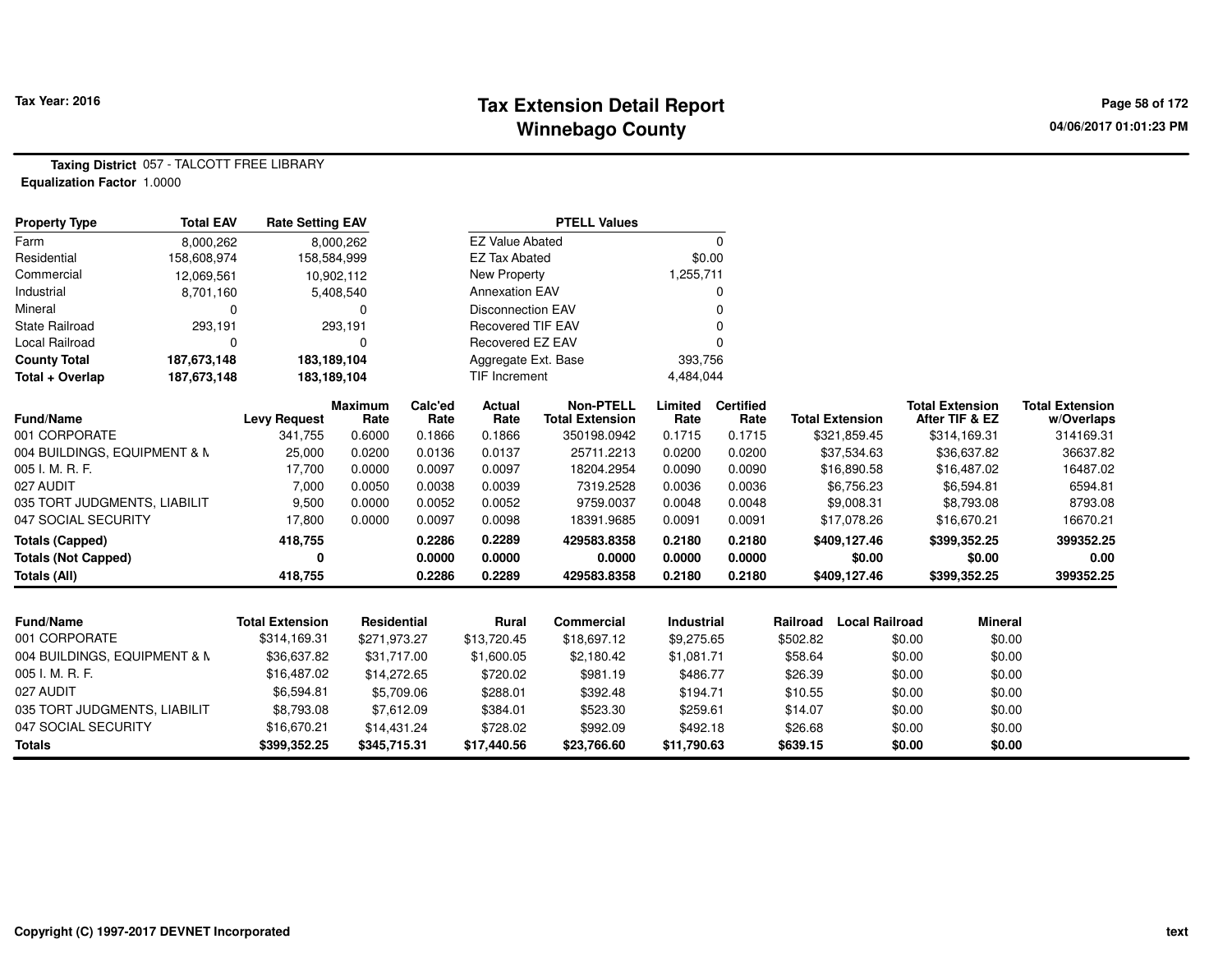# **Tax Extension Detail Report Tax Year: 2016 Page 59 of 172 Winnebago County**

**Taxing District** 058 - WINNEBAGO LIBRARY**Equalization Factor** 1.0000

| <b>Property Type</b>         | <b>Total EAV</b> | <b>Rate Setting EAV</b> |                        |                 |                          | <b>PTELL Values</b>                        |                   |                          |          |                        |                                          |                                      |
|------------------------------|------------------|-------------------------|------------------------|-----------------|--------------------------|--------------------------------------------|-------------------|--------------------------|----------|------------------------|------------------------------------------|--------------------------------------|
| Farm                         | 27,054,319       |                         | 27,054,319             |                 | <b>EZ Value Abated</b>   |                                            |                   | $\Omega$                 |          |                        |                                          |                                      |
| Residential                  | 96,633,124       |                         | 96,633,124             |                 | <b>EZ Tax Abated</b>     |                                            |                   | \$0.00                   |          |                        |                                          |                                      |
| Commercial                   | 9,773,690        |                         | 9,773,690              |                 | <b>New Property</b>      |                                            | 727,410           |                          |          |                        |                                          |                                      |
| Industrial                   | 2,829,883        |                         | 2,829,883              |                 | <b>Annexation EAV</b>    |                                            |                   | 0                        |          |                        |                                          |                                      |
| Mineral                      | 0                |                         | 0                      |                 | <b>Disconnection EAV</b> |                                            | 102,120           |                          |          |                        |                                          |                                      |
| <b>State Railroad</b>        | $\Omega$         |                         | $\Omega$               |                 | <b>Recovered TIF EAV</b> |                                            |                   |                          |          |                        |                                          |                                      |
| Local Railroad               | 699,486          |                         | 699,486                |                 | Recovered EZ EAV         |                                            |                   | $\Omega$                 |          |                        |                                          |                                      |
| <b>County Total</b>          | 136,990,502      | 136,990,502             |                        |                 | Aggregate Ext. Base      |                                            | 294,742           |                          |          |                        |                                          |                                      |
| Total + Overlap              | 136,990,502      | 136,990,502             |                        |                 | <b>TIF Increment</b>     |                                            |                   | $\Omega$                 |          |                        |                                          |                                      |
| <b>Fund/Name</b>             |                  | <b>Levy Request</b>     | <b>Maximum</b><br>Rate | Calc'ed<br>Rate | <b>Actual</b><br>Rate    | <b>Non-PTELL</b><br><b>Total Extension</b> | Limited<br>Rate   | <b>Certified</b><br>Rate |          | <b>Total Extension</b> | <b>Total Extension</b><br>After TIF & EZ | <b>Total Extension</b><br>w/Overlaps |
| 001 CORPORATE                |                  | 249,529                 | 0.6000                 | 0.1822          | 0.1822                   | 249596.6946                                | 0.1752            | 0.1752                   |          | \$240,007.36           | \$240,007.36                             | 240007.36                            |
| 004 BUILDINGS, EQUIPMENT & M |                  | 28,340                  | 0.0200                 | 0.0207          | 0.0200                   | 27398.1004                                 | 0.0200            | 0.0200                   |          | \$27,398.10            | \$27,398.10                              | 27398.10                             |
| 005 I. M. R. F.              |                  | 8,927                   | 0.0000                 | 0.0065          | 0.0066                   | 9041.3731                                  | 0.0064            | 0.0064                   |          | \$8,767.39             | \$8,767.39                               | 8767.39                              |
| 027 AUDIT                    |                  | 1.700                   | 0.0050                 | 0.0012          | 0.0013                   | 1780.8765                                  | 0.0013            | 0.0013                   |          | \$1,780.88             | \$1,780.88                               | 1780.88                              |
| 035 TORT JUDGMENTS, LIABILIT |                  | 10,344                  | 0.0000                 | 0.0076          | 0.0076                   | 10411.2782                                 | 0.0074            | 0.0074                   |          | \$10,137.30            | \$10,137.30                              | 10137.30                             |
| 047 SOCIAL SECURITY          |                  | 10,344                  | 0.0000                 | 0.0076          | 0.0076                   | 10411.2782                                 | 0.0074            | 0.0074                   |          | \$10,137.30            | \$10,137.30                              | 10137.30                             |
| <b>Totals (Capped)</b>       |                  | 309,184                 |                        | 0.2257          | 0.2253                   | 308639.6010                                | 0.2177            | 0.2177                   |          | \$298,228.32           | \$298,228.33                             | 298228.33                            |
| <b>Totals (Not Capped)</b>   |                  | ŋ                       |                        | 0.0000          | 0.0000                   | 0.0000                                     | 0.0000            | 0.0000                   |          | \$0.00                 | \$0.00                                   | 0.00                                 |
| <b>Totals (All)</b>          |                  | 309,184                 |                        | 0.2257          | 0.2253                   | 308639.6010                                | 0.2177            | 0.2177                   |          | \$298,228.32           | \$298,228.33                             | 298228.33                            |
|                              |                  |                         |                        |                 |                          |                                            |                   |                          |          |                        |                                          |                                      |
| <b>Fund/Name</b>             |                  | <b>Total Extension</b>  | Residential            |                 | <b>Rural</b>             | <b>Commercial</b>                          | <b>Industrial</b> |                          | Railroad | <b>Local Railroad</b>  | <b>Mineral</b>                           |                                      |
| 001 CORPORATE                |                  | \$240,007.36            | \$169,301.23           |                 | \$47,399.17              | \$17,123.50                                | \$4,957.96        |                          | \$0.00   | \$1,225.50             | \$0.00                                   |                                      |
| 004 BUILDINGS, EQUIPMENT & N |                  | \$27,398.10             | \$19,326.62            |                 | \$5,410.86               | \$1,954.74                                 | \$565.98          |                          | \$0.00   | \$139.90               | \$0.00                                   |                                      |
| 005 I. M. R. F.              |                  | \$8,767.39              | \$6,184.51             |                 | \$1,731.48               | \$625.52                                   | \$181.11          |                          | \$0.00   |                        | \$44.77<br>\$0.00                        |                                      |
| 027 AUDIT                    |                  | \$1,780.88              | \$1,256.23             |                 | \$351.71                 | \$127.06                                   | \$36.79           |                          | \$0.00   |                        | \$9.09<br>\$0.00                         |                                      |
| 035 TORT JUDGMENTS, LIABILIT |                  | \$10,137.30             |                        | \$7,150.86      | \$2,002.02               | \$723.25                                   | \$209.41          |                          | \$0.00   |                        | \$51.76<br>\$0.00                        |                                      |
| 047 SOCIAL SECURITY          |                  | \$10,137.30             |                        | \$7,150.86      | \$2,002.02               | \$723.25                                   | \$209.41          |                          | \$0.00   |                        | \$51.76<br>\$0.00                        |                                      |
| <b>Totals</b>                |                  | \$298,228.33            | \$210,370.31           |                 | \$58,897.26              | \$21,277.32                                | \$6,160.66        |                          | \$0.00   | \$1,522.78             | \$0.00                                   |                                      |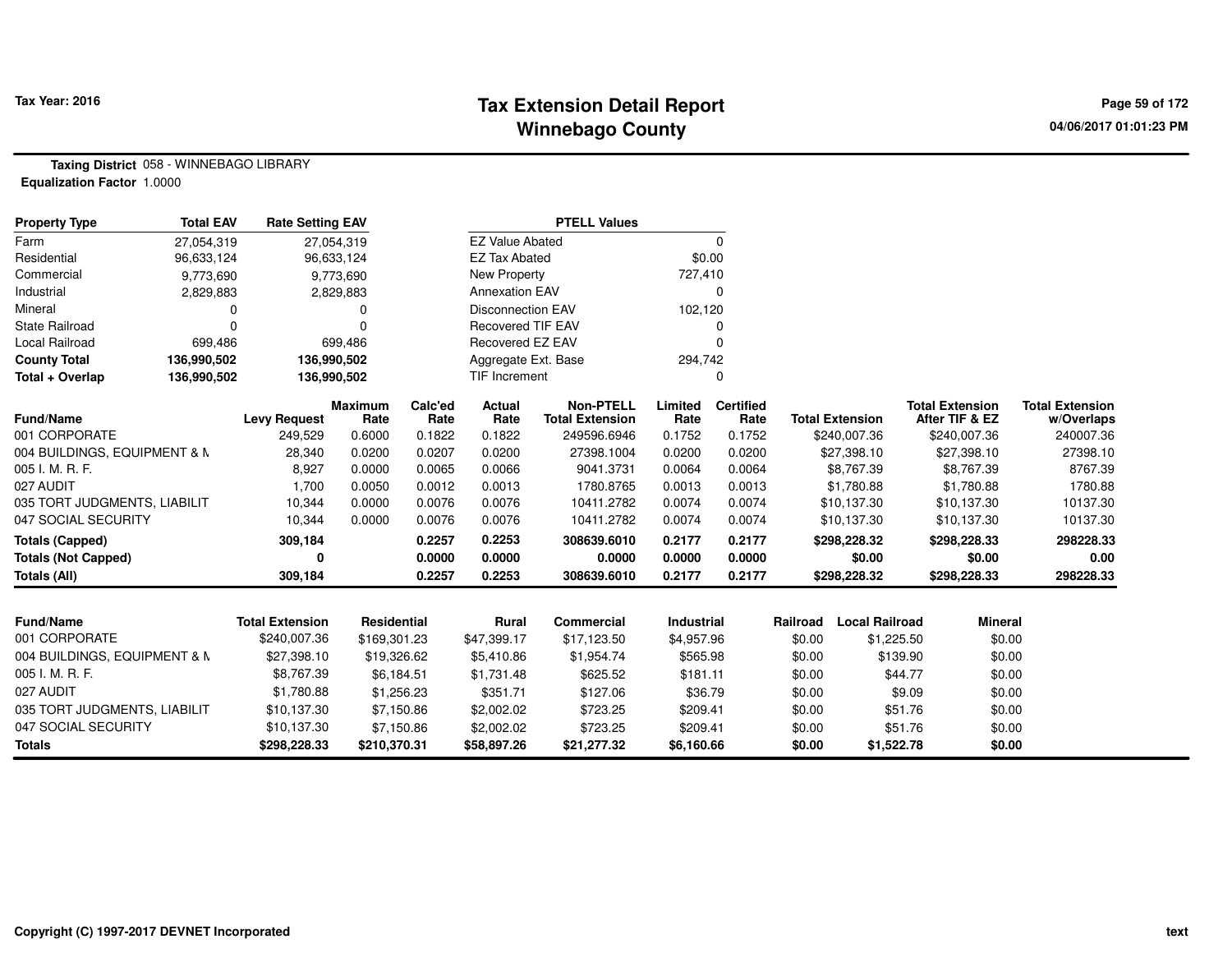# **Tax Extension Detail Report Tax Year: 2016 Page 60 of 172 Winnebago County**

**Taxing District** 059 - ROCKFORD CITY LIBRARY**Equalization Factor** 1.0000

| <b>Property Type</b>         | <b>Total EAV</b> | <b>Rate Setting EAV</b> |                 |                 |                          | <b>PTELL Values</b>                        |                 |                          |                        | <b>Overlapping County</b> |                                          | <b>Overlap EAV</b>                   |
|------------------------------|------------------|-------------------------|-----------------|-----------------|--------------------------|--------------------------------------------|-----------------|--------------------------|------------------------|---------------------------|------------------------------------------|--------------------------------------|
| Farm                         | 1,349,584        |                         | 1,172,799       |                 | <b>EZ Value Abated</b>   |                                            |                 | $\Omega$                 |                        | Ogle County               |                                          | 121,929                              |
| Residential                  | 897,083,245      | 893,138,217             |                 |                 | <b>EZ Tax Abated</b>     |                                            |                 | \$0.00                   | Total                  |                           |                                          | 121,929                              |
| Commercial                   | 394,344,704      | 384, 341, 430           |                 |                 | New Property             |                                            | 3,431,103       |                          |                        |                           | * denotes use of estimated EAV           |                                      |
| Industrial                   | 146,505,886      |                         | 139,632,756     |                 | <b>Annexation EAV</b>    |                                            | 2,470,469       |                          |                        |                           |                                          |                                      |
| Mineral                      | 0                |                         | 0               |                 | <b>Disconnection EAV</b> |                                            |                 | 1,223                    |                        |                           |                                          |                                      |
| State Railroad               | 3,783,711        |                         | 3,783,711       |                 | <b>Recovered TIF EAV</b> |                                            | 9,979,244       |                          |                        |                           |                                          |                                      |
| Local Railroad               | 112,769          |                         | 112,769         |                 | Recovered EZ EAV         |                                            |                 |                          |                        |                           |                                          |                                      |
| <b>County Total</b>          | 1,443,179,899    | 1,422,181,682           |                 |                 | Aggregate Ext. Base      |                                            | 7,331,478       |                          |                        |                           |                                          |                                      |
| Total + Overlap              | 1,443,301,828    | 1,422,303,611           |                 |                 | TIF Increment            |                                            | 20,998,217      |                          |                        |                           |                                          |                                      |
| <b>Fund/Name</b>             |                  | <b>Levy Request</b>     | Maximum<br>Rate | Calc'ed<br>Rate | Actual<br>Rate           | <b>Non-PTELL</b><br><b>Total Extension</b> | Limited<br>Rate | <b>Certified</b><br>Rate | <b>Total Extension</b> |                           | <b>Total Extension</b><br>After TIF & EZ | <b>Total Extension</b><br>w/Overlaps |
| 001 CORPORATE                |                  | 7,096,000               | 0.6000          | 0.4989          | 0.4990                   | 7201467.6960                               | 0.4990          | 0.4990                   | \$7,201,467.70         |                           | \$7,096,686.59                           | 7097295.02                           |
| 004 BUILDINGS, EQUIPMENT & N |                  | 284,000                 | 0.0200          | 0.0200          | 0.0200                   | 288635.9798                                | 0.0200          | 0.0200                   | \$288,635.98           |                           | \$284,436.34                             | 284460.72                            |
| <b>Totals (Capped)</b>       |                  | 7,380,000               |                 | 0.5189          | 0.5190                   | 7490103.6758                               | 0.5190          | 0.5190                   | \$7,490,103.68         |                           | \$7,381,122.93                           | 7381755.74                           |
| <b>Totals (Not Capped)</b>   |                  | ŋ                       |                 | 0.0000          | 0.0000                   | 0.0000                                     | 0.0000          | 0.0000                   |                        | \$0.00                    | \$0.00                                   | 0.00                                 |
| Totals (All)                 |                  | 7,380,000               |                 | 0.5189          | 0.5190                   | 7490103.6758                               | 0.5190          | 0.5190                   | \$7,490,103.68         |                           | \$7,381,122.93                           | 7381755.74                           |
| <b>Fund/Name</b>             |                  | <b>Total Extension</b>  | Residential     |                 | Rural                    | <b>Commercial</b>                          | Industrial      |                          | Railroad               | <b>Local Railroad</b>     | <b>Mineral</b>                           |                                      |
| 001 CORPORATE                |                  | \$7,096,686.59          | \$4,456,759.69  |                 | \$5,852.27               | \$1,917,863.74                             | \$696,767.45    |                          | \$18,880.72            | \$562.72                  | \$0.00                                   |                                      |
| 004 BUILDINGS, EQUIPMENT & N |                  | \$284,436.34            | \$178,627.65    |                 | \$234.56                 | \$76,868.29                                | \$27,926.55     |                          | \$756.74               | \$22.55                   | \$0.00                                   |                                      |
| Totals                       |                  | \$7,381,122.93          | \$4,635,387.34  |                 | \$6,086.83               | \$1,994,732.03                             | \$724,694.00    |                          | \$19,637.46            | \$585.27                  | \$0.00                                   |                                      |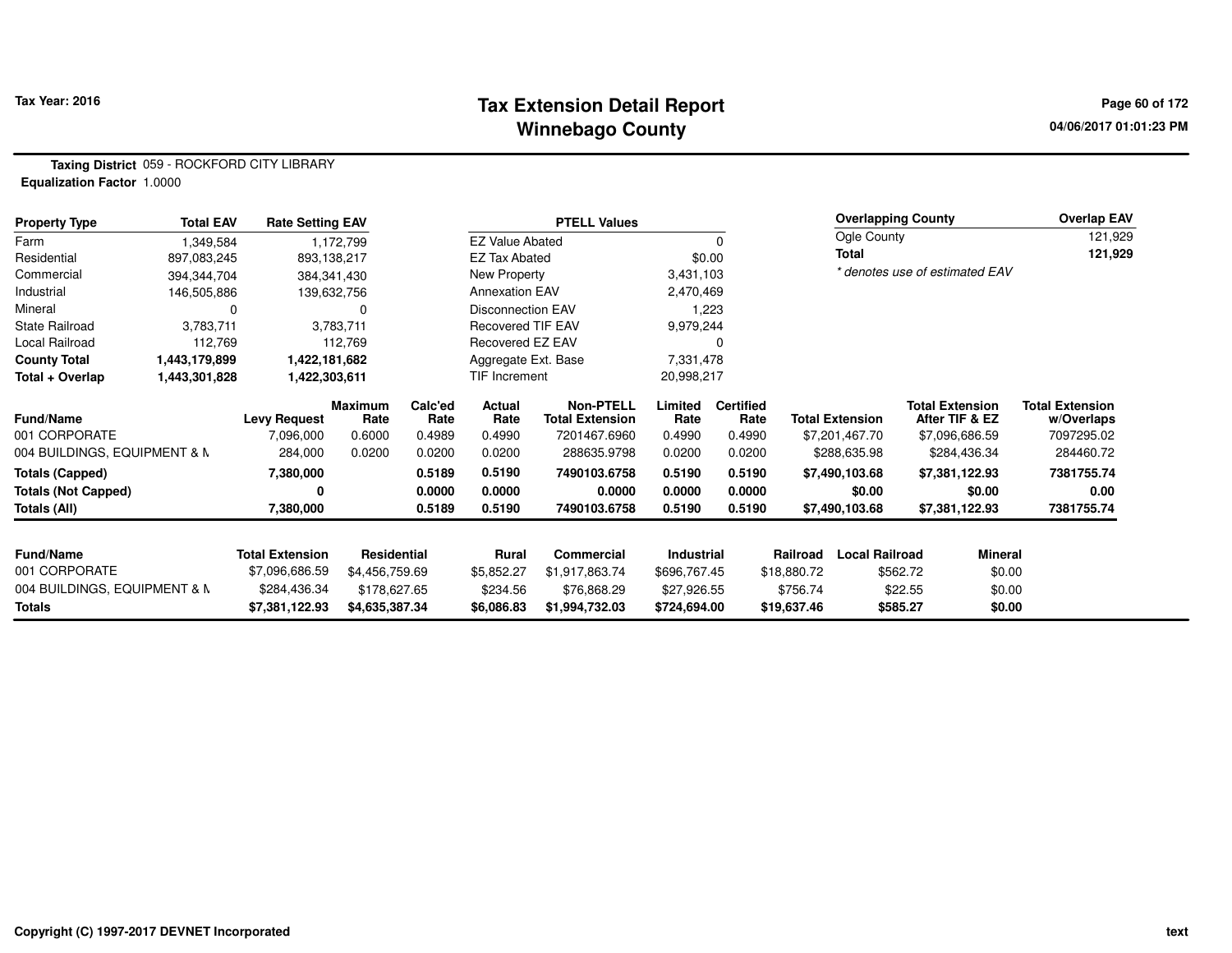# **Tax Extension Detail Report Tax Year: 2016 Page 61 of 172 Winnebago County**

**Taxing District** 060 - GREATER RKFD AIRPORT**Equalization Factor** 1.0000

| <b>Property Type</b>         | <b>Total EAV</b> |                        | <b>Rate Setting EAV</b> |                 |                          | <b>PTELL Values</b>                        |                 |                          |                                   |                                          |                                      |
|------------------------------|------------------|------------------------|-------------------------|-----------------|--------------------------|--------------------------------------------|-----------------|--------------------------|-----------------------------------|------------------------------------------|--------------------------------------|
| Farm                         | 21,944,361       |                        | 21,619,285              |                 | <b>EZ Value Abated</b>   |                                            |                 | $\Omega$                 |                                   |                                          |                                      |
| Residential                  | 1,830,803,286    | 1,826,570,266          |                         |                 | <b>EZ Tax Abated</b>     |                                            | \$0.00          |                          |                                   |                                          |                                      |
| Commercial                   | 577,123,305      | 555,459,831            |                         |                 | <b>New Property</b>      |                                            | 6,702,626       |                          |                                   |                                          |                                      |
| Industrial                   | 243,424,349      | 213,993,281            |                         |                 | <b>Annexation EAV</b>    |                                            | 25,277          |                          |                                   |                                          |                                      |
| Mineral                      | 0                |                        | $\Omega$                |                 | <b>Disconnection EAV</b> |                                            |                 | $\Omega$                 |                                   |                                          |                                      |
| <b>State Railroad</b>        | 6,552,171        |                        | 6,552,171               |                 | <b>Recovered TIF EAV</b> |                                            | 9,979,244       |                          |                                   |                                          |                                      |
| Local Railroad               | 112,769          |                        | 112,769                 |                 | Recovered EZ EAV         |                                            |                 | $\Omega$                 |                                   |                                          |                                      |
| <b>County Total</b>          | 2,679,960,241    | 2,624,307,603          |                         |                 | Aggregate Ext. Base      |                                            | 2,927,406       |                          |                                   |                                          |                                      |
| Total + Overlap              | 2,679,960,241    | 2,624,307,603          |                         |                 | <b>TIF Increment</b>     |                                            | 55,652,638      |                          |                                   |                                          |                                      |
| <b>Fund/Name</b>             |                  | <b>Levy Request</b>    | <b>Maximum</b><br>Rate  | Calc'ed<br>Rate | Actual<br>Rate           | <b>Non-PTELL</b><br><b>Total Extension</b> | Limited<br>Rate | <b>Certified</b><br>Rate | <b>Total Extension</b>            | <b>Total Extension</b><br>After TIF & EZ | <b>Total Extension</b><br>w/Overlaps |
| 001 CORPORATE                |                  | 2,071,141              | 0.0750                  | 0.0789          | 0.0750                   | 2009970.1808                               | 0.0750          | 0.0750                   | \$2,009,970.18                    | \$1,968,230.70                           | 1968230.70                           |
| 003 BONDS & INT 2008         |                  | $\Omega$               | 0.0000                  | 0.0000          | 0.0000                   | 0.0000                                     | 0.0000          | 0.0000                   | \$0.00                            | \$0.00                                   | 0.00                                 |
| 003A BONDS & INT 2015 A-B-C  |                  | $\Omega$               | 0.0000                  | 0.0000          | 0.0000                   | 0.0000                                     | 0.0000          | 0.0000                   | \$0.00                            | \$0.00                                   | 0.00                                 |
| 003B BONDS & INT 2017A       |                  | $\mathbf 0$            | 0.0000                  | 0.0000          | 0.0000                   | 0.0000                                     | 0.0000          | 0.0000                   | \$0.00                            | \$0.00                                   | 0.00                                 |
| 005 I. M. R. F.              |                  | 269,289                | 0.0000                  | 0.0103          | 0.0103                   | 276035.9048                                | 0.0103          | 0.0103                   | \$276,035.90                      | \$270,303.68                             | 270303.68                            |
| 027 AUDIT                    |                  | 40,721                 | 0.0050                  | 0.0016          | 0.0016                   | 42879.3639                                 | 0.0016          | 0.0016                   | \$42,879.36                       | \$41,988.92                              | 41988.92                             |
| 035 TORT JUDGMENTS, LIABILIT |                  | 250,000                | 0.0000                  | 0.0095          | 0.0096                   | 257276.1831                                | 0.0096          | 0.0096                   | \$257,276.18                      | \$251,933.53                             | 251933.53                            |
| 047 SOCIAL SECURITY          |                  | 204,000                | 0.0000                  | 0.0078          | 0.0078                   | 209036.8988                                | 0.0078          | 0.0078                   | \$209,036.90                      | \$204,695.99                             | 204695.99                            |
| 060 UNEMPLOYMENT INSURANC    |                  | 23,920                 | 0.0000                  | 0.0009          | 0.0010                   | 26799.6024                                 | 0.0010          | 0.0010                   | \$26,799.60                       | \$26,243.08                              | 26243.08                             |
| 062 WORKERS COMPENSATION     |                  | 130,088                | 0.0000                  | 0.0050          | 0.0050                   | 133998.0121                                | 0.0050          | 0.0050                   | \$133,998.01                      | \$131,215.38                             | 131215.38                            |
| <b>Totals (Capped)</b>       |                  | 2,989,159              |                         | 0.1139          | 0.1103                   | 2955996.1458                               | 0.1103          | 0.1103                   | \$2,955,996.15                    | \$2,894,611.28                           | 2894611.28                           |
| <b>Totals (Not Capped)</b>   |                  | 0                      |                         | 0.0000          | 0.0000                   | 0.0000                                     | 0.0000          | 0.0000                   | \$0.00                            | \$0.00                                   | 0.00                                 |
| <b>Totals (All)</b>          |                  | 2,989,159              |                         | 0.1139          | 0.1103                   | 2955996.1458                               | 0.1103          | 0.1103                   | \$2,955,996.15                    | \$2,894,611.28                           | 2894611.28                           |
|                              |                  |                        |                         |                 |                          |                                            |                 |                          |                                   |                                          |                                      |
| <b>Fund/Name</b>             |                  | <b>Total Extension</b> | Residential             |                 | <b>Rural</b>             | <b>Commercial</b>                          | Industrial      |                          | <b>Local Railroad</b><br>Railroad | <b>Mineral</b>                           |                                      |
| 001 CORPORATE                |                  | \$1,968,230.70         | \$1,369,927.70          |                 | \$16,214.46              | \$416,594.87                               | \$160,494.96    |                          | \$4,914.13                        | \$0.00<br>\$84.58                        |                                      |
| 003 BONDS & INT 2008         |                  | \$0.00                 |                         | \$0.00          | \$0.00                   | \$0.00                                     |                 | \$0.00                   | \$0.00                            | \$0.00<br>\$0.00                         |                                      |
| 003A BONDS & INT 2015 A-B-C  |                  | \$0.00                 |                         | \$0.00          | \$0.00                   | \$0.00                                     | \$0.00          |                          | \$0.00                            | \$0.00<br>\$0.00                         |                                      |
| 003B BONDS & INT 2017A       |                  | \$0.00                 |                         | \$0.00          | \$0.00                   | \$0.00                                     | \$0.00          |                          | \$0.00                            | \$0.00<br>\$0.00                         |                                      |
| 005 I. M. R. F.              |                  | \$270,303.68           | \$188,136.73            |                 | \$2,226.79               | \$57,212.36                                | \$22,041.31     |                          | \$674.87                          | \$11.62<br>\$0.00                        |                                      |

\$29,225.13 \$345.91 \$8,887.36 \$3,423.89 \$104.83 \$1.80 \$0.00

\$142,472.47 \$1,686.30 \$43,325.87 \$16,691.48 \$511.07 \$8.80 \$0.00

\$251,933.53 \$175,350.75 \$2,075.45 \$53,324.14 \$20,543.35 \$629.01 \$10.83 \$0.00

\$26,243.08 \$18,265.71 \$216.19 \$5,554.60 \$2,139.93 \$65.52 \$1.13 \$0.00

**\$2,894,611.28 \$2,014,707.01 \$23,846.06 \$612,672.19 \$236,034.58 \$7,227.04 \$124.40 \$0.00**

\$91,328.52 \$1,080.96 \$27,772.99 \$10,699.66 \$327.61 \$5.64

060 UNEMPLOYMENT INSURANCE

**Totals**

027 AUDIT \$41,988.92

035 TORT JUDGMENTS, LIABILIT \$251,933.53

047 SOCIAL SECURITY \$204,695.99

062 WORKERS COMPENSATION \$131,215.38

 $$0.00$ 

\$0.00

\$0.00

 $$5.64$   $$0.00$ <br> $$124.40$   $$0.00$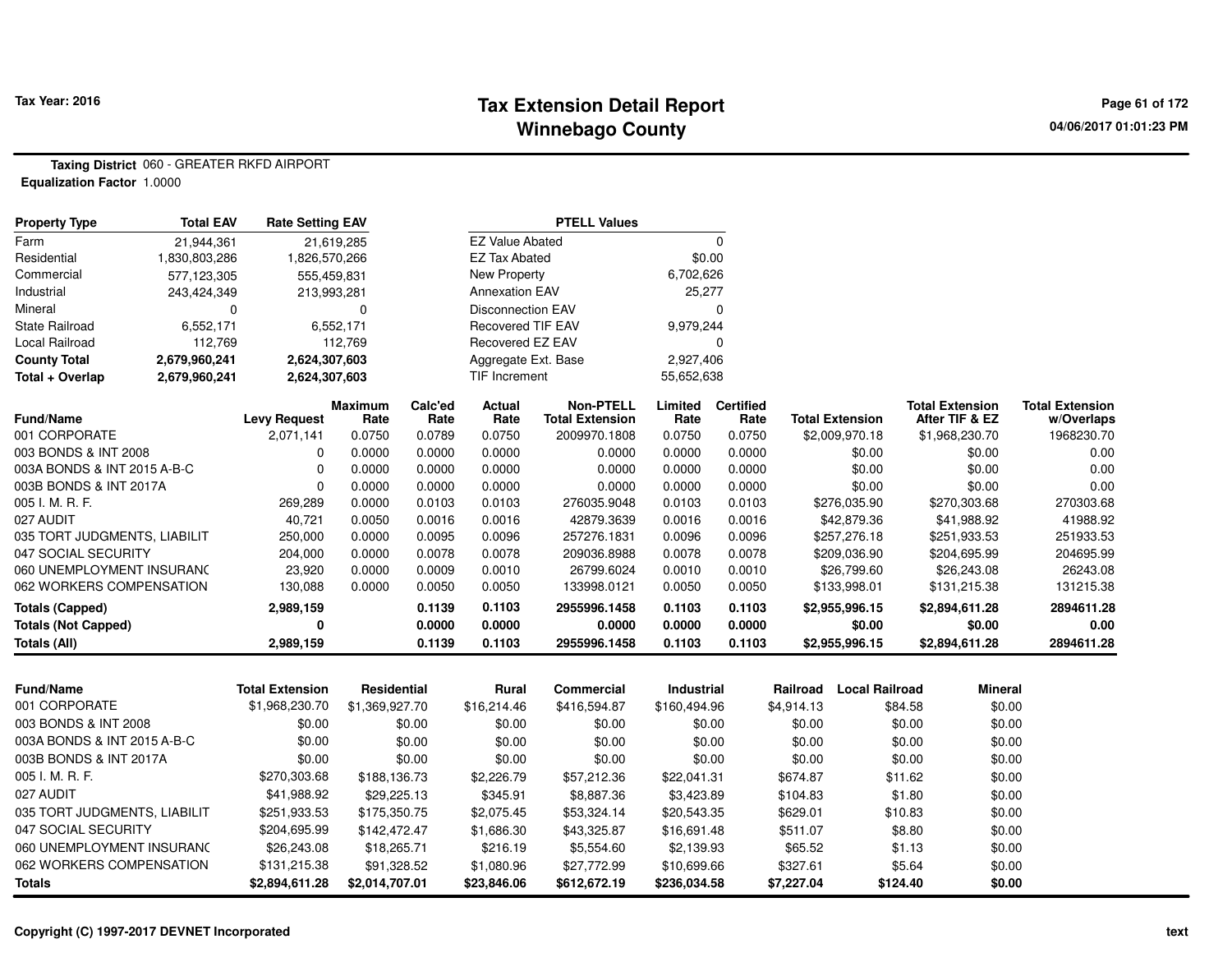# **Tax Extension Detail Report Tax Year: 2016 Page 62 of 172 Winnebago County**

**Taxing District** 061 - SOUTH BELOIT CITY LIBRARY**Equalization Factor** 1.0000

| <b>Property Type</b>       | <b>Total EAV</b> | <b>Rate Setting EAV</b> |                        |                          |                          | <b>PTELL Values</b>                        |                 |                          |            |                        |                                          |                                      |
|----------------------------|------------------|-------------------------|------------------------|--------------------------|--------------------------|--------------------------------------------|-----------------|--------------------------|------------|------------------------|------------------------------------------|--------------------------------------|
| Farm                       | 193,407          |                         | 193,407                |                          | <b>EZ Value Abated</b>   |                                            |                 | $\Omega$                 |            |                        |                                          |                                      |
| Residential                | 71,657,356       |                         | 71,647,865             |                          | <b>EZ Tax Abated</b>     |                                            |                 | \$0.00                   |            |                        |                                          |                                      |
| Commercial                 | 21,239,447       |                         | 20,961,934             |                          | New Property             |                                            |                 | 478,802                  |            |                        |                                          |                                      |
| Industrial                 | 12,492,559       |                         | 12,390,177             |                          | <b>Annexation EAV</b>    |                                            |                 | 0                        |            |                        |                                          |                                      |
| Mineral                    | 0                |                         |                        |                          | <b>Disconnection EAV</b> |                                            |                 | 0                        |            |                        |                                          |                                      |
| <b>State Railroad</b>      | 994,981          |                         | 994,981                | <b>Recovered TIF EAV</b> |                          |                                            | 0               |                          |            |                        |                                          |                                      |
| Local Railroad             | 0                |                         |                        | Recovered EZ EAV         |                          |                                            |                 |                          |            |                        |                                          |                                      |
| <b>County Total</b>        | 106,577,750      | 106,188,364             |                        |                          | Aggregate Ext. Base      |                                            | 221,954         |                          |            |                        |                                          |                                      |
| Total + Overlap            | 106,577,750      | 106,188,364             |                        |                          | <b>TIF Increment</b>     |                                            | 389,386         |                          |            |                        |                                          |                                      |
| <b>Fund/Name</b>           |                  | <b>Levy Request</b>     | <b>Maximum</b><br>Rate | Calc'ed<br>Rate          | Actual<br>Rate           | <b>Non-PTELL</b><br><b>Total Extension</b> | Limited<br>Rate | <b>Certified</b><br>Rate |            | <b>Total Extension</b> | <b>Total Extension</b><br>After TIF & EZ | <b>Total Extension</b><br>w/Overlaps |
| 001 CORPORATE              |                  | 224,500                 | 0.6000                 | 0.2114                   | 0.2115                   | 225411.9413                                | 0.2115          | 0.2115                   |            | \$225,411.94           | \$224,588.39                             | 224588.39                            |
| <b>Totals (Capped)</b>     |                  | 224,500                 |                        | 0.2114                   | 0.2115                   | 225411.9413                                | 0.2115          | 0.2115                   |            | \$225,411.94           | \$224,588.39                             | 224588.39                            |
| <b>Totals (Not Capped)</b> |                  | 0                       |                        | 0.0000                   | 0.0000                   | 0.0000                                     | 0.0000          | 0.0000                   |            | \$0.00                 | \$0.00                                   | 0.00                                 |
| Totals (All)               |                  | 224,500                 |                        | 0.2114                   | 0.2115                   | 225411.9413                                | 0.2115          | 0.2115                   |            | \$225,411.94           | \$224,588.39                             | 224588.39                            |
|                            |                  |                         |                        |                          |                          |                                            |                 |                          |            |                        |                                          |                                      |
| <b>Fund/Name</b>           |                  | <b>Total Extension</b>  | Residential            |                          | Rural                    | Commercial                                 | Industrial      |                          | Railroad   | <b>Local Railroad</b>  | <b>Mineral</b>                           |                                      |
| 001 CORPORATE              |                  | \$224,588.39            | \$151,535.24           |                          | \$409.06                 | \$44,334.49                                | \$26,205.22     |                          | \$2,104.38 | \$0.00                 | \$0.00                                   |                                      |
| <b>Totals</b>              |                  | \$224,588.39            | \$151,535.24           |                          | \$409.06                 | \$44,334.49                                | \$26,205.22     |                          | \$2,104.38 |                        | \$0.00<br>\$0.00                         |                                      |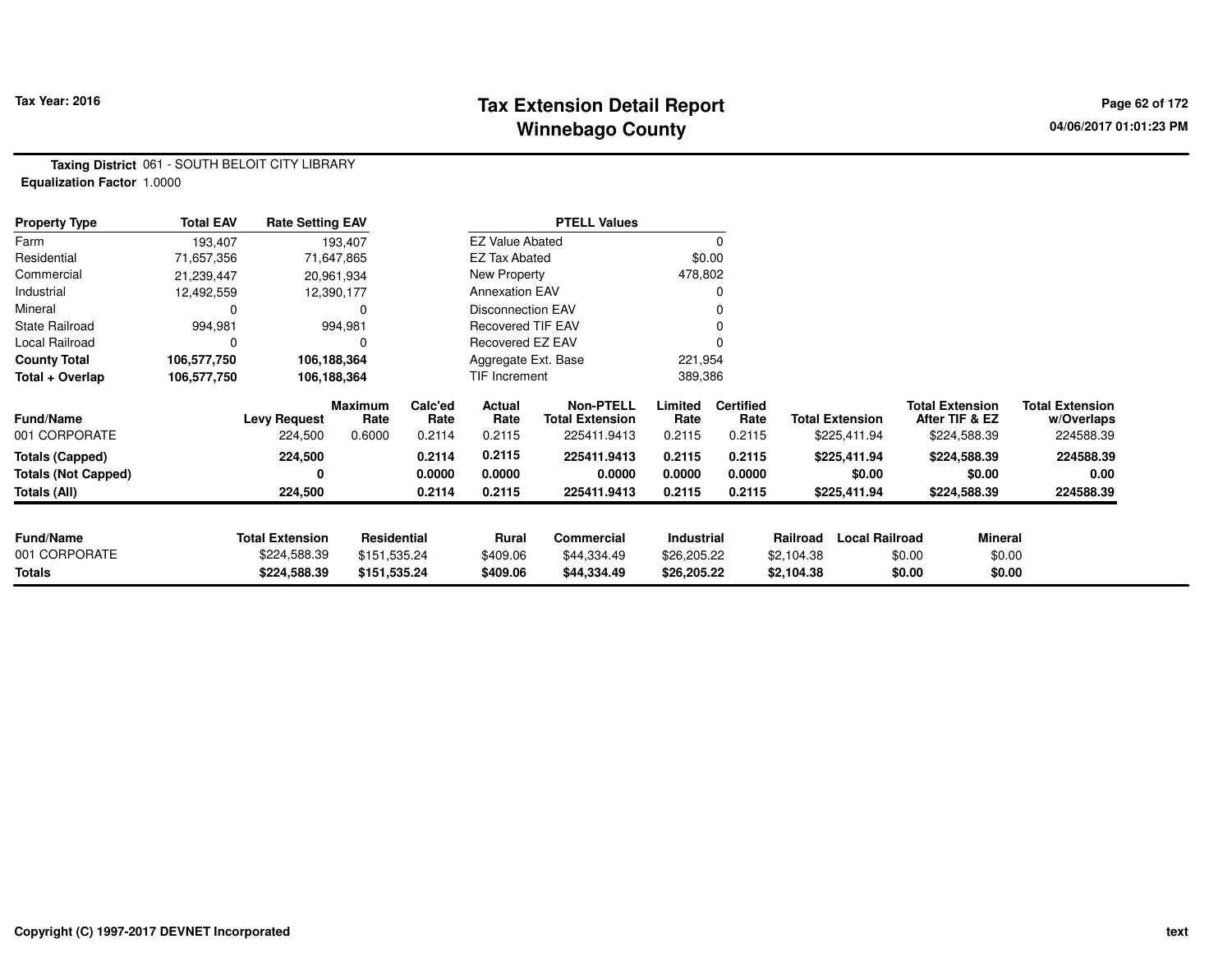# **Tax Extension Detail Report Tax Year: 2016 Page 63 of 172 Winnebago County**

**Taxing District** 062 - RKFD - WINN DRAINAGE**Equalization Factor** 1.0000

| <b>Property Type</b>       | <b>Total EAV</b> | <b>Rate Setting EAV</b> |                 |                 |                          | <b>PTELL Values</b>                        |                 |                          |          |                        |                                          |                                      |
|----------------------------|------------------|-------------------------|-----------------|-----------------|--------------------------|--------------------------------------------|-----------------|--------------------------|----------|------------------------|------------------------------------------|--------------------------------------|
| Farm                       | 277,844          |                         | 277,844         |                 | <b>EZ Value Abated</b>   |                                            |                 | 0                        |          |                        |                                          |                                      |
| Residential                | 5,994,060        |                         | 5,994,060       |                 | <b>EZ Tax Abated</b>     |                                            |                 | \$0.00                   |          |                        |                                          |                                      |
| Commercial                 | 2,227,857        |                         | 2,227,857       |                 | New Property             |                                            |                 | 7,313                    |          |                        |                                          |                                      |
| Industrial                 | 896,493          |                         | 896,493         |                 | <b>Annexation EAV</b>    |                                            |                 |                          |          |                        |                                          |                                      |
| Mineral                    |                  |                         |                 |                 | <b>Disconnection EAV</b> |                                            |                 |                          |          |                        |                                          |                                      |
| <b>State Railroad</b>      | 0                |                         |                 |                 | <b>Recovered TIF EAV</b> |                                            |                 |                          |          |                        |                                          |                                      |
| Local Railroad             | 0                |                         |                 |                 | Recovered EZ EAV         |                                            |                 |                          |          |                        |                                          |                                      |
| <b>County Total</b>        | 9,396,254        |                         | 9,396,254       |                 | Aggregate Ext. Base      |                                            |                 | 4,010                    |          |                        |                                          |                                      |
| Total + Overlap            | 9,396,254        |                         | 9,396,254       | TIF Increment   |                          |                                            |                 | 0                        |          |                        |                                          |                                      |
| <b>Fund/Name</b>           |                  | <b>Levy Request</b>     | Maximum<br>Rate | Calc'ed<br>Rate | Actual<br>Rate           | <b>Non-PTELL</b><br><b>Total Extension</b> | Limited<br>Rate | <b>Certified</b><br>Rate |          | <b>Total Extension</b> | <b>Total Extension</b><br>After TIF & EZ | <b>Total Extension</b><br>w/Overlaps |
| 001 CORPORATE              |                  | 0                       | 0.1250          | 0.0000          | 0.0000                   | 0.0000                                     | 0.0000          | 0.0000                   |          | \$0.00                 | \$0.00                                   | 0.00                                 |
| <b>Totals (Capped)</b>     |                  | 0                       |                 | 0.0000          | 0.0000                   | 0.0000                                     | 0.0000          | 0.0000                   |          | \$0.00                 | \$0.00                                   | 0.00                                 |
| <b>Totals (Not Capped)</b> |                  | 0                       |                 | 0.0000          | 0.0000                   | 0.0000                                     | 0.0000          | 0.0000                   |          | \$0.00                 | \$0.00                                   | 0.00                                 |
| <b>Totals (All)</b>        |                  | 0                       |                 | 0.0000          | 0.0000                   | 0.0000                                     | 0.0000          | 0.0000                   |          | \$0.00                 | \$0.00                                   | 0.00                                 |
|                            |                  |                         |                 |                 |                          |                                            |                 |                          |          |                        |                                          |                                      |
| <b>Fund/Name</b>           |                  | <b>Total Extension</b>  | Residential     |                 | Rural                    | Commercial                                 | Industrial      |                          | Railroad | <b>Local Railroad</b>  | <b>Mineral</b>                           |                                      |
| 001 CORPORATE              |                  | \$0.00                  |                 | \$0.00          | \$0.00                   | \$0.00                                     | \$0.00          |                          | \$0.00   |                        | \$0.00<br>\$0.00                         |                                      |
| <b>Totals</b>              |                  | \$0.00                  |                 | \$0.00          | \$0.00                   | \$0.00                                     |                 | \$0.00                   | \$0.00   |                        | \$0.00                                   | \$0.00                               |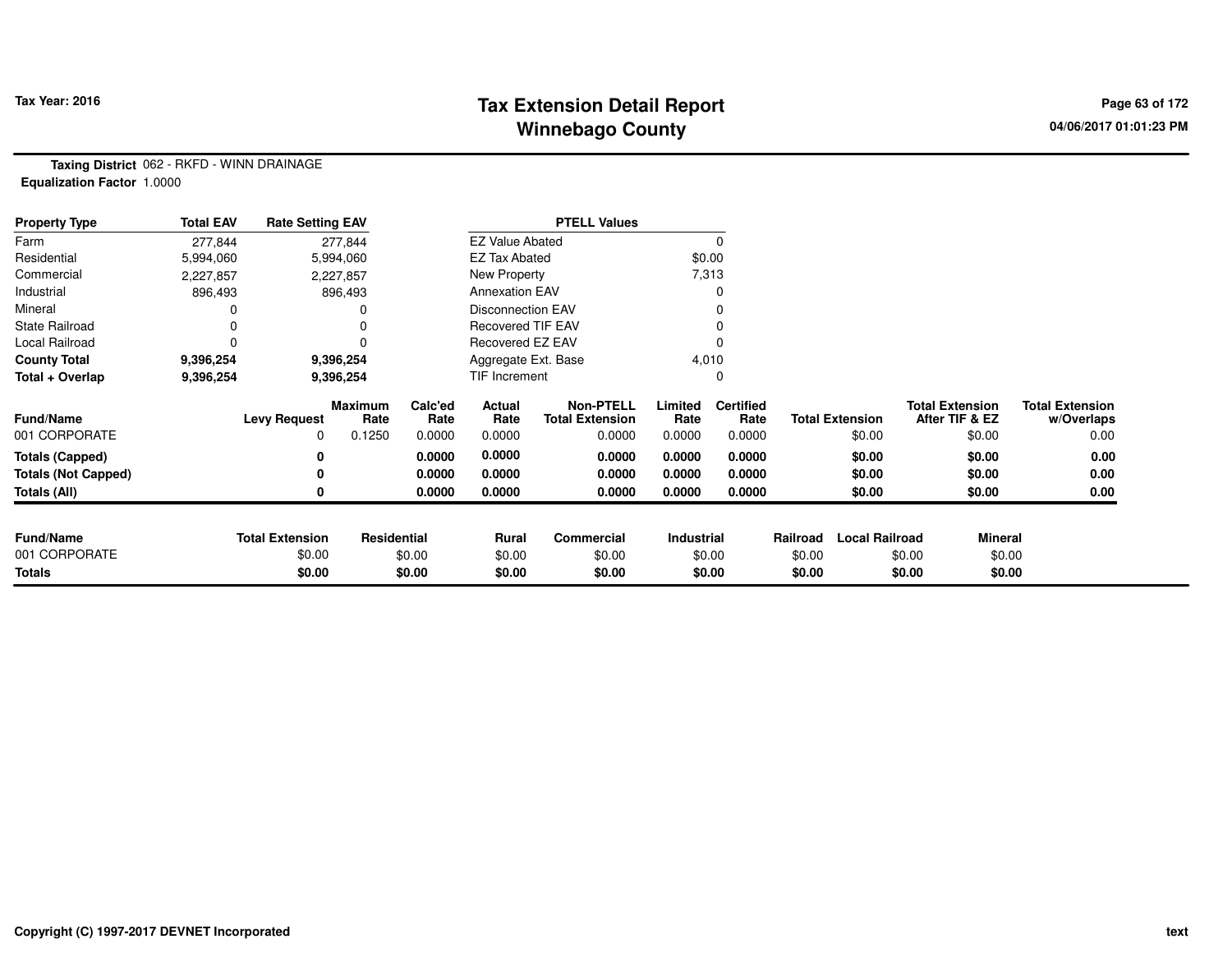# **Tax Extension Detail Report Tax Year: 2016 Page 64 of 172 Winnebago County**

**Taxing District** 063 - WESTSIDE TIF #2**Equalization Factor** 1.0000

| <b>Property Type</b>       | <b>Total EAV</b> | <b>TIF Base EAV</b>    |                        |                     |                        | <b>PTELL Values</b>                        |                 |                          |          |                        |                                          |         |                                      |
|----------------------------|------------------|------------------------|------------------------|---------------------|------------------------|--------------------------------------------|-----------------|--------------------------|----------|------------------------|------------------------------------------|---------|--------------------------------------|
| Farm                       | 0                |                        |                        |                     | <b>EZ Value Abated</b> |                                            |                 | $\Omega$                 |          |                        |                                          |         |                                      |
| Residential                | 0                |                        | 0                      |                     | <b>EZ Tax Abated</b>   |                                            |                 | \$0.00                   |          |                        |                                          |         |                                      |
| Commercial                 | 216,344          |                        | 210,986                |                     | New Property           |                                            |                 | 0                        |          |                        |                                          |         |                                      |
| Industrial                 | 129,992          |                        | 129,992                |                     | <b>Annexation EAV</b>  |                                            |                 | 0                        |          |                        |                                          |         |                                      |
| Mineral                    |                  |                        | 0                      |                     | Disconnection EAV      |                                            |                 | 0                        |          |                        |                                          |         |                                      |
| <b>State Railroad</b>      |                  |                        | 0                      |                     | Recovered TIF EAV      |                                            |                 |                          |          |                        |                                          |         |                                      |
| Local Railroad             |                  |                        | 0                      |                     | Recovered EZ EAV       |                                            |                 |                          |          |                        |                                          |         |                                      |
| <b>County Total</b>        | 346,336          |                        | 340,978                | Aggregate Ext. Base |                        |                                            |                 |                          |          |                        |                                          |         |                                      |
| Total + Overlap            | 346,336          |                        | 340,978                |                     | TIF Increment          |                                            |                 | 5,358                    |          |                        |                                          |         |                                      |
| <b>Fund/Name</b>           |                  | <b>Levy Request</b>    | <b>Maximum</b><br>Rate | Calc'ed<br>Rate     | Actual<br>Rate         | <b>Non-PTELL</b><br><b>Total Extension</b> | Limited<br>Rate | <b>Certified</b><br>Rate |          | <b>Total Extension</b> | <b>Total Extension</b><br>After TIF & EZ |         | <b>Total Extension</b><br>w/Overlaps |
| 001 CORPORATE              |                  | 0                      | 0.0000                 | 0.0000              | 0.0000                 | 0.0000                                     | 0.0000          | 0.0000                   |          | \$0.00                 | \$809.38                                 |         | 809.38                               |
| <b>Totals (Capped)</b>     |                  | 0                      |                        | 0.0000              | 0.0000                 | 0.0000                                     | 0.0000          | 0.0000                   |          | \$0.00                 |                                          | \$0.00  | 0.00                                 |
| <b>Totals (Not Capped)</b> |                  | 0                      |                        | 0.0000              | 0.0000                 | 0.0000                                     | 0.0000          | 0.0000                   |          | \$0.00                 | \$809.38                                 |         | 809.38                               |
| Totals (All)               |                  | 0                      |                        | 0.0000              | 0.0000                 | 0.0000                                     | 0.0000          | 0.0000                   |          | \$0.00                 | \$809.38                                 |         | 809.38                               |
| <b>Fund/Name</b>           |                  | <b>Total Extension</b> | Residential            |                     | Rural                  | Commercial                                 | Industrial      |                          | Railroad | <b>Local Railroad</b>  |                                          | Mineral |                                      |
| 001 CORPORATE              |                  | \$809.38               |                        | \$0.00              | \$0.00                 | \$0.00                                     |                 | \$0.00                   | \$0.00   |                        | \$0.00                                   | \$0.00  |                                      |
| <b>Totals</b>              |                  | \$809.38               |                        | \$0.00              | \$0.00                 | \$0.00                                     |                 | \$0.00                   | \$0.00   |                        | \$0.00                                   | \$0.00  |                                      |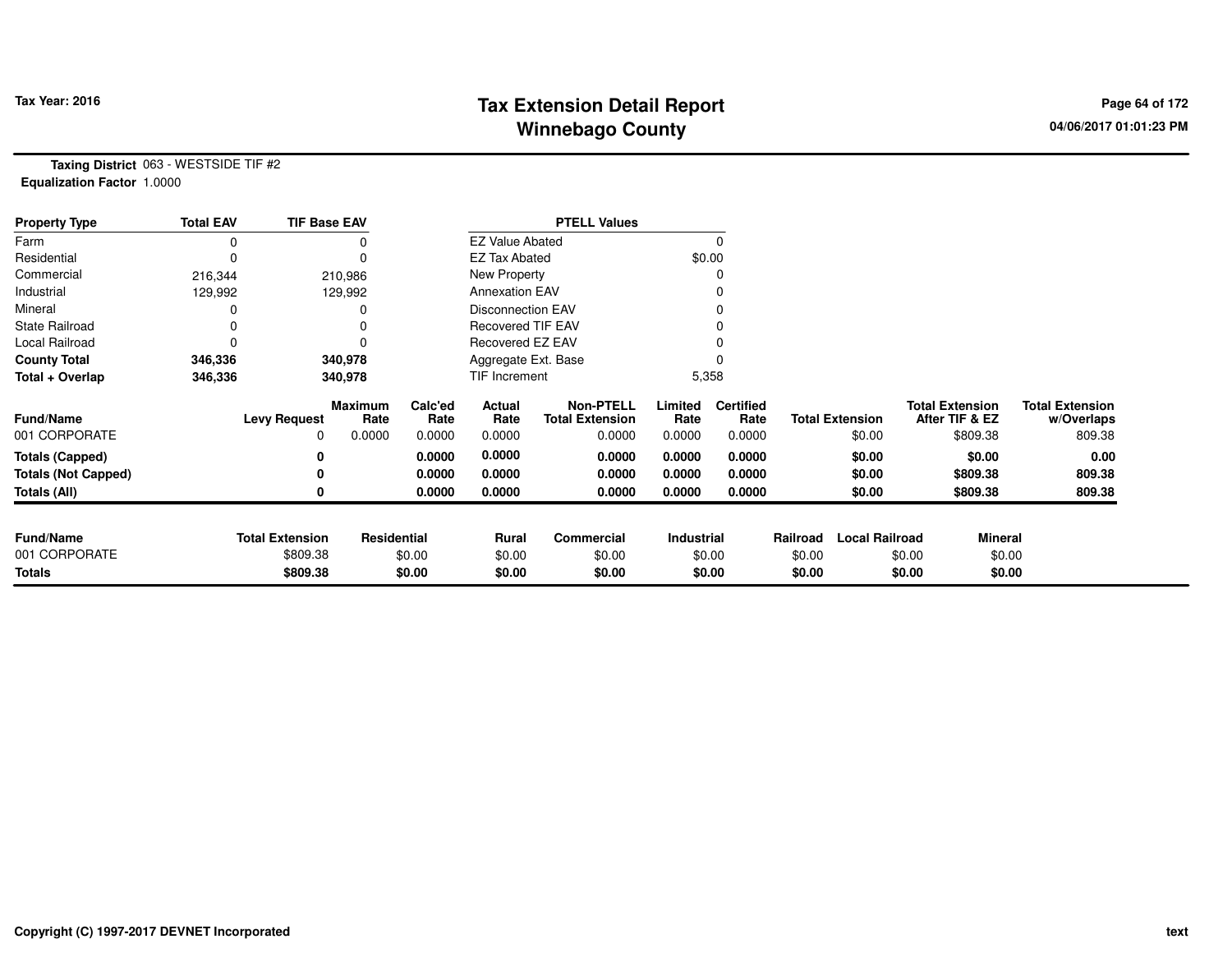# **Tax Extension Detail Report Tax Year: 2016 Page 65 of 172 Winnebago County**

**Taxing District** 064 - LINCOLN-ACRES STREET LIGHT**Equalization Factor** 1.0000

| <b>Property Type</b>       | <b>Total EAV</b> | <b>Rate Setting EAV</b> |                        |                     |                          | <b>PTELL Values</b>                        |                   |                          |          |                        |                                          |                                      |
|----------------------------|------------------|-------------------------|------------------------|---------------------|--------------------------|--------------------------------------------|-------------------|--------------------------|----------|------------------------|------------------------------------------|--------------------------------------|
| Farm                       | $\mathbf 0$      |                         |                        |                     | <b>EZ Value Abated</b>   |                                            |                   | $\Omega$                 |          |                        |                                          |                                      |
| Residential                | 570,020          |                         | 570,020                |                     | <b>EZ Tax Abated</b>     |                                            |                   | \$0.00                   |          |                        |                                          |                                      |
| Commercial                 |                  |                         |                        |                     | New Property             |                                            |                   |                          |          |                        |                                          |                                      |
| Industrial                 | 0                |                         |                        |                     | <b>Annexation EAV</b>    |                                            |                   |                          |          |                        |                                          |                                      |
| Mineral                    | 0                |                         |                        |                     | <b>Disconnection EAV</b> |                                            |                   |                          |          |                        |                                          |                                      |
| <b>State Railroad</b>      | 0                |                         | $\Omega$               |                     | <b>Recovered TIF EAV</b> |                                            |                   |                          |          |                        |                                          |                                      |
| Local Railroad             | 0                |                         |                        |                     | Recovered EZ EAV         |                                            |                   |                          |          |                        |                                          |                                      |
| <b>County Total</b>        | 570,020          |                         | 570,020                | Aggregate Ext. Base |                          |                                            |                   |                          |          |                        |                                          |                                      |
| Total + Overlap            | 570,020          |                         | 570,020                | TIF Increment       |                          |                                            | $\Omega$          |                          |          |                        |                                          |                                      |
| <b>Fund/Name</b>           |                  | <b>Levy Request</b>     | <b>Maximum</b><br>Rate | Calc'ed<br>Rate     | Actual<br>Rate           | <b>Non-PTELL</b><br><b>Total Extension</b> | Limited<br>Rate   | <b>Certified</b><br>Rate |          | <b>Total Extension</b> | <b>Total Extension</b><br>After TIF & EZ | <b>Total Extension</b><br>w/Overlaps |
| 001 CORPORATE              |                  | 0                       | 2.0000                 | 0.0000              | 0.0000                   | 0.0000                                     | 0.0000            | 0.0000                   |          | \$0.00                 | \$0.00                                   | 0.00                                 |
| <b>Totals (Capped)</b>     |                  | 0                       |                        | 0.0000              | 0.0000                   | 0.0000                                     | 0.0000            | 0.0000                   |          | \$0.00                 | \$0.00                                   | 0.00                                 |
| <b>Totals (Not Capped)</b> |                  | 0                       |                        | 0.0000              | 0.0000                   | 0.0000                                     | 0.0000            | 0.0000                   |          | \$0.00                 | \$0.00                                   | 0.00                                 |
| Totals (All)               |                  | 0                       |                        | 0.0000              | 0.0000                   | 0.0000                                     | 0.0000            | 0.0000                   |          | \$0.00                 | \$0.00                                   | 0.00                                 |
|                            |                  |                         |                        |                     |                          |                                            |                   |                          |          |                        |                                          |                                      |
| <b>Fund/Name</b>           |                  | <b>Total Extension</b>  | Residential            |                     | Rural                    | <b>Commercial</b>                          | <b>Industrial</b> |                          | Railroad | <b>Local Railroad</b>  | <b>Mineral</b>                           |                                      |
| 001 CORPORATE              |                  | \$0.00                  |                        | \$0.00              | \$0.00                   | \$0.00                                     |                   | \$0.00                   | \$0.00   |                        | \$0.00                                   | \$0.00                               |
| <b>Totals</b>              |                  | \$0.00                  |                        | \$0.00              | \$0.00                   | \$0.00                                     |                   | \$0.00                   | \$0.00   |                        | \$0.00                                   | \$0.00                               |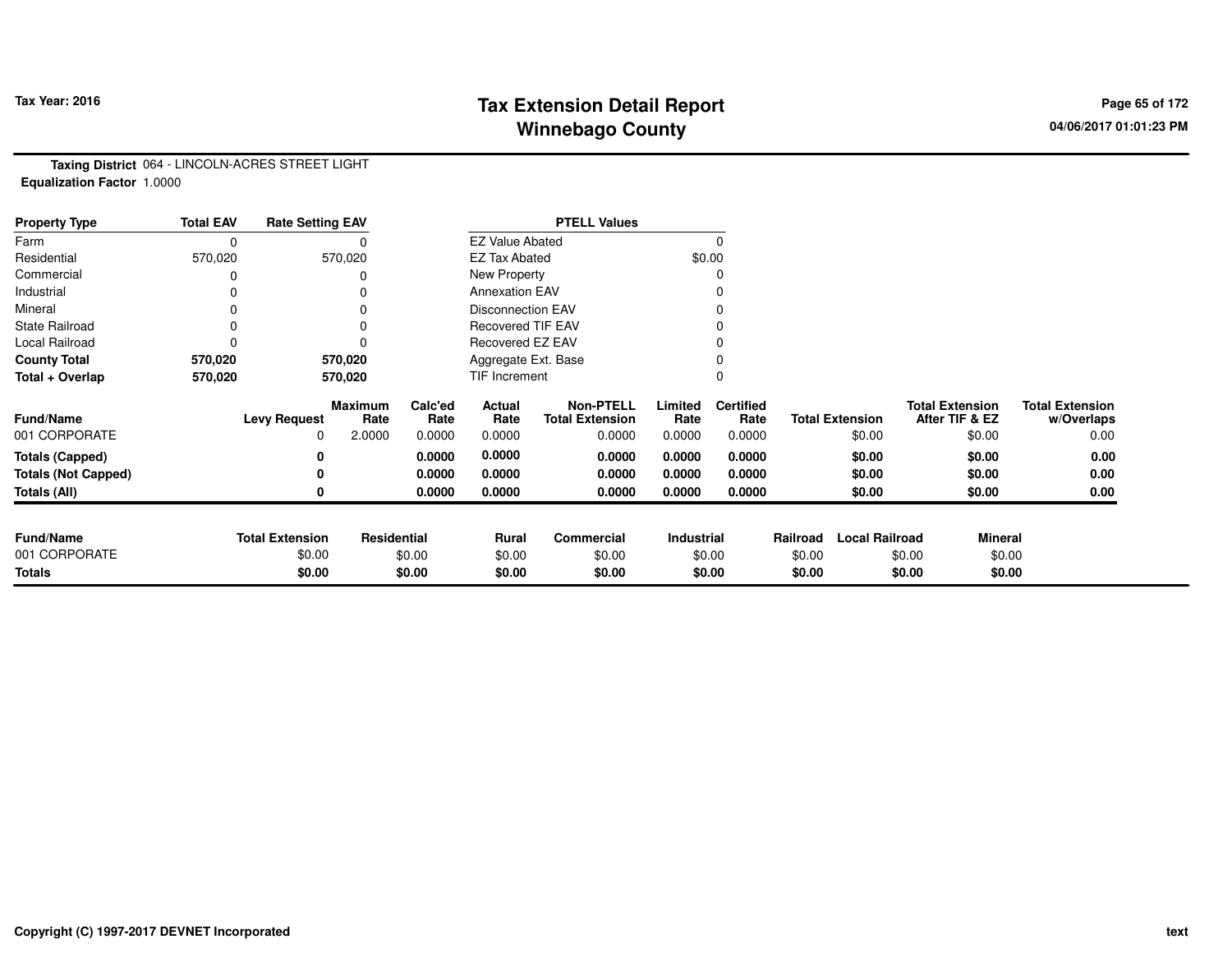# **Tax Extension Detail Report Tax Year: 2016 Page 66 of 172 Winnebago County**

**Taxing District** 065 - WASHINGTON PARK STREET LIGHT**Equalization Factor** 1.0000

| <b>Property Type</b>       | <b>Total EAV</b> | <b>Rate Setting EAV</b> |                        |                 |                          | <b>PTELL Values</b>                        |                 |                          |          |                        |        |                                          |                                      |
|----------------------------|------------------|-------------------------|------------------------|-----------------|--------------------------|--------------------------------------------|-----------------|--------------------------|----------|------------------------|--------|------------------------------------------|--------------------------------------|
| Farm                       | 0                |                         |                        |                 | <b>EZ Value Abated</b>   |                                            |                 |                          |          |                        |        |                                          |                                      |
| Residential                | 1,307,231        |                         | 1,307,231              |                 | <b>EZ Tax Abated</b>     |                                            |                 | \$0.00                   |          |                        |        |                                          |                                      |
| Commercial                 | 13,373           |                         | 13,373                 |                 | New Property             |                                            |                 |                          |          |                        |        |                                          |                                      |
| Industrial                 | 82,200           |                         | 82,200                 |                 | <b>Annexation EAV</b>    |                                            |                 |                          |          |                        |        |                                          |                                      |
| Mineral                    | ი                |                         |                        |                 | <b>Disconnection EAV</b> |                                            |                 |                          |          |                        |        |                                          |                                      |
| <b>State Railroad</b>      | 0                |                         |                        |                 | <b>Recovered TIF EAV</b> |                                            |                 |                          |          |                        |        |                                          |                                      |
| Local Railroad             | 0                |                         |                        |                 | Recovered EZ EAV         |                                            |                 |                          |          |                        |        |                                          |                                      |
| <b>County Total</b>        | 1,402,804        |                         | 1,402,804              |                 | Aggregate Ext. Base      |                                            | 12,342          |                          |          |                        |        |                                          |                                      |
| Total + Overlap            | 1,402,804        |                         | 1,402,804              |                 | TIF Increment            |                                            |                 |                          |          |                        |        |                                          |                                      |
| <b>Fund/Name</b>           |                  | <b>Levy Request</b>     | <b>Maximum</b><br>Rate | Calc'ed<br>Rate | Actual<br>Rate           | <b>Non-PTELL</b><br><b>Total Extension</b> | Limited<br>Rate | <b>Certified</b><br>Rate |          | <b>Total Extension</b> |        | <b>Total Extension</b><br>After TIF & EZ | <b>Total Extension</b><br>w/Overlaps |
| 001 CORPORATE              |                  | 12,341                  | 2.0000                 | 0.8797          | 0.8798                   | 12341.8696                                 | 0.8798          | 0.8798                   |          | \$12,341.87            |        | \$12,341.87                              | 12341.87                             |
| <b>Totals (Capped)</b>     |                  | 12,341                  |                        | 0.8797          | 0.8798                   | 12341.8696                                 | 0.8798          | 0.8798                   |          | \$12,341.87            |        | \$12,341.87                              | 12341.87                             |
| <b>Totals (Not Capped)</b> |                  | 0                       |                        | 0.0000          | 0.0000                   | 0.0000                                     | 0.0000          | 0.0000                   |          | \$0.00                 |        | \$0.00                                   | 0.00                                 |
| Totals (All)               |                  | 12,341                  |                        | 0.8797          | 0.8798                   | 12341.8696                                 | 0.8798          | 0.8798                   |          | \$12,341.87            |        | \$12,341.87                              | 12341.87                             |
|                            |                  |                         |                        |                 |                          |                                            |                 |                          |          |                        |        |                                          |                                      |
| <b>Fund/Name</b>           |                  | <b>Total Extension</b>  | <b>Residential</b>     |                 | <b>Rural</b>             | Commercial                                 | Industrial      |                          | Railroad | <b>Local Railroad</b>  |        | <b>Mineral</b>                           |                                      |
| 001 CORPORATE              |                  | \$12,341.87             | \$11,501.01            |                 | \$0.00                   | \$117.66                                   | \$723.20        |                          | \$0.00   |                        | \$0.00 | \$0.00                                   |                                      |
| Totals                     |                  | \$12,341.87             | \$11,501.01            |                 | \$0.00                   | \$117.66                                   | \$723.20        |                          | \$0.00   |                        | \$0.00 | \$0.00                                   |                                      |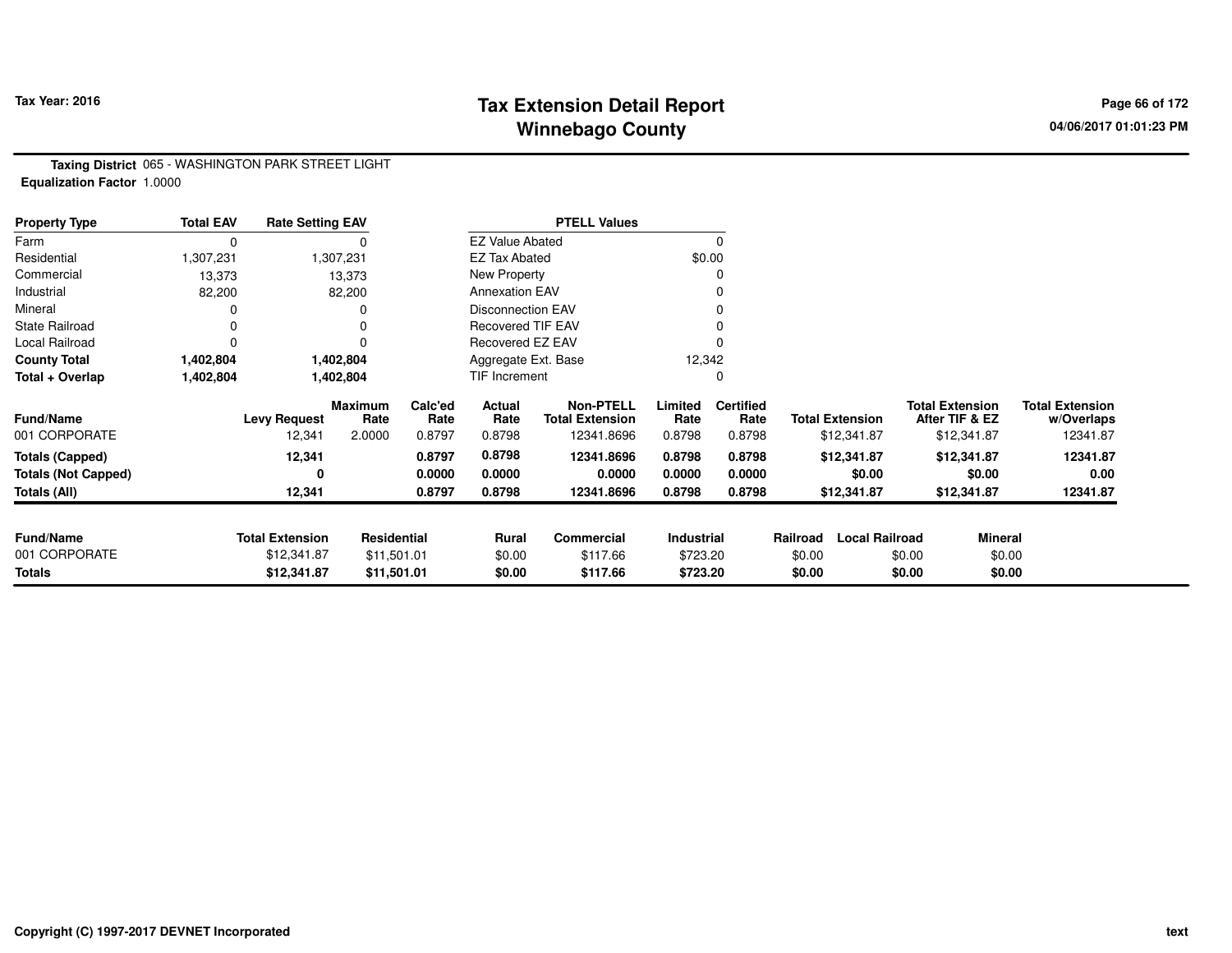# **Tax Extension Detail Report Tax Year: 2016 Page 67 of 172 Winnebago County**

**Taxing District** 066 - EAST STATE & ALPINE TIF**Equalization Factor** 1.0000

| <b>Property Type</b>       | <b>Total EAV</b> | <b>TIF Base EAV</b>    |                 |                 |                          | <b>PTELL Values</b>                        |                 |                          |          |                        |                                          |                                      |
|----------------------------|------------------|------------------------|-----------------|-----------------|--------------------------|--------------------------------------------|-----------------|--------------------------|----------|------------------------|------------------------------------------|--------------------------------------|
| Farm                       | 0                |                        |                 |                 | <b>EZ Value Abated</b>   |                                            |                 | 0                        |          |                        |                                          |                                      |
| Residential                | 0                |                        |                 |                 | <b>EZ Tax Abated</b>     |                                            |                 | \$0.00                   |          |                        |                                          |                                      |
| Commercial                 | 11,249,766       |                        | 10,500,129      |                 | New Property             |                                            |                 |                          |          |                        |                                          |                                      |
| Industrial                 |                  |                        |                 |                 | <b>Annexation EAV</b>    |                                            |                 |                          |          |                        |                                          |                                      |
| Mineral                    |                  |                        |                 |                 | <b>Disconnection EAV</b> |                                            |                 |                          |          |                        |                                          |                                      |
| <b>State Railroad</b>      | 0                |                        |                 |                 | <b>Recovered TIF EAV</b> |                                            |                 |                          |          |                        |                                          |                                      |
| Local Railroad             |                  |                        |                 |                 | Recovered EZ EAV         |                                            |                 |                          |          |                        |                                          |                                      |
| <b>County Total</b>        | 11,249,766       |                        | 10,500,129      |                 | Aggregate Ext. Base      |                                            |                 |                          |          |                        |                                          |                                      |
| Total + Overlap            | 11,249,766       |                        | 10,500,129      |                 | TIF Increment            |                                            | 749,637         |                          |          |                        |                                          |                                      |
| <b>Fund/Name</b>           |                  | <b>Levy Request</b>    | Maximum<br>Rate | Calc'ed<br>Rate | Actual<br>Rate           | <b>Non-PTELL</b><br><b>Total Extension</b> | Limited<br>Rate | <b>Certified</b><br>Rate |          | <b>Total Extension</b> | <b>Total Extension</b><br>After TIF & EZ | <b>Total Extension</b><br>w/Overlaps |
| 001 CORPORATE              |                  | $\Omega$               | 0.0000          | 0.0000          | 0.0000                   | 0.0000                                     | 0.0000          | 0.0000                   |          | \$0.00                 | \$113,239.48                             | 113239.48                            |
| <b>Totals (Capped)</b>     |                  | 0                      |                 | 0.0000          | 0.0000                   | 0.0000                                     | 0.0000          | 0.0000                   |          | \$0.00                 | \$0.00                                   | 0.00                                 |
| <b>Totals (Not Capped)</b> |                  | 0                      |                 | 0.0000          | 0.0000                   | 0.0000                                     | 0.0000          | 0.0000                   |          | \$0.00                 | \$113,239.48                             | 113239.48                            |
| <b>Totals (All)</b>        |                  | 0                      |                 | 0.0000          | 0.0000                   | 0.0000                                     | 0.0000          | 0.0000                   |          | \$0.00                 | \$113,239.48                             | 113239.48                            |
|                            |                  |                        |                 |                 |                          |                                            |                 |                          |          |                        |                                          |                                      |
| <b>Fund/Name</b>           |                  | <b>Total Extension</b> | Residential     |                 | Commercial<br>Rural      |                                            | Industrial      |                          | Railroad | <b>Local Railroad</b>  |                                          | <b>Mineral</b>                       |
| 001 CORPORATE              |                  | \$113,239.48           |                 | \$0.00          | \$0.00                   | \$0.00                                     | \$0.00          |                          | \$0.00   |                        | \$0.00                                   | \$0.00                               |
| Totals                     |                  | \$113,239.48           |                 | \$0.00          | \$0.00                   | \$0.00                                     |                 | \$0.00                   | \$0.00   |                        | \$0.00                                   | \$0.00                               |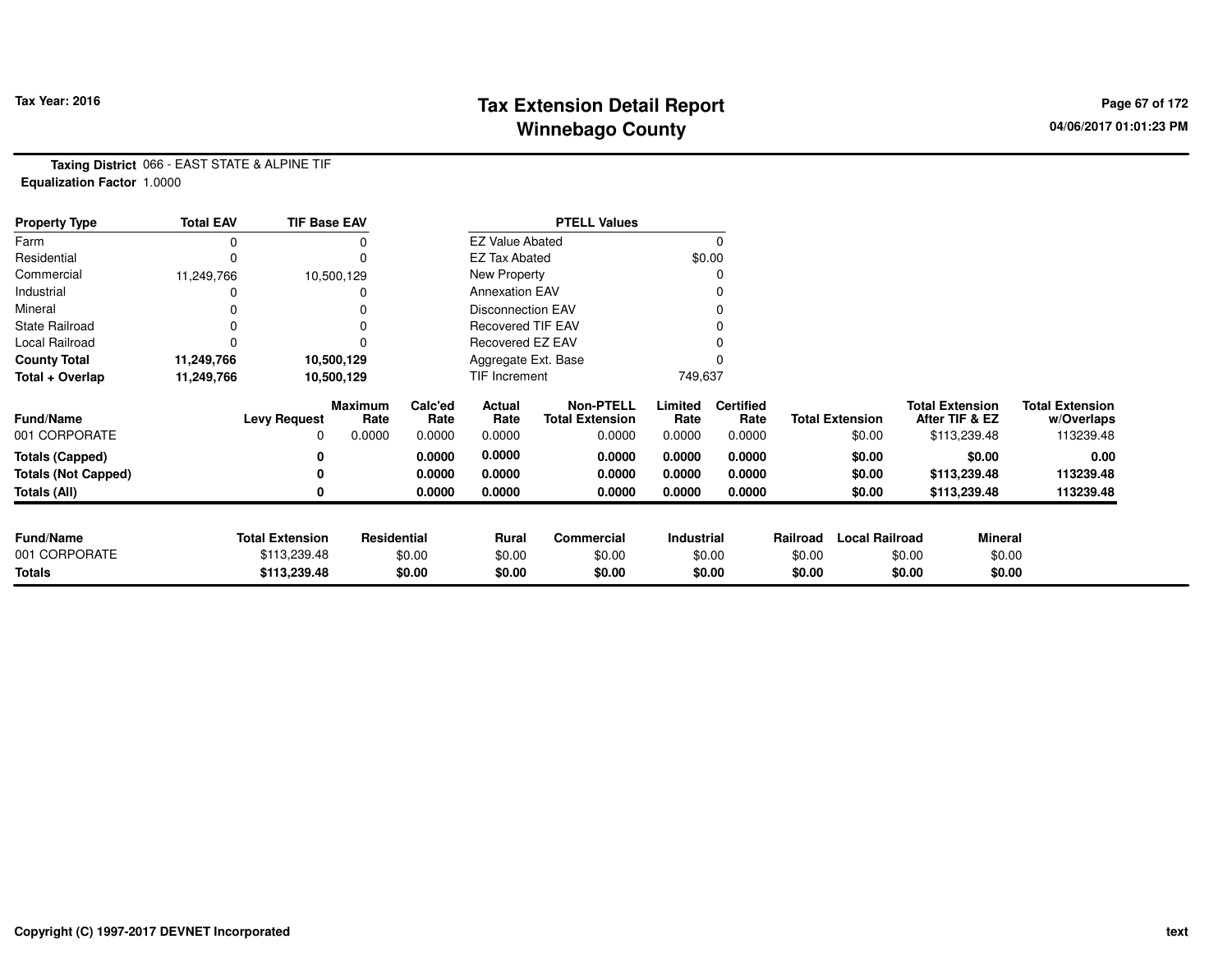# **Tax Extension Detail Report Tax Year: 2016 Page 68 of 172 Winnebago County**

**Taxing District** 067 - WEST STATE & CENTRAL TIF**Equalization Factor** 1.0000

| <b>Property Type</b>       | <b>Total EAV</b> | <b>TIF Base EAV</b>    |                        |                 |                          | <b>PTELL Values</b>                        |                 |                          |          |                        |                                          |                                      |
|----------------------------|------------------|------------------------|------------------------|-----------------|--------------------------|--------------------------------------------|-----------------|--------------------------|----------|------------------------|------------------------------------------|--------------------------------------|
| Farm                       | 0                |                        |                        |                 | <b>EZ Value Abated</b>   |                                            |                 |                          |          |                        |                                          |                                      |
| Residential                | 9,404,709        |                        | 9,156,501              |                 | <b>EZ Tax Abated</b>     |                                            |                 | \$0.00                   |          |                        |                                          |                                      |
| Commercial                 | 860,813          |                        | 556,623                |                 | New Property             |                                            |                 |                          |          |                        |                                          |                                      |
| Industrial                 | 82,584           |                        | 82,584                 |                 | <b>Annexation EAV</b>    |                                            |                 |                          |          |                        |                                          |                                      |
| Mineral                    |                  |                        |                        |                 | <b>Disconnection EAV</b> |                                            |                 |                          |          |                        |                                          |                                      |
| State Railroad             | 0                |                        |                        |                 | <b>Recovered TIF EAV</b> |                                            |                 |                          |          |                        |                                          |                                      |
| Local Railroad             | 0                |                        |                        |                 | Recovered EZ EAV         |                                            |                 |                          |          |                        |                                          |                                      |
| <b>County Total</b>        | 10,348,106       |                        | 9,795,708              |                 | Aggregate Ext. Base      |                                            |                 |                          |          |                        |                                          |                                      |
| Total + Overlap            | 10,348,106       |                        | 9,795,708              |                 | TIF Increment            |                                            | 552,398         |                          |          |                        |                                          |                                      |
| <b>Fund/Name</b>           |                  | <b>Levy Request</b>    | <b>Maximum</b><br>Rate | Calc'ed<br>Rate | Actual<br>Rate           | <b>Non-PTELL</b><br><b>Total Extension</b> | Limited<br>Rate | <b>Certified</b><br>Rate |          | <b>Total Extension</b> | <b>Total Extension</b><br>After TIF & EZ | <b>Total Extension</b><br>w/Overlaps |
| 001 CORPORATE              |                  | 0                      | 0.0000                 | 0.0000          | 0.0000                   | 0.0000                                     | 0.0000          | 0.0000                   |          | \$0.00                 | \$83,445.40                              | 83445.40                             |
| <b>Totals (Capped)</b>     |                  | 0                      |                        | 0.0000          | 0.0000                   | 0.0000                                     | 0.0000          | 0.0000                   |          | \$0.00                 | \$0.00                                   | 0.00                                 |
| <b>Totals (Not Capped)</b> |                  | 0                      |                        | 0.0000          | 0.0000                   | 0.0000                                     | 0.0000          | 0.0000                   |          | \$0.00                 | \$83,445.40                              | 83445.40                             |
| Totals (All)               |                  | 0                      |                        | 0.0000          | 0.0000                   | 0.0000                                     | 0.0000          | 0.0000                   |          | \$0.00                 | \$83,445.40                              | 83445.40                             |
|                            |                  |                        |                        |                 |                          |                                            |                 |                          |          |                        |                                          |                                      |
| <b>Fund/Name</b>           |                  | <b>Total Extension</b> | Residential            |                 | Rural                    | Commercial                                 | Industrial      |                          | Railroad | <b>Local Railroad</b>  |                                          | <b>Mineral</b>                       |
| 001 CORPORATE              |                  | \$83,445.40            |                        | \$0.00          | \$0.00<br>\$0.00         |                                            | \$0.00          |                          | \$0.00   |                        | \$0.00                                   | \$0.00                               |
| <b>Totals</b>              |                  | \$83,445.40            |                        | \$0.00          | \$0.00                   | \$0.00                                     |                 | \$0.00                   | \$0.00   |                        | \$0.00                                   | \$0.00                               |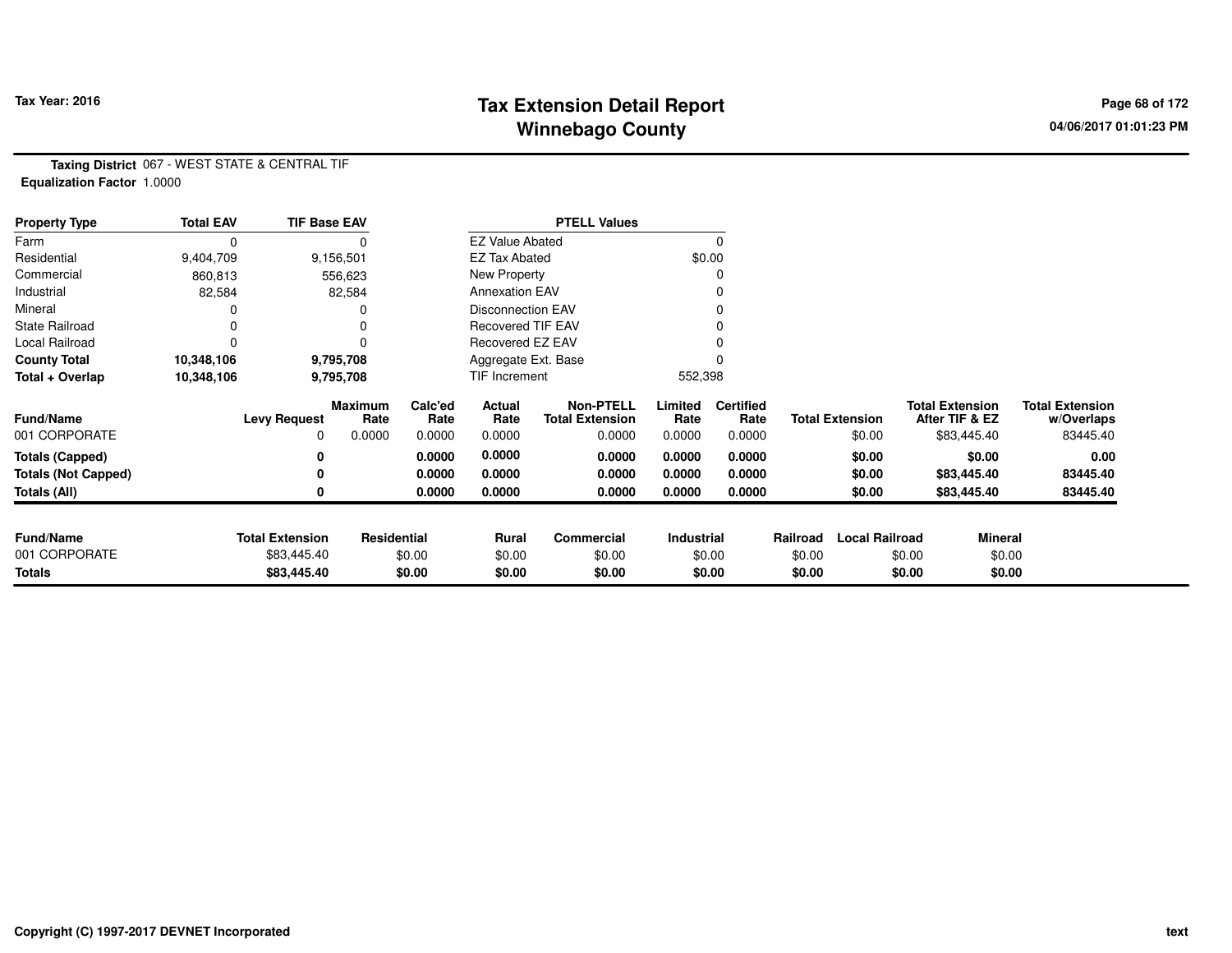# **Tax Extension Detail Report Tax Year: 2016 Page 69 of 172 Winnebago County**

**Taxing District** 068 - WEST STATE & KILBURN TIF**Equalization Factor** 1.0000

| <b>Property Type</b>       | <b>Total EAV</b> | <b>TIF Base EAV</b>    |                 |                 |                          | <b>PTELL Values</b>                        |                   |                          |          |                        |        |                                          |                                      |
|----------------------------|------------------|------------------------|-----------------|-----------------|--------------------------|--------------------------------------------|-------------------|--------------------------|----------|------------------------|--------|------------------------------------------|--------------------------------------|
| Farm                       | $\Omega$         |                        |                 |                 | <b>EZ Value Abated</b>   |                                            |                   | 0                        |          |                        |        |                                          |                                      |
| Residential                | 58,402           |                        | 48,335          |                 | <b>EZ Tax Abated</b>     |                                            |                   | \$0.00                   |          |                        |        |                                          |                                      |
| Commercial                 | 46,388           |                        | 13,770          |                 | New Property             |                                            |                   | 0                        |          |                        |        |                                          |                                      |
| Industrial                 | 707,536          |                        | 632,052         |                 | <b>Annexation EAV</b>    |                                            |                   | 0                        |          |                        |        |                                          |                                      |
| Mineral                    |                  |                        | 0               |                 | <b>Disconnection EAV</b> |                                            |                   | 0                        |          |                        |        |                                          |                                      |
| <b>State Railroad</b>      |                  |                        | 0               |                 | <b>Recovered TIF EAV</b> |                                            |                   |                          |          |                        |        |                                          |                                      |
| Local Railroad             |                  |                        | $\Omega$        |                 | Recovered EZ EAV         |                                            |                   |                          |          |                        |        |                                          |                                      |
| <b>County Total</b>        | 812,326          |                        | 694,157         |                 | Aggregate Ext. Base      |                                            |                   |                          |          |                        |        |                                          |                                      |
| Total + Overlap            | 812,326          |                        | 694,157         |                 | <b>TIF Increment</b>     |                                            | 118,169           |                          |          |                        |        |                                          |                                      |
| <b>Fund/Name</b>           |                  | <b>Levy Request</b>    | Maximum<br>Rate | Calc'ed<br>Rate | Actual<br>Rate           | <b>Non-PTELL</b><br><b>Total Extension</b> | Limited<br>Rate   | <b>Certified</b><br>Rate |          | <b>Total Extension</b> |        | <b>Total Extension</b><br>After TIF & EZ | <b>Total Extension</b><br>w/Overlaps |
| 001 CORPORATE              |                  | 0                      | 0.0000          | 0.0000          | 0.0000                   | 0.0000                                     | 0.0000            | 0.0000                   |          | \$0.00                 |        | \$17,850.56                              | 17850.56                             |
| <b>Totals (Capped)</b>     |                  | 0                      |                 | 0.0000          | 0.0000                   | 0.0000                                     | 0.0000            | 0.0000                   |          | \$0.00                 |        | \$0.00                                   | 0.00                                 |
| <b>Totals (Not Capped)</b> |                  | 0                      |                 | 0.0000          | 0.0000                   | 0.0000                                     | 0.0000            | 0.0000                   |          | \$0.00                 |        | \$17,850.56                              | 17850.56                             |
| Totals (All)               |                  | 0                      |                 | 0.0000          | 0.0000                   | 0.0000                                     | 0.0000            | 0.0000                   |          | \$0.00                 |        | \$17,850.56                              | 17850.56                             |
| <b>Fund/Name</b>           |                  | <b>Total Extension</b> |                 |                 |                          | Commercial                                 | <b>Industrial</b> |                          | Railroad | <b>Local Railroad</b>  |        |                                          |                                      |
| 001 CORPORATE              |                  | \$17,850.56            | Residential     | \$0.00          | Rural<br>\$0.00          | \$0.00                                     |                   | \$0.00                   | \$0.00   |                        | \$0.00 | Mineral<br>\$0.00                        |                                      |
| <b>Totals</b>              |                  | \$17,850.56            |                 | \$0.00          | \$0.00                   | \$0.00                                     |                   | \$0.00                   | \$0.00   |                        | \$0.00 | \$0.00                                   |                                      |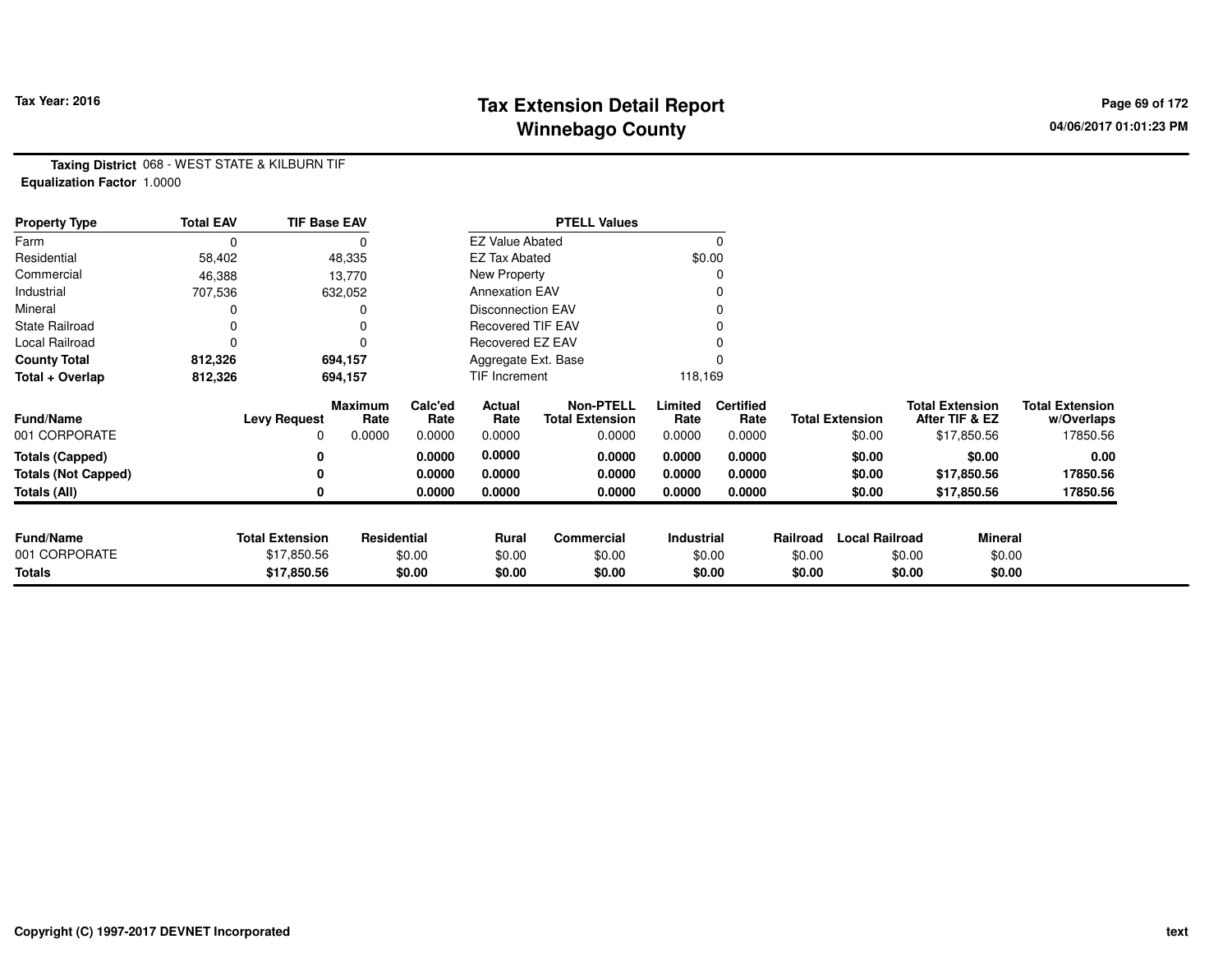### **Tax Extension Detail Report Tax Year: 2016 Page 70 of 172 Winnebago County**

**Taxing District** 070 - HARLEM SCHOOL DIST 122**Equalization Factor** 1.0000

| <b>Property Type</b>         | <b>Total EAV</b>           | <b>Rate Setting EAV</b> |                          |                          |                        | <b>PTELL Values</b>                        |                 |                          |                        |                                          |                                      |
|------------------------------|----------------------------|-------------------------|--------------------------|--------------------------|------------------------|--------------------------------------------|-----------------|--------------------------|------------------------|------------------------------------------|--------------------------------------|
| Farm                         | 489,988                    |                         | 489,241                  |                          | <b>EZ Value Abated</b> |                                            |                 | $\Omega$                 |                        |                                          |                                      |
| Residential                  | 417,979,524                | 417,708,549             |                          |                          | <b>EZ Tax Abated</b>   |                                            | \$0.00          |                          |                        |                                          |                                      |
| Commercial                   | 114,809,588                | 103,047,975             |                          |                          | <b>New Property</b>    |                                            | 1,516,210       |                          |                        |                                          |                                      |
| Industrial                   | 69,074,853                 | 57,010,660              |                          | <b>Annexation EAV</b>    |                        |                                            |                 | 0                        |                        |                                          |                                      |
| Mineral                      | $\Omega$<br>0              |                         |                          | <b>Disconnection EAV</b> |                        |                                            | 0               |                          |                        |                                          |                                      |
| State Railroad               | 504,859<br>504,859         |                         | <b>Recovered TIF EAV</b> |                          |                        |                                            |                 |                          |                        |                                          |                                      |
| Local Railroad               | 0<br>0                     |                         |                          | Recovered EZ EAV         |                        |                                            |                 |                          |                        |                                          |                                      |
| <b>County Total</b>          | 578,761,284<br>602,858,812 |                         |                          | Aggregate Ext. Base      |                        | 40,962,978                                 |                 |                          |                        |                                          |                                      |
| Total + Overlap              | 602,858,812                | 578,761,284             |                          |                          | <b>TIF Increment</b>   |                                            | 24,097,528      |                          |                        |                                          |                                      |
| <b>Fund/Name</b>             |                            | <b>Levy Request</b>     | <b>Maximum</b><br>Rate   | Calc'ed<br>Rate          | <b>Actual</b><br>Rate  | <b>Non-PTELL</b><br><b>Total Extension</b> | Limited<br>Rate | <b>Certified</b><br>Rate | <b>Total Extension</b> | <b>Total Extension</b><br>After TIF & EZ | <b>Total Extension</b><br>w/Overlaps |
| 002 EDUCATION                |                            | 23,500,000              | 4.0000                   | 4.0604                   | 4.0000                 | 24114352.4800                              | 3.9766          | 3.9766                   | \$23,973,283.52        | \$23,015,021.22                          | 23015021.22                          |
| 003 BONDS & INT 2015         |                            | 851,004                 | 0.0000                   | 0.1470                   | 0.1471                 | 886805.3125                                | 0.1471          | 0.1471                   | \$886,805.31           | \$851,357.85                             | 851357.85                            |
| 003A BONDS & INT 2017        |                            | 74,605                  | 0.0000                   | 0.0129                   | 0.0129                 | 77768.7867                                 | 0.0129          | 0.0129                   | \$77,768.79            | \$74,660.21                              | 74660.21                             |
| 003B BONDS & INT 1998        |                            | 4,875,000               | 0.0000                   | 0.8423                   | 0.8424                 | 5078482.6323                               | 0.8424          | 0.8424                   | \$5,078,482.63         | \$4,875,485.06                           | 4875485.06                           |
| 003C BONDS & INT 2010C       |                            | 477,350                 | 0.0000                   | 0.0825                   | 0.0825                 | 497358.5199                                | 0.0825          | 0.0825                   | \$497,358.52           | \$477,478.06                             | 477478.06                            |
| 003D BONDS & INT 2016        |                            | 196,000                 | 0.0000                   | 0.0339                   | 0.0339                 | 204369.1373                                | 0.0339          | 0.0339                   | \$204,369.14           | \$196,200.08                             | 196200.08                            |
| 004 OPERATIONS & MAINTENAN   |                            | 4,500,000               | 0.7500                   | 0.7775                   | 0.7500                 | 4521441.0900                               | 0.7499          | 0.7499                   | \$4,520,838.23         | \$4,340,130.87                           | 4340130.87                           |
| 005 I. M. R. F.              |                            | 1,100,000               | 0.0000                   | 0.1901                   | 0.1901                 | 1146034.6016                               | 0.1901          | 0.1901                   | \$1,146,034.60         | \$1,100,225.20                           | 1100225.20                           |
| 030 TRANSPORTATION SYSTEM    |                            | 5,150,000               | 0.0000                   | 0.8898                   | 0.8899                 | 5364840.5680                               | 0.7711          | 0.7711                   | \$4,648,644.30         | \$4,462,828.26                           | 4462828.26                           |
| 031 WORKING CASH             |                            | 300,000                 | 0.0500                   | 0.0518                   | 0.0500                 | 301429.4060                                | 0.0492          | 0.0492                   | \$296,606.54           | \$284,750.55                             | 284750.55                            |
| 032 FIRE PREV/SFTY/ENERGY    |                            | 100,000                 | 0.1000                   | 0.0173                   | 0.0173                 | 104294.5745                                | 0.0173          | 0.0173                   | \$104,294.57           | \$100,125.70                             | 100125.70                            |
| 033 SPECIAL EDUCATION        |                            | 4,750,000               | 0.8000                   | 0.8207                   | 0.8000                 | 4822870.4960                               | 0.8000          | 0.8000                   | \$4,822,870.50         | \$4,630,090.27                           | 4630090.27                           |
| 035 TORT JUDGMENTS, LIABILIT |                            | 1,750,000               | 0.0000                   | 0.3024                   | 0.3024                 | 1823045.0475                               | 0.3024          | 0.3024                   | \$1,823,045.05         | \$1,750,174.12                           | 1750174.12                           |
| 047 SOCIAL SECURITY          |                            | 1,100,000               | 0.0000                   | 0.1901                   | 0.1901                 | 1146034.6016                               | 0.1901          | 0.1901                   | \$1,146,034.60         | \$1,100,225.20                           | 1100225.20                           |
| 057 LEASE/PURCHASE/RENTAL    |                            | 600,000                 | 0.1000                   | 0.1037                   | 0.1000                 | 602858.8120                                | 0.0993          | 0.0993                   | \$598,638.80           | \$574,709.96                             | 574709.96                            |
| <b>Totals (Capped)</b>       |                            | 42,850,000              |                          | 7.4037                   | 7.2898                 | 43947201.6772                              | 7.1460          | 7.1460                   | \$43,080,290.71        | \$41,358,281.35                          | 41358281.35                          |
| <b>Totals (Not Capped)</b>   |                            | 6,473,959               |                          | 1.1186                   | 1.1188                 | 6744784.3887                               | 1.1188          | 1.1188                   | \$6,744,784.39         | \$6,475,181.26                           | 6475181.26                           |
| Totals (All)                 |                            | 49,323,959              |                          | 8.5223                   | 8.4086                 | 50691986.0658                              | 8.2648          | 8.2648                   | \$49,825,075.09        | \$47,833,462.61                          | 47833462.61                          |

| <b>Fund/Name</b>           | Total Extension | Residential    | Rural       | Commercial     | Industrial     | Railroad    | Local Railroad | Mineral |
|----------------------------|-----------------|----------------|-------------|----------------|----------------|-------------|----------------|---------|
| 002 EDUCATION              |                 |                | \$19.455.16 | \$4.097.805.77 | \$2,267,085.91 | \$20,076.22 | \$0.00         | \$0.00  |
| 003 BONDS & INT 2015       | \$851.357.85    | \$614.449.28   | \$719.67    | \$151.583.57   | \$83.862.68    | \$742.65    | \$0.00         | \$0.00  |
| 003A BONDS & INT 2017      | \$74.660.21     | \$53.884.40    | \$63.11     | \$13,293.19    | \$7.354.38     | \$65.13     | \$0.00         | \$0.00  |
| 003B BONDS & INT 1998      | \$4.875.485.06  | \$3.518.776.82 | \$4.121.37  | \$868,076.14   | \$480,257,80   | \$4.252.93  | \$0.00         | \$0.00  |
| 003C BONDS & INT 2010C     | \$477.478.06    | \$344.609.56   | \$403.62    | \$85.014.58    | \$47.033.79    | \$416.51    | \$0.00         | \$0.00  |
| 003D BONDS & INT 2016      | \$196,200.08    | \$141.603.21   | \$165.85    | \$34.933.26    | \$19.326.61    | \$171.15    | \$0.00         | \$0.00  |
| 004 OPERATIONS & MAINTENAN | \$4.340.130.87  | \$3.132.396.41 | \$3.668.82  | \$772,756.76   | \$427.522.94   | \$3.785.94  | \$0.00         | \$0.00  |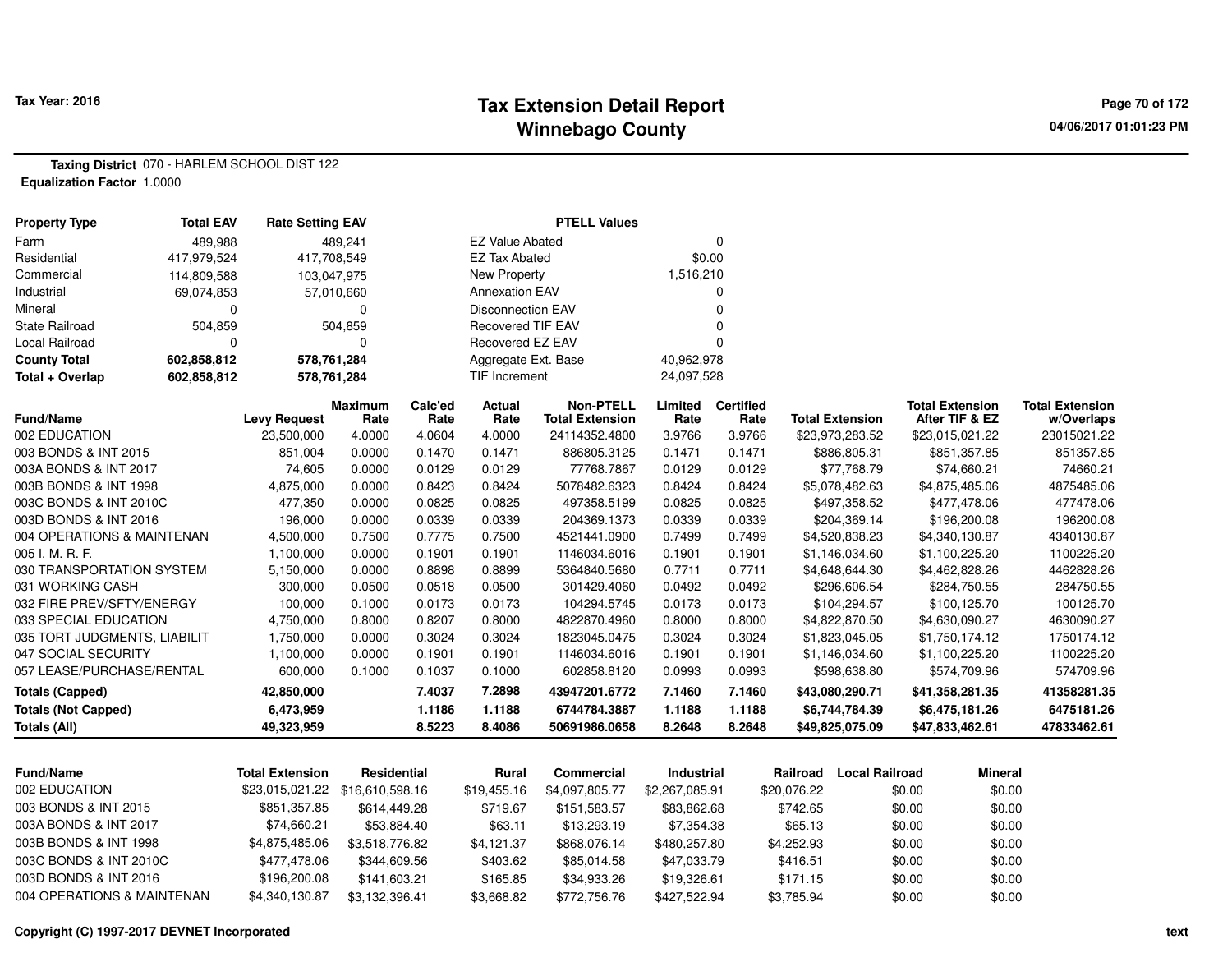| ax Year: 2016 |  |
|---------------|--|
|---------------|--|

# **Tax Extension Detail Report Tax Year: 2016 Page 71 of 172 Winnebago County**

**04/06/2017 01:01:23 PM**

| <b>Fund/Name</b>             | <b>Total Extension</b> | Residential     | Rural       | <b>Commercial</b> | <b>Industrial</b> | Railroad    | Local Railroad | <b>Mineral</b> |
|------------------------------|------------------------|-----------------|-------------|-------------------|-------------------|-------------|----------------|----------------|
| 005 I. M. R. F.              | \$1,100,225.20         | \$794,063.95    | \$930.05    | \$195,894.20      | \$108,377.26      | \$959.74    | \$0.00         | \$0.00         |
| 030 TRANSPORTATION SYSTEM    | \$4,462,828.26         | \$3,220,950.61  | \$3,772.54  | \$794,602.94      | \$439,609.20      | \$3,892.97  | \$0.00         | \$0.00         |
| 031 WORKING CASH             | \$284,750.55           | \$205.512.61    | \$240.71    | \$50,699.60       | \$28,049.24       | \$248.39    | \$0.00         | \$0.00         |
| 032 FIRE PREV/SFTY/ENERGY    | \$100.125.70           | \$72,263.58     | \$84.64     | \$17,827.30       | \$9,862.84        | \$87.34     | \$0.00         | \$0.00         |
| 033 SPECIAL EDUCATION        | \$4,630,090.27         | \$3,341,668.39  | \$3,913.93  | \$824,383.80      | \$456,085.28      | \$4,038.87  | \$0.00         | \$0.00         |
| 035 TORT JUDGMENTS, LIABILIT | \$1,750,174.12         | \$1.263.150.65  | \$1,479.46  | \$311,617.08      | \$172,400.24      | \$1,526.69  | \$0.00         | \$0.00         |
| 047 SOCIAL SECURITY          | \$1,100,225.20         | \$794.063.95    | \$930.05    | \$195,894.20      | \$108,377.26      | \$959.74    | \$0.00         | \$0.00         |
| 057 LEASE/PURCHASE/RENTAL    | \$574,709.96           | \$414,784.59    | \$485.82    | \$102,326.64      | \$56,611.59       | \$501.32    | \$0.00         | \$0.00         |
| <b>Totals</b>                | \$47,833,462.61        | \$34,522,776.17 | \$40,434.80 | \$8,516,709.03    | \$4,711,817.02    | \$41,725.59 | \$0.00         | \$0.00         |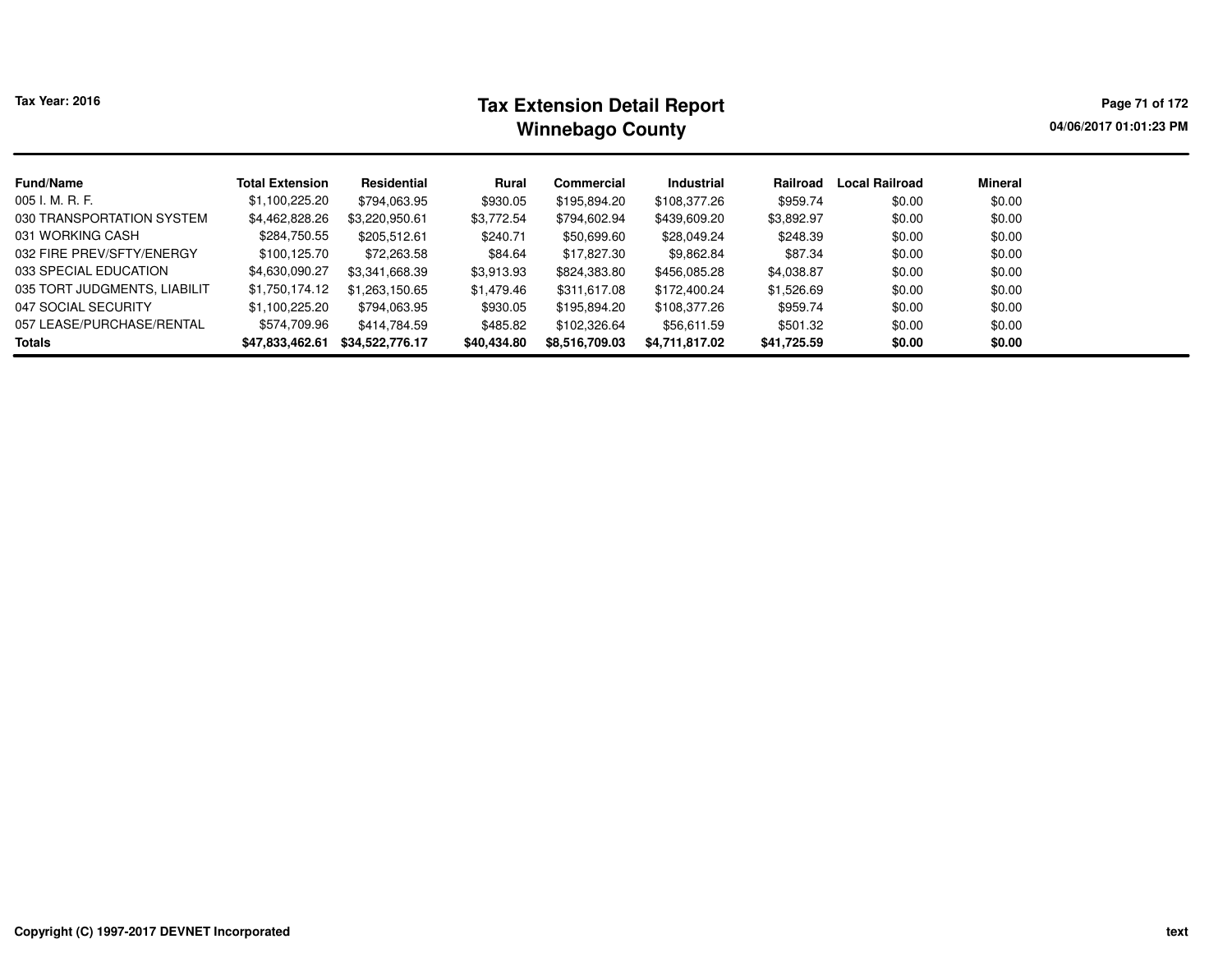#### **Tax Extension Detail Report Tax Year: 2016 Page 72 of 172 Winnebago County**

**Taxing District** 071 - KINNIKINNICK SD #131**Equalization Factor** 1.0000

| <b>Property Type</b>            | <b>Total EAV</b> | <b>Rate Setting EAV</b> | <b>PTELL Values</b>    |                        |                          |                                            |                   |                          | <b>Overlapping County</b>      |                        |         | <b>Overlap EAV</b>                       |                                      |
|---------------------------------|------------------|-------------------------|------------------------|------------------------|--------------------------|--------------------------------------------|-------------------|--------------------------|--------------------------------|------------------------|---------|------------------------------------------|--------------------------------------|
| Farm                            | 2,912,075        |                         | 2.912.075              | <b>EZ Value Abated</b> |                          | $\Omega$                                   |                   | <b>Boone County</b>      |                                |                        | 268,366 |                                          |                                      |
| Residential                     | 245,857,121      | 245,857,121             |                        |                        | <b>EZ Tax Abated</b>     |                                            |                   | \$0.00                   |                                | <b>Total</b>           |         |                                          | 268,366                              |
| Commercial                      | 45,646,813       |                         | 45,646,813             | New Property           |                          |                                            | 1,118,770         |                          | * denotes use of estimated EAV |                        |         |                                          |                                      |
| Industrial<br>6,647,835         |                  | 6,577,675               |                        | <b>Annexation EAV</b>  |                          |                                            | 0                 |                          |                                |                        |         |                                          |                                      |
| Mineral<br>$\Omega$             |                  |                         | $\mathbf 0$            |                        | <b>Disconnection EAV</b> |                                            | 0                 |                          |                                |                        |         |                                          |                                      |
| <b>State Railroad</b><br>85,354 |                  |                         | 85,354                 |                        | <b>Recovered TIF EAV</b> |                                            | $\Omega$          |                          |                                |                        |         |                                          |                                      |
| <b>Local Railroad</b>           | $\Omega$         |                         | $\Omega$               |                        | Recovered EZ EAV         |                                            | $\Omega$          |                          |                                |                        |         |                                          |                                      |
| <b>County Total</b>             | 301,149,198      |                         | 301,079,038            |                        | Aggregate Ext. Base      |                                            | 11,757,886        |                          |                                |                        |         |                                          |                                      |
| Total + Overlap                 | 301,417,564      | 301,347,404             |                        | TIF Increment          |                          | 70,160                                     |                   |                          |                                |                        |         |                                          |                                      |
| Fund/Name                       |                  | <b>Levy Request</b>     | <b>Maximum</b><br>Rate | Calc'ed<br>Rate        | <b>Actual</b><br>Rate    | <b>Non-PTELL</b><br><b>Total Extension</b> | Limited<br>Rate   | <b>Certified</b><br>Rate |                                | <b>Total Extension</b> |         | <b>Total Extension</b><br>After TIF & EZ | <b>Total Extension</b><br>w/Overlaps |
| 002 EDUCATION                   |                  | 10,177,734              | 3.5000                 | 3.3774                 | 3.3775                   | 10171314.1625                              | 3.2540            | 3.2540                   |                                | \$9,799,394.90         |         | \$9,797,111.90                           | 9805844.53                           |
| 003E BONDS & INT 2010A          |                  | 149,350                 | 0.0000                 | 0.0496                 | 0.0496                   | 149370.0022                                | 0.0496            | 0.0496                   |                                | \$149,370.00           |         | \$149,335.20                             | 149468.31                            |
| 003F BONDS & INT 2010B          |                  | 834,381                 | 0.0000                 | 0.2769                 | 0.2769                   | 833882.1293                                | 0.2769            | 0.2769                   |                                | \$833,882.13           |         | \$833,687.86                             | 834430.96                            |
| 004 OPERATIONS & MAINTENAN      |                  | 1,373,962               | 0.5500                 | 0.4559                 | 0.4560                   | 1373240.3429                               | 0.4250            | 0.4250                   |                                | \$1,279,884.09         |         | \$1,279,585.91                           | 1280726.47                           |
| 005 I. M. R. F.                 |                  | 220,292                 | 0.0000                 | 0.0731                 | 0.0732                   | 220441.2129                                | 0.0474            | 0.0474                   |                                | \$142,744.72           |         | \$142,711.46                             | 142838.67                            |
| 030 TRANSPORTATION SYSTEM       |                  | 457,988                 | 0.0000                 | 0.1520                 | 0.1520                   | 457746.7810                                | 0.1400            | 0.1400                   |                                | \$421,608.88           |         | \$421,510.65                             | 421886.37                            |
| 031 WORKING CASH                |                  | 0                       | 0.0500                 | 0.0000                 | 0.0000                   | 0.0000                                     | 0.0000            | 0.0000                   |                                | \$0.00                 |         | \$0.00                                   | 0.00                                 |
| 033 SPECIAL EDUCATION           |                  | 61,065                  | 0.4000                 | 0.0203                 | 0.0203                   | 61133.2872                                 | 0.0200            | 0.0200                   |                                | \$60,229.84            |         | \$60,215.81                              | 60269.48                             |
| 035 TORT JUDGMENTS, LIABILIT    |                  | 0                       | 0.0000                 | 0.0000                 | 0.0000                   | 0.0000                                     | 0.0000            | 0.0000                   | \$0.00                         |                        |         | \$0.00                                   | 0.00                                 |
| 047 SOCIAL SECURITY             |                  | 281,357                 | 0.0000                 | 0.0934                 | 0.0934                   | 281273.3509                                | 0.0574            | 0.0574                   |                                | \$172,859.64           |         | \$172,819.37                             | 172973.41                            |
| 057 LEASE/PURCHASE/RENTAL       |                  | 0                       | 0.1000                 | 0.0000                 | 0.0000                   | 0.0000                                     | 0.0000            | 0.0000                   |                                | \$0.00                 |         | \$0.00                                   | 0.00                                 |
| <b>Totals (Capped)</b>          |                  | 12,572,398              |                        | 4.1721                 | 4.1724                   | 12565149.1374                              | 3.9438            | 3.9438                   |                                | \$11,876,722.07        |         | \$11,873,955.10                          | 11884538.93                          |
| <b>Totals (Not Capped)</b>      |                  | 983,731                 |                        | 0.3264                 | 0.3265                   | 983252.1315                                | 0.3265            | 0.3265                   |                                | \$983,252.13           |         | \$983,023.06                             | 983899.27                            |
| <b>Totals (All)</b>             |                  | 13,556,129              |                        | 4.4985                 | 4.4989                   | 13548401.2688                              | 4.2703            | 4.2703                   |                                | \$12,859,974.20        |         | \$12,856,978.16                          | 12868438.20                          |
|                                 |                  |                         |                        |                        |                          |                                            |                   |                          |                                |                        |         |                                          |                                      |
| <b>Fund/Name</b>                |                  | <b>Total Extension</b>  | <b>Residential</b>     |                        | Rural                    | <b>Commercial</b>                          | <b>Industrial</b> |                          | Railroad                       | <b>Local Railroad</b>  |         | <b>Mineral</b>                           |                                      |
| 002 EDUCATION                   |                  | \$9,797,111.90          | \$8,000,190.72         |                        | \$94,758.92              | \$1,485,347.30                             | \$214,037.54      |                          | \$2,777.42                     |                        | \$0.00  | \$0.00                                   |                                      |
| 003E BONDS & INT 2010A          |                  | \$149,335.20            | \$121,945.12           |                        | \$1,444.39               | \$22,640.82                                | \$3,262.53        |                          | \$42.34                        |                        | \$0.00  | \$0.00                                   |                                      |
| 003F BONDS & INT 2010B          |                  | \$833,687.86            | \$680,778.36           |                        | \$8,063.54               | \$126,396.03                               | \$18,213.58       |                          | \$236.35                       |                        | \$0.00  | \$0.00                                   |                                      |
| 004 OPERATIONS & MAINTENAN      |                  | \$1,279,585.91          | \$1,044,892.76         |                        | \$12,376.32              | \$193,998.96                               | \$27,955.12       |                          | \$362.75                       |                        | \$0.00  | \$0.00                                   |                                      |
| 005 I. M. R. F.                 |                  | \$142,711.46            | \$116,536.27           |                        | \$1,380.32               | \$21,636.59                                | \$3,117.82        |                          | \$40.46                        |                        | \$0.00  | \$0.00                                   |                                      |
| 030 TRANSPORTATION SYSTEM       |                  | \$421,510.65            | \$344,199.95           |                        | \$4,076.91               | \$63,905.54                                | \$9,208.75        |                          | \$119.50                       |                        | \$0.00  | \$0.00                                   |                                      |
| 031 WORKING CASH                |                  | \$0.00                  |                        | \$0.00                 | \$0.00                   | \$0.00                                     | \$0.00            |                          | \$0.00                         |                        | \$0.00  | \$0.00                                   |                                      |
| 033 SPECIAL EDUCATION           |                  | \$60,215.81             | \$49,171.42            |                        | \$582.42                 | \$9,129.36                                 | \$1,315.54        |                          | \$17.07                        |                        | \$0.00  | \$0.00                                   |                                      |
| 035 TORT JUDGMENTS, LIABILIT    |                  | \$0.00                  |                        | \$0.00                 | \$0.00                   | \$0.00                                     | \$0.00            |                          | \$0.00                         |                        | \$0.00  | \$0.00                                   |                                      |

\$141,121.99 \$1,671.53 \$26,201.27 \$3,775.59 \$48.99 \$0.00 \$0.00

047 SOCIAL SECURITY \$172,819.37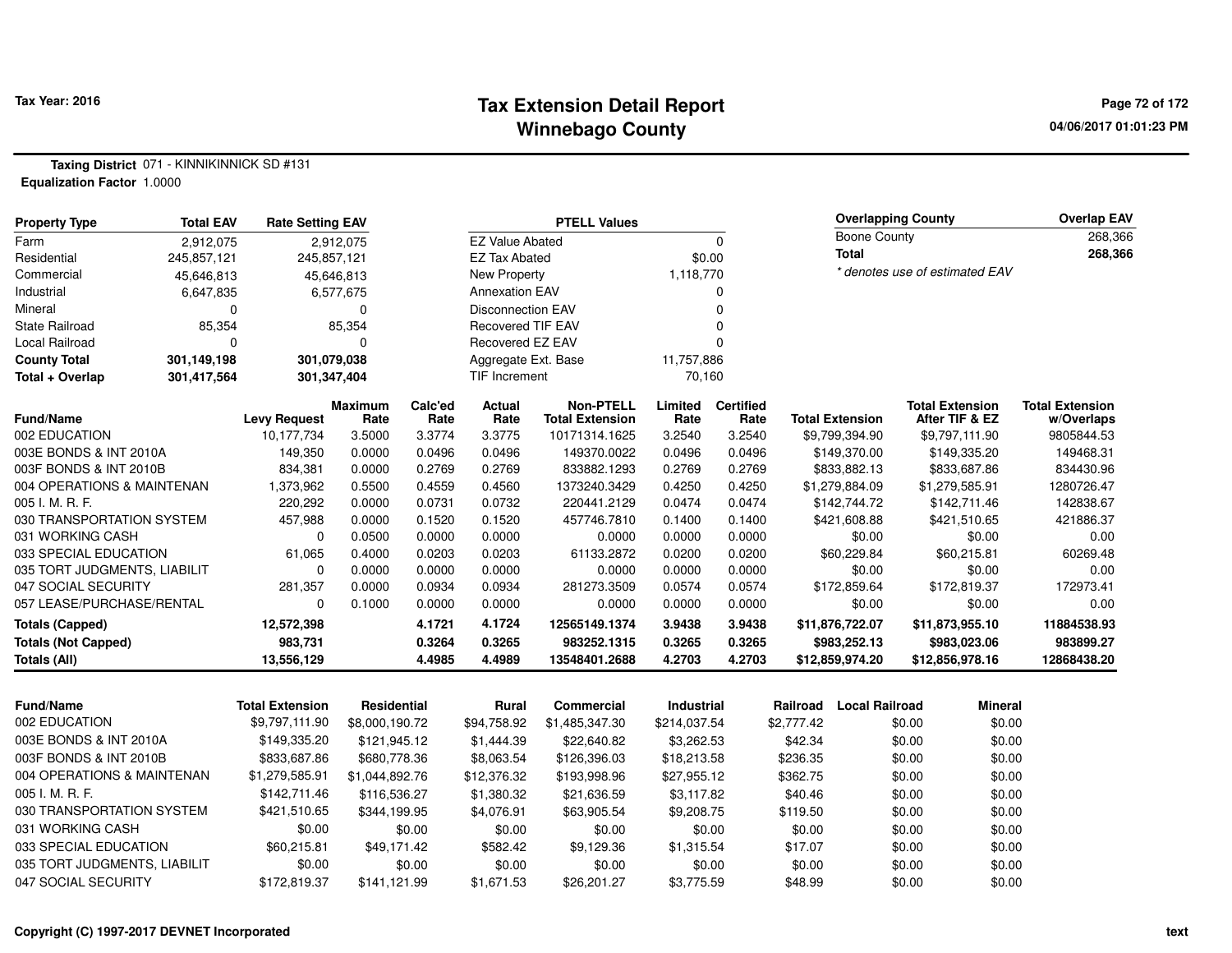| Tax Year: 2016            | <b>Tax Extension Detail Report</b><br>04/06/2017 01:01:23 PM<br><b>Winnebago County</b> |                                 |              |                   |                   |            |                |                |  |  |  |
|---------------------------|-----------------------------------------------------------------------------------------|---------------------------------|--------------|-------------------|-------------------|------------|----------------|----------------|--|--|--|
| <b>Fund/Name</b>          | <b>Total Extension</b>                                                                  | Residential                     | Rural        | <b>Commercial</b> | <b>Industrial</b> | Railroad   | Local Railroad | <b>Mineral</b> |  |  |  |
| 057 LEASE/PURCHASE/RENTAL | \$0.00                                                                                  | \$0.00                          | \$0.00       | \$0.00            | \$0.00            | \$0.00     | \$0.00         | \$0.00         |  |  |  |
| <b>Totals</b>             |                                                                                         | \$12,856,978.16 \$10,498,836.59 | \$124,354.35 | \$1,949,255.87    | \$280,886.47      | \$3,644.88 | \$0.00         | \$0.00         |  |  |  |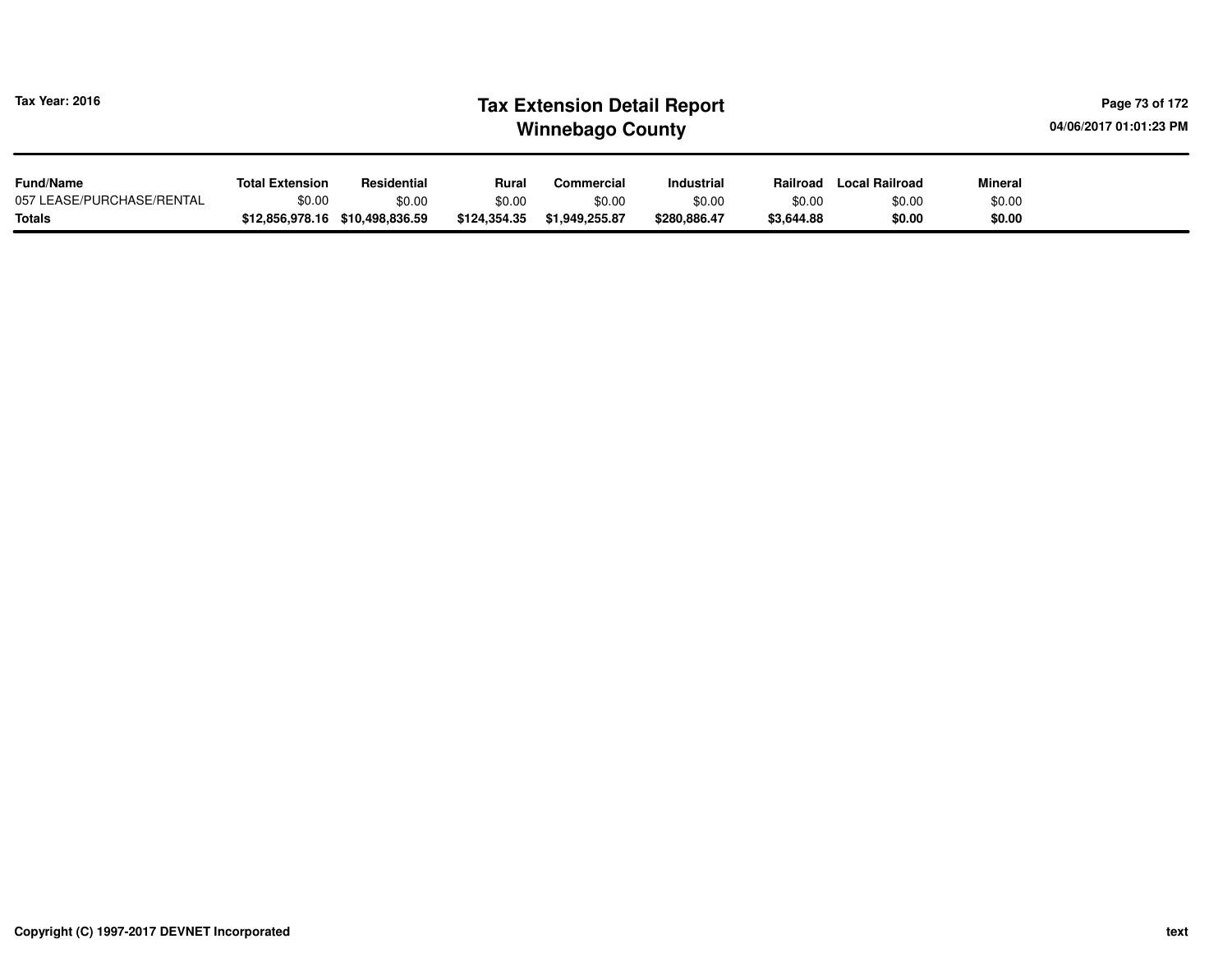#### **Tax Extension Detail Report Tax Year: 2016 Page 74 of 172 Winnebago County**

**Taxing District** 072 - PRAIRIE HILL SCH DIST 133**Equalization Factor** 1.0000

| <b>Property Type</b>         | <b>Total EAV</b> | <b>Rate Setting EAV</b> |                        |                 |                          | <b>PTELL Values</b>                        |                   |                          |          |                        |                                          |                                      |
|------------------------------|------------------|-------------------------|------------------------|-----------------|--------------------------|--------------------------------------------|-------------------|--------------------------|----------|------------------------|------------------------------------------|--------------------------------------|
| Farm                         | 2,740,335        |                         | 2,740,335              |                 | <b>EZ Value Abated</b>   |                                            |                   | 0                        |          |                        |                                          |                                      |
| Residential                  | 101,370,314      | 101,370,314             |                        |                 | <b>EZ Tax Abated</b>     |                                            | \$0.00            |                          |          |                        |                                          |                                      |
| Commercial                   | 9,224,454        |                         | 9,224,454              |                 | <b>New Property</b>      |                                            | 1,802,519         |                          |          |                        |                                          |                                      |
| Industrial                   | 4,225,610        |                         | 4,225,610              |                 | <b>Annexation EAV</b>    |                                            |                   | 0                        |          |                        |                                          |                                      |
| Mineral                      | 0                |                         | 0                      |                 | <b>Disconnection EAV</b> |                                            |                   | $\mathbf 0$              |          |                        |                                          |                                      |
| <b>State Railroad</b>        | 0                |                         | 0                      |                 | <b>Recovered TIF EAV</b> |                                            |                   | $\Omega$                 |          |                        |                                          |                                      |
| Local Railroad               | $\Omega$         |                         | $\Omega$               |                 | Recovered EZ EAV         |                                            |                   | $\Omega$                 |          |                        |                                          |                                      |
| <b>County Total</b>          | 117,560,713      | 117,560,713             |                        |                 | Aggregate Ext. Base      |                                            | 3,864,930         |                          |          |                        |                                          |                                      |
| Total + Overlap              | 117,560,713      | 117,560,713             |                        |                 | TIF Increment            |                                            |                   | $\Omega$                 |          |                        |                                          |                                      |
| <b>Fund/Name</b>             |                  | <b>Levy Request</b>     | <b>Maximum</b><br>Rate | Calc'ed<br>Rate | <b>Actual</b><br>Rate    | <b>Non-PTELL</b><br><b>Total Extension</b> | Limited<br>Rate   | <b>Certified</b><br>Rate |          | <b>Total Extension</b> | <b>Total Extension</b><br>After TIF & EZ | <b>Total Extension</b><br>w/Overlaps |
| 002 EDUCATION                |                  | 3,203,678               | 3.5000                 | 2.7251          | 2.7252                   | 3203764.5507                               | 2.6435            | 2.6435                   |          | \$3,107,717.45         | \$3,107,717.45                           | 3107717.45                           |
| 003B BONDS & INT 2008        |                  | 307,438                 | 0.0000                 | 0.2615          | 0.2616                   | 307538.8252                                | 0.2616            | 0.2616                   |          | \$307,538.83           | \$307,538.83                             | 307538.83                            |
| 003C BONDS & INT 2007        |                  | 906,688                 | 0.0000                 | 0.7713          | 0.7713                   | 906745.7794                                | 0.7713            | 0.7713                   |          | \$906,745.78           | \$906,745.78                             | 906745.78                            |
| 004 OPERATIONS & MAINTENAN   |                  | 391,749                 | 0.5500                 | 0.3332          | 0.3333                   | 391829.8564                                | 0.3234            | 0.3234                   |          | \$380,191.35           | \$380,191.35                             | 380191.35                            |
| 005 I. M. R. F.              |                  | 15,000                  | 0.0000                 | 0.0128          | 0.0128                   | 15047.7713                                 | 0.0125            | 0.0125                   |          | \$14,695.09            | \$14,695.09                              | 14695.09                             |
| 030 TRANSPORTATION SYSTEM    |                  | 202,788                 | 0.0000                 | 0.1725          | 0.1725                   | 202792.2299                                | 0.1674            | 0.1674                   |          | \$196,796.63           | \$196,796.63                             | 196796.63                            |
| 031 WORKING CASH             |                  | 27,829                  | 0.0500                 | 0.0237          | 0.0237                   | 27861.8890                                 | 0.0230            | 0.0230                   |          | \$27,038.96            | \$27,038.96                              | 27038.96                             |
| 032 FIRE PREV/SFTY/ENERGY    |                  | 55,430                  | 0.1000                 | 0.0472          | 0.0472                   | 55488.6565                                 | 0.0458            | 0.0458                   |          | \$53,842.81            | \$53,842.81                              | 53842.81                             |
| 033 SPECIAL EDUCATION        |                  | 44,367                  | 0.4000                 | 0.0377          | 0.0378                   | 44437.9495                                 | 0.0367            | 0.0367                   |          | \$43,144.78            | \$43,144.78                              | 43144.78                             |
| 035 TORT JUDGMENTS, LIABILIT |                  | $\mathbf 0$             | 0.0000                 | 0.0000          | 0.0000                   | 0.0000                                     | 0.0000            | 0.0000                   |          | \$0.00                 | \$0.00                                   | 0.00                                 |
| 047 SOCIAL SECURITY          |                  | 133,000                 | 0.0000                 | 0.1131          | 0.1132                   | 133078.7271                                | 0.1099            | 0.1099                   |          | \$129,199.22           | \$129,199.22                             | 129199.22                            |
| 057 LEASE/PURCHASE/RENTAL    |                  | $\Omega$                | 0.1000                 | 0.0000          | 0.0000                   | 0.0000                                     | 0.0000            | 0.0000                   |          | \$0.00                 | \$0.00                                   | 0.00                                 |
| <b>Totals (Capped)</b>       |                  | 4,073,841               |                        | 3.4653          | 3.4657                   | 4074301.6304                               | 3.3622            | 3.3622                   |          | \$3,952,626.29         | \$3,952,626.29                           | 3952626.29                           |
| <b>Totals (Not Capped)</b>   |                  | 1,214,126               |                        | 1.0328          | 1.0329                   | 1214284.6046                               | 1.0329            | 1.0329                   |          | \$1,214,284.60         | \$1,214,284.61                           | 1214284.61                           |
| <b>Totals (All)</b>          |                  | 5,287,967               |                        | 4.4981          | 4.4986                   | 5288586.2350                               | 4.3951            | 4.3951                   |          | \$5,166,910.90         | \$5,166,910.90                           | 5166910.90                           |
|                              |                  |                         |                        |                 |                          |                                            |                   |                          |          |                        |                                          |                                      |
| <b>Fund/Name</b>             |                  | <b>Total Extension</b>  | Residential            |                 | <b>Rural</b>             | <b>Commercial</b>                          | <b>Industrial</b> |                          | Railroad | <b>Local Railroad</b>  | <b>Mineral</b>                           |                                      |
| 002 EDUCATION                |                  | \$3,107,717.45          | \$2,679,724.25         |                 | \$72,440.76              | \$243,848.44                               | \$111,704.00      |                          | \$0.00   |                        | \$0.00                                   | \$0.00                               |
| 003B BONDS & INT 2008        |                  | \$307,538.83            | \$265,184.74           |                 | \$7,168.72               | \$24,131.17                                | \$11,054.20       |                          | \$0.00   |                        | \$0.00                                   | \$0.00                               |
| 003C BONDS & INT 2007        |                  | \$906,745.78            | \$781,869.24           |                 | \$21,136.20              | \$71,148.21                                | \$32,592.13       |                          | \$0.00   |                        | \$0.00                                   | \$0.00                               |
| 004 OPERATIONS & MAINTENAN   |                  | \$380,191.35            | \$327,831.61           |                 | \$8,862.24               | \$29,831.88                                | \$13,665.62       |                          | \$0.00   |                        | \$0.00                                   | \$0.00                               |
| 005 I. M. R. F.              |                  | \$14,695.09             | \$12,671.29            |                 | \$342.54                 | \$1,153.06                                 | \$528.20          |                          | \$0.00   |                        | \$0.00                                   | \$0.00                               |
| 030 TRANSPORTATION SYSTEM    |                  | \$196,796.63            | \$169,693.90           |                 | \$4,587.32               | \$15,441.74                                | \$7,073.67        |                          | \$0.00   |                        | \$0.00                                   | \$0.00                               |
| 031 WORKING CASH             |                  | \$27,038.96             | \$23,315.17            |                 | \$630.28                 | \$2,121.62                                 | \$971.89          |                          | \$0.00   |                        | \$0.00                                   | \$0.00                               |
| 032 FIRE PREV/SFTY/ENERGY    |                  | \$53,842.81             | \$46,427.61            |                 | \$1,255.07               | \$4,224.80                                 | \$1,935.33        |                          | \$0.00   |                        | \$0.00                                   | \$0.00                               |
| 033 SPECIAL EDUCATION        |                  | \$43,144.78             | \$37,202.91            |                 | \$1,005.70               | \$3,385.37                                 | \$1,550.80        |                          | \$0.00   |                        | \$0.00                                   | \$0.00                               |
| 035 TORT JUDGMENTS, LIABILIT |                  | \$0.00                  |                        | \$0.00          | \$0.00                   | \$0.00                                     |                   | \$0.00                   | \$0.00   |                        | \$0.00                                   | \$0.00                               |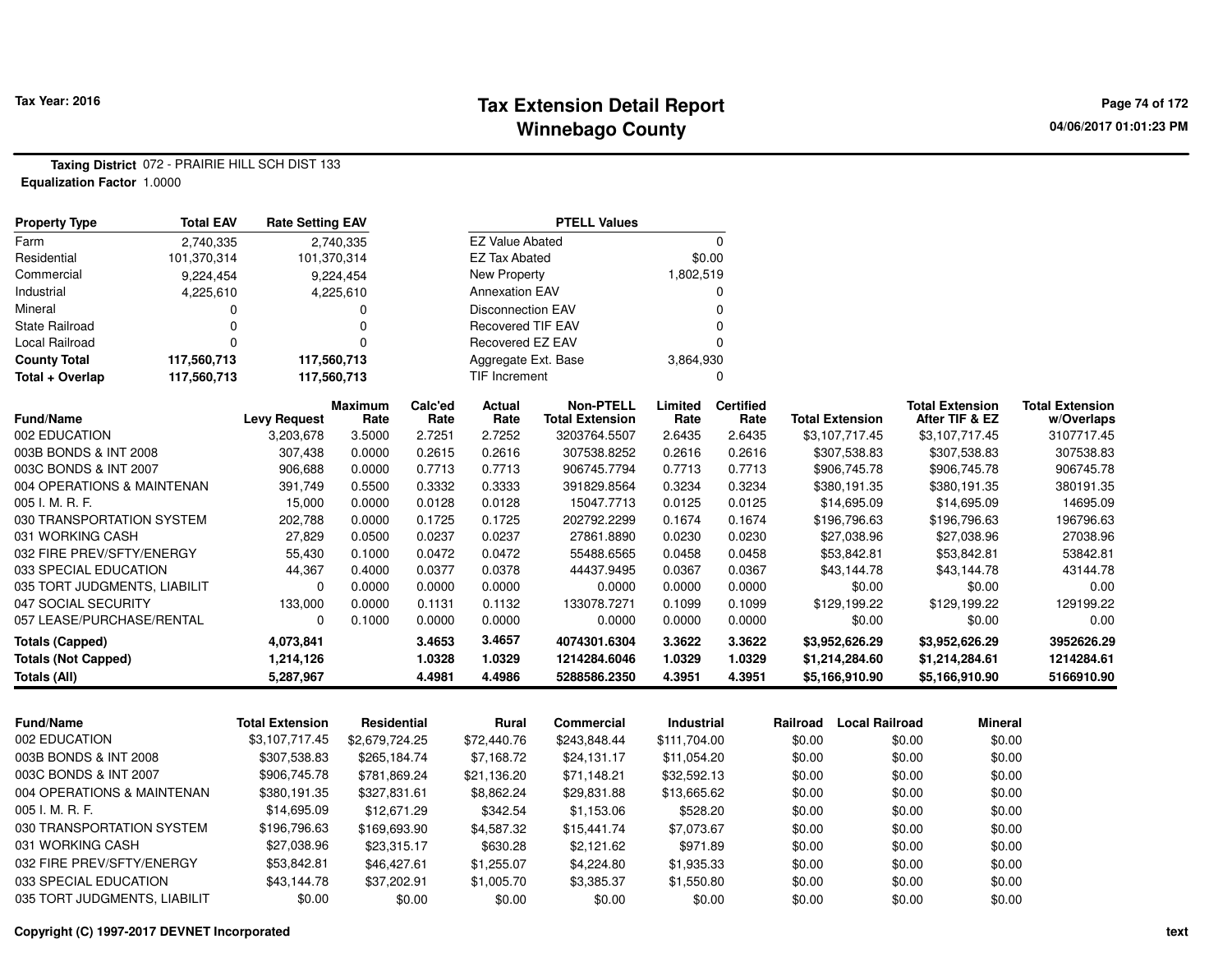| Tax Year: 2016                      | <b>Tax Extension Detail Report</b><br><b>Winnebago County</b> |                          |                        |                        |                        |                  |                       |                  |  |  |  |
|-------------------------------------|---------------------------------------------------------------|--------------------------|------------------------|------------------------|------------------------|------------------|-----------------------|------------------|--|--|--|
| <b>Fund/Name</b>                    | <b>Total Extension</b>                                        | Residential              | Rural                  | Commercial             | <b>Industrial</b>      | Railroad         | <b>Local Railroad</b> | Mineral          |  |  |  |
| 047 SOCIAL SECURITY                 | \$129.199.22                                                  | \$111,405.97             | \$3,011.63             | \$10,137.67            | \$4,643.95             | \$0.00           | \$0.00                | \$0.00           |  |  |  |
| 057 LEASE/PURCHASE/RENTAL<br>Totals | \$0.00<br>\$5,166,910.90                                      | \$0.00<br>\$4,455,326.69 | \$0.00<br>\$120,440.46 | \$0.00<br>\$405.423.96 | \$0.00<br>\$185,719.79 | \$0.00<br>\$0.00 | \$0.00<br>\$0.00      | \$0.00<br>\$0.00 |  |  |  |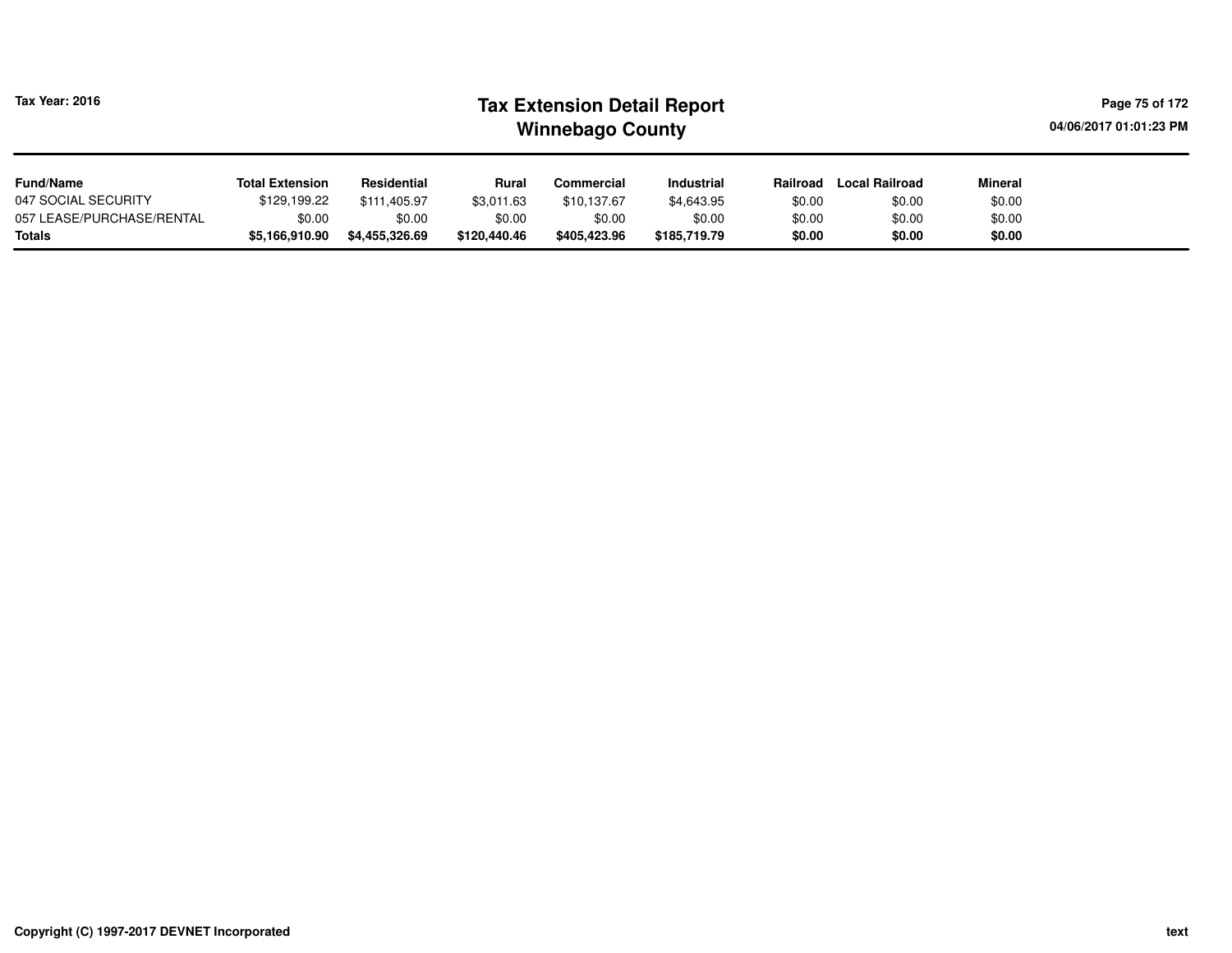#### **Tax Extension Detail Report Tax Year: 2016 Page 76 of 172 Winnebago County**

**Taxing District** 073 - SHIRLAND SCHOOL DIST 134**Equalization Factor** 1.0000

| <b>Property Type</b>         | <b>Total EAV</b> | <b>Rate Setting EAV</b> |                 |                 |                          | <b>PTELL Values</b>                        |                 |                          |                        |                                          |                                      |
|------------------------------|------------------|-------------------------|-----------------|-----------------|--------------------------|--------------------------------------------|-----------------|--------------------------|------------------------|------------------------------------------|--------------------------------------|
| Farm                         | 8.570.985        |                         | 8,570,985       |                 | <b>EZ Value Abated</b>   |                                            |                 | 0                        |                        |                                          |                                      |
| Residential                  | 19,430,207       |                         | 19,430,207      |                 | EZ Tax Abated            |                                            |                 | \$0.00                   |                        |                                          |                                      |
| Commercial                   | 1,056,286        |                         | 1,056,286       |                 | New Property             |                                            | 176,250         |                          |                        |                                          |                                      |
| Industrial                   |                  |                         | 0               |                 | <b>Annexation EAV</b>    |                                            |                 | 0                        |                        |                                          |                                      |
| Mineral                      |                  |                         |                 |                 | <b>Disconnection EAV</b> |                                            |                 |                          |                        |                                          |                                      |
| <b>State Railroad</b>        | ŋ                |                         | O               |                 | <b>Recovered TIF EAV</b> |                                            |                 |                          |                        |                                          |                                      |
| Local Railroad               | 0                |                         | 0               |                 | Recovered EZ EAV         |                                            |                 |                          |                        |                                          |                                      |
| <b>County Total</b>          | 29,057,478       |                         | 29,057,478      |                 | Aggregate Ext. Base      |                                            | 1,161,235       |                          |                        |                                          |                                      |
| Total + Overlap              | 29,057,478       |                         | 29,057,478      |                 | TIF Increment            |                                            |                 | n                        |                        |                                          |                                      |
| Fund/Name                    |                  | <b>Levy Request</b>     | Maximum<br>Rate | Calc'ed<br>Rate | Actual<br>Rate           | <b>Non-PTELL</b><br><b>Total Extension</b> | Limited<br>Rate | <b>Certified</b><br>Rate | <b>Total Extension</b> | <b>Total Extension</b><br>After TIF & EZ | <b>Total Extension</b><br>w/Overlaps |
| 002 EDUCATION                |                  | 966,459                 | 3.5000          | 3.3260          | 3.3261                   | 966480.7758                                | 3.3039          | 3.3039                   | \$960,030.02           | \$960,030.02                             | 960030.02                            |
| 003 BONDS & INTEREST 2012    |                  | $\Omega$                | 0.0000          | 0.0000          | 0.0000                   | 0.0000                                     | 0.0000          | 0.0000                   | \$0.00                 | \$0.00                                   | 0.00                                 |
| 004 OPERATIONS & MAINTENAN   |                  | 169,043                 | 0.5500          | 0.5818          | 0.5500                   | 159816.1290                                | 0.5500          | 0.5500                   | \$159,816.13           | \$159,816.13                             | 159816.13                            |
| 005 I. M. R. F.              |                  | 19,203                  | 0.0000          | 0.0661          | 0.0661                   | 19206.9930                                 | 0.0320          | 0.0320                   | \$9,298.39             | \$9,298.39                               | 9298.39                              |
| 030 TRANSPORTATION SYSTEM    |                  | 14,547                  | 0.0000          | 0.0501          | 0.0501                   | 14557.7965                                 | 0.0400          | 0.0400                   | \$11,622.99            | \$11,622.99                              | 11622.99                             |
| 031 WORKING CASH             |                  | 2,910                   | 0.0500          | 0.0100          | 0.0101                   | 2934.8053                                  | 0.0099          | 0.0099                   | \$2,876.69             | \$2,876.69                               | 2876.69                              |
| 032 FIRE PREV/SFTY/ENERGY    |                  | 0                       | 0.1000          | 0.0000          | 0.0000                   | 0.0000                                     | 0.0000          | 0.0000                   | \$0.00                 | \$0.00                                   | 0.00                                 |
| 033 SPECIAL EDUCATION        |                  | 6,110                   | 0.4000          | 0.0210          | 0.0211                   | 6131.1279                                  | 0.0100          | 0.0100                   | \$2,905.75             | \$2,905.75                               | 2905.75                              |
| 035 TORT JUDGMENTS, LIABILIT |                  | 21,821                  | 0.0000          | 0.0751          | 0.0751                   | 21822.1660                                 | 0.0731          | 0.0731                   | \$21,241.02            | \$21,241.02                              | 21241.02                             |
| 047 SOCIAL SECURITY          |                  | 19,203                  | 0.0000          | 0.0661          | 0.0661                   | 19206.9930                                 | 0.0300          | 0.0300                   | \$8,717.24             | \$8,717.24                               | 8717.24                              |
| 057 LEASE/PURCHASE/RENTAL    |                  | $\Omega$                | 0.1000          | 0.0000          | 0.0000                   | 0.0000                                     | 0.0000          | 0.0000                   | \$0.00                 | \$0.00                                   | 0.00                                 |
| <b>Totals (Capped)</b>       |                  | 1,219,296               |                 | 4.1962          | 4.1647                   | 1210156.7863                               | 4.0489          | 4.0489                   | \$1,176,508.23         | \$1,176,508.23                           | 1176508.23                           |
| <b>Totals (Not Capped)</b>   |                  | 0                       |                 | 0.0000          | 0.0000                   | 0.0000                                     | 0.0000          | 0.0000                   | \$0.00                 | \$0.00                                   | 0.00                                 |
| Totals (All)                 |                  | 1,219,296               |                 | 4.1962          | 4.1647                   | 1210156.7863                               | 4.0489          | 4.0489                   | \$1,176,508.23         | \$1,176,508.23                           | 1176508.23                           |

| <b>Fund/Name</b>             | <b>Total Extension</b> | <b>Residential</b> | Rural        | Commercial  | <b>Industrial</b> | Railroad | <b>Local Railroad</b> | <b>Mineral</b> |
|------------------------------|------------------------|--------------------|--------------|-------------|-------------------|----------|-----------------------|----------------|
| 002 EDUCATION                | \$960,030.02           | \$641.954.62       | \$283,176,77 | \$34,898.63 | \$0.00            | \$0.00   | \$0.00                | \$0.00         |
| 003 BONDS & INTEREST 2012    | \$0.00                 | \$0.00             | \$0.00       | \$0.00      | \$0.00            | \$0.00   | \$0.00                | \$0.00         |
| 004 OPERATIONS & MAINTENAN   | \$159,816.13           | \$106,866.14       | \$47.140.42  | \$5,809.57  | \$0.00            | \$0.00   | \$0.00                | \$0.00         |
| 005 I. M. R. F.              | \$9,298.39             | \$6.217.66         | \$2,742.72   | \$338.01    | \$0.00            | \$0.00   | \$0.00                | \$0.00         |
| 030 TRANSPORTATION SYSTEM    | \$11.622.99            | \$7,772.09         | \$3,428.39   | \$422.51    | \$0.00            | \$0.00   | \$0.00                | \$0.00         |
| 031 WORKING CASH             | \$2,876.69             | \$1,923.59         | \$848.53     | \$104.57    | \$0.00            | \$0.00   | \$0.00                | \$0.00         |
| 032 FIRE PREV/SFTY/ENERGY    | \$0.00                 | \$0.00             | \$0.00       | \$0.00      | \$0.00            | \$0.00   | \$0.00                | \$0.00         |
| 033 SPECIAL EDUCATION        | \$2,905.75             | \$1,943.02         | \$857.10     | \$105.63    | \$0.00            | \$0.00   | \$0.00                | \$0.00         |
| 035 TORT JUDGMENTS, LIABILIT | \$21.241.02            | \$14,203.48        | \$6,265,39   | \$772.15    | \$0.00            | \$0.00   | \$0.00                | \$0.00         |
| 047 SOCIAL SECURITY          | \$8,717.24             | \$5,829.05         | \$2,571.30   | \$316.89    | \$0.00            | \$0.00   | \$0.00                | \$0.00         |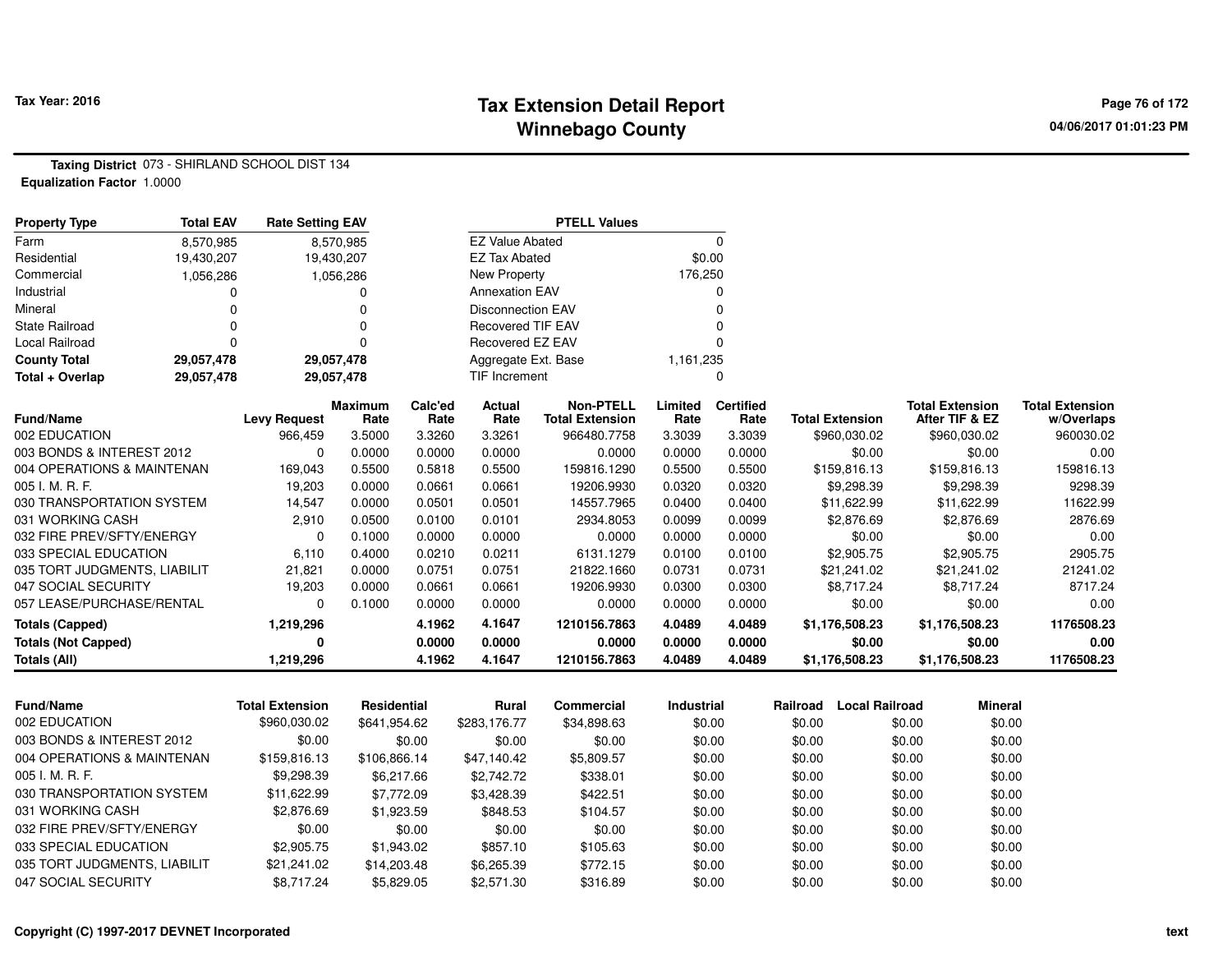| <b>Tax Year: 2016</b>     |                        |              |              | <b>Tax Extension Detail Report</b><br><b>Winnebago County</b> |                   | Page 77 of 172<br>04/06/2017 01:01:23 PM |                |                |  |
|---------------------------|------------------------|--------------|--------------|---------------------------------------------------------------|-------------------|------------------------------------------|----------------|----------------|--|
| <b>Fund/Name</b>          | <b>Total Extension</b> | Residential  | Rural        | Commercial                                                    | <b>Industrial</b> | Railroad                                 | Local Railroad | <b>Mineral</b> |  |
| 057 LEASE/PURCHASE/RENTAL | \$0.00                 | \$0.00       | \$0.00       | \$0.00                                                        | \$0.00            | \$0.00                                   | \$0.00         | \$0.00         |  |
| <b>Totals</b>             | \$1,176,508.23         | \$786,709.65 | \$347,030.62 | \$42,767.96                                                   | \$0.00            | \$0.00                                   | \$0.00         | \$0.00         |  |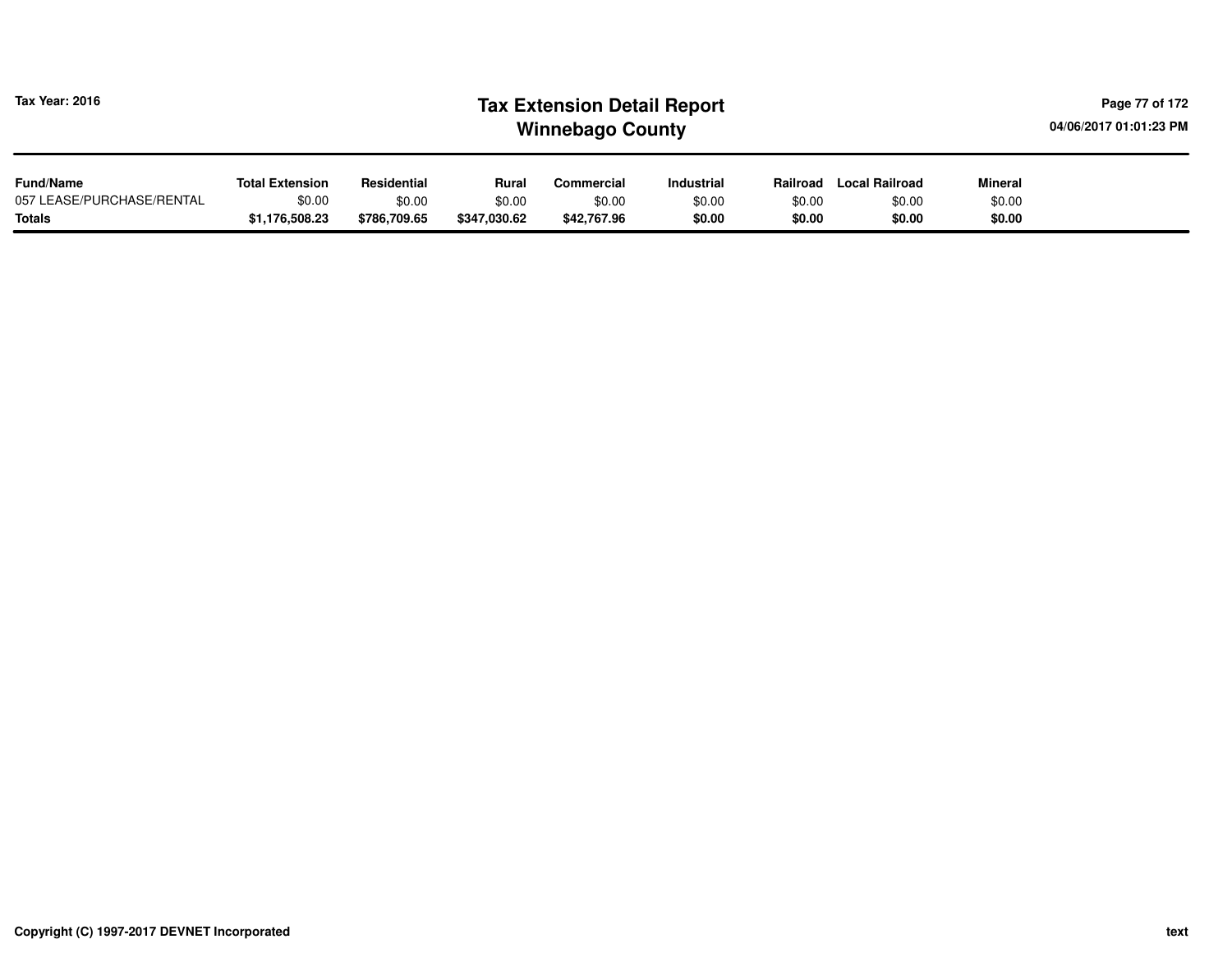#### **Tax Extension Detail Report Tax Year: 2016 Page 78 of 172 Winnebago County**

**Taxing District** 074 - ROCKTON SCHOOL DIST 140**Equalization Factor** 1.0000

| <b>Property Type</b>                                | <b>Total EAV</b> | <b>Rate Setting EAV</b> |                  |                  |                          | <b>PTELL Values</b>         |                  |                  |             |                                |                                |                        |
|-----------------------------------------------------|------------------|-------------------------|------------------|------------------|--------------------------|-----------------------------|------------------|------------------|-------------|--------------------------------|--------------------------------|------------------------|
| Farm                                                | 11,917,779       |                         | 11,917,779       |                  | <b>EZ Value Abated</b>   |                             |                  | $\mathbf 0$      |             |                                |                                |                        |
| Residential                                         | 181,843,383      | 181,819,408             |                  |                  | <b>EZ Tax Abated</b>     |                             | \$0.00           |                  |             |                                |                                |                        |
| Commercial                                          | 11,534,646       | 10,367,197              |                  |                  | New Property             |                             | 1,913,713        |                  |             |                                |                                |                        |
| Industrial                                          | 13,490,357       |                         | 10,197,737       |                  | <b>Annexation EAV</b>    |                             |                  | $\Omega$         |             |                                |                                |                        |
| Mineral                                             | 0                |                         | 0                |                  | <b>Disconnection EAV</b> |                             |                  | $\Omega$         |             |                                |                                |                        |
| <b>State Railroad</b>                               | 388,083          |                         | 388,083          |                  | <b>Recovered TIF EAV</b> |                             |                  | $\Omega$         |             |                                |                                |                        |
| Local Railroad                                      | 0                |                         | $\mathbf 0$      |                  | Recovered EZ EAV         |                             |                  | $\Omega$         |             |                                |                                |                        |
| <b>County Total</b>                                 | 219,174,248      | 214,690,204             |                  |                  | Aggregate Ext. Base      |                             | 7,775,875        |                  |             |                                |                                |                        |
| Total + Overlap                                     | 219,174,248      | 214,690,204             |                  |                  | <b>TIF Increment</b>     |                             | 4,484,044        |                  |             |                                |                                |                        |
|                                                     |                  |                         | <b>Maximum</b>   | Calc'ed          | <b>Actual</b>            | <b>Non-PTELL</b>            | Limited          | <b>Certified</b> |             |                                | <b>Total Extension</b>         | <b>Total Extension</b> |
| Fund/Name                                           |                  | <b>Levy Request</b>     | Rate             | Rate             | Rate                     | <b>Total Extension</b>      | Rate             | Rate             |             | <b>Total Extension</b>         | After TIF & EZ                 | w/Overlaps             |
| 002 EDUCATION                                       |                  | 6,249,000               | 3.5000           | 2.9107           | 2.9108                   | 6379724.0108                | 2.8368           | 2.8368           |             | \$6,217,535.07                 | \$6,090,331.71                 | 6090331.71             |
| 003 BONDS & INT 2013                                |                  | 111,685<br>227,650      | 0.0000<br>0.0000 | 0.0520           | 0.0521<br>0.1061         | 114189.7832                 | 0.0521<br>0.1061 | 0.0521<br>0.1061 |             | \$114,189.78                   | \$111,853.60                   | 111853.60<br>227786.31 |
| 003C BONDS & INT 2005<br>004 OPERATIONS & MAINTENAN |                  | 1,171,665               | 0.5500           | 0.1060<br>0.5457 | 0.5458                   | 232543.8771<br>1196253.0456 | 0.5283           | 0.5283           |             | \$232,543.88<br>\$1,157,897.55 | \$227,786.31<br>\$1,134,208.35 | 1134208.35             |
| 005 I. M. R. F.                                     |                  | 10,000                  | 0.0000           | 0.0047           | 0.0047                   | 10301.1897                  | 0.0046           | 0.0046           |             | \$10,082.02                    | \$9,875.75                     | 9875.75                |
| 030 TRANSPORTATION SYSTEM                           |                  | 246,085                 | 0.0000           | 0.1146           | 0.1147                   | 251392.8625                 | 0.1111           | 0.1111           |             | \$243,502.59                   | \$238,520.82                   | 238520.82              |
| 031 WORKING CASH                                    |                  | 100,000                 | 0.0500           | 0.0466           | 0.0466                   | 102135.1996                 | 0.0451           | 0.0451           |             | \$98,847.59                    | \$96,825.28                    | 96825.28               |
| 032 FIRE PREV/SFTY/ENERGY                           |                  | 45,000                  | 0.1000           | 0.0210           | 0.0210                   | 46026.5921                  | 0.0000           | 0.0000           |             | \$0.00                         | \$0.00                         | 0.00                   |
| 033 SPECIAL EDUCATION                               |                  | 50,551                  | 0.4000           | 0.0235           | 0.0236                   | 51725.1225                  | 0.0229           | 0.0229           |             | \$50,190.90                    | \$49,164.06                    | 49164.06               |
| 035 TORT JUDGMENTS, LIABILIT                        |                  | 0                       | 0.0000           | 0.0000           | 0.0000                   | 0.0000                      | 0.0000           | 0.0000           |             | \$0.00                         | \$0.00                         | 0.00                   |
| 047 SOCIAL SECURITY                                 |                  | 291,000                 | 0.0000           | 0.1355           | 0.1356                   | 297200.2803                 | 0.1313           | 0.1313           |             | \$287,775.79                   | \$281,888.24                   | 281888.24              |
| 057 LEASE/PURCHASE/RENTAL                           |                  | $\Omega$                | 0.1000           | 0.0000           | 0.0000                   | 0.0000                      | 0.0000           | 0.0000           |             | \$0.00                         | \$0.00                         | 0.00                   |
| <b>Totals (Capped)</b>                              |                  | 8,163,301               |                  | 3.8024           | 3.8028                   | 8334758.3029                | 3.6801           | 3.6801           |             | \$8,065,831.50                 | \$7,900,814.21                 | 7900814.21             |
| <b>Totals (Not Capped)</b>                          |                  | 339,335                 |                  | 0.1581           | 0.1582                   | 346733.6603                 | 0.1582           | 0.1582           |             | \$346,733.66                   | \$339,639.91                   | 339639.91              |
| Totals (All)                                        |                  | 8,502,636               |                  | 3.9604           | 3.9610                   | 8681491.9633                | 3.8383           | 3.8383           |             | \$8,412,565.16                 | \$8,240,454.12                 | 8240454.12             |
|                                                     |                  |                         |                  |                  |                          |                             |                  |                  |             |                                |                                |                        |
| <b>Fund/Name</b>                                    |                  | <b>Total Extension</b>  | Residential      |                  | <b>Rural</b>             | <b>Commercial</b>           | Industrial       |                  | Railroad    | <b>Local Railroad</b>          | <b>Mineral</b>                 |                        |
| 002 EDUCATION                                       |                  | \$6,090,331.71          | \$5,157,852.98   |                  | \$338,083.55             | \$294,096.64                | \$289,289.40     |                  | \$11,009.14 |                                | \$0.00<br>\$0.00               |                        |
| 003 BONDS & INT 2013                                |                  | \$111,853.60            | \$94,727.92      |                  | \$6,209.16               | \$5,401.31                  | \$5,313.02       |                  | \$202.19    | \$0.00                         | \$0.00                         |                        |
| 003C BONDS & INT 2005                               |                  | \$227,786.31            | \$192,910.39     |                  | \$12,644.76              | \$10,999.60                 | \$10,819.80      |                  | \$411.76    |                                | \$0.00<br>\$0.00               |                        |
| 004 OPERATIONS & MAINTENAN                          |                  | \$1,134,208.35          | \$960,551.94     |                  | \$62,961.63              | \$54,769.90                 | \$53,874.64      |                  | \$2,050.24  |                                | \$0.00<br>\$0.00               |                        |
| 005 I. M. R. F.                                     |                  | \$9,875.75              |                  | \$8,363.69       | \$548.22                 | \$476.89                    | \$469.10         |                  | \$17.85     |                                | \$0.00<br>\$0.00               |                        |
| 030 TRANSPORTATION SYSTEM                           |                  | \$238,520.82            | \$202,001.36     |                  | \$13,240.65              | \$11,517.96                 | \$11,329.69      |                  | \$431.16    |                                | \$0.00<br>\$0.00               |                        |
| 031 WORKING CASH                                    |                  | \$96,825.28             | \$82,000.54      |                  | \$5,374.92               | \$4,675.61                  | \$4,599.18       |                  | \$175.03    |                                | \$0.00<br>\$0.00               |                        |
| 032 FIRE PREV/SFTY/ENERGY                           |                  | \$0.00                  |                  | \$0.00           | \$0.00                   | \$0.00                      |                  | \$0.00           | \$0.00      |                                | \$0.00<br>\$0.00               |                        |
| 033 SPECIAL EDUCATION                               |                  | \$49,164.06             | \$41,636.65      |                  | \$2,729.17               | \$2,374.09                  | \$2,335.28       |                  | \$88.87     |                                | \$0.00<br>\$0.00               |                        |
| 035 TORT JUDGMENTS, LIABILIT                        |                  | \$0.00                  |                  | \$0.00           | \$0.00                   | \$0.00                      |                  | \$0.00           | \$0.00      |                                | \$0.00<br>\$0.00               |                        |

\$0.00 \$0.00 \$0.00 \$0.00 \$0.00 \$0.00 \$0.00 \$0.00 \$0.00

**Copyright (C) 1997-2017 DEVNET Incorporated**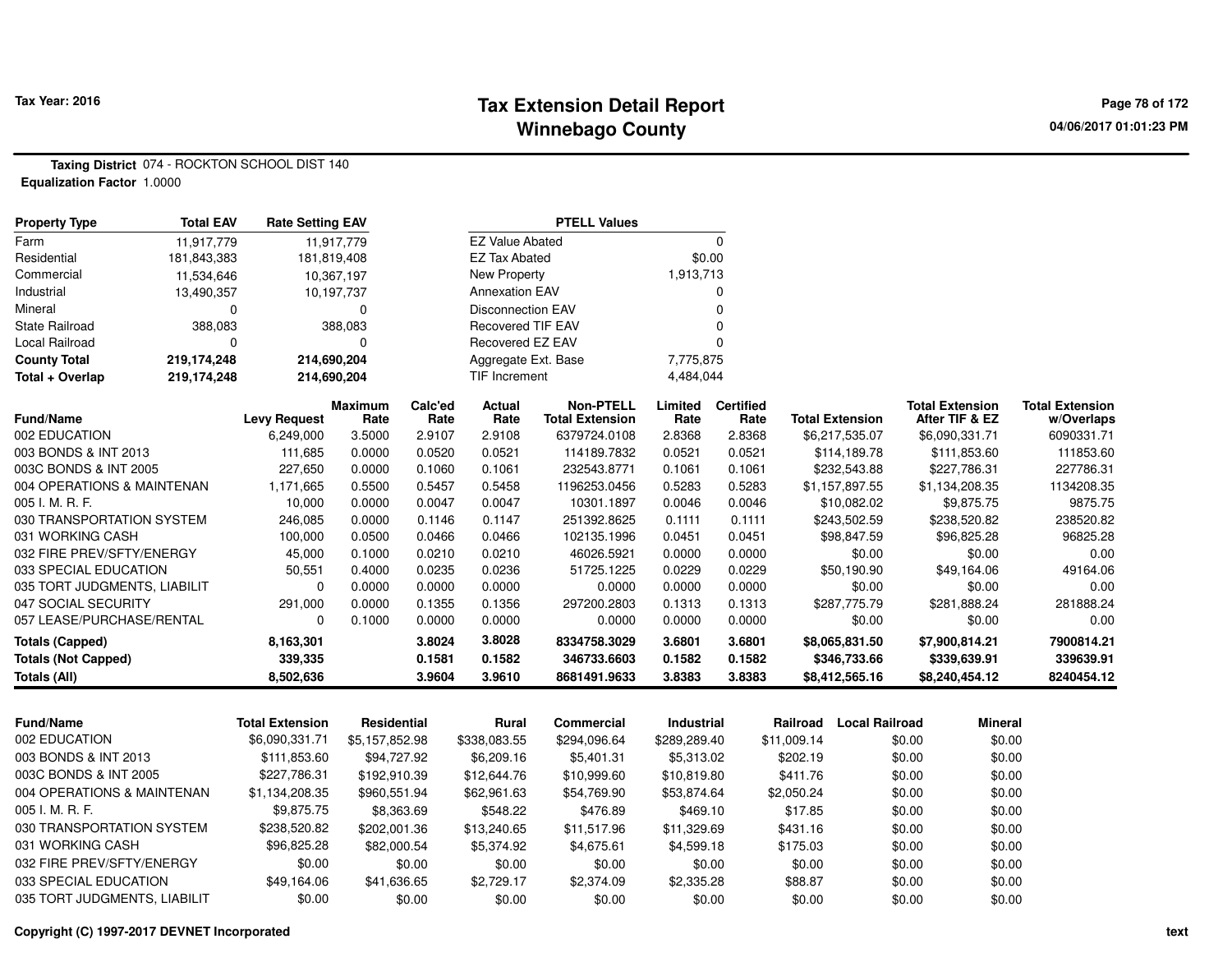| Tax Year: 2016            | <b>Tax Extension Detail Report</b><br>04/06/2017 01:01:23 PM<br><b>Winnebago County</b> |                |              |              |                   |             |                       |         |  |  |  |
|---------------------------|-----------------------------------------------------------------------------------------|----------------|--------------|--------------|-------------------|-------------|-----------------------|---------|--|--|--|
| <b>Fund/Name</b>          | <b>Total Extension</b>                                                                  | Residential    | Rural        | Commercial   | <b>Industrial</b> | Railroad    | <b>Local Railroad</b> | Mineral |  |  |  |
| 047 SOCIAL SECURITY       | \$281,888.24                                                                            | \$238.728.89   | \$15,648,04  | \$13.612.13  | \$13,389.63       | \$509.55    | \$0.00                | \$0.00  |  |  |  |
| 057 LEASE/PURCHASE/RENTAL | \$0.00                                                                                  | \$0.00         | \$0.00       | \$0.00       | \$0.00            | \$0.00      | \$0.00                | \$0.00  |  |  |  |
| Totals                    | \$8,240,454.12                                                                          | \$6,978,774.36 | \$457.440.10 | \$397.924.13 | \$391.419.74      | \$14,895.79 | \$0.00                | \$0.00  |  |  |  |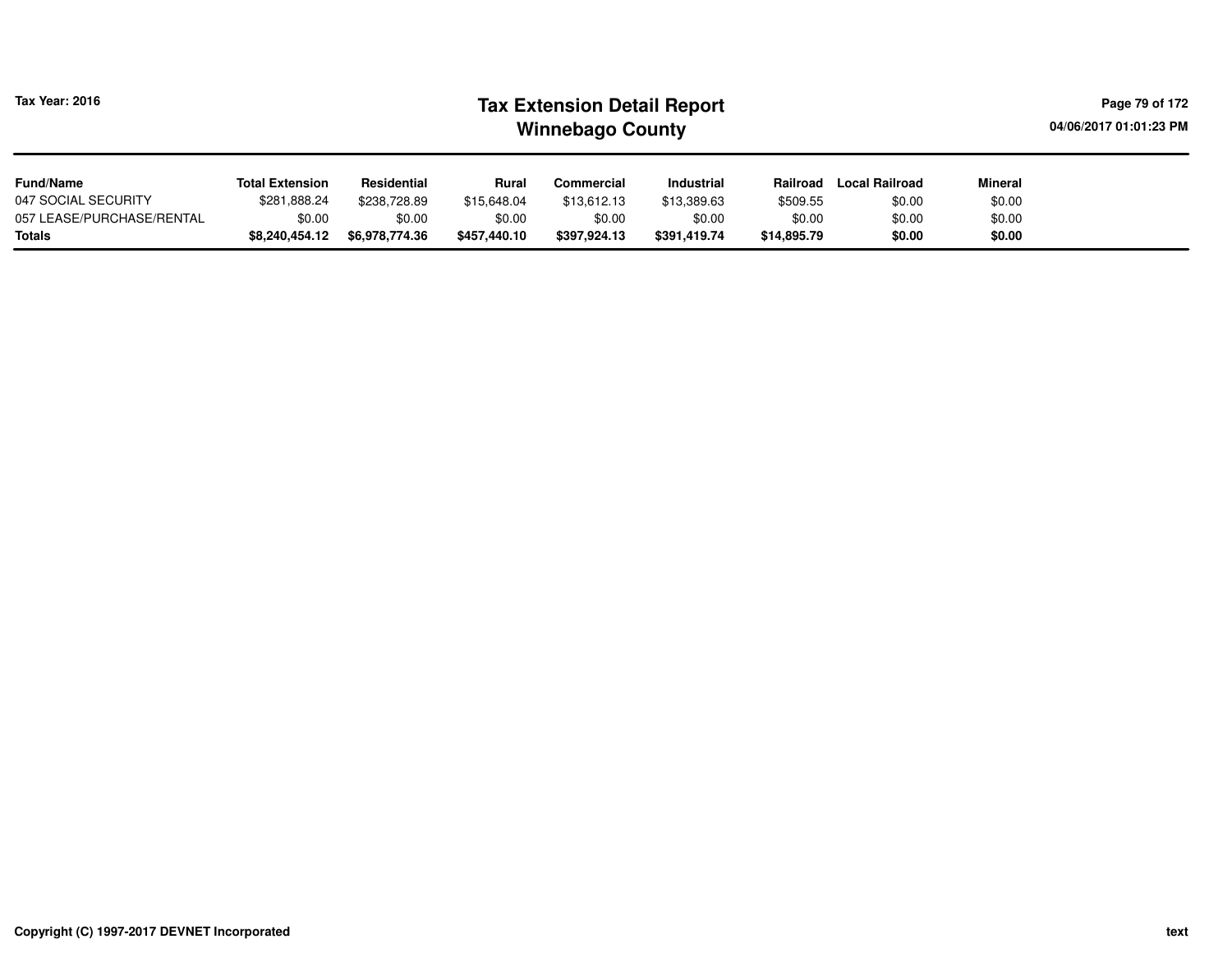#### **Tax Extension Detail Report Tax Year: 2016 Page 80 of 172 Winnebago County**

**04/06/2017 01:01:23 PM**

**Taxing District** 075 - NORTH BOONE SD #200**Equalization Factor** 1.0000

| <b>Property Type</b>         | <b>Total EAV</b> | <b>Rate Setting EAV</b> |                | <b>PTELL Values</b> |                          |                        |            |                  |                        | <b>Overlapping County</b> |                                |                        |  |
|------------------------------|------------------|-------------------------|----------------|---------------------|--------------------------|------------------------|------------|------------------|------------------------|---------------------------|--------------------------------|------------------------|--|
| Farm                         | 143,088          |                         | 143,088        |                     | <b>EZ Value Abated</b>   |                        |            | $\Omega$         |                        | <b>Boone County</b>       |                                | 134,536,784            |  |
| Residential                  | 345,134          |                         | 345,134        |                     | <b>EZ Tax Abated</b>     |                        |            | \$0.00           | <b>Total</b>           |                           |                                | 134,536,784            |  |
| Commercial                   | 424,480          |                         | 424,480        |                     | <b>New Property</b>      |                        |            | 3,126            |                        |                           | * denotes use of estimated EAV |                        |  |
| Industrial                   |                  |                         | 0              |                     | <b>Annexation EAV</b>    |                        |            | 0                |                        |                           |                                |                        |  |
| Mineral                      |                  | 0                       | 0              |                     | <b>Disconnection EAV</b> |                        |            | $\Omega$         |                        |                           |                                |                        |  |
| <b>State Railroad</b>        |                  | $\Omega$                | $\Omega$       |                     | <b>Recovered TIF EAV</b> |                        |            | $\Omega$         |                        |                           |                                |                        |  |
| Local Railroad               |                  | $\Omega$                | $\Omega$       |                     | Recovered EZ EAV         |                        |            | $\Omega$         |                        |                           |                                |                        |  |
| <b>County Total</b>          | 912,702          |                         | 912,702        |                     | Aggregate Ext. Base      |                        | 8,738,713  |                  |                        |                           |                                |                        |  |
| Total + Overlap              | 135,449,486      |                         | 135,449,486    |                     | <b>TIF Increment</b>     |                        |            | 0                |                        |                           |                                |                        |  |
|                              |                  |                         | <b>Maximum</b> | Calc'ed             | <b>Actual</b>            | <b>Non-PTELL</b>       | Limited    | <b>Certified</b> |                        |                           | <b>Total Extension</b>         | <b>Total Extension</b> |  |
| Fund/Name                    |                  | <b>Levy Request</b>     | Rate           | Rate                | Rate                     | <b>Total Extension</b> | Rate       | Rate             | <b>Total Extension</b> |                           | After TIF & EZ                 | w/Overlaps             |  |
| 002 EDUCATION                |                  | 5,463,000               | 4.0000         | 4.0332              | 4.0000                   | 36508.0800             | 3.7733     | 3.7733           | \$34,438.98            |                           | \$34,438.98                    | 5110915.46             |  |
| 003 BONDS & INT 2008 & 2008A |                  | $\mathbf 0$             | 0.0000         | 0.0000              | 0.0000                   | 0.0000                 | 0.0000     | 0.0000           |                        | \$0.00                    | \$0.00                         | 0.00                   |  |
| 003A BONDS & INT 2016        |                  | 44,196                  | 0.0000         | 0.0326              | 0.0327                   | 298.4536               | 0.0327     | 0.0327           |                        | \$298.45                  | \$298.45                       | 44291.98               |  |
| 003B BONDS & INT 2003        |                  | 2,155,000               | 0.0000         | 1.5910              | 1.5910                   | 14521.0888             | 1.5910     | 1.5910           | \$14,521.09            |                           | \$14,521.09                    | 2155001.32             |  |
| 003C BONDS & INT 2006        |                  | 475,000                 | 0.0000         | 0.3507              | 0.3507                   | 3200.8459              | 0.3507     | 0.3507           | \$3,200.85             |                           | \$3,200.85                     | 475021.35              |  |
| 003D BONDS & INT 2007A       |                  | 0                       | 0.0000         | 0.0000              | 0.0000                   | 0.0000                 | 0.0000     | 0.0000           |                        | \$0.00                    | \$0.00                         | 0.00                   |  |
| 004 OPERATIONS & MAINTENAN   |                  | 1,025,000               | 0.7500         | 0.7567              | 0.7500                   | 6845.2650              | 0.7137     | 0.7137           | \$6,513.95             |                           | \$6,513.95                     | 966702.98              |  |
| 005 I. M. R. F.              |                  | 300,000                 | 0.0000         | 0.2215              | 0.2215                   | 2021.6349              | 0.2108     | 0.2108           | \$1,923.98             |                           | \$1,923.98                     | 285527.52              |  |
| 030 TRANSPORTATION SYSTEM    |                  | 900,000                 | 0.0000         | 0.6645              | 0.6645                   | 6064.9048              | 0.6645     | 0.6645           | \$6,064.90             |                           | \$6,064.90                     | 900061.83              |  |
| 031 WORKING CASH             |                  | 60,000                  | 0.0500         | 0.0443              | 0.0443                   | 404.3270               | 0.0422     | 0.0422           |                        | \$385.16                  | \$385.16                       | 57159.68               |  |
| 032 FIRE PREV/SFTY/ENERGY    |                  | 50,000                  | 0.1000         | 0.0369              | 0.0370                   | 337.6997               | 0.0353     | 0.0353           |                        | \$322.18                  | \$322.18                       | 47813.67               |  |
| 033 SPECIAL EDUCATION        |                  | 1,065,000               | 0.8000         | 0.7863              | 0.7863                   | 7176.5758              | 0.7483     | 0.7483           | \$6,829.75             |                           | \$6,829.75                     | 1013568.50             |  |
| 035 TORT JUDGMENTS, LIABILIT |                  | 200,000                 | 0.0000         | 0.1477              | 0.1477                   | 1348.0609              | 0.1406     | 0.1406           | \$1,283.26             |                           | \$1,283.26                     | 190441.98              |  |
| 047 SOCIAL SECURITY          |                  | 300,000                 | 0.0000         | 0.2215              | 0.2215                   | 2021.6349              | 0.2108     | 0.2108           | \$1,923.98             |                           | \$1,923.98                     | 285527.52              |  |
| 057 LEASE/PURCHASE/RENTAL    |                  | 5,000                   | 0.1000         | 0.0037              | 0.0037                   | 33.7700                | 0.0036     | 0.0036           |                        | \$32.86                   | \$32.86                        | 4876.18                |  |
| <b>Totals (Capped)</b>       |                  | 9,368,000               |                | 6.9162              | 6.8765                   | 62761.9530             | 6.5431     | 6.5431           | \$59,719.00            |                           | \$59,719.00                    | 8862595.32             |  |
| <b>Totals (Not Capped)</b>   |                  | 2,674,196               |                | 1.9743              | 1.9744                   | 18020.3883             | 1.9744     | 1.9744           | \$18,020.39            |                           | \$18,020.39                    | 2674314.65             |  |
| <b>Totals (All)</b>          |                  | 12,042,196              |                | 8.8905              | 8.8509                   | 80782.3413             | 8.5175     | 8.5175           | \$77,739.39            |                           | \$77,739.39                    | 11536909.97            |  |
|                              |                  |                         |                |                     |                          |                        |            |                  |                        |                           |                                |                        |  |
| Fund/Name                    |                  | <b>Total Extension</b>  | Residential    |                     | Rural                    | Commercial             | Industrial |                  | Railroad               | <b>Local Railroad</b>     | <b>Mineral</b>                 |                        |  |
| 002 EDUCATION                |                  | \$34,438.98             | \$13,022.94    |                     | \$5,399.14               | \$16,016.90            |            | \$0.00           | \$0.00                 | \$0.00                    | \$0.00                         |                        |  |
| 003 BONDS & INT 2008 & 2008A |                  | \$0.00                  |                | \$0.00              | \$0.00                   | \$0.00                 |            | \$0.00           | \$0.00                 | \$0.00                    | \$0.00                         |                        |  |
| 003A BONDS & INT 2016        |                  | \$298.45                |                | \$112.86            | \$46.79                  | \$138.80               |            | \$0.00           | \$0.00                 | \$0.00                    | \$0.00                         |                        |  |
| 003B BONDS & INT 2003        |                  | \$14,521.09             |                | \$5,491.08          | \$2,276.53               | \$6,753.48             |            | \$0.00           | \$0.00                 | \$0.00                    | \$0.00                         |                        |  |
| 003C BONDS & INT 2006        |                  | \$3,200.85              |                | \$1,210.39          | \$501.81                 | \$1,488.65             |            | \$0.00           | \$0.00                 | \$0.00                    | \$0.00                         |                        |  |
| 003D BONDS & INT 2007A       |                  | \$0.00                  |                | \$0.00              | \$0.00                   | \$0.00                 |            | \$0.00           | \$0.00                 | \$0.00                    | \$0.00                         |                        |  |
| 004 OPERATIONS & MAINTENAN   |                  | \$6,513.95              |                | \$2,463.22          | \$1,021.22               | \$3,029.51             |            | \$0.00           | \$0.00                 | \$0.00                    | \$0.00                         |                        |  |

 $$6,513.95$   $$2,463.22$   $$1,021.22$   $$3,029.51$   $$0.00$   $$0.00$   $$0.00$   $$0.00$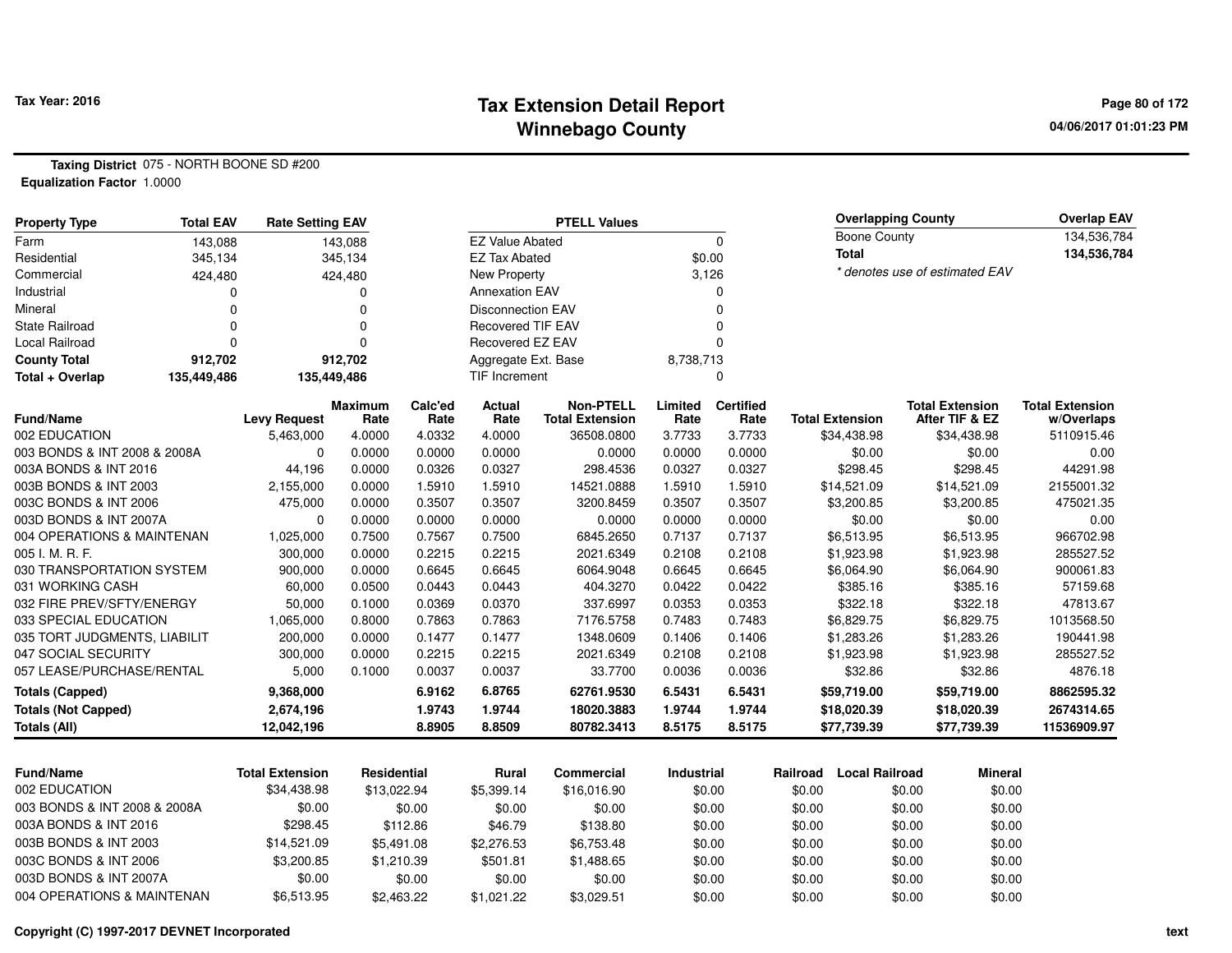# **Tax Extension Detail Report Tax Year: 2016 Page 81 of 172 Winnebago County**

**04/06/2017 01:01:23 PM**

| <b>Fund/Name</b>             | <b>Total Extension</b> | Residential | Rural       | Commercial  | <b>Industrial</b> | Railroad | <b>Local Railroad</b> | <b>Mineral</b> |
|------------------------------|------------------------|-------------|-------------|-------------|-------------------|----------|-----------------------|----------------|
| 005 I. M. R. F.              | \$1,923.98             | \$727.55    | \$301.63    | \$894.80    | \$0.00            | \$0.00   | \$0.00                | \$0.00         |
| 030 TRANSPORTATION SYSTEM    | \$6,064.90             | \$2,293.41  | \$950.82    | \$2,820.67  | \$0.00            | \$0.00   | \$0.00                | \$0.00         |
| 031 WORKING CASH             | \$385.16               | \$145.65    | \$60.38     | \$179.13    | \$0.00            | \$0.00   | \$0.00                | \$0.00         |
| 032 FIRE PREV/SFTY/ENERGY    | \$322.18               | \$121.83    | \$50.51     | \$149.84    | \$0.00            | \$0.00   | \$0.00                | \$0.00         |
| 033 SPECIAL EDUCATION        | \$6.829.75             | \$2,582.64  | \$1,070.73  | \$3,176.38  | \$0.00            | \$0.00   | \$0.00                | \$0.00         |
| 035 TORT JUDGMENTS, LIABILIT | \$1,283.26             | \$485.26    | \$201.18    | \$596.82    | \$0.00            | \$0.00   | \$0.00                | \$0.00         |
| 047 SOCIAL SECURITY          | \$1,923.98             | \$727.55    | \$301.63    | \$894.80    | \$0.00            | \$0.00   | \$0.00                | \$0.00         |
| 057 LEASE/PURCHASE/RENTAL    | \$32.86                | \$12.43     | \$5.15      | \$15.28     | \$0.00            | \$0.00   | \$0.00                | \$0.00         |
| <b>Totals</b>                | \$77,739.39            | \$29,396.81 | \$12,187.52 | \$36,155.06 | \$0.00            | \$0.00   | \$0.00                | \$0.00         |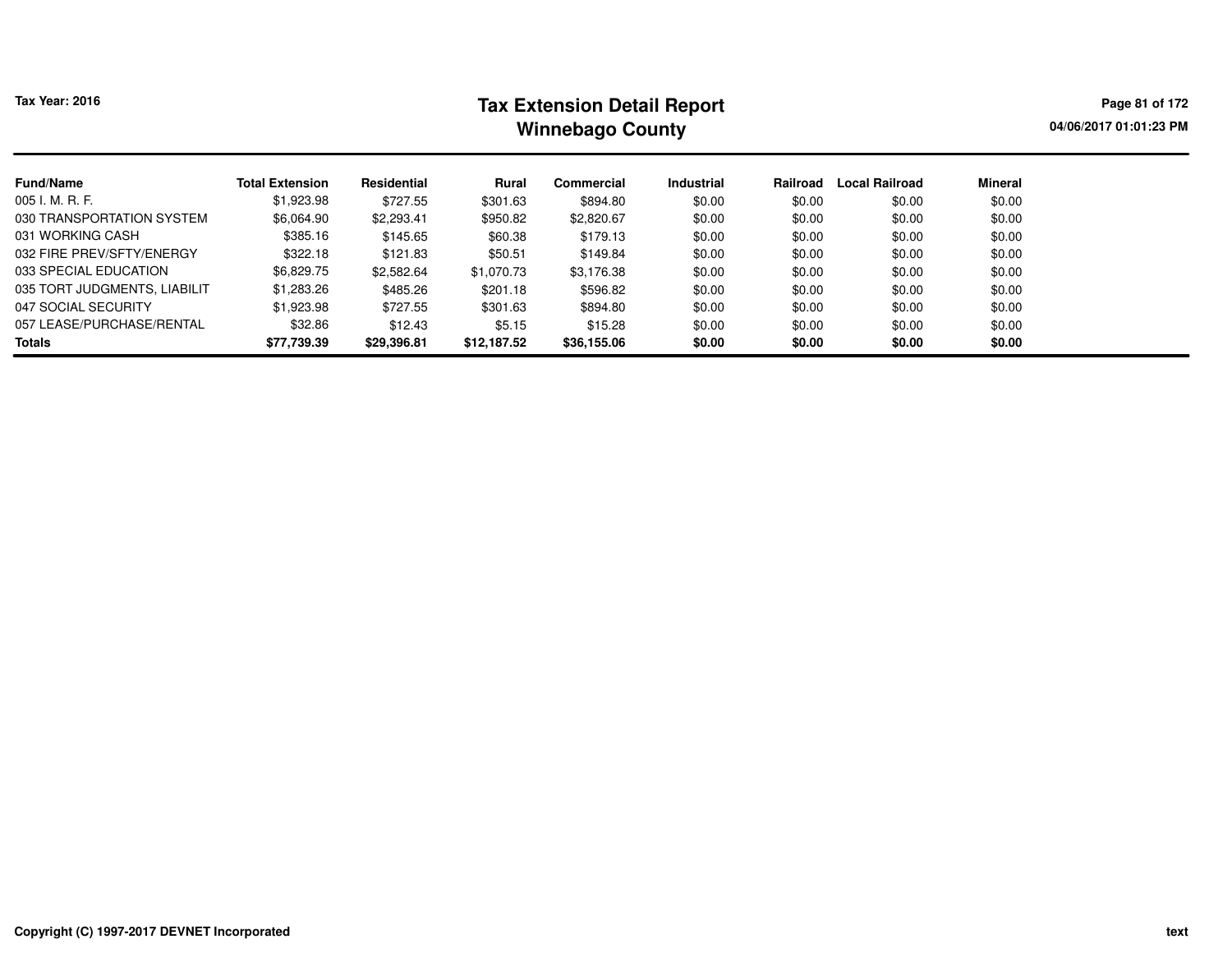#### **Tax Extension Detail Report Tax Year: 2016 Page 82 of 172 Winnebago County**

**04/06/2017 01:01:23 PM**

**Taxing District** 076 - ROCKFORD SCHOOL DIST 205**Equalization Factor** 1.0000

| <b>Property Type</b>         | <b>Total EAV</b> | <b>Rate Setting EAV</b> |                    |         |                          | <b>PTELL Values</b>    |                   |                  | <b>Overlapping County</b> |                       | <b>Overlap EAV</b>             |                        |
|------------------------------|------------------|-------------------------|--------------------|---------|--------------------------|------------------------|-------------------|------------------|---------------------------|-----------------------|--------------------------------|------------------------|
| Farm                         | 15,066,546       |                         | 14,871,980         |         | <b>EZ Value Abated</b>   |                        |                   | $\mathbf 0$      |                           | <b>Boone County</b>   |                                | 2,883,612              |
| Residential                  | 1,352,790,539    | 1,348,826,986           |                    |         | <b>EZ Tax Abated</b>     |                        | \$0.00            |                  | <b>Total</b>              |                       |                                | 2,883,612              |
| Commercial                   | 462,806,898      |                         | 452,797,601        |         | New Property             |                        | 5,046,031         |                  |                           |                       | * denotes use of estimated EAV |                        |
| Industrial                   | 172,832,243      |                         | 155,465,368        |         | <b>Annexation EAV</b>    |                        | 25,277            |                  |                           |                       |                                |                        |
| Mineral                      | $\Omega$         |                         | $\Omega$           |         | <b>Disconnection EAV</b> |                        |                   | $\Omega$         |                           |                       |                                |                        |
| <b>State Railroad</b>        | 5,792,538        |                         | 5,792,538          |         | <b>Recovered TIF EAV</b> |                        | 9,979,244         |                  |                           |                       |                                |                        |
| <b>Local Railroad</b>        | 112,769          |                         | 112.769            |         | Recovered EZ EAV         |                        |                   | $\Omega$         |                           |                       |                                |                        |
| <b>County Total</b>          | 2,009,401,533    | 1,977,867,242           |                    |         | Aggregate Ext. Base      |                        | 143,344,645       |                  |                           |                       |                                |                        |
| Total + Overlap              | 2,012,285,145    | 1,980,750,854           |                    |         | TIF Increment            |                        | 31,534,291        |                  |                           |                       |                                |                        |
|                              |                  |                         | <b>Maximum</b>     | Calc'ed | Actual                   | <b>Non-PTELL</b>       | Limited           | <b>Certified</b> |                           |                       | <b>Total Extension</b>         | <b>Total Extension</b> |
| Fund/Name                    |                  | <b>Levy Request</b>     | Rate               | Rate    | Rate                     | <b>Total Extension</b> | Rate              | Rate             | <b>Total Extension</b>    |                       | After TIF & EZ                 | w/Overlaps             |
| 002 EDUCATION                |                  | 79,999,826              | 4.0000             | 4.0389  | 4.0000                   | 80376061.3200          | 4.0000            | 4.0000           | \$80,376,061.32           |                       | \$79,114,689.68                | 79230034.16            |
| 003 BONDS & INT 2000         |                  | 5,650,000               | 0.0000             | 0.2852  | 0.2853                   | 5732822.5736           | 0.2853            | 0.2853           | \$5,732,822.57            |                       | \$5,642,855.24                 | 5651082.19             |
| 003A BONDS & INT 2015 A & B  |                  | 3,142,525               | 0.0000             | 0.1587  | 0.1587                   | 3188920.2329           | 0.1587            | 0.1587           | \$3,188,920.23            |                       | \$3,138,875.31                 | 3143451.61             |
| 003B BONDS & INT 2001        |                  | 0                       | 0.0000             | 0.0000  | 0.0000                   | 0.0000                 | 0.0000            | 0.0000           |                           | \$0.00                | \$0.00                         | 0.00                   |
| 003C BONDS & INT 2016        |                  | $\pmb{0}$               | 0.0000             | 0.0000  | 0.0000                   | 0.0000                 | 0.0000            | 0.0000           |                           | \$0.00                | \$0.00                         | 0.00                   |
| 003F BONDS & INT 2010        |                  | 1,740,000               | 0.0000             | 0.0878  | 0.0879                   | 1766263.9475           | 0.0879            | 0.0879           | \$1,766,263.95            |                       | \$1,738,545.31                 | 1741080.00             |
| 003G BONDS & INT 2013 A & B  |                  | 2,656,600               | 0.0000             | 0.1341  | 0.1342                   | 2696616.8573           | 0.1342            | 0.1342           | \$2,696,616.86            |                       | \$2,654,297.84                 | 2658167.65             |
| 004 OPERATIONS & MAINTENAN   |                  | 14,999,967              | 0.7500             | 0.7573  | 0.7500                   | 15070511.4975          | 0.7500            | 0.7500           | \$15,070,511.50           |                       | \$14,834,004.32                | 14855631.41            |
| 005 I. M. R. F.              |                  | 2,864,700               | 0.0000             | 0.1446  | 0.1447                   | 2907604.0183           | 0.1447            | 0.1447           | \$2,907,604.02            |                       | \$2,861,973.90                 | 2866146.49             |
| 030 TRANSPORTATION SYSTEM    |                  | 16,201,789              | 0.0000             | 0.8180  | 0.8180                   | 16436904.5399          | 0.8180            | 0.8180           | \$16,436,904.54           |                       | \$16,178,954.04                | 16202541.99            |
| 031 WORKING CASH             |                  | 980,390                 | 0.0500             | 0.0495  | 0.0495                   | 994653.7588            | 0.0495            | 0.0495           | \$994,653.76              |                       | \$979,044.28                   | 980471.67              |
| 032 FIRE PREV/SFTY/ENERGY    |                  | 1,960,780               | 0.1000             | 0.0990  | 0.0990                   | 1989307.5177           | 0.0990            | 0.0990           | \$1,989,307.52            |                       | \$1,958,088.57                 | 1960943.35             |
| 033 SPECIAL EDUCATION        |                  | 15,999,965              | 0.8000             | 0.8078  | 0.8000                   | 16075212.2640          | 0.8000            | 0.8000           | \$16,075,212.26           |                       | \$15,822,937.94                | 15846006.83            |
| 035 TORT JUDGMENTS, LIABILIT |                  | 5,964,693               | 0.0000             | 0.3011  | 0.3012                   | 6052317.4174           | 0.3012            | 0.3012           | \$6,052,317.42            |                       | \$5,957,336.13                 | 5966021.57             |
| 047 SOCIAL SECURITY          |                  | 3,456,855               | 0.0000             | 0.1745  | 0.1746                   | 3508415.0766           | 0.1746            | 0.1746           | \$3,508,415.08            |                       | \$3,453,356.20                 | 3458390.99             |
| <b>Totals (Capped)</b>       |                  | 142,428,965             |                    | 7.1907  | 7.1370                   | 143410987.4102         | 7.1370            | 7.1370           | \$143,410,987.41          |                       | \$141,160,385.06               | 141366188.46           |
| <b>Totals (Not Capped)</b>   |                  | 13,189,125              |                    | 0.6659  | 0.6661                   | 13384623.6113          | 0.6661            | 0.6661           | \$13,384,623.61           |                       | \$13,174,573.70                | 13193781.45            |
| <b>Totals (All)</b>          |                  | 155,618,090             |                    | 7.8565  | 7.8031                   | 156795611.0215         | 7.8031            | 7.8031           | \$156,795,611.02          |                       | \$154,334,958.76               | 154559969.91           |
| <b>Fund/Name</b>             |                  | <b>Total Extension</b>  | <b>Residential</b> |         | <b>Rural</b>             | <b>Commercial</b>      | <b>Industrial</b> |                  | Railroad                  | <b>Local Railroad</b> | <b>Mineral</b>                 |                        |
| 002 EDUCATION                |                  | \$79,114,689.68         |                    |         |                          |                        |                   |                  |                           |                       |                                |                        |
|                              |                  |                         | \$53,953,079.44    |         | \$594,879.20             | \$18,111,904.04        | \$6,218,614.72    |                  | \$231,701.52              | \$4,510.76            | \$0.00                         |                        |
| 003 BONDS & INT 2000         |                  | \$5,642,855.24          | \$3,848,203.39     |         | \$42,429.76              | \$1,291,831.56         | \$443,542.69      |                  | \$16,526.11               | \$321.73              | \$0.00                         |                        |
| 003A BONDS & INT 2015 A & B  |                  | \$3,138,875.31          | \$2,140,588.43     |         | \$23,601.83              | \$718,589.79           | \$246,723.54      |                  | \$9,192.76                | \$178.96              | \$0.00                         |                        |
| 003B BONDS & INT 2001        |                  | \$0.00                  |                    | \$0.00  | \$0.00                   | \$0.00                 | \$0.00            |                  | \$0.00                    | \$0.00                | \$0.00                         |                        |
| 003C BONDS & INT 2016        |                  | \$0.00                  |                    | \$0.00  | \$0.00                   | \$0.00                 | \$0.00            |                  | \$0.00                    | \$0.00                | \$0.00                         |                        |
| 003F BONDS & INT 2010        |                  | \$1,738,545.31          | \$1,185,618.93     |         | \$13,072.47              | \$398,009.09           | \$136,654.06      |                  | \$5,091.64                | \$99.12               | \$0.00                         |                        |

\$2,654,297.84 \$1,810,125.81 \$19,958.20 \$607,654.38 \$208,634.52 \$7,773.59 \$151.34

**Copyright (C) 1997-2017 DEVNET Incorporated**

003G BONDS & INT 2013 A & B

\$0.00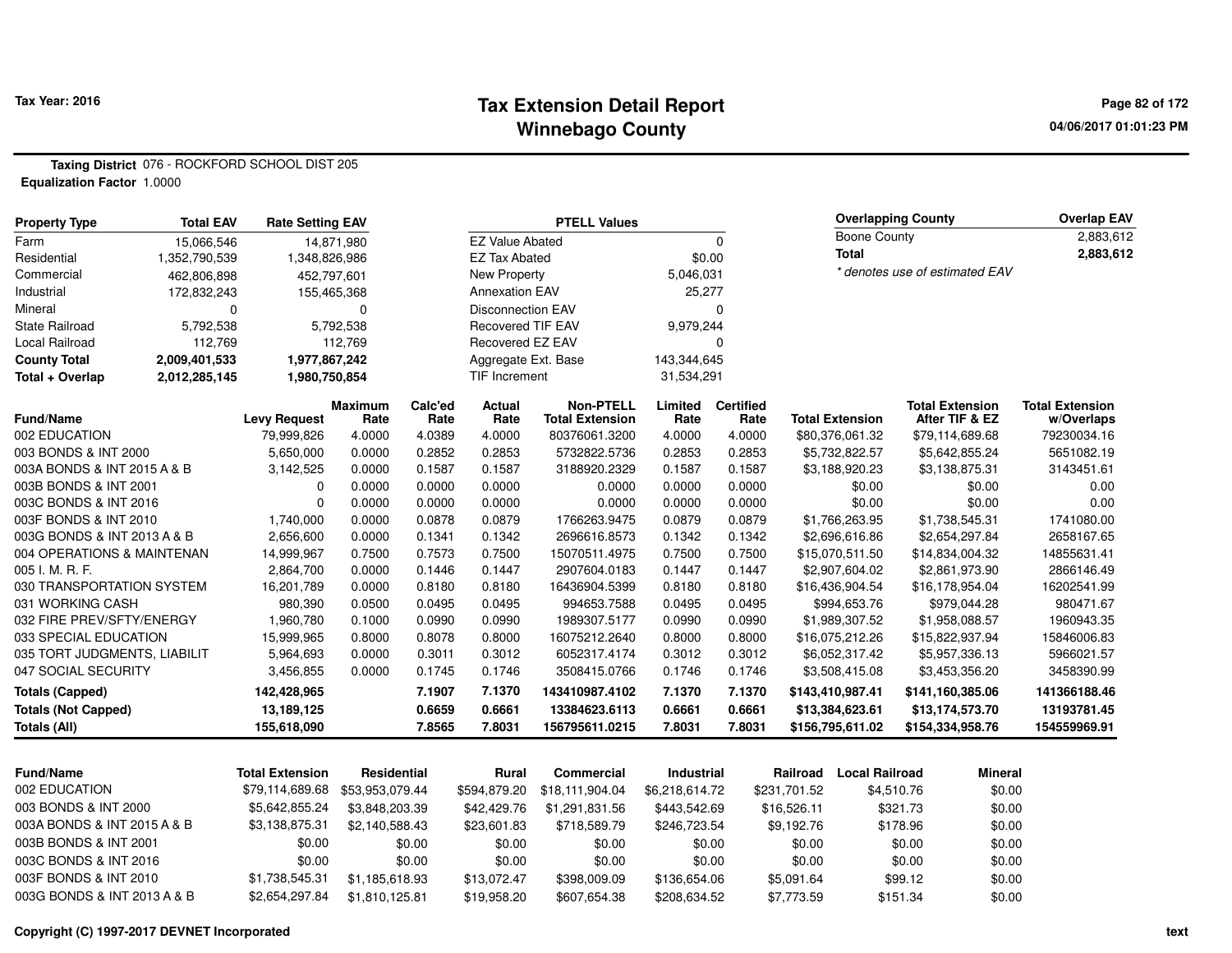| <b>Tax Year: 2016</b>        |                                   |                 | Page 83 of 172<br>04/06/2017 01:01:23 PM |                 |                 |              |                       |         |  |
|------------------------------|-----------------------------------|-----------------|------------------------------------------|-----------------|-----------------|--------------|-----------------------|---------|--|
| <b>Fund/Name</b>             | <b>Total Extension</b>            | Residential     | Rural                                    | Commercial      | Industrial      | Railroad     | <b>Local Railroad</b> | Mineral |  |
| 004 OPERATIONS & MAINTENAN   | \$14,834,004.32                   | \$10.116.202.39 | \$111,539.85                             | \$3,395,982.01  | \$1,165,990.26  | \$43,444.04  | \$845.77              | \$0.00  |  |
| 005 I. M. R. F.              | \$2,861,973.90                    | \$1.951.752.64  | \$21,519.76                              | \$655.198.13    | \$224,958.39    | \$8,381.80   | \$163.18              | \$0.00  |  |
| 030 TRANSPORTATION SYSTEM    | \$16,178,954.04                   | \$11.033.404.74 | \$121,652.80                             | \$3,703,884.38  | \$1,271,706.71  | \$47,382.96  | \$922.45              | \$0.00  |  |
| 031 WORKING CASH             | \$979.044.28                      | \$667,669.35    | \$7,361.63                               | \$224.134.81    | \$76,955.36     | \$2,867.31   | \$55.82               | \$0.00  |  |
| 032 FIRE PREV/SFTY/ENERGY    | \$1,958,088.57                    | \$1.335.338.73  | \$14,723.26                              | \$448.269.62    | \$153.910.71    | \$5,734.61   | \$111.64              | \$0.00  |  |
| 033 SPECIAL EDUCATION        | \$15,822,937.94                   | \$10.790.615.90 | \$118,975.84                             | \$3,622,380.81  | \$1,243,722.94  | \$46,340.30  | \$902.15              | \$0.00  |  |
| 035 TORT JUDGMENTS, LIABILIT | \$5,957,336.13                    | \$4.062.666.89  | \$44.794.40                              | \$1,363,826.37  | \$468,261.69    | \$17,447.12  | \$339.66              | \$0.00  |  |
| 047 SOCIAL SECURITY          | \$3,453,356.20                    | \$2.355.051.92  | \$25,966.48                              | \$790.584.61    | \$271.442.53    | \$10,113.77  | \$196.89              | \$0.00  |  |
| Totals                       | \$154,334,958.76 \$105,250,318.56 |                 | \$1,160,475.48                           | \$35,332,249.60 | \$12.131.118.12 | \$451,997.53 | \$8,799.47            | \$0.00  |  |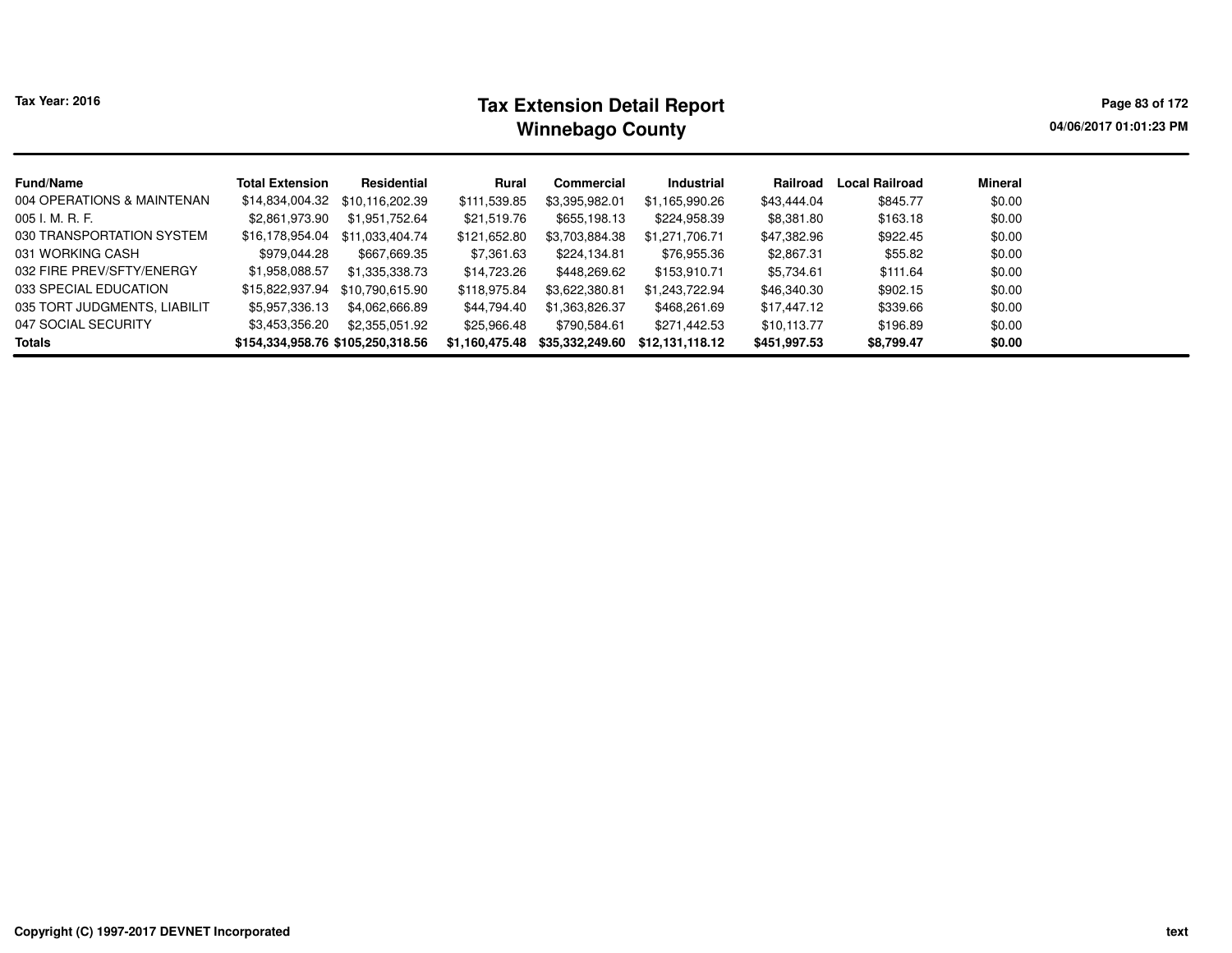#### **Tax Extension Detail Report Tax Year: 2016 Page 84 of 172 Winnebago County**

**04/06/2017 01:01:23 PM**

**Taxing District** 077 - HONONEGAH HIGH SD #207**Equalization Factor** 1.0000

| <b>Property Type</b>         | <b>Total EAV</b> | <b>Rate Setting EAV</b> |                        |                 |                          | <b>PTELL Values</b>                        |                 |                          |                                   | <b>Overlapping County</b>                | <b>Overlap EAV</b>                   |
|------------------------------|------------------|-------------------------|------------------------|-----------------|--------------------------|--------------------------------------------|-----------------|--------------------------|-----------------------------------|------------------------------------------|--------------------------------------|
| Farm                         | 26,141,174       |                         | 26,141,174             |                 | <b>EZ Value Abated</b>   |                                            |                 | $\mathbf 0$              | Boone County                      |                                          | 268,366                              |
| Residential                  | 548,501,025      | 548,477,050             |                        |                 | <b>EZ Tax Abated</b>     |                                            |                 | \$0.00                   | <b>Total</b>                      |                                          | 268,366                              |
| Commercial                   | 67,462,199       |                         | 66,294,750             |                 | New Property             |                                            | 5,011,252       |                          |                                   | * denotes use of estimated EAV           |                                      |
| Industrial                   | 24,363,802       |                         | 21,001,022             |                 | <b>Annexation EAV</b>    |                                            |                 | O                        |                                   |                                          |                                      |
| Mineral                      | O                |                         | $\Omega$               |                 | <b>Disconnection EAV</b> |                                            |                 | n                        |                                   |                                          |                                      |
| <b>State Railroad</b>        | 473,437          |                         | 473,437                |                 | <b>Recovered TIF EAV</b> |                                            |                 |                          |                                   |                                          |                                      |
| Local Railroad               | $\Omega$         |                         | 0                      |                 | Recovered EZ EAV         |                                            |                 |                          |                                   |                                          |                                      |
| <b>County Total</b>          | 666,941,637      | 662,387,433             |                        |                 | Aggregate Ext. Base      |                                            | 15,901,274      |                          |                                   |                                          |                                      |
| Total + Overlap              | 667,210,003      | 662,655,799             |                        |                 | <b>TIF Increment</b>     |                                            | 4,554,204       |                          |                                   |                                          |                                      |
| <b>Fund/Name</b>             |                  | <b>Levy Request</b>     | <b>Maximum</b><br>Rate | Calc'ed<br>Rate | Actual<br>Rate           | <b>Non-PTELL</b><br><b>Total Extension</b> | Limited<br>Rate | <b>Certified</b><br>Rate | <b>Total Extension</b>            | <b>Total Extension</b><br>After TIF & EZ | <b>Total Extension</b><br>w/Overlaps |
| 002 EDUCATION                |                  | 12,150,000              | 3.5000                 | 1.8335          | 1.8336                   | 12229041.8560                              | 1.8018          | 1.8018                   | \$12,016,954.42                   | \$11,934,896.77                          | 11939732.19                          |
| 003A BONDS & INT 2012        |                  | 395,600                 | 0.0000                 | 0.0597          | 0.0597                   | 398164.1573                                | 0.0597          | 0.0597                   | \$398,164.16                      | \$395,445.30                             | 395605.51                            |
| 003C BONDS & INT 2014A       |                  | 164.700                 | 0.0000                 | 0.0249          | 0.0249                   | 166068.4676                                | 0.0249          | 0.0249                   | \$166,068.47                      | \$164,934.47                             | 165001.29                            |
| 003D BONDS & INT 2014B       |                  | 209,100                 | 0.0000                 | 0.0316          | 0.0316                   | 210753.5573                                | 0.0316          | 0.0316                   | \$210,753.56                      | \$209,314.43                             | 209399.23                            |
| 004 OPERATIONS & MAINTENAN   |                  | 1,900,000               | 0.5500                 | 0.2867          | 0.2868                   | 1912788.6149                               | 0.2378          | 0.2378                   | \$1,585,987.21                    | \$1,575,157.32                           | 1575795.49                           |
| 005 I. M. R. F.              |                  | 230,000                 | 0.0000                 | 0.0347          | 0.0348                   | 232095.6897                                | 0.0335          | 0.0335                   | \$223,425.45                      | \$221,899.79                             | 221989.69                            |
| 030 TRANSPORTATION SYSTEM    |                  | 826,925                 | 0.0000                 | 0.1248          | 0.1248                   | 832343.1630                                | 0.1201          | 0.1201                   | \$800,996.91                      | \$795,527.31                             | 795849.61                            |
| 031 WORKING CASH             |                  | 314,022                 | 0.0500                 | 0.0474          | 0.0474                   | 316130.3359                                | 0.0456          | 0.0456                   | \$304,125.39                      | \$302,048.67                             | 302171.04                            |
| 032 FIRE PREV/SFTY/ENERGY    |                  | 0                       | 0.1000                 | 0.0000          | 0.0000                   | 0.0000                                     | 0.0000          | 0.0000                   | \$0.00                            | \$0.00                                   | 0.00                                 |
| 033 SPECIAL EDUCATION        |                  | 1,100,000               | 0.4000                 | 0.1660          | 0.1660                   | 1107123.1174                               | 0.1597          | 0.1597                   | \$1,065,105.79                    | \$1,057,832.73                           | 1058261.31                           |
| 035 TORT JUDGMENTS, LIABILIT |                  | $\Omega$                | 0.0000                 | 0.0000          | 0.0000                   | 0.0000                                     | 0.0000          | 0.0000                   | \$0.00                            | \$0.00                                   | 0.00                                 |
| 047 SOCIAL SECURITY          |                  | 250,000                 | 0.0000                 | 0.0377          | 0.0378                   | 252103.9388                                | 0.0364          | 0.0364                   | \$242,766.76                      | \$241,109.03                             | 241206.71                            |
| 057 LEASE/PURCHASE/RENTAL    |                  | 0                       | 0.1000                 | 0.0000          | 0.0000                   | 0.0000                                     | 0.0000          | 0.0000                   | \$0.00                            | \$0.00                                   | 0.00                                 |
| <b>Totals (Capped)</b>       |                  | 16,770,947              |                        | 2.5309          | 2.5312                   | 16881626.7157                              | 2.4349          | 2.4349                   | \$16,239,361.92                   | \$16,128,471.62                          | 16135006.04                          |
| <b>Totals (Not Capped)</b>   |                  | 769,400                 |                        | 0.1161          | 0.1162                   | 774986.1822                                | 0.1162          | 0.1162                   | \$774,986.18                      | \$769,694.20                             | 770006.03                            |
| Totals (All)                 |                  | 17,540,347              |                        | 2.6470          | 2.6474                   | 17656612.8979                              | 2.5511          | 2.5511                   | \$17,014,348.10                   | \$16,898,165.82                          | 16905012.07                          |
|                              |                  |                         |                        |                 |                          |                                            |                 |                          |                                   |                                          |                                      |
| <b>Fund/Name</b>             |                  | <b>Total Extension</b>  | Residential            |                 | Rural                    | Commercial                                 | Industrial      |                          | <b>Local Railroad</b><br>Railroad | <b>Mineral</b>                           |                                      |

| . uww.wa                   | 19181 CA19131911 | ,,,,,,,,,,,,,, | .            | vviilis vidi   |              | .          | сосаг нашова | www.a  |
|----------------------------|------------------|----------------|--------------|----------------|--------------|------------|--------------|--------|
| 002 EDUCATION              | \$11,934,896.77  | \$9.882.459.49 | \$471.011.67 | \$1.194.498.81 | \$378.396.41 | \$8,530.39 | \$0.00       | \$0.00 |
| 003A BONDS & INT 2012      | \$395,445.30     | \$327,440.80   | \$15,606.28  | \$39.577.97    | \$12,537.61  | \$282.64   | \$0.00       | \$0.00 |
| 003C BONDS & INT 2014A     | \$164,934,47     | \$136,570.79   | \$6.509.15   | \$16,507.39    | \$5.229.25   | \$117.89   | \$0.00       | \$0.00 |
| 003D BONDS & INT 2014B     | \$209.314.43     | \$173,318,75   | \$8,260.61   | \$20,949.14    | \$6,636.32   | \$149.61   | \$0.00       | \$0.00 |
| 004 OPERATIONS & MAINTENAN | \$1,575,157.32   | \$1,304,278.43 | \$62.163.71  | \$157,648.92   | \$49,940.43  | \$1.125.83 | \$0.00       | \$0.00 |
| 005 I. M. R. F.            | \$221.899.79     | \$183,739.82   | \$8.757.29   | \$22,208,74    | \$7.035.34   | \$158.60   | \$0.00       | \$0.00 |
| 030 TRANSPORTATION SYSTEM  | \$795.527.31     | \$658,720.94   | \$31.395.55  | \$79.619.99    | \$25,222,23  | \$568.60   | \$0.00       | \$0.00 |
| 031 WORKING CASH           | \$302.048.67     | \$250,105.52   | \$11,920.38  | \$30,230.41    | \$9.576.47   | \$215.89   | \$0.00       | \$0.00 |
| 032 FIRE PREV/SFTY/ENERGY  | \$0.00           | \$0.00         | \$0.00       | \$0.00         | \$0.00       | \$0.00     | \$0.00       | \$0.00 |
|                            |                  |                |              |                |              |            |              |        |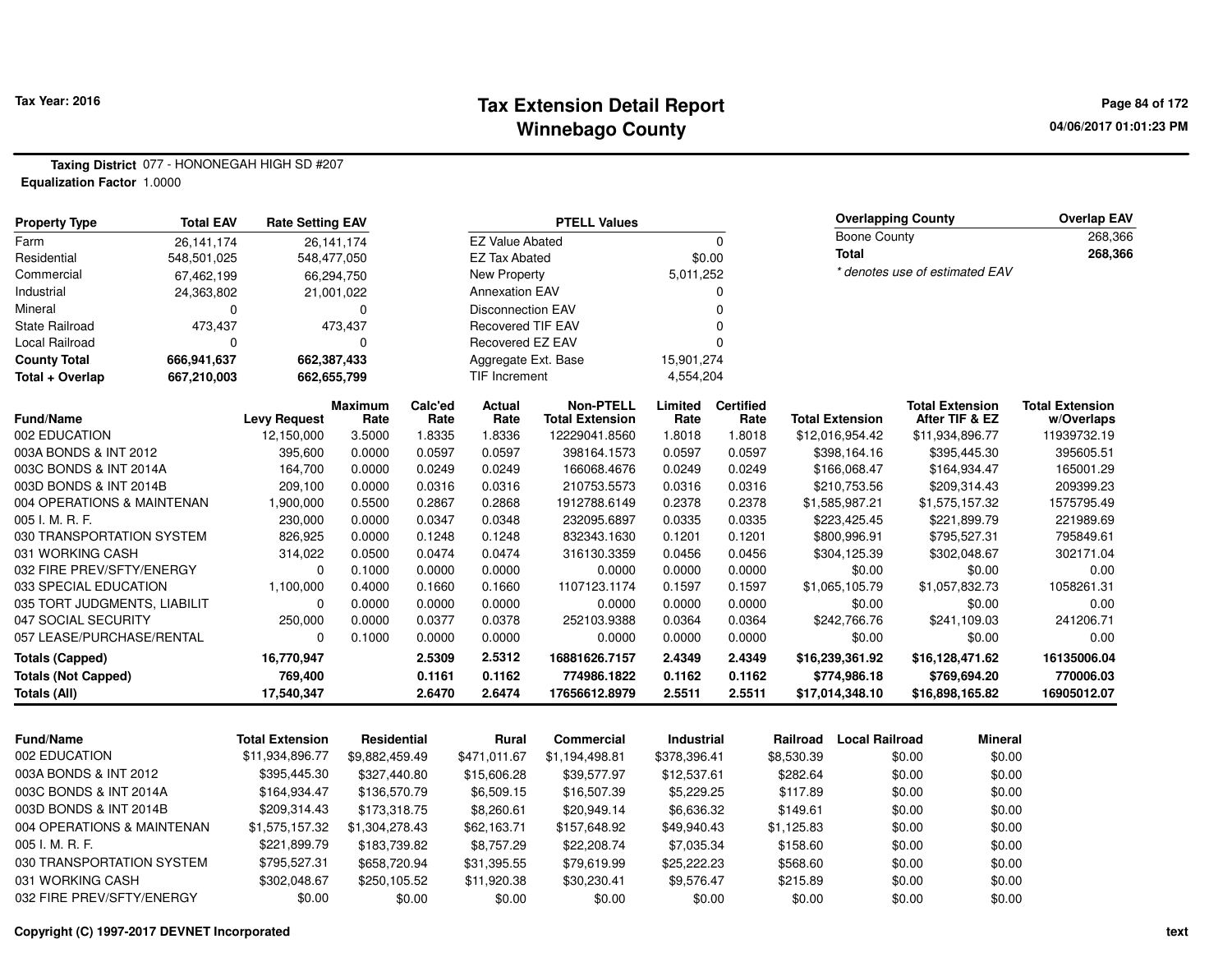| <b>Tax Year: 2016</b>        |                        |                                 |              | <b>Tax Extension Detail Report</b><br><b>Winnebago County</b> |                   |             |                |                | Page 85 of 172<br>04/06/2017 01:01:23 PM |
|------------------------------|------------------------|---------------------------------|--------------|---------------------------------------------------------------|-------------------|-------------|----------------|----------------|------------------------------------------|
| <b>Fund/Name</b>             | <b>Total Extension</b> | Residential                     | Rural        | Commercial                                                    | <b>Industrial</b> | Railroad    | Local Railroad | <b>Mineral</b> |                                          |
| 033 SPECIAL EDUCATION        | \$1,057,832.73         | \$875,917.85                    | \$41.747.45  | \$105,872,72                                                  | \$33,538.63       | \$756.08    | \$0.00         | \$0.00         |                                          |
| 035 TORT JUDGMENTS, LIABILIT | \$0.00                 | \$0.00                          | \$0.00       | \$0.00                                                        | \$0.00            | \$0.00      | \$0.00         | \$0.00         |                                          |
| 047 SOCIAL SECURITY          | \$241,109.03           | \$199,645.65                    | \$9,515.39   | \$24,131.29                                                   | \$7,644.37        | \$172.33    | \$0.00         | \$0.00         |                                          |
| 057 LEASE/PURCHASE/RENTAL    | \$0.00                 | \$0.00                          | \$0.00       | \$0.00                                                        | \$0.00            | \$0.00      | \$0.00         | \$0.00         |                                          |
| Totals                       |                        | \$16,898,165.82 \$13,992,198.04 | \$666,887.48 | \$1,691,245.38                                                | \$535,757.06      | \$12,077.86 | \$0.00         | \$0.00         |                                          |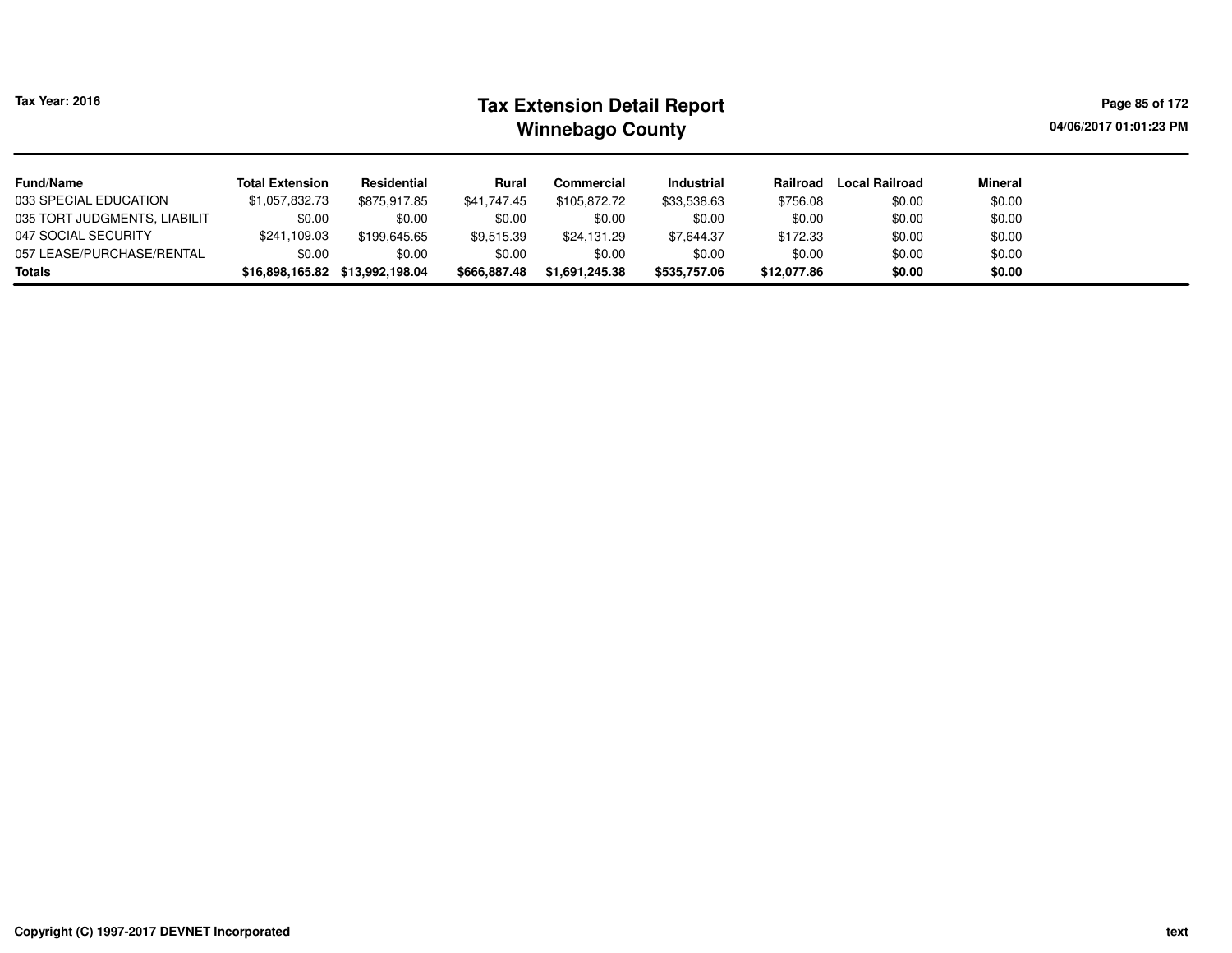#### **Tax Extension Detail Report Tax Year: 2016 Page 86 of 172 Winnebago County**

**04/06/2017 01:01:23 PM**

**Taxing District** 078 - MERIDIAN SCHOOL DIST 223**Equalization Factor** 1.0000

| <b>Property Type</b>              | <b>Total EAV</b> | <b>Rate Setting EAV</b> |                  |                  |                          | <b>PTELL Values</b>       |                  |                  |                        | <b>Overlapping County</b>   |                                | <b>Overlap EAV</b>      |
|-----------------------------------|------------------|-------------------------|------------------|------------------|--------------------------|---------------------------|------------------|------------------|------------------------|-----------------------------|--------------------------------|-------------------------|
| Farm                              | 1,897,592        |                         | 1,767,829        |                  | <b>EZ Value Abated</b>   |                           |                  | $\mathbf 0$      |                        | Ogle County                 |                                | 154,169,180             |
| Residential                       | 8,198,737        |                         | 8,198,737        |                  | <b>EZ Tax Abated</b>     |                           |                  | \$0.00           |                        | <b>Total</b>                |                                | 154,169,180             |
| Commercial                        | 250,759          |                         | 250,759          |                  | New Property             |                           |                  | 9,769            |                        |                             | * denotes use of estimated EAV |                         |
| Industrial                        | 0                |                         | 0                |                  | <b>Annexation EAV</b>    |                           |                  | 0                |                        |                             |                                |                         |
| Mineral                           | $\Omega$         |                         | $\overline{0}$   |                  | <b>Disconnection EAV</b> |                           |                  | $\Omega$         |                        |                             |                                |                         |
| State Railroad                    | 11,758           |                         | 11,758           |                  | Recovered TIF EAV        |                           |                  | $\mathbf 0$      |                        |                             |                                |                         |
| Local Railroad                    | $\Omega$         |                         | 0                |                  | Recovered EZ EAV         |                           |                  | $\mathbf 0$      |                        |                             |                                |                         |
| <b>County Total</b>               | 10,358,846       |                         | 10,229,083       |                  | Aggregate Ext. Base      |                           |                  | $\mathbf 0$      |                        |                             |                                |                         |
| Total + Overlap                   | 164,528,026      | 164,398,263             |                  |                  | <b>TIF Increment</b>     |                           | 129,763          |                  |                        |                             |                                |                         |
|                                   |                  |                         | <b>Maximum</b>   | Calc'ed          | Actual                   | <b>Non-PTELL</b>          | Limited          | <b>Certified</b> |                        |                             | <b>Total Extension</b>         | <b>Total Extension</b>  |
| <b>Fund/Name</b><br>002 EDUCATION |                  | <b>Levy Request</b>     | Rate             | Rate             | Rate                     | <b>Total Extension</b>    | Rate             | Rate             | <b>Total Extension</b> |                             | After TIF & EZ                 | w/Overlaps              |
| 003 BONDS & INT 2000 & 2002       |                  | 5,861,218<br>680,000    | 3.4800<br>0.0000 | 3.5653<br>0.4136 | 3.4800<br>0.4137         | 360487.8408<br>42854.5459 | 3.4800<br>0.4137 | 3.4800<br>0.4137 |                        | \$360,487.84<br>\$42,854.55 | \$355,972.09<br>\$42,317.72    | 5721059.55<br>680115.61 |
| 003A BONDS & INT 2016 A&B         |                  | 1,111,119               | 0.0000           | 0.6759           | 0.6759                   | 70015.4401                | 0.6759           | 0.6759           |                        | \$70,015.44                 | \$69,138.37                    | 1111167.86              |
| 004 OPERATIONS & MAINTENAN        |                  | 842,129                 | 0.5000           | 0.5122           | 0.5000                   | 51794.2300                | 0.5000           | 0.5000           |                        | \$51,794.23                 | \$51,145.42                    | 821991.32               |
| 005 I. M. R. F.                   |                  | 118,000                 | 0.0000           | 0.0718           | 0.0718                   | 7437.6514                 | 0.0718           | 0.0718           |                        | \$7,437.65                  | \$7,344.48                     | 118037.95               |
| 030 TRANSPORTATION SYSTEM         |                  | 336,852                 | 0.2000           | 0.2049           | 0.2000                   | 20717.6920                | 0.2000           | 0.2000           |                        | \$20,717.69                 | \$20,458.17                    | 328796.53               |
| 031 WORKING CASH                  |                  | 86,690                  | 0.0500           | 0.0527           | 0.0500                   | 5179.4230                 | 0.0500           | 0.0500           |                        | \$5,179.42                  | \$5,114.54                     | 82199.13                |
| 032 FIRE PREV/SFTY/ENERGY         |                  | 84,213                  | 0.0500           | 0.0512           | 0.0500                   | 5179.4230                 | 0.0500           | 0.0500           |                        | \$5,179.42                  | \$5,114.54                     | 82199.13                |
| 033 SPECIAL EDUCATION             |                  | 69,352                  | 0.0400           | 0.0422           | 0.0400                   | 4143.5384                 | 0.0400           | 0.0400           |                        | \$4,143.54                  | \$4,091.63                     | 65759.31                |
| 035 TORT JUDGMENTS, LIABILIT      |                  | 520,000                 | 0.0000           | 0.3163           | 0.3164                   | 32775.3887                | 0.3164           | 0.3164           |                        | \$32,775.39                 | \$32,364.82                    | 520156.10               |
| 047 SOCIAL SECURITY               |                  | 302,000                 | 0.0000           | 0.1837           | 0.1837                   | 19029.2001                | 0.1837           | 0.1837           |                        | \$19,029.20                 | \$18,790.83                    | 301999.61               |
| 057 LEASE/PURCHASE/RENTAL         |                  | 86,690                  | 0.0500           | 0.0527           | 0.0500                   | 5179.4230                 | 0.0500           | 0.0500           |                        | \$5,179.42                  | \$5,114.54                     | 82199.13                |
| <b>Totals (Capped)</b>            |                  | $\mathbf 0$             |                  | 0.0000           | 0.0000                   | 0.0000                    | 0.0000           | 0.0000           |                        | \$0.00                      | \$0.00                         | 0.00                    |
| <b>Totals (Not Capped)</b>        |                  | 10,098,263              |                  | 6.1426           | 6.0315                   | 624793.7965               | 6.0315           | 6.0315           |                        | \$624,793.80                | \$616,967.15                   | 9915681.23              |
| <b>Totals (All)</b>               |                  | 10,098,263              |                  | 6.1426           | 6.0315                   | 624793.7965               | 6.0315           | 6.0315           |                        | \$624,793.80                | \$616,967.15                   | 9915681.23              |
|                                   |                  |                         |                  |                  |                          |                           |                  |                  |                        |                             |                                |                         |
| <b>Fund/Name</b>                  |                  | <b>Total Extension</b>  | Residential      |                  | Rural                    | Commercial                | Industrial       |                  | Railroad               | <b>Local Railroad</b>       | <b>Mineral</b>                 |                         |
| 002 EDUCATION                     |                  | \$355,972.09            | \$285,316.05     |                  | \$61,520.45              | \$8,726.41                |                  | \$0.00           | \$409.18               | \$0.00                      | \$0.00                         |                         |
| 003 BONDS & INT 2000 & 2002       |                  | \$42,317.72             | \$33,918.18      |                  | \$7,313.51               | \$1,037.39                |                  | \$0.00           | \$48.64                | \$0.00                      | \$0.00                         |                         |
| 003A BONDS & INT 2016 A&B         |                  | \$69,138.37             | \$55,415.26      |                  | \$11,948.76              | \$1,694.88                |                  | \$0.00           | \$79.47                | \$0.00                      | \$0.00                         |                         |
| 004 OPERATIONS & MAINTENAN        |                  | \$51,145.42             | \$40,993.68      |                  | \$8,839.15               | \$1,253.80                |                  | \$0.00           | \$58.79                | \$0.00                      | \$0.00                         |                         |
| 005 I. M. R. F.                   |                  | \$7,344.48              |                  | \$5,886.70       | \$1,269.30               | \$180.04                  |                  | \$0.00           | \$8.44                 | \$0.00                      | \$0.00                         |                         |
| 030 TRANSPORTATION SYSTEM         |                  | \$20,458.17             | \$16,397.47      |                  | \$3,535.66               | \$501.52                  |                  | \$0.00           | \$23.52                | \$0.00                      | \$0.00                         |                         |
| 031 WORKING CASH                  |                  | \$5,114.54              |                  | \$4,099.37       | \$883.91                 | \$125.38                  |                  | \$0.00           | \$5.88                 | \$0.00                      | \$0.00                         |                         |
| 032 FIRE PREV/SFTY/ENERGY         |                  | \$5,114.54              |                  | \$4,099.37       | \$883.91                 | \$125.38                  |                  | \$0.00           | \$5.88                 | \$0.00                      | \$0.00                         |                         |
| 033 SPECIAL EDUCATION             |                  | \$4,091.63              |                  | \$3,279.50       | \$707.13                 | \$100.30                  |                  | \$0.00           | \$4.70                 | \$0.00                      | \$0.00                         |                         |
| 035 TORT JUDGMENTS, LIABILIT      |                  | \$32,364.82             | \$25,940.81      |                  | \$5,593.41               | \$793.40                  |                  | \$0.00           | \$37.20                | \$0.00                      | \$0.00                         |                         |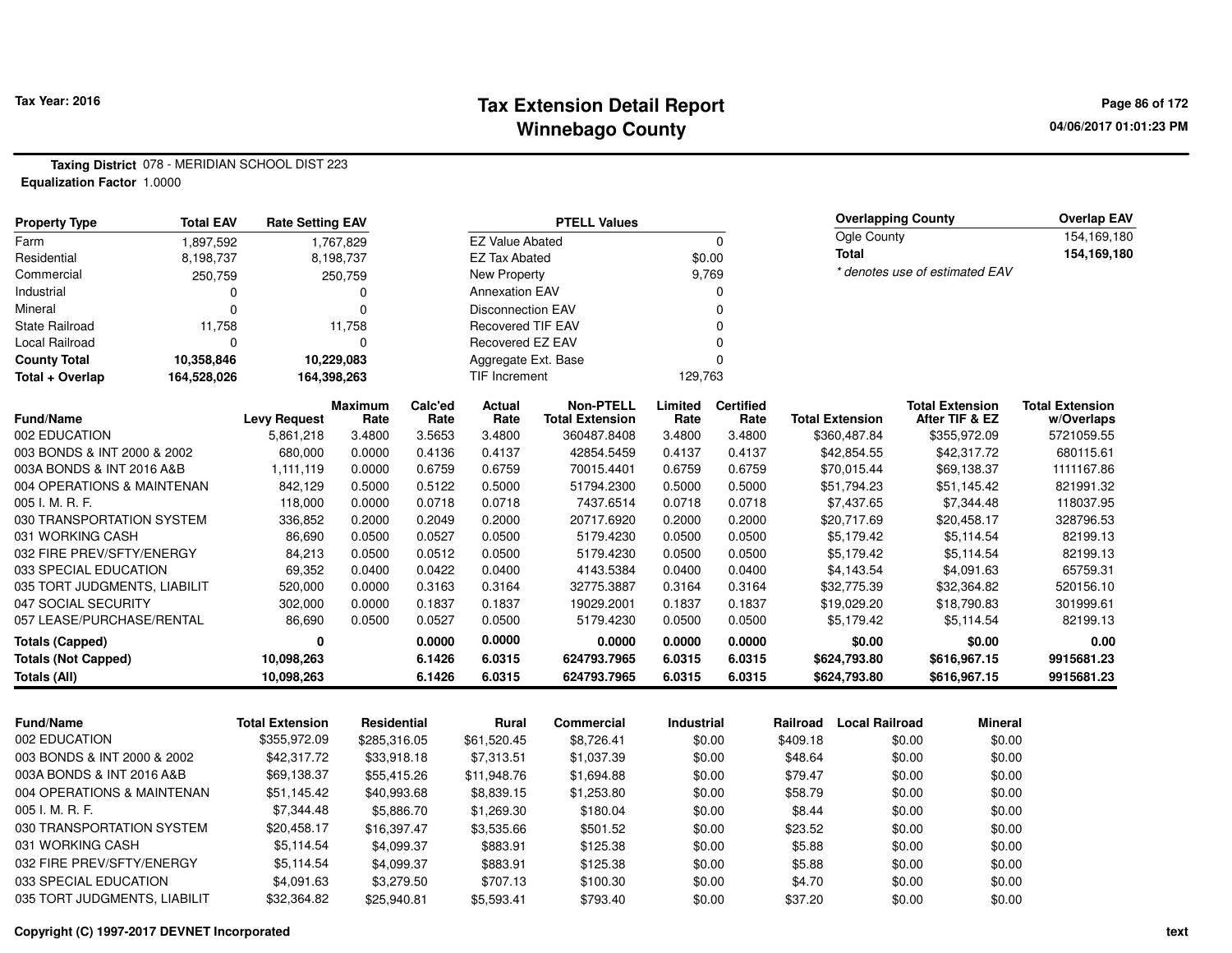| <b>Tax Year: 2016</b>                      | <b>Tax Extension Detail Report</b><br><b>Winnebago County</b> |                            |                          |                         |                   |                    |                       |                  |  |  |
|--------------------------------------------|---------------------------------------------------------------|----------------------------|--------------------------|-------------------------|-------------------|--------------------|-----------------------|------------------|--|--|
| <b>Fund/Name</b>                           | <b>Total Extension</b>                                        | Residential                | Rural                    | Commercial              | <b>Industrial</b> | Railroad           | <b>Local Railroad</b> | Mineral          |  |  |
| 047 SOCIAL SECURITY                        | \$18,790.83                                                   | \$15,061.09                | \$3.247.50               | \$460.64                | \$0.00            | \$21.60            | \$0.00                | \$0.00           |  |  |
| 057 LEASE/PURCHASE/RENTAL<br><b>Totals</b> | \$5,114.54<br>\$616,967.15                                    | \$4,099.37<br>\$494,506.85 | \$883.91<br>\$106,626.60 | \$125.38<br>\$15,124.52 | \$0.00<br>\$0.00  | \$5.88<br>\$709.18 | \$0.00<br>\$0.00      | \$0.00<br>\$0.00 |  |  |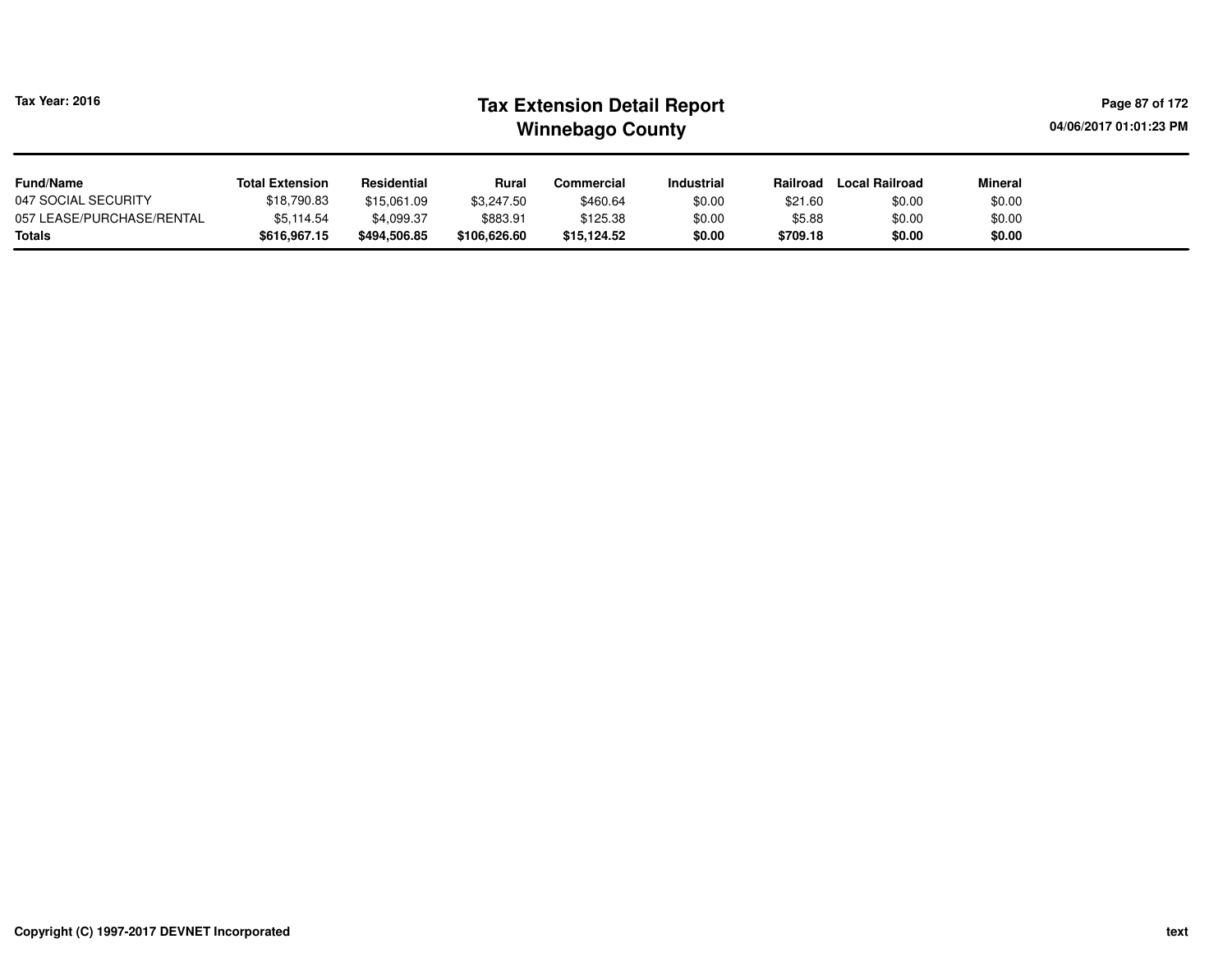#### **Tax Extension Detail Report Tax Year: 2016 Page 88 of 172 Winnebago County**

**Taxing District** 079 - SOUTH BELOIT SD #320**Equalization Factor** 1.0000

| <b>Property Type</b>         | <b>Total EAV</b> | <b>Rate Setting EAV</b> |                        |                 |                          | <b>PTELL Values</b>                        |                 |                          |                        |                                          |                                      |
|------------------------------|------------------|-------------------------|------------------------|-----------------|--------------------------|--------------------------------------------|-----------------|--------------------------|------------------------|------------------------------------------|--------------------------------------|
| Farm                         | 260,801          |                         | 260,801                |                 | <b>EZ Value Abated</b>   |                                            |                 | 0                        |                        |                                          |                                      |
| Residential                  | 44,978,405       |                         | 44,968,914             |                 | <b>EZ Tax Abated</b>     |                                            | \$0.00          |                          |                        |                                          |                                      |
| Commercial                   | 15,696,782       |                         | 15,419,269             |                 | <b>New Property</b>      |                                            | 151,554         |                          |                        |                                          |                                      |
| Industrial                   | 12,363,417       |                         | 12,261,035             |                 | <b>Annexation EAV</b>    |                                            |                 | $\Omega$                 |                        |                                          |                                      |
| Mineral                      | 0                |                         | $\mathbf 0$            |                 | <b>Disconnection EAV</b> |                                            |                 | $\Omega$                 |                        |                                          |                                      |
| <b>State Railroad</b>        | 1,080,849        |                         | 1,080,849              |                 | <b>Recovered TIF EAV</b> |                                            |                 | 0                        |                        |                                          |                                      |
| <b>Local Railroad</b>        | 0                |                         | 0                      |                 | Recovered EZ EAV         |                                            |                 | $\Omega$                 |                        |                                          |                                      |
| <b>County Total</b>          | 74,380,254       |                         | 73,990,868             |                 | Aggregate Ext. Base      |                                            | 4,099,459       |                          |                        |                                          |                                      |
| Total + Overlap              | 74,380,254       |                         | 73,990,868             |                 | <b>TIF Increment</b>     |                                            | 389,386         |                          |                        |                                          |                                      |
| <b>Fund/Name</b>             |                  | <b>Levy Request</b>     | <b>Maximum</b><br>Rate | Calc'ed<br>Rate | <b>Actual</b><br>Rate    | <b>Non-PTELL</b><br><b>Total Extension</b> | Limited<br>Rate | <b>Certified</b><br>Rate | <b>Total Extension</b> | <b>Total Extension</b><br>After TIF & EZ | <b>Total Extension</b><br>w/Overlaps |
| 002 EDUCATION                |                  | 3,085,269               | 4.0000                 | 4.1698          | 4.0000                   | 2975210.1600                               | 4.0000          | 4.0000                   | \$2,975,210.16         | \$2,959,634.72                           | 2959634.72                           |
| 003A BONDS & INT 2016A       |                  | 45,058                  | 0.0000                 | 0.0609          | 0.0609                   | 45297.5747                                 | 0.0609          | 0.0609                   | \$45,297.57            | \$45,060.44                              | 45060.44                             |
| 003B BONDS & INT 2016B       |                  | 10,361                  | 0.0000                 | 0.0140          | 0.0141                   | 10487.6158                                 | 0.0141          | 0.0141                   | \$10,487.62            | \$10,432.71                              | 10432.71                             |
| 003C BONDS & INT 2011B       |                  | 23,250                  | 0.0000                 | 0.0314          | 0.0315                   | 23429.7800                                 | 0.0315          | 0.0315                   | \$23,429.78            | \$23,307.12                              | 23307.12                             |
| 003D BONDS & INT 2013 A & B  |                  | 948,342                 | 0.0000                 | 1.2817          | 1.2818                   | 953406.0958                                | 1.2818          | 1.2818                   | \$953,406.10           | \$948,414.95                             | 948414.95                            |
| 004 OPERATIONS & MAINTENAN   |                  | 509,046                 | 0.7500                 | 0.6880          | 0.6880                   | 511736.1475                                | 0.6250          | 0.6250                   | \$464,876.59           | \$462,442.93                             | 462442.93                            |
| 005 I. M. R. F.              |                  | 7,500                   | 0.0000                 | 0.0101          | 0.0102                   | 7586.7859                                  | 0.0087          | 0.0087                   | \$6,471.08             | \$6,437.21                               | 6437.21                              |
| 030 TRANSPORTATION SYSTEM    |                  | 206,605                 | 0.0000                 | 0.2792          | 0.2793                   | 207744.0494                                | 0.2516          | 0.2516                   | \$187,140.72           | \$186,161.02                             | 186161.02                            |
| 031 WORKING CASH             |                  | 38,566                  | 0.0500                 | 0.0521          | 0.0500                   | 37190.1270                                 | 0.0400          | 0.0400                   | \$29,752.10            | \$29,596.35                              | 29596.35                             |
| 032 FIRE PREV/SFTY/ENERGY    |                  | 47,500                  | 0.1000                 | 0.0642          | 0.0642                   | 47752.1231                                 | 0.0570          | 0.0570                   | \$42,396.74            | \$42,174.79                              | 42174.79                             |
| 033 SPECIAL EDUCATION        |                  | 56,138                  | 0.8000                 | 0.0759          | 0.0759                   | 56454.6128                                 | 0.0500          | 0.0500                   | \$37,190.13            | \$36,995.43                              | 36995.43                             |
| 035 TORT JUDGMENTS, LIABILIT |                  | 200,000                 | 0.0000                 | 0.2703          | 0.2704                   | 201124.2068                                | 0.2200          | 0.2200                   | \$163,636.56           | \$162,779.91                             | 162779.91                            |
| 047 SOCIAL SECURITY          |                  | 222,768                 | 0.0000                 | 0.3011          | 0.3011                   | 223958.9448                                | 0.2800          | 0.2800                   | \$208,264.71           | \$207,174.43                             | 207174.43                            |
| 057 LEASE/PURCHASE/RENTAL    |                  | 47,500                  | 0.1000                 | 0.0642          | 0.0642                   | 47752.1231                                 | 0.0585          | 0.0585                   | \$43,512.45            | \$43,284.66                              | 43284.66                             |
| <b>Totals (Capped)</b>       |                  | 4,420,892               |                        | 5.9749          | 5.8033                   | 4316509.2804                               | 5.5908          | 5.5908                   | \$4,158,451.24         | \$4,136,681.45                           | 4136681.45                           |
| <b>Totals (Not Capped)</b>   |                  | 1,027,011               |                        | 1.3880          | 1.3883                   | 1032621.0663                               | 1.3883          | 1.3883                   | \$1,032,621.07         | \$1,027,215.22                           | 1027215.22                           |
| <b>Totals (All)</b>          |                  | 5,447,903               |                        | 7.3629          | 7.1916                   | 5349130.3467                               | 6.9791          | 6.9791                   | \$5,191,072.31         | \$5,163,896.67                           | 5163896.67                           |
|                              |                  |                         |                        |                 |                          |                                            |                 |                          |                        |                                          |                                      |
| <b>Fund/Name</b>             |                  | <b>Total Extension</b>  | Residential            |                 | Rural                    | <b>Commercial</b>                          | Industrial      |                          | Railroad               | <b>Local Railroad</b>                    | <b>Mineral</b>                       |
| 002 EDUCATION                |                  | \$2,959,634.72          | \$1,798,756.56         |                 | \$10,432.04              | \$616,770.76                               | \$490,441.40    |                          | \$43,233.96            | \$0.00                                   | \$0.00                               |
| 003A BONDS & INT 2016A       |                  | \$45,060.44             | \$27,386.07            |                 | \$158.83                 | \$9,390.33                                 | \$7,466.97      |                          | \$658.24               | \$0.00                                   | \$0.00                               |
| 003B BONDS & INT 2016B       |                  | \$10,432.71             |                        | \$6,340.61      | \$36.77                  | \$2,174.12                                 | \$1,728.81      |                          | \$152.40               | \$0.00                                   | \$0.00                               |
| 003C BONDS & INT 2011B       |                  | \$23,307.12             | \$14,165.20            |                 | \$82.15                  | \$4,857.07                                 | \$3,862.23      |                          | \$340.47               | \$0.00                                   | \$0.00                               |
| 003D BONDS & INT 2013 A & B  |                  | \$948,414.95            | \$576,411.54           |                 | \$3,342.95               | \$197,644.19                               | \$157,161.95    |                          | \$13,854.32            | \$0.00                                   | \$0.00                               |
| 004 OPERATIONS & MAINTENAN   |                  | \$462,442.93            | \$281,055.71           |                 | \$1,630.01               | \$96,370.43                                | \$76,631.47     |                          | \$6,755.31             | \$0.00                                   | \$0.00                               |
| 005 I. M. R. F.              |                  | \$6,437.21              |                        | \$3,912.30      | \$22.69                  | \$1,341.48                                 | \$1,066.71      |                          | \$94.03                | \$0.00                                   | \$0.00                               |
| 030 TRANSPORTATION SYSTEM    |                  | \$186,161.02            | \$113,141.78           |                 | \$656.18                 | \$38,794.88                                | \$30,848.76     |                          | \$2,719.42             | \$0.00                                   | \$0.00                               |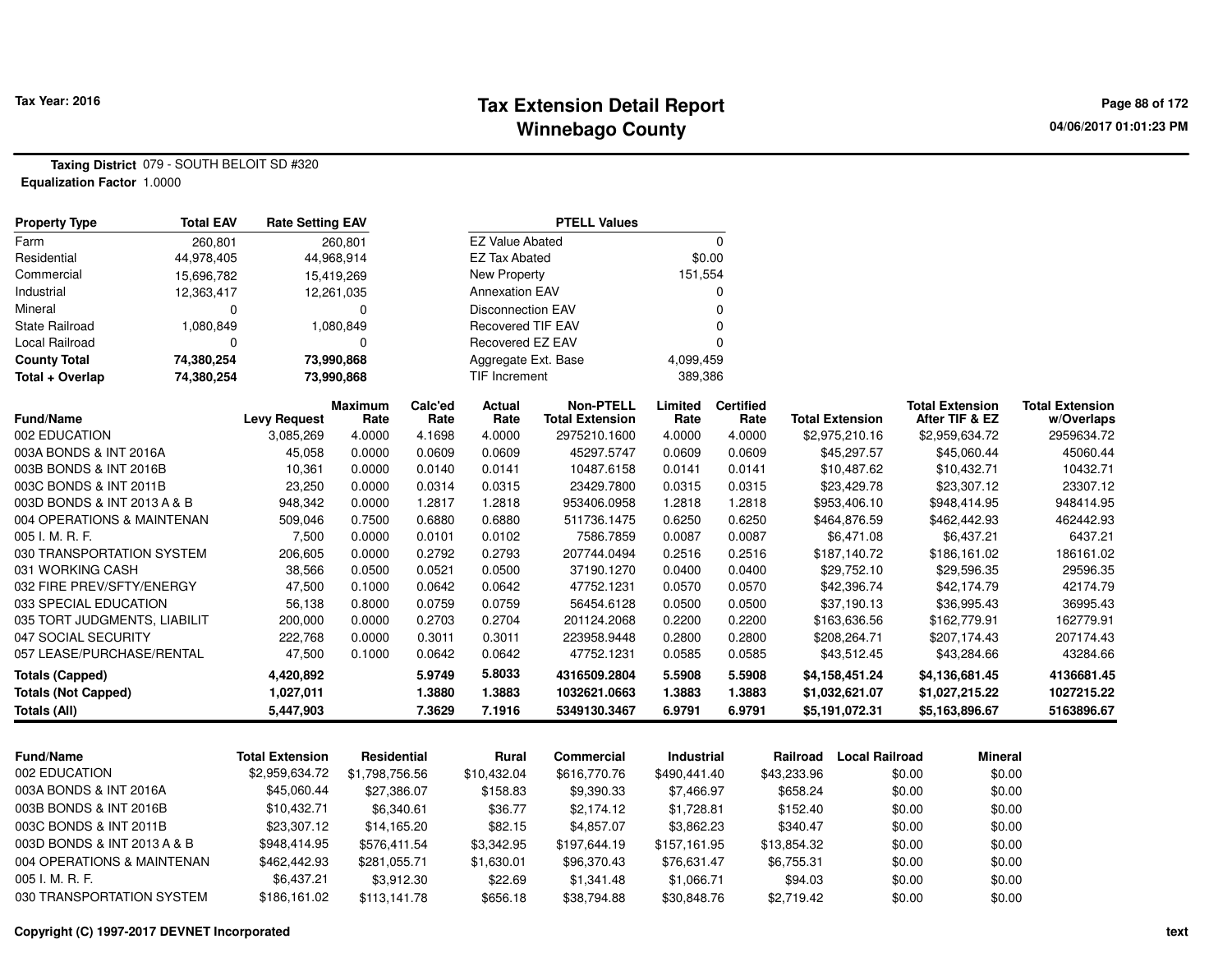# **Tax Extension Detail Report Tax Year: 2016 Page 89 of 172 Winnebago County**

**04/06/2017 01:01:23 PM**

| <b>Fund/Name</b>             | <b>Total Extension</b> | Residential    | Rural       | Commercial     | Industrial   | Railroad    | Local Railroad | Mineral |
|------------------------------|------------------------|----------------|-------------|----------------|--------------|-------------|----------------|---------|
| 031 WORKING CASH             | \$29,596.35            | \$17,987.57    | \$104.32    | \$6,167.71     | \$4,904.41   | \$432.34    | \$0.00         | \$0.00  |
| 032 FIRE PREV/SFTY/ENERGY    | \$42,174.79            | \$25,632.28    | \$148.66    | \$8,788.98     | \$6,988.79   | \$616.08    | \$0.00         | \$0.00  |
| 033 SPECIAL EDUCATION        | \$36,995.43            | \$22,484.46    | \$130.40    | \$7,709.63     | \$6,130.52   | \$540.42    | \$0.00         | \$0.00  |
| 035 TORT JUDGMENTS, LIABILIT | \$162,779.91           | \$98,931.61    | \$573.76    | \$33,922.39    | \$26,974.28  | \$2,377.87  | \$0.00         | \$0.00  |
| 047 SOCIAL SECURITY          | \$207,174.43           | \$125.912.96   | \$730.24    | \$43,173.95    | \$34,330.90  | \$3,026.38  | \$0.00         | \$0.00  |
| 057 LEASE/PURCHASE/RENTAL    | \$43,284.66            | \$26,306.81    | \$152.57    | \$9,020.27     | \$7,172.71   | \$632.30    | \$0.00         | \$0.00  |
| <b>Totals</b>                | \$5,163,896.67         | \$3,138,425.46 | \$18,201.57 | \$1.076.126.19 | \$855,709.91 | \$75,433.54 | \$0.00         | \$0.00  |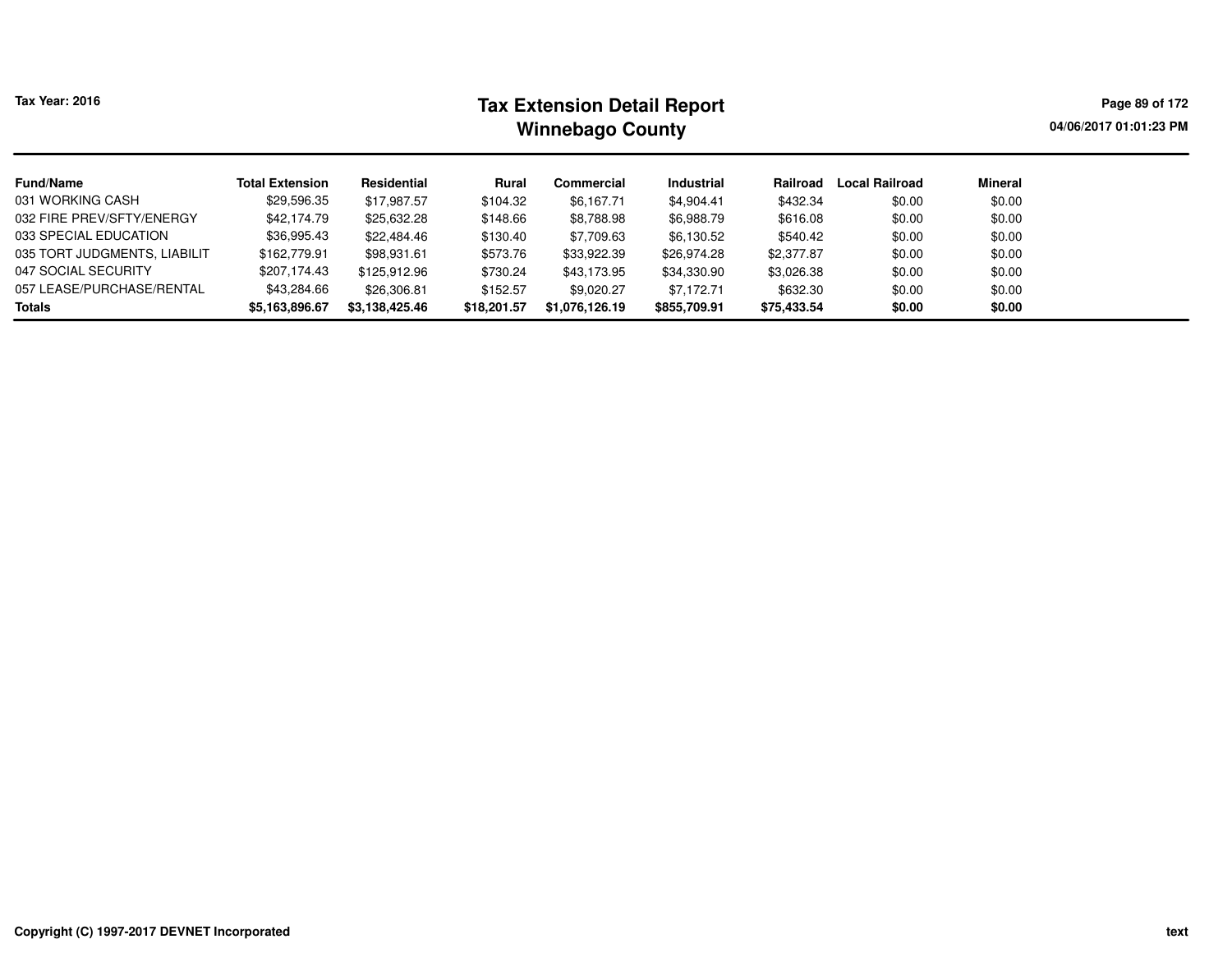#### **Tax Extension Detail Report Tax Year: 2016 Page 90 of 172 Winnebago County**

**04/06/2017 01:01:23 PM**

**Taxing District** 080 - PECATONICA UNIT SD #321**Equalization Factor** 1.0000

| <b>Property Type</b>         | <b>Total EAV</b> | <b>Rate Setting EAV</b> |                    |                 |                          | <b>PTELL Values</b>                        |                   |                   |                        | <b>Overlapping County</b> |                                          | <b>Overlap EAV</b>                   |
|------------------------------|------------------|-------------------------|--------------------|-----------------|--------------------------|--------------------------------------------|-------------------|-------------------|------------------------|---------------------------|------------------------------------------|--------------------------------------|
| Farm                         | 15.098.353       |                         | 15.098.353         |                 | <b>EZ Value Abated</b>   |                                            |                   | 0                 |                        | <b>Stephenson County</b>  |                                          | *9,039,084                           |
| Residential                  | 58,525,958       |                         | 58,525,958         |                 | <b>EZ Tax Abated</b>     |                                            |                   | \$0.00            | <b>Total</b>           |                           |                                          | 9,039,084                            |
| Commercial                   | 4,624,357        |                         | 4,624,357          |                 | <b>New Property</b>      |                                            | 345,279           |                   |                        |                           | * denotes use of estimated EAV           |                                      |
| Industrial                   | 2,010,591        |                         | 2,010,591          |                 | <b>Annexation EAV</b>    |                                            |                   | 0                 |                        |                           |                                          |                                      |
| Mineral                      | 0                |                         | $\Omega$           |                 | <b>Disconnection EAV</b> |                                            |                   | 0                 |                        |                           |                                          |                                      |
| <b>State Railroad</b>        | 0                |                         | $\Omega$           |                 | <b>Recovered TIF EAV</b> |                                            |                   | 0                 |                        |                           |                                          |                                      |
| <b>Local Railroad</b>        | $\Omega$         |                         | $\Omega$           |                 | Recovered EZ EAV         |                                            |                   | 0                 |                        |                           |                                          |                                      |
| <b>County Total</b>          | 80,259,259       |                         | 80,259,259         |                 | Aggregate Ext. Base      |                                            | 5,204,111         |                   |                        |                           |                                          |                                      |
| Total + Overlap              | 89,298,343       |                         | 89,298,343         |                 | TIF Increment            |                                            |                   | 0                 |                        |                           |                                          |                                      |
| Fund/Name                    |                  | <b>Levy Request</b>     | Maximum<br>Rate    | Calc'ed<br>Rate | Actual<br>Rate           | <b>Non-PTELL</b><br><b>Total Extension</b> | Limited<br>Rate   | Certified<br>Rate | <b>Total Extension</b> |                           | <b>Total Extension</b><br>After TIF & EZ | <b>Total Extension</b><br>w/Overlaps |
| 002 EDUCATION                |                  | 3,826,220               | 4.2000             | 4.2848          | 4.2000                   | 3370888.8780                               | 4.2000            | 4.2000            | \$3,370,888.88         |                           | \$3,370,888.88                           | 3750530.41                           |
| 003a BONDS & INT 2001        |                  | 1,430,000               | 0.0000             | 1.6014          | 1.6014                   | 1285271.7736                               | 1.6014            | 1.6014            | \$1,285,271.77         |                           | \$1,285,271.77                           | 1430023.66                           |
| 004 OPERATIONS & MAINTENAN   |                  | 683,254                 | 0.7500             | 0.7651          | 0.7500                   | 601944.4425                                | 0.7500            | 0.7500            | \$601,944.44           |                           | \$601,944.44                             | 669737.57                            |
| 005 I. M. R. F.              |                  | 193,953                 | 0.0000             | 0.2172          | 0.2172                   | 174323.1105                                | 0.2000            | 0.2000            | \$160,518.52           |                           | \$160,518.52                             | 178596.69                            |
| 030 TRANSPORTATION SYSTEM    |                  | 329,055                 | 0.0000             | 0.3685          | 0.3685                   | 295755.3694                                | 0.3672            | 0.3672            | \$294,712.00           |                           | \$294,712.00                             | 327903.52                            |
| 031 WORKING CASH             |                  | 35,165                  | 0.0500             | 0.0394          | 0.0394                   | 31622.1480                                 | 0.0393            | 0.0393            | \$31,541.89            |                           | \$31,541.89                              | 35094.25                             |
| 032 FIRE PREV/SFTY/ENERGY    |                  | 81,079                  | 0.1000             | 0.0908          | 0.0908                   | 72875.4072                                 | 0.0891            | 0.0891            | \$71,511.00            |                           | \$71,511.00                              | 79564.82                             |
| 033 SPECIAL EDUCATION        |                  | 33,252                  | 0.8000             | 0.0372          | 0.0373                   | 29936.7036                                 | 0.0372            | 0.0372            | \$29,856.44            |                           | \$29,856.44                              | 33218.98                             |
| 035 TORT JUDGMENTS, LIABILIT |                  | 11,114                  | 0.0000             | 0.0124          | 0.0125                   | 10032.4074                                 | 0.0112            | 0.0112            | \$8,989.04             |                           | \$8,989.04                               | 10001.41                             |
| 047 SOCIAL SECURITY          |                  | 177,464                 | 0.0000             | 0.1987          | 0.1988                   | 159555.4069                                | 0.1981            | 0.1981            | \$158,993.59           |                           | \$158,993.59                             | 176900.02                            |
| 057 LEASE/PURCHASE/RENTAL    |                  | 0                       | 0.1000             | 0.0000          | 0.0000                   | 0.0000                                     | 0.0000            | 0.0000            | \$0.00                 |                           | \$0.00                                   | 0.00                                 |
| <b>Totals (Capped)</b>       |                  | 5,370,556               |                    | 6.0142          | 5.9145                   | 4746933.8736                               | 5.8921            | 5.8921            | \$4,728,955.80         |                           | \$4,728,955.80                           | 5261547.67                           |
| <b>Totals (Not Capped)</b>   |                  | 1,430,000               |                    | 1.6014          | 1.6014                   | 1285271.7736                               | 1.6014            | 1.6014            | \$1,285,271.77         |                           | \$1,285,271.77                           | 1430023.66                           |
| <b>Totals (All)</b>          |                  | 6,800,556               |                    | 7.6155          | 7.5159                   | 6032205.6472                               | 7.4935            | 7.4935            | \$6,014,227.57         |                           | \$6,014,227.57                           | 6691571.33                           |
|                              |                  |                         |                    |                 |                          |                                            |                   |                   |                        |                           |                                          |                                      |
| <b>Fund/Name</b>             |                  | <b>Total Extension</b>  | <b>Residential</b> |                 | Rural                    | <b>Commercial</b>                          | <b>Industrial</b> |                   | Railroad               | <b>Local Railroad</b>     | <b>Mineral</b>                           |                                      |
| 002 EDUCATION                |                  | \$3,370,888.88          | \$2,458,090.24     |                 | \$634,130.83             | \$194,222.99                               | \$84,444.82       |                   | \$0.00                 | \$0.00                    | \$0.00                                   |                                      |
| 003a BONDS & INT 2001        |                  | \$1,285,271.77          | \$937,234.70       |                 | \$241,785.02             | \$74,054.45                                | \$32,197.60       |                   | \$0.00                 | \$0.00                    | \$0.00                                   |                                      |
| 004 OPERATIONS & MAINTENAN   |                  | \$601,944.44            | \$438,944.68       |                 | \$113,237.65             | \$34,682.68                                | \$15,079.43       |                   | \$0.00                 | \$0.00                    | \$0.00                                   |                                      |
| 005 I. M. R. F.              |                  | \$160,518.52            | \$117,051.92       |                 | \$30,196.71              | \$9,248.71                                 | \$4,021.18        |                   | \$0.00                 | \$0.00                    | \$0.00                                   |                                      |
| 030 TRANSPORTATION SYSTEM    |                  | \$294,712.00            | \$214,907.32       |                 | \$55,441.15              | \$16,980.64                                | \$7,382.89        |                   | \$0.00                 | \$0.00                    | \$0.00                                   |                                      |
| 031 WORKING CASH             |                  | \$31,541.89             | \$23,000.71        |                 | \$5,933.65               | \$1,817.37                                 | \$790.16          |                   | \$0.00                 | \$0.00                    | \$0.00                                   |                                      |
| 032 FIRE PREV/SFTY/ENERGY    |                  | \$71,511.00             | \$52,146.63        |                 | \$13,452.63              | \$4,120.30                                 | \$1,791.44        |                   | \$0.00                 | \$0.00                    | \$0.00                                   |                                      |
| 033 SPECIAL EDUCATION        |                  | \$29,856.44             | \$21,771.65        |                 | \$5,616.59               | \$1,720.26                                 | \$747.94          |                   | \$0.00                 | \$0.00                    | \$0.00                                   |                                      |
| 035 TORT JUDGMENTS, LIABILIT |                  | \$8,989.04              |                    | \$6,554.90      | \$1,691.02               | \$517.93                                   | \$225.19          |                   | \$0.00                 | \$0.00                    | \$0.00                                   |                                      |

\$115,939.92 \$29,909.84 \$9,160.85 \$3,982.98 \$0.00 \$0.00 \$0.00

047 SOCIAL SECURITY \$158,993.59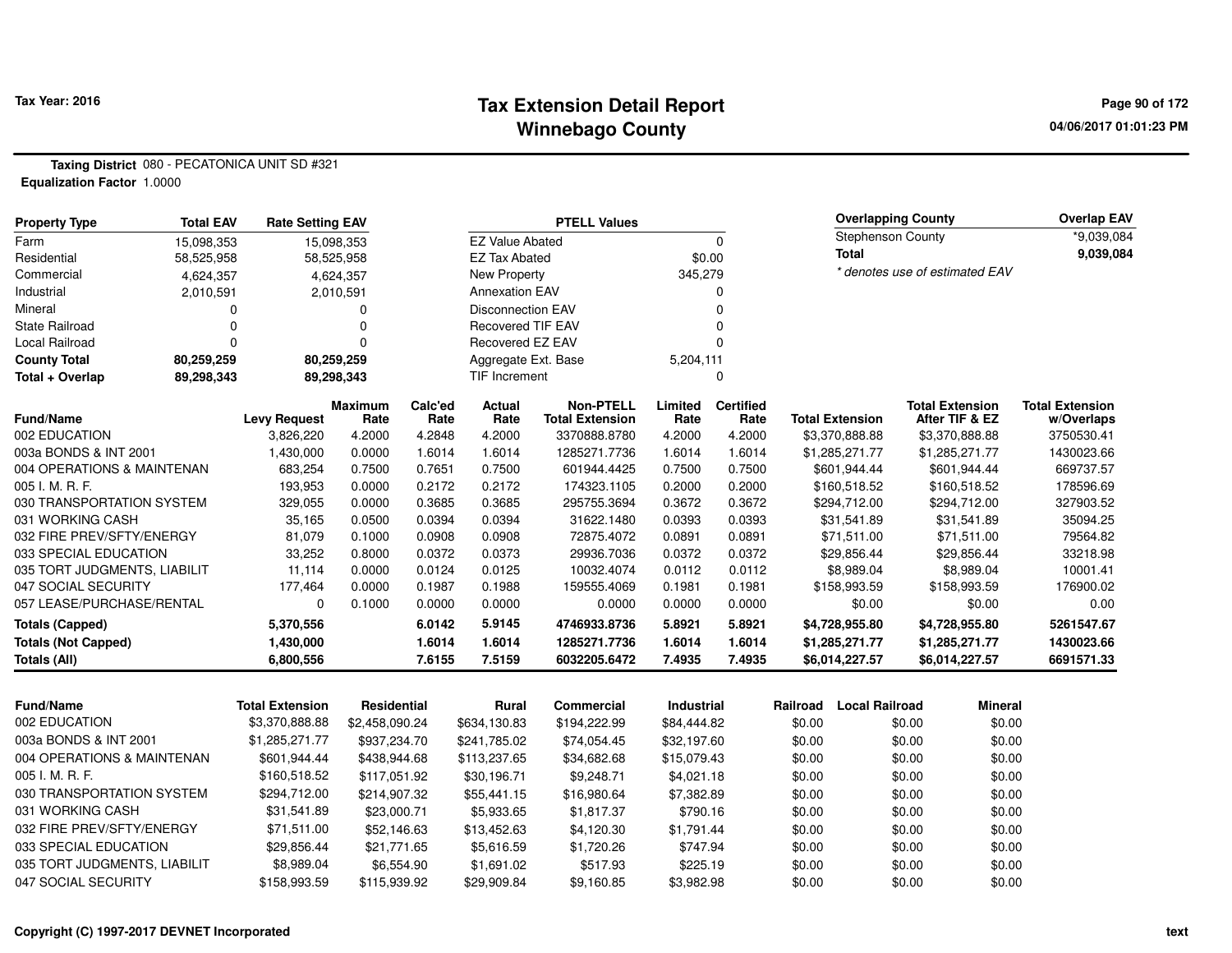| Tax Year: 2016            |                        |                |                | <b>Tax Extension Detail Report</b><br><b>Winnebago County</b> |              |          |                |         | Page 91 of 172<br>04/06/2017 01:01:23 PM |
|---------------------------|------------------------|----------------|----------------|---------------------------------------------------------------|--------------|----------|----------------|---------|------------------------------------------|
| <b>Fund/Name</b>          | <b>Total Extension</b> | Residential    | Rural          | Commercial                                                    | Industrial   | Railroad | Local Railroad | Mineral |                                          |
| 057 LEASE/PURCHASE/RENTAL | \$0.00                 | \$0.00         | \$0.00         | \$0.00                                                        | \$0.00       | \$0.00   | \$0.00         | \$0.00  |                                          |
| <b>Totals</b>             | \$6.014.227.57         | \$4,385,642.67 | \$1,131,395.09 | \$346,526.18                                                  | \$150,663.63 | \$0.00   | \$0.00         | \$0.00  |                                          |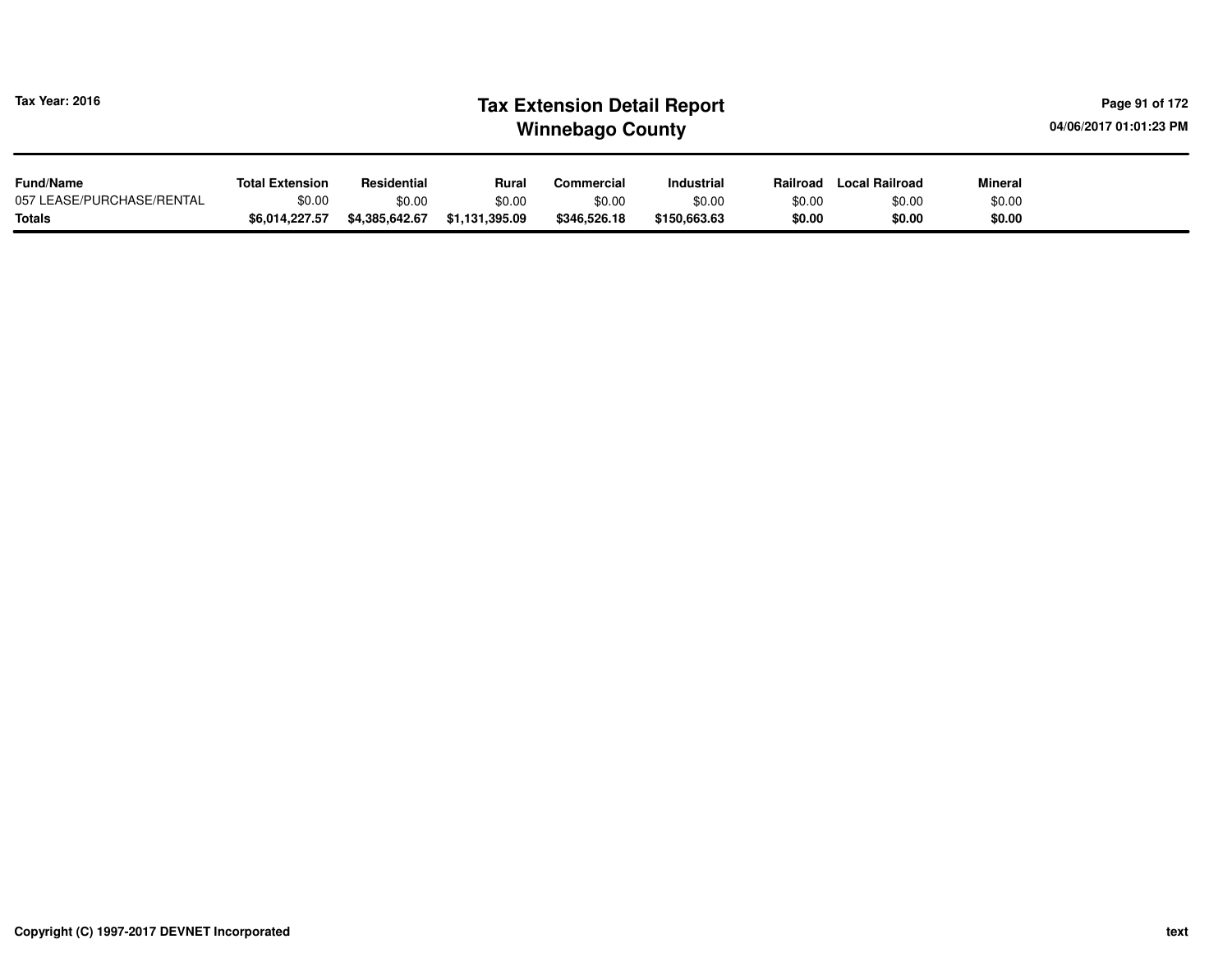#### **Tax Extension Detail Report Tax Year: 2016 Page 92 of 172 Winnebago County**

**04/06/2017 01:01:23 PM**

**Taxing District** 081 - DURAND UNIT SD #322**Equalization Factor** 1.0000

| <b>Total EAV</b><br><b>Property Type</b> | <b>Rate Setting EAV</b> |                |                |                          | <b>PTELL Values</b>                    |                  |                  |          | <b>Overlapping County</b>      |        |                                | <b>Overlap EAV</b>       |
|------------------------------------------|-------------------------|----------------|----------------|--------------------------|----------------------------------------|------------------|------------------|----------|--------------------------------|--------|--------------------------------|--------------------------|
| 17,645,186<br>Farm                       |                         | 17,645,186     |                | <b>EZ Value Abated</b>   |                                        |                  | 0                |          | <b>Stephenson County</b>       |        |                                | *1,261,521               |
| Residential<br>53,124,724                |                         | 53,082,293     |                | <b>EZ Tax Abated</b>     |                                        |                  | \$0.00           |          | Total                          |        |                                | 1,261,521                |
| Commercial<br>4,400,590                  |                         | 4,247,177      |                | New Property             |                                        | 39,039           |                  |          |                                |        | * denotes use of estimated EAV |                          |
| Industrial                               | 292,573                 | 254,871        |                | <b>Annexation EAV</b>    |                                        |                  | 0                |          |                                |        |                                |                          |
| Mineral                                  |                         | 0              |                | <b>Disconnection EAV</b> |                                        | 25,277           |                  |          |                                |        |                                |                          |
| <b>State Railroad</b>                    | n                       | 0              |                | <b>Recovered TIF EAV</b> |                                        |                  | 0                |          |                                |        |                                |                          |
| Local Railroad                           | $\Omega$                | 0              |                | Recovered EZ EAV         |                                        |                  | $\mathbf 0$      |          |                                |        |                                |                          |
| 75,463,073<br><b>County Total</b>        |                         | 75,229,527     |                | Aggregate Ext. Base      |                                        | 5,590,281        |                  |          |                                |        |                                |                          |
| Total + Overlap<br>76,724,594            |                         | 76,491,048     |                | TIF Increment            |                                        | 233,546          |                  |          |                                |        |                                |                          |
|                                          |                         | <b>Maximum</b> | Calc'ed        | Actual                   | <b>Non-PTELL</b>                       | Limited          | <b>Certified</b> |          |                                |        | <b>Total Extension</b>         | <b>Total Extension</b>   |
| Fund/Name<br>002 EDUCATION               | <b>Levy Request</b>     | Rate<br>4.0000 | Rate<br>4.1471 | Rate                     | <b>Total Extension</b><br>3018522.9200 | Rate             | Rate<br>4.0000   |          | <b>Total Extension</b>         |        | After TIF & EZ                 | w/Overlaps<br>3059641.92 |
| 003A BONDS & INT 2010                    | 3,172,160<br>521,413    | 0.0000         | 0.6817         | 4.0000<br>0.6817         | 514431.7686                            | 4.0000<br>0.6817 | 0.6817           |          | \$3,018,522.92<br>\$514,431.77 |        | \$3,009,181.08<br>\$512,839.69 | 521439.47                |
| 003C BONDS & INT 2003 A                  | 185,000                 | 0.0000         | 0.2419         | 0.2419                   | 182545.1736                            | 0.2419           | 0.2419           |          | \$182,545.17                   |        | \$181,980.23                   | 185031.85                |
| 004 OPERATIONS & MAINTENAN               | 594,780                 | 0.7500         | 0.7776         | 0.7500                   | 565973.0475                            | 0.7500           | 0.7500           |          | \$565,973.05                   |        | \$564,221.45                   | 573682.86                |
| 005 I. M. R. F.                          | 90,000                  | 0.0000         | 0.1177         | 0.1177                   | 88820.0369                             | 0.1177           | 0.1177           |          | \$88,820.04                    |        | \$88,545.15                    | 90029.96                 |
| 030 TRANSPORTATION SYSTEM                | 583,910                 | 0.0000         | 0.7634         | 0.7634                   | 576085.0993                            | 0.6864           | 0.6864           |          | \$517,978.53                   |        | \$516,375.47                   | 525034.55                |
| 031 WORKING CASH                         | 39,650                  | 0.0500         | 0.0518         | 0.0500                   | 37731.5365                             | 0.0500           | 0.0500           |          | \$37,731.54                    |        | \$37,614.76                    | 38245.52                 |
| 032 FIRE PREV/SFTY/ENERGY                | 79,300                  | 0.1000         | 0.1037         | 0.1000                   | 75463.0730                             | 0.1000           | 0.1000           |          | \$75,463.07                    |        | \$75,229.53                    | 76491.05                 |
| 033 SPECIAL EDUCATION                    | 634,430                 | 0.8000         | 0.8294         | 0.8000                   | 603704.5840                            | 0.8000           | 0.8000           |          | \$603,704.58                   |        | \$601,836.22                   | 611928.38                |
| 035 TORT JUDGMENTS, LIABILIT             | 465,250                 | 0.0000         | 0.6082         | 0.6083                   | 459041.8731                            | 0.5999           | 0.5999           |          | \$452,702.97                   |        | \$451,301.93                   | 458869.80                |
| 047 SOCIAL SECURITY                      | 120,000                 | 0.0000         | 0.1569         | 0.1569                   | 118401.5615                            | 0.1569           | 0.1569           |          | \$118,401.56                   |        | \$118,035.13                   | 120014.45                |
| 057 LEASE/PURCHASE/RENTAL                | 79,300                  | 0.1000         | 0.1037         | 0.1000                   | 75463.0730                             | 0.1000           | 0.1000           |          | \$75,463.07                    |        | \$75,229.53                    | 76491.05                 |
| <b>Totals (Capped)</b>                   | 5,858,780               |                | 7.6594         | 7.4463                   | 5619206.8048                           | 7.3609           | 7.3609           |          | \$5,554,761.34                 |        | \$5,537,570.25                 | 5630429.54               |
| <b>Totals (Not Capped)</b>               | 706,413                 |                | 0.9235         | 0.9236                   | 696976.9422                            | 0.9236           | 0.9236           |          | \$696,976.94                   |        | \$694,819.92                   | 706471.32                |
| <b>Totals (All)</b>                      | 6,565,193               |                | 8.5830         | 8.3699                   | 6316183.7470                           | 8.2845           | 8.2845           |          | \$6,251,738.28                 |        | \$6,232,390.17                 | 6336900.86               |
|                                          |                         |                |                |                          |                                        |                  |                  |          |                                |        |                                |                          |
| <b>Fund/Name</b>                         | <b>Total Extension</b>  | Residential    |                | Rural                    | Commercial                             | Industrial       |                  | Railroad | <b>Local Railroad</b>          |        | <b>Mineral</b>                 |                          |
| 002 EDUCATION                            | \$3,009,181.08          | \$2,123,291.72 |                | \$705,807.44             | \$169,887.08                           | \$10,194.84      |                  | \$0.00   |                                | \$0.00 | \$0.00                         |                          |
| 003A BONDS & INT 2010                    | \$512,839.69            | \$361,861.99   |                | \$120,287.23             | \$28,953.01                            | \$1,737.46       |                  | \$0.00   |                                | \$0.00 | \$0.00                         |                          |
| 003C BONDS & INT 2003 A                  | \$181,980.23            | \$128,406.08   |                | \$42,683.70              | \$10,273.92                            | \$616.53         |                  | \$0.00   |                                | \$0.00 | \$0.00                         |                          |
| 004 OPERATIONS & MAINTENAN               | \$564,221.45            | \$398,117.19   |                | \$132,338.90             | \$31,853.83                            | \$1,911.53       |                  | \$0.00   |                                | \$0.00 | \$0.00                         |                          |
| 005 I. M. R. F.                          | \$88,545.15             | \$62,477.86    |                | \$20,768.38              | \$4,998.93                             | \$299.98         |                  | \$0.00   |                                | \$0.00 | \$0.00                         |                          |
| 030 TRANSPORTATION SYSTEM                | \$516,375.47            | \$364,356.86   |                | \$121,116.56             | \$29,152.62                            | \$1,749.43       |                  | \$0.00   |                                | \$0.00 | \$0.00                         |                          |
| 031 WORKING CASH                         | \$37,614.76             | \$26,541.14    |                | \$8,822.59               | \$2,123.59                             | \$127.44         |                  | \$0.00   |                                | \$0.00 | \$0.00                         |                          |
| 032 FIRE PREV/SFTY/ENERGY                | \$75,229.53             | \$53,082.29    |                | \$17,645.19              | \$4,247.18                             | \$254.87         |                  | \$0.00   |                                | \$0.00 | \$0.00                         |                          |
| 033 SPECIAL EDUCATION                    | \$601,836.22            | \$424,658.34   |                | \$141,161.49             | \$33,977.42                            | \$2,038.97       |                  | \$0.00   |                                | \$0.00 | \$0.00                         |                          |
| 035 TORT JUDGMENTS, LIABILIT             | \$451,301.93            | \$318,440.68   |                | \$105,853.47             | \$25,478.81                            | \$1,528.97       |                  | \$0.00   |                                | \$0.00 | \$0.00                         |                          |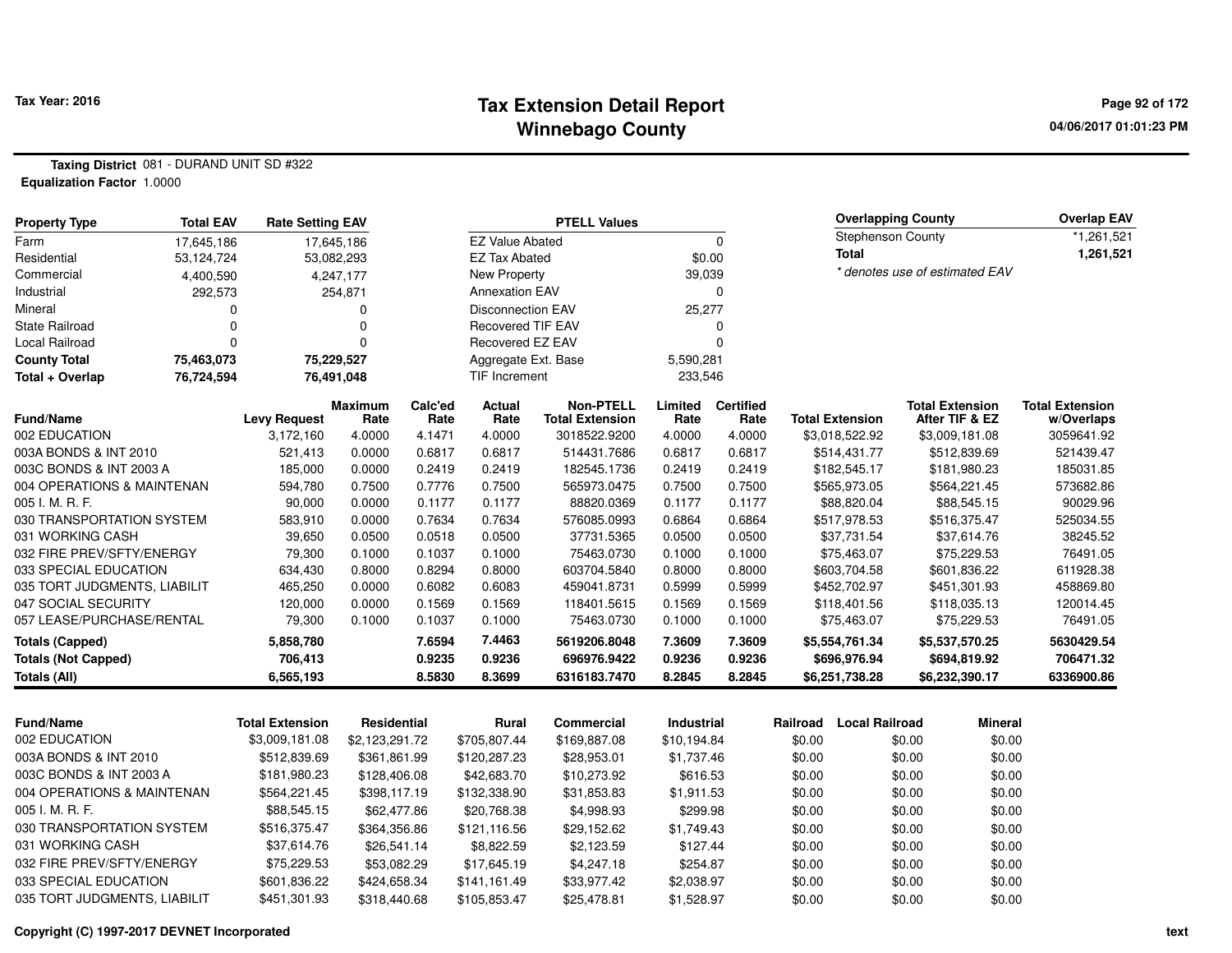| Tax Year: 2016 |  |
|----------------|--|
|                |  |

# **Tax Extension Detail Report Tax Year: 2016 Page 93 of 172 Winnebago County**

**04/06/2017 01:01:23 PM**

| <b>Fund/Name</b>          | <b>Total Extension</b> | Residential    | Rural          | Commercial   | <b>Industrial</b> | Railroad | <b>Local Railroad</b> | <b>Mineral</b> |
|---------------------------|------------------------|----------------|----------------|--------------|-------------------|----------|-----------------------|----------------|
| 047 SOCIAL SECURITY       | \$118,035.13           | \$83,286.12    | \$27,685.30    | \$6,663.82   | \$399.89          | \$0.00   | \$0.00                | \$0.00         |
| 057 LEASE/PURCHASE/RENTAL | \$75.229.53            | \$53,082.29    | \$17.645.19    | \$4,247.18   | \$254.87          | \$0.00   | \$0.00                | \$0.00         |
| <b>Totals</b>             | \$6,232,390.17         | \$4,397,602.56 | \$1.461.815.44 | \$351.857.39 | \$21.114.78       | \$0.00   | \$0.00                | \$0.00         |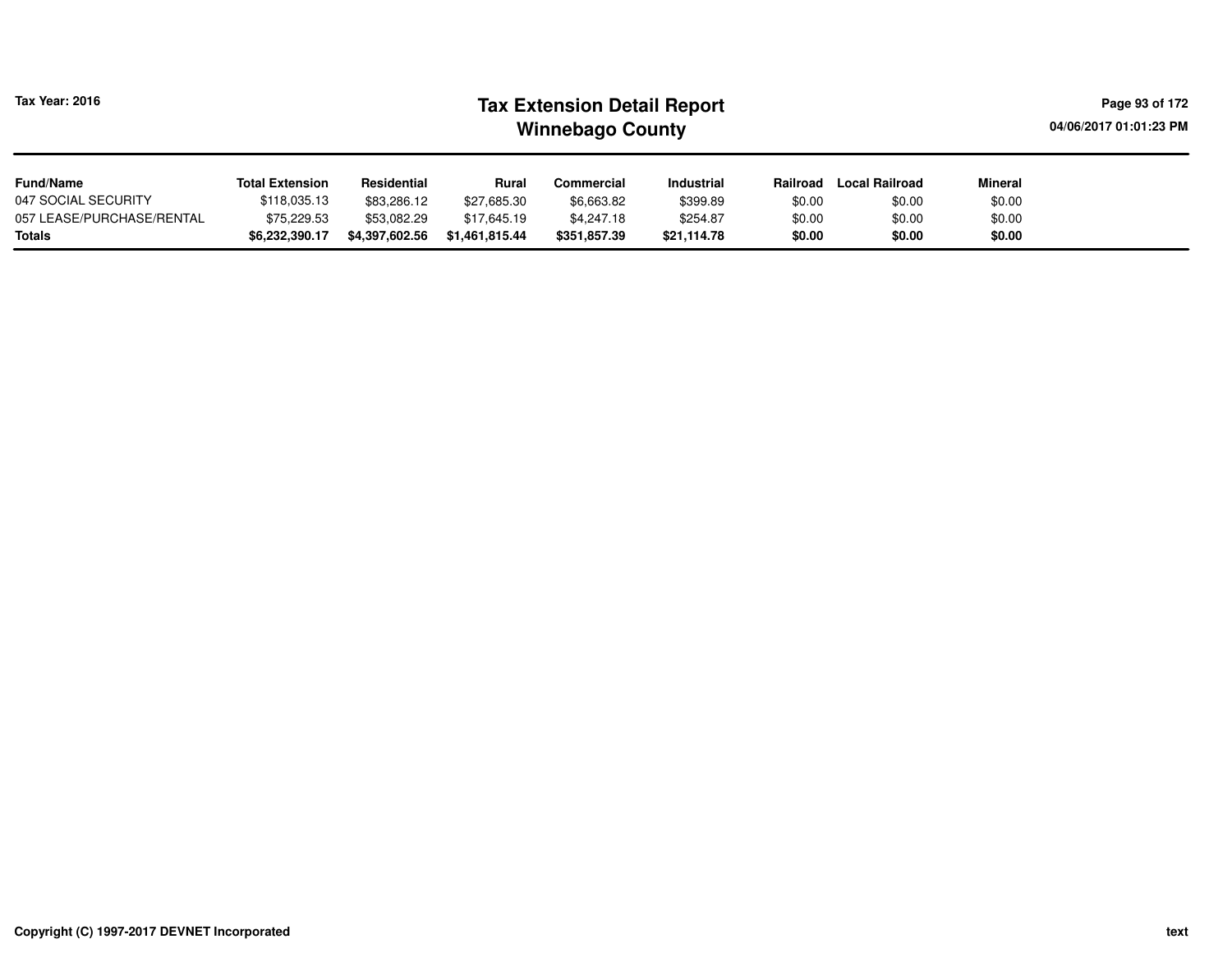#### **Tax Extension Detail Report Tax Year: 2016 Page 94 of 172 Winnebago County**

**Taxing District** 082 - WINNEBAGO UNIT SD #323**Equalization Factor** 1.0000

| <b>Property Type</b>         | <b>Total EAV</b> | <b>Rate Setting EAV</b>          |                |                 |                          | <b>PTELL Values</b>                        |                 |                  |             | <b>Overlapping County</b> |          |                                          | <b>Overlap EAV</b>       |
|------------------------------|------------------|----------------------------------|----------------|-----------------|--------------------------|--------------------------------------------|-----------------|------------------|-------------|---------------------------|----------|------------------------------------------|--------------------------|
| Farm                         | 29,932,587       |                                  | 29,932,587     |                 | <b>EZ Value Abated</b>   |                                            |                 | $\Omega$         |             | <b>Stephenson County</b>  |          |                                          | *1,622,728               |
| Residential                  | 101,715,244      | 101,715,244                      |                |                 | <b>EZ Tax Abated</b>     |                                            | \$0.00          |                  |             | <b>Total</b>              |          |                                          | 1,622,728                |
| Commercial                   | 9,855,506        |                                  | 9,855,506      |                 | New Property             |                                            | 766,236         |                  |             |                           |          | * denotes use of estimated EAV           |                          |
| Industrial                   | 4,265,349        |                                  | 4,265,349      |                 | <b>Annexation EAV</b>    |                                            |                 | 0                |             |                           |          |                                          |                          |
| Mineral                      | $\Omega$         |                                  | $\mathbf 0$    |                 | <b>Disconnection EAV</b> |                                            |                 | $\Omega$         |             |                           |          |                                          |                          |
| <b>State Railroad</b>        | 1,880,267        |                                  | 1,880,267      |                 | <b>Recovered TIF EAV</b> |                                            |                 | $\Omega$         |             |                           |          |                                          |                          |
| <b>Local Railroad</b>        | 699,486          |                                  | 699,486        |                 | Recovered EZ EAV         |                                            |                 | $\Omega$         |             |                           |          |                                          |                          |
| <b>County Total</b>          | 148,348,439      | 148,348,439                      |                |                 | Aggregate Ext. Base      |                                            | 9,726,350       |                  |             |                           |          |                                          |                          |
| Total + Overlap              | 149,971,167      | 149,971,167                      |                |                 | <b>TIF Increment</b>     |                                            |                 | $\mathbf 0$      |             |                           |          |                                          |                          |
| Fund/Name                    |                  |                                  | <b>Maximum</b> | Calc'ed<br>Rate | <b>Actual</b><br>Rate    | <b>Non-PTELL</b><br><b>Total Extension</b> | Limited<br>Rate | <b>Certified</b> |             | <b>Total Extension</b>    |          | <b>Total Extension</b><br>After TIF & EZ | <b>Total Extension</b>   |
| 002 EDUCATION                |                  | <b>Levy Request</b><br>6,100,000 | Rate<br>4.0000 | 4.0674          | 4.0000                   | 5933937.5600                               | 4.0000          | Rate<br>4.0000   |             | \$5,933,937.56            |          | \$5,933,937.56                           | w/Overlaps<br>5998846.68 |
| 003A BONDS & INT 2016        |                  | 936,168                          | 0.0000         | 0.6242          | 0.6243                   | 926139.3047                                | 0.6243          | 0.6243           |             | \$926,139.30              |          | \$926,139.30                             | 936270.00                |
| 003B BONDS & INT 2011        |                  | 289,688                          | 0.0000         | 0.1932          | 0.1932                   | 286609.1841                                | 0.1932          | 0.1932           |             | \$286,609.18              |          | \$286,609.18                             | 289744.29                |
| 004 OPERATIONS & MAINTENAN   |                  | 1,180,000                        | 0.7500         | 0.7868          | 0.7500                   | 1112613.2925                               | 0.7349          | 0.7349           |             | \$1,090,212.68            |          | \$1,090,212.68                           | 1102138.11               |
| 005 I. M. R. F.              |                  | 217,000                          | 0.0000         | 0.1447          | 0.1447                   | 214660.1912                                | 0.1418          | 0.1418           |             | \$210,358.09              |          | \$210,358.09                             | 212659.11                |
| 030 TRANSPORTATION SYSTEM    |                  | 1,600,000                        | 0.0000         | 1.0669          | 1.0669                   | 1582729.4957                               | 0.9639          | 0.9639           |             | \$1,429,930.60            |          | \$1,429,930.60                           | 1445572.08               |
| 031 WORKING CASH             |                  | 65,000                           | 0.0500         | 0.0433          | 0.0434                   | 64383.2225                                 | 0.0426          | 0.0426           |             | \$63,196.44               |          | \$63,196.44                              | 63887.72                 |
| 032 FIRE PREV/SFTY/ENERGY    |                  | 110,000                          | 0.1000         | 0.0733          | 0.0734                   | 108887.7542                                | 0.0720          | 0.0720           |             | \$106,810.88              |          | \$106,810.88                             | 107979.24                |
| 033 SPECIAL EDUCATION        |                  | 400,000                          | 0.8000         | 0.2667          | 0.2668                   | 395793.6353                                | 0.2615          | 0.2615           |             | \$387,931.17              |          | \$387,931.17                             | 392174.60                |
| 035 TORT JUDGMENTS, LIABILIT |                  | 90,418                           | 0.0000         | 0.0603          | 0.0603                   | 89454.1087                                 | 0.0591          | 0.0591           |             | \$87,673.93               |          | \$87,673.93                              | 88632.96                 |
| 047 SOCIAL SECURITY          |                  | 371,760                          | 0.0000         | 0.2479          | 0.2479                   | 367755.7803                                | 0.2429          | 0.2429           |             | \$360,338.36              |          | \$360,338.36                             | 364279.96                |
| 057 LEASE/PURCHASE/RENTAL    |                  | 70,000                           | 0.1000         | 0.0467          | 0.0467                   | 69278.7210                                 | 0.0458          | 0.0458           |             | \$67,943.59               |          | \$67,943.59                              | 68686.79                 |
| <b>Totals (Capped)</b>       |                  | 10,204,178                       |                | 6.8041          | 6.7001                   | 9939493.7614                               | 6.5645          | 6.5645           |             | \$9,738,333.28            |          | \$9,738,333.30                           | 9844857.25               |
| <b>Totals (Not Capped)</b>   |                  | 1,225,856                        |                | 0.8174          | 0.8175                   | 1212748.4888                               | 0.8175          | 0.8175           |             | \$1,212,748.49            |          | \$1,212,748.48                           | 1226014.29               |
| <b>Totals (All)</b>          |                  | 11,430,034                       |                | 7.6215          | 7.5176                   | 11152242.2503                              | 7.3820          | 7.3820           |             | \$10,951,081.77           |          | \$10,951,081.78                          | 11070871.54              |
|                              |                  |                                  |                |                 |                          |                                            |                 |                  |             |                           |          |                                          |                          |
| <b>Fund/Name</b>             |                  | <b>Total Extension</b>           | Residential    |                 | Rural                    | Commercial                                 | Industrial      |                  | Railroad    | <b>Local Railroad</b>     |          | <b>Mineral</b>                           |                          |
| 002 EDUCATION                |                  | \$5,933,937.56                   | \$4,068,609.76 |                 | \$1,197,303.48           | \$394,220.24                               | \$170,613.96    |                  | \$75,210.68 | \$27,979.44               |          | \$0.00                                   |                          |
| 003A BONDS & INT 2016        |                  | \$926,139.30                     | \$635,008.27   |                 | \$186,869.14             | \$61,527.92                                | \$26,628.57     |                  | \$11,738.51 | \$4,366.89                |          | \$0.00                                   |                          |
| 003B BONDS & INT 2011        |                  | \$286,609.18                     | \$196,513.84   |                 | \$57,829.76              | \$19,040.84                                | \$8,240.65      |                  | \$3,632.68  | \$1,351.41                |          | \$0.00                                   |                          |
| 004 OPERATIONS & MAINTENAN   |                  | \$1,090,212.68                   | \$747,505.34   |                 | \$219,974.58             | \$72,428.11                                | \$31,346.05     |                  | \$13,818.08 | \$5,140.52                |          | \$0.00                                   |                          |
| 005 I. M. R. F.              |                  | \$210,358.09                     | \$144,232.22   |                 | \$42,444.41              | \$13,975.11                                | \$6,048.26      |                  | \$2,666.22  |                           | \$991.87 | \$0.00                                   |                          |
| 030 TRANSPORTATION SYSTEM    |                  | \$1,429,930.60                   | \$980,433.23   |                 | \$288,520.21             | \$94,997.22                                | \$41,113.70     |                  | \$18,123.89 | \$6,742.35                |          | \$0.00                                   |                          |
| 031 WORKING CASH             |                  | \$63,196.44                      | \$43,330.70    |                 | \$12,751.28              | \$4,198.45                                 | \$1,817.04      |                  | \$800.99    |                           | \$297.98 | \$0.00                                   |                          |
| 032 FIRE PREV/SFTY/ENERGY    |                  | \$106,810.88                     | \$73,234.99    |                 | \$21,551.46              | \$7,095.96                                 | \$3,071.05      |                  | \$1,353.79  |                           | \$503.63 | \$0.00                                   |                          |
| 033 SPECIAL EDUCATION        |                  | \$387,931.17                     | \$265,985.35   |                 | \$78,273.72              | \$25,772.15                                | \$11,153.89     |                  | \$4,916.90  | \$1,829.16                |          | \$0.00                                   |                          |

\$87,673.93 \$60,113.71 \$17,690.16 \$5,824.60 \$2,520.82 \$1,111.24 \$413.40 \$0.00

**Copyright (C) 1997-2017 DEVNET Incorporated**

035 TORT JUDGMENTS, LIABILIT \$87,673.93

 $$0.00$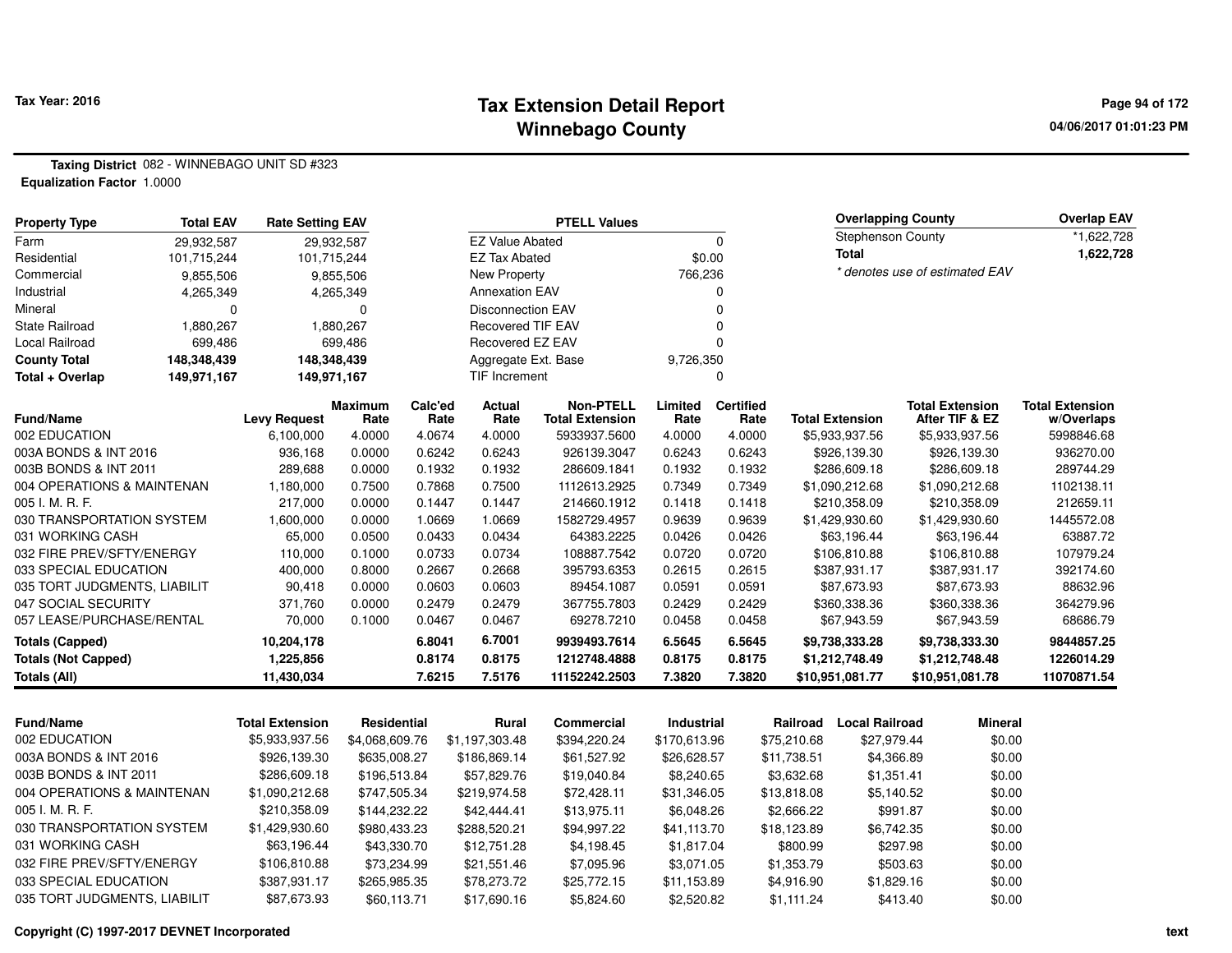| Tax Year: 2016 | <b>Tax Extension Detail Report</b> | Page 95 of 172         |
|----------------|------------------------------------|------------------------|
|                | <b>Winnebago County</b>            | 04/06/2017 01:01:23 PM |
|                |                                    |                        |

# **Minebago County**

| <b>Fund/Name</b>          | <b>Total Extension</b> | Residential    | <b>Rural</b>   | Commercial   | Industrial   | Railroad     | Local Railroad | <b>Mineral</b> |
|---------------------------|------------------------|----------------|----------------|--------------|--------------|--------------|----------------|----------------|
| 047 SOCIAL SECURITY       | \$360,338.36           | \$247,066.34   | \$72,706.25    | \$23,939.02  | \$10,360.53  | \$4,567.17   | \$1,699.05     | \$0.00         |
| 057 LEASE/PURCHASE/RENTAL | \$67,943.59            | \$46,585.60    | \$13,709.12    | \$4,513.82   | \$1,953.53   | \$861.16     | \$320.36       | \$0.00         |
| Totals                    | \$10.951.081.78        | \$7,508,619.35 | \$2,209,623,57 | \$727.533.44 | \$314.868.05 | \$138,801.31 | \$51,636,06    | \$0.00         |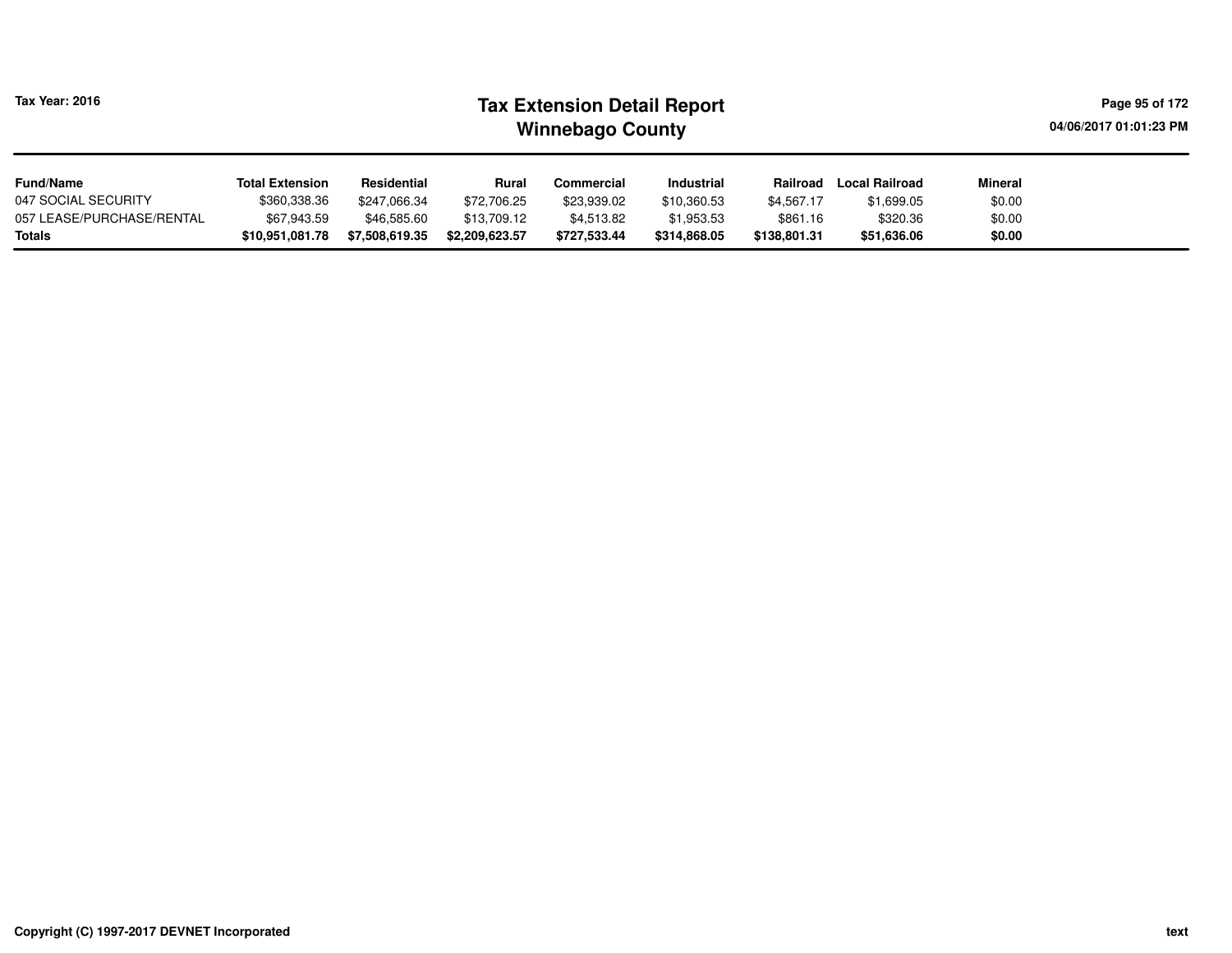#### **Tax Extension Detail Report Tax Year: 2016 Page 96 of 172 Winnebago County**

**Taxing District** 083 - HIAWATHA SCHOOL DIST 426**Equalization Factor** 1.0000

| <b>Property Type</b>         | <b>Total EAV</b><br><b>Rate Setting EAV</b> |                     |                        |                 |                          | <b>PTELL Values</b>                        |                 |                          |                        | <b>Overlapping County</b>                | <b>Overlap EAV</b>                   |
|------------------------------|---------------------------------------------|---------------------|------------------------|-----------------|--------------------------|--------------------------------------------|-----------------|--------------------------|------------------------|------------------------------------------|--------------------------------------|
| Farm                         | 235,732                                     |                     | 235,732                |                 | <b>EZ Value Abated</b>   |                                            |                 | 0                        | <b>Boone County</b>    |                                          | 5,694,352                            |
| Residential                  | 345,151                                     |                     | 345,151                |                 | <b>EZ Tax Abated</b>     |                                            |                 | \$0.00                   | DeKalb County          |                                          | 60,995,767                           |
| Commercial                   |                                             |                     |                        |                 | New Property             |                                            |                 |                          | Ogle County            |                                          | 1,608,984                            |
| Industrial                   |                                             |                     |                        |                 | <b>Annexation EAV</b>    |                                            |                 |                          | <b>Total</b>           |                                          | 68,299,103                           |
| Mineral                      | <sup>0</sup>                                |                     | O                      |                 | <b>Disconnection EAV</b> |                                            |                 |                          |                        | * denotes use of estimated EAV           |                                      |
| <b>State Railroad</b>        |                                             |                     |                        |                 | <b>Recovered TIF EAV</b> |                                            |                 |                          |                        |                                          |                                      |
| Local Railroad               | O                                           |                     |                        |                 | Recovered EZ EAV         |                                            |                 |                          |                        |                                          |                                      |
| <b>County Total</b>          | 580,883                                     |                     | 580,883                |                 | Aggregate Ext. Base      |                                            |                 |                          |                        |                                          |                                      |
| Total + Overlap              | 68,879,986<br>68,879,986                    |                     |                        |                 | TIF Increment            |                                            |                 |                          |                        |                                          |                                      |
| <b>Fund/Name</b>             |                                             | <b>Levy Request</b> | <b>Maximum</b><br>Rate | Calc'ed<br>Rate | Actual<br>Rate           | <b>Non-PTELL</b><br><b>Total Extension</b> | Limited<br>Rate | <b>Certified</b><br>Rate | <b>Total Extension</b> | <b>Total Extension</b><br>After TIF & EZ | <b>Total Extension</b><br>w/Overlaps |
| 002 EDUCATION                |                                             | 2,599,100           | 3.7300                 | 3.7734          | 3.7300                   | 21666.9359                                 | 3.7300          | 3.7300                   | \$21,666.94            | \$21,666.94                              | 2569223.48                           |
| 003 BONDS & INTEREST         |                                             | 636,603             | 0.0000                 | 0.9242          | 0.9243                   | 5369.1016                                  | 0.9243          | 0.9243                   | \$5,369.10             | \$5,369.10                               | 636657.71                            |
| 004 OPERATIONS & MAINTENAN   |                                             | 525,000             | 0.7450                 | 0.7622          | 0.7450                   | 4327.5784                                  | 0.7450          | 0.7450                   | \$4,327.58             | \$4,327.58                               | 513155.90                            |
| 005 I. M. R. F.              |                                             | 87,000              | 0.0000                 | 0.1263          | 0.1264                   | 734.2361                                   | 0.1264          | 0.1264                   | \$734.24               | \$734.24                                 | 87064.30                             |
| 030 TRANSPORTATION SYSTEM    |                                             | 139,300             | 0.2000                 | 0.2022          | 0.2000                   | 1161.7660                                  | 0.2000          | 0.2000                   | \$1,161.77             | \$1.161.77                               | 137759.97                            |
| 031 WORKING CASH             |                                             | 34,800              | 0.0500                 | 0.0505          | 0.0500                   | 290.4415                                   | 0.0500          | 0.0500                   | \$290.44               | \$290.44                                 | 34439.99                             |
| 032 FIRE PREV/SFTY/ENERGY    |                                             | 34,800              | 0.0500                 | 0.0505          | 0.0500                   | 290.4415                                   | 0.0500          | 0.0500                   | \$290.44               | \$290.44                                 | 34439.99                             |
| 033 SPECIAL EDUCATION        |                                             | 27,800              | 0.0400                 | 0.0404          | 0.0400                   | 232.3532                                   | 0.0400          | 0.0400                   | \$232.35               | \$232.35                                 | 27551.99                             |
| 035 TORT JUDGMENTS, LIABILIT |                                             | 260,000             | 0.0000                 | 0.3775          | 0.3775                   | 2192.8333                                  | 0.3775          | 0.3775                   | \$2,192.83             | \$2,192.83                               | 260021.95                            |
| 047 SOCIAL SECURITY          |                                             | 95,000              | 0.0000                 | 0.1379          | 0.1380                   | 801.6185                                   | 0.1380          | 0.1380                   | \$801.62               | \$801.62                                 | 95054.38                             |
| 057 LEASE/PURCHASE/RENTAL    |                                             | 34,800              | 0.0500                 | 0.0505          | 0.0500                   | 290.4415                                   | 0.0500          | 0.0500                   | \$290.44               | \$290.44                                 | 34439.99                             |
| <b>Totals (Capped)</b>       |                                             | 0                   |                        | 0.0000          | 0.0000                   | 0.0000                                     | 0.0000          | 0.0000                   | \$0.00                 | \$0.00                                   | 0.00                                 |
| <b>Totals (Not Capped)</b>   |                                             | 4,474,203           |                        | 6.4957          | 6.4312                   | 37357.7475                                 | 6.4312          | 6.4312                   | \$37,357.75            | \$37,357.75                              | 4429809.65                           |
| Totals (All)                 |                                             | 4,474,203           |                        | 6.4957          | 6.4312                   | 37357.7475                                 | 6.4312          | 6.4312                   | \$37,357.75            | \$37,357.75                              | 4429809.65                           |

| <b>Fund/Name</b>             | <b>Total Extension</b> | Residential | Rural      | Commercial | <b>Industrial</b> | Railroad | Local Railroad | Mineral |
|------------------------------|------------------------|-------------|------------|------------|-------------------|----------|----------------|---------|
| 002 EDUCATION                | \$21,666.94            | \$12,874.14 | \$8.792.80 | \$0.00     | \$0.00            | \$0.00   | \$0.00         | \$0.00  |
| 003 BONDS & INTEREST         | \$5,369.10             | \$3.190.23  | \$2.178.87 | \$0.00     | \$0.00            | \$0.00   | \$0.00         | \$0.00  |
| 004 OPERATIONS & MAINTENAN   | \$4,327.58             | \$2,571.38  | \$1.756.20 | \$0.00     | \$0.00            | \$0.00   | \$0.00         | \$0.00  |
| 005 I. M. R. F.              | \$734.24               | \$436.27    | \$297.97   | \$0.00     | \$0.00            | \$0.00   | \$0.00         | \$0.00  |
| 030 TRANSPORTATION SYSTEM    | \$1.161.77             | \$690.31    | \$471.46   | \$0.00     | \$0.00            | \$0.00   | \$0.00         | \$0.00  |
| 031 WORKING CASH             | \$290.44               | \$172.57    | \$117.87   | \$0.00     | \$0.00            | \$0.00   | \$0.00         | \$0.00  |
| 032 FIRE PREV/SFTY/ENERGY    | \$290.44               | \$172.57    | \$117.87   | \$0.00     | \$0.00            | \$0.00   | \$0.00         | \$0.00  |
| 033 SPECIAL EDUCATION        | \$232.35               | \$138.06    | \$94.29    | \$0.00     | \$0.00            | \$0.00   | \$0.00         | \$0.00  |
| 035 TORT JUDGMENTS, LIABILIT | \$2,192.83             | \$1,302.94  | \$889.89   | \$0.00     | \$0.00            | \$0.00   | \$0.00         | \$0.00  |
| 047 SOCIAL SECURITY          | \$801.62               | \$476.31    | \$325.31   | \$0.00     | \$0.00            | \$0.00   | \$0.00         | \$0.00  |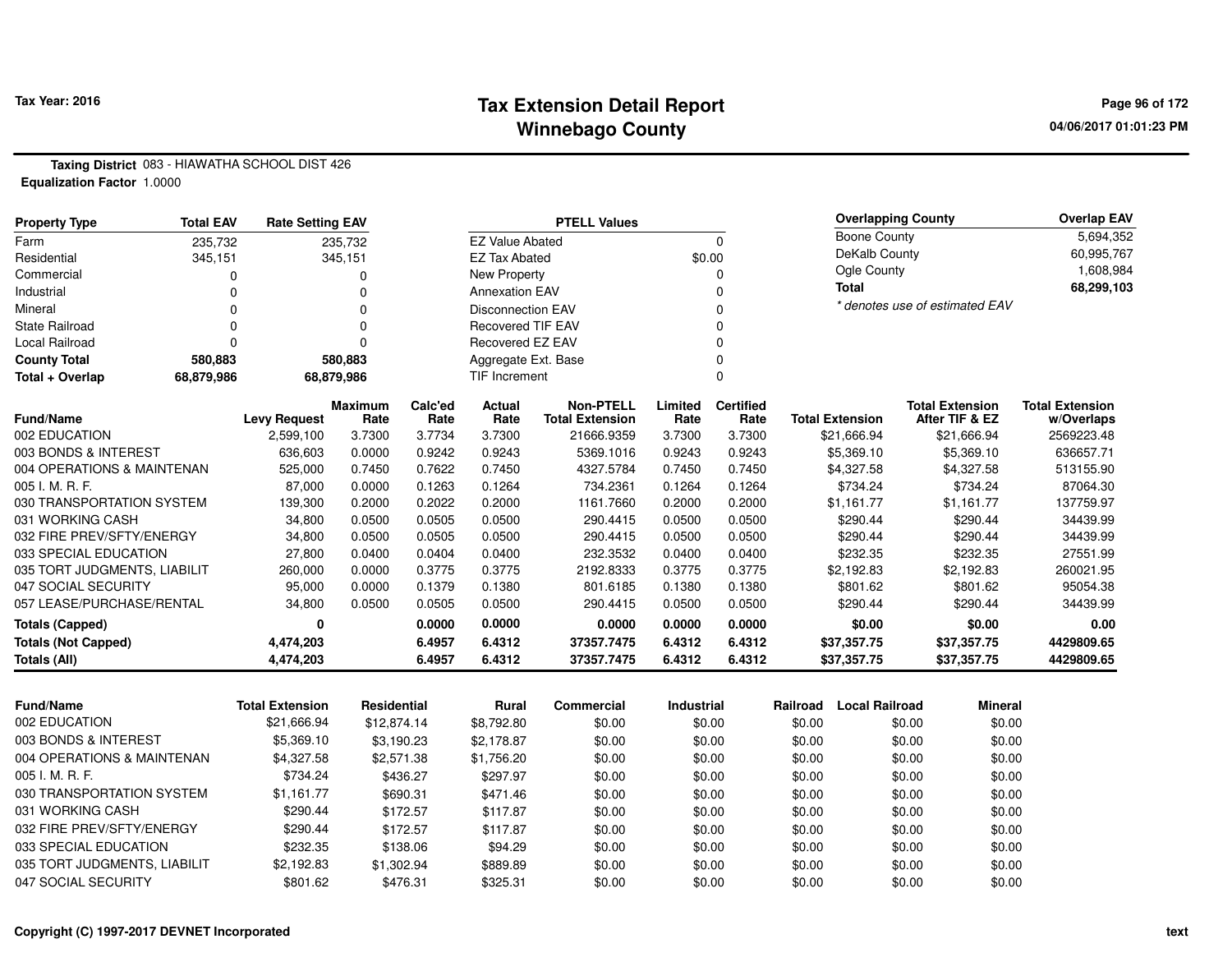| <b>Tax Year: 2016</b>                      | <b>Tax Extension Detail Report</b><br>04/06/2017 01:01:23 PM<br><b>Winnebago County</b> |                         |                         |                  |                   |                  |                       |                  |  |  |  |
|--------------------------------------------|-----------------------------------------------------------------------------------------|-------------------------|-------------------------|------------------|-------------------|------------------|-----------------------|------------------|--|--|--|
| <b>Fund/Name</b>                           | <b>Total Extension</b>                                                                  | Residential             | Rural                   | Commercial       | <b>Industrial</b> | Railroad         | <b>Local Railroad</b> | Mineral          |  |  |  |
| 057 LEASE/PURCHASE/RENTAL<br><b>Totals</b> | \$290.44<br>\$37,357.75                                                                 | \$172.57<br>\$22,197.35 | \$117.87<br>\$15,160.40 | \$0.00<br>\$0.00 | \$0.00<br>\$0.00  | \$0.00<br>\$0.00 | \$0.00<br>\$0.00      | \$0.00<br>\$0.00 |  |  |  |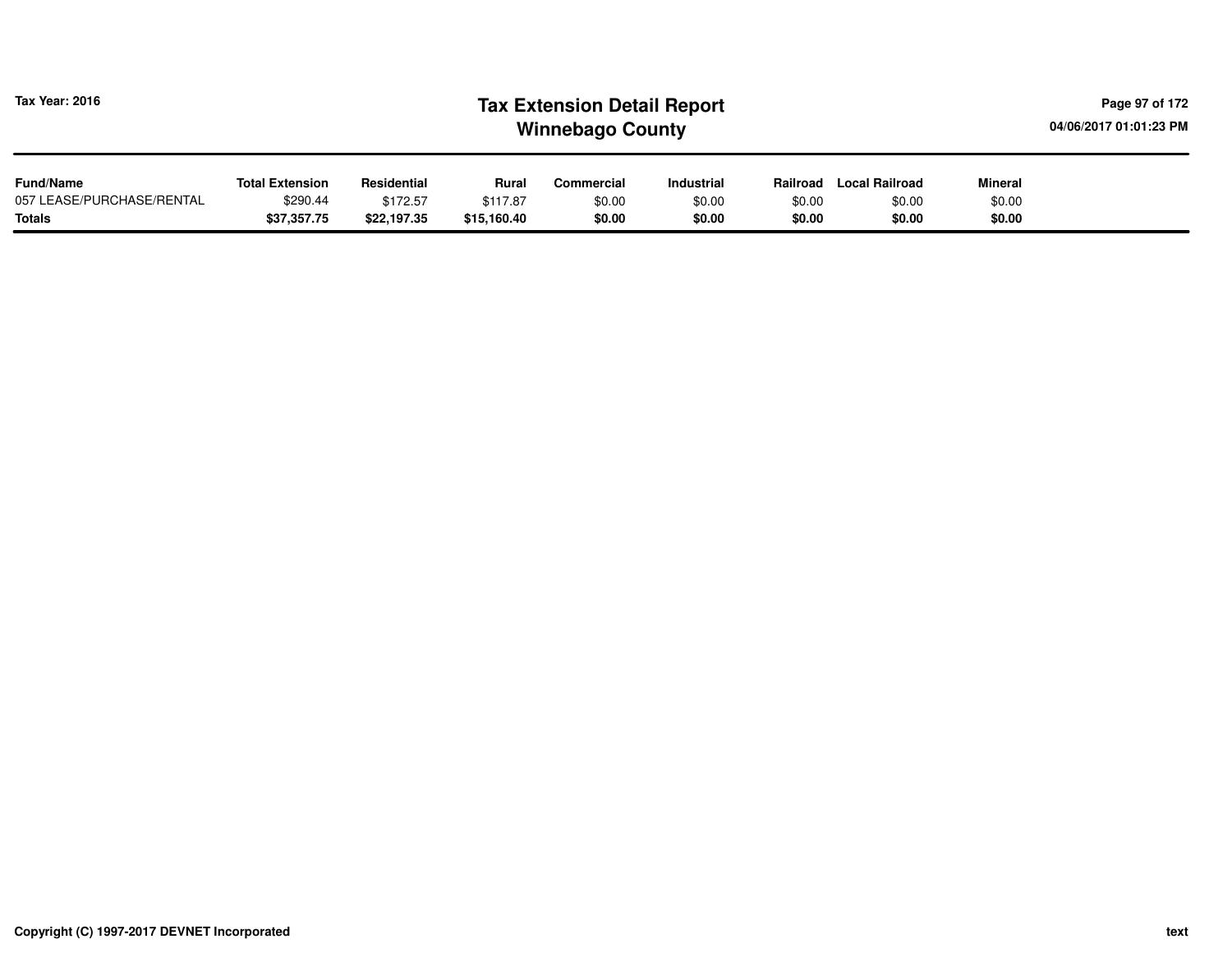#### **Tax Extension Detail Report Tax Year: 2016 Page 98 of 172 Winnebago County**

**04/06/2017 01:01:23 PM**

**Taxing District** 084 - COMMUNITY COLLEGE 511**Equalization Factor** 1.0000

| <b>Property Type</b>         | <b>Total EAV</b> | <b>Rate Setting EAV</b> |                    |         |                          | <b>PTELL Values</b>    |                   |                  |                        | <b>Overlapping County</b> |                                | <b>Overlap EAV</b>     |
|------------------------------|------------------|-------------------------|--------------------|---------|--------------------------|------------------------|-------------------|------------------|------------------------|---------------------------|--------------------------------|------------------------|
| Farm                         | 106,675,315      | 106,350,239             |                    |         | <b>EZ Value Abated</b>   |                        |                   | $\Omega$         |                        | <b>Boone County</b>       |                                | 924,078,190            |
| Residential                  | 2,586,159,290    | 2,581,848,865           |                    |         | <b>EZ Tax Abated</b>     |                        | \$0.00            |                  |                        | DeKalb County             |                                | 232,465                |
| Commercial                   | 680,331,159      | 656,961,874             |                    |         | New Property             |                        | 12,888,496        |                  |                        | <b>McHenry County</b>     |                                | 195,881                |
| Industrial                   | 285,202,828      | 252,268,896             |                    |         | <b>Annexation EAV</b>    |                        |                   | 0                |                        | Ogle County               |                                | 939,420,236            |
| Mineral                      | $\Omega$         |                         | 0                  |         | <b>Disconnection EAV</b> |                        |                   | $\Omega$         |                        | Stephenson County         |                                | *12,008,850            |
| <b>State Railroad</b>        | 9,743,708        |                         | 9,743,708          |         | <b>Recovered TIF EAV</b> |                        | 9,979,244         |                  |                        | <b>Total</b>              |                                | 1,875,935,622          |
| <b>Local Railroad</b>        | 812,255          |                         | 812,255            |         | <b>Recovered EZ EAV</b>  |                        |                   | 0                |                        |                           | * denotes use of estimated EAV |                        |
| <b>County Total</b>          | 3,668,924,555    | 3,607,985,837           |                    |         | Aggregate Ext. Base      |                        |                   | $\Omega$         |                        |                           |                                |                        |
| Total + Overlap              | 5,544,860,177    | 5,483,921,459           |                    |         | <b>TIF Increment</b>     |                        | 60,938,718        |                  |                        |                           |                                |                        |
|                              |                  |                         | <b>Maximum</b>     | Calc'ed | Actual                   | <b>Non-PTELL</b>       | Limited           | <b>Certified</b> |                        |                           | <b>Total Extension</b>         | <b>Total Extension</b> |
| <b>Fund/Name</b>             |                  | <b>Levy Request</b>     | Rate               | Rate    | Rate                     | <b>Total Extension</b> | Rate              | Rate             | <b>Total Extension</b> |                           | After TIF & EZ                 | w/Overlaps             |
| 002 EDUCATION                |                  | 12,772,007              | 0.2300             | 0.2329  | 0.2300                   | 8438526.4765           | 0.2300            | 0.2300           | \$8,438,526.48         |                           | \$8,298,367.43                 | 12613019.36            |
| 003 BONDS & INT 2017A        |                  | 7,878,629               | 0.0000             | 0.1437  | 0.1437                   | 5272244.5855           | 0.1437            | 0.1437           | \$5,272,244.59         |                           | \$5,184,675.65                 | 7880395.14             |
| 003B BONDS & INT 2002B       |                  | $\mathbf 0$             | 0.0000             | 0.0000  | 0.0000                   | 0.0000                 | 0.0000            | 0.0000           |                        | \$0.00                    | \$0.00                         | 0.00                   |
| 003C BONDS & INT 2014 REF B  |                  | 482,687                 | 0.0000             | 0.0088  | 0.0089                   | 326534.2854            | 0.0089            | 0.0089           | \$326,534.29           |                           | \$321,110.74                   | 488069.01              |
| 003D BONDS & INT 2015E       |                  | 215,100                 | 0.0000             | 0.0039  | 0.0040                   | 146756.9822            | 0.0040            | 0.0040           | \$146,756.98           |                           | \$144,319.43                   | 219356.86              |
| 003G BONDS & INT 2009        |                  | 0                       | 0.0000             | 0.0000  | 0.0000                   | 0.0000                 | 0.0000            | 0.0000           |                        | \$0.00                    | \$0.00                         | 0.00                   |
| 003I BONDS & INT 2010A       |                  | 1,848,993               | 0.0000             | 0.0337  | 0.0338                   | 1240096.4996           | 0.0338            | 0.0338           | \$1,240,096.50         |                           | \$1,219,499.21                 | 1853565.45             |
| 003J BONDS & INT 2015C       |                  | 605,370                 | 0.0000             | 0.0110  | 0.0111                   | 407250.6256            | 0.0111            | 0.0111           | \$407,250.63           |                           | \$400,486.43                   | 608715.28              |
| 003K BONDS & INT 2015D       |                  | 1,108,500               | 0.0000             | 0.0202  | 0.0203                   | 744791.6847            | 0.0203            | 0.0203           | \$744,791.68           |                           | \$732,421.12                   | 1113236.06             |
| 004 OPERATIONS & MAINTENAN   |                  | 2,221,219               | 0.0400             | 0.0405  | 0.0400                   | 1467569.8220           | 0.0400            | 0.0400           | \$1,467,569.82         |                           | \$1,443,194.33                 | 2193568.58             |
| 027 AUDIT                    |                  | 48,201                  | 0.0050             | 0.0009  | 0.0009                   | 33020.3210             | 0.0009            | 0.0009           |                        | \$33,020.32               | \$32,471.87                    | 49355.29               |
| 035 TORT JUDGMENTS, LIABILIT |                  | $\mathbf 0$             | 0.0000             | 0.0000  | 0.0000                   | 0.0000                 | 0.0000            | 0.0000           |                        | \$0.00                    | \$0.00                         | 0.00                   |
| 047 SOCIAL SECURITY          |                  | $\Omega$                | 0.0000             | 0.0000  | 0.0000                   | 0.0000                 | 0.0000            | 0.0000           |                        | \$0.00                    | \$0.00                         | 0.00                   |
| 141 HLTH/SFTY/HANDICAP ACCE  |                  | $\Omega$<br>$\Omega$    | 0.0500             | 0.0000  | 0.0000<br>0.0000         | 0.0000                 | 0.0000            | 0.0000           |                        | \$0.00                    | \$0.00                         | 0.00                   |
| <b>Totals (Capped)</b>       |                  |                         |                    | 0.0000  |                          | 0.0000                 | 0.0000            | 0.0000           |                        | \$0.00                    | \$0.00                         | 0.00                   |
| <b>Totals (Not Capped)</b>   |                  | 27,180,706              |                    | 0.4956  | 0.4927                   | 18076791.2825          | 0.4927            | 0.4927           | \$18,076,791.28        |                           | \$17,776,546.21                | 27019281.03            |
| <b>Totals (All)</b>          |                  | 27,180,706              |                    | 0.4956  | 0.4927                   | 18076791.2825          | 0.4927            | 0.4927           | \$18,076,791.28        |                           | \$17,776,546.21                | 27019281.03            |
| <b>Fund/Name</b>             |                  | <b>Total Extension</b>  | <b>Residential</b> |         | Rural                    | <b>Commercial</b>      | <b>Industrial</b> |                  | Railroad               | <b>Local Railroad</b>     | <b>Mineral</b>                 |                        |
| 002 EDUCATION                |                  | \$8,298,367.43          | \$5,938,252.39     |         | \$244,605.55             | \$1,511,012.31         | \$580,218.46      |                  | \$22,410.53            | \$1,868.19                | \$0.00                         |                        |
| 003 BONDS & INT 2017A        |                  | \$5,184,675.65          | \$3,710,116.83     |         | \$152,825.29             | \$944,054.21           | \$362,510.40      |                  | \$14,001.71            | \$1,167.21                | \$0.00                         |                        |
| 003B BONDS & INT 2002B       |                  | \$0.00                  |                    | \$0.00  | \$0.00                   | \$0.00                 | \$0.00            |                  | \$0.00                 | \$0.00                    | \$0.00                         |                        |
| 003C BONDS & INT 2014 REF B  |                  | \$321,110.74            | \$229,784.55       |         | \$9,465.17               | \$58,469.61            | \$22,451.93       |                  | \$867.19               | \$72.29                   | \$0.00                         |                        |
| 003D BONDS & INT 2015E       |                  | \$144,319.43            |                    |         |                          |                        |                   |                  |                        |                           |                                |                        |
| 003G BONDS & INT 2009        |                  | \$0.00                  | \$103,273.95       |         | \$4,254.01               | \$26,278.47            | \$10,090.76       |                  | \$389.75               | \$32.49                   | \$0.00                         |                        |
|                              |                  |                         |                    | \$0.00  | \$0.00                   | \$0.00                 | \$0.00            |                  | \$0.00                 | \$0.00                    | \$0.00                         |                        |
| 003I BONDS & INT 2010A       |                  | \$1,219,499.21          | \$872,664.92       |         | \$35,946.38              | \$222,053.11           | \$85,266.89       |                  | \$3,293.37             | \$274.54                  | \$0.00                         |                        |
| 003J BONDS & INT 2015C       |                  | \$400,486.43            | \$286,585.22       |         | \$11,804.88              | \$72,922.77            | \$28,001.85       |                  | \$1,081.55             | \$90.16                   | \$0.00                         |                        |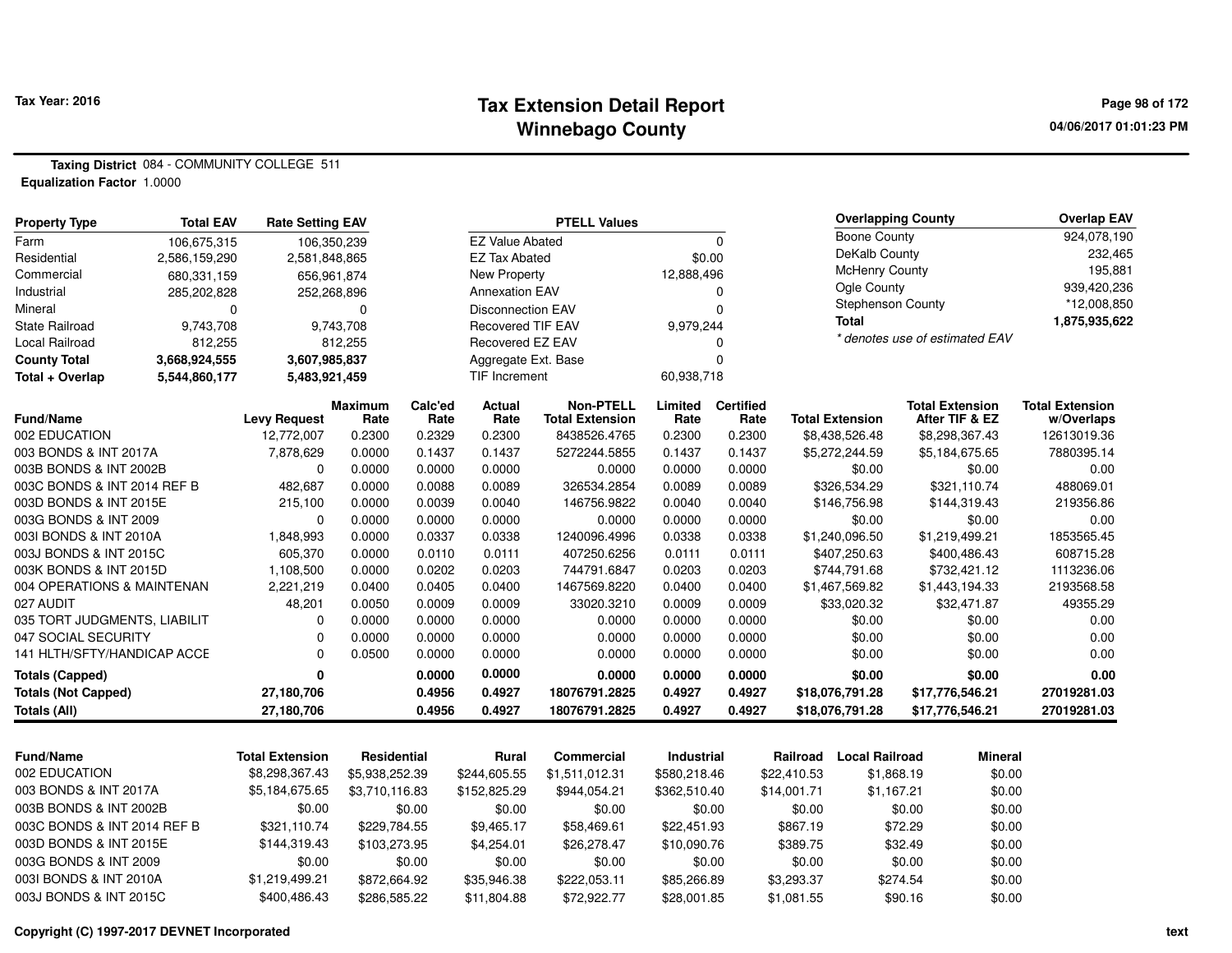# **Tax Extension Detail Report Tax Year: 2016 Page 99 of 172 Winnebago County**

**04/06/2017 01:01:23 PM**

| <b>Fund/Name</b>             | <b>Total Extension</b> | Residential     | Rural        | Commercial     | <b>Industrial</b> | Railroad    | <b>Local Railroad</b> | Mineral |
|------------------------------|------------------------|-----------------|--------------|----------------|-------------------|-------------|-----------------------|---------|
| 003K BONDS & INT 2015D       | \$732,421.12           | \$524,115.31    | \$21,589.10  | \$133,363.26   | \$51,210.59       | \$1,977.97  | \$164.89              | \$0.00  |
| 004 OPERATIONS & MAINTENAN   | \$1,443,194.33         | \$1,032,739.54  | \$42,540.10  | \$262,784.75   | \$100,907.56      | \$3,897.48  | \$324.90              | \$0.00  |
| 027 AUDIT                    | \$32,471.87            | \$23,236.64     | \$957.15     | \$5,912.66     | \$2,270.42        | \$87.69     | \$7.31                | \$0.00  |
| 035 TORT JUDGMENTS, LIABILIT | \$0.00                 | \$0.00          | \$0.00       | \$0.00         | \$0.00            | \$0.00      | \$0.00                | \$0.00  |
| 047 SOCIAL SECURITY          | \$0.00                 | \$0.00          | \$0.00       | \$0.00         | \$0.00            | \$0.00      | \$0.00                | \$0.00  |
| 141 HLTH/SFTY/HANDICAP ACCE  | \$0.00                 | \$0.00          | \$0.00       | \$0.00         | \$0.00            | \$0.00      | \$0.00                | \$0.00  |
| <b>Totals</b>                | \$17,776,546.21        | \$12,720,769.35 | \$523,987.63 | \$3,236,851.15 | \$1.242.928.86    | \$48,007.24 | \$4,001.98            | \$0.00  |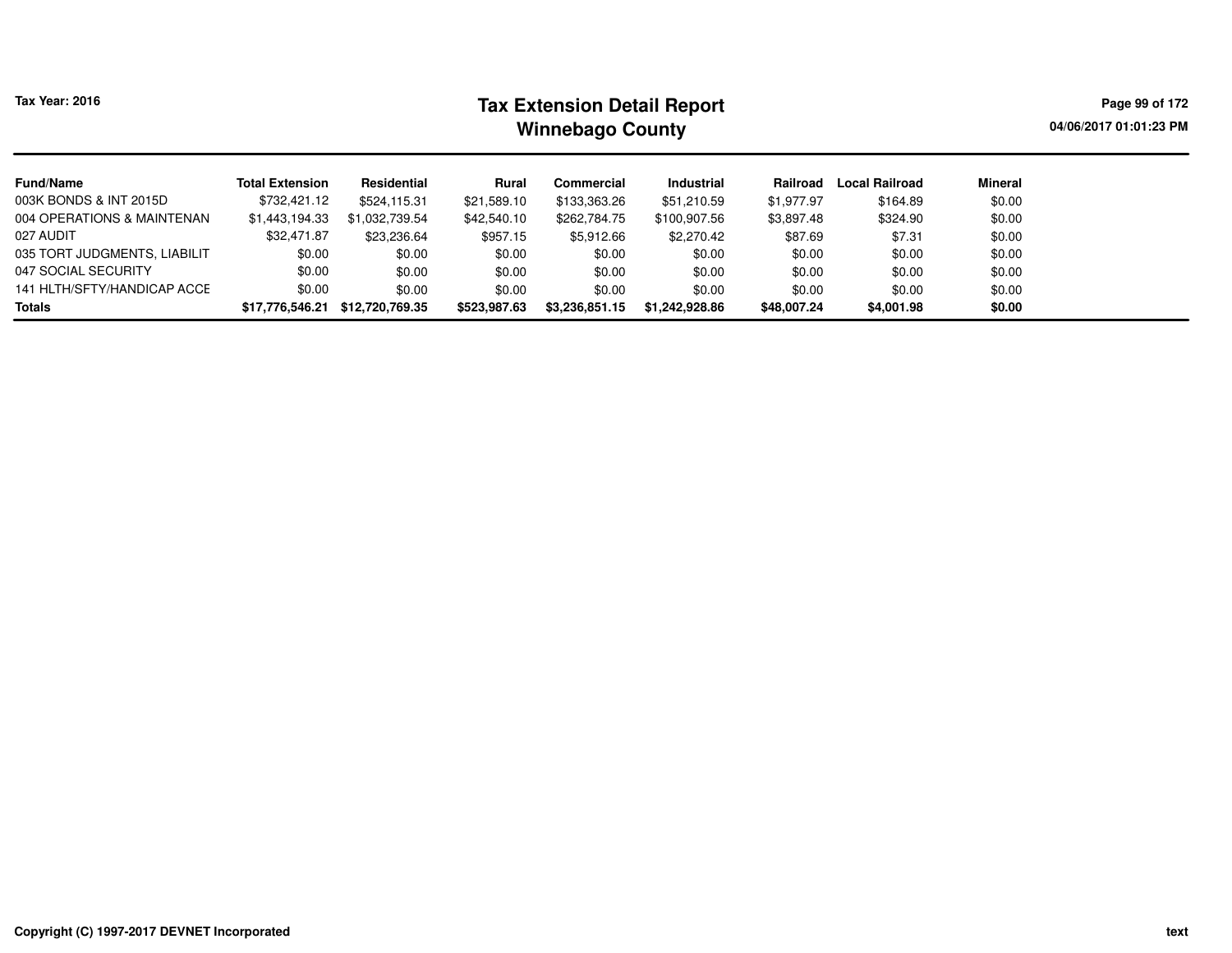#### **Tax Extension Detail Report Tax Year: 2016 Page 100 of 172 Winnebago County**

**Taxing District** 085 - COMMUNITY COLLEGE 523**Equalization Factor** 1.0000

| <b>Property Type</b>                  | <b>Total EAV</b> | <b>Rate Setting EAV</b> |                  |                  |                          | <b>PTELL Values</b>    |                  |                  |          | <b>Overlapping County</b> |                                | <b>Overlap EAV</b>       |
|---------------------------------------|------------------|-------------------------|------------------|------------------|--------------------------|------------------------|------------------|------------------|----------|---------------------------|--------------------------------|--------------------------|
| Farm                                  | 235,732          |                         | 235,732          |                  | <b>EZ Value Abated</b>   |                        |                  | $\Omega$         |          | Boone County              |                                | 5,694,352                |
| Residential                           | 345,151          |                         | 345,151          |                  | <b>EZ Tax Abated</b>     |                        | \$0.00           |                  |          | DeKalb County             |                                | 1,548,134,311            |
| Commercial                            |                  |                         | 0                |                  | <b>New Property</b>      |                        |                  | 0                |          | Kane County               |                                | 7,458,776                |
| Industrial                            |                  |                         | 0                |                  | <b>Annexation EAV</b>    |                        |                  | 0                |          | LaSalle County            |                                | *17,739                  |
| Mineral                               |                  |                         | O                |                  | <b>Disconnection EAV</b> |                        |                  | 0                |          | Lee County                |                                | *85,227,260              |
| <b>State Railroad</b>                 |                  |                         | $\Omega$         |                  | <b>Recovered TIF EAV</b> |                        |                  | $\Omega$         |          | Ogle County               |                                | 397,481,814              |
| <b>Local Railroad</b>                 |                  |                         | O                |                  | Recovered EZ EAV         |                        |                  | 0                |          | <b>Total</b>              |                                | 2,044,014,252            |
| <b>County Total</b>                   | 580,883          |                         | 580,883          |                  | Aggregate Ext. Base      |                        |                  | 0                |          |                           | * denotes use of estimated EAV |                          |
| Total + Overlap                       | 2,044,595,135    | 2,044,595,135           |                  |                  | <b>TIF Increment</b>     |                        |                  | 0                |          |                           |                                |                          |
|                                       |                  |                         | <b>Maximum</b>   | Calc'ed          | <b>Actual</b>            | <b>Non-PTELL</b>       | Limited          | <b>Certified</b> |          |                           | <b>Total Extension</b>         | <b>Total Extension</b>   |
| Fund/Name                             |                  | <b>Levy Request</b>     | Rate             | Rate             | Rate                     | <b>Total Extension</b> | Rate             | Rate             |          | <b>Total Extension</b>    | After TIF & EZ                 | w/Overlaps               |
| 002 EDUCATION<br>003 BONDS & INTEREST |                  | 5,765,093<br>4,166,906  | 0.2750<br>0.0000 | 0.2820<br>0.2038 | 0.2750<br>0.2039         | 1597.4283<br>1184.4204 | 0.2750<br>0.2039 | 0.2750<br>0.2039 |          | \$1,597.43<br>\$1,184.42  | \$1,597.43<br>\$1,184.42       | 5622636.62<br>4168929.48 |
| 004 OPERATIONS & MAINTENAN            |                  | 1,515,664               | 0.0750           | 0.0741           | 0.0742                   | 431.0152               | 0.0742           | 0.0742           |          | \$431.02                  | \$431.02                       | 1517089.59               |
| 027 AUDIT                             |                  | 83,221                  | 0.0050           | 0.0041           | 0.0041                   | 23.8162                | 0.0041           | 0.0041           |          | \$23.82                   | \$23.82                        | 83828.40                 |
| 035 TORT JUDGMENTS, LIABILIT          |                  | 1,211,116               | 0.0000           | 0.0592           | 0.0593                   | 344.4636               | 0.0593           | 0.0593           |          | \$344.46                  | \$344.46                       | 1212444.92               |
| 047 SOCIAL SECURITY                   |                  | 263,000                 | 0.0000           | 0.0129           | 0.0129                   | 74.9339                | 0.0129           | 0.0129           |          | \$74.93                   | \$74.93                        | 263752.77                |
| 141 HLTH/SFTY/HANDICAP ACCE           |                  | 800,000                 | 0.0500           | 0.0391           | 0.0392                   | 227.7061               | 0.0392           | 0.0392           |          | \$227.71                  | \$227.71                       | 801481.29                |
| <b>Totals (Capped)</b>                |                  | 0                       |                  | 0.0000           | 0.0000                   | 0.0000                 | 0.0000           | 0.0000           |          | \$0.00                    | \$0.00                         | 0.00                     |
| <b>Totals (Not Capped)</b>            |                  | 13,805,000              |                  | 0.6752           | 0.6686                   | 3883.7837              | 0.6686           | 0.6686           |          | \$3,883.78                | \$3,883.79                     | 13670163.07              |
| <b>Totals (All)</b>                   |                  | 13,805,000              |                  | 0.6752           | 0.6686                   | 3883.7837              | 0.6686           | 0.6686           |          | \$3,883.78                | \$3,883.79                     | 13670163.07              |
|                                       |                  |                         |                  |                  |                          |                        |                  |                  |          |                           |                                |                          |
| <b>Fund/Name</b>                      |                  | <b>Total Extension</b>  | Residential      |                  | Rural                    | Commercial             | Industrial       |                  | Railroad | <b>Local Railroad</b>     | <b>Mineral</b>                 |                          |
| 002 EDUCATION                         |                  | \$1,597.43              |                  | \$949.17         | \$648.26                 | \$0.00                 |                  | \$0.00           | \$0.00   |                           | \$0.00<br>\$0.00               |                          |
| 003 BONDS & INTEREST                  |                  | \$1,184.42              |                  | \$703.76         | \$480.66                 | \$0.00                 |                  | \$0.00           | \$0.00   |                           | \$0.00<br>\$0.00               |                          |
| 004 OPERATIONS & MAINTENAN            |                  | \$431.02                |                  | \$256.11         | \$174.91                 | \$0.00                 |                  | \$0.00           | \$0.00   |                           | \$0.00<br>\$0.00               |                          |
| 027 AUDIT                             |                  | \$23.82                 |                  | \$14.15          | \$9.67                   | \$0.00                 |                  | \$0.00           | \$0.00   |                           | \$0.00<br>\$0.00               |                          |
| 035 TORT JUDGMENTS, LIABILIT          |                  | \$344.46                |                  | \$204.67         | \$139.79                 | \$0.00                 |                  | \$0.00           | \$0.00   |                           | \$0.00<br>\$0.00               |                          |
| 047 SOCIAL SECURITY                   |                  | \$74.93                 |                  | \$44.52          | \$30.41                  | \$0.00                 |                  | \$0.00           | \$0.00   |                           | \$0.00<br>\$0.00               |                          |
| 141 HLTH/SFTY/HANDICAP ACCE           |                  | \$227.71                |                  | \$135.30         | \$92.41                  | \$0.00                 |                  | \$0.00           | \$0.00   |                           | \$0.00<br>\$0.00               |                          |
| <b>Totals</b>                         |                  | \$3,883.79              |                  | \$2,307.68       | \$1,576.11               | \$0.00                 |                  | \$0.00           | \$0.00   |                           | \$0.00<br>\$0.00               |                          |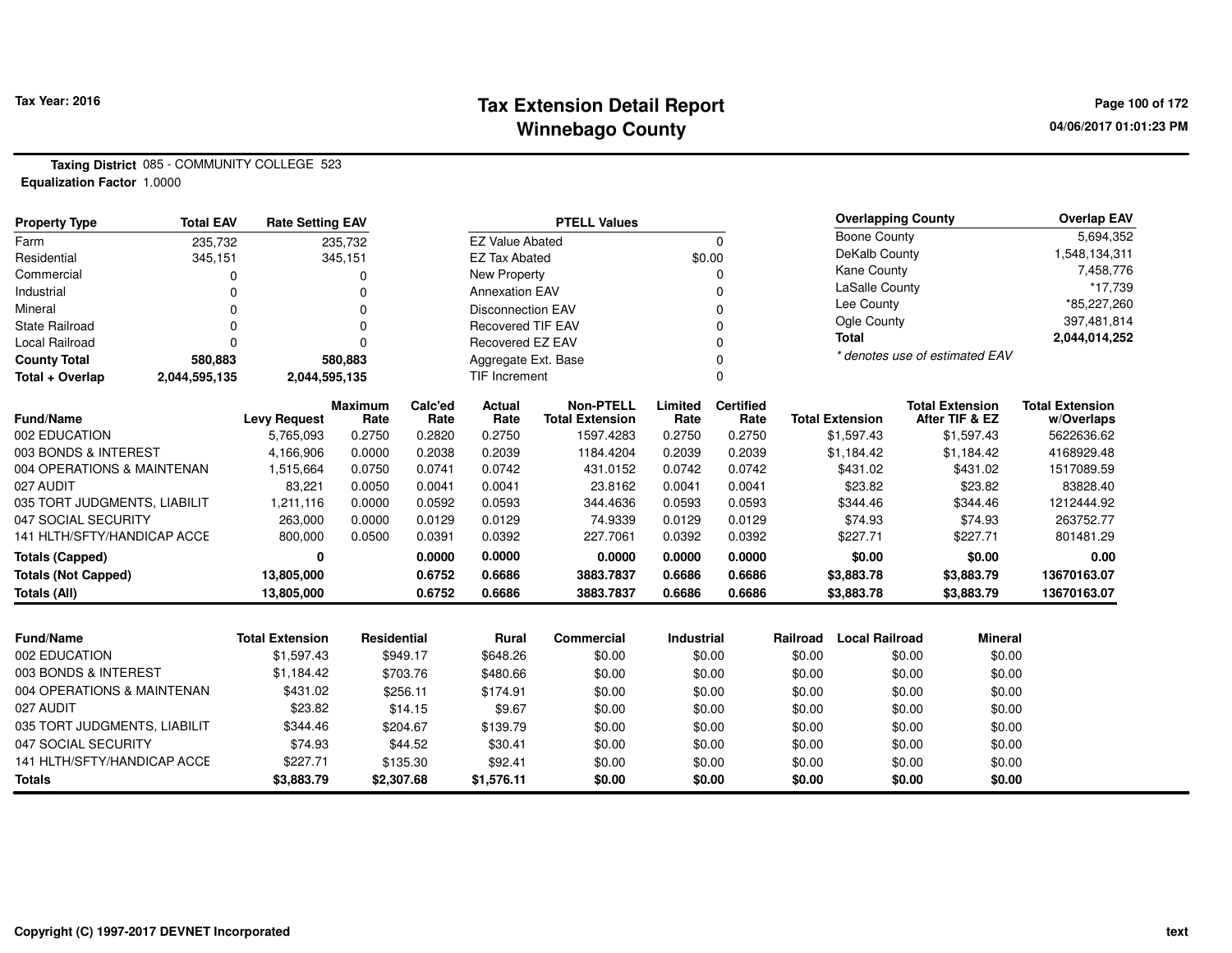## **Tax Extension Detail Report Tax Year: 2016 Page 101 of 172 Winnebago County**

**Taxing District** 088 - NORTH MAIN & AUBURN TIF**Equalization Factor** 1.0000

| <b>Property Type</b>       | <b>Total EAV</b> | <b>TIF Base EAV</b>    |                 |                 |                          | <b>PTELL Values</b>                        |                 |                          |          |                        |                                          |                                      |
|----------------------------|------------------|------------------------|-----------------|-----------------|--------------------------|--------------------------------------------|-----------------|--------------------------|----------|------------------------|------------------------------------------|--------------------------------------|
| Farm                       | 0                |                        |                 |                 | <b>EZ Value Abated</b>   |                                            |                 |                          |          |                        |                                          |                                      |
| Residential                | 322,641          |                        | 321,133         |                 | <b>EZ Tax Abated</b>     |                                            |                 | \$0.00                   |          |                        |                                          |                                      |
| Commercial                 | 877,652          |                        | 770,216         |                 | New Property             |                                            |                 |                          |          |                        |                                          |                                      |
| Industrial                 | 35,781           |                        | 35,781          |                 | <b>Annexation EAV</b>    |                                            |                 |                          |          |                        |                                          |                                      |
| Mineral                    |                  |                        |                 |                 | <b>Disconnection EAV</b> |                                            |                 |                          |          |                        |                                          |                                      |
| <b>State Railroad</b>      | 0                |                        |                 |                 | <b>Recovered TIF EAV</b> |                                            |                 |                          |          |                        |                                          |                                      |
| Local Railroad             | 0                |                        |                 |                 | Recovered EZ EAV         |                                            |                 |                          |          |                        |                                          |                                      |
| <b>County Total</b>        | 1,236,074        |                        | 1,127,130       |                 | Aggregate Ext. Base      |                                            |                 |                          |          |                        |                                          |                                      |
| Total + Overlap            | 1,236,074        |                        | 1,127,130       |                 | TIF Increment            |                                            | 108,944         |                          |          |                        |                                          |                                      |
| <b>Fund/Name</b>           |                  | <b>Levy Request</b>    | Maximum<br>Rate | Calc'ed<br>Rate | Actual<br>Rate           | <b>Non-PTELL</b><br><b>Total Extension</b> | Limited<br>Rate | <b>Certified</b><br>Rate |          | <b>Total Extension</b> | <b>Total Extension</b><br>After TIF & EZ | <b>Total Extension</b><br>w/Overlaps |
| 001 CORPORATE              |                  | 0                      | 0.0000          | 0.0000          | 0.0000                   | 0.0000                                     | 0.0000          | 0.0000                   |          | \$0.00                 | \$16,336.86                              | 16336.86                             |
| <b>Totals (Capped)</b>     |                  | 0                      |                 | 0.0000          | 0.0000                   | 0.0000                                     | 0.0000          | 0.0000                   |          | \$0.00                 | \$0.00                                   | 0.00                                 |
| <b>Totals (Not Capped)</b> |                  | 0                      |                 | 0.0000          | 0.0000                   | 0.0000                                     | 0.0000          | 0.0000                   |          | \$0.00                 | \$16,336.86                              | 16336.86                             |
| Totals (All)               |                  | 0                      |                 | 0.0000          | 0.0000                   | 0.0000                                     | 0.0000          | 0.0000                   |          | \$0.00                 | \$16,336.86                              | 16336.86                             |
|                            |                  |                        |                 |                 |                          |                                            |                 |                          |          |                        |                                          |                                      |
| <b>Fund/Name</b>           |                  | <b>Total Extension</b> | Residential     |                 | Rural                    | <b>Commercial</b>                          | Industrial      |                          | Railroad | <b>Local Railroad</b>  |                                          | <b>Mineral</b>                       |
| 001 CORPORATE              |                  | \$16,336.86            |                 | \$0.00          | \$0.00                   | \$0.00                                     |                 | \$0.00                   | \$0.00   |                        | \$0.00                                   | \$0.00                               |
| <b>Totals</b>              |                  | \$16,336.86            |                 | \$0.00          | \$0.00                   | \$0.00                                     | \$0.00          |                          | \$0.00   |                        | \$0.00                                   | \$0.00                               |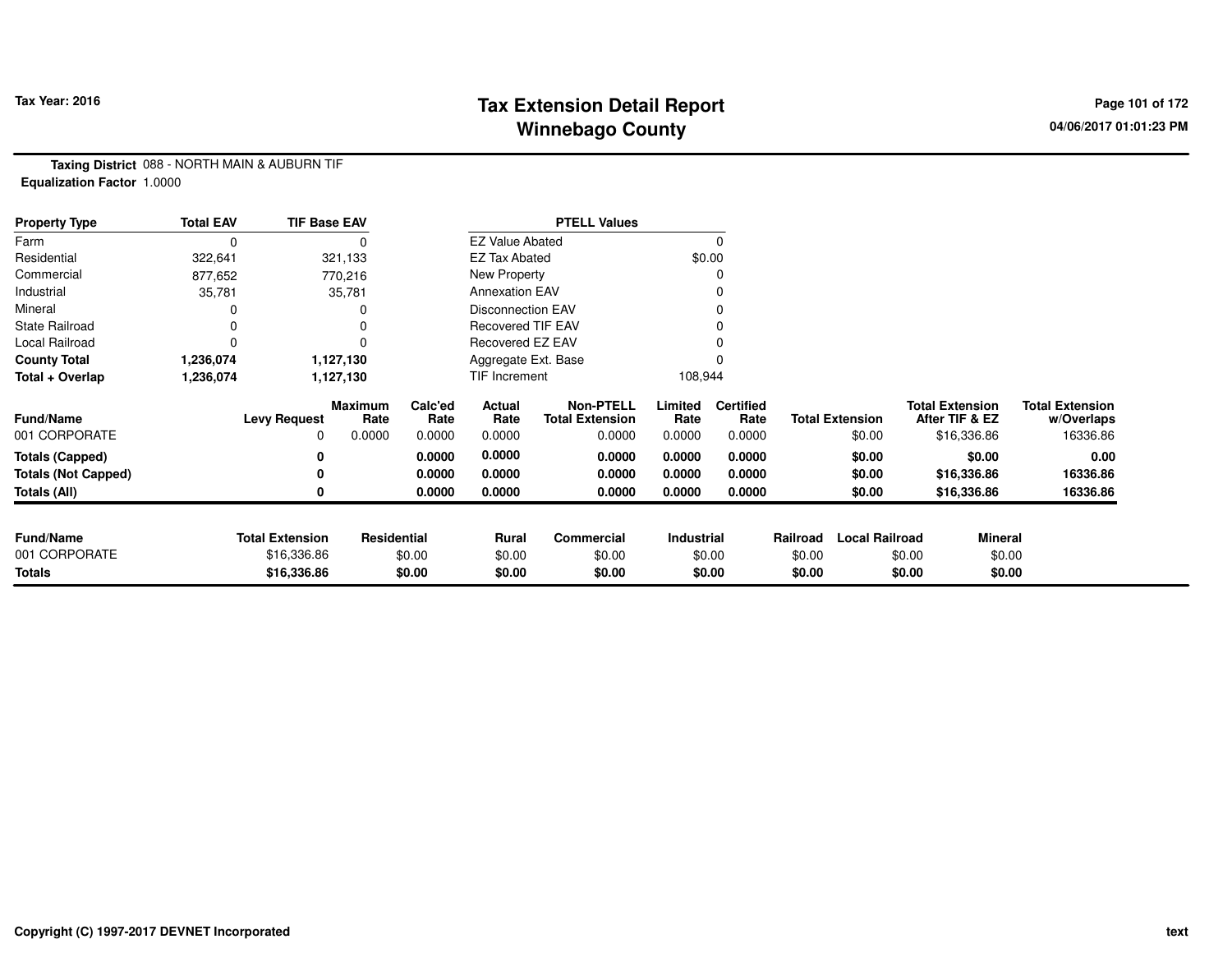#### **Tax Extension Detail Report Tax Year: 2016 Page 102 of 172 Winnebago County**

**Taxing District** 089 - JACKSON SCHOOL TIF**Equalization Factor** 1.0000

| <b>Property Type</b>       | <b>Total EAV</b> | <b>TIF Base EAV</b>    |                        |                 |                          |                                            |                 |                          |          |                        |                                          |                |                                      |
|----------------------------|------------------|------------------------|------------------------|-----------------|--------------------------|--------------------------------------------|-----------------|--------------------------|----------|------------------------|------------------------------------------|----------------|--------------------------------------|
| Farm                       | 0                |                        |                        |                 | <b>EZ Value Abated</b>   |                                            |                 | 0                        |          |                        |                                          |                |                                      |
| Residential                | 4,206,600        |                        | 4,194,633              |                 | <b>EZ Tax Abated</b>     |                                            |                 | \$0.00                   |          |                        |                                          |                |                                      |
| Commercial                 | 2,061,073        |                        | 1,868,874              |                 | New Property             |                                            |                 |                          |          |                        |                                          |                |                                      |
| Industrial                 | 7,273            |                        | 6,678                  |                 | <b>Annexation EAV</b>    |                                            |                 |                          |          |                        |                                          |                |                                      |
| Mineral                    |                  |                        | 0                      |                 | <b>Disconnection EAV</b> |                                            |                 |                          |          |                        |                                          |                |                                      |
| <b>State Railroad</b>      |                  |                        | 0                      |                 | <b>Recovered TIF EAV</b> |                                            |                 |                          |          |                        |                                          |                |                                      |
| Local Railroad             |                  |                        | 0                      |                 | Recovered EZ EAV         |                                            |                 |                          |          |                        |                                          |                |                                      |
| <b>County Total</b>        | 6,274,946        |                        | 6,070,185              |                 | Aggregate Ext. Base      |                                            |                 |                          |          |                        |                                          |                |                                      |
| Total + Overlap            | 6,274,946        |                        | 6,070,185              |                 | TIF Increment            |                                            | 204,761         |                          |          |                        |                                          |                |                                      |
| <b>Fund/Name</b>           |                  | <b>Levy Request</b>    | <b>Maximum</b><br>Rate | Calc'ed<br>Rate | Actual<br>Rate           | <b>Non-PTELL</b><br><b>Total Extension</b> | Limited<br>Rate | <b>Certified</b><br>Rate |          | <b>Total Extension</b> | <b>Total Extension</b><br>After TIF & EZ |                | <b>Total Extension</b><br>w/Overlaps |
| 001 CORPORATE              |                  | 0                      | 0.0000                 | 0.0000          | 0.0000                   | 0.0000                                     | 0.0000          | 0.0000                   |          | \$0.00                 | \$30,931.02                              |                | 30931.02                             |
| <b>Totals (Capped)</b>     |                  |                        |                        | 0.0000          | 0.0000                   | 0.0000                                     | 0.0000          | 0.0000                   |          | \$0.00                 |                                          | \$0.00         | 0.00                                 |
| <b>Totals (Not Capped)</b> |                  |                        |                        | 0.0000          | 0.0000                   | 0.0000                                     | 0.0000          | 0.0000                   |          | \$0.00                 | \$30,931.02                              |                | 30931.02                             |
| Totals (All)               |                  |                        |                        | 0.0000          | 0.0000                   | 0.0000                                     | 0.0000          | 0.0000                   |          | \$0.00                 | \$30,931.02                              |                | 30931.02                             |
|                            |                  |                        |                        |                 |                          |                                            |                 |                          |          |                        |                                          |                |                                      |
| <b>Fund/Name</b>           |                  | <b>Total Extension</b> | Residential            |                 | Rural                    | Commercial                                 | Industrial      |                          | Railroad | <b>Local Railroad</b>  |                                          | <b>Mineral</b> |                                      |
| 001 CORPORATE              |                  | \$30,931.02            |                        | \$0.00          | \$0.00                   | \$0.00                                     |                 | \$0.00                   | \$0.00   |                        | \$0.00                                   | \$0.00         |                                      |
| <b>Totals</b>              |                  | \$30,931.02            |                        | \$0.00          | \$0.00                   | \$0.00                                     |                 | \$0.00                   | \$0.00   |                        | \$0.00                                   | \$0.00         |                                      |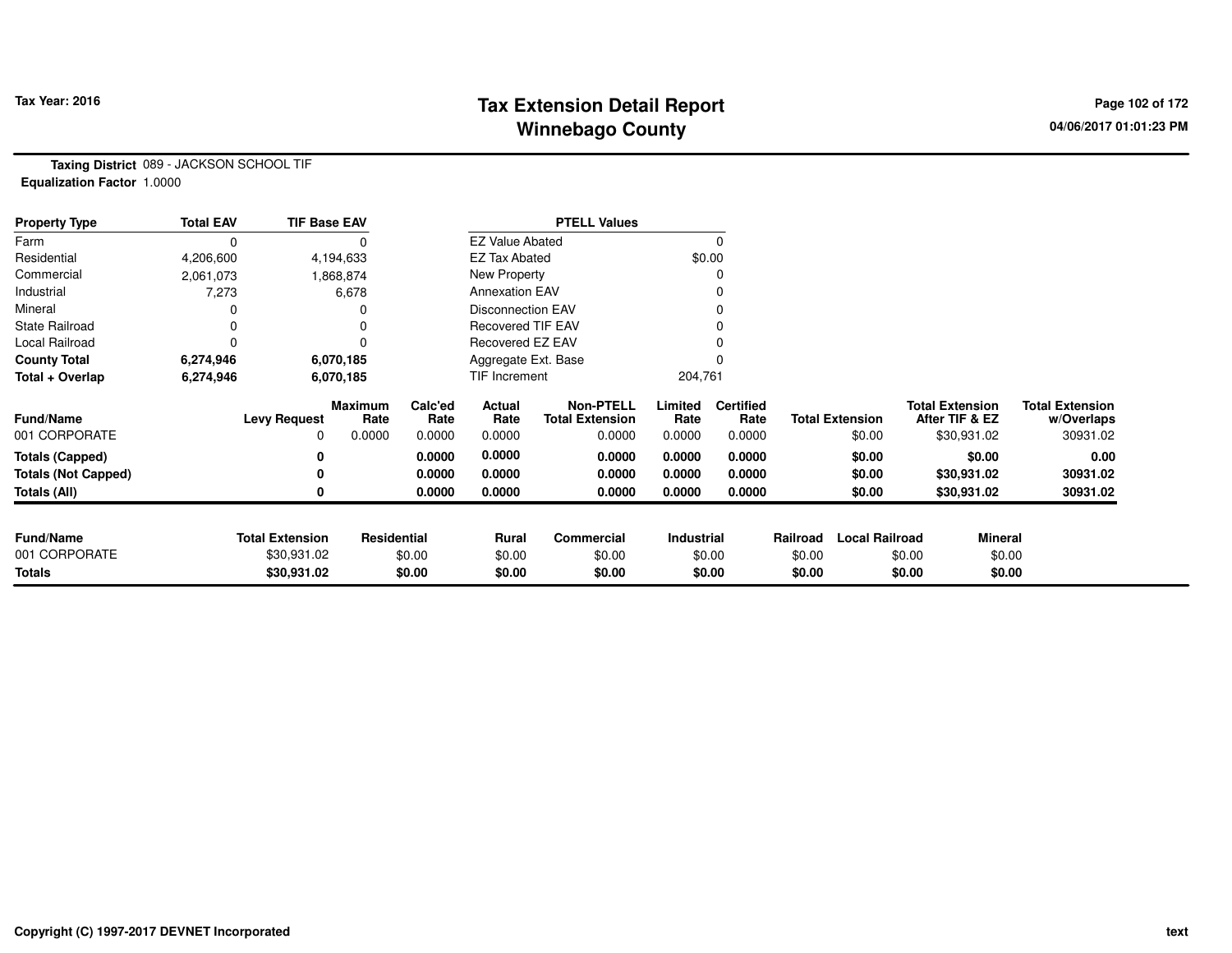## **Tax Extension Detail Report Tax Year: 2016 Page 103 of 172 Winnebago County**

**Taxing District** 090 - EASTSIDE TIF**Equalization Factor** 1.0000

| <b>Property Type</b>       | <b>Total EAV</b> | <b>TIF Base EAV</b>    |                        | <b>PTELL Values</b> |                          |                                            |                 |                          |          |                        |                                          |                                      |
|----------------------------|------------------|------------------------|------------------------|---------------------|--------------------------|--------------------------------------------|-----------------|--------------------------|----------|------------------------|------------------------------------------|--------------------------------------|
| Farm                       | 0                |                        |                        |                     | <b>EZ Value Abated</b>   |                                            |                 | $\Omega$                 |          |                        |                                          |                                      |
| Residential                |                  |                        |                        |                     | <b>EZ Tax Abated</b>     |                                            |                 | \$0.00                   |          |                        |                                          |                                      |
| Commercial                 | 0                |                        |                        |                     | New Property             |                                            |                 | 0                        |          |                        |                                          |                                      |
| Industrial                 |                  |                        |                        |                     | <b>Annexation EAV</b>    |                                            |                 |                          |          |                        |                                          |                                      |
| Mineral                    |                  |                        |                        |                     | <b>Disconnection EAV</b> |                                            | 4,396,756       |                          |          |                        |                                          |                                      |
| <b>State Railroad</b>      | 0                |                        |                        |                     | <b>Recovered TIF EAV</b> |                                            |                 |                          |          |                        |                                          |                                      |
| Local Railroad             |                  |                        |                        |                     | Recovered EZ EAV         |                                            |                 |                          |          |                        |                                          |                                      |
| <b>County Total</b>        |                  |                        |                        |                     | Aggregate Ext. Base      |                                            |                 |                          |          |                        |                                          |                                      |
| Total + Overlap            | 0                |                        |                        |                     | TIF Increment            |                                            |                 |                          |          |                        |                                          |                                      |
| <b>Fund/Name</b>           |                  | <b>Levy Request</b>    | <b>Maximum</b><br>Rate | Calc'ed<br>Rate     | Actual<br>Rate           | <b>Non-PTELL</b><br><b>Total Extension</b> | Limited<br>Rate | <b>Certified</b><br>Rate |          | <b>Total Extension</b> | <b>Total Extension</b><br>After TIF & EZ | <b>Total Extension</b><br>w/Overlaps |
| 001 CORPORATE              |                  | $\Omega$               | 0.0025                 | 0.0000              | 0.0000                   | 0.0000                                     | 0.0000          | 0.0000                   |          | \$0.00                 | \$0.00                                   | 0.00                                 |
| <b>Totals (Capped)</b>     |                  |                        |                        | 0.0000              | 0.0000                   | 0.0000                                     | 0.0000          | 0.0000                   |          | \$0.00                 | \$0.00                                   | 0.00                                 |
| <b>Totals (Not Capped)</b> |                  |                        |                        | 0.0000              | 0.0000                   | 0.0000                                     | 0.0000          | 0.0000                   |          | \$0.00                 | \$0.00                                   | 0.00                                 |
| <b>Totals (All)</b>        |                  |                        |                        | 0.0000              | 0.0000                   | 0.0000                                     | 0.0000          | 0.0000                   |          | \$0.00                 | \$0.00                                   | 0.00                                 |
| <b>Fund/Name</b>           |                  | <b>Total Extension</b> | Residential            |                     | Rural                    | Commercial                                 | Industrial      |                          | Railroad | <b>Local Railroad</b>  | <b>Mineral</b>                           |                                      |
| 001 CORPORATE              |                  | \$0.00                 |                        | \$0.00              | \$0.00                   | \$0.00                                     |                 | \$0.00                   | \$0.00   |                        | \$0.00<br>\$0.00                         |                                      |
| <b>Totals</b>              |                  | \$0.00                 |                        | \$0.00              | \$0.00                   | \$0.00                                     |                 | \$0.00                   | \$0.00   |                        | \$0.00<br>\$0.00                         |                                      |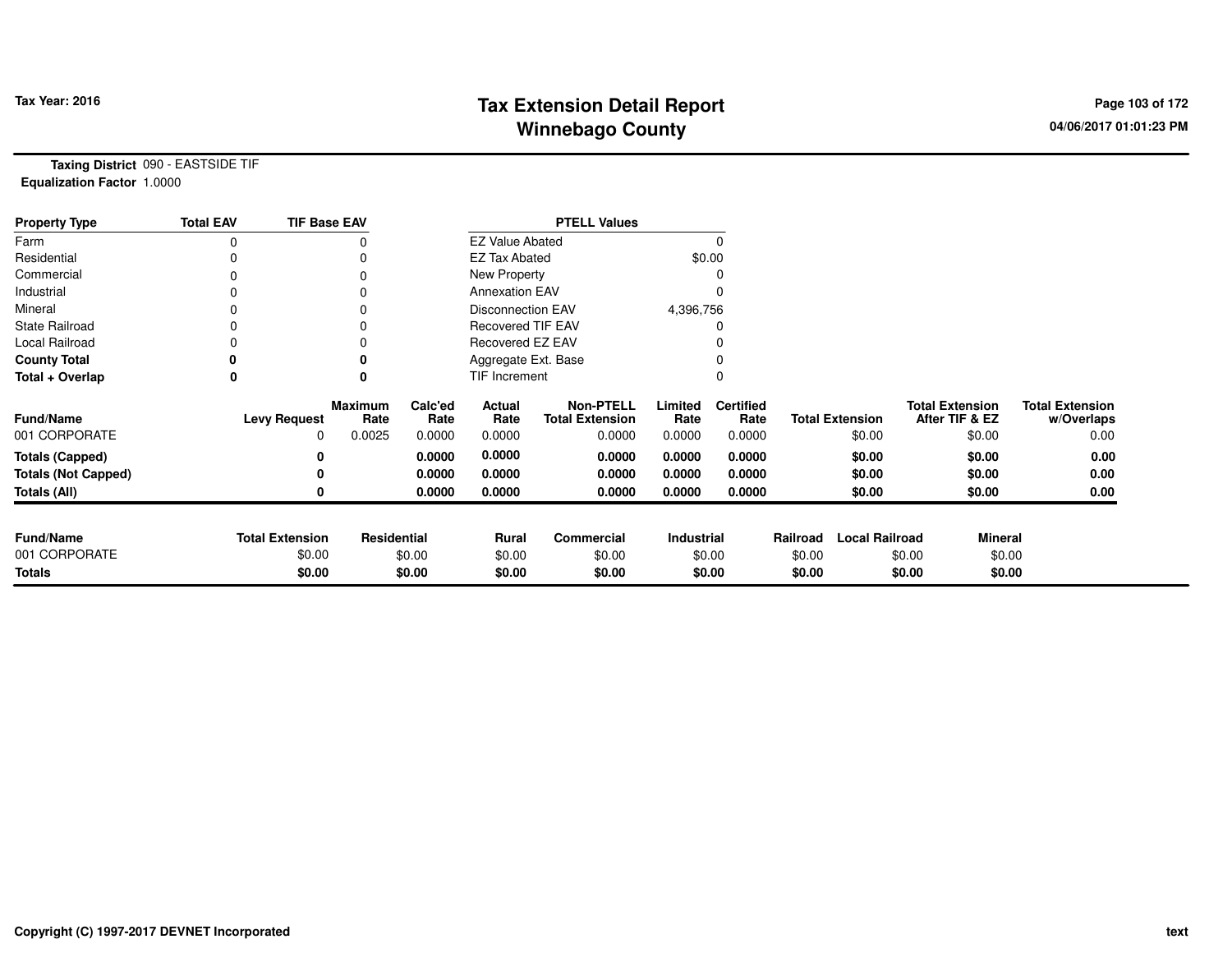## **Tax Extension Detail Report Tax Year: 2016 Page 104 of 172 Winnebago County**

**Taxing District** 091 - WESTSIDE TIF**Equalization Factor** 1.0000

| <b>Property Type</b>       | <b>Total EAV</b> | <b>TIF Base EAV</b>    |                        |                        |                          | <b>PTELL Values</b>                        |                 |                          |          |                        |                                          |                                      |
|----------------------------|------------------|------------------------|------------------------|------------------------|--------------------------|--------------------------------------------|-----------------|--------------------------|----------|------------------------|------------------------------------------|--------------------------------------|
| Farm                       | 0                |                        | 0                      | <b>EZ Value Abated</b> |                          |                                            |                 |                          |          |                        |                                          |                                      |
| Residential                |                  |                        |                        |                        | <b>EZ Tax Abated</b>     |                                            | \$0.00          |                          |          |                        |                                          |                                      |
| Commercial                 |                  |                        | 0                      |                        | New Property             |                                            |                 |                          |          |                        |                                          |                                      |
| Industrial                 |                  |                        | 0                      |                        | <b>Annexation EAV</b>    |                                            |                 |                          |          |                        |                                          |                                      |
| Mineral                    |                  |                        | 0                      |                        | <b>Disconnection EAV</b> |                                            | 6,619,243       |                          |          |                        |                                          |                                      |
| <b>State Railroad</b>      |                  |                        |                        |                        | <b>Recovered TIF EAV</b> |                                            |                 |                          |          |                        |                                          |                                      |
| Local Railroad             |                  |                        | 0                      |                        | Recovered EZ EAV         |                                            |                 |                          |          |                        |                                          |                                      |
| <b>County Total</b>        |                  |                        |                        |                        | Aggregate Ext. Base      |                                            |                 |                          |          |                        |                                          |                                      |
| Total + Overlap            | 0                |                        | 0                      | TIF Increment          |                          |                                            |                 |                          |          |                        |                                          |                                      |
| Fund/Name                  |                  | <b>Levy Request</b>    | <b>Maximum</b><br>Rate | Calc'ed<br>Rate        | Actual<br>Rate           | <b>Non-PTELL</b><br><b>Total Extension</b> | Limited<br>Rate | <b>Certified</b><br>Rate |          | <b>Total Extension</b> | <b>Total Extension</b><br>After TIF & EZ | <b>Total Extension</b><br>w/Overlaps |
| 001 CORPORATE              |                  | 0                      | 0.0025                 | 0.0000                 | 0.0000                   | 0.0000                                     | 0.0000          | 0.0000                   |          | \$0.00                 | \$0.00                                   | 0.00                                 |
| <b>Totals (Capped)</b>     |                  | 0                      |                        | 0.0000                 | 0.0000                   | 0.0000                                     | 0.0000          | 0.0000                   |          | \$0.00                 | \$0.00                                   | 0.00                                 |
| <b>Totals (Not Capped)</b> |                  | 0                      |                        | 0.0000                 | 0.0000                   | 0.0000                                     | 0.0000          | 0.0000                   |          | \$0.00                 | \$0.00                                   | 0.00                                 |
| Totals (All)               |                  | 0                      |                        | 0.0000                 | 0.0000                   | 0.0000                                     | 0.0000          | 0.0000                   |          | \$0.00                 | \$0.00                                   | 0.00                                 |
|                            |                  |                        |                        |                        |                          |                                            |                 |                          |          |                        |                                          |                                      |
| <b>Fund/Name</b>           |                  | <b>Total Extension</b> | <b>Residential</b>     |                        | <b>Rural</b>             | Commercial                                 | Industrial      |                          | Railroad | <b>Local Railroad</b>  | <b>Mineral</b>                           |                                      |
| 001 CORPORATE              |                  | \$0.00                 |                        | \$0.00                 | \$0.00                   | \$0.00                                     |                 | \$0.00                   | \$0.00   |                        | \$0.00<br>\$0.00                         |                                      |
| <b>Totals</b>              |                  | \$0.00                 |                        | \$0.00                 | \$0.00                   | \$0.00                                     |                 | \$0.00                   | \$0.00   |                        | \$0.00<br>\$0.00                         |                                      |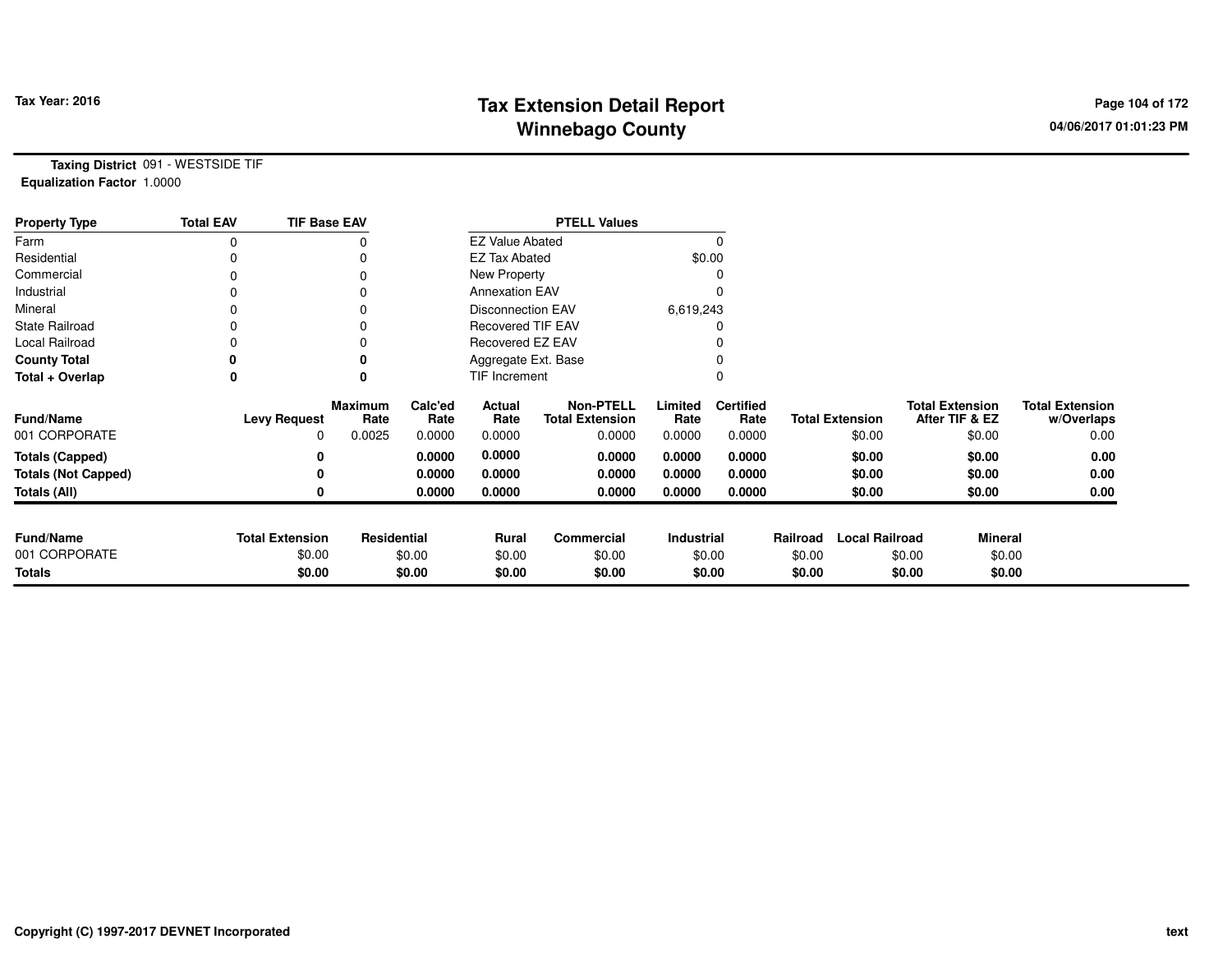## **Tax Extension Detail Report Tax Year: 2016 Page 105 of 172 Winnebago County**

**Taxing District** 092 - SEVENTH ST TIF**Equalization Factor** 1.0000

| <b>Property Type</b>       | <b>Total EAV</b> | <b>TIF Base EAV</b>    |                        |                 |                          | <b>PTELL Values</b>                        |                 |                          |          |                        |                                          |                                      |
|----------------------------|------------------|------------------------|------------------------|-----------------|--------------------------|--------------------------------------------|-----------------|--------------------------|----------|------------------------|------------------------------------------|--------------------------------------|
| Farm                       | 0                |                        |                        |                 | <b>EZ Value Abated</b>   |                                            |                 |                          |          |                        |                                          |                                      |
| Residential                |                  |                        |                        |                 | <b>EZ Tax Abated</b>     |                                            | \$0.00          |                          |          |                        |                                          |                                      |
| Commercial                 | 0                |                        |                        |                 | New Property             |                                            |                 |                          |          |                        |                                          |                                      |
| Industrial                 |                  |                        |                        |                 | <b>Annexation EAV</b>    |                                            |                 |                          |          |                        |                                          |                                      |
| Mineral                    |                  |                        |                        |                 | Disconnection EAV        |                                            | 10,126,564      |                          |          |                        |                                          |                                      |
| <b>State Railroad</b>      | 0                |                        |                        |                 | <b>Recovered TIF EAV</b> |                                            |                 |                          |          |                        |                                          |                                      |
| Local Railroad             |                  |                        |                        |                 | Recovered EZ EAV         |                                            |                 |                          |          |                        |                                          |                                      |
| <b>County Total</b>        |                  |                        |                        |                 | Aggregate Ext. Base      |                                            |                 |                          |          |                        |                                          |                                      |
| Total + Overlap            | 0                |                        | $\bf{0}$               |                 | TIF Increment            |                                            |                 |                          |          |                        |                                          |                                      |
| <b>Fund/Name</b>           |                  | <b>Levy Request</b>    | <b>Maximum</b><br>Rate | Calc'ed<br>Rate | Actual<br>Rate           | <b>Non-PTELL</b><br><b>Total Extension</b> | Limited<br>Rate | <b>Certified</b><br>Rate |          | <b>Total Extension</b> | <b>Total Extension</b><br>After TIF & EZ | <b>Total Extension</b><br>w/Overlaps |
| 001 CORPORATE              |                  | 0                      | 0.0025                 | 0.0000          | 0.0000                   | 0.0000                                     | 0.0000          | 0.0000                   |          | \$0.00                 | \$0.00                                   | 0.00                                 |
| <b>Totals (Capped)</b>     |                  | 0                      |                        | 0.0000          | 0.0000                   | 0.0000                                     | 0.0000          | 0.0000                   |          | \$0.00                 | \$0.00                                   | 0.00                                 |
| <b>Totals (Not Capped)</b> |                  | 0                      |                        | 0.0000          | 0.0000                   | 0.0000                                     | 0.0000          | 0.0000                   |          | \$0.00                 | \$0.00                                   | 0.00                                 |
| Totals (All)               |                  | 0                      |                        | 0.0000          | 0.0000                   | 0.0000                                     | 0.0000          | 0.0000                   |          | \$0.00                 | \$0.00                                   | 0.00                                 |
|                            |                  |                        |                        |                 |                          |                                            |                 |                          |          |                        |                                          |                                      |
| <b>Fund/Name</b>           |                  | <b>Total Extension</b> | Residential            |                 | <b>Rural</b>             | <b>Commercial</b>                          | Industrial      |                          | Railroad | <b>Local Railroad</b>  | <b>Mineral</b>                           |                                      |
| 001 CORPORATE              |                  | \$0.00                 |                        | \$0.00          | \$0.00                   | \$0.00                                     | \$0.00          |                          | \$0.00   |                        | \$0.00<br>\$0.00                         |                                      |
| <b>Totals</b>              |                  | \$0.00                 |                        | \$0.00          | \$0.00                   | \$0.00                                     |                 | \$0.00                   | \$0.00   |                        | \$0.00<br>\$0.00                         |                                      |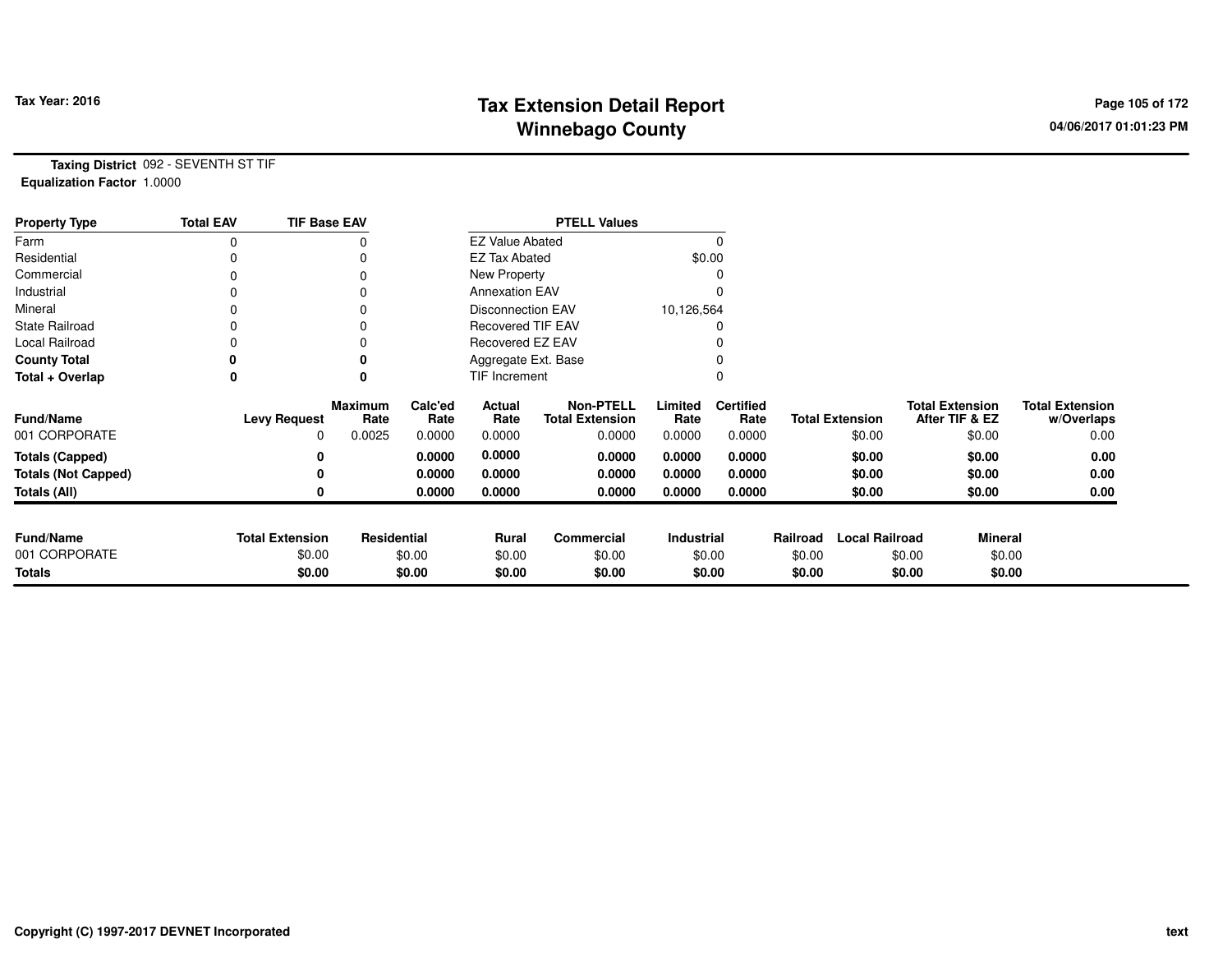## **Tax Extension Detail Report Constant Constructed Page 106 of 172 Page 106 of 172 Winnebago County**

**Taxing District** 093 - NORTH MAIN TIF**Equalization Factor** 1.0000

| <b>Property Type</b>       | <b>Total EAV</b> | <b>TIF Base EAV</b>    |                 |                 |                          | <b>PTELL Values</b>                        |                 |                          |          |                        |                                          |                |                                      |
|----------------------------|------------------|------------------------|-----------------|-----------------|--------------------------|--------------------------------------------|-----------------|--------------------------|----------|------------------------|------------------------------------------|----------------|--------------------------------------|
| Farm                       | 0                |                        |                 |                 | <b>EZ Value Abated</b>   |                                            |                 | 0                        |          |                        |                                          |                |                                      |
| Residential                | 230,489          |                        | 122,600         |                 | <b>EZ Tax Abated</b>     |                                            |                 | \$0.00                   |          |                        |                                          |                |                                      |
| Commercial                 | 589,000          |                        | 436,119         |                 | New Property             |                                            |                 |                          |          |                        |                                          |                |                                      |
| Industrial                 | 264,453          |                        | 260,639         |                 | <b>Annexation EAV</b>    |                                            |                 |                          |          |                        |                                          |                |                                      |
| Mineral                    |                  |                        | 0               |                 | <b>Disconnection EAV</b> |                                            |                 |                          |          |                        |                                          |                |                                      |
| <b>State Railroad</b>      |                  |                        | 0               |                 | <b>Recovered TIF EAV</b> |                                            |                 |                          |          |                        |                                          |                |                                      |
| Local Railroad             |                  |                        | $\Omega$        |                 | Recovered EZ EAV         |                                            |                 |                          |          |                        |                                          |                |                                      |
| <b>County Total</b>        | 1,083,942        |                        | 819,358         |                 | Aggregate Ext. Base      |                                            |                 |                          |          |                        |                                          |                |                                      |
| Total + Overlap            | 1,083,942        |                        | 819,358         |                 | TIF Increment            |                                            | 264,584         |                          |          |                        |                                          |                |                                      |
| <b>Fund/Name</b>           |                  | <b>Levy Request</b>    | Maximum<br>Rate | Calc'ed<br>Rate | Actual<br>Rate           | <b>Non-PTELL</b><br><b>Total Extension</b> | Limited<br>Rate | <b>Certified</b><br>Rate |          | <b>Total Extension</b> | <b>Total Extension</b><br>After TIF & EZ |                | <b>Total Extension</b><br>w/Overlaps |
| 001 CORPORATE              |                  | 0                      | 0.0025          | 0.0000          | 0.0000                   | 0.0000                                     | 0.0000          | 0.0000                   |          | \$0.00                 | \$39,967.84                              |                | 39967.84                             |
| <b>Totals (Capped)</b>     |                  |                        |                 | 0.0000          | 0.0000                   | 0.0000                                     | 0.0000          | 0.0000                   |          | \$0.00                 |                                          | \$0.00         | 0.00                                 |
| <b>Totals (Not Capped)</b> |                  |                        |                 | 0.0000          | 0.0000                   | 0.0000                                     | 0.0000          | 0.0000                   |          | \$0.00                 | \$39,967.84                              |                | 39967.84                             |
| Totals (All)               |                  |                        |                 | 0.0000          | 0.0000                   | 0.0000                                     | 0.0000          | 0.0000                   |          | \$0.00                 | \$39,967.84                              |                | 39967.84                             |
|                            |                  |                        |                 |                 |                          |                                            |                 |                          |          |                        |                                          |                |                                      |
| <b>Fund/Name</b>           |                  | <b>Total Extension</b> | Residential     |                 | Rural                    | Commercial                                 | Industrial      |                          | Railroad | <b>Local Railroad</b>  |                                          | <b>Mineral</b> |                                      |
| 001 CORPORATE              |                  | \$39,967.84            |                 | \$0.00          | \$0.00                   | \$0.00                                     |                 | \$0.00                   | \$0.00   |                        | \$0.00                                   | \$0.00         |                                      |
| <b>Totals</b>              |                  | \$39,967.84            |                 | \$0.00          | \$0.00                   | \$0.00                                     |                 | \$0.00                   | \$0.00   |                        | \$0.00                                   | \$0.00         |                                      |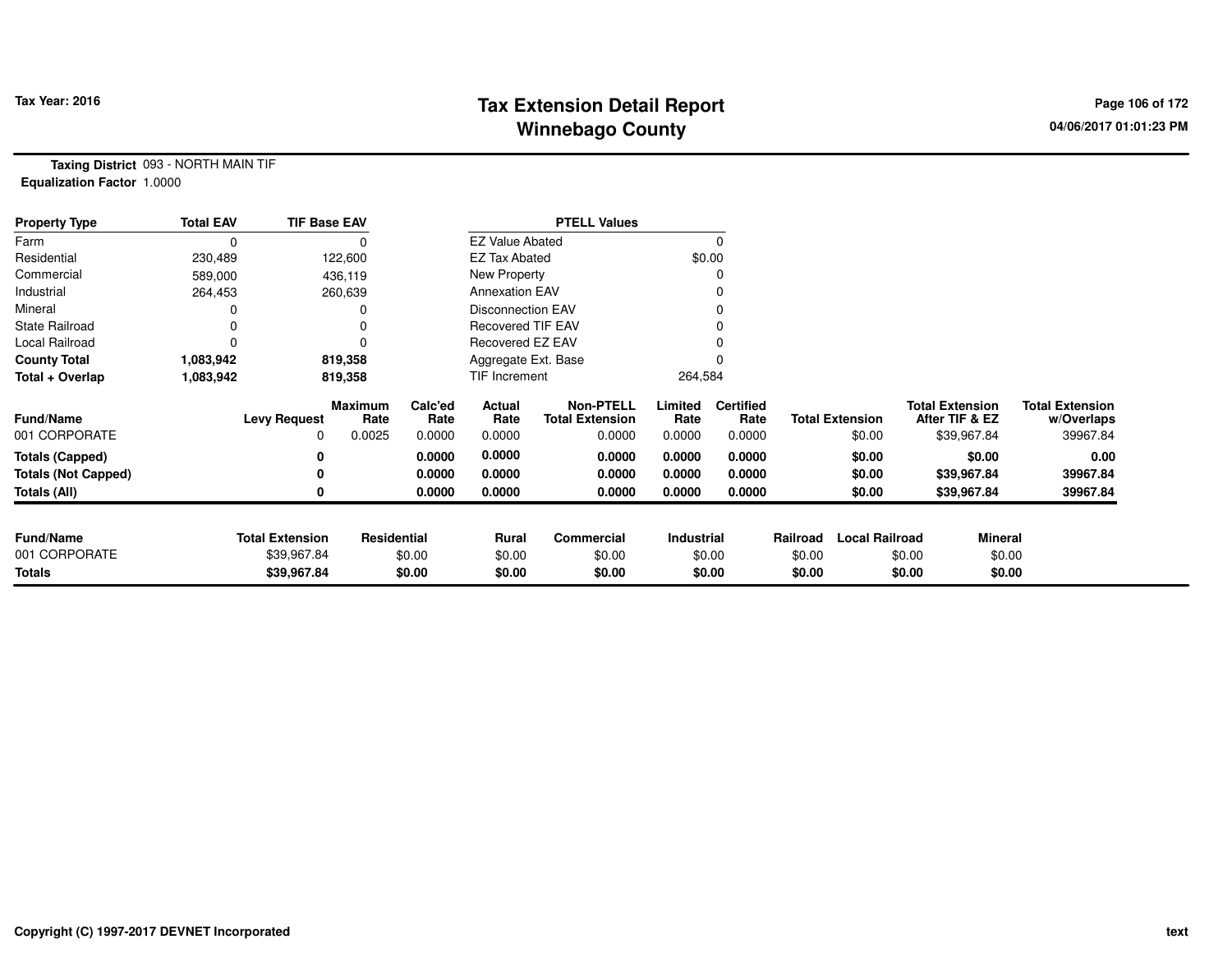#### **Tax Extension Detail Report Constant Constant Constant Page 107 of 172 Winnebago County**

**Taxing District** 094 - GLOBAL TRADE TIF #1**Equalization Factor** 1.0000

| <b>Property Type</b>       | <b>Total EAV</b> | <b>TIF Base EAV</b>    |                 |                 |                          | <b>PTELL Values</b>                        |                 |                          |          |                        |                                          |                                      |
|----------------------------|------------------|------------------------|-----------------|-----------------|--------------------------|--------------------------------------------|-----------------|--------------------------|----------|------------------------|------------------------------------------|--------------------------------------|
| Farm                       | 33,268           |                        | 17,305          |                 | <b>EZ Value Abated</b>   |                                            |                 | $\Omega$                 |          |                        |                                          |                                      |
| Residential                |                  |                        |                 |                 |                          | <b>EZ Tax Abated</b>                       |                 |                          |          |                        |                                          |                                      |
| Commercial                 | 1,236,344        |                        | 1,219,516       |                 | New Property             |                                            |                 | 0                        |          |                        |                                          |                                      |
| Industrial                 | 26,364,533       |                        | 20,826,989      |                 | <b>Annexation EAV</b>    |                                            |                 | 0                        |          |                        |                                          |                                      |
| Mineral                    |                  |                        |                 |                 | Disconnection EAV        |                                            |                 | 0                        |          |                        |                                          |                                      |
| <b>State Railroad</b>      |                  |                        |                 |                 | <b>Recovered TIF EAV</b> |                                            |                 |                          |          |                        |                                          |                                      |
| Local Railroad             |                  |                        |                 |                 | Recovered EZ EAV         |                                            |                 |                          |          |                        |                                          |                                      |
| <b>County Total</b>        | 27,634,145       |                        | 22,063,810      |                 | Aggregate Ext. Base      |                                            |                 | $\Omega$                 |          |                        |                                          |                                      |
| Total + Overlap            | 27,634,145       | 22,063,810             |                 |                 |                          | TIF Increment                              |                 | 5,570,335                |          |                        |                                          |                                      |
| <b>Fund/Name</b>           |                  | <b>Levy Request</b>    | Maximum<br>Rate | Calc'ed<br>Rate | Actual<br>Rate           | <b>Non-PTELL</b><br><b>Total Extension</b> | Limited<br>Rate | <b>Certified</b><br>Rate |          | <b>Total Extension</b> | <b>Total Extension</b><br>After TIF & EZ | <b>Total Extension</b><br>w/Overlaps |
| 001 CORPORATE              |                  | 0                      | 0.0025          | 0.0000          | 0.0000                   | 0.0000                                     | 0.0000          | 0.0000                   |          | \$0.00                 | \$841,449.50                             | 841449.50                            |
| <b>Totals (Capped)</b>     |                  | 0                      |                 | 0.0000          | 0.0000                   | 0.0000                                     | 0.0000          | 0.0000                   |          | \$0.00                 | \$0.00                                   | 0.00                                 |
| <b>Totals (Not Capped)</b> |                  | 0                      |                 | 0.0000          | 0.0000                   | 0.0000                                     | 0.0000          | 0.0000                   |          | \$0.00                 | \$841,449.50                             | 841449.50                            |
| <b>Totals (All)</b>        |                  | 0                      |                 | 0.0000          | 0.0000                   | 0.0000                                     | 0.0000          | 0.0000                   |          | \$0.00                 | \$841,449.50                             | 841449.50                            |
|                            |                  |                        |                 |                 |                          |                                            |                 |                          |          |                        |                                          |                                      |
| <b>Fund/Name</b>           |                  | <b>Total Extension</b> | Residential     |                 | Rural                    | <b>Commercial</b>                          | Industrial      |                          | Railroad | <b>Local Railroad</b>  | <b>Mineral</b>                           |                                      |
| 001 CORPORATE              |                  | \$841,449.50           |                 | \$0.00          | \$0.00                   | \$0.00                                     |                 | \$0.00                   | \$0.00   |                        | \$0.00                                   | \$0.00                               |
| Totals                     |                  | \$841,449.50           |                 | \$0.00          | \$0.00                   | \$0.00                                     |                 | \$0.00                   | \$0.00   |                        | \$0.00                                   | \$0.00                               |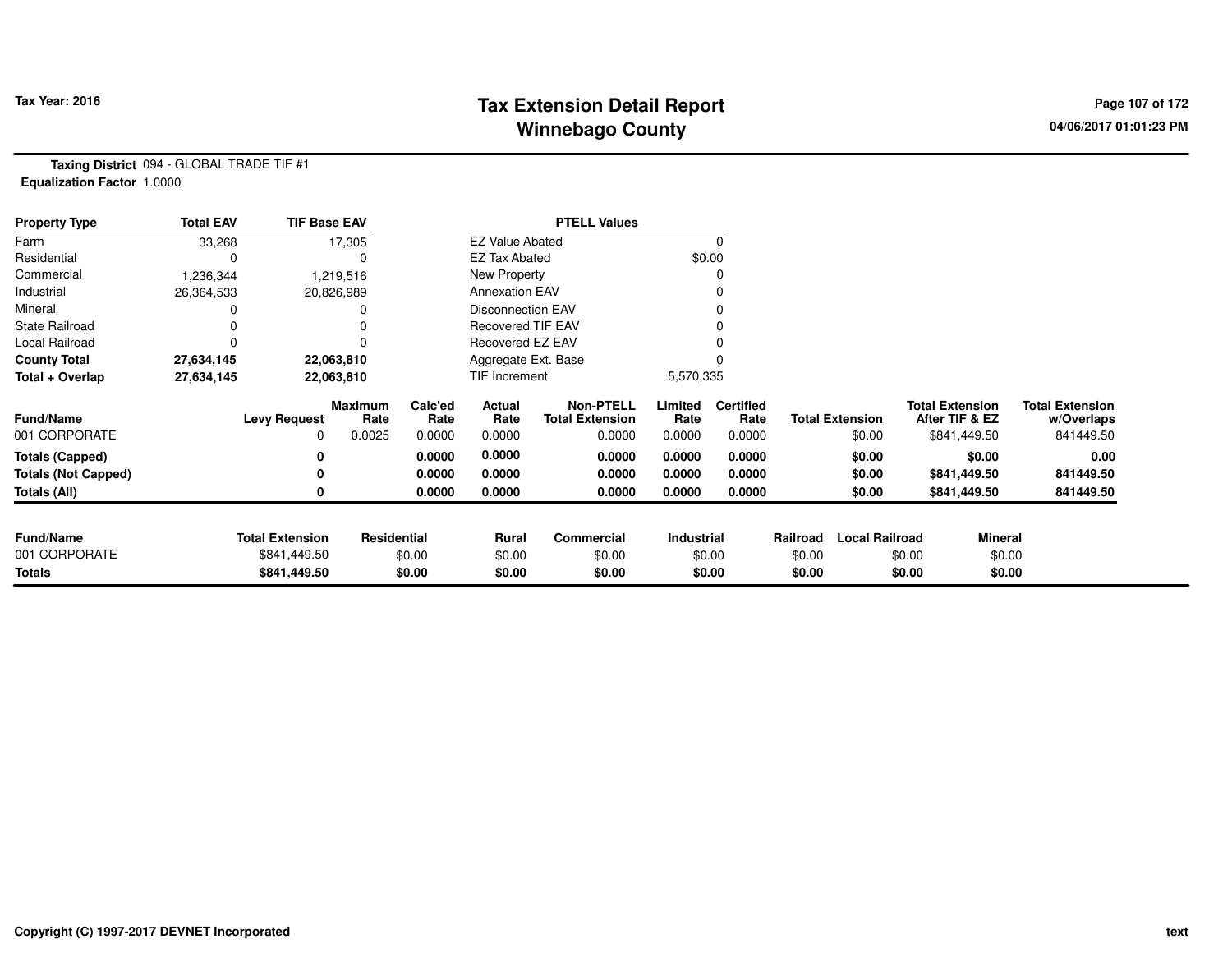## **Tax Extension Detail Report Tax Year: 2016 Page 108 of 172 Winnebago County**

**Taxing District** 098 - MACHESNEY PARK TIF**Equalization Factor** 1.0000

| <b>Property Type</b>       | <b>Total EAV</b> | <b>TIF Base EAV</b>    |                 |                 |                          | <b>PTELL Values</b>                        |                 |                          |          |                        |                                          |                |                                      |
|----------------------------|------------------|------------------------|-----------------|-----------------|--------------------------|--------------------------------------------|-----------------|--------------------------|----------|------------------------|------------------------------------------|----------------|--------------------------------------|
| Farm                       | 0                |                        |                 |                 | <b>EZ Value Abated</b>   |                                            |                 |                          |          |                        |                                          |                |                                      |
| Residential                | 11,081           |                        | 9,398           |                 | <b>EZ Tax Abated</b>     |                                            |                 | \$0.00                   |          |                        |                                          |                |                                      |
| Commercial                 | 9,138,505        |                        | 578,393         |                 | New Property             |                                            |                 |                          |          |                        |                                          |                |                                      |
| Industrial                 |                  |                        |                 |                 | <b>Annexation EAV</b>    |                                            |                 |                          |          |                        |                                          |                |                                      |
| Mineral                    |                  |                        |                 |                 | <b>Disconnection EAV</b> |                                            |                 |                          |          |                        |                                          |                |                                      |
| <b>State Railroad</b>      | 0                |                        |                 |                 | <b>Recovered TIF EAV</b> |                                            |                 |                          |          |                        |                                          |                |                                      |
| Local Railroad             |                  |                        |                 |                 | Recovered EZ EAV         |                                            |                 |                          |          |                        |                                          |                |                                      |
| <b>County Total</b>        | 9,149,586        |                        | 587,791         |                 | Aggregate Ext. Base      |                                            |                 |                          |          |                        |                                          |                |                                      |
| Total + Overlap            | 9,149,586        | 587,791                |                 |                 | TIF Increment            |                                            | 8,561,795       |                          |          |                        |                                          |                |                                      |
| Fund/Name                  |                  | <b>Levy Request</b>    | Maximum<br>Rate | Calc'ed<br>Rate | Actual<br>Rate           | <b>Non-PTELL</b><br><b>Total Extension</b> | Limited<br>Rate | <b>Certified</b><br>Rate |          | <b>Total Extension</b> | <b>Total Extension</b><br>After TIF & EZ |                | <b>Total Extension</b><br>w/Overlaps |
| 001 CORPORATE              |                  | 0                      | 0.0025          | 0.0000          | 0.0000                   | 0.0000                                     | 0.0000          | 0.0000                   |          | \$0.00                 | \$983,124.02                             |                | 983124.02                            |
| <b>Totals (Capped)</b>     |                  | 0                      |                 | 0.0000          | 0.0000                   | 0.0000                                     | 0.0000          | 0.0000                   |          | \$0.00                 |                                          | \$0.00         | 0.00                                 |
| <b>Totals (Not Capped)</b> |                  | 0                      |                 | 0.0000          | 0.0000                   | 0.0000                                     | 0.0000          | 0.0000                   |          | \$0.00                 | \$983,124.02                             |                | 983124.02                            |
| Totals (All)               |                  | 0                      |                 | 0.0000          | 0.0000                   | 0.0000                                     | 0.0000          | 0.0000                   |          | \$0.00                 | \$983,124.02                             |                | 983124.02                            |
|                            |                  |                        |                 |                 |                          |                                            |                 |                          |          |                        |                                          |                |                                      |
| <b>Fund/Name</b>           |                  | <b>Total Extension</b> | Residential     |                 | Rural                    | <b>Commercial</b>                          | Industrial      |                          | Railroad | <b>Local Railroad</b>  |                                          | <b>Mineral</b> |                                      |
| 001 CORPORATE              |                  | \$983,124.02           |                 | \$0.00          | \$0.00                   | \$0.00                                     |                 | \$0.00                   | \$0.00   |                        | \$0.00                                   | \$0.00         |                                      |
| <b>Totals</b>              |                  | \$983,124.02           |                 | \$0.00          | \$0.00                   | \$0.00                                     |                 | \$0.00                   | \$0.00   |                        | \$0.00                                   | \$0.00         |                                      |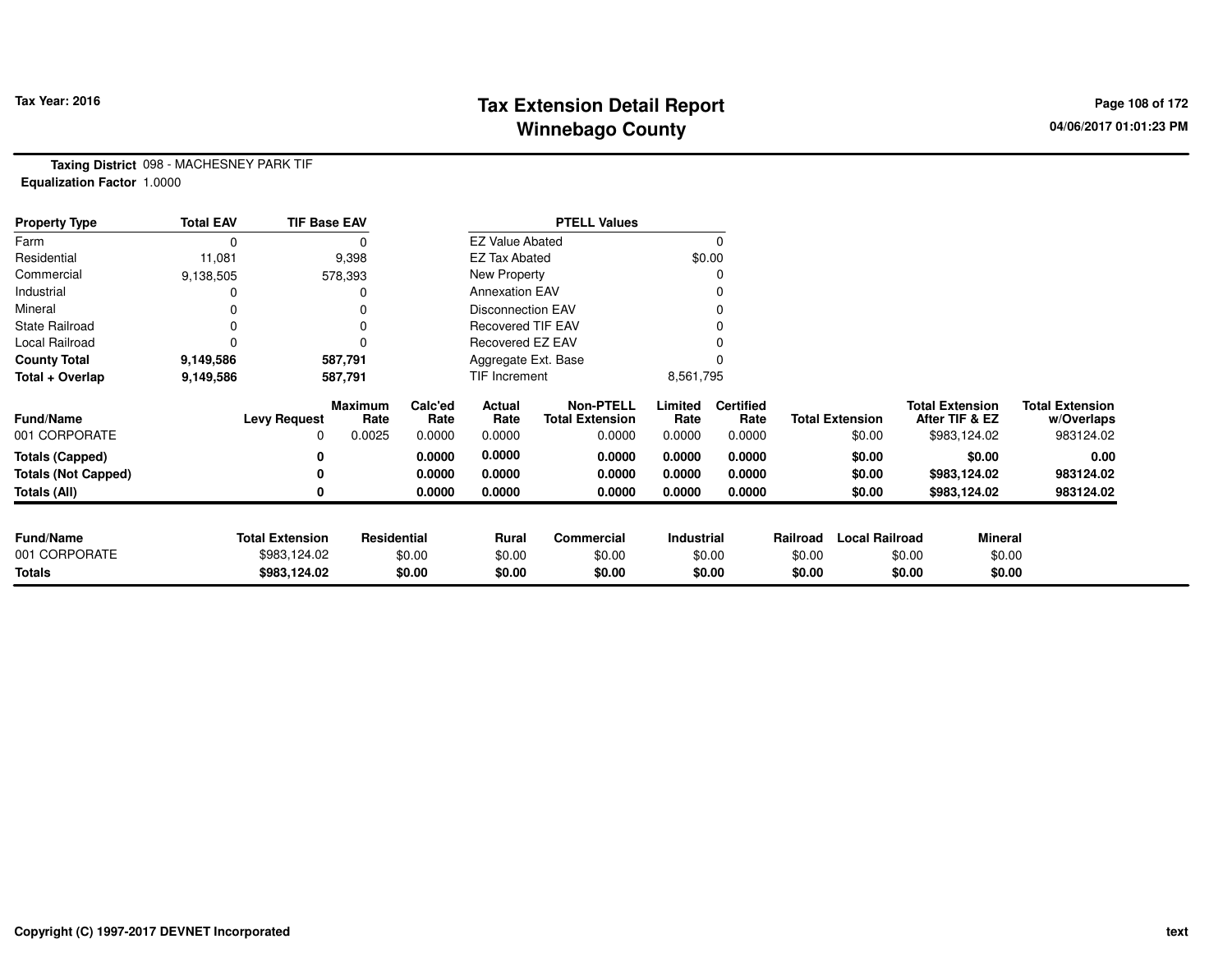# **Tax Extension Detail Report Tax Year: 2016 Page 109 of 172 Winnebago County**

**Taxing District** 101 - BU/HA MULTI TOWNSHIP**Equalization Factor** 1.0000

| <b>Property Type</b>       | <b>Total EAV</b> | <b>Rate Setting EAV</b> |                    |                 |                          | <b>PTELL Values</b>                        |                 |                          |          |                        |                                          |                                      |
|----------------------------|------------------|-------------------------|--------------------|-----------------|--------------------------|--------------------------------------------|-----------------|--------------------------|----------|------------------------|------------------------------------------|--------------------------------------|
| Farm                       | 16,842,921       |                         | 16,842,921         |                 | <b>EZ Value Abated</b>   |                                            |                 | $\Omega$                 |          |                        |                                          |                                      |
| Residential                | 18,838,243       |                         | 18,838,243         |                 | <b>EZ Tax Abated</b>     |                                            | \$0.00          |                          |          |                        |                                          |                                      |
| Commercial                 | 1,422,951        |                         | 1,422,951          |                 | New Property             |                                            | 193,979         |                          |          |                        |                                          |                                      |
| Industrial                 |                  |                         |                    |                 | <b>Annexation EAV</b>    |                                            |                 |                          |          |                        |                                          |                                      |
| Mineral                    |                  |                         |                    |                 | Disconnection EAV        |                                            |                 |                          |          |                        |                                          |                                      |
| <b>State Railroad</b>      | $\Omega$         |                         |                    |                 | <b>Recovered TIF EAV</b> |                                            |                 |                          |          |                        |                                          |                                      |
| Local Railroad             |                  |                         |                    |                 | <b>Recovered EZ EAV</b>  |                                            |                 |                          |          |                        |                                          |                                      |
| <b>County Total</b>        | 37,104,115       |                         | 37,104,115         |                 | Aggregate Ext. Base      |                                            | 18,706          |                          |          |                        |                                          |                                      |
| Total + Overlap            | 37,104,115       |                         | 37,104,115         |                 | TIF Increment            |                                            |                 | $\Omega$                 |          |                        |                                          |                                      |
| <b>Fund/Name</b>           |                  | <b>Levy Request</b>     | Maximum<br>Rate    | Calc'ed<br>Rate | Actual<br>Rate           | <b>Non-PTELL</b><br><b>Total Extension</b> | Limited<br>Rate | <b>Certified</b><br>Rate |          | <b>Total Extension</b> | <b>Total Extension</b><br>After TIF & EZ | <b>Total Extension</b><br>w/Overlaps |
| 147 ASSESSING PURPOSES (mu |                  | 19,641                  | 0.0000             | 0.0529          | 0.0530                   | 19665.1809                                 | 0.0511          | 0.0511                   |          | \$18,960.20            | \$18,960.20                              | 18960.20                             |
| <b>Totals (Capped)</b>     |                  | 19,641                  |                    | 0.0529          | 0.0530                   | 19665.1809                                 | 0.0511          | 0.0511                   |          | \$18,960.20            | \$18,960.20                              | 18960.20                             |
| <b>Totals (Not Capped)</b> |                  | 0                       |                    | 0.0000          | 0.0000                   | 0.0000                                     | 0.0000          | 0.0000                   |          | \$0.00                 | \$0.00                                   | 0.00                                 |
| Totals (All)               |                  | 19,641                  |                    | 0.0529          | 0.0530                   | 19665.1809                                 | 0.0511          | 0.0511                   |          | \$18,960.20            | \$18,960.20                              | 18960.20                             |
|                            |                  |                         |                    |                 |                          |                                            |                 |                          |          |                        |                                          |                                      |
| <b>Fund/Name</b>           |                  | <b>Total Extension</b>  | <b>Residential</b> |                 | <b>Rural</b>             | Commercial                                 | Industrial      |                          | Railroad | <b>Local Railroad</b>  |                                          | Mineral                              |
| 147 ASSESSING PURPOSES (mu |                  | \$18,960.20             |                    | \$9,626.34      | \$8,606.73               | \$727.13                                   |                 | \$0.00                   | \$0.00   |                        | \$0.00                                   | \$0.00                               |
| <b>Totals</b>              |                  | \$18,960.20             |                    | \$9,626.34      | \$8,606.73               | \$727.13                                   |                 | \$0.00                   | \$0.00   |                        | \$0.00                                   | \$0.00                               |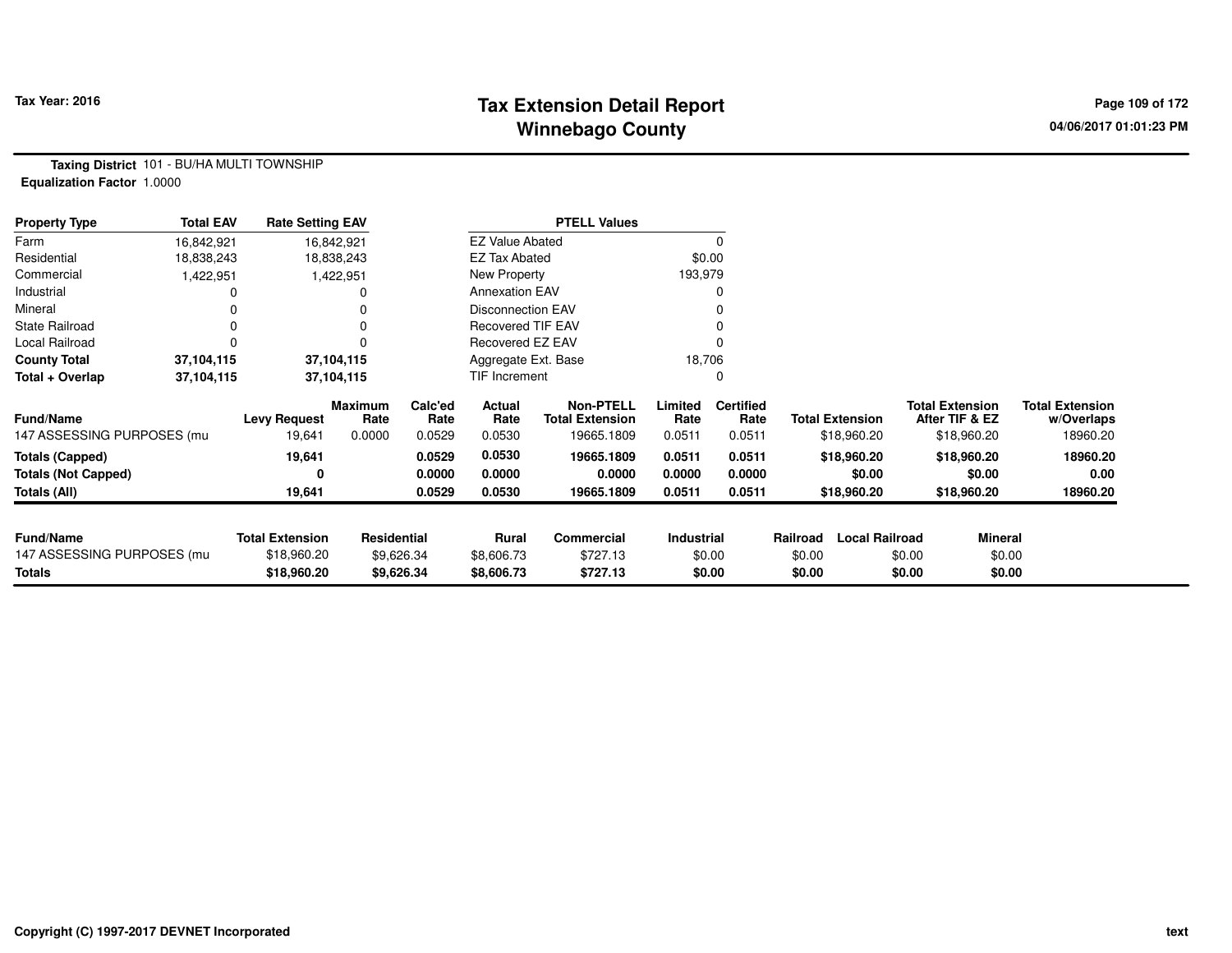# **Tax Extension Detail Report Tax Year: 2016 Page 110 of 172 Winnebago County**

**Taxing District** 102 - DU/LA MULTI TOWNSHIP**Equalization Factor** 1.0000

| <b>Property Type</b>       | <b>Total EAV</b> | <b>Rate Setting EAV</b> |                 |                 |                          | <b>PTELL Values</b>                        |                   |                          |          |                        |                                          |                |                                      |
|----------------------------|------------------|-------------------------|-----------------|-----------------|--------------------------|--------------------------------------------|-------------------|--------------------------|----------|------------------------|------------------------------------------|----------------|--------------------------------------|
| Farm                       | 14,524,418       |                         | 14,524,418      |                 | <b>EZ Value Abated</b>   |                                            |                   | $\Omega$                 |          |                        |                                          |                |                                      |
| Residential                | 50,040,261       |                         | 49,997,830      |                 | <b>EZ Tax Abated</b>     |                                            | \$0.00            |                          |          |                        |                                          |                |                                      |
| Commercial                 | 4,094,294        |                         | 3,940,881       |                 | New Property             |                                            | 38,720            |                          |          |                        |                                          |                |                                      |
| Industrial                 | 292,573          |                         | 254,871         |                 | <b>Annexation EAV</b>    |                                            |                   |                          |          |                        |                                          |                |                                      |
| Mineral                    |                  |                         |                 |                 | Disconnection EAV        |                                            | 25,277            |                          |          |                        |                                          |                |                                      |
| <b>State Railroad</b>      |                  |                         |                 |                 | <b>Recovered TIF EAV</b> |                                            |                   |                          |          |                        |                                          |                |                                      |
| Local Railroad             |                  |                         |                 |                 | Recovered EZ EAV         |                                            |                   |                          |          |                        |                                          |                |                                      |
| <b>County Total</b>        | 68,951,546       |                         | 68,718,000      |                 | Aggregate Ext. Base      |                                            | 27,558            |                          |          |                        |                                          |                |                                      |
| Total + Overlap            | 68.951,546       |                         | 68,718,000      |                 | TIF Increment            |                                            | 233,546           |                          |          |                        |                                          |                |                                      |
| <b>Fund/Name</b>           |                  | <b>Levy Request</b>     | Maximum<br>Rate | Calc'ed<br>Rate | Actual<br>Rate           | <b>Non-PTELL</b><br><b>Total Extension</b> | Limited<br>Rate   | <b>Certified</b><br>Rate |          | <b>Total Extension</b> | <b>Total Extension</b><br>After TIF & EZ |                | <b>Total Extension</b><br>w/Overlaps |
| 147 ASSESSING PURPOSES (mu |                  | 29,000                  | 0.0000          | 0.0422          | 0.0423                   | 29166.5040                                 | 0.0404            | 0.0404                   |          | \$27,856.42            |                                          | \$27,762.07    | 27762.07                             |
| <b>Totals (Capped)</b>     |                  | 29,000                  |                 | 0.0422          | 0.0423                   | 29166.5040                                 | 0.0404            | 0.0404                   |          | \$27,856.42            |                                          | \$27,762.07    | 27762.07                             |
| <b>Totals (Not Capped)</b> |                  | 0                       |                 | 0.0000          | 0.0000                   | 0.0000                                     | 0.0000            | 0.0000                   |          | \$0.00                 |                                          | \$0.00         | 0.00                                 |
| Totals (All)               |                  | 29,000                  |                 | 0.0422          | 0.0423                   | 29166.5040                                 | 0.0404            | 0.0404                   |          | \$27,856.42            |                                          | \$27,762.07    | 27762.07                             |
|                            |                  |                         |                 |                 |                          |                                            |                   |                          |          |                        |                                          |                |                                      |
| <b>Fund/Name</b>           |                  | <b>Total Extension</b>  | Residential     |                 | Rural                    | <b>Commercial</b>                          | <b>Industrial</b> |                          | Railroad | <b>Local Railroad</b>  |                                          | <b>Mineral</b> |                                      |
| 147 ASSESSING PURPOSES (mu |                  | \$27,762.07             | \$20,199.12     |                 | \$5,867.86               | \$1,592.12                                 | \$102.97          |                          | \$0.00   |                        | \$0.00                                   | \$0.00         |                                      |
| Totals                     |                  | \$27,762.07             | \$20,199.12     |                 | \$5,867.86               | \$1,592.12                                 | \$102.97          |                          | \$0.00   |                        | \$0.00                                   | \$0.00         |                                      |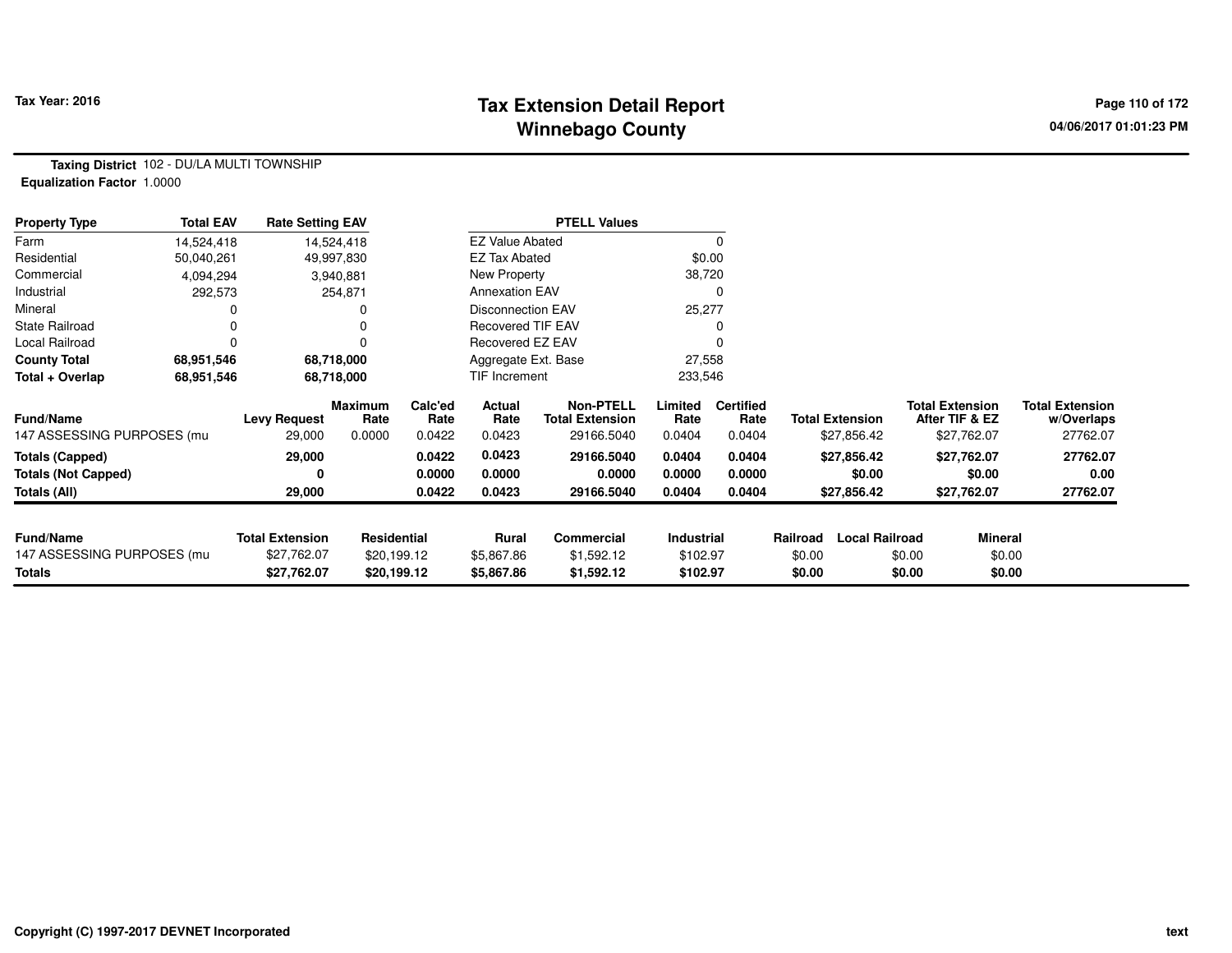# **Tax Extension Detail Report Tax Year: 2016 Page 111 of 172 Winnebago County**

**Taxing District** 104 - SOUTH ROCKFORD TIF**Equalization Factor** 1.0000

| <b>Property Type</b>       | <b>Total EAV</b> | <b>TIF Base EAV</b>    |                 |                 |                          | <b>PTELL Values</b>                        |                 |                          |          |                        |                                          |                                      |
|----------------------------|------------------|------------------------|-----------------|-----------------|--------------------------|--------------------------------------------|-----------------|--------------------------|----------|------------------------|------------------------------------------|--------------------------------------|
| Farm                       | 0                |                        |                 |                 | <b>EZ Value Abated</b>   |                                            |                 |                          |          |                        |                                          |                                      |
| Residential                | 282,097          |                        | 174,063         |                 | EZ Tax Abated            |                                            |                 | \$0.00                   |          |                        |                                          |                                      |
| Commercial                 | 1,021,508        |                        | 374,262         |                 | New Property             |                                            |                 |                          |          |                        |                                          |                                      |
| Industrial                 | 1,150,537        |                        | 1,122,473       |                 | <b>Annexation EAV</b>    |                                            |                 |                          |          |                        |                                          |                                      |
| Mineral                    |                  |                        |                 |                 | <b>Disconnection EAV</b> |                                            |                 |                          |          |                        |                                          |                                      |
| <b>State Railroad</b>      |                  |                        |                 |                 | <b>Recovered TIF EAV</b> |                                            |                 |                          |          |                        |                                          |                                      |
| Local Railroad             | 0                |                        |                 |                 | Recovered EZ EAV         |                                            |                 |                          |          |                        |                                          |                                      |
| <b>County Total</b>        | 2,454,142        |                        | 1,670,798       |                 | Aggregate Ext. Base      |                                            |                 |                          |          |                        |                                          |                                      |
| Total + Overlap            | 2,454,142        |                        | 1,670,798       |                 | TIF Increment            |                                            | 783,344         |                          |          |                        |                                          |                                      |
| <b>Fund/Name</b>           |                  | <b>Levy Request</b>    | Maximum<br>Rate | Calc'ed<br>Rate | Actual<br>Rate           | <b>Non-PTELL</b><br><b>Total Extension</b> | Limited<br>Rate | <b>Certified</b><br>Rate |          | <b>Total Extension</b> | <b>Total Extension</b><br>After TIF & EZ | <b>Total Extension</b><br>w/Overlaps |
| 001 CORPORATE              |                  | 0                      | 0.0000          | 0.0000          | 0.0000                   | 0.0000                                     | 0.0000          | 0.0000                   |          | \$0.00                 | \$118,331.62                             | 118331.62                            |
| <b>Totals (Capped)</b>     |                  | 0                      |                 | 0.0000          | 0.0000                   | 0.0000                                     | 0.0000          | 0.0000                   |          | \$0.00                 | \$0.00                                   | 0.00                                 |
| <b>Totals (Not Capped)</b> |                  |                        |                 | 0.0000          | 0.0000                   | 0.0000                                     | 0.0000          | 0.0000                   |          | \$0.00                 | \$118,331.62                             | 118331.62                            |
| Totals (All)               |                  |                        |                 | 0.0000          | 0.0000                   | 0.0000                                     | 0.0000          | 0.0000                   |          | \$0.00                 | \$118,331.62                             | 118331.62                            |
|                            |                  |                        |                 |                 |                          |                                            |                 |                          |          |                        |                                          |                                      |
| <b>Fund/Name</b>           |                  | <b>Total Extension</b> | Residential     |                 | <b>Rural</b>             | Commercial                                 | Industrial      |                          | Railroad | <b>Local Railroad</b>  | <b>Mineral</b>                           |                                      |
| 001 CORPORATE              |                  | \$118,331.62           |                 | \$0.00          | \$0.00                   | \$0.00                                     |                 | \$0.00                   | \$0.00   |                        | \$0.00                                   | \$0.00                               |
| <b>Totals</b>              |                  | \$118,331.62           |                 | \$0.00          | \$0.00                   | \$0.00                                     |                 | \$0.00                   | \$0.00   |                        | \$0.00                                   | \$0.00                               |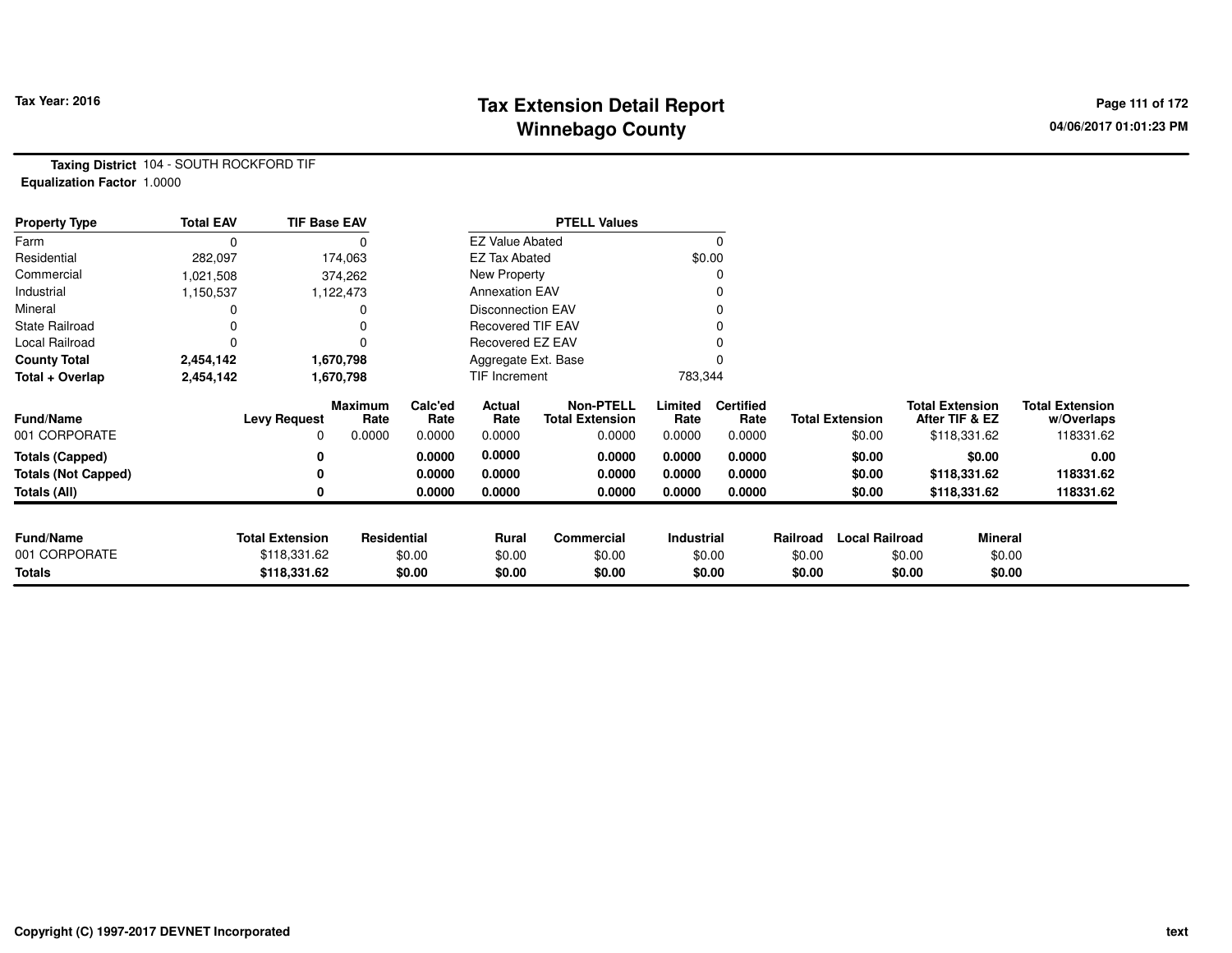# **Tax Extension Detail Report Constant Constant Constant Page 112 of 172 Winnebago County**

**Taxing District** 105 - LINCOLNWOOD TIF**Equalization Factor** 1.0000

| <b>Property Type</b>       | <b>Total EAV</b> | <b>TIF Base EAV</b>    |                        |                 |                          | <b>PTELL Values</b>                        |                 |                          |          |                        |        |                                          |                                      |
|----------------------------|------------------|------------------------|------------------------|-----------------|--------------------------|--------------------------------------------|-----------------|--------------------------|----------|------------------------|--------|------------------------------------------|--------------------------------------|
| Farm                       | $\mathbf 0$      |                        | $\Omega$               |                 | <b>EZ Value Abated</b>   |                                            |                 | 0                        |          |                        |        |                                          |                                      |
| Residential                | 365,381          |                        | 3,861                  |                 | <b>EZ Tax Abated</b>     |                                            |                 | \$0.00                   |          |                        |        |                                          |                                      |
| Commercial                 | O                |                        | $\Omega$               |                 | New Property             |                                            |                 | 0                        |          |                        |        |                                          |                                      |
| Industrial                 | 0                |                        | 0                      |                 | <b>Annexation EAV</b>    |                                            |                 |                          |          |                        |        |                                          |                                      |
| Mineral                    |                  |                        | 0                      |                 | Disconnection EAV        |                                            |                 | 0                        |          |                        |        |                                          |                                      |
| <b>State Railroad</b>      | $\Omega$         |                        | 0                      |                 | <b>Recovered TIF EAV</b> |                                            |                 |                          |          |                        |        |                                          |                                      |
| Local Railroad             | 0                |                        | $\Omega$               |                 | Recovered EZ EAV         |                                            |                 |                          |          |                        |        |                                          |                                      |
| <b>County Total</b>        | 365,381          |                        | 3,861                  |                 | Aggregate Ext. Base      |                                            |                 |                          |          |                        |        |                                          |                                      |
| Total + Overlap            | 365,381          |                        | 3,861                  |                 | TIF Increment            |                                            | 361,520         |                          |          |                        |        |                                          |                                      |
| <b>Fund/Name</b>           |                  | <b>Levy Request</b>    | <b>Maximum</b><br>Rate | Calc'ed<br>Rate | Actual<br>Rate           | <b>Non-PTELL</b><br><b>Total Extension</b> | Limited<br>Rate | <b>Certified</b><br>Rate |          | <b>Total Extension</b> |        | <b>Total Extension</b><br>After TIF & EZ | <b>Total Extension</b><br>w/Overlaps |
| 001 CORPORATE              |                  | 0                      | 0.0025                 | 0.0000          | 0.0000                   | 0.0000                                     | 0.0000          | 0.0000                   |          | \$0.00                 |        | \$54,610.96                              | 54610.96                             |
| <b>Totals (Capped)</b>     |                  | 0                      |                        | 0.0000          | 0.0000                   | 0.0000                                     | 0.0000          | 0.0000                   |          | \$0.00                 |        | \$0.00                                   | 0.00                                 |
| <b>Totals (Not Capped)</b> |                  | 0                      |                        | 0.0000          | 0.0000                   | 0.0000                                     | 0.0000          | 0.0000                   |          | \$0.00                 |        | \$54,610.96                              | 54610.96                             |
| Totals (All)               |                  | 0                      |                        | 0.0000          | 0.0000                   | 0.0000                                     | 0.0000          | 0.0000                   |          | \$0.00                 |        | \$54,610.96                              | 54610.96                             |
|                            |                  |                        |                        |                 |                          |                                            |                 |                          |          |                        |        |                                          |                                      |
| <b>Fund/Name</b>           |                  | <b>Total Extension</b> | Residential            |                 | Rural                    | Commercial                                 | Industrial      |                          | Railroad | <b>Local Railroad</b>  |        | Mineral                                  |                                      |
| 001 CORPORATE              |                  | \$54,610.96            |                        | \$0.00          | \$0.00                   | \$0.00                                     |                 | \$0.00                   | \$0.00   |                        | \$0.00 | \$0.00                                   |                                      |
| <b>Totals</b>              |                  | \$54,610.96            |                        | \$0.00          | \$0.00                   | \$0.00                                     |                 | \$0.00                   | \$0.00   |                        | \$0.00 | \$0.00                                   |                                      |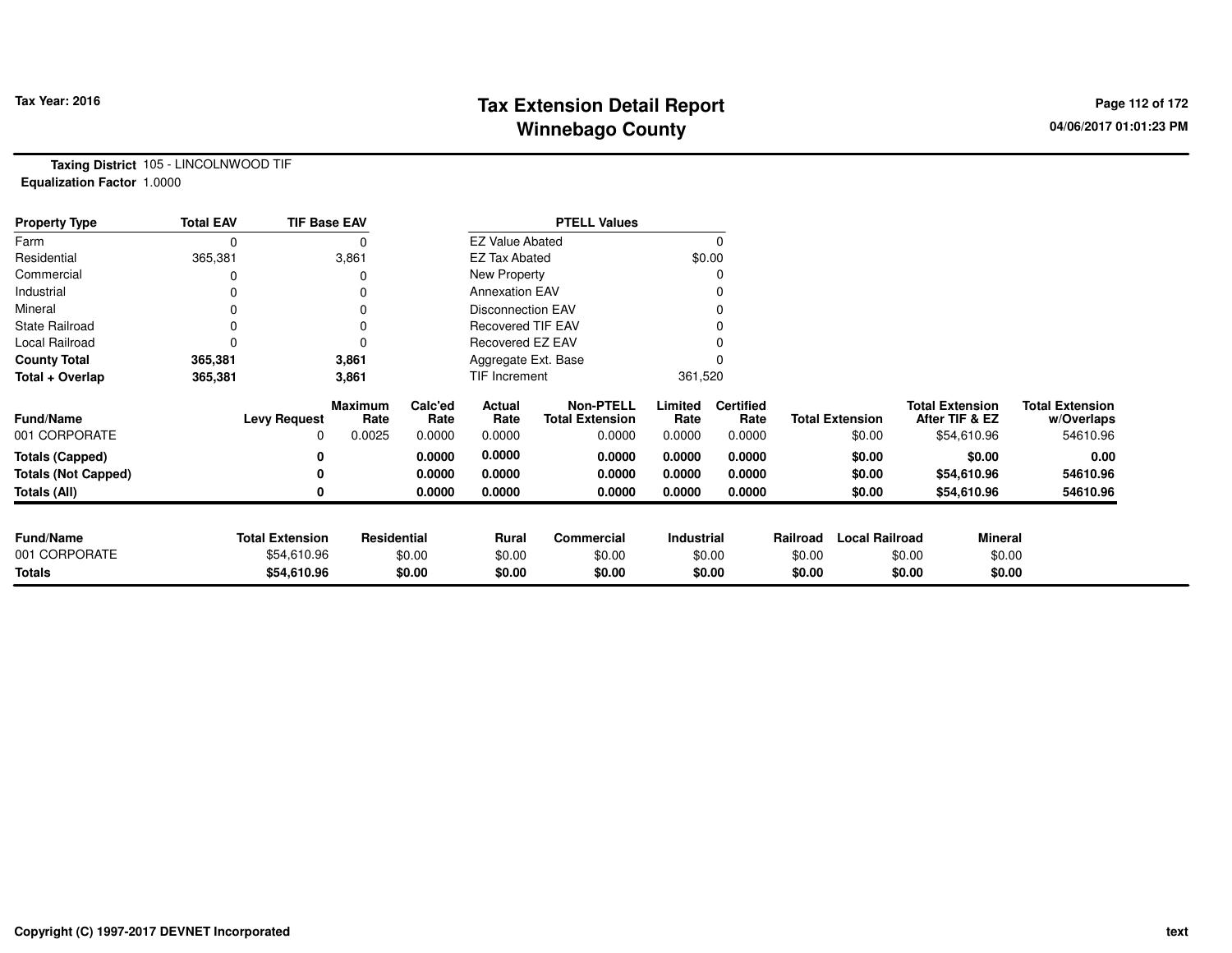# **Tax Extension Detail Report Tax Year: 2016 Page 113 of 172 Winnebago County**

**Taxing District** 106 - DURAND VILLAGE TIF**Equalization Factor** 1.0000

| <b>Property Type</b>       | <b>Total EAV</b> | <b>TIF Base EAV</b>    |                        |                 |                          | <b>PTELL Values</b>                        |                   |                          |          |                        |                                          |                                      |
|----------------------------|------------------|------------------------|------------------------|-----------------|--------------------------|--------------------------------------------|-------------------|--------------------------|----------|------------------------|------------------------------------------|--------------------------------------|
| Farm                       | 0                |                        |                        |                 | <b>EZ Value Abated</b>   |                                            |                   | 0                        |          |                        |                                          |                                      |
| Residential                | 267,268          |                        | 224,837                |                 | <b>EZ Tax Abated</b>     |                                            |                   | \$0.00                   |          |                        |                                          |                                      |
| Commercial                 | 1,092,097        |                        | 938,684                |                 | New Property             |                                            |                   |                          |          |                        |                                          |                                      |
| Industrial                 | 148,407          |                        | 110,705                |                 | <b>Annexation EAV</b>    |                                            |                   |                          |          |                        |                                          |                                      |
| Mineral                    |                  |                        |                        |                 | Disconnection EAV        |                                            |                   |                          |          |                        |                                          |                                      |
| <b>State Railroad</b>      |                  |                        | 0                      |                 | <b>Recovered TIF EAV</b> |                                            |                   |                          |          |                        |                                          |                                      |
| Local Railroad             | 0                |                        | 0                      |                 | Recovered EZ EAV         |                                            |                   |                          |          |                        |                                          |                                      |
| <b>County Total</b>        | 1,507,772        |                        | 1,274,226              |                 | Aggregate Ext. Base      |                                            |                   |                          |          |                        |                                          |                                      |
| Total + Overlap            | 1,507,772        |                        | 1,274,226              |                 | TIF Increment            |                                            | 233,546           |                          |          |                        |                                          |                                      |
| <b>Fund/Name</b>           |                  | <b>Levy Request</b>    | <b>Maximum</b><br>Rate | Calc'ed<br>Rate | Actual<br>Rate           | <b>Non-PTELL</b><br><b>Total Extension</b> | Limited<br>Rate   | <b>Certified</b><br>Rate |          | <b>Total Extension</b> | <b>Total Extension</b><br>After TIF & EZ | <b>Total Extension</b><br>w/Overlaps |
| 001 CORPORATE              |                  | 0                      | 0.0000                 | 0.0000          | 0.0000                   | 0.0000                                     | 0.0000            | 0.0000                   |          | \$0.00                 | \$27,198.58                              | 27198.58                             |
| <b>Totals (Capped)</b>     |                  | 0                      |                        | 0.0000          | 0.0000                   | 0.0000                                     | 0.0000            | 0.0000                   |          | \$0.00                 | \$0.00                                   | 0.00                                 |
| <b>Totals (Not Capped)</b> |                  | 0                      |                        | 0.0000          | 0.0000                   | 0.0000                                     | 0.0000            | 0.0000                   |          | \$0.00                 | \$27,198.58                              | 27198.58                             |
| Totals (All)               |                  | 0                      |                        | 0.0000          | 0.0000                   | 0.0000                                     | 0.0000            | 0.0000                   |          | \$0.00                 | \$27,198.58                              | 27198.58                             |
|                            |                  |                        |                        |                 |                          |                                            |                   |                          |          |                        |                                          |                                      |
| <b>Fund/Name</b>           |                  | <b>Total Extension</b> | <b>Residential</b>     |                 | Rural                    | Commercial                                 | <b>Industrial</b> |                          | Railroad | <b>Local Railroad</b>  |                                          | <b>Mineral</b>                       |
| 001 CORPORATE              |                  | \$27,198.58            |                        | \$0.00          | \$0.00                   | \$0.00                                     |                   | \$0.00                   | \$0.00   |                        | \$0.00                                   | \$0.00                               |
| <b>Totals</b>              |                  | \$27,198.58            |                        | \$0.00          | \$0.00                   | \$0.00                                     |                   | \$0.00                   | \$0.00   |                        | \$0.00                                   | \$0.00                               |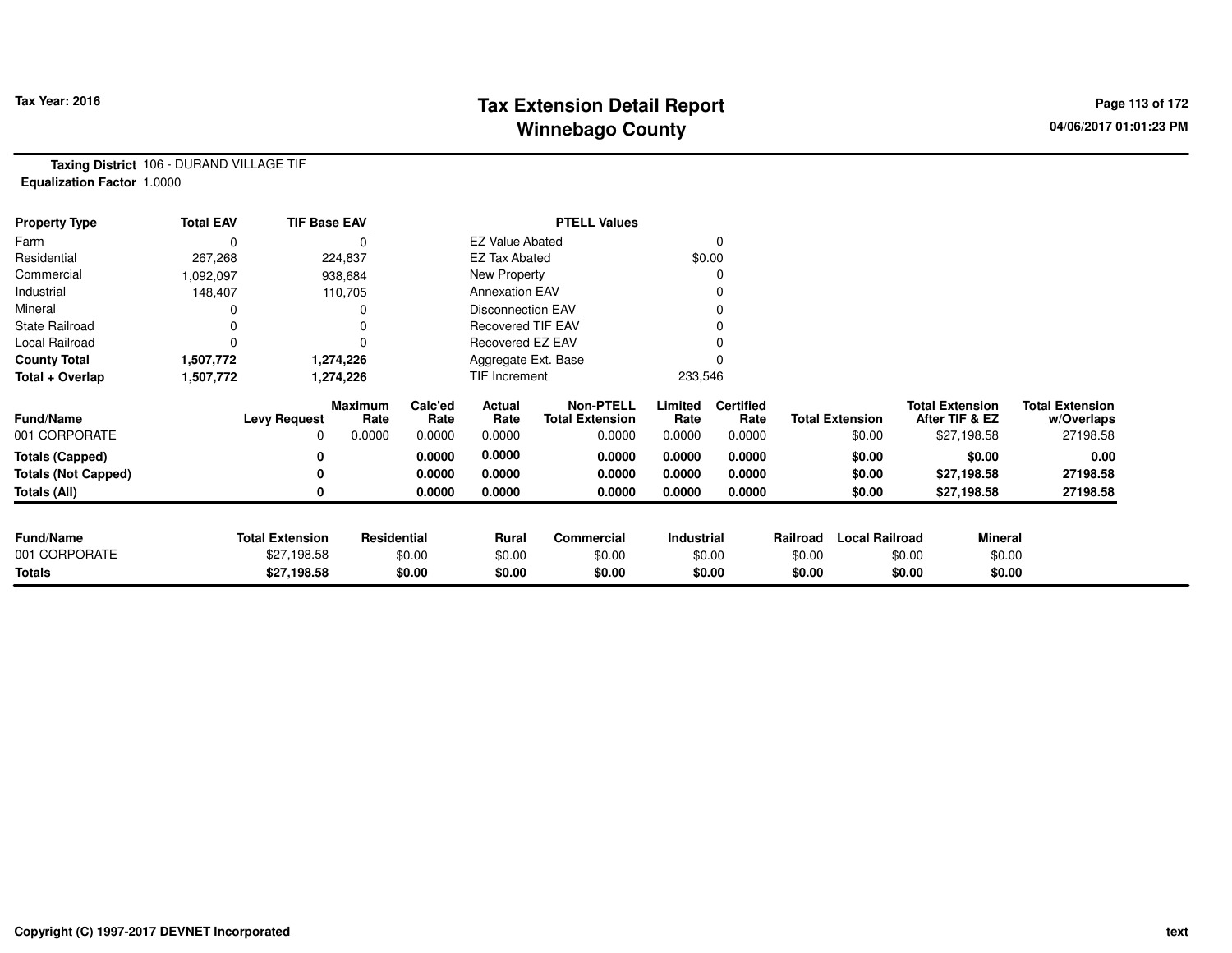# **Tax Extension Detail Report Tax Year: 2016 Page 114 of 172 Winnebago County**

**Taxing District** 107 - SPRINGFIELD CORNERS TIF**Equalization Factor** 1.0000

| <b>Property Type</b>       | <b>Total EAV</b> | <b>TIF Base EAV</b>    |                        |                 |                          | <b>PTELL Values</b>                        |                 |                          |          |                        |                                          |                |                                      |
|----------------------------|------------------|------------------------|------------------------|-----------------|--------------------------|--------------------------------------------|-----------------|--------------------------|----------|------------------------|------------------------------------------|----------------|--------------------------------------|
| Farm                       | 0                |                        |                        |                 | <b>EZ Value Abated</b>   |                                            |                 |                          |          |                        |                                          |                |                                      |
| Residential                | 678,757          |                        | 17,495                 |                 | <b>EZ Tax Abated</b>     |                                            | \$0.00          |                          |          |                        |                                          |                |                                      |
| Commercial                 | 869,614          |                        | 160,537                |                 | New Property             |                                            |                 |                          |          |                        |                                          |                |                                      |
| Industrial                 |                  |                        |                        |                 | <b>Annexation EAV</b>    |                                            |                 |                          |          |                        |                                          |                |                                      |
| Mineral                    |                  |                        |                        |                 | <b>Disconnection EAV</b> |                                            |                 |                          |          |                        |                                          |                |                                      |
| <b>State Railroad</b>      | $\Omega$         |                        |                        |                 | <b>Recovered TIF EAV</b> |                                            |                 |                          |          |                        |                                          |                |                                      |
| Local Railroad             | O                |                        |                        |                 | Recovered EZ EAV         |                                            |                 |                          |          |                        |                                          |                |                                      |
| <b>County Total</b>        | 1,548,371        |                        | 178,032                |                 | Aggregate Ext. Base      |                                            |                 |                          |          |                        |                                          |                |                                      |
| Total + Overlap            | 1,548,371        |                        | 178,032                |                 | TIF Increment            |                                            | 1,370,339       |                          |          |                        |                                          |                |                                      |
| <b>Fund/Name</b>           |                  | <b>Levy Request</b>    | <b>Maximum</b><br>Rate | Calc'ed<br>Rate | Actual<br>Rate           | <b>Non-PTELL</b><br><b>Total Extension</b> | Limited<br>Rate | <b>Certified</b><br>Rate |          | <b>Total Extension</b> | <b>Total Extension</b><br>After TIF & EZ |                | <b>Total Extension</b><br>w/Overlaps |
| 001 CORPORATE              |                  | 0                      | 0.0000                 | 0.0000          | 0.0000                   | 0.0000                                     | 0.0000          | 0.0000                   |          | \$0.00                 | \$207,002.40                             |                | 207002.40                            |
| <b>Totals (Capped)</b>     |                  | 0                      |                        | 0.0000          | 0.0000                   | 0.0000                                     | 0.0000          | 0.0000                   |          | \$0.00                 |                                          | \$0.00         | 0.00                                 |
| <b>Totals (Not Capped)</b> |                  | 0                      |                        | 0.0000          | 0.0000                   | 0.0000                                     | 0.0000          | 0.0000                   |          | \$0.00                 | \$207,002.40                             |                | 207002.40                            |
| Totals (All)               |                  | 0                      |                        | 0.0000          | 0.0000                   | 0.0000                                     | 0.0000          | 0.0000                   |          | \$0.00                 | \$207,002.40                             |                | 207002.40                            |
|                            |                  |                        |                        |                 |                          |                                            |                 |                          |          |                        |                                          |                |                                      |
| <b>Fund/Name</b>           |                  | <b>Total Extension</b> | Residential            |                 | <b>Rural</b>             | Commercial                                 | Industrial      |                          | Railroad | <b>Local Railroad</b>  |                                          | <b>Mineral</b> |                                      |
| 001 CORPORATE              |                  | \$207,002.40           |                        | \$0.00          | \$0.00                   | \$0.00                                     |                 | \$0.00                   | \$0.00   |                        | \$0.00                                   | \$0.00         |                                      |
| <b>Totals</b>              |                  | \$207,002.40           |                        | \$0.00          | \$0.00                   | \$0.00                                     |                 | \$0.00                   | \$0.00   |                        | \$0.00                                   | \$0.00         |                                      |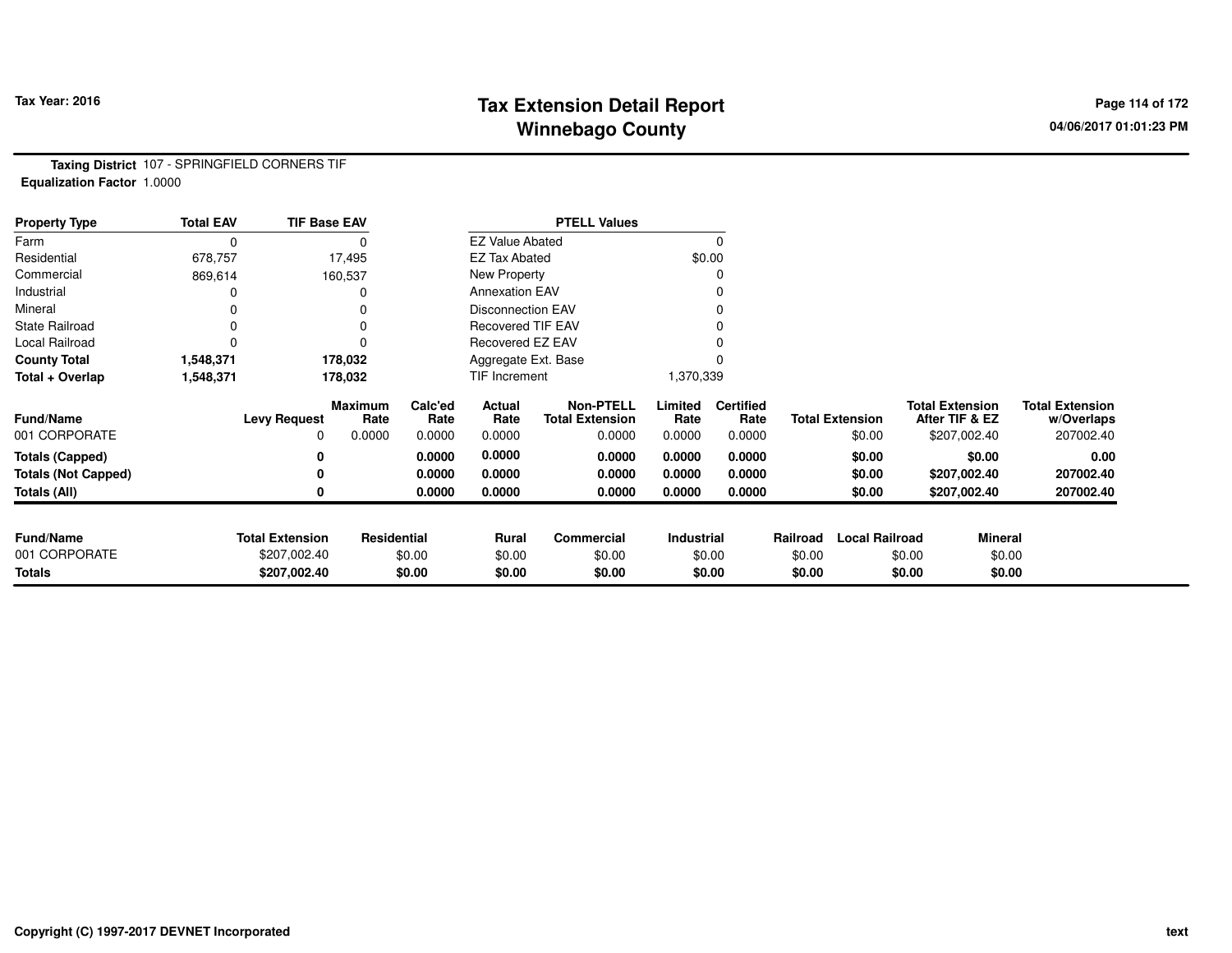# **Tax Extension Detail Report Tax Year: 2016 Page 115 of 172 Winnebago County**

**Taxing District** 109 - COUNTRY OAKS SSA**Equalization Factor** 1.0000

| <b>Property Type</b>       | <b>Total EAV</b> | <b>Rate Setting EAV</b> |                 |                 |                          | <b>PTELL Values</b>                        |                 |                          |          |                        |                                          |                                      |
|----------------------------|------------------|-------------------------|-----------------|-----------------|--------------------------|--------------------------------------------|-----------------|--------------------------|----------|------------------------|------------------------------------------|--------------------------------------|
| Farm                       |                  |                         |                 |                 | <b>EZ Value Abated</b>   |                                            |                 |                          |          |                        |                                          |                                      |
| Residential                | 314,289          |                         | 314,289         |                 | <b>EZ Tax Abated</b>     |                                            |                 | \$0.00                   |          |                        |                                          |                                      |
| Commercial                 |                  |                         |                 |                 | New Property             |                                            |                 |                          |          |                        |                                          |                                      |
| Industrial                 |                  |                         |                 |                 | <b>Annexation EAV</b>    |                                            |                 |                          |          |                        |                                          |                                      |
| Mineral                    |                  |                         |                 |                 | <b>Disconnection EAV</b> |                                            |                 |                          |          |                        |                                          |                                      |
| <b>State Railroad</b>      |                  |                         |                 |                 | <b>Recovered TIF EAV</b> |                                            |                 |                          |          |                        |                                          |                                      |
| Local Railroad             |                  |                         |                 |                 | Recovered EZ EAV         |                                            |                 |                          |          |                        |                                          |                                      |
| <b>County Total</b>        | 314,289          |                         | 314,289         |                 | Aggregate Ext. Base      |                                            |                 |                          |          |                        |                                          |                                      |
| Total + Overlap            | 314,289          |                         | 314,289         |                 | TIF Increment            |                                            |                 |                          |          |                        |                                          |                                      |
| <b>Fund/Name</b>           |                  | <b>Levy Request</b>     | Maximum<br>Rate | Calc'ed<br>Rate | Actual<br>Rate           | <b>Non-PTELL</b><br><b>Total Extension</b> | Limited<br>Rate | <b>Certified</b><br>Rate |          | <b>Total Extension</b> | <b>Total Extension</b><br>After TIF & EZ | <b>Total Extension</b><br>w/Overlaps |
| 023 SPECIAL SERVICE AREA   |                  | 0                       | 0.0000          | 0.0000          | 0.0000                   | 0.0000                                     | 0.0000          | 0.0000                   |          | \$0.00                 | \$6,161.94                               | 6161.94                              |
| <b>Totals (Capped)</b>     |                  |                         |                 | 0.0000          | 0.0000                   | 0.0000                                     | 0.0000          | 0.0000                   |          | \$0.00                 | \$0.00                                   | 0.00                                 |
| <b>Totals (Not Capped)</b> |                  |                         |                 | 0.0000          | 0.0000                   | 0.0000                                     | 0.0000          | 0.0000                   |          | \$0.00                 | \$6,161.94                               | 6161.94                              |
| Totals (All)               |                  |                         |                 | 0.0000          | 0.0000                   | 0.0000                                     | 0.0000          | 0.0000                   |          | \$0.00                 | \$6,161.94                               | 6161.94                              |
|                            |                  |                         |                 |                 |                          |                                            |                 |                          |          |                        |                                          |                                      |
| <b>Fund/Name</b>           |                  | <b>Total Extension</b>  | Residential     |                 | Rural                    | Commercial                                 | Industrial      |                          | Railroad | <b>Local Railroad</b>  | <b>Mineral</b>                           |                                      |
| 023 SPECIAL SERVICE AREA   |                  | \$6,161.94              |                 | \$6,161.94      | \$0.00                   | \$0.00                                     |                 | \$0.00                   | \$0.00   |                        | \$0.00                                   | \$0.00                               |
| <b>Totals</b>              |                  | \$6,161.94              |                 | \$6,161.94      | \$0.00                   | \$0.00                                     |                 | \$0.00                   | \$0.00   |                        | \$0.00                                   | \$0.00                               |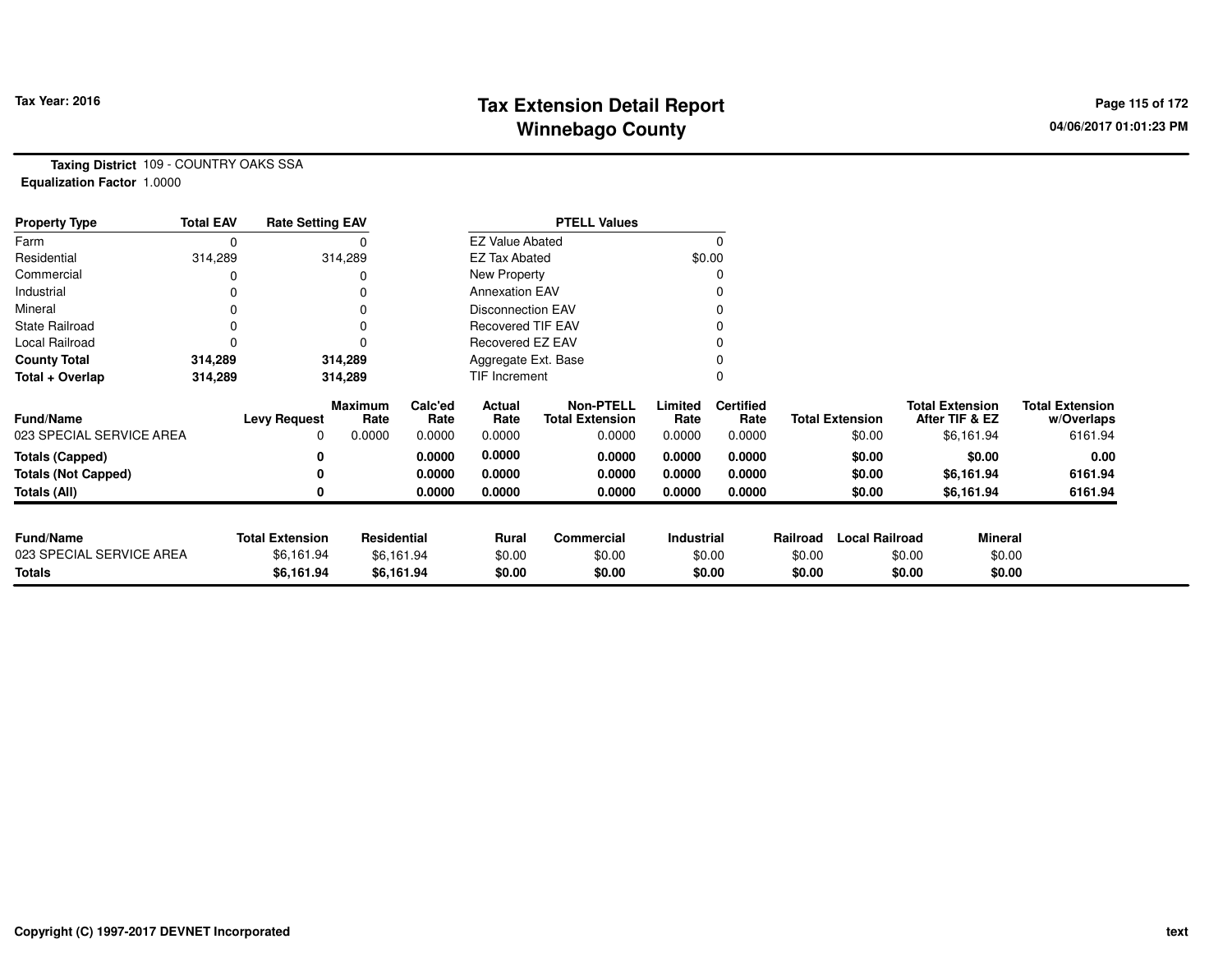## **Tax Fax Extension Detail Report Constant Constant Constant Page 116 of 172 Winnebago County**

**Taxing District** 110 - BURRITT TWSP ROAD**Equalization Factor** 1.0000

| <b>Property Type</b>       | <b>Total EAV</b> | <b>Rate Setting EAV</b> |                    |                 |                          | <b>PTELL Values</b>                        |                 |                          |                                   |                                          |                                      |
|----------------------------|------------------|-------------------------|--------------------|-----------------|--------------------------|--------------------------------------------|-----------------|--------------------------|-----------------------------------|------------------------------------------|--------------------------------------|
| Farm                       | 11,486,774       |                         | 11,486,774         |                 | <b>EZ Value Abated</b>   |                                            |                 | 0                        |                                   |                                          |                                      |
| Residential                | 11,247,360       |                         | 11,247,360         |                 | <b>EZ Tax Abated</b>     |                                            | \$0.00          |                          |                                   |                                          |                                      |
| Commercial                 | 1,082,385        |                         | 1,082,385          |                 | New Property             |                                            | 193,269         |                          |                                   |                                          |                                      |
| Industrial                 |                  |                         |                    |                 | <b>Annexation EAV</b>    |                                            |                 | o                        |                                   |                                          |                                      |
| Mineral                    |                  |                         |                    |                 | Disconnection EAV        |                                            |                 |                          |                                   |                                          |                                      |
| <b>State Railroad</b>      |                  |                         |                    |                 | <b>Recovered TIF EAV</b> |                                            |                 |                          |                                   |                                          |                                      |
| Local Railroad             |                  |                         | $\Omega$           |                 | Recovered EZ EAV         |                                            |                 |                          |                                   |                                          |                                      |
| <b>County Total</b>        | 23,816,519       |                         | 23,816,519         |                 | Aggregate Ext. Base      |                                            | 49,297          |                          |                                   |                                          |                                      |
| Total + Overlap            | 23,816,519       |                         | 23,816,519         |                 | <b>TIF Increment</b>     |                                            |                 | 0                        |                                   |                                          |                                      |
| <b>Fund/Name</b>           |                  | <b>Levy Request</b>     | Maximum<br>Rate    | Calc'ed<br>Rate | Actual<br>Rate           | <b>Non-PTELL</b><br><b>Total Extension</b> | Limited<br>Rate | <b>Certified</b><br>Rate | <b>Total Extension</b>            | <b>Total Extension</b><br>After TIF & EZ | <b>Total Extension</b><br>w/Overlaps |
| 007 ROAD AND BRIDGE        |                  | 19,418                  | 0.6600             | 0.0815          | 0.0816                   | 19434.2795                                 | 0.0788          | 0.0788                   | \$18,767.42                       | \$18,767.42                              | 18767.42                             |
| 008 BRIDGE CONST W/ COUNTY |                  | 5,075                   | 0.2500             | 0.0213          | 0.0214                   | 5096.7351                                  | 0.0207          | 0.0207                   | \$4,930.02                        | \$4,930.02                               | 4930.02                              |
| 009 PERMANENT ROAD         |                  | 27,269                  | 0.2500             | 0.1145          | 0.1145                   | 27269.9143                                 | 0.1107          | 0.1107                   | \$26,364.89                       | \$26,364.89                              | 26364.89                             |
| Totals (Capped)            |                  | 51,762                  |                    | 0.2173          | 0.2175                   | 51800.9288                                 | 0.2102          | 0.2102                   | \$50,062.32                       | \$50,062.33                              | 50062.33                             |
| <b>Totals (Not Capped)</b> |                  | 0                       |                    | 0.0000          | 0.0000                   | 0.0000                                     | 0.0000          | 0.0000                   | \$0.00                            | \$0.00                                   | 0.00                                 |
| Totals (All)               |                  | 51,762                  |                    | 0.2173          | 0.2175                   | 51800.9288                                 | 0.2102          | 0.2102                   | \$50,062.32                       | \$50,062.33                              | 50062.33                             |
| <b>Fund/Name</b>           |                  | <b>Total Extension</b>  | <b>Residential</b> |                 | Rural                    | Commercial                                 | Industrial      |                          | <b>Local Railroad</b><br>Railroad | <b>Mineral</b>                           |                                      |
| 007 ROAD AND BRIDGE        |                  | \$18,767.42             |                    |                 |                          |                                            |                 |                          |                                   |                                          |                                      |
| 008 BRIDGE CONST W/ COUNTY |                  |                         | \$8,862.92         |                 | \$9,051.58               | \$852.92                                   |                 | \$0.00                   | \$0.00                            | \$0.00                                   | \$0.00                               |
|                            |                  | \$4,930.02              | \$2,328.21         |                 | \$2,377.76               | \$224.05                                   |                 | \$0.00                   | \$0.00                            | \$0.00                                   | \$0.00                               |
| 009 PERMANENT ROAD         |                  | \$26,364.89             | \$12,450.83        |                 | \$12,715.86              | \$1,198.20                                 |                 | \$0.00                   | \$0.00                            | \$0.00                                   | \$0.00                               |
| <b>Totals</b>              |                  | \$50,062.33             | \$23,641.96        |                 | \$24,145.20              | \$2,275.17                                 |                 | \$0.00                   | \$0.00                            | \$0.00                                   | \$0.00                               |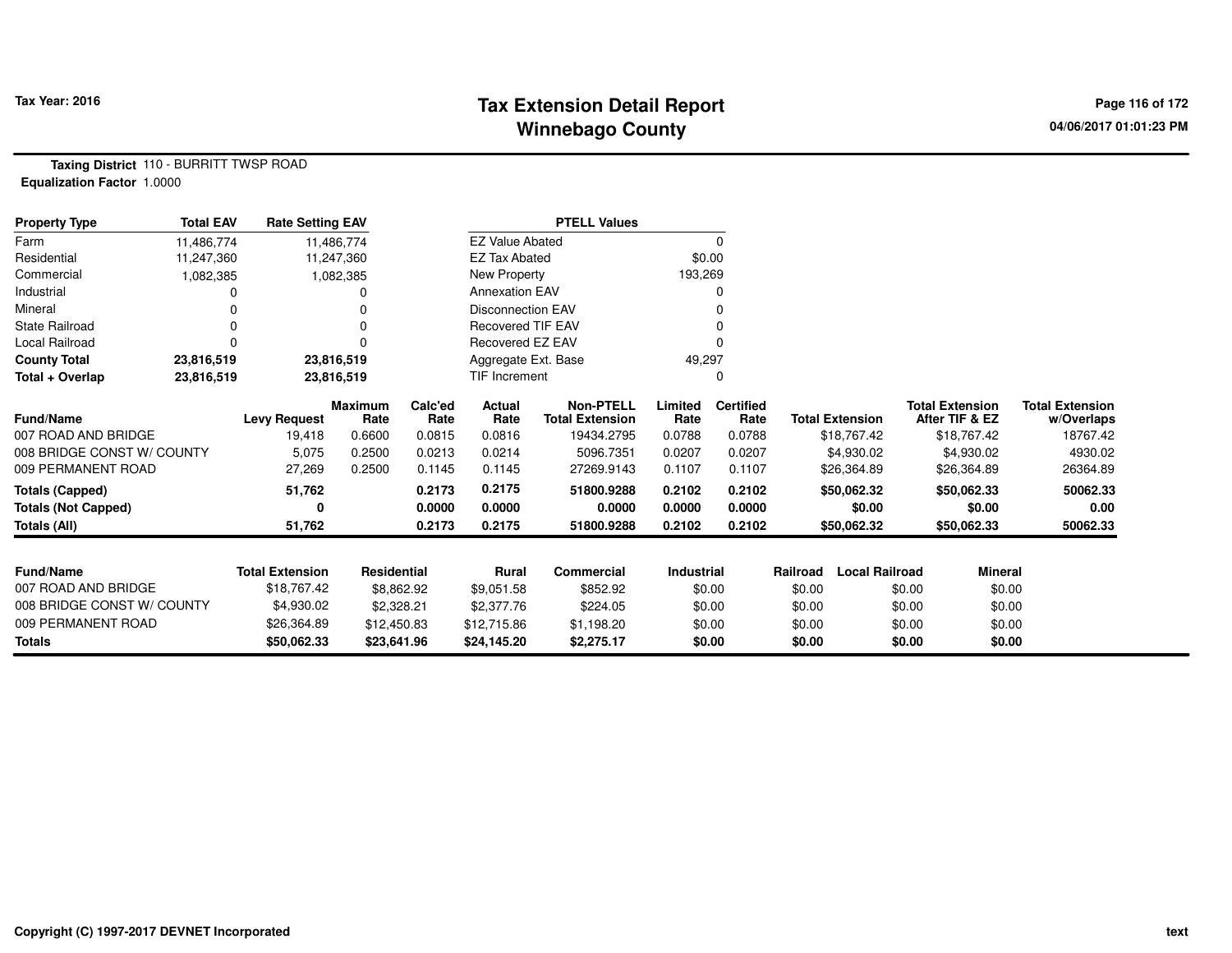### **Tax Extension Detail Report Constant Constant Constant Page 117 of 172 Winnebago County**

**Taxing District** 111 - CHERRY VALLEY TWSP ROAD**Equalization Factor** 1.0000

| <b>Property Type</b>       | <b>Total EAV</b> | <b>Rate Setting EAV</b> |                        |                 |                          | <b>PTELL Values</b>                        |                 |                                                 |            |                        |        |                                          |                                      |
|----------------------------|------------------|-------------------------|------------------------|-----------------|--------------------------|--------------------------------------------|-----------------|-------------------------------------------------|------------|------------------------|--------|------------------------------------------|--------------------------------------|
| Farm                       | 4,546,885        |                         | 4,528,680              |                 | <b>EZ Value Abated</b>   |                                            |                 | $\Omega$                                        |            |                        |        |                                          |                                      |
| Residential                | 175,878,955      | 175,878,955             |                        |                 | <b>EZ Tax Abated</b>     |                                            | \$0.00          |                                                 |            |                        |        |                                          |                                      |
| Commercial                 | 39,341,498       |                         | 39,341,498             |                 | New Property             |                                            | 203,548         |                                                 |            |                        |        |                                          |                                      |
| Industrial                 | 38,978,169       |                         | 36,490,874             |                 | <b>Annexation EAV</b>    |                                            |                 |                                                 |            |                        |        |                                          |                                      |
| Mineral                    | 0                |                         | $\Omega$               |                 | Disconnection EAV        |                                            |                 |                                                 |            |                        |        |                                          |                                      |
| <b>State Railroad</b>      | 1,650,291        |                         | 1,650,291              |                 | <b>Recovered TIF EAV</b> |                                            |                 |                                                 |            |                        |        |                                          |                                      |
| Local Railroad             | 0                |                         | O                      |                 | Recovered EZ EAV         |                                            |                 |                                                 |            |                        |        |                                          |                                      |
| <b>County Total</b>        | 260,395,798      | 257,890,298             |                        |                 | Aggregate Ext. Base      |                                            | 699,386         |                                                 |            |                        |        |                                          |                                      |
| Total + Overlap            | 260,395,798      | 257,890,298             |                        |                 | TIF Increment            |                                            | 2,505,500       |                                                 |            |                        |        |                                          |                                      |
| <b>Fund/Name</b>           |                  | <b>Levy Request</b>     | <b>Maximum</b><br>Rate | Calc'ed<br>Rate | Actual<br>Rate           | <b>Non-PTELL</b><br><b>Total Extension</b> | Limited<br>Rate | <b>Certified</b><br>Rate                        |            | <b>Total Extension</b> |        | <b>Total Extension</b><br>After TIF & EZ | <b>Total Extension</b><br>w/Overlaps |
| 007 ROAD AND BRIDGE        |                  | 225,000                 | 0.6600                 | 0.0872          | 0.0873                   | 227325.5317                                | 0.0851          | 0.0851                                          |            | \$221,596.82           |        | \$219,464.64                             | 219464.64                            |
| 008 BRIDGE CONST W/ COUNTY |                  | 2,000                   | 0.2500                 | 0.0008          | 0.0008                   | 2083.1664                                  | 0.0008          | 0.0008                                          |            | \$2,083.17             |        | \$2,063.12                               | 2063.12                              |
| 009 PERMANENT ROAD         |                  | 495,000                 | 0.2500                 | 0.1919          | 0.1920                   | 499959.9322                                | 0.1875          | 0.1875                                          |            | \$488,242.12           |        | \$483,544.31                             | 483544.31                            |
| <b>Totals (Capped)</b>     |                  | 722,000                 |                        | 0.2800          | 0.2801                   | 729368.6302                                | 0.2734          | 0.2734                                          |            | \$711,922.11           |        | \$705,072.07                             | 705072.07                            |
| <b>Totals (Not Capped)</b> |                  |                         |                        | 0.0000          | 0.0000                   | 0.0000                                     | 0.0000          | 0.0000                                          |            | \$0.00                 |        | \$0.00                                   | 0.00                                 |
| <b>Totals (All)</b>        |                  | 722,000                 |                        | 0.2800          | 0.2801                   | 729368.6302                                | 0.2734          | 0.2734                                          |            | \$711,922.11           |        | \$705,072.07                             | 705072.07                            |
|                            |                  |                         |                        |                 |                          |                                            |                 |                                                 |            |                        |        |                                          |                                      |
| <b>Fund/Name</b>           |                  | <b>Total Extension</b>  | Residential            |                 | Rural                    | Commercial                                 | Industrial      |                                                 | Railroad   | <b>Local Railroad</b>  |        | <b>Mineral</b>                           |                                      |
| 007 ROAD AND BRIDGE        |                  | \$219,464.64            | \$149,672.99           |                 | \$3,853.91               | \$33,479.61                                | \$31,053.73     |                                                 | \$1,404.40 |                        | \$0.00 | \$0.00                                   |                                      |
| 008 BRIDGE CONST W/ COUNTY |                  | \$2,063.12              | \$1,407.03             |                 | \$36.23                  | \$314.73                                   | \$291.93        |                                                 | \$13.20    |                        | \$0.00 | \$0.00                                   |                                      |
| 009 PERMANENT ROAD         |                  | \$483,544.31            | \$329,773.03           |                 | \$8,491.28               | \$73,765.31                                | \$68,420.39     |                                                 | \$3,094.30 |                        | \$0.00 | \$0.00                                   |                                      |
| <b>Totals</b>              |                  | \$705,072.07            | \$480,853.05           |                 | \$12,381.42              | \$107,559.65                               | \$99,766.05     |                                                 | \$4,511.90 |                        | \$0.00 | \$0.00                                   |                                      |
|                            |                  |                         |                        |                 |                          |                                            |                 | <b>Municipal Distribution TWP RD. &amp; BRG</b> |            |                        |        | \$54171.4100                             |                                      |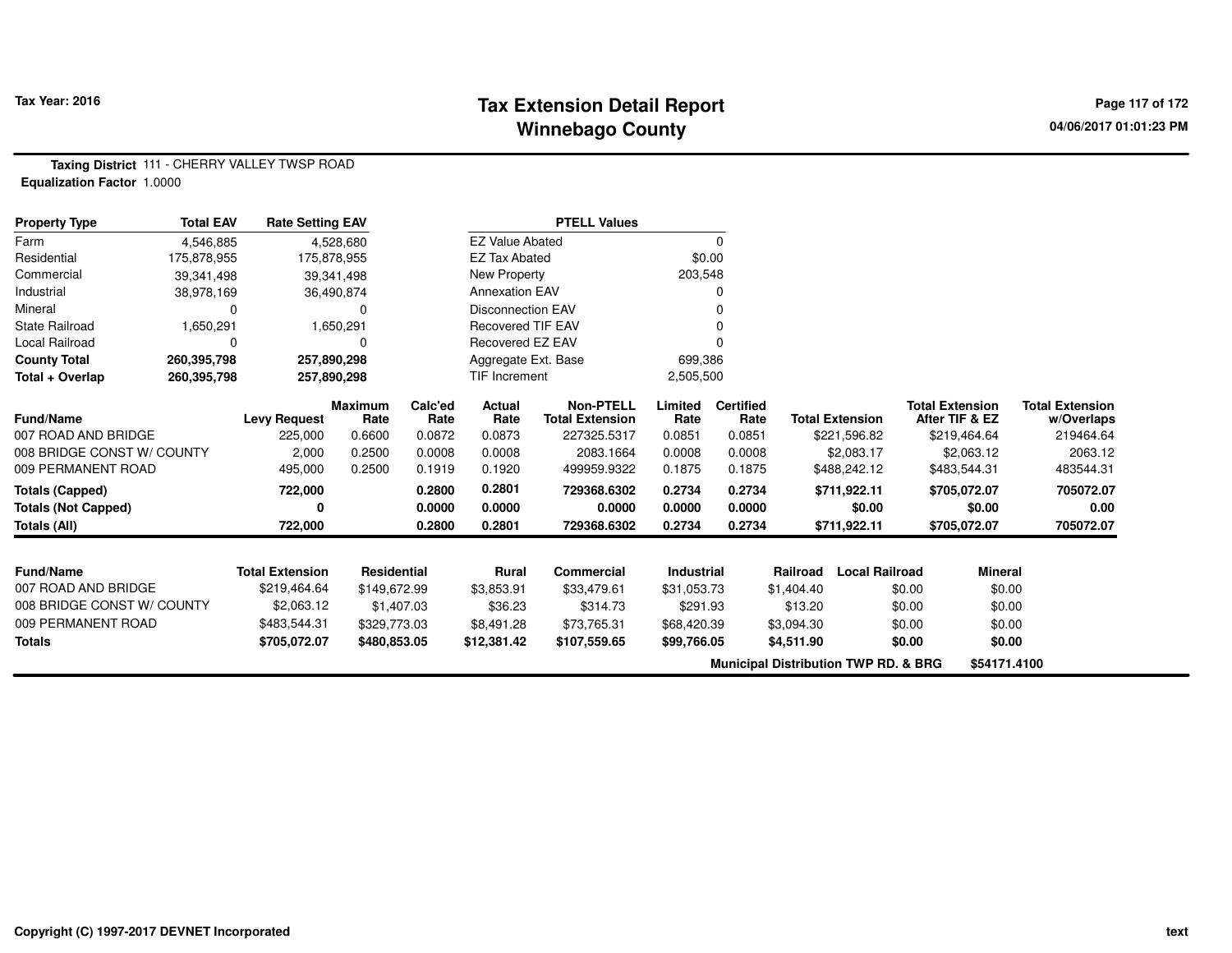## **Tax Extension Detail Report Tax Year: 2016 Page 118 of 172 Winnebago County**

**Taxing District** 112 - DURAND TWSP ROAD**Equalization Factor** 1.0000

| <b>Property Type</b>       | <b>Total EAV</b> | <b>Rate Setting EAV</b> |                        |                 |                          | <b>PTELL Values</b>                        |                 |                          |          |                                                 |                                          |                                      |
|----------------------------|------------------|-------------------------|------------------------|-----------------|--------------------------|--------------------------------------------|-----------------|--------------------------|----------|-------------------------------------------------|------------------------------------------|--------------------------------------|
| Farm                       | 8,310,013        |                         | 8,310,013              |                 | <b>EZ Value Abated</b>   |                                            |                 | 0                        |          |                                                 |                                          |                                      |
| Residential                | 24,215,558       |                         | 24,173,127             |                 | <b>EZ Tax Abated</b>     |                                            | \$0.00          |                          |          |                                                 |                                          |                                      |
| Commercial                 | 3,734,854        |                         | 3,581,441              |                 | New Property             |                                            | 27,714          |                          |          |                                                 |                                          |                                      |
| Industrial                 | 283,374          |                         | 245,672                |                 | <b>Annexation EAV</b>    |                                            |                 |                          |          |                                                 |                                          |                                      |
| Mineral                    |                  |                         |                        |                 | <b>Disconnection EAV</b> |                                            |                 | 0                        |          |                                                 |                                          |                                      |
| <b>State Railroad</b>      |                  |                         |                        |                 | <b>Recovered TIF EAV</b> |                                            |                 |                          |          |                                                 |                                          |                                      |
| Local Railroad             | $\Omega$         |                         | $\Omega$               |                 | Recovered EZ EAV         |                                            |                 | $\Omega$                 |          |                                                 |                                          |                                      |
| <b>County Total</b>        | 36,543,799       |                         | 36,310,253             |                 | Aggregate Ext. Base      |                                            | 102,778         |                          |          |                                                 |                                          |                                      |
| Total + Overlap            | 36,543,799       |                         | 36,310,253             |                 | TIF Increment            |                                            | 233,546         |                          |          |                                                 |                                          |                                      |
| <b>Fund/Name</b>           |                  | <b>Levy Request</b>     | <b>Maximum</b><br>Rate | Calc'ed<br>Rate | Actual<br>Rate           | <b>Non-PTELL</b><br><b>Total Extension</b> | Limited<br>Rate | <b>Certified</b><br>Rate |          | <b>Total Extension</b>                          | <b>Total Extension</b><br>After TIF & EZ | <b>Total Extension</b><br>w/Overlaps |
| 007 ROAD AND BRIDGE        |                  | 29,135                  | 0.6600                 | 0.0802          | 0.0803                   | 29344.6706                                 | 0.0767          | 0.0767                   |          | \$28,029.09                                     | \$27,849.96                              | 27849.96                             |
| 008 BRIDGE CONST W/ COUNTY |                  | 2,221                   | 0.2500                 | 0.0061          | 0.0062                   | 2265.7155                                  | 0.0060          | 0.0060                   |          | \$2,192.63                                      | \$2,178.62                               | 2178.62                              |
| 009 PERMANENT ROAD         |                  | 67,970                  | 0.2500                 | 0.1872          | 0.1872                   | 68409.9917                                 | 0.1792          | 0.1792                   |          | \$65,486.49                                     | \$65,067.97                              | 65067.97                             |
| 010 EQUIPMENT AND BUILDING |                  | 8,824                   | 0.1000                 | 0.0243          | 0.0244                   | 8916.6870                                  | 0.0234          | 0.0234                   |          | \$8,551.25                                      | \$8,496.60                               | 8496.60                              |
| <b>Totals (Capped)</b>     |                  | 108,150                 |                        | 0.2979          | 0.2981                   | 108937.0648                                | 0.2853          | 0.2853                   |          | \$104,259.46                                    | \$103,593.15                             | 103593.15                            |
| <b>Totals (Not Capped)</b> |                  |                         |                        | 0.0000          | 0.0000                   | 0.0000                                     | 0.0000          | 0.0000                   |          | \$0.00                                          | \$0.00                                   | 0.00                                 |
| Totals (All)               |                  | 108,150                 |                        | 0.2979          | 0.2981                   | 108937.0648                                | 0.2853          | 0.2853                   |          | \$104,259.46                                    | \$103,593.15                             | 103593.15                            |
|                            |                  |                         |                        |                 |                          |                                            |                 |                          |          |                                                 |                                          |                                      |
| <b>Fund/Name</b>           |                  | <b>Total Extension</b>  | Residential            |                 | <b>Rural</b>             | Commercial                                 | Industrial      |                          | Railroad | <b>Local Railroad</b>                           | <b>Mineral</b>                           |                                      |
| 007 ROAD AND BRIDGE        |                  | \$27,849.96             | \$18,540.78            |                 | \$6,373.78               | \$2,746.97                                 | \$188.43        |                          | \$0.00   | \$0.00                                          | \$0.00                                   |                                      |
| 008 BRIDGE CONST W/ COUNTY |                  | \$2,178.62              | \$1,450.39             |                 | \$498.60                 | \$214.89                                   | \$14.74         |                          | \$0.00   | \$0.00                                          | \$0.00                                   |                                      |
| 009 PERMANENT ROAD         |                  | \$65,067.97             | \$43,318.25            |                 | \$14,891.54              | \$6,417.94                                 | \$440.24        |                          | \$0.00   | \$0.00                                          | \$0.00                                   |                                      |
| 010 EQUIPMENT AND BUILDING |                  | \$8,496.60              | \$5,656.51             |                 | \$1,944.54               | \$838.06                                   | \$57.49         |                          | \$0.00   | \$0.00                                          | \$0.00                                   |                                      |
| <b>Totals</b>              |                  | \$103,593.15            | \$68,965.93            |                 | \$23,708.46              | \$10,217.86                                | \$700.90        |                          | \$0.00   | \$0.00                                          | \$0.00                                   |                                      |
|                            |                  |                         |                        |                 |                          |                                            |                 |                          |          | <b>Municipal Distribution TWP RD. &amp; BRG</b> | \$6165.0200                              |                                      |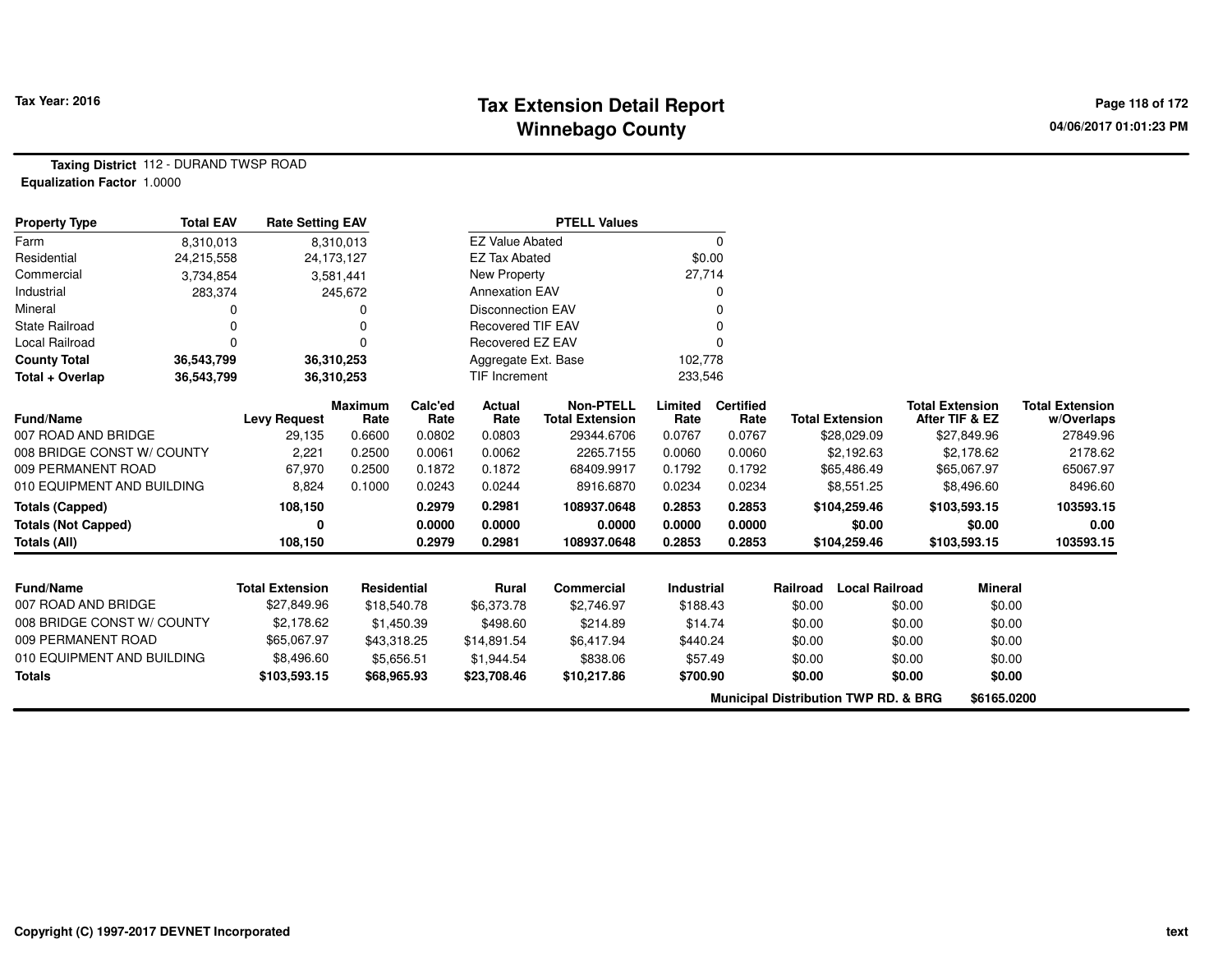# **Tax Extension Detail Report Tax Year: 2016 Page 119 of 172 Winnebago County**

**Taxing District** 113 - HARLEM TWSP ROAD**Equalization Factor** 1.0000

| <b>Property Type</b>       | <b>Total EAV</b> | <b>Rate Setting EAV</b> |                        |                 |                          | <b>PTELL Values</b>                        |                 |                          |                                                 |                                          |                                      |
|----------------------------|------------------|-------------------------|------------------------|-----------------|--------------------------|--------------------------------------------|-----------------|--------------------------|-------------------------------------------------|------------------------------------------|--------------------------------------|
| Farm                       | 2,578,668        |                         | 2,515,021              |                 | <b>EZ Value Abated</b>   |                                            |                 | $\Omega$                 |                                                 |                                          |                                      |
| Residential                | 438,251,845      |                         | 438,044,934            |                 | <b>EZ Tax Abated</b>     |                                            |                 | \$0.00                   |                                                 |                                          |                                      |
| Commercial                 | 79,420,679       |                         | 68,062,403             |                 | New Property             |                                            | 2,104,760       |                          |                                                 |                                          |                                      |
| Industrial                 | 62,681,270       |                         | 43,117,786             |                 | <b>Annexation EAV</b>    |                                            |                 |                          |                                                 |                                          |                                      |
| Mineral                    |                  |                         |                        |                 | <b>Disconnection EAV</b> |                                            |                 |                          |                                                 |                                          |                                      |
| <b>State Railroad</b>      |                  |                         |                        |                 | Recovered TIF EAV        |                                            |                 |                          |                                                 |                                          |                                      |
| Local Railroad             | $\Omega$         |                         |                        |                 | Recovered EZ EAV         |                                            |                 |                          |                                                 |                                          |                                      |
| <b>County Total</b>        | 582,932,462      |                         | 551,740,144            |                 | Aggregate Ext. Base      |                                            | 262,689         |                          |                                                 |                                          |                                      |
| Total + Overlap            | 582,932,462      |                         | 551,740,144            |                 | TIF Increment            |                                            | 31,192,318      |                          |                                                 |                                          |                                      |
| <b>Fund/Name</b>           |                  | <b>Levy Request</b>     | <b>Maximum</b><br>Rate | Calc'ed<br>Rate | Actual<br>Rate           | <b>Non-PTELL</b><br><b>Total Extension</b> | Limited<br>Rate | <b>Certified</b><br>Rate | <b>Total Extension</b>                          | <b>Total Extension</b><br>After TIF & EZ | <b>Total Extension</b><br>w/Overlaps |
| 007 ROAD AND BRIDGE        |                  | 259,000                 | 0.6600                 | 0.0469          | 0.0470                   | 273978.2571                                | 0.0470          | 0.0470                   | \$273,978.26                                    | \$259,317.87                             | 259317.87                            |
| <b>Totals (Capped)</b>     |                  | 259,000                 |                        | 0.0469          | 0.0470                   | 273978.2571                                | 0.0470          | 0.0470                   | \$273,978.26                                    | \$259,317.87                             | 259317.87                            |
| <b>Totals (Not Capped)</b> |                  | 0                       |                        | 0.0000          | 0.0000                   | 0.0000                                     | 0.0000          | 0.0000                   | \$0.00                                          | \$0.00                                   | 0.00                                 |
| Totals (All)               |                  | 259,000                 |                        | 0.0469          | 0.0470                   | 273978.2571                                | 0.0470          | 0.0470                   | \$273,978.26                                    | \$259,317.87                             | 259317.87                            |
| <b>Fund/Name</b>           |                  | <b>Total Extension</b>  | Residential            |                 | <b>Rural</b>             | Commercial                                 | Industrial      |                          | Railroad                                        | <b>Local Railroad</b><br>Mineral         |                                      |
| 007 ROAD AND BRIDGE        |                  | \$259,317.87            | \$205,881.12           |                 | \$1,182.06               | \$31,989.33                                | \$20,265.36     |                          | \$0.00                                          | \$0.00                                   | \$0.00                               |
| Totals                     |                  | \$259,317.87            | \$205,881.12           |                 | \$1,182.06               | \$31,989.33                                | \$20,265.36     |                          | \$0.00                                          | \$0.00                                   | \$0.00                               |
|                            |                  |                         |                        |                 |                          |                                            |                 |                          |                                                 |                                          |                                      |
|                            |                  |                         |                        |                 |                          |                                            |                 |                          | <b>Municipal Distribution TWP RD. &amp; BRG</b> |                                          | \$118904.7700                        |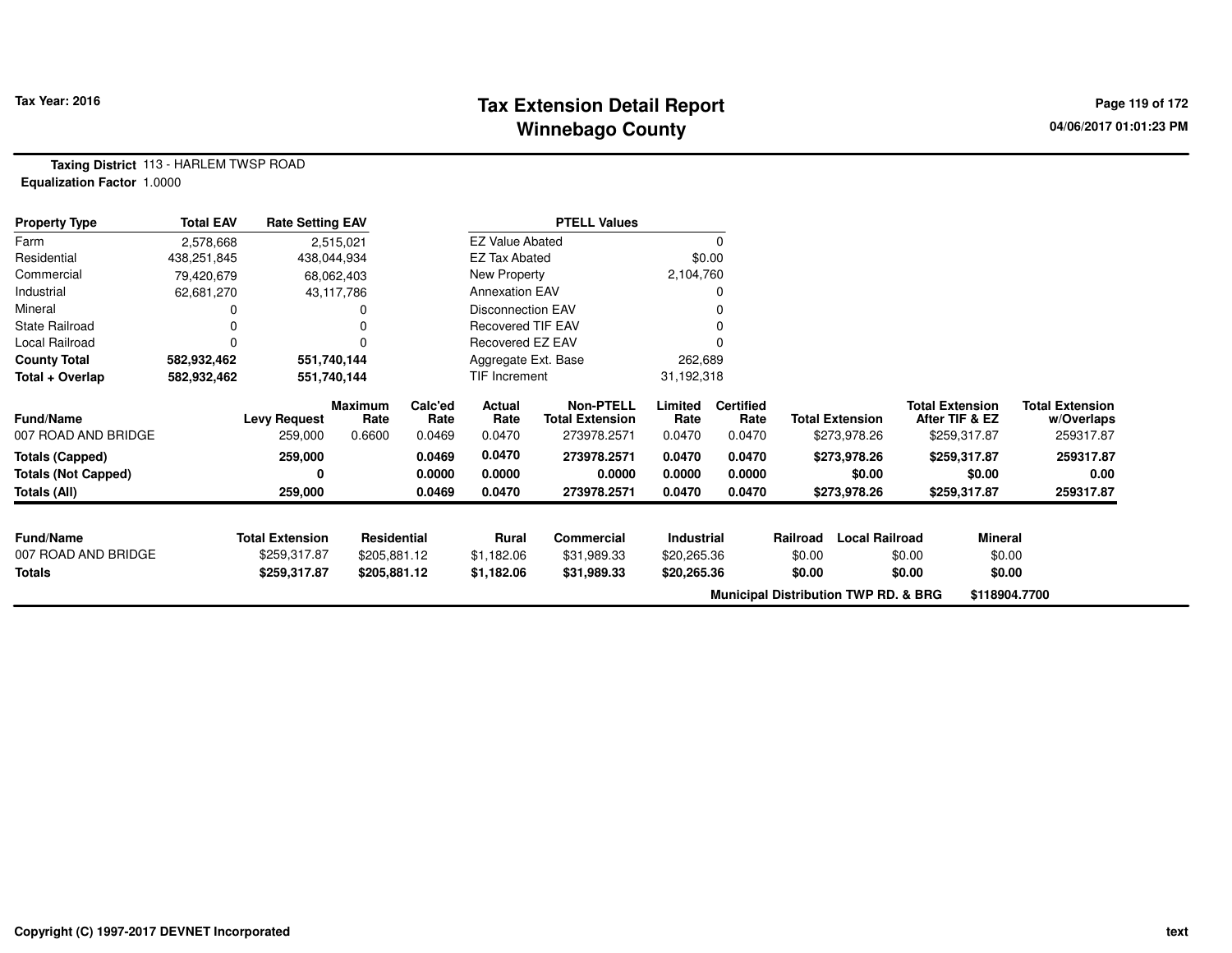# **Tax Extension Detail Report Tax Year: 2016 Page 120 of 172 Winnebago County**

**Taxing District** 114 - HARRISON TWSP ROAD**Equalization Factor** 1.0000

| <b>Property Type</b>       | <b>Total EAV</b> | <b>Rate Setting EAV</b> |                        |                 |                          | <b>PTELL Values</b>                        |                 |                          |                        |                       |                                          |                                      |
|----------------------------|------------------|-------------------------|------------------------|-----------------|--------------------------|--------------------------------------------|-----------------|--------------------------|------------------------|-----------------------|------------------------------------------|--------------------------------------|
| Farm                       | 5,356,147        |                         | 5,356,147              |                 | <b>EZ Value Abated</b>   |                                            |                 | 0                        |                        |                       |                                          |                                      |
| Residential                | 7,590,883        |                         | 7,590,883              |                 | <b>EZ Tax Abated</b>     |                                            | \$0.00          |                          |                        |                       |                                          |                                      |
| Commercial                 | 340,566          |                         | 340,566                |                 | New Property             |                                            |                 | 710                      |                        |                       |                                          |                                      |
| Industrial                 |                  |                         |                        |                 | <b>Annexation EAV</b>    |                                            |                 | O                        |                        |                       |                                          |                                      |
| Mineral                    |                  |                         |                        |                 | <b>Disconnection EAV</b> |                                            |                 |                          |                        |                       |                                          |                                      |
| <b>State Railroad</b>      | $\Omega$         |                         | $\Omega$               |                 | <b>Recovered TIF EAV</b> |                                            |                 |                          |                        |                       |                                          |                                      |
| Local Railroad             |                  |                         | O                      |                 | Recovered EZ EAV         |                                            |                 |                          |                        |                       |                                          |                                      |
| <b>County Total</b>        | 13,287,596       |                         | 13,287,596             |                 | Aggregate Ext. Base      |                                            | 28,662          |                          |                        |                       |                                          |                                      |
| Total + Overlap            | 13,287,596       |                         | 13,287,596             |                 | TIF Increment            |                                            |                 | 0                        |                        |                       |                                          |                                      |
| Fund/Name                  |                  | <b>Levy Request</b>     | <b>Maximum</b><br>Rate | Calc'ed<br>Rate | Actual<br>Rate           | <b>Non-PTELL</b><br><b>Total Extension</b> | Limited<br>Rate | <b>Certified</b><br>Rate | <b>Total Extension</b> |                       | <b>Total Extension</b><br>After TIF & EZ | <b>Total Extension</b><br>w/Overlaps |
| 007 ROAD AND BRIDGE        |                  | 30,066                  | 0.6600                 | 0.2263          | 0.2263                   | 30069.8297                                 | 0.2173          | 0.2173                   |                        | \$28,873.95           | \$28,873.95                              | 28873.95                             |
| 008 BRIDGE CONST W/ COUNTY |                  | 0                       | 0.2500                 | 0.0000          | 0.0000                   | 0.0000                                     | 0.0000          | 0.0000                   |                        | \$0.00                | \$0.00                                   | 0.00                                 |
| <b>Totals (Capped)</b>     |                  | 30,066                  |                        | 0.2263          | 0.2263                   | 30069.8297                                 | 0.2173          | 0.2173                   |                        | \$28,873.95           | \$28,873.95                              | 28873.95                             |
| <b>Totals (Not Capped)</b> |                  |                         |                        | 0.0000          | 0.0000                   | 0.0000                                     | 0.0000          | 0.0000                   |                        | \$0.00                | \$0.00                                   | 0.00                                 |
| Totals (All)               |                  | 30,066                  |                        | 0.2263          | 0.2263                   | 30069.8297                                 | 0.2173          | 0.2173                   |                        | \$28,873.95           | \$28,873.95                              | 28873.95                             |
| <b>Fund/Name</b>           |                  | <b>Total Extension</b>  | Residential            |                 | Rural                    | Commercial                                 | Industrial      |                          | Railroad               | <b>Local Railroad</b> | Mineral                                  |                                      |
| 007 ROAD AND BRIDGE        |                  | \$28,873.95             | \$16,494.99            |                 | \$11,638.91              | \$740.05                                   |                 | \$0.00                   | \$0.00                 |                       | \$0.00<br>\$0.00                         |                                      |
| 008 BRIDGE CONST W/ COUNTY |                  | \$0.00                  |                        | \$0.00          | \$0.00                   | \$0.00                                     |                 | \$0.00                   | \$0.00                 |                       | \$0.00<br>\$0.00                         |                                      |
| Totals                     |                  | \$28,873.95             | \$16,494.99            |                 | \$11,638.91              | \$740.05                                   |                 | \$0.00                   | \$0.00                 |                       | \$0.00<br>\$0.00                         |                                      |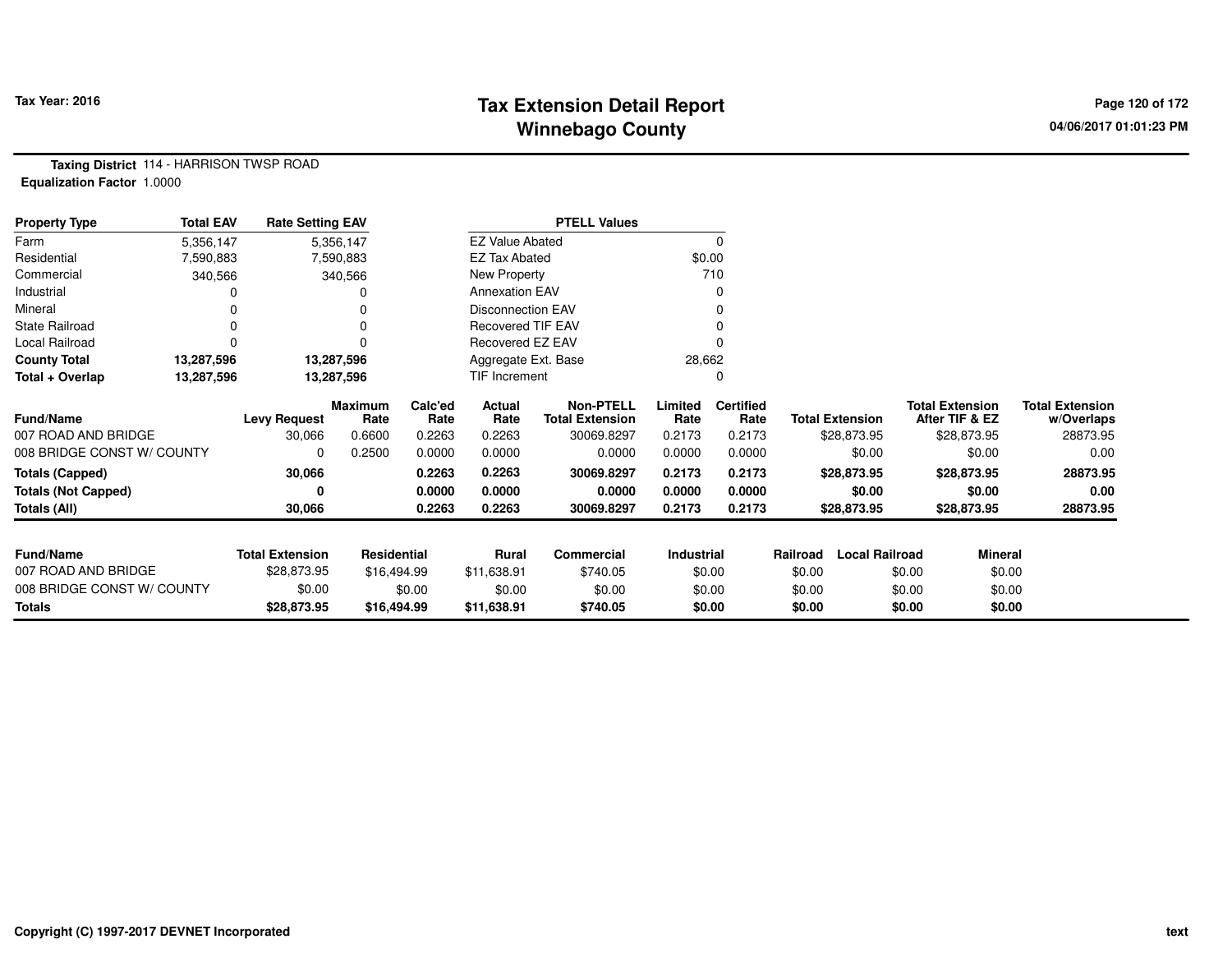## **Tax Extension Detail Report Tax Year: 2016 Page 121 of 172 Winnebago County**

**Taxing District** 115 - LAONA TWSP ROAD**Equalization Factor** 1.0000

| <b>Property Type</b>         | <b>Total EAV</b> | <b>Rate Setting EAV</b> |                        |                 |                          | <b>PTELL Values</b>                        |                   |                          |          |                        |                                          |                                      |
|------------------------------|------------------|-------------------------|------------------------|-----------------|--------------------------|--------------------------------------------|-------------------|--------------------------|----------|------------------------|------------------------------------------|--------------------------------------|
| Farm                         | 6,214,405        |                         | 6,214,405              |                 | <b>EZ Value Abated</b>   |                                            |                   | 0                        |          |                        |                                          |                                      |
| Residential                  | 25,824,703       |                         | 25,824,703             |                 | <b>EZ Tax Abated</b>     |                                            | \$0.00            |                          |          |                        |                                          |                                      |
| Commercial                   | 359,440          |                         | 359,440                |                 | <b>New Property</b>      |                                            | 11,006            |                          |          |                        |                                          |                                      |
| Industrial                   | 9,199            |                         | 9,199                  |                 | <b>Annexation EAV</b>    |                                            |                   | 0                        |          |                        |                                          |                                      |
| Mineral                      |                  |                         |                        |                 | <b>Disconnection EAV</b> |                                            |                   |                          |          |                        |                                          |                                      |
| <b>State Railroad</b>        |                  |                         |                        |                 | <b>Recovered TIF EAV</b> |                                            |                   |                          |          |                        |                                          |                                      |
| Local Railroad               | n                |                         | U                      |                 | Recovered EZ EAV         |                                            |                   |                          |          |                        |                                          |                                      |
| <b>County Total</b>          | 32,407,747       |                         | 32,407,747             |                 | Aggregate Ext. Base      |                                            | 67,172            |                          |          |                        |                                          |                                      |
| Total + Overlap              | 32,407,747       |                         | 32,407,747             |                 | <b>TIF Increment</b>     |                                            |                   |                          |          |                        |                                          |                                      |
| Fund/Name                    |                  | <b>Levy Request</b>     | <b>Maximum</b><br>Rate | Calc'ed<br>Rate | Actual<br>Rate           | <b>Non-PTELL</b><br><b>Total Extension</b> | Limited<br>Rate   | <b>Certified</b><br>Rate |          | <b>Total Extension</b> | <b>Total Extension</b><br>After TIF & EZ | <b>Total Extension</b><br>w/Overlaps |
| 007 ROAD AND BRIDGE          |                  | 67,800                  | 0.6600                 | 0.2092          | 0.2093                   | 67829.4145                                 | 0.2088            | 0.2088                   |          | \$67,667.38            | \$67,667.38                              | 67667.38                             |
| 027 AUDIT                    |                  | <sup>0</sup>            | 0.0050                 | 0.0000          | 0.0000                   | 0.0000                                     | 0.0000            | 0.0000                   |          | \$0.00                 | \$0.00                                   | 0.00                                 |
| 035 TORT JUDGMENTS, LIABILIT |                  | 0                       | 0.0000                 | 0.0000          | 0.0000                   | 0.0000                                     | 0.0000            | 0.0000                   |          | \$0.00                 | \$0.00                                   | 0.00                                 |
| 047 SOCIAL SECURITY          |                  | n                       | 0.0000                 | 0.0000          | 0.0000                   | 0.0000                                     | 0.0000            | 0.0000                   |          | \$0.00                 | \$0.00                                   | 0.00                                 |
| <b>Totals (Capped)</b>       |                  | 67,800                  |                        | 0.2092          | 0.2093                   | 67829.4145                                 | 0.2088            | 0.2088                   |          | \$67,667.38            | \$67,667.38                              | 67667.38                             |
| <b>Totals (Not Capped)</b>   |                  | 0                       |                        | 0.0000          | 0.0000                   | 0.0000                                     | 0.0000            | 0.0000                   |          | \$0.00                 | \$0.00                                   | 0.00                                 |
| <b>Totals (All)</b>          |                  | 67,800                  |                        | 0.2092          | 0.2093                   | 67829.4145                                 | 0.2088            | 0.2088                   |          | \$67,667.38            | \$67,667.38                              | 67667.38                             |
|                              |                  |                         |                        |                 |                          |                                            |                   |                          |          |                        |                                          |                                      |
| <b>Fund/Name</b>             |                  | <b>Total Extension</b>  | <b>Residential</b>     |                 | <b>Rural</b>             | Commercial                                 | <b>Industrial</b> |                          | Railroad | <b>Local Railroad</b>  | Mineral                                  |                                      |
| 007 ROAD AND BRIDGE          |                  | \$67,667.38             | \$53,921.98            |                 | \$12,975.68              | \$750.51                                   | \$19.21           |                          | \$0.00   |                        | \$0.00<br>\$0.00                         |                                      |
| 027 AUDIT                    |                  | \$0.00                  |                        | \$0.00          | \$0.00                   | \$0.00                                     | \$0.00            |                          | \$0.00   |                        | \$0.00<br>\$0.00                         |                                      |
| 035 TORT JUDGMENTS, LIABILIT |                  | \$0.00                  |                        | \$0.00          | \$0.00                   | \$0.00                                     | \$0.00            |                          | \$0.00   |                        | \$0.00<br>\$0.00                         |                                      |
| 047 SOCIAL SECURITY          |                  | \$0.00                  |                        | \$0.00          | \$0.00                   | \$0.00                                     | \$0.00            |                          | \$0.00   |                        | \$0.00<br>\$0.00                         |                                      |
| <b>Totals</b>                |                  | \$67,667.38             | \$53,921.98            |                 | \$12,975.68              | \$750.51                                   | \$19.21           |                          | \$0.00   |                        | \$0.00<br>\$0.00                         |                                      |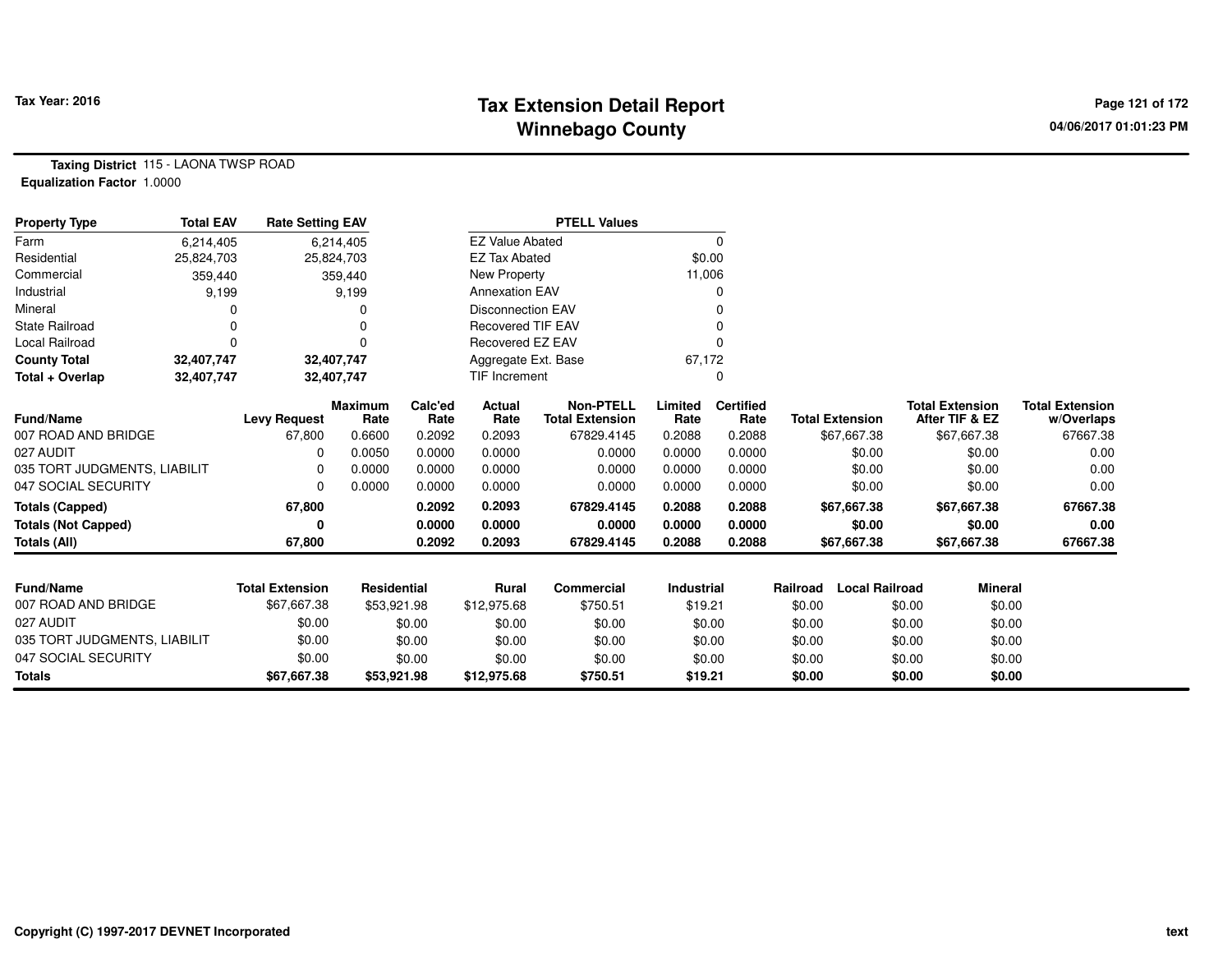### **Tax Extension Detail Report Tax Fact Constant Constant Page 122 of 172 Winnebago County**

**Taxing District** 116 - OWEN TWSP ROAD**Equalization Factor** 1.0000

| <b>Property Type</b>         | <b>Total EAV</b> | <b>Rate Setting EAV</b> |                        |                 |                          | <b>PTELL Values</b>                        |                 |                          |          |                                                 |                                          |                |                                      |
|------------------------------|------------------|-------------------------|------------------------|-----------------|--------------------------|--------------------------------------------|-----------------|--------------------------|----------|-------------------------------------------------|------------------------------------------|----------------|--------------------------------------|
| Farm                         | 7,885,394        |                         | 7,885,394              |                 | <b>EZ Value Abated</b>   |                                            |                 | 0                        |          |                                                 |                                          |                |                                      |
| Residential                  | 58,699,150       |                         | 58,699,150             |                 | <b>EZ Tax Abated</b>     |                                            | \$0.00          |                          |          |                                                 |                                          |                |                                      |
| Commercial                   | 1,590,346        |                         | 1,590,346              |                 | <b>New Property</b>      |                                            | 338,832         |                          |          |                                                 |                                          |                |                                      |
| Industrial                   | 11,183,454       |                         | 11,183,454             |                 | <b>Annexation EAV</b>    |                                            |                 | 0                        |          |                                                 |                                          |                |                                      |
| Mineral                      | 0                |                         | O                      |                 | <b>Disconnection EAV</b> |                                            |                 | 0                        |          |                                                 |                                          |                |                                      |
| State Railroad               | 360,102          |                         | 360,102                |                 | <b>Recovered TIF EAV</b> |                                            |                 | 0                        |          |                                                 |                                          |                |                                      |
| Local Railroad               | 0                |                         |                        |                 | Recovered EZ EAV         |                                            |                 | 0                        |          |                                                 |                                          |                |                                      |
| <b>County Total</b>          | 79,718,446       |                         | 79,718,446             |                 | Aggregate Ext. Base      |                                            | 161,799         |                          |          |                                                 |                                          |                |                                      |
| Total + Overlap              | 79,718,446       |                         | 79,718,446             |                 | TIF Increment            |                                            |                 | 0                        |          |                                                 |                                          |                |                                      |
| Fund/Name                    |                  | <b>Levy Request</b>     | <b>Maximum</b><br>Rate | Calc'ed<br>Rate | Actual<br>Rate           | <b>Non-PTELL</b><br><b>Total Extension</b> | Limited<br>Rate | <b>Certified</b><br>Rate |          | <b>Total Extension</b>                          | <b>Total Extension</b><br>After TIF & EZ |                | <b>Total Extension</b><br>w/Overlaps |
| 007 ROAD AND BRIDGE          |                  | 81,000                  | 0.6600                 | 0.1016          | 0.1017                   | 81073.6596                                 | 0.1016          | 0.1016                   |          | \$80,993.94                                     |                                          | \$80,993.94    | 80993.94                             |
| 009 PERMANENT ROAD           |                  | 70,600                  | 0.2500                 | 0.0886          | 0.0886                   | 70630.5432                                 | 0.0886          | 0.0886                   |          | \$70,630.54                                     |                                          | \$70,630.54    | 70630.54                             |
| 035 TORT JUDGMENTS, LIABILIT |                  | 7,000                   | 0.0000                 | 0.0088          | 0.0088                   | 7015.2232                                  | 0.0088          | 0.0088                   |          | \$7,015.22                                      |                                          | \$7,015.22     | 7015.22                              |
| 047 SOCIAL SECURITY          |                  | 5,000                   | 0.0000                 | 0.0063          | 0.0063                   | 5022.2621                                  | 0.0063          | 0.0063                   |          | \$5,022.26                                      |                                          | \$5,022.26     | 5022.26                              |
| <b>Totals (Capped)</b>       |                  | 163,600                 |                        | 0.2052          | 0.2054                   | 163741.6881                                | 0.2053          | 0.2053                   |          | \$163,661.97                                    | \$163,661.96                             |                | 163661.96                            |
| <b>Totals (Not Capped)</b>   |                  | 0                       |                        | 0.0000          | 0.0000                   | 0.0000                                     | 0.0000          | 0.0000                   |          | \$0.00                                          |                                          | \$0.00         | 0.00                                 |
| Totals (All)                 |                  | 163,600                 |                        | 0.2052          | 0.2054                   | 163741.6881                                | 0.2053          | 0.2053                   |          | \$163,661.97                                    | \$163,661.96                             |                | 163661.96                            |
| <b>Fund/Name</b>             |                  | <b>Total Extension</b>  | Residential            |                 | Rural                    | Commercial                                 | Industrial      |                          | Railroad | <b>Local Railroad</b>                           |                                          | <b>Mineral</b> |                                      |
| 007 ROAD AND BRIDGE          |                  | \$80,993.94             | \$59,638.34            |                 | \$8,011.56               | \$1,615.79                                 | \$11,362.39     |                          | \$365.86 |                                                 | \$0.00                                   | \$0.00         |                                      |
| 009 PERMANENT ROAD           |                  | \$70,630.54             | \$52,007.44            |                 | \$6,986.46               | \$1,409.05                                 | \$9,908.54      |                          | \$319.05 |                                                 | \$0.00                                   | \$0.00         |                                      |
| 035 TORT JUDGMENTS, LIABILIT |                  | \$7,015.22              |                        | \$5,165.53      | \$693.91                 | \$139.95                                   | \$984.14        |                          | \$31.69  |                                                 | \$0.00                                   | \$0.00         |                                      |
| 047 SOCIAL SECURITY          |                  | \$5,022.26              |                        | \$3,698.04      | \$496.78                 | \$100.19                                   | \$704.56        |                          | \$22.69  |                                                 | \$0.00                                   | \$0.00         |                                      |
| <b>Totals</b>                |                  | \$163,661.96            | \$120,509.35           |                 | \$16,188.71              | \$3,264.98                                 | \$22,959.63     |                          | \$739.29 |                                                 | \$0.00                                   | \$0.00         |                                      |
|                              |                  |                         |                        |                 |                          |                                            |                 |                          |          | <b>Municipal Distribution TWP RD. &amp; BRG</b> |                                          | \$14659.0800   |                                      |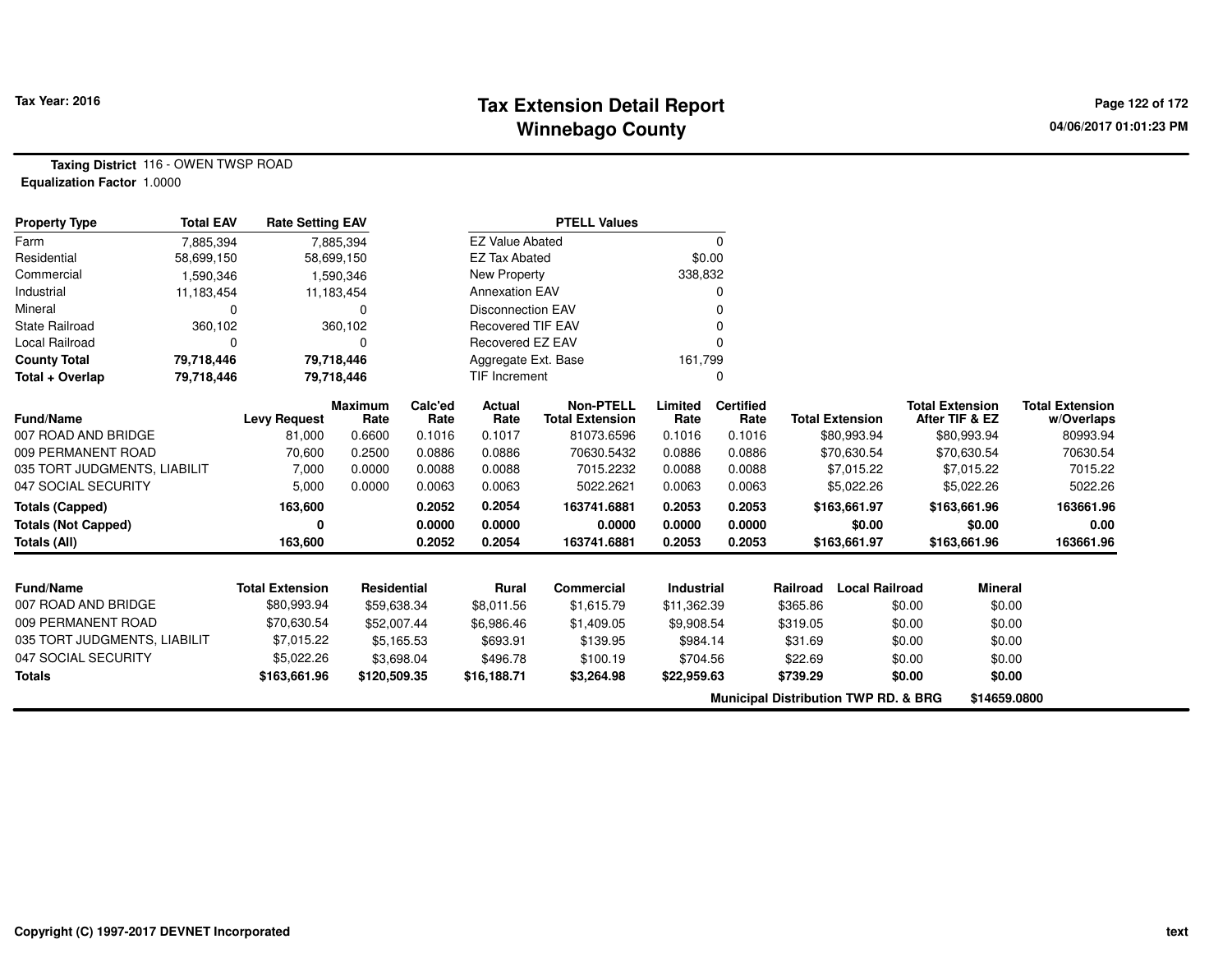## **Tax Extension Detail Report Constant Constant Constant Page 123 of 172 Winnebago County**

**Taxing District** 117 - PECATONICA TWSP ROAD**Equalization Factor** 1.0000

| <b>Property Type</b>         | <b>Total EAV</b> | <b>Rate Setting EAV</b> |                        |                 |                          | <b>PTELL Values</b>                        |                 |                          |          |                                                 |        |                                          |                                      |
|------------------------------|------------------|-------------------------|------------------------|-----------------|--------------------------|--------------------------------------------|-----------------|--------------------------|----------|-------------------------------------------------|--------|------------------------------------------|--------------------------------------|
| Farm                         | 8,762,967        |                         | 8,762,967              |                 | <b>EZ Value Abated</b>   |                                            |                 | $\Omega$                 |          |                                                 |        |                                          |                                      |
| Residential                  | 51,562,335       |                         | 51,562,335             |                 | <b>EZ Tax Abated</b>     |                                            |                 | \$0.00                   |          |                                                 |        |                                          |                                      |
| Commercial                   | 3,502,647        |                         | 3,502,647              |                 | New Property             |                                            | 278,309         |                          |          |                                                 |        |                                          |                                      |
| Industrial                   | 2,010,591        |                         | 2,010,591              |                 | <b>Annexation EAV</b>    |                                            |                 |                          |          |                                                 |        |                                          |                                      |
| Mineral                      |                  |                         | 0                      |                 | <b>Disconnection EAV</b> |                                            |                 |                          |          |                                                 |        |                                          |                                      |
| <b>State Railroad</b>        |                  |                         |                        |                 | <b>Recovered TIF EAV</b> |                                            |                 |                          |          |                                                 |        |                                          |                                      |
| Local Railroad               | $\Omega$         |                         | O                      |                 | Recovered EZ EAV         |                                            |                 |                          |          |                                                 |        |                                          |                                      |
| <b>County Total</b>          | 65,838,540       |                         | 65,838,540             |                 | Aggregate Ext. Base      |                                            | 121,461         |                          |          |                                                 |        |                                          |                                      |
| Total + Overlap              | 65,838,540       |                         | 65,838,540             |                 | TIF Increment            |                                            |                 | O                        |          |                                                 |        |                                          |                                      |
| <b>Fund/Name</b>             |                  | <b>Levy Request</b>     | <b>Maximum</b><br>Rate | Calc'ed<br>Rate | Actual<br>Rate           | <b>Non-PTELL</b><br><b>Total Extension</b> | Limited<br>Rate | <b>Certified</b><br>Rate |          | <b>Total Extension</b>                          |        | <b>Total Extension</b><br>After TIF & EZ | <b>Total Extension</b><br>w/Overlaps |
| 007 ROAD AND BRIDGE          |                  | 51,534                  | 0.6600                 | 0.0783          | 0.0783                   | 51551.5768                                 | 0.0752          | 0.0752                   |          | \$49,510.58                                     |        | \$49,510.58                              | 49510.58                             |
| 009 PERMANENT ROAD           |                  | 15,000                  | 0.2500                 | 0.0228          | 0.0228                   | 15011.1871                                 | 0.0220          | 0.0220                   |          | \$14,484.48                                     |        | \$14,484.48                              | 14484.48                             |
| 010 EQUIPMENT AND BUILDING   |                  | 55,000                  | 0.1000                 | 0.0835          | 0.0836                   | 55041.0194                                 | 0.0805          | 0.0805                   |          | \$53,000.02                                     |        | \$53,000.02                              | 53000.02                             |
| 035 TORT JUDGMENTS, LIABILIT |                  | 6,000                   | 0.0000                 | 0.0091          | 0.0092                   | 6057.1457                                  | 0.0089          | 0.0089                   |          | \$5,859.63                                      |        | \$5,859.63                               | 5859.63                              |
| <b>Totals (Capped)</b>       |                  | 127,534                 |                        | 0.1937          | 0.1939                   | 127660.9291                                | 0.1866          | 0.1866                   |          | \$122,854.72                                    |        | \$122,854.71                             | 122854.71                            |
| <b>Totals (Not Capped)</b>   |                  | 0                       |                        | 0.0000          | 0.0000                   | 0.0000                                     | 0.0000          | 0.0000                   |          | \$0.00                                          |        | \$0.00                                   | 0.00                                 |
| Totals (All)                 |                  | 127,534                 |                        | 0.1937          | 0.1939                   | 127660.9291                                | 0.1866          | 0.1866                   |          | \$122,854.72                                    |        | \$122,854.71                             | 122854.71                            |
|                              |                  |                         |                        |                 |                          |                                            |                 |                          |          |                                                 |        |                                          |                                      |
| <b>Fund/Name</b>             |                  | <b>Total Extension</b>  | Residential            |                 | Rural                    | Commercial                                 | Industrial      |                          | Railroad | <b>Local Railroad</b>                           |        | <b>Mineral</b>                           |                                      |
| 007 ROAD AND BRIDGE          |                  | \$49,510.58             | \$38,774.88            |                 | \$6,589.75               | \$2,633.99                                 | \$1,511.96      |                          | \$0.00   |                                                 | \$0.00 | \$0.00                                   |                                      |
| 009 PERMANENT ROAD           |                  | \$14,484.48             | \$11,343.72            |                 | \$1,927.85               | \$770.58                                   | \$442.33        |                          | \$0.00   |                                                 | \$0.00 | \$0.00                                   |                                      |
| 010 EQUIPMENT AND BUILDING   |                  | \$53,000.02             | \$41,507.67            |                 | \$7,054.19               | \$2,819.63                                 | \$1,618.53      |                          | \$0.00   |                                                 | \$0.00 | \$0.00                                   |                                      |
| 035 TORT JUDGMENTS, LIABILIT |                  | \$5,859.63              |                        | \$4,589.05      | \$779.90                 | \$311.74                                   | \$178.94        |                          | \$0.00   |                                                 | \$0.00 | \$0.00                                   |                                      |
| <b>Totals</b>                |                  | \$122,854.71            | \$96,215.32            |                 | \$16,351.69              | \$6,535.94                                 | \$3,751.76      |                          | \$0.00   |                                                 | \$0.00 | \$0.00                                   |                                      |
|                              |                  |                         |                        |                 |                          |                                            |                 |                          |          | <b>Municipal Distribution TWP RD. &amp; BRG</b> |        | \$9781.5900                              |                                      |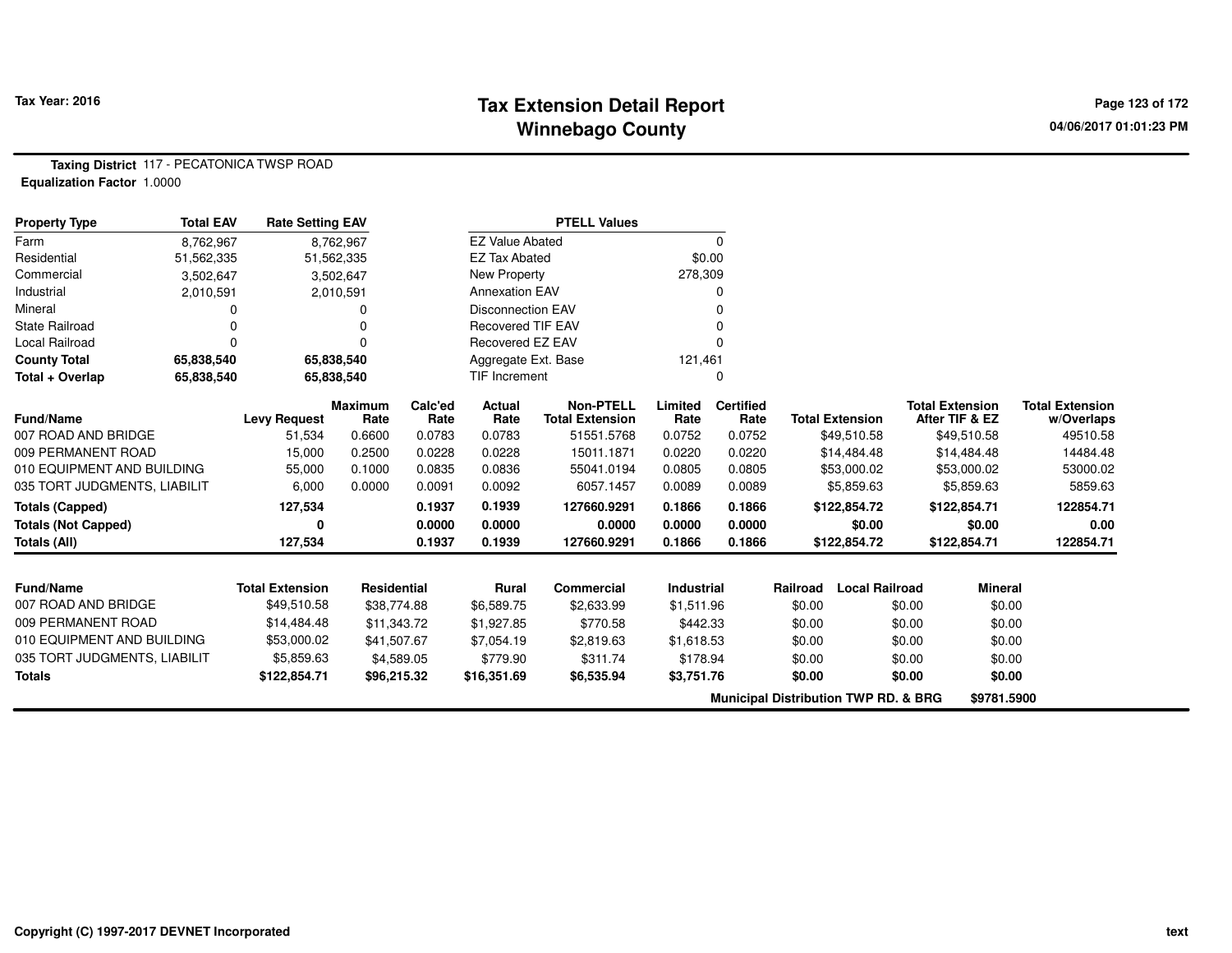#### **Tax Extension Detail Report Constant Constant Constant Page 124 of 172 Winnebago County**

**Taxing District** 118 - ROCKFORD TWSP ROAD**Equalization Factor** 1.0000

| <b>Property Type</b>       | <b>Total EAV</b> | <b>Rate Setting EAV</b> |                        |                 |                          | <b>PTELL Values</b>                        |                   |                          |                        |                                                 |                                          |                                      |
|----------------------------|------------------|-------------------------|------------------------|-----------------|--------------------------|--------------------------------------------|-------------------|--------------------------|------------------------|-------------------------------------------------|------------------------------------------|--------------------------------------|
| Farm                       | 9,742,634        |                         | 9,499,410              |                 | <b>EZ Value Abated</b>   |                                            |                   | 0                        |                        |                                                 |                                          |                                      |
| Residential                | 1,162,093,079    | 1,158,065,462           |                        |                 | <b>EZ Tax Abated</b>     |                                            | \$0.00            |                          |                        |                                                 |                                          |                                      |
| Commercial                 | 457,895,042      | 447,482,408             |                        |                 | New Property             |                                            | 4,055,486         |                          |                        |                                                 |                                          |                                      |
| Industrial                 | 130,633,023      | 123,252,734             |                        |                 | <b>Annexation EAV</b>    |                                            |                   |                          |                        |                                                 |                                          |                                      |
| Mineral                    | 0                |                         | 0                      |                 | <b>Disconnection EAV</b> |                                            |                   |                          |                        |                                                 |                                          |                                      |
| <b>State Railroad</b>      | 4,541,778        |                         | 4,541,778              |                 | Recovered TIF EAV        |                                            | 9,979,244         |                          |                        |                                                 |                                          |                                      |
| Local Railroad             | 112,769          |                         | 112,769                |                 | Recovered EZ EAV         |                                            |                   |                          |                        |                                                 |                                          |                                      |
| <b>County Total</b>        | 1,765,018,325    | 1,742,954,561           |                        |                 | Aggregate Ext. Base      |                                            | 2,568,768         |                          |                        |                                                 |                                          |                                      |
| Total + Overlap            | 1,765,018,325    | 1,742,954,561           |                        |                 | TIF Increment            |                                            | 22,063,764        |                          |                        |                                                 |                                          |                                      |
| <b>Fund/Name</b>           |                  | <b>Levy Request</b>     | <b>Maximum</b><br>Rate | Calc'ed<br>Rate | <b>Actual</b><br>Rate    | <b>Non-PTELL</b><br><b>Total Extension</b> | Limited<br>Rate   | <b>Certified</b><br>Rate | <b>Total Extension</b> |                                                 | <b>Total Extension</b><br>After TIF & EZ | <b>Total Extension</b><br>w/Overlaps |
| 005 I. M. R. F.            |                  | 25,908                  | 0.0000                 | 0.0015          | 0.0015                   | 26475.2749                                 | 0.0015            | 0.0015                   |                        | \$26,475.27                                     | \$26,144.32                              | 26144.32                             |
| 007 ROAD AND BRIDGE        |                  | 2,564,926               | 0.6600                 | 0.1472          | 0.1472                   | 2598106.9744                               | 0.1472            | 0.1472                   |                        | \$2,598,106.97                                  | \$2,565,629.11                           | 2565629.11                           |
| <b>Totals (Capped)</b>     |                  | 2,590,834               |                        | 0.1486          | 0.1487                   | 2624582.2493                               | 0.1487            | 0.1487                   |                        | \$2,624,582.25                                  | \$2,591,773.43                           | 2591773.43                           |
| <b>Totals (Not Capped)</b> |                  | 0                       |                        | 0.0000          | 0.0000                   | 0.0000                                     | 0.0000            | 0.0000                   |                        | \$0.00                                          | \$0.00                                   | 0.00                                 |
| Totals (All)               |                  | 2,590,834               |                        | 0.1486          | 0.1487                   | 2624582.2493                               | 0.1487            | 0.1487                   |                        | \$2,624,582.25                                  | \$2,591,773.43                           | 2591773.43                           |
| <b>Fund/Name</b>           |                  | <b>Total Extension</b>  | Residential            |                 | <b>Rural</b>             | <b>Commercial</b>                          | <b>Industrial</b> |                          | Railroad               | <b>Local Railroad</b>                           | <b>Mineral</b>                           |                                      |
| 005 I. M. R. F.            |                  | \$26,144.32             | \$17,370.98            |                 | \$142.49                 | \$6,712.24                                 | \$1,848.79        |                          | \$68.13                | \$1.69                                          | \$0.00                                   |                                      |
| 007 ROAD AND BRIDGE        |                  | \$2,565,629.11          | \$1,704,672.36         |                 | \$13,983.13              | \$658,694.10                               | \$181,428.02      |                          | \$6,685.50             | \$166.00                                        | \$0.00                                   |                                      |
| <b>Totals</b>              |                  | \$2,591,773.43          | \$1,722,043.34         |                 | \$14,125.62              | \$665,406.34                               | \$183,276.81      |                          | \$6,753.63             | \$167.69                                        | \$0.00                                   |                                      |
|                            |                  |                         |                        |                 |                          |                                            |                   |                          |                        | <b>Municipal Distribution TWP RD. &amp; BRG</b> |                                          | \$1108608.9200                       |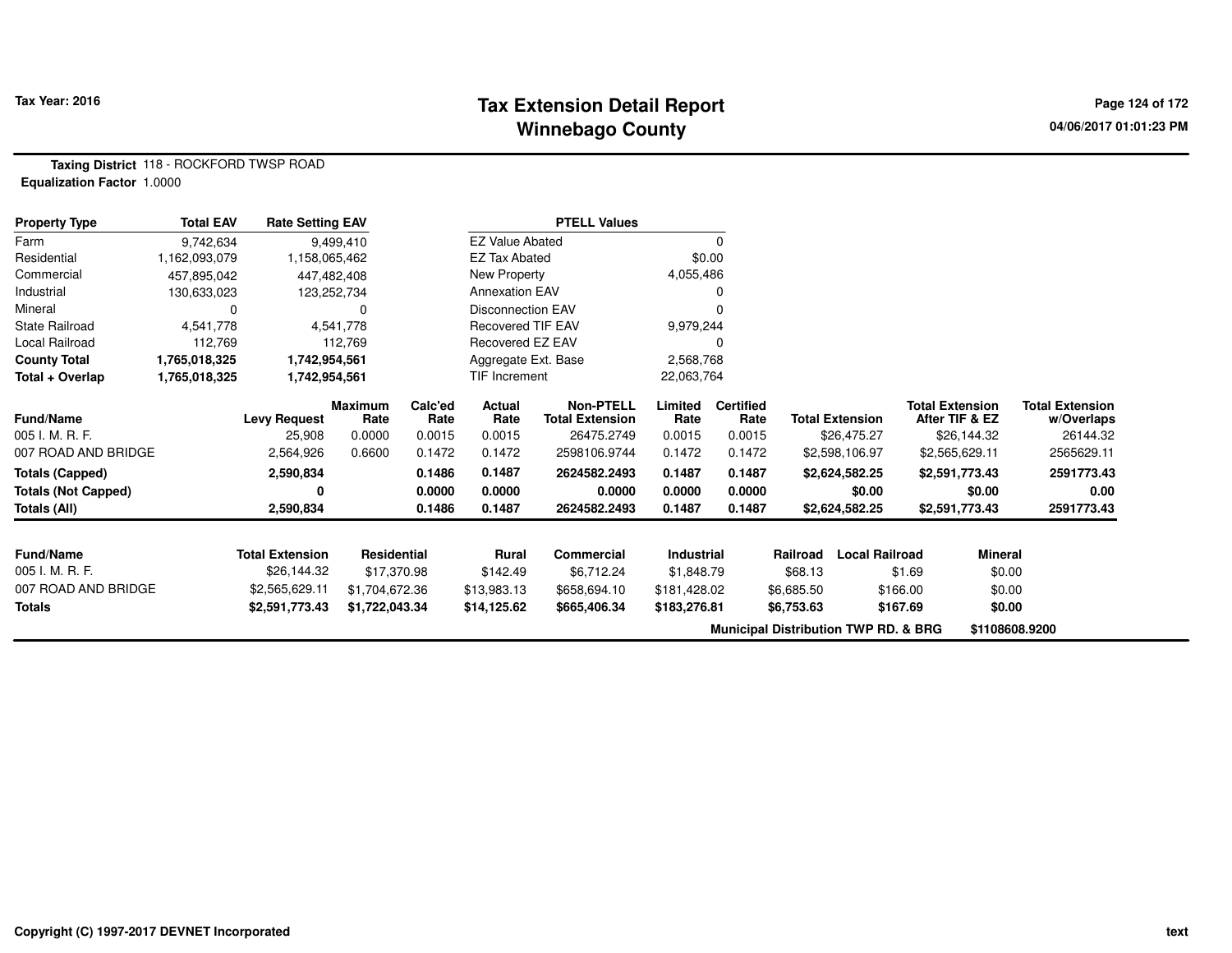#### **Tax Extension Detail Report Constant Constructed Page 125 of 172 Page 125 of 172 Winnebago County**

**Taxing District** 119 - ROCKTON TWSP ROAD**Equalization Factor** 1.0000

| <b>Property Type</b>                                                 | <b>Total EAV</b> | <b>Rate Setting EAV</b> |                        |                            |                            | <b>PTELL Values</b>                        |                            |                            |            |                                                 |                                          |                                      |
|----------------------------------------------------------------------|------------------|-------------------------|------------------------|----------------------------|----------------------------|--------------------------------------------|----------------------------|----------------------------|------------|-------------------------------------------------|------------------------------------------|--------------------------------------|
| Farm                                                                 | 8,009,084        |                         | 8,009,084              |                            | <b>EZ Value Abated</b>     |                                            |                            | 0                          |            |                                                 |                                          |                                      |
| Residential                                                          | 195,379,470      |                         | 195,350,232            |                            | <b>EZ Tax Abated</b>       |                                            | \$0.00                     |                            |            |                                                 |                                          |                                      |
| Commercial                                                           | 21,861,824       |                         | 20,562,674             |                            | New Property               |                                            | 1,366,855                  |                            |            |                                                 |                                          |                                      |
| Industrial                                                           | 17,794,628       |                         | 14,423,931             |                            | <b>Annexation EAV</b>      |                                            |                            | 0                          |            |                                                 |                                          |                                      |
| Mineral                                                              | 0                |                         | 0                      |                            | <b>Disconnection EAV</b>   |                                            |                            | 0                          |            |                                                 |                                          |                                      |
| <b>State Railroad</b>                                                | 886,269          |                         | 886,269                |                            | <b>Recovered TIF EAV</b>   |                                            |                            | 0                          |            |                                                 |                                          |                                      |
| Local Railroad                                                       | 0                |                         |                        |                            | Recovered EZ EAV           |                                            |                            | $\Omega$                   |            |                                                 |                                          |                                      |
| <b>County Total</b>                                                  | 243,931,275      | 239,232,190             |                        |                            | Aggregate Ext. Base        |                                            | 376,311                    |                            |            |                                                 |                                          |                                      |
| Total + Overlap                                                      | 243,931,275      |                         | 239,232,190            |                            | <b>TIF Increment</b>       |                                            | 4,699,085                  |                            |            |                                                 |                                          |                                      |
| <b>Fund/Name</b>                                                     |                  | <b>Levy Request</b>     | <b>Maximum</b><br>Rate | Calc'ed<br>Rate            | Actual<br>Rate             | <b>Non-PTELL</b><br><b>Total Extension</b> | Limited<br>Rate            | <b>Certified</b><br>Rate   |            | <b>Total Extension</b>                          | <b>Total Extension</b><br>After TIF & EZ | <b>Total Extension</b><br>w/Overlaps |
| 007 ROAD AND BRIDGE<br>009 PERMANENT ROAD                            |                  | 100,000<br>302,468      | 0.6600<br>0.2500       | 0.0418<br>0.1264           | 0.0418<br>0.1265           | 101963.2730<br>308573.0629                 | 0.0329<br>0.1265           | 0.0329<br>0.1265           |            | \$80,253.39<br>\$308,573.06                     | \$78,707.39<br>\$302,628.72              | 78707.39<br>302628.72                |
| <b>Totals (Capped)</b><br><b>Totals (Not Capped)</b><br>Totals (All) |                  | 402,468<br>0<br>402,468 |                        | 0.1682<br>0.0000<br>0.1682 | 0.1683<br>0.0000<br>0.1683 | 410536.3358<br>0.0000<br>410536.3358       | 0.1594<br>0.0000<br>0.1594 | 0.1594<br>0.0000<br>0.1594 |            | \$388,826.45<br>\$0.00<br>\$388,826.45          | \$381,336.11<br>\$0.00<br>\$381,336.11   | 381336.11<br>0.00<br>381336.11       |
| <b>Fund/Name</b>                                                     |                  | <b>Total Extension</b>  | <b>Residential</b>     |                            | <b>Rural</b>               | <b>Commercial</b>                          | <b>Industrial</b>          |                            | Railroad   | <b>Local Railroad</b>                           | <b>Mineral</b>                           |                                      |
| 007 ROAD AND BRIDGE                                                  |                  | \$78,707.39             | \$64,270.23            |                            | \$2,634.99                 | \$6,765.12                                 | \$4,745.47                 |                            | \$291.58   |                                                 | \$0.00<br>\$0.00                         |                                      |
| 009 PERMANENT ROAD                                                   |                  | \$302,628.72            | \$247,118.05           |                            | \$10,131.49                | \$26,011.78                                | \$18,246.27                |                            | \$1,121.13 |                                                 | \$0.00<br>\$0.00                         |                                      |
| <b>Totals</b>                                                        |                  | \$381,336.11            | \$311,388.28           |                            | \$12,766.48                | \$32,776.90                                | \$22,991.74                |                            | \$1,412.71 |                                                 | \$0.00<br>\$0.00                         |                                      |
|                                                                      |                  |                         |                        |                            |                            |                                            |                            |                            |            | <b>Municipal Distribution TWP RD. &amp; BRG</b> | \$29012.0300                             |                                      |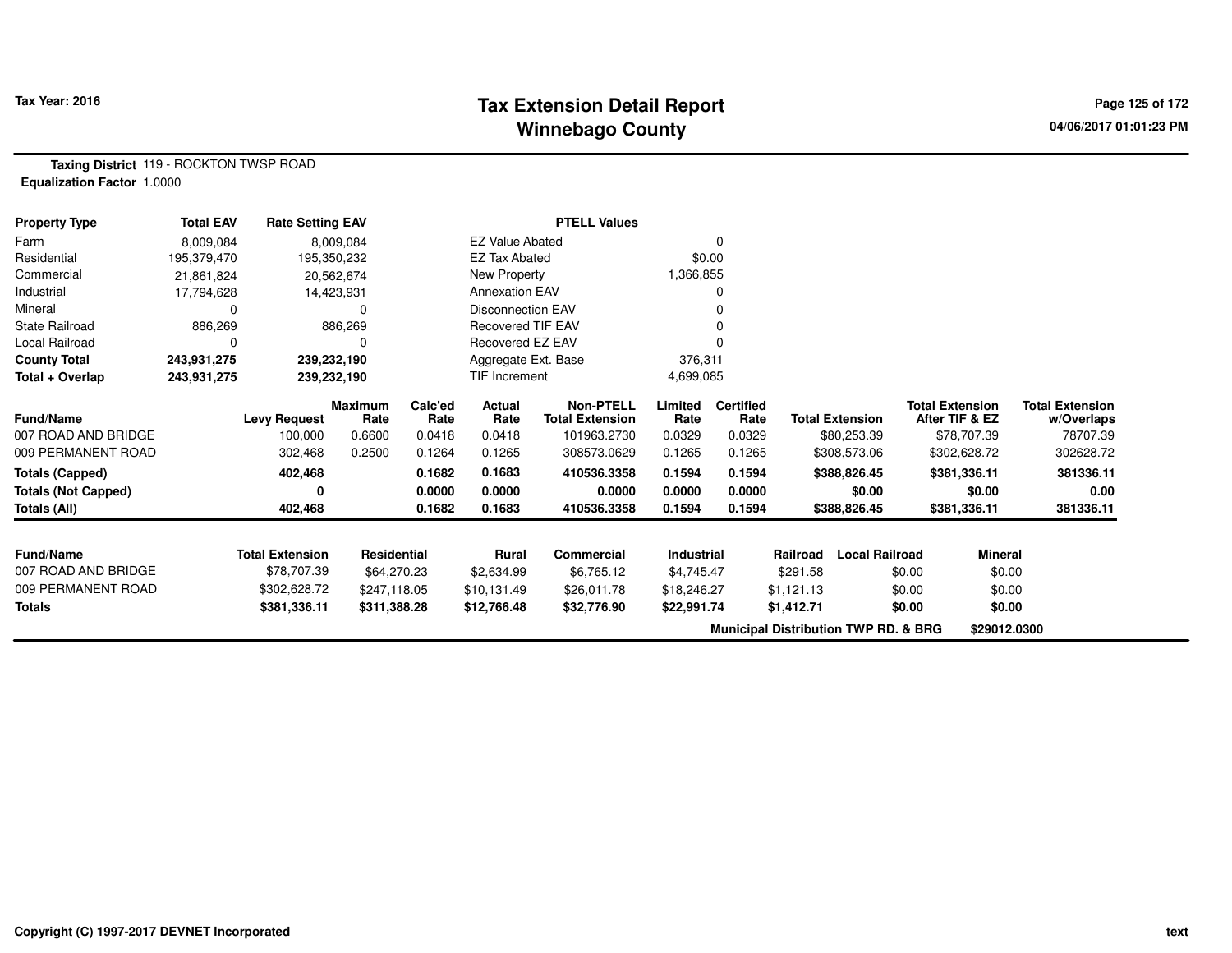### **Tax Extension Detail Report Constant Constant Constant Page 126 of 172 Winnebago County**

**Taxing District** 120 - ROSCOE TWSP ROAD**Equalization Factor** 1.0000

| <b>Property Type</b>       | <b>Total EAV</b> | <b>Rate Setting EAV</b> |                        |                 |                          | <b>PTELL Values</b>                        |                   |                          |                                                 |                        |                        |                |                                      |
|----------------------------|------------------|-------------------------|------------------------|-----------------|--------------------------|--------------------------------------------|-------------------|--------------------------|-------------------------------------------------|------------------------|------------------------|----------------|--------------------------------------|
| Farm                       | 5,533,247        |                         | 5,533,247              |                 | <b>EZ Value Abated</b>   |                                            |                   | 0                        |                                                 |                        |                        |                |                                      |
| Residential                | 344,225,970      | 344,221,742             |                        |                 | <b>EZ Tax Abated</b>     |                                            |                   | \$0.00                   |                                                 |                        |                        |                |                                      |
| Commercial                 | 60,634,853       | 60,489,041              |                        |                 | New Property             |                                            | 3,669,072         |                          |                                                 |                        |                        |                |                                      |
| Industrial                 | 18,925,861       |                         | 18,831,396             |                 | <b>Annexation EAV</b>    |                                            |                   | 0                        |                                                 |                        |                        |                |                                      |
| Mineral                    | 0                |                         | $\Omega$               |                 | <b>Disconnection EAV</b> |                                            |                   |                          |                                                 |                        |                        |                |                                      |
| <b>State Railroad</b>      | 629,087          |                         | 629,087                |                 | <b>Recovered TIF EAV</b> |                                            |                   |                          |                                                 |                        |                        |                |                                      |
| Local Railroad             | 0                |                         |                        |                 | Recovered EZ EAV         |                                            |                   |                          |                                                 |                        |                        |                |                                      |
| <b>County Total</b>        | 429,949,018      | 429,704,513             |                        |                 | Aggregate Ext. Base      |                                            | 766,450           |                          |                                                 |                        |                        |                |                                      |
| Total + Overlap            | 429,949,018      | 429,704,513             |                        |                 | TIF Increment            |                                            | 244,505           |                          |                                                 |                        |                        |                |                                      |
| <b>Fund/Name</b>           |                  | <b>Levy Request</b>     | <b>Maximum</b><br>Rate | Calc'ed<br>Rate | Actual<br>Rate           | <b>Non-PTELL</b><br><b>Total Extension</b> | Limited<br>Rate   | <b>Certified</b><br>Rate |                                                 | <b>Total Extension</b> | <b>Total Extension</b> | After TIF & EZ | <b>Total Extension</b><br>w/Overlaps |
| 007 ROAD AND BRIDGE        |                  | 80,000                  | 0.6600                 | 0.0186          | 0.0187                   | 80400.4664                                 | 0.0186            | 0.0186                   |                                                 | \$79,970.52            |                        | \$79,925.04    | 79925.04                             |
| 008 BRIDGE CONST W/ COUNTY |                  | 1,000                   | 0.2500                 | 0.0002          | 0.0003                   | 1289.8471                                  | 0.0003            | 0.0003                   |                                                 | \$1,289.85             |                        | \$1,289.11     | 1289.11                              |
| 009 PERMANENT ROAD         |                  | 705,700                 | 0.2500                 | 0.1642          | 0.1643                   | 706406.2366                                | 0.1623            | 0.1623                   |                                                 | \$697,807.26           |                        | \$697,410.42   | 697410.42                            |
| <b>Totals (Capped)</b>     |                  | 786,700                 |                        | 0.1831          | 0.1833                   | 788096.5500                                | 0.1812            | 0.1812                   |                                                 | \$779,067.62           |                        | \$778,624.57   | 778624.57                            |
| <b>Totals (Not Capped)</b> |                  |                         |                        | 0.0000          | 0.0000                   | 0.0000                                     | 0.0000            | 0.0000                   |                                                 | \$0.00                 |                        | \$0.00         | 0.00                                 |
| Totals (All)               |                  | 786,700                 |                        | 0.1831          | 0.1833                   | 788096.5500                                | 0.1812            | 0.1812                   |                                                 | \$779,067.62           |                        | \$778,624.57   | 778624.57                            |
|                            |                  |                         |                        |                 |                          |                                            |                   |                          |                                                 |                        |                        |                |                                      |
| <b>Fund/Name</b>           |                  | <b>Total Extension</b>  | <b>Residential</b>     |                 | <b>Rural</b>             | <b>Commercial</b>                          | <b>Industrial</b> |                          | Railroad                                        | <b>Local Railroad</b>  |                        | <b>Mineral</b> |                                      |
| 007 ROAD AND BRIDGE        |                  | \$79,925.04             | \$64,025.25            |                 | \$1,029.18               | \$11,250.96                                | \$3,502.64        |                          | \$117.01                                        |                        | \$0.00                 | \$0.00         |                                      |
| 008 BRIDGE CONST W/ COUNTY |                  | \$1,289.11              | \$1,032.66             |                 | \$16.60                  | \$181.47                                   | \$56.49           |                          | \$1.89                                          |                        | \$0.00                 | \$0.00         |                                      |
| 009 PERMANENT ROAD         |                  | \$697,410.42            | \$558,671.88           |                 | \$8,980.46               | \$98,173.71                                | \$30,563.36       |                          | \$1,021.01                                      |                        | \$0.00                 | \$0.00         |                                      |
| <b>Totals</b>              |                  | \$778,624.57            | \$623,729.79           |                 | \$10,026.24              | \$109,606.14                               | \$34,122.49       |                          | \$1,139.91                                      |                        | \$0.00                 | \$0.00         |                                      |
|                            |                  |                         |                        |                 |                          |                                            |                   |                          | <b>Municipal Distribution TWP RD. &amp; BRG</b> |                        |                        | \$20659.8800   |                                      |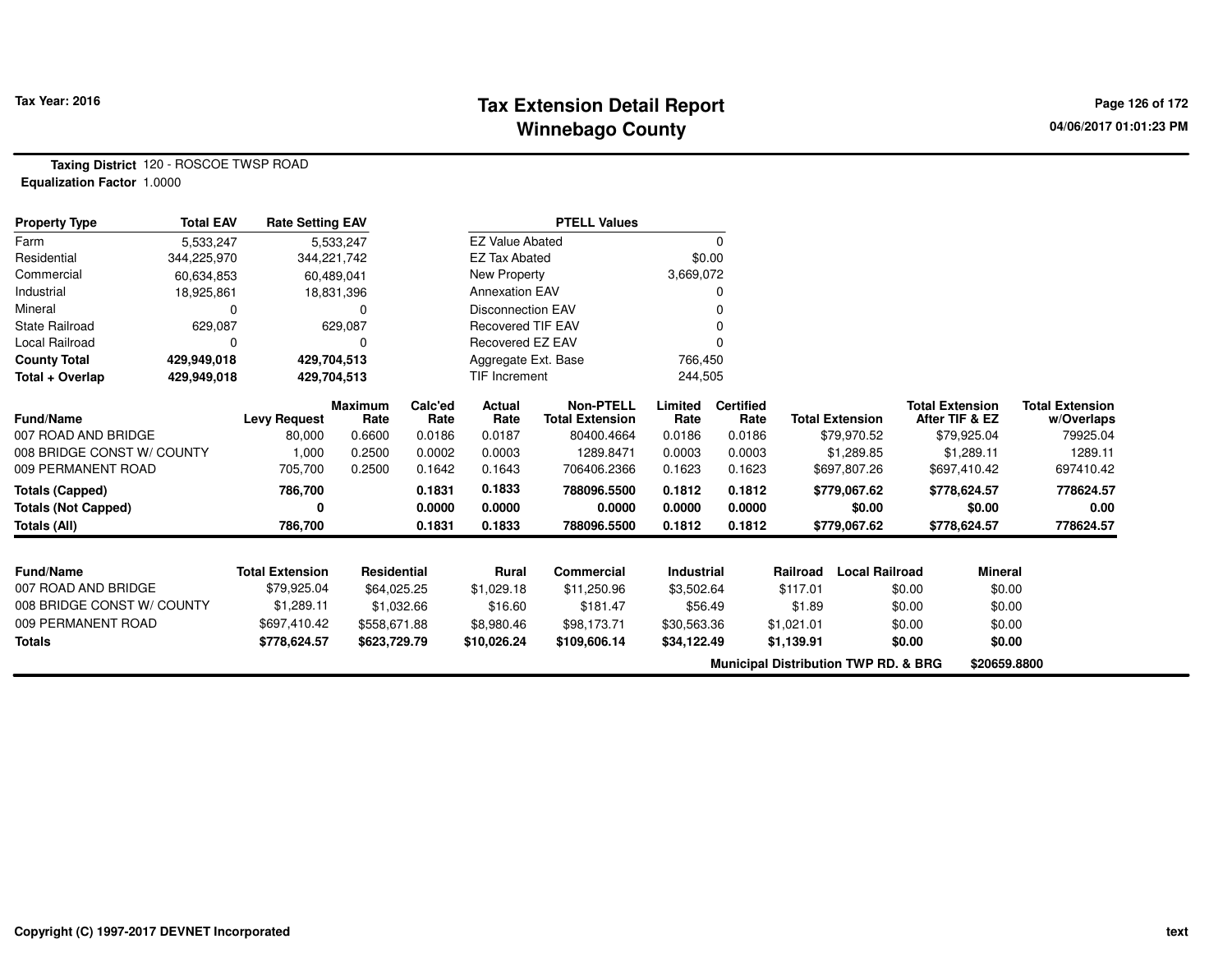## **Tax Extension Detail Report Constant Constant Constant Page 127 of 172 Winnebago County**

**Taxing District** 121 - SEWARD TWSP ROAD**Equalization Factor** 1.0000

| <b>Property Type</b>       | <b>Total EAV</b> | <b>Rate Setting EAV</b> |                        |                 |                          | <b>PTELL Values</b>                        |                   |                          |            |                        |        |                                          |                                      |
|----------------------------|------------------|-------------------------|------------------------|-----------------|--------------------------|--------------------------------------------|-------------------|--------------------------|------------|------------------------|--------|------------------------------------------|--------------------------------------|
| Farm                       | 12,401,076       |                         | 12,401,076             |                 | <b>EZ Value Abated</b>   |                                            |                   | 0                        |            |                        |        |                                          |                                      |
| Residential                | 7,189,841        |                         | 7,189,841              |                 | <b>EZ Tax Abated</b>     |                                            | \$0.00            |                          |            |                        |        |                                          |                                      |
| Commercial                 | 3,342,470        |                         | 3,342,470              |                 | New Property             |                                            | 75,241            |                          |            |                        |        |                                          |                                      |
| Industrial                 | 162,401          |                         | 162,401                |                 | <b>Annexation EAV</b>    |                                            |                   | 0                        |            |                        |        |                                          |                                      |
| Mineral                    |                  |                         | $\Omega$               |                 | <b>Disconnection EAV</b> |                                            |                   | 0                        |            |                        |        |                                          |                                      |
| <b>State Railroad</b>      | 901,139          |                         | 901,139                |                 | <b>Recovered TIF EAV</b> |                                            |                   | $\Omega$                 |            |                        |        |                                          |                                      |
| Local Railroad             | 458              |                         | 458                    |                 | Recovered EZ EAV         |                                            |                   | 0                        |            |                        |        |                                          |                                      |
| <b>County Total</b>        | 23,997,385       |                         | 23,997,385             |                 | Aggregate Ext. Base      |                                            | 105,139           |                          |            |                        |        |                                          |                                      |
| Total + Overlap            | 23,997,385       |                         | 23,997,385             |                 | TIF Increment            |                                            |                   | 0                        |            |                        |        |                                          |                                      |
| <b>Fund/Name</b>           |                  | <b>Levy Request</b>     | <b>Maximum</b><br>Rate | Calc'ed<br>Rate | Actual<br>Rate           | <b>Non-PTELL</b><br><b>Total Extension</b> | Limited<br>Rate   | <b>Certified</b><br>Rate |            | <b>Total Extension</b> |        | <b>Total Extension</b><br>After TIF & EZ | <b>Total Extension</b><br>w/Overlaps |
| 007 ROAD AND BRIDGE        |                  | 44,340                  | 0.6600                 | 0.1848          | 0.1848                   | 44347.1675                                 | 0.1848            | 0.1848                   |            | \$44,347.17            |        | \$44,347.17                              | 44347.17                             |
| 008 BRIDGE CONST W/ COUNTY |                  | 2,170                   | 0.2500                 | 0.0090          | 0.0091                   | 2183.7620                                  | 0.0091            | 0.0091                   |            | \$2,183.76             |        | \$2,183.76                               | 2183.76                              |
| 009 PERMANENT ROAD         |                  | 44,880                  | 0.2500                 | 0.1870          | 0.1871                   | 44899.1073                                 | 0.1871            | 0.1871                   |            | \$44,899.11            |        | \$44,899.11                              | 44899.11                             |
| 010 EQUIPMENT AND BUILDING |                  | 10,560                  | 0.1000                 | 0.0440          | 0.0441                   | 10582.8468                                 | 0.0441            | 0.0441                   |            | \$10,582.85            |        | \$10,582.85                              | 10582.85                             |
| 047 SOCIAL SECURITY        |                  | 3,160                   | 0.0000                 | 0.0132          | 0.0132                   | 3167.6548                                  | 0.0132            | 0.0132                   |            | \$3,167.65             |        | \$3,167.65                               | 3167.65                              |
| <b>Totals (Capped)</b>     |                  | 105,110                 |                        | 0.4380          | 0.4383                   | 105180.5385                                | 0.4383            | 0.4383                   |            | \$105,180.54           |        | \$105,180.54                             | 105180.54                            |
| <b>Totals (Not Capped)</b> |                  | 0                       |                        | 0.0000          | 0.0000                   | 0.0000                                     | 0.0000            | 0.0000                   |            | \$0.00                 |        | \$0.00                                   | 0.00                                 |
| <b>Totals (All)</b>        |                  | 105,110                 |                        | 0.4380          | 0.4383                   | 105180.5385                                | 0.4383            | 0.4383                   |            | \$105,180.54           |        | \$105,180.54                             | 105180.54                            |
|                            |                  |                         |                        |                 |                          |                                            |                   |                          |            |                        |        |                                          |                                      |
| <b>Fund/Name</b>           |                  | <b>Total Extension</b>  | <b>Residential</b>     |                 | <b>Rural</b>             | <b>Commercial</b>                          | <b>Industrial</b> |                          | Railroad   | <b>Local Railroad</b>  |        | <b>Mineral</b>                           |                                      |
| 007 ROAD AND BRIDGE        |                  | \$44,347.17             | \$13,286.83            |                 | \$22,917.19              | \$6,176.88                                 | \$300.12          |                          | \$1,665.30 |                        | \$0.85 | \$0.00                                   |                                      |
| 008 BRIDGE CONST W/ COUNTY |                  | \$2,183.76              |                        | \$654.28        | \$1,128.50               | \$304.16                                   | \$14.78           |                          | \$82.00    |                        | \$0.04 | \$0.00                                   |                                      |
| 009 PERMANENT ROAD         |                  | \$44,899.11             | \$13,452.20            |                 | \$23,202.41              | \$6,253.76                                 | \$303.85          |                          | \$1,686.03 |                        | \$0.86 | \$0.00                                   |                                      |
| 010 EQUIPMENT AND BUILDING |                  | \$10,582.85             |                        | \$3,170.73      | \$5,468.87               | \$1,474.03                                 | \$71.62           |                          | \$397.40   |                        | \$0.20 | \$0.00                                   |                                      |
| 047 SOCIAL SECURITY        |                  | \$3,167.65              |                        | \$949.05        | \$1,636.94               | \$441.21                                   | \$21.44           |                          | \$118.95   |                        | \$0.06 | \$0.00                                   |                                      |
| <b>Totals</b>              |                  | \$105,180.54            | \$31,513.09            |                 | \$54,353.91              | \$14,650.04                                | \$711.81          |                          | \$3,949.68 |                        | \$2.01 | \$0.00                                   |                                      |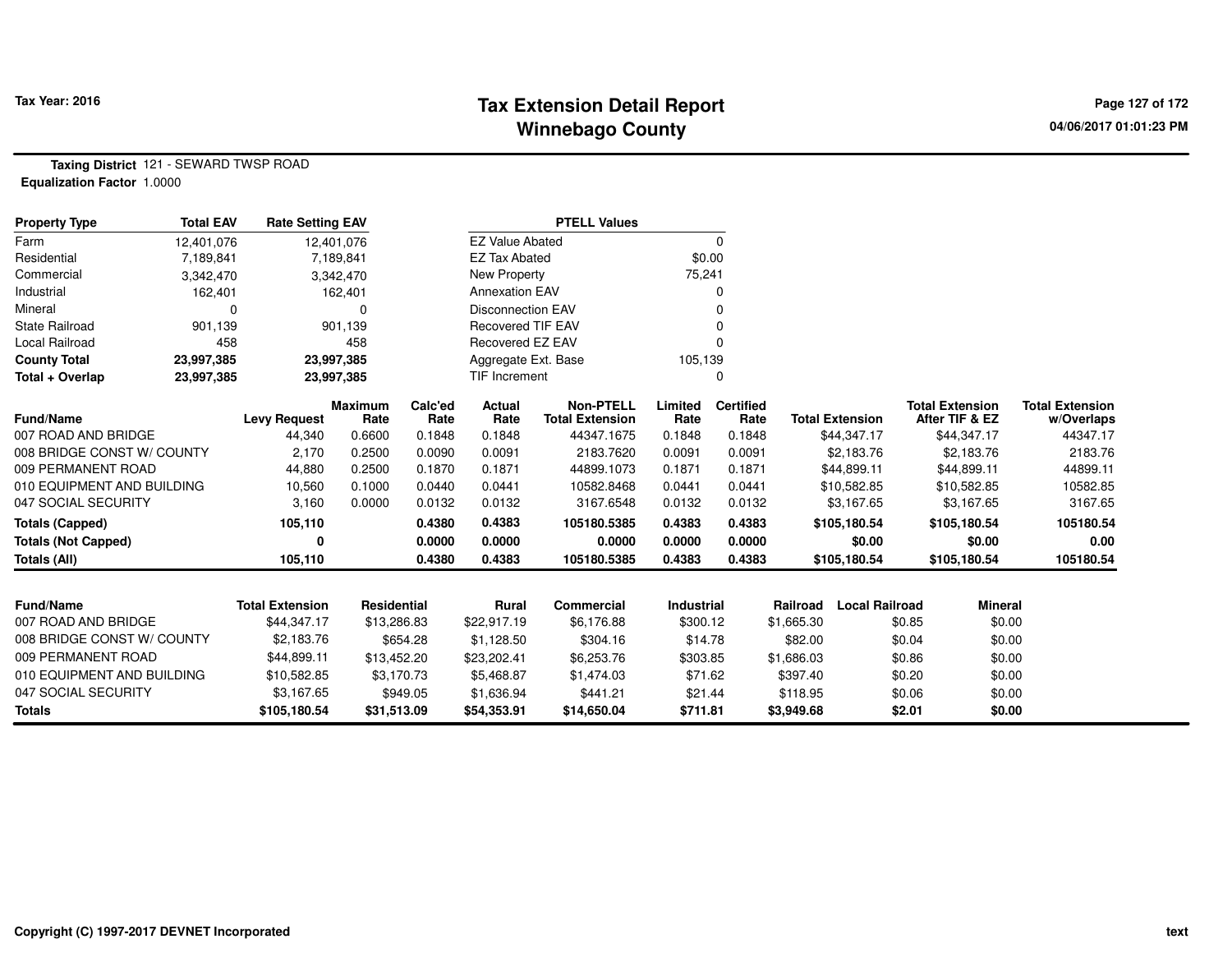## **Tax Extension Detail Report Tax Fact Constant Constant Page 128 of 172 Winnebago County**

**Taxing District** 122 - SHIRLAND TWSP ROAD**Equalization Factor** 1.0000

| <b>Property Type</b>       | <b>Total EAV</b> | <b>Rate Setting EAV</b> |                        |                 |                          | <b>PTELL Values</b>                        |                 |                          |                                   |                                          |                                      |
|----------------------------|------------------|-------------------------|------------------------|-----------------|--------------------------|--------------------------------------------|-----------------|--------------------------|-----------------------------------|------------------------------------------|--------------------------------------|
| Farm                       | 6,006,191        |                         | 6,006,191              |                 | <b>EZ Value Abated</b>   |                                            |                 | 0                        |                                   |                                          |                                      |
| Residential                | 14,692,748       |                         | 14,692,748             |                 | <b>EZ Tax Abated</b>     |                                            | \$0.00          |                          |                                   |                                          |                                      |
| Commercial                 | 873,459          |                         | 873,459                |                 | New Property             |                                            | 112,645         |                          |                                   |                                          |                                      |
| Industrial                 |                  |                         |                        |                 | <b>Annexation EAV</b>    |                                            |                 | ი                        |                                   |                                          |                                      |
| Mineral                    |                  |                         | 0                      |                 | <b>Disconnection EAV</b> |                                            |                 |                          |                                   |                                          |                                      |
| State Railroad             | $\Omega$         |                         | 0                      |                 | <b>Recovered TIF EAV</b> |                                            |                 |                          |                                   |                                          |                                      |
| Local Railroad             | $\Omega$         |                         | 0                      |                 | Recovered EZ EAV         |                                            |                 |                          |                                   |                                          |                                      |
| <b>County Total</b>        | 21,572,398       |                         | 21,572,398             |                 | Aggregate Ext. Base      |                                            | 25,906          |                          |                                   |                                          |                                      |
| Total + Overlap            | 21,572,398       |                         | 21,572,398             |                 | <b>TIF Increment</b>     |                                            |                 | 0                        |                                   |                                          |                                      |
| <b>Fund/Name</b>           |                  | <b>Levy Request</b>     | <b>Maximum</b><br>Rate | Calc'ed<br>Rate | Actual<br>Rate           | <b>Non-PTELL</b><br><b>Total Extension</b> | Limited<br>Rate | <b>Certified</b><br>Rate | <b>Total Extension</b>            | <b>Total Extension</b><br>After TIF & EZ | <b>Total Extension</b><br>w/Overlaps |
| 007 ROAD AND BRIDGE        |                  | 25,906                  | 0.6600                 | 0.1201          | 0.1201                   | 25908.4500                                 | 0.1201          | 0.1201                   | \$25,908.45                       | \$25,908.45                              | 25908.45                             |
| 008 BRIDGE CONST W/ COUNTY |                  | 0                       | 0.2500                 | 0.0000          | 0.0000                   | 0.0000                                     | 0.0000          | 0.0000                   | \$0.00                            | \$0.00                                   | 0.00                                 |
| 009 PERMANENT ROAD         |                  |                         | 0.0000                 | 0.0000          | 0.0000                   | 0.0000                                     | 0.0000          | 0.0000                   | \$0.00                            | \$0.00                                   | 0.00                                 |
| <b>Totals (Capped)</b>     |                  | 25,906                  |                        | 0.1201          | 0.1201                   | 25908.4500                                 | 0.1201          | 0.1201                   | \$25,908.45                       | \$25,908.45                              | 25908.45                             |
| <b>Totals (Not Capped)</b> |                  | 0                       |                        | 0.0000          | 0.0000                   | 0.0000                                     | 0.0000          | 0.0000                   | \$0.00                            | \$0.00                                   | 0.00                                 |
| Totals (All)               |                  | 25,906                  |                        | 0.1201          | 0.1201                   | 25908.4500                                 | 0.1201          | 0.1201                   | \$25,908.45                       | \$25,908.45                              | 25908.45                             |
|                            |                  |                         |                        |                 |                          |                                            |                 |                          |                                   |                                          |                                      |
| <b>Fund/Name</b>           |                  | <b>Total Extension</b>  | <b>Residential</b>     |                 | Rural                    | <b>Commercial</b>                          | Industrial      |                          | <b>Local Railroad</b><br>Railroad | <b>Mineral</b>                           |                                      |
| 007 ROAD AND BRIDGE        |                  | \$25,908.45             | \$17,645.99            |                 | \$7,213.44               | \$1,049.02                                 |                 | \$0.00                   | \$0.00                            | \$0.00<br>\$0.00                         |                                      |
| 008 BRIDGE CONST W/ COUNTY |                  | \$0.00                  |                        | \$0.00          | \$0.00                   | \$0.00                                     |                 | \$0.00                   | \$0.00                            | \$0.00<br>\$0.00                         |                                      |
| 009 PERMANENT ROAD         |                  | \$0.00                  |                        | \$0.00          | \$0.00                   | \$0.00                                     |                 | \$0.00                   | \$0.00                            | \$0.00<br>\$0.00                         |                                      |
| <b>Totals</b>              |                  | \$25,908.45             | \$17,645.99            |                 | \$7,213.44               | \$1,049.02                                 |                 | \$0.00                   | \$0.00                            | \$0.00<br>\$0.00                         |                                      |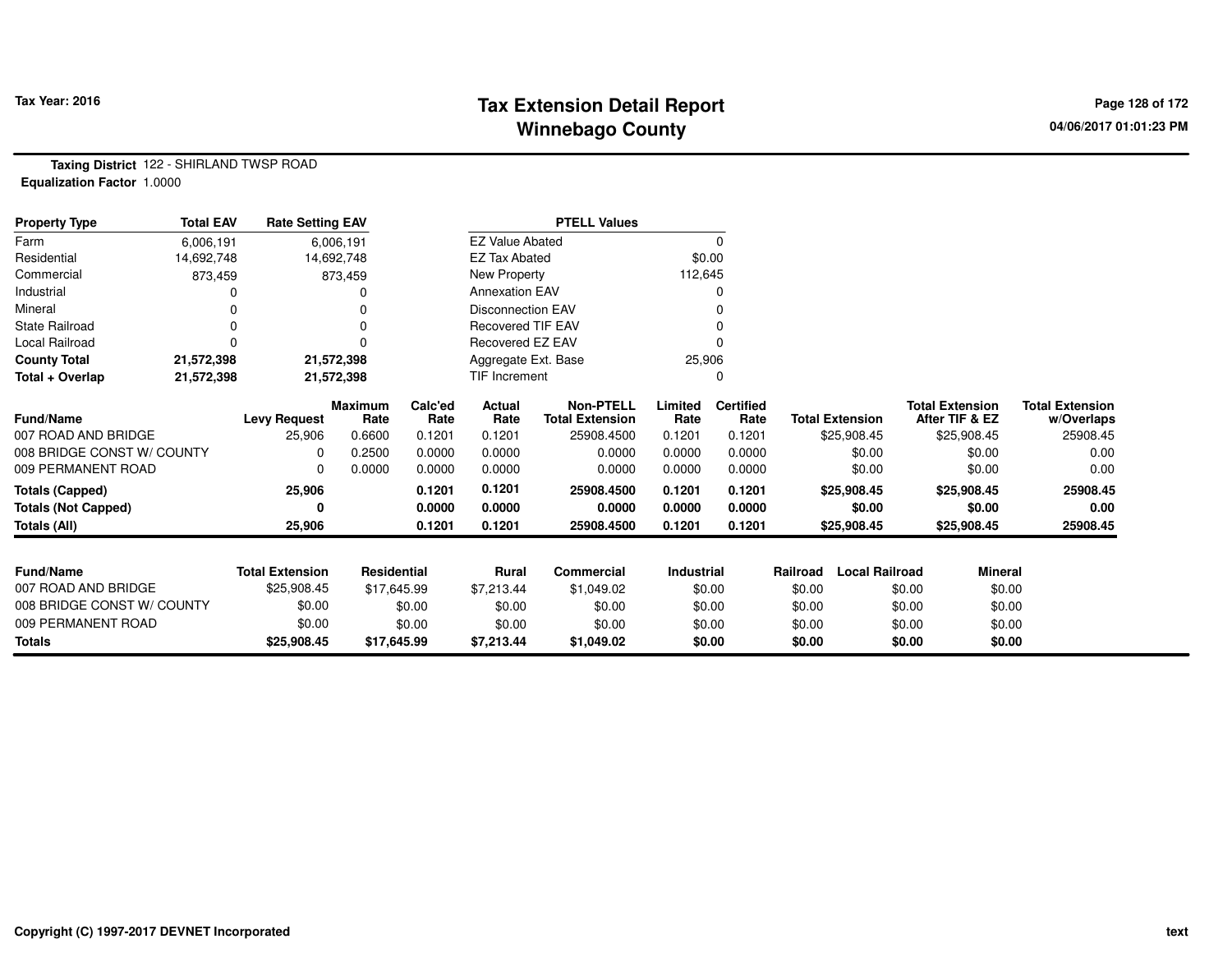### **Tax Extension Detail Report Tax Year: 2016 Page 129 of 172 Winnebago County**

**Taxing District** 123 - WINNEBAGO TWSP ROAD**Equalization Factor** 1.0000

| <b>Property Type</b>                      | <b>Total EAV</b> | <b>Rate Setting EAV</b> |                  |                  |                          | <b>PTELL Values</b>       |                  |                  |            |                                                 |                        |                        |
|-------------------------------------------|------------------|-------------------------|------------------|------------------|--------------------------|---------------------------|------------------|------------------|------------|-------------------------------------------------|------------------------|------------------------|
| Farm                                      | 10,077,562       |                         | 10,077,562       |                  | <b>EZ Value Abated</b>   |                           |                  | 0                |            |                                                 |                        |                        |
| Residential                               | 69,652,544       |                         | 69,652,544       |                  | <b>EZ Tax Abated</b>     |                           | \$0.00           |                  |            |                                                 |                        |                        |
| Commercial                                | 6,351,096        |                         | 6,351,096        |                  | New Property             |                           | 451,049          |                  |            |                                                 |                        |                        |
| Industrial                                | 2,540,858        |                         | 2,540,858        |                  | <b>Annexation EAV</b>    |                           |                  | 0                |            |                                                 |                        |                        |
| Mineral                                   |                  |                         |                  |                  | <b>Disconnection EAV</b> |                           |                  |                  |            |                                                 |                        |                        |
| <b>State Railroad</b>                     | 775,042          |                         | 775,042          |                  | <b>Recovered TIF EAV</b> |                           |                  | O                |            |                                                 |                        |                        |
| Local Railroad                            | 699,028          |                         | 699,028          |                  | Recovered EZ EAV         |                           |                  | O                |            |                                                 |                        |                        |
| <b>County Total</b>                       | 90,096,130       |                         | 90,096,130       |                  | Aggregate Ext. Base      |                           | 178,051          |                  |            |                                                 |                        |                        |
| Total + Overlap                           | 90,096,130       |                         | 90,096,130       |                  | TIF Increment            |                           |                  | 0                |            |                                                 |                        |                        |
|                                           |                  |                         | <b>Maximum</b>   | Calc'ed          | Actual                   | <b>Non-PTELL</b>          | Limited          | <b>Certified</b> |            |                                                 | <b>Total Extension</b> | <b>Total Extension</b> |
| Fund/Name                                 |                  | <b>Levy Request</b>     | Rate             | Rate             | Rate                     | <b>Total Extension</b>    | Rate             | Rate             |            | <b>Total Extension</b>                          | After TIF & EZ         | w/Overlaps             |
| 007 ROAD AND BRIDGE<br>009 PERMANENT ROAD |                  | 46,686<br>140,248       | 0.6600<br>0.2500 | 0.0518<br>0.1557 | 0.0519<br>0.1557         | 46759.8915<br>140279.6744 | 0.0500<br>0.1501 | 0.0500<br>0.1501 |            | \$45,048.07                                     | \$45,048.07            | 45048.07<br>135234.29  |
|                                           |                  |                         |                  |                  |                          |                           |                  |                  |            | \$135,234.29                                    | \$135,234.29           |                        |
| <b>Totals (Capped)</b>                    |                  | 186,934                 |                  | 0.2075           | 0.2076                   | 187039.5659               | 0.2001           | 0.2001           |            | \$180,282.36                                    | \$180,282.36           | 180282.36              |
| <b>Totals (Not Capped)</b>                |                  | 0                       |                  | 0.0000           | 0.0000                   | 0.0000                    | 0.0000           | 0.0000           |            | \$0.00                                          | \$0.00                 | 0.00                   |
| Totals (All)                              |                  | 186,934                 |                  | 0.2075           | 0.2076                   | 187039.5659               | 0.2001           | 0.2001           |            | \$180,282.36                                    | \$180,282.36           | 180282.36              |
|                                           |                  |                         |                  |                  |                          |                           |                  |                  |            |                                                 |                        |                        |
| <b>Fund/Name</b>                          |                  | <b>Total Extension</b>  | Residential      |                  | <b>Rural</b>             | <b>Commercial</b>         | Industrial       |                  | Railroad   | <b>Local Railroad</b>                           | <b>Mineral</b>         |                        |
| 007 ROAD AND BRIDGE                       |                  | \$45,048.07             | \$34,826.28      |                  | \$5,038.78               | \$3,175.55                | \$1,270.43       |                  | \$387.52   | \$349.51                                        | \$0.00                 |                        |
| 009 PERMANENT ROAD                        |                  | \$135,234.29            | \$104,548.46     |                  | \$15,126.42              | \$9,533.00                | \$3,813.83       |                  | \$1,163.34 | \$1,049.24                                      | \$0.00                 |                        |
| <b>Totals</b>                             |                  | \$180,282.36            | \$139,374.74     |                  | \$20,165.20              | \$12,708.55               | \$5,084.26       |                  | \$1,550.86 | \$1,398.75                                      | \$0.00                 |                        |
|                                           |                  |                         |                  |                  |                          |                           |                  |                  |            | <b>Municipal Distribution TWP RD. &amp; BRG</b> | \$11096.0300           |                        |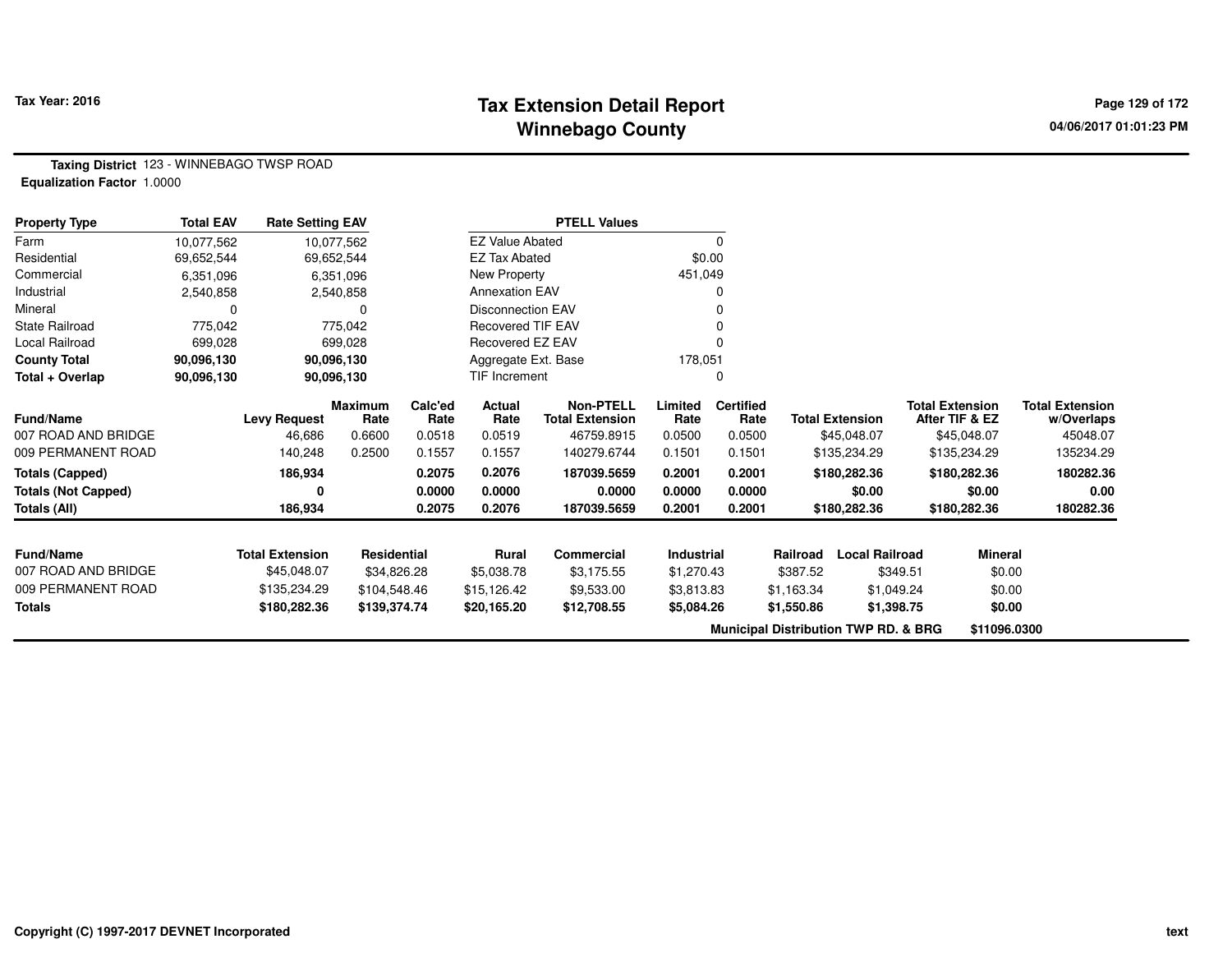#### **Tax Extension Detail Report Tax Year: 2016 Page 130 of 172 Winnebago County**

**Taxing District** 124 - PE/SE MULTI TOWNSHIP**Equalization Factor** 1.0000

| <b>Property Type</b>       | <b>Total EAV</b> | <b>Rate Setting EAV</b> |                 |                 |                          | <b>PTELL Values</b>                        |                 |                          |                        |                       |                                          |                                      |
|----------------------------|------------------|-------------------------|-----------------|-----------------|--------------------------|--------------------------------------------|-----------------|--------------------------|------------------------|-----------------------|------------------------------------------|--------------------------------------|
| Farm                       | 21,164,043       |                         | 21,164,043      |                 | <b>EZ Value Abated</b>   |                                            |                 |                          |                        |                       |                                          |                                      |
| Residential                | 58,752,176       |                         | 58,752,176      |                 | <b>EZ Tax Abated</b>     |                                            |                 | \$0.00                   |                        |                       |                                          |                                      |
| Commercial                 | 6,845,117        |                         | 6,845,117       |                 | New Property             |                                            | 353,550         |                          |                        |                       |                                          |                                      |
| Industrial                 | 2,172,992        |                         | 2,172,992       |                 | <b>Annexation EAV</b>    |                                            |                 |                          |                        |                       |                                          |                                      |
| Mineral                    |                  |                         |                 |                 | <b>Disconnection EAV</b> |                                            |                 |                          |                        |                       |                                          |                                      |
| State Railroad             |                  |                         | $\Omega$        |                 | <b>Recovered TIF EAV</b> |                                            |                 |                          |                        |                       |                                          |                                      |
| Local Railroad             | 458              |                         | 458             |                 | Recovered EZ EAV         |                                            |                 |                          |                        |                       |                                          |                                      |
| <b>County Total</b>        | 88,934,786       |                         | 88,934,786      |                 | Aggregate Ext. Base      |                                            | 47,515          |                          |                        |                       |                                          |                                      |
| Total + Overlap            | 88,934,786       |                         | 88,934,786      |                 | <b>TIF Increment</b>     |                                            |                 |                          |                        |                       |                                          |                                      |
| <b>Fund/Name</b>           |                  | <b>Levy Request</b>     | Maximum<br>Rate | Calc'ed<br>Rate | Actual<br>Rate           | <b>Non-PTELL</b><br><b>Total Extension</b> | Limited<br>Rate | <b>Certified</b><br>Rate | <b>Total Extension</b> |                       | <b>Total Extension</b><br>After TIF & EZ | <b>Total Extension</b><br>w/Overlaps |
| 147 ASSESSING PURPOSES (mu |                  | 48,500                  | 0.0000          | 0.0545          | 0.0546                   | 48558.3932                                 | 0.0541          | 0.0541                   |                        | \$48,113.72           | \$48,113.72                              | 48113.72                             |
| <b>Totals (Capped)</b>     |                  | 48,500                  |                 | 0.0545          | 0.0546                   | 48558.3932                                 | 0.0541          | 0.0541                   |                        | \$48,113.72           | \$48,113.72                              | 48113.72                             |
| <b>Totals (Not Capped)</b> |                  | 0                       |                 | 0.0000          | 0.0000                   | 0.0000                                     | 0.0000          | 0.0000                   |                        | \$0.00                | \$0.00                                   | 0.00                                 |
| Totals (All)               |                  | 48,500                  |                 | 0.0545          | 0.0546                   | 48558.3932                                 | 0.0541          | 0.0541                   |                        | \$48,113.72           | \$48,113.72                              | 48113.72                             |
|                            |                  |                         |                 |                 |                          |                                            |                 |                          |                        |                       |                                          |                                      |
| <b>Fund/Name</b>           |                  | <b>Total Extension</b>  | Residential     |                 | <b>Rural</b>             | Commercial                                 | Industrial      |                          | Railroad               | <b>Local Railroad</b> | <b>Mineral</b>                           |                                      |
| 147 ASSESSING PURPOSES (mu |                  | \$48,113.72             | \$31,784.92     |                 | \$11,449.75              | \$3,703.21                                 | \$1,175.59      |                          | \$0.00                 | \$0.25                | \$0.00                                   |                                      |
| Totals                     |                  | \$48,113.72             | \$31,784.92     |                 | \$11,449.75              | \$3,703.21                                 | \$1,175.59      |                          | \$0.00                 | \$0.25                | \$0.00                                   |                                      |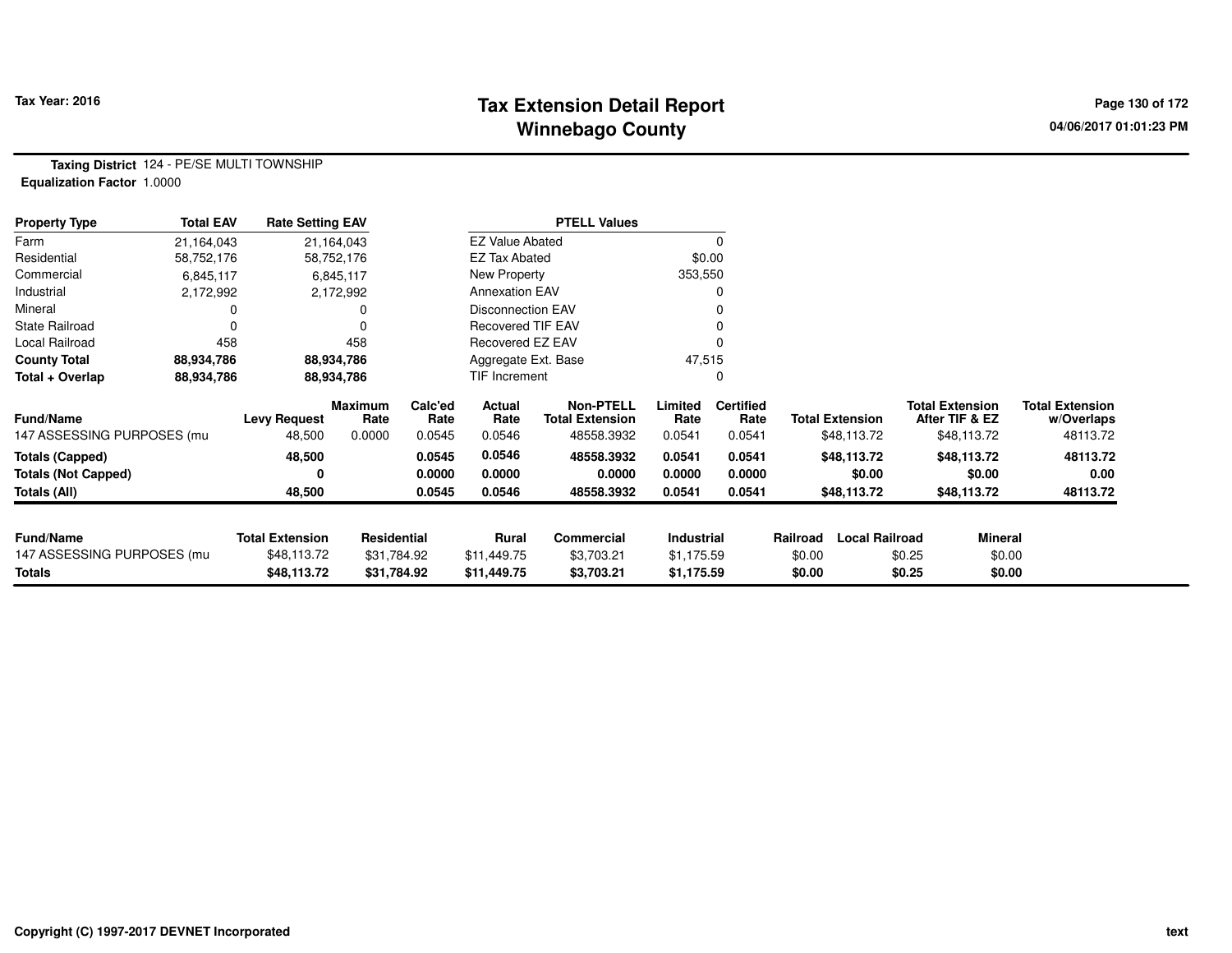# **Tax Extension Detail Report Tax Year: 2016 Page 131 of 172 Winnebago County**

**Taxing District** 125 - WAGON WHEEL TIF**Equalization Factor** 1.0000

| <b>Property Type</b>       | <b>Total EAV</b> | <b>TIF Base EAV</b>    |                        |                 |                          | <b>PTELL Values</b>                        |                 |                          |          |                        |                                          |         |                                      |
|----------------------------|------------------|------------------------|------------------------|-----------------|--------------------------|--------------------------------------------|-----------------|--------------------------|----------|------------------------|------------------------------------------|---------|--------------------------------------|
| Farm                       | 0                |                        |                        |                 | <b>EZ Value Abated</b>   |                                            |                 |                          |          |                        |                                          |         |                                      |
| Residential                | 19,536           |                        | 13,798                 |                 | <b>EZ Tax Abated</b>     |                                            |                 | \$0.00                   |          |                        |                                          |         |                                      |
| Commercial                 | 1,541,511        |                        | 502,164                |                 | New Property             |                                            |                 |                          |          |                        |                                          |         |                                      |
| Industrial                 |                  |                        |                        |                 | <b>Annexation EAV</b>    |                                            |                 |                          |          |                        |                                          |         |                                      |
| Mineral                    | ი                |                        |                        |                 | <b>Disconnection EAV</b> |                                            |                 |                          |          |                        |                                          |         |                                      |
| <b>State Railroad</b>      | 0                |                        |                        |                 | <b>Recovered TIF EAV</b> |                                            |                 |                          |          |                        |                                          |         |                                      |
| Local Railroad             |                  |                        |                        |                 | Recovered EZ EAV         |                                            |                 |                          |          |                        |                                          |         |                                      |
| <b>County Total</b>        | 1,561,047        |                        | 515,962                |                 | Aggregate Ext. Base      |                                            |                 |                          |          |                        |                                          |         |                                      |
| Total + Overlap            | 1,561,047        |                        | 515,962                |                 | TIF Increment            |                                            | 1,045,085       |                          |          |                        |                                          |         |                                      |
| <b>Fund/Name</b>           |                  | <b>Levy Request</b>    | <b>Maximum</b><br>Rate | Calc'ed<br>Rate | Actual<br>Rate           | <b>Non-PTELL</b><br><b>Total Extension</b> | Limited<br>Rate | <b>Certified</b><br>Rate |          | <b>Total Extension</b> | <b>Total Extension</b><br>After TIF & EZ |         | <b>Total Extension</b><br>w/Overlaps |
| 001 CORPORATE              |                  | $\Omega$               | 0.0025                 | 0.0000          | 0.0000                   | 0.0000                                     | 0.0000          | 0.0000                   |          | \$0.00                 | \$105,358.20                             |         | 105358.20                            |
| <b>Totals (Capped)</b>     |                  | 0                      |                        | 0.0000          | 0.0000                   | 0.0000                                     | 0.0000          | 0.0000                   |          | \$0.00                 |                                          | \$0.00  | 0.00                                 |
| <b>Totals (Not Capped)</b> |                  | 0                      |                        | 0.0000          | 0.0000                   | 0.0000                                     | 0.0000          | 0.0000                   |          | \$0.00                 | \$105,358.20                             |         | 105358.20                            |
| Totals (All)               |                  | 0                      |                        | 0.0000          | 0.0000                   | 0.0000                                     | 0.0000          | 0.0000                   |          | \$0.00                 | \$105,358.20                             |         | 105358.20                            |
| <b>Fund/Name</b>           |                  | <b>Total Extension</b> | Residential            |                 | Rural                    | Commercial                                 | Industrial      |                          | Railroad | <b>Local Railroad</b>  |                                          | Mineral |                                      |
| 001 CORPORATE              |                  | \$105,358.20           |                        | \$0.00          | \$0.00                   | \$0.00                                     |                 | \$0.00                   | \$0.00   |                        | \$0.00                                   | \$0.00  |                                      |
| <b>Totals</b>              |                  | \$105,358.20           |                        | \$0.00          | \$0.00                   | \$0.00                                     |                 | \$0.00                   | \$0.00   |                        | \$0.00                                   | \$0.00  |                                      |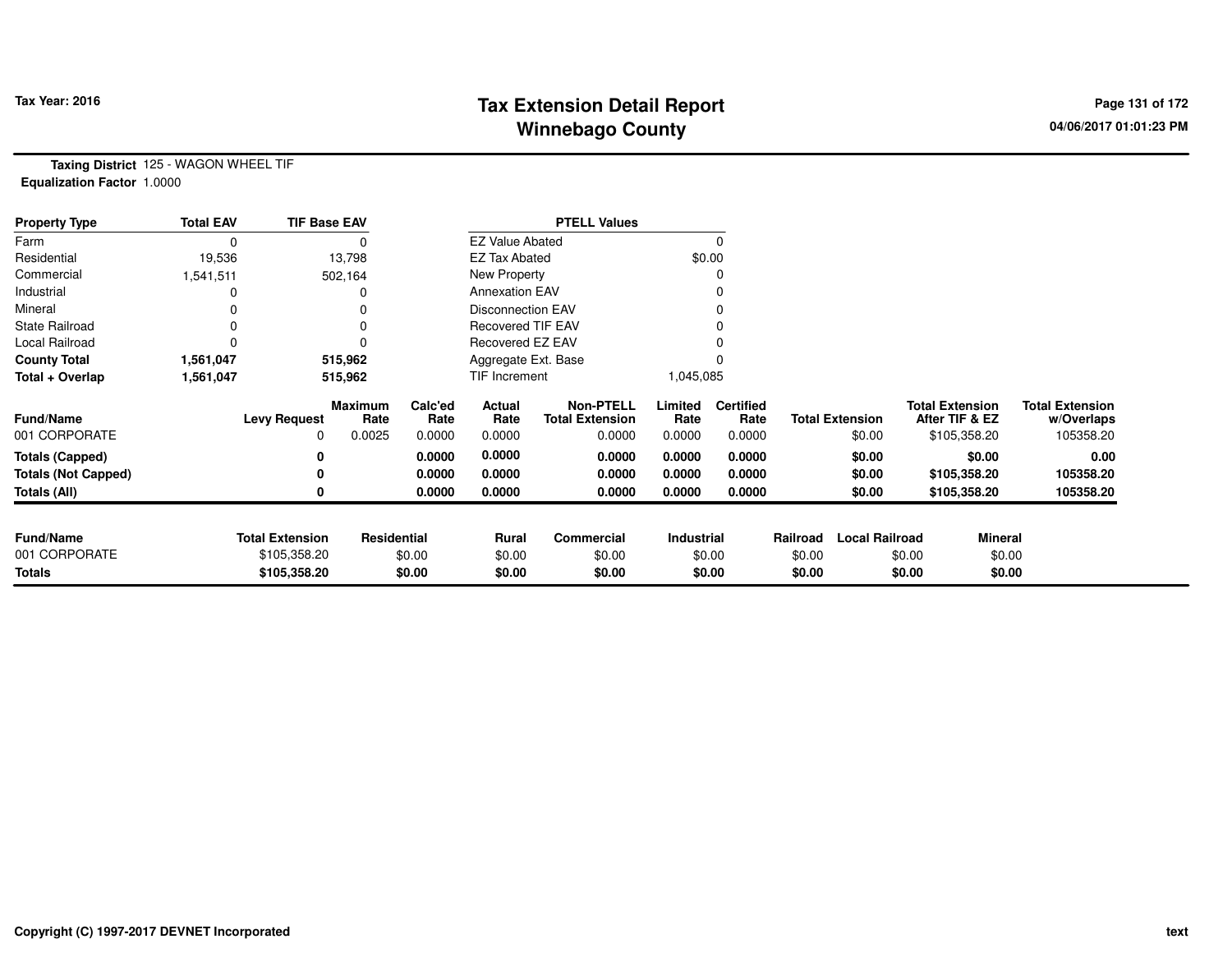# **Tax Extension Detail Report Tax Fact Constant Constant Case of 172 Page 132 of 172 Winnebago County**

**Taxing District** 126 - RIVER OAKS TIF**Equalization Factor** 1.0000

| <b>Property Type</b>              | <b>Total EAV</b> | <b>TIF Base EAV</b>    |                        |                 |                          | <b>PTELL Values</b>                        |                   |                          |          |                        |        |                                          |                                      |
|-----------------------------------|------------------|------------------------|------------------------|-----------------|--------------------------|--------------------------------------------|-------------------|--------------------------|----------|------------------------|--------|------------------------------------------|--------------------------------------|
| Farm                              | 0                |                        |                        |                 | <b>EZ Value Abated</b>   |                                            |                   |                          |          |                        |        |                                          |                                      |
| Residential                       | 224,748          |                        | 69,387                 |                 | <b>EZ Tax Abated</b>     |                                            | \$0.00            |                          |          |                        |        |                                          |                                      |
| Commercial                        |                  |                        |                        |                 | New Property             |                                            |                   |                          |          |                        |        |                                          |                                      |
| Industrial                        |                  |                        |                        |                 | <b>Annexation EAV</b>    |                                            |                   |                          |          |                        |        |                                          |                                      |
| Mineral                           | 0                |                        |                        |                 | <b>Disconnection EAV</b> |                                            |                   |                          |          |                        |        |                                          |                                      |
| <b>State Railroad</b>             | 0                |                        |                        |                 | Recovered TIF EAV        |                                            |                   |                          |          |                        |        |                                          |                                      |
| Local Railroad                    |                  |                        |                        |                 | Recovered EZ EAV         |                                            |                   |                          |          |                        |        |                                          |                                      |
| <b>County Total</b>               | 224,748          |                        | 69,387                 |                 | Aggregate Ext. Base      |                                            |                   |                          |          |                        |        |                                          |                                      |
| Total + Overlap                   | 224,748          |                        | 69,387                 |                 | TIF Increment            |                                            | 155,361           |                          |          |                        |        |                                          |                                      |
| <b>Fund/Name</b>                  |                  | <b>Levy Request</b>    | <b>Maximum</b><br>Rate | Calc'ed<br>Rate | Actual<br>Rate           | <b>Non-PTELL</b><br><b>Total Extension</b> | Limited<br>Rate   | <b>Certified</b><br>Rate |          | <b>Total Extension</b> |        | <b>Total Extension</b><br>After TIF & EZ | <b>Total Extension</b><br>w/Overlaps |
| 001 CORPORATE                     |                  | 0                      | 0.0025                 | 0.0000          | 0.0000                   | 0.0000                                     | 0.0000            | 0.0000                   |          | \$0.00                 |        | \$23,468.80                              | 23468.80                             |
| <b>Totals (Capped)</b>            |                  | 0                      |                        | 0.0000          | 0.0000                   | 0.0000                                     | 0.0000            | 0.0000                   |          | \$0.00                 |        | \$0.00                                   | 0.00                                 |
| <b>Totals (Not Capped)</b>        |                  | 0                      |                        | 0.0000          | 0.0000                   | 0.0000                                     | 0.0000            | 0.0000                   |          | \$0.00                 |        | \$23,468.80                              | 23468.80                             |
| Totals (All)                      |                  | 0                      |                        | 0.0000          | 0.0000                   | 0.0000                                     | 0.0000            | 0.0000                   |          | \$0.00                 |        | \$23,468.80                              | 23468.80                             |
|                                   |                  |                        |                        |                 |                          |                                            |                   |                          |          |                        |        |                                          |                                      |
| <b>Fund/Name</b><br>001 CORPORATE |                  | <b>Total Extension</b> | <b>Residential</b>     |                 | <b>Rural</b>             | Commercial                                 | <b>Industrial</b> |                          | Railroad | <b>Local Railroad</b>  |        | <b>Mineral</b>                           |                                      |
|                                   |                  | \$23,468.80            |                        | \$0.00          | \$0.00                   | \$0.00                                     |                   | \$0.00                   | \$0.00   |                        | \$0.00 | \$0.00                                   |                                      |
| <b>Totals</b>                     |                  | \$23,468.80            |                        | \$0.00          | \$0.00                   | \$0.00                                     |                   | \$0.00                   | \$0.00   |                        | \$0.00 | \$0.00                                   |                                      |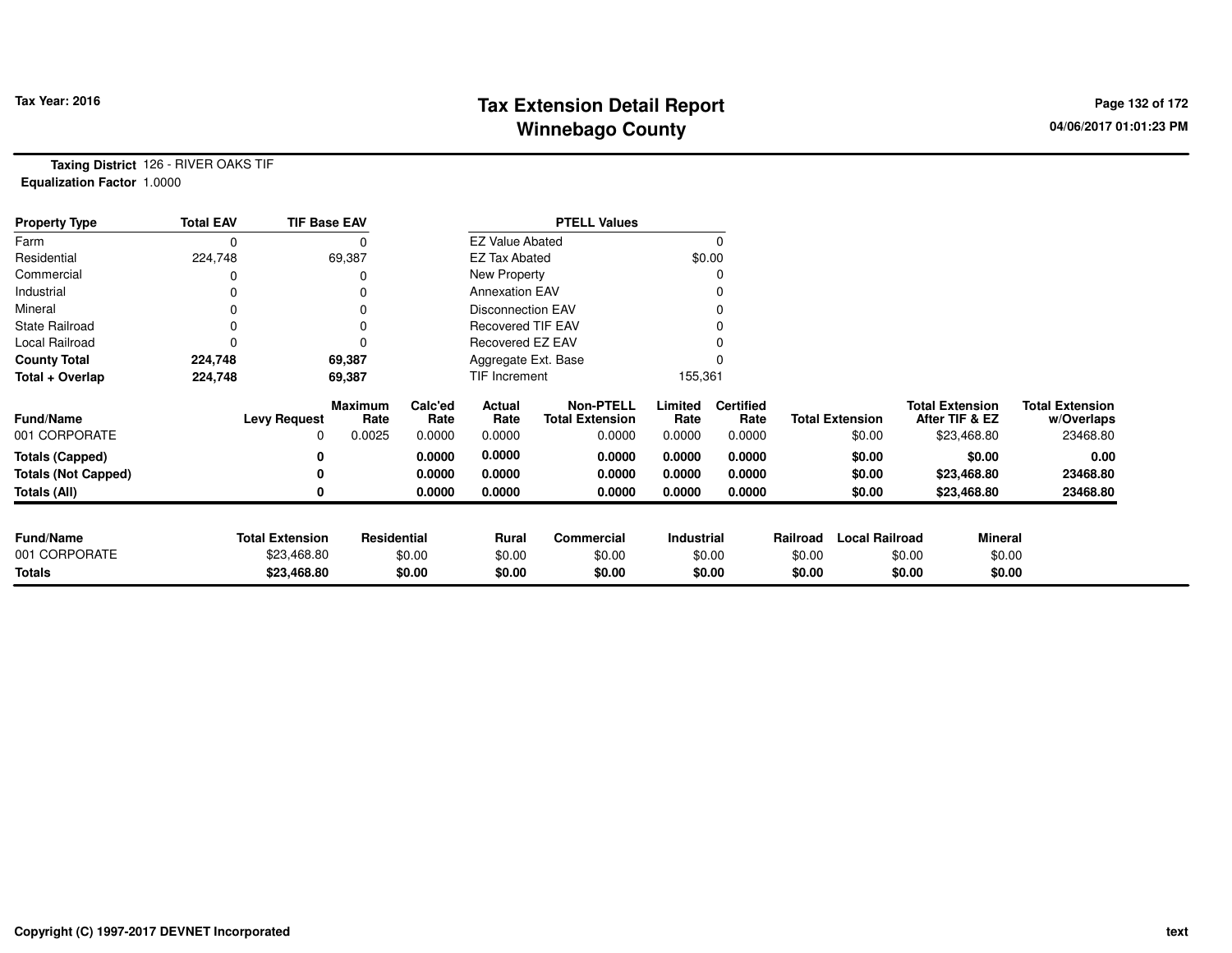# **Tax Extension Detail Report Tax Year: 2016 Page 133 of 172 Winnebago County**

**Taxing District** 127 - GARRISON SCHOOL TIF**Equalization Factor** 1.0000

| <b>Property Type</b>       | <b>Total EAV</b> | <b>TIF Base EAV</b>    |                        |                 |                          | <b>PTELL Values</b>                        |                 |                          |          |                        |                                          |                                      |
|----------------------------|------------------|------------------------|------------------------|-----------------|--------------------------|--------------------------------------------|-----------------|--------------------------|----------|------------------------|------------------------------------------|--------------------------------------|
| Farm                       | 0                |                        |                        |                 | <b>EZ Value Abated</b>   |                                            |                 |                          |          |                        |                                          |                                      |
| Residential                | 1,675,950        |                        | 977,558                |                 | <b>EZ Tax Abated</b>     |                                            | \$0.00          |                          |          |                        |                                          |                                      |
| Commercial                 | 23,159           |                        | 23,159                 |                 | New Property             |                                            |                 |                          |          |                        |                                          |                                      |
| Industrial                 |                  |                        |                        |                 | <b>Annexation EAV</b>    |                                            |                 |                          |          |                        |                                          |                                      |
| Mineral                    | 0                |                        |                        |                 | <b>Disconnection EAV</b> |                                            |                 |                          |          |                        |                                          |                                      |
| <b>State Railroad</b>      | 0                |                        |                        |                 | <b>Recovered TIF EAV</b> |                                            |                 |                          |          |                        |                                          |                                      |
| Local Railroad             | 0                |                        |                        |                 | Recovered EZ EAV         |                                            |                 |                          |          |                        |                                          |                                      |
| <b>County Total</b>        | 1,699,109        |                        | 1,000,717              |                 | Aggregate Ext. Base      |                                            |                 |                          |          |                        |                                          |                                      |
| Total + Overlap            | 1,699,109        |                        | 1,000,717              |                 | TIF Increment            |                                            | 698,392         |                          |          |                        |                                          |                                      |
| <b>Fund/Name</b>           |                  | <b>Levy Request</b>    | <b>Maximum</b><br>Rate | Calc'ed<br>Rate | Actual<br>Rate           | <b>Non-PTELL</b><br><b>Total Extension</b> | Limited<br>Rate | <b>Certified</b><br>Rate |          | <b>Total Extension</b> | <b>Total Extension</b><br>After TIF & EZ | <b>Total Extension</b><br>w/Overlaps |
| 001 CORPORATE              |                  | 0                      | 0.0025                 | 0.0000          | 0.0000                   | 0.0000                                     | 0.0000          | 0.0000                   |          | \$0.00                 | \$105,498.58                             | 105498.58                            |
| <b>Totals (Capped)</b>     |                  | 0                      |                        | 0.0000          | 0.0000                   | 0.0000                                     | 0.0000          | 0.0000                   |          | \$0.00                 | \$0.00                                   | 0.00                                 |
| <b>Totals (Not Capped)</b> |                  | 0                      |                        | 0.0000          | 0.0000                   | 0.0000                                     | 0.0000          | 0.0000                   |          | \$0.00                 | \$105,498.58                             | 105498.58                            |
| Totals (All)               |                  | 0                      |                        | 0.0000          | 0.0000                   | 0.0000                                     | 0.0000          | 0.0000                   |          | \$0.00                 | \$105,498.58                             | 105498.58                            |
|                            |                  |                        |                        |                 |                          |                                            |                 |                          |          |                        |                                          |                                      |
| <b>Fund/Name</b>           |                  | <b>Total Extension</b> | Residential            |                 | <b>Rural</b>             | Commercial                                 | Industrial      |                          | Railroad | <b>Local Railroad</b>  | <b>Mineral</b>                           |                                      |
| 001 CORPORATE              |                  | \$105,498.58           |                        | \$0.00          | \$0.00                   | \$0.00                                     |                 | \$0.00                   | \$0.00   |                        | \$0.00                                   | \$0.00                               |
| <b>Totals</b>              |                  | \$105,498.58           |                        | \$0.00          | \$0.00                   | \$0.00                                     |                 | \$0.00                   | \$0.00   |                        | \$0.00                                   | \$0.00                               |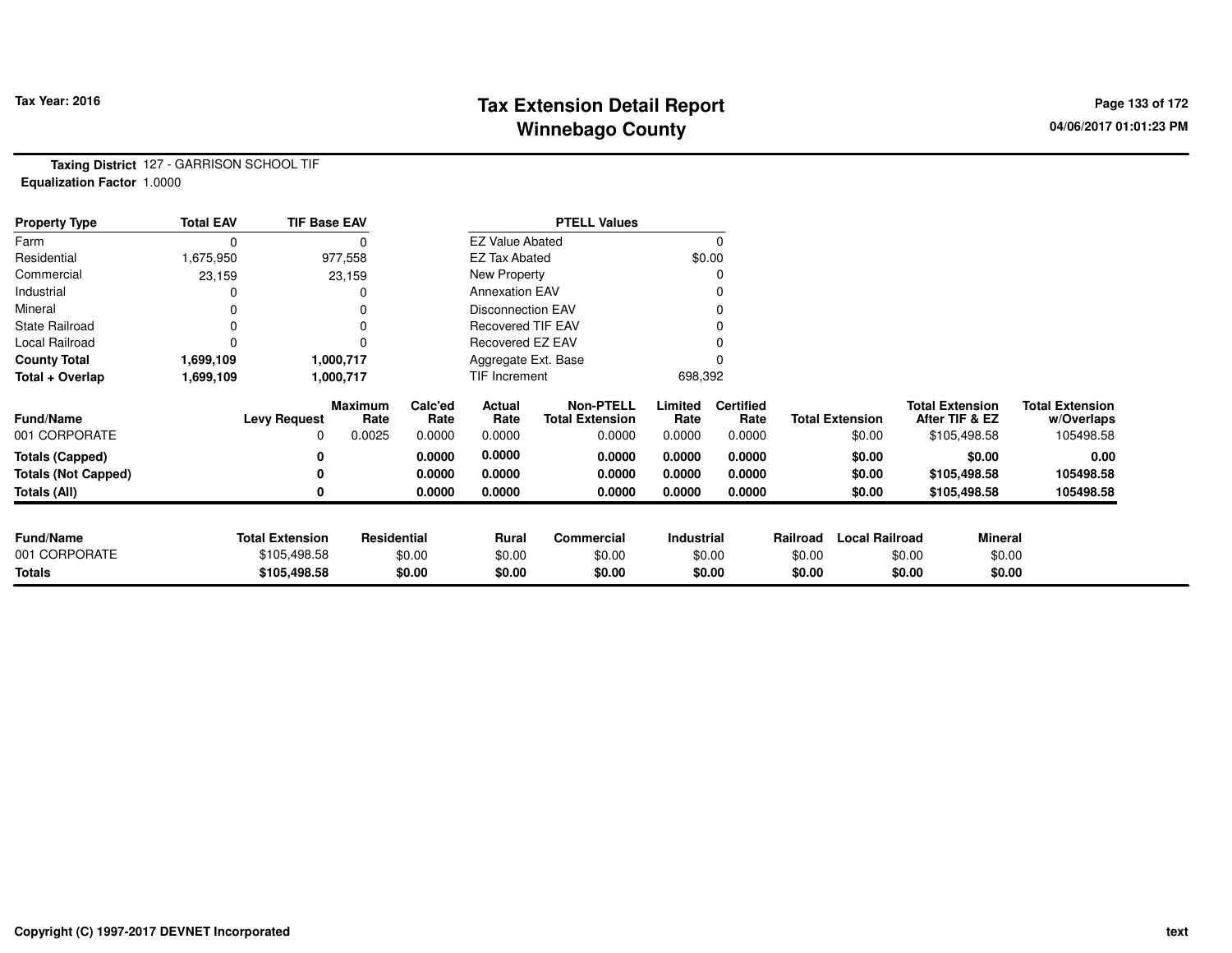# **Tax Extension Detail Report Tax Year: 2016 Page 134 of 172 Winnebago County**

**Taxing District** 128 - KISHWAUKEE & HARRISON TIF**Equalization Factor** 1.0000

| <b>Property Type</b>       | <b>Total EAV</b> | <b>TIF Base EAV</b>    |                 |                 |                          | <b>PTELL Values</b>                        |                 |                          |          |                        |                                          |                |                                      |
|----------------------------|------------------|------------------------|-----------------|-----------------|--------------------------|--------------------------------------------|-----------------|--------------------------|----------|------------------------|------------------------------------------|----------------|--------------------------------------|
| Farm                       |                  |                        |                 |                 | <b>EZ Value Abated</b>   |                                            |                 | 0                        |          |                        |                                          |                |                                      |
| Residential                |                  |                        |                 |                 | <b>EZ Tax Abated</b>     |                                            |                 | \$0.00                   |          |                        |                                          |                |                                      |
| Commercial                 |                  |                        |                 |                 | New Property             |                                            |                 | 0                        |          |                        |                                          |                |                                      |
| Industrial                 | 1,654,186        |                        | 1,389,929       |                 | <b>Annexation EAV</b>    |                                            |                 | 0                        |          |                        |                                          |                |                                      |
| Mineral                    |                  |                        |                 |                 | <b>Disconnection EAV</b> |                                            |                 | 0                        |          |                        |                                          |                |                                      |
| <b>State Railroad</b>      |                  |                        |                 |                 | <b>Recovered TIF EAV</b> |                                            |                 |                          |          |                        |                                          |                |                                      |
| Local Railroad             |                  |                        |                 |                 | Recovered EZ EAV         |                                            |                 |                          |          |                        |                                          |                |                                      |
| <b>County Total</b>        | 1,654,186        |                        | 1,389,929       |                 | Aggregate Ext. Base      |                                            |                 |                          |          |                        |                                          |                |                                      |
| Total + Overlap            | 1,654,186        |                        | 1,389,929       |                 | TIF Increment            |                                            | 264,257         |                          |          |                        |                                          |                |                                      |
| <b>Fund/Name</b>           |                  | <b>Levy Request</b>    | Maximum<br>Rate | Calc'ed<br>Rate | Actual<br>Rate           | <b>Non-PTELL</b><br><b>Total Extension</b> | Limited<br>Rate | <b>Certified</b><br>Rate |          | <b>Total Extension</b> | <b>Total Extension</b><br>After TIF & EZ |                | <b>Total Extension</b><br>w/Overlaps |
| 001 CORPORATE              |                  | 0                      | 0.0025          | 0.0000          | 0.0000                   | 0.0000                                     | 0.0000          | 0.0000                   |          | \$0.00                 |                                          | \$39,918.44    | 39918.44                             |
| <b>Totals (Capped)</b>     |                  |                        |                 | 0.0000          | 0.0000                   | 0.0000                                     | 0.0000          | 0.0000                   |          | \$0.00                 |                                          | \$0.00         | 0.00                                 |
| <b>Totals (Not Capped)</b> |                  |                        |                 | 0.0000          | 0.0000                   | 0.0000                                     | 0.0000          | 0.0000                   |          | \$0.00                 |                                          | \$39,918.44    | 39918.44                             |
| Totals (All)               |                  |                        |                 | 0.0000          | 0.0000                   | 0.0000                                     | 0.0000          | 0.0000                   |          | \$0.00                 |                                          | \$39,918.44    | 39918.44                             |
|                            |                  |                        |                 |                 |                          |                                            |                 |                          |          |                        |                                          |                |                                      |
| <b>Fund/Name</b>           |                  | <b>Total Extension</b> | Residential     |                 | Rural                    | Commercial                                 | Industrial      |                          | Railroad | <b>Local Railroad</b>  |                                          | <b>Mineral</b> |                                      |
| 001 CORPORATE              |                  | \$39,918.44            |                 | \$0.00          | \$0.00                   | \$0.00                                     |                 | \$0.00                   | \$0.00   |                        | \$0.00                                   | \$0.00         |                                      |
| <b>Totals</b>              |                  | \$39,918.44            |                 | \$0.00          | \$0.00                   | \$0.00                                     |                 | \$0.00                   | \$0.00   |                        | \$0.00                                   | \$0.00         |                                      |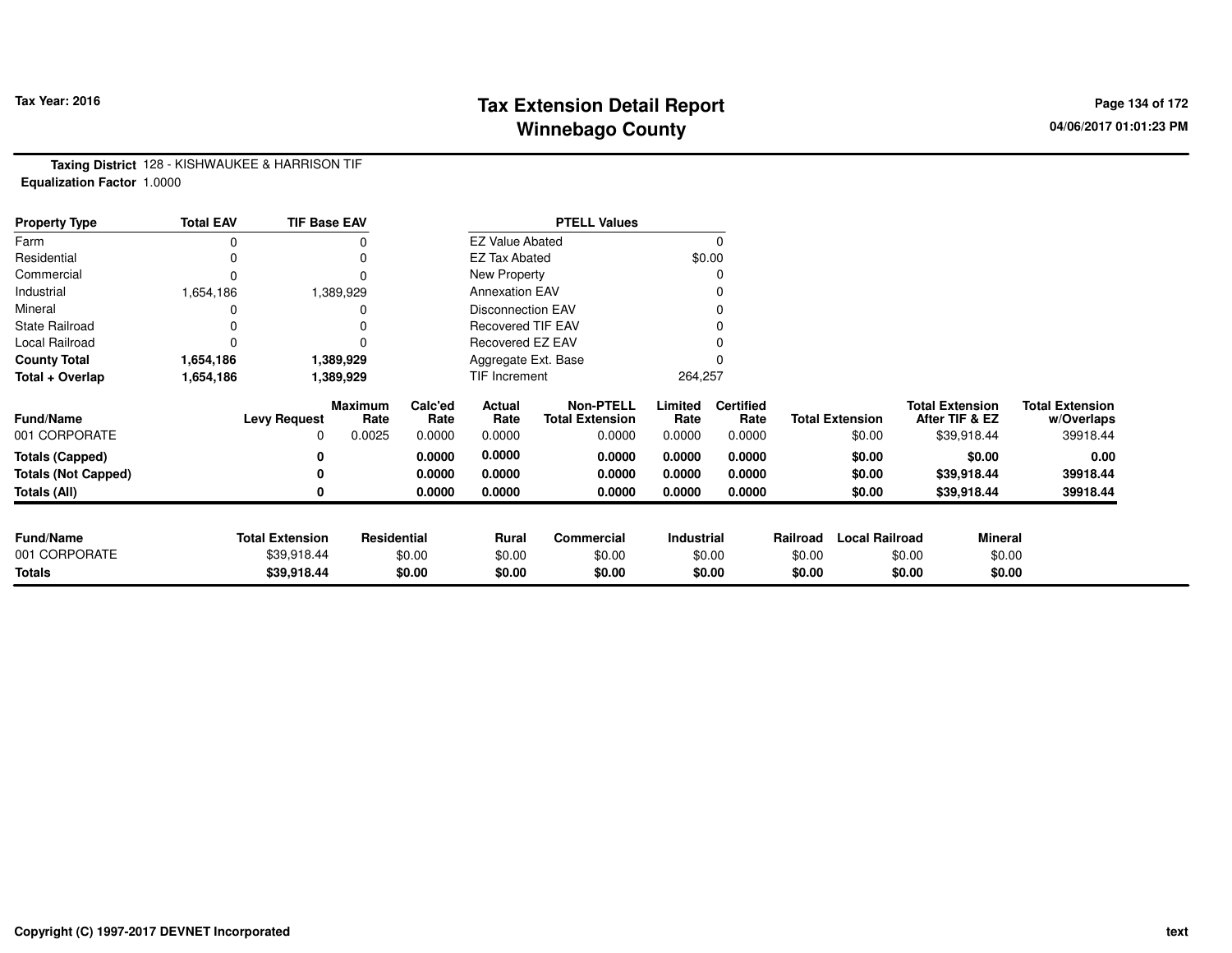# **Tax Extension Detail Report Tax Year: 2016 Page 135 of 172 Winnebago County**

**Taxing District** 129 - LINCOLNWOOD TIF #2**Equalization Factor** 1.0000

| <b>Property Type</b>       | <b>Total EAV</b> | <b>TIF Base EAV</b>    |                 |                 |                          | <b>PTELL Values</b>                        |                 |                          |          |                        |        |                                          |                                      |
|----------------------------|------------------|------------------------|-----------------|-----------------|--------------------------|--------------------------------------------|-----------------|--------------------------|----------|------------------------|--------|------------------------------------------|--------------------------------------|
| Farm                       |                  |                        |                 |                 | <b>EZ Value Abated</b>   |                                            |                 | $\Omega$                 |          |                        |        |                                          |                                      |
| Residential                | 279,247          |                        | 10,548          |                 | <b>EZ Tax Abated</b>     |                                            |                 | \$0.00                   |          |                        |        |                                          |                                      |
| Commercial                 |                  |                        |                 |                 | New Property             |                                            |                 | 0                        |          |                        |        |                                          |                                      |
| Industrial                 |                  |                        |                 |                 | <b>Annexation EAV</b>    |                                            |                 | 0                        |          |                        |        |                                          |                                      |
| Mineral                    |                  |                        |                 |                 | <b>Disconnection EAV</b> |                                            |                 | 0                        |          |                        |        |                                          |                                      |
| <b>State Railroad</b>      |                  |                        |                 |                 | <b>Recovered TIF EAV</b> |                                            |                 |                          |          |                        |        |                                          |                                      |
| Local Railroad             |                  |                        |                 |                 | Recovered EZ EAV         |                                            |                 |                          |          |                        |        |                                          |                                      |
| <b>County Total</b>        | 279,247          |                        | 10,548          |                 | Aggregate Ext. Base      |                                            |                 |                          |          |                        |        |                                          |                                      |
| Total + Overlap            | 279,247          |                        | 10,548          |                 | TIF Increment            |                                            | 268,699         |                          |          |                        |        |                                          |                                      |
| <b>Fund/Name</b>           |                  | <b>Levy Request</b>    | Maximum<br>Rate | Calc'ed<br>Rate | Actual<br>Rate           | <b>Non-PTELL</b><br><b>Total Extension</b> | Limited<br>Rate | <b>Certified</b><br>Rate |          | <b>Total Extension</b> |        | <b>Total Extension</b><br>After TIF & EZ | <b>Total Extension</b><br>w/Overlaps |
| 001 GENERAL FUND           |                  | 0                      | 0.0000          | 0.0000          | 0.0000                   | 0.0000                                     | 0.0000          | 0.0000                   |          | \$0.00                 |        | \$40,589.54                              | 40589.54                             |
| <b>Totals (Capped)</b>     |                  |                        |                 | 0.0000          | 0.0000                   | 0.0000                                     | 0.0000          | 0.0000                   |          | \$0.00                 |        | \$0.00                                   | 0.00                                 |
| <b>Totals (Not Capped)</b> |                  |                        |                 | 0.0000          | 0.0000                   | 0.0000                                     | 0.0000          | 0.0000                   |          | \$0.00                 |        | \$40,589.54                              | 40589.54                             |
| <b>Totals (All)</b>        |                  |                        |                 | 0.0000          | 0.0000                   | 0.0000                                     | 0.0000          | 0.0000                   |          | \$0.00                 |        | \$40,589.54                              | 40589.54                             |
|                            |                  |                        |                 |                 |                          |                                            |                 |                          |          |                        |        |                                          |                                      |
| <b>Fund/Name</b>           |                  | <b>Total Extension</b> | Residential     |                 | Rural                    | Commercial                                 | Industrial      |                          | Railroad | <b>Local Railroad</b>  |        | Mineral                                  |                                      |
| 001 GENERAL FUND           |                  | \$40,589.54            |                 | \$0.00          | \$0.00                   | \$0.00                                     |                 | \$0.00                   | \$0.00   |                        | \$0.00 | \$0.00                                   |                                      |
| <b>Totals</b>              |                  | \$40,589.54            |                 | \$0.00          | \$0.00                   | \$0.00                                     |                 | \$0.00                   | \$0.00   |                        | \$0.00 | \$0.00                                   |                                      |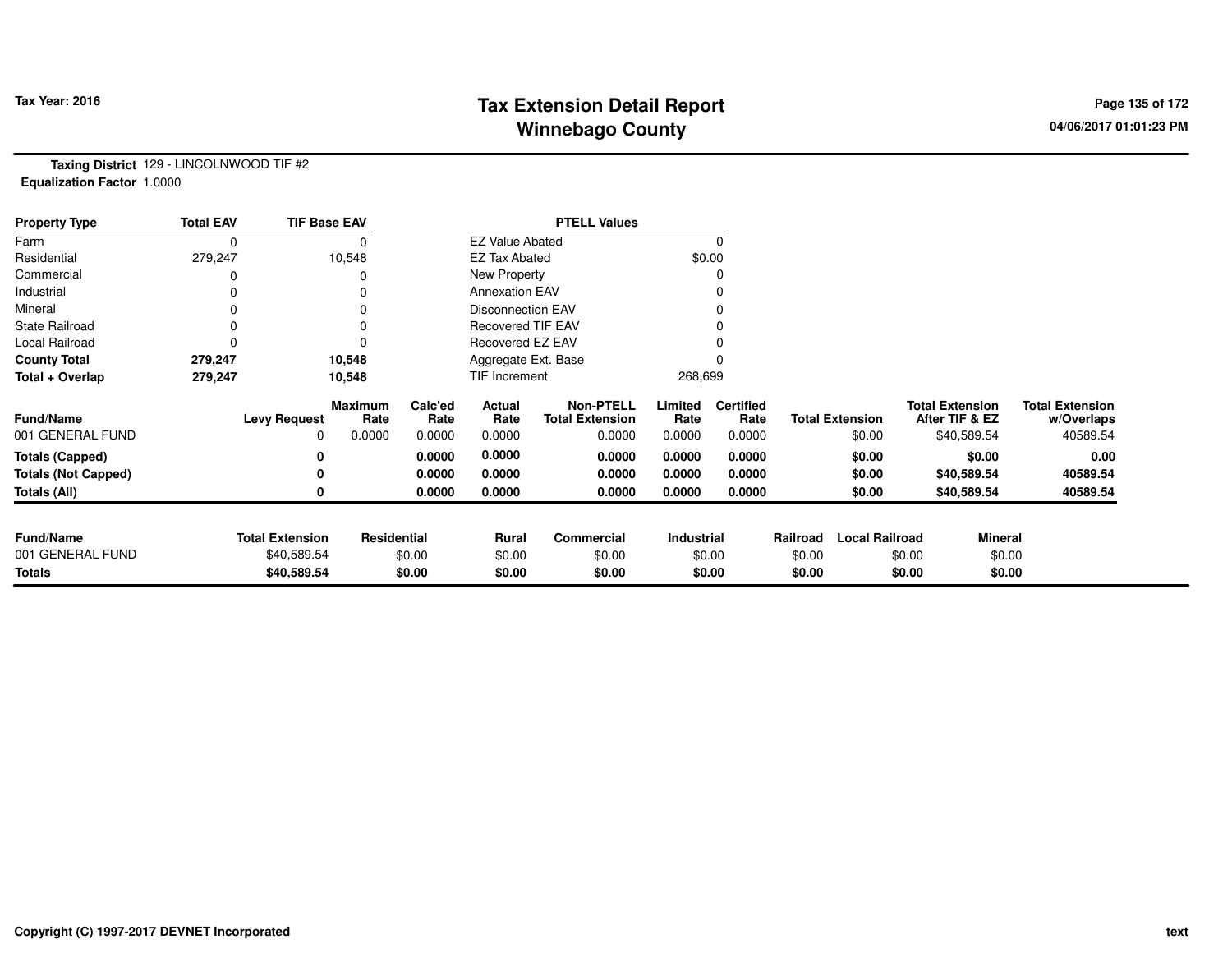# **Tax Extension Detail Report Tax Year: 2016 Page 136 of 172 Winnebago County**

**Taxing District** 130 - HOPE VI TIF**Equalization Factor** 1.0000

| <b>Property Type</b>       | <b>Total EAV</b> | <b>TIF Base EAV</b>    |                        |                 |                          | <b>PTELL Values</b>                        |                 |                          |          |                        |                                          |              |                                      |
|----------------------------|------------------|------------------------|------------------------|-----------------|--------------------------|--------------------------------------------|-----------------|--------------------------|----------|------------------------|------------------------------------------|--------------|--------------------------------------|
| Farm                       | 0                |                        |                        |                 | <b>EZ Value Abated</b>   |                                            |                 |                          |          |                        |                                          |              |                                      |
| Residential                | 1,613,043        |                        | 688,110                |                 | <b>EZ Tax Abated</b>     |                                            |                 | \$0.00                   |          |                        |                                          |              |                                      |
| Commercial                 | 5,999            |                        | 3,967                  |                 | New Property             |                                            |                 |                          |          |                        |                                          |              |                                      |
| Industrial                 |                  |                        |                        |                 | <b>Annexation EAV</b>    |                                            |                 |                          |          |                        |                                          |              |                                      |
| Mineral                    | 0                |                        |                        |                 | <b>Disconnection EAV</b> |                                            |                 |                          |          |                        |                                          |              |                                      |
| <b>State Railroad</b>      | 0                |                        |                        |                 | <b>Recovered TIF EAV</b> |                                            |                 |                          |          |                        |                                          |              |                                      |
| Local Railroad             |                  |                        |                        |                 | Recovered EZ EAV         |                                            |                 |                          |          |                        |                                          |              |                                      |
| <b>County Total</b>        | 1,619,042        |                        | 692,077                |                 | Aggregate Ext. Base      |                                            |                 |                          |          |                        |                                          |              |                                      |
| Total + Overlap            | 1,619,042        |                        | 692,077                |                 | TIF Increment            |                                            | 926,965         |                          |          |                        |                                          |              |                                      |
| <b>Fund/Name</b>           |                  | <b>Levy Request</b>    | <b>Maximum</b><br>Rate | Calc'ed<br>Rate | Actual<br>Rate           | <b>Non-PTELL</b><br><b>Total Extension</b> | Limited<br>Rate | <b>Certified</b><br>Rate |          | <b>Total Extension</b> | <b>Total Extension</b><br>After TIF & EZ |              | <b>Total Extension</b><br>w/Overlaps |
| 001 GENERAL FUND           |                  | <sup>0</sup>           | 0.0000                 | 0.0000          | 0.0000                   | 0.0000                                     | 0.0000          | 0.0000                   |          | \$0.00                 |                                          | \$140,027.04 | 140027.04                            |
| <b>Totals (Capped)</b>     |                  | 0                      |                        | 0.0000          | 0.0000                   | 0.0000                                     | 0.0000          | 0.0000                   |          | \$0.00                 |                                          | \$0.00       | 0.00                                 |
| <b>Totals (Not Capped)</b> |                  | 0                      |                        | 0.0000          | 0.0000                   | 0.0000                                     | 0.0000          | 0.0000                   |          | \$0.00                 |                                          | \$140,027.04 | 140027.04                            |
| Totals (All)               |                  | 0                      |                        | 0.0000          | 0.0000                   | 0.0000                                     | 0.0000          | 0.0000                   |          | \$0.00                 |                                          | \$140,027.04 | 140027.04                            |
| <b>Fund/Name</b>           |                  | <b>Total Extension</b> | Residential            |                 | Rural                    | Commercial                                 | Industrial      |                          | Railroad | <b>Local Railroad</b>  |                                          | Mineral      |                                      |
| 001 GENERAL FUND           |                  | \$140,027.04           |                        | \$0.00          | \$0.00                   | \$0.00                                     |                 | \$0.00                   | \$0.00   |                        | \$0.00                                   | \$0.00       |                                      |
| <b>Totals</b>              |                  | \$140,027.04           |                        | \$0.00          | \$0.00                   | \$0.00                                     |                 | \$0.00                   | \$0.00   |                        | \$0.00                                   | \$0.00       |                                      |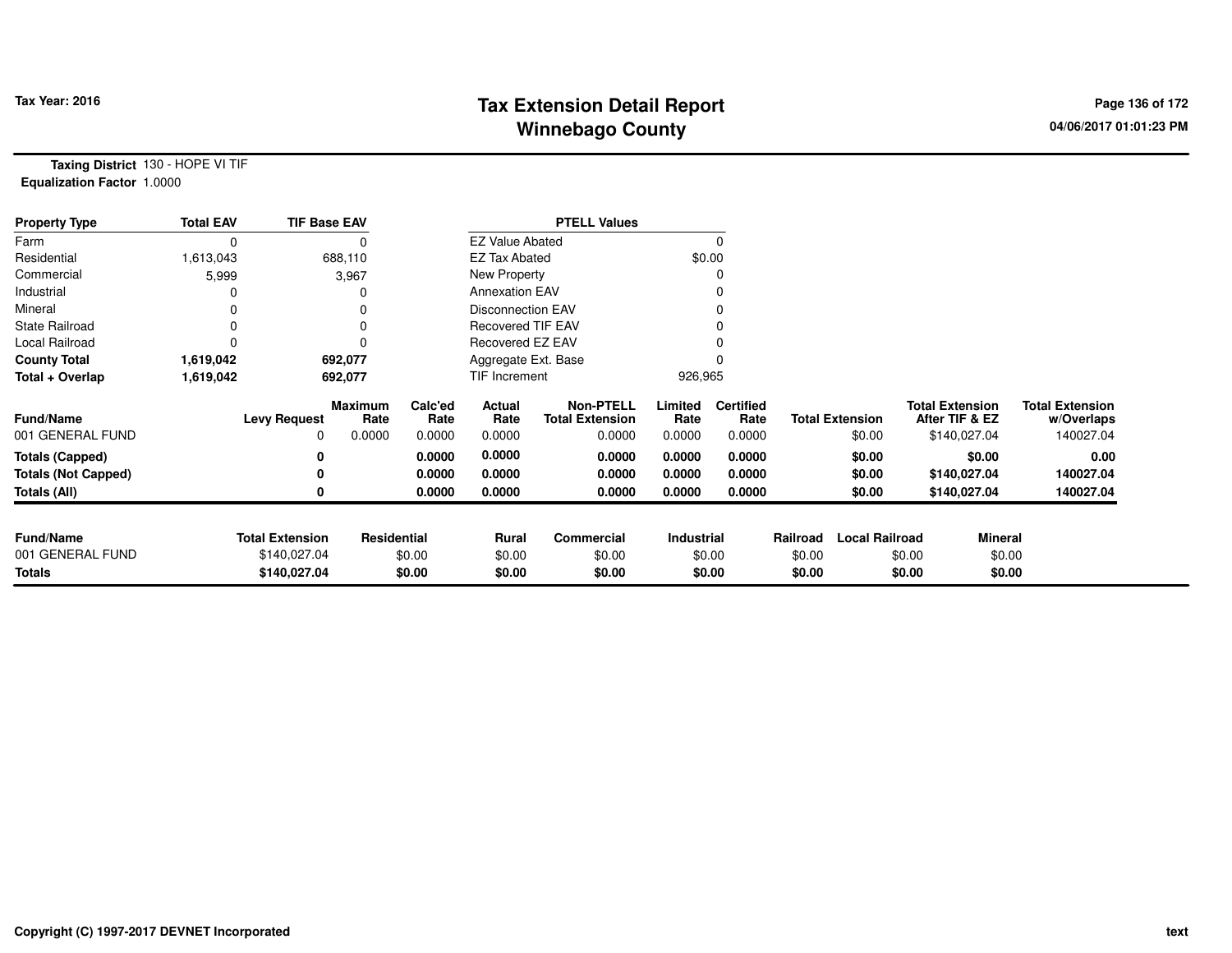## **Tax Extension Detail Report Tax Figure 2016 Page 137 of 172 Winnebago County**

**Taxing District** 132 - NORTH 2ND TIF LOVES PARK**Equalization Factor** 1.0000

| <b>Property Type</b>       | <b>Total EAV</b> | <b>TIF Base EAV</b>    |                        |                 |                          | <b>PTELL Values</b>                        |                 |                          |          |                        |                                          |                |                                      |
|----------------------------|------------------|------------------------|------------------------|-----------------|--------------------------|--------------------------------------------|-----------------|--------------------------|----------|------------------------|------------------------------------------|----------------|--------------------------------------|
| Farm                       | 0                |                        |                        |                 | <b>EZ Value Abated</b>   |                                            |                 |                          |          |                        |                                          |                |                                      |
| Residential                | 401,459          |                        | 337,176                |                 | <b>EZ Tax Abated</b>     |                                            |                 | \$0.00                   |          |                        |                                          |                |                                      |
| Commercial                 | 8,460,644        |                        | 8,064,992              |                 | New Property             |                                            |                 |                          |          |                        |                                          |                |                                      |
| Industrial                 | 2,117,332        |                        | 1,743,077              |                 | <b>Annexation EAV</b>    |                                            |                 |                          |          |                        |                                          |                |                                      |
| Mineral                    |                  |                        |                        |                 | <b>Disconnection EAV</b> |                                            |                 |                          |          |                        |                                          |                |                                      |
| <b>State Railroad</b>      |                  |                        |                        |                 | <b>Recovered TIF EAV</b> |                                            |                 |                          |          |                        |                                          |                |                                      |
| Local Railroad             | 0                |                        |                        |                 | Recovered EZ EAV         |                                            |                 |                          |          |                        |                                          |                |                                      |
| <b>County Total</b>        | 10,979,435       |                        | 10,145,245             |                 | Aggregate Ext. Base      |                                            |                 |                          |          |                        |                                          |                |                                      |
| Total + Overlap            | 10,979,435       |                        | 10,145,245             |                 | TIF Increment            |                                            | 834,190         |                          |          |                        |                                          |                |                                      |
| <b>Fund/Name</b>           |                  | <b>Levy Request</b>    | <b>Maximum</b><br>Rate | Calc'ed<br>Rate | Actual<br>Rate           | <b>Non-PTELL</b><br><b>Total Extension</b> | Limited<br>Rate | <b>Certified</b><br>Rate |          | <b>Total Extension</b> | <b>Total Extension</b><br>After TIF & EZ |                | <b>Total Extension</b><br>w/Overlaps |
| 001 CORPORATE              |                  | 0                      | 0.0025                 | 0.0000          | 0.0000                   | 0.0000                                     | 0.0000          | 0.0000                   |          | \$0.00                 | \$100,337.38                             |                | 100337.38                            |
| <b>Totals (Capped)</b>     |                  | 0                      |                        | 0.0000          | 0.0000                   | 0.0000                                     | 0.0000          | 0.0000                   |          | \$0.00                 |                                          | \$0.00         | 0.00                                 |
| <b>Totals (Not Capped)</b> |                  | 0                      |                        | 0.0000          | 0.0000                   | 0.0000                                     | 0.0000          | 0.0000                   |          | \$0.00                 | \$100,337.38                             |                | 100337.38                            |
| Totals (All)               |                  | 0                      |                        | 0.0000          | 0.0000                   | 0.0000                                     | 0.0000          | 0.0000                   |          | \$0.00                 | \$100,337.38                             |                | 100337.38                            |
|                            |                  |                        |                        |                 |                          |                                            |                 |                          |          |                        |                                          |                |                                      |
| <b>Fund/Name</b>           |                  | <b>Total Extension</b> | Residential            |                 | <b>Rural</b>             | Commercial                                 | Industrial      |                          | Railroad | <b>Local Railroad</b>  |                                          | <b>Mineral</b> |                                      |
| 001 CORPORATE              |                  | \$100,337.38           |                        | \$0.00          | \$0.00                   | \$0.00                                     |                 | \$0.00                   | \$0.00   |                        | \$0.00                                   | \$0.00         |                                      |
| Totals                     |                  | \$100,337.38           |                        | \$0.00          | \$0.00                   | \$0.00                                     |                 | \$0.00                   | \$0.00   |                        | \$0.00                                   | \$0.00         |                                      |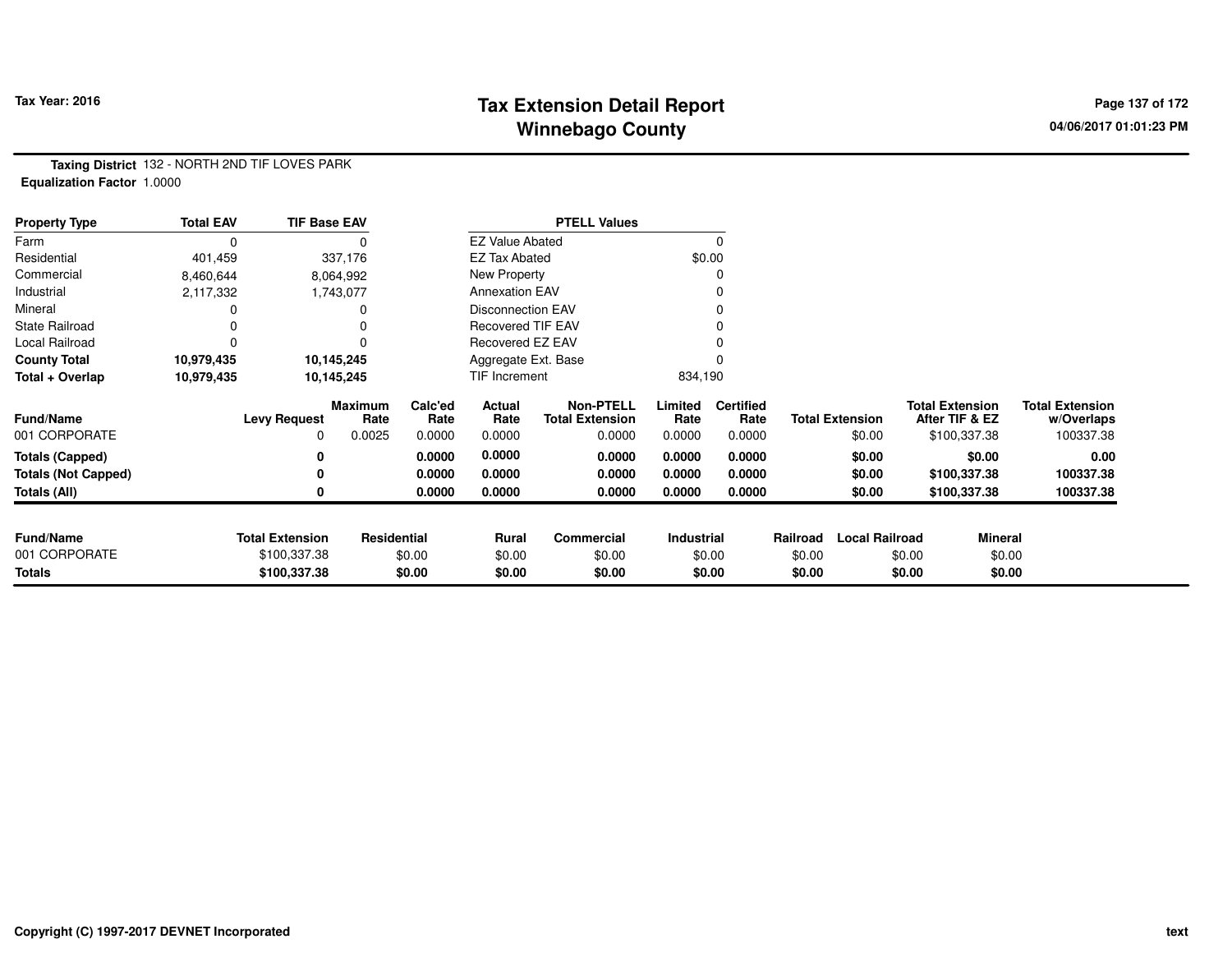# **Tax Extension Detail Report Tax Year: 2016 Page 138 of 172 Winnebago County**

**Taxing District** 133 - GLOBAL TRADE TIF #2**Equalization Factor** 1.0000

| <b>Property Type</b>       | <b>Total EAV</b> | <b>TIF Base EAV</b>    |                 |                 |                          | <b>PTELL Values</b>                        |                 |                          |          |                        |                                          |              |                                      |
|----------------------------|------------------|------------------------|-----------------|-----------------|--------------------------|--------------------------------------------|-----------------|--------------------------|----------|------------------------|------------------------------------------|--------------|--------------------------------------|
| Farm                       | 61,503           |                        | 30,444          |                 | <b>EZ Value Abated</b>   |                                            |                 | 0                        |          |                        |                                          |              |                                      |
| Residential                | 68,996           |                        | 55,267          |                 | <b>EZ Tax Abated</b>     |                                            |                 | \$0.00                   |          |                        |                                          |              |                                      |
| Commercial                 | 1,693,160        |                        | 315,298         |                 | New Property             |                                            |                 |                          |          |                        |                                          |              |                                      |
| Industrial                 | 6,377,523        |                        | 6,212,416       |                 | <b>Annexation EAV</b>    |                                            |                 |                          |          |                        |                                          |              |                                      |
| Mineral                    |                  |                        |                 |                 | <b>Disconnection EAV</b> |                                            |                 |                          |          |                        |                                          |              |                                      |
| <b>State Railroad</b>      |                  |                        |                 |                 | <b>Recovered TIF EAV</b> |                                            |                 |                          |          |                        |                                          |              |                                      |
| Local Railroad             |                  |                        |                 |                 | Recovered EZ EAV         |                                            |                 |                          |          |                        |                                          |              |                                      |
| <b>County Total</b>        | 8,201,182        |                        | 6,613,425       |                 | Aggregate Ext. Base      |                                            |                 |                          |          |                        |                                          |              |                                      |
| Total + Overlap            | 8,201,182        |                        | 6,613,425       |                 | TIF Increment            |                                            | 1,587,757       |                          |          |                        |                                          |              |                                      |
| <b>Fund/Name</b>           |                  | <b>Levy Request</b>    | Maximum<br>Rate | Calc'ed<br>Rate | Actual<br>Rate           | <b>Non-PTELL</b><br><b>Total Extension</b> | Limited<br>Rate | <b>Certified</b><br>Rate |          | <b>Total Extension</b> | <b>Total Extension</b><br>After TIF & EZ |              | <b>Total Extension</b><br>w/Overlaps |
| 001 CORPORATE              |                  | $\Omega$               | 0.0000          | 0.0000          | 0.0000                   | 0.0000                                     | 0.0000          | 0.0000                   |          | \$0.00                 |                                          | \$239,845.04 | 239845.04                            |
| <b>Totals (Capped)</b>     |                  | 0                      |                 | 0.0000          | 0.0000                   | 0.0000                                     | 0.0000          | 0.0000                   |          | \$0.00                 |                                          | \$0.00       | 0.00                                 |
| <b>Totals (Not Capped)</b> |                  | 0                      |                 | 0.0000          | 0.0000                   | 0.0000                                     | 0.0000          | 0.0000                   |          | \$0.00                 |                                          | \$239,845.04 | 239845.04                            |
| Totals (All)               |                  | 0                      |                 | 0.0000          | 0.0000                   | 0.0000                                     | 0.0000          | 0.0000                   |          | \$0.00                 |                                          | \$239,845.04 | 239845.04                            |
|                            |                  |                        |                 |                 |                          |                                            |                 |                          |          |                        |                                          |              |                                      |
| <b>Fund/Name</b>           |                  | <b>Total Extension</b> | Residential     |                 | <b>Rural</b>             | Commercial                                 | Industrial      |                          | Railroad | <b>Local Railroad</b>  |                                          | Mineral      |                                      |
| 001 CORPORATE              |                  | \$239,845.04           |                 | \$0.00          | \$0.00                   | \$0.00                                     |                 | \$0.00                   | \$0.00   |                        | \$0.00                                   | \$0.00       |                                      |
| <b>Totals</b>              |                  | \$239,845.04           |                 | \$0.00          | \$0.00                   | \$0.00                                     |                 | \$0.00                   | \$0.00   |                        | \$0.00                                   | \$0.00       |                                      |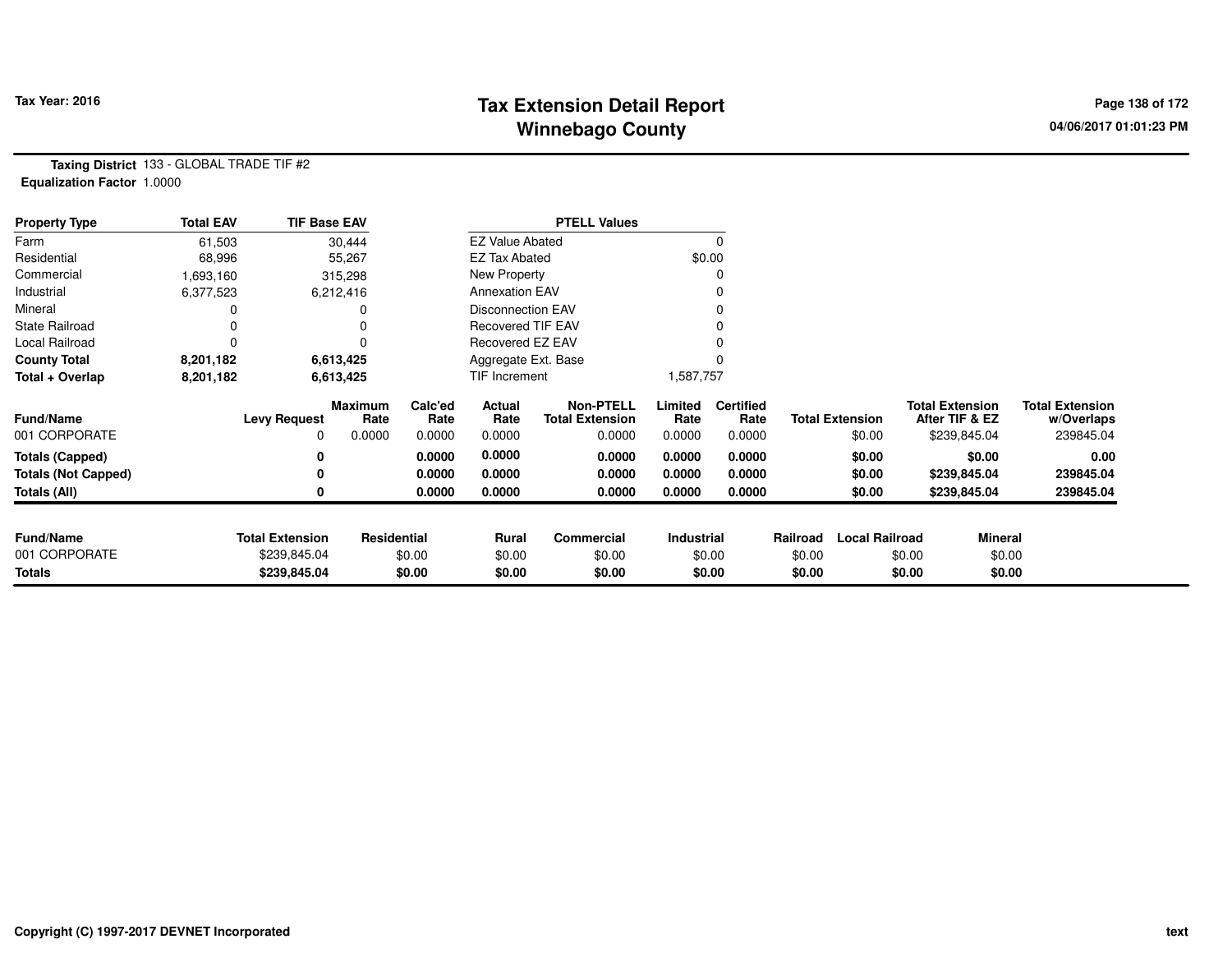# **Tax Extension Detail Report Tax Year: 2016 Page 139 of 172 Winnebago County**

**Taxing District** 134 - ASSISTED LIVING/ RIVER HOUSING TIF**Equalization Factor** 1.0000

| <b>Property Type</b>       | <b>Total EAV</b> | <b>TIF Base EAV</b>    |                        |                 |                          | <b>PTELL Values</b>                        |                 |                          |          |                        |                                          |                                      |
|----------------------------|------------------|------------------------|------------------------|-----------------|--------------------------|--------------------------------------------|-----------------|--------------------------|----------|------------------------|------------------------------------------|--------------------------------------|
| Farm                       | 0                |                        |                        |                 | <b>EZ Value Abated</b>   |                                            |                 | 0                        |          |                        |                                          |                                      |
| Residential                | 0                |                        | $\Omega$               |                 | <b>EZ Tax Abated</b>     |                                            |                 | \$0.00                   |          |                        |                                          |                                      |
| Commercial                 | 82,435           |                        | 82,435                 |                 | New Property             |                                            |                 |                          |          |                        |                                          |                                      |
| Industrial                 |                  |                        | 0                      |                 | <b>Annexation EAV</b>    |                                            |                 |                          |          |                        |                                          |                                      |
| Mineral                    |                  |                        | 0                      |                 | <b>Disconnection EAV</b> |                                            |                 |                          |          |                        |                                          |                                      |
| <b>State Railroad</b>      | 0                |                        | 0                      |                 | <b>Recovered TIF EAV</b> |                                            |                 |                          |          |                        |                                          |                                      |
| Local Railroad             | $\Omega$         |                        | $\Omega$               |                 | Recovered EZ EAV         |                                            |                 |                          |          |                        |                                          |                                      |
| <b>County Total</b>        | 82,435           |                        | 82,435                 |                 | Aggregate Ext. Base      |                                            |                 |                          |          |                        |                                          |                                      |
| Total + Overlap            | 82,435           |                        | 82,435                 |                 | TIF Increment            |                                            |                 | 0                        |          |                        |                                          |                                      |
| Fund/Name                  |                  | <b>Levy Request</b>    | <b>Maximum</b><br>Rate | Calc'ed<br>Rate | Actual<br>Rate           | <b>Non-PTELL</b><br><b>Total Extension</b> | Limited<br>Rate | <b>Certified</b><br>Rate |          | <b>Total Extension</b> | <b>Total Extension</b><br>After TIF & EZ | <b>Total Extension</b><br>w/Overlaps |
| 001 CORPORATE              |                  | 0                      | 0.0000                 | 0.0000          | 0.0000                   | 0.0000                                     | 0.0000          | 0.0000                   |          | \$0.00                 | \$0.00                                   | 0.00                                 |
| <b>Totals (Capped)</b>     |                  | 0                      |                        | 0.0000          | 0.0000                   | 0.0000                                     | 0.0000          | 0.0000                   |          | \$0.00                 | \$0.00                                   | 0.00                                 |
| <b>Totals (Not Capped)</b> |                  | 0                      |                        | 0.0000          | 0.0000                   | 0.0000                                     | 0.0000          | 0.0000                   |          | \$0.00                 | \$0.00                                   | 0.00                                 |
| Totals (All)               |                  | 0                      |                        | 0.0000          | 0.0000                   | 0.0000                                     | 0.0000          | 0.0000                   |          | \$0.00                 | \$0.00                                   | 0.00                                 |
|                            |                  |                        |                        |                 |                          |                                            |                 |                          |          |                        |                                          |                                      |
| <b>Fund/Name</b>           |                  | <b>Total Extension</b> | Residential            |                 | <b>Rural</b>             | <b>Commercial</b>                          | Industrial      |                          | Railroad | <b>Local Railroad</b>  | <b>Mineral</b>                           |                                      |
| 001 CORPORATE              |                  | \$0.00                 |                        | \$0.00          | \$0.00                   | \$0.00                                     |                 | \$0.00                   | \$0.00   |                        | \$0.00                                   | \$0.00                               |
| <b>Totals</b>              |                  | \$0.00                 |                        | \$0.00          | \$0.00                   | \$0.00                                     |                 | \$0.00                   | \$0.00   |                        | \$0.00                                   | \$0.00                               |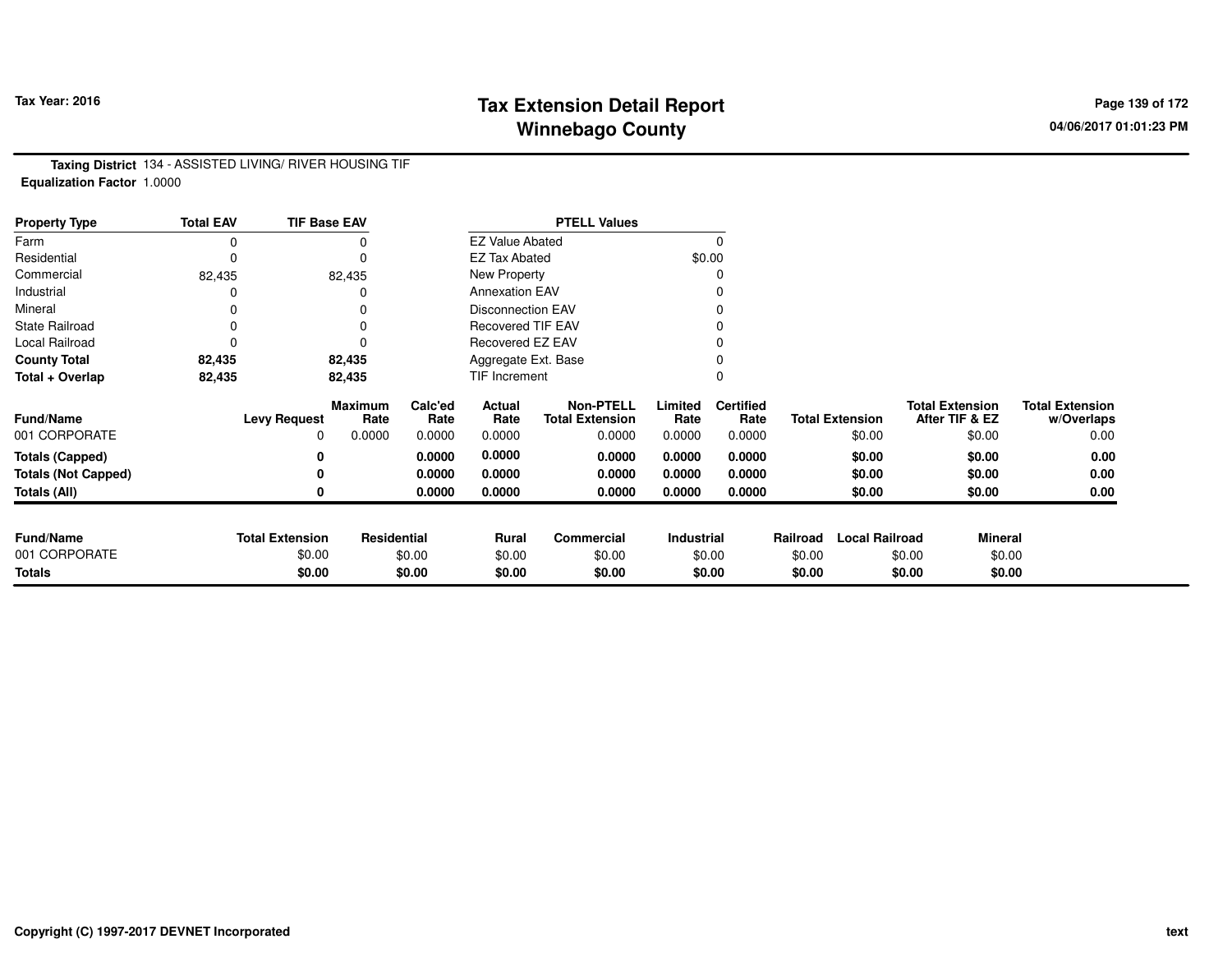# **Tax Extension Detail Report Tax Year: 2016 Page 140 of 172 Winnebago County**

**Taxing District** 135 - NORTH 2ND TIF MACHESNEY PARK**Equalization Factor** 1.0000

| <b>Property Type</b>       | <b>Total EAV</b> | <b>TIF Base EAV</b>    |                        |                 |                          | <b>PTELL Values</b>                        |                   |                          |          |                        |                                          |                |                                      |
|----------------------------|------------------|------------------------|------------------------|-----------------|--------------------------|--------------------------------------------|-------------------|--------------------------|----------|------------------------|------------------------------------------|----------------|--------------------------------------|
| Farm                       | 0                |                        |                        |                 | <b>EZ Value Abated</b>   |                                            |                   | $\Omega$                 |          |                        |                                          |                |                                      |
| Residential                | 2,890,984        |                        | 2,698,347              |                 | <b>EZ Tax Abated</b>     |                                            |                   | \$0.00                   |          |                        |                                          |                |                                      |
| Commercial                 | 6,858,324        |                        | 4,226,975              |                 | New Property             |                                            |                   |                          |          |                        |                                          |                |                                      |
| Industrial                 | 128,647          |                        | 128,647                |                 | <b>Annexation EAV</b>    |                                            |                   | 0                        |          |                        |                                          |                |                                      |
| Mineral                    |                  |                        |                        |                 | <b>Disconnection EAV</b> |                                            |                   | $\Omega$                 |          |                        |                                          |                |                                      |
| <b>State Railroad</b>      | 0                |                        |                        |                 | <b>Recovered TIF EAV</b> |                                            |                   |                          |          |                        |                                          |                |                                      |
| Local Railroad             | 0                |                        | $\Omega$               |                 | Recovered EZ EAV         |                                            |                   |                          |          |                        |                                          |                |                                      |
| <b>County Total</b>        | 9,877,955        |                        | 7,053,969              |                 | Aggregate Ext. Base      |                                            |                   |                          |          |                        |                                          |                |                                      |
| Total + Overlap            | 9,877,955        |                        | 7,053,969              |                 | TIF Increment            |                                            | 2,823,986         |                          |          |                        |                                          |                |                                      |
| <b>Fund/Name</b>           |                  | <b>Levy Request</b>    | <b>Maximum</b><br>Rate | Calc'ed<br>Rate | Actual<br>Rate           | <b>Non-PTELL</b><br><b>Total Extension</b> | Limited<br>Rate   | <b>Certified</b><br>Rate |          | <b>Total Extension</b> | <b>Total Extension</b><br>After TIF & EZ |                | <b>Total Extension</b><br>w/Overlaps |
| 001 CORPORATE              |                  | 0                      | 0.0000                 | 0.0000          | 0.0000                   | 0.0000                                     | 0.0000            | 0.0000                   |          | \$0.00                 | \$316,359.54                             |                | 316359.54                            |
| <b>Totals (Capped)</b>     |                  | 0                      |                        | 0.0000          | 0.0000                   | 0.0000                                     | 0.0000            | 0.0000                   |          | \$0.00                 |                                          | \$0.00         | 0.00                                 |
| <b>Totals (Not Capped)</b> |                  | 0                      |                        | 0.0000          | 0.0000                   | 0.0000                                     | 0.0000            | 0.0000                   |          | \$0.00                 | \$316,359.54                             |                | 316359.54                            |
| Totals (All)               |                  | 0                      |                        | 0.0000          | 0.0000                   | 0.0000                                     | 0.0000            | 0.0000                   |          | \$0.00                 | \$316,359.54                             |                | 316359.54                            |
| <b>Fund/Name</b>           |                  | <b>Total Extension</b> | Residential            |                 | Rural                    | <b>Commercial</b>                          | <b>Industrial</b> |                          | Railroad | <b>Local Railroad</b>  |                                          | <b>Mineral</b> |                                      |
| 001 CORPORATE              |                  | \$316,359.54           |                        | \$0.00          | \$0.00                   | \$0.00                                     |                   | \$0.00                   | \$0.00   |                        | \$0.00                                   | \$0.00         |                                      |
| <b>Totals</b>              |                  | \$316,359.54           |                        | \$0.00          | \$0.00                   | \$0.00                                     |                   | \$0.00                   | \$0.00   |                        | \$0.00                                   | \$0.00         |                                      |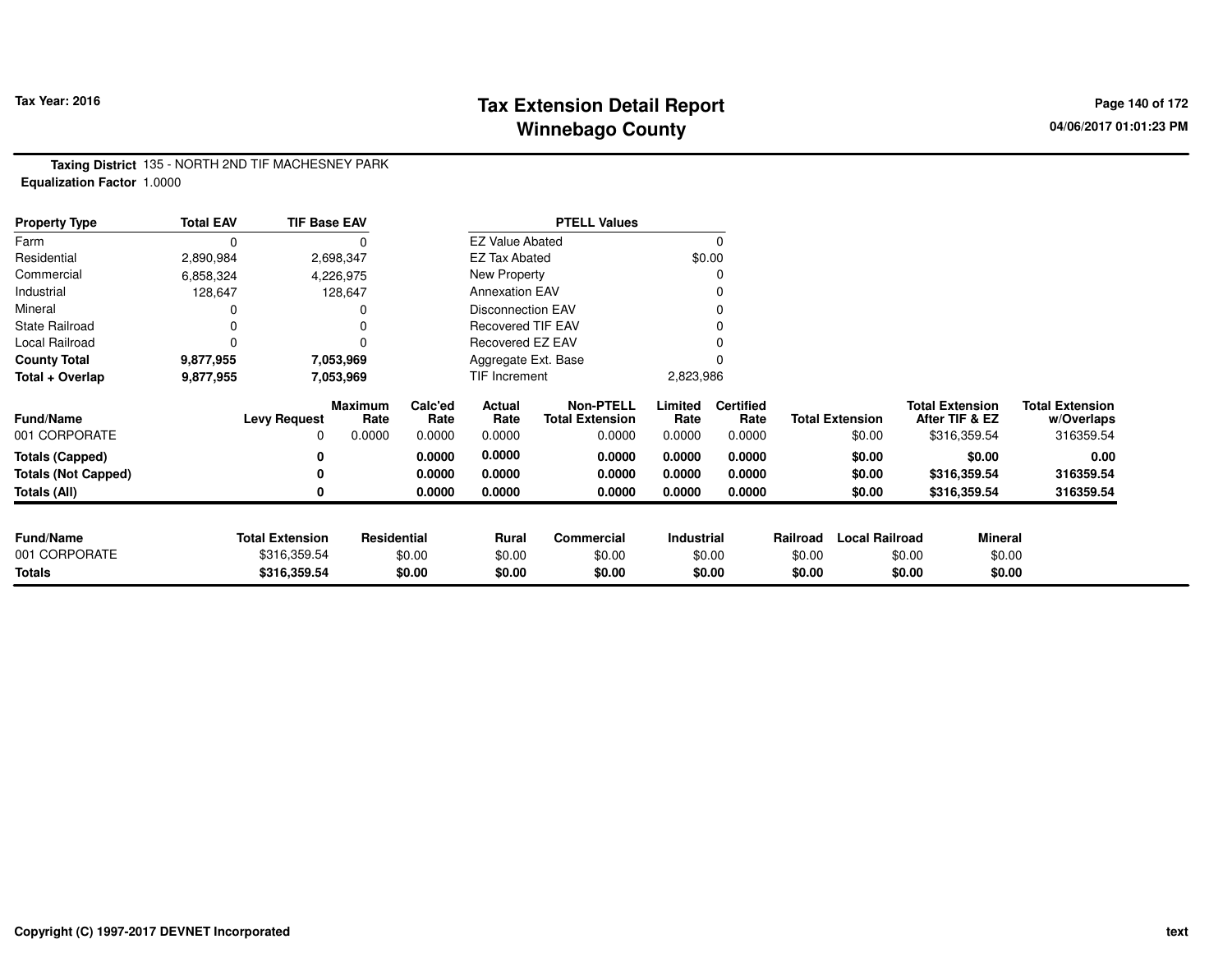# **Tax Extension Detail Report Tax Year: 2016 Page 141 of 172 Winnebago County**

**Taxing District** 136 - HARVEST HILLS SSA**Equalization Factor** 1.0000

| <b>Property Type</b>       | <b>Total EAV</b> | <b>Rate Setting EAV</b> |                        |                 |                          | <b>PTELL Values</b>                        |                 |                          |          |                        |        |                                          |                                      |
|----------------------------|------------------|-------------------------|------------------------|-----------------|--------------------------|--------------------------------------------|-----------------|--------------------------|----------|------------------------|--------|------------------------------------------|--------------------------------------|
| Farm                       | 0                |                         |                        |                 | <b>EZ Value Abated</b>   |                                            |                 |                          |          |                        |        |                                          |                                      |
| Residential                | 3,083,290        |                         | 3,083,290              |                 | <b>EZ Tax Abated</b>     |                                            |                 | \$0.00                   |          |                        |        |                                          |                                      |
| Commercial                 |                  |                         |                        |                 | New Property             |                                            |                 |                          |          |                        |        |                                          |                                      |
| Industrial                 | 0                |                         |                        |                 | <b>Annexation EAV</b>    |                                            |                 |                          |          |                        |        |                                          |                                      |
| Mineral                    |                  |                         |                        |                 | <b>Disconnection EAV</b> |                                            |                 |                          |          |                        |        |                                          |                                      |
| <b>State Railroad</b>      | 0                |                         |                        |                 | <b>Recovered TIF EAV</b> |                                            |                 |                          |          |                        |        |                                          |                                      |
| Local Railroad             | 0                |                         |                        |                 | Recovered EZ EAV         |                                            |                 |                          |          |                        |        |                                          |                                      |
| <b>County Total</b>        | 3,083,290        |                         | 3,083,290              |                 | Aggregate Ext. Base      |                                            |                 |                          |          |                        |        |                                          |                                      |
| Total + Overlap            | 3,083,290        |                         | 3,083,290              |                 | TIF Increment            |                                            |                 |                          |          |                        |        |                                          |                                      |
| <b>Fund/Name</b>           |                  | <b>Levy Request</b>     | <b>Maximum</b><br>Rate | Calc'ed<br>Rate | Actual<br>Rate           | <b>Non-PTELL</b><br><b>Total Extension</b> | Limited<br>Rate | <b>Certified</b><br>Rate |          | <b>Total Extension</b> |        | <b>Total Extension</b><br>After TIF & EZ | <b>Total Extension</b><br>w/Overlaps |
| 023 SPECIAL SERVICE AREA   |                  | 0                       | 0.0000                 | 0.0000          | 0.0000                   | 0.0000                                     | 0.0000          | 0.0000                   |          | \$0.00                 |        | \$27,683.64                              | 27683.64                             |
| <b>Totals (Capped)</b>     |                  | 0                       |                        | 0.0000          | 0.0000                   | 0.0000                                     | 0.0000          | 0.0000                   |          | \$0.00                 |        | \$0.00                                   | 0.00                                 |
| <b>Totals (Not Capped)</b> |                  |                         |                        | 0.0000          | 0.0000                   | 0.0000                                     | 0.0000          | 0.0000                   |          | \$0.00                 |        | \$27,683.64                              | 27683.64                             |
| Totals (All)               |                  |                         |                        | 0.0000          | 0.0000                   | 0.0000                                     | 0.0000          | 0.0000                   |          | \$0.00                 |        | \$27,683.64                              | 27683.64                             |
|                            |                  |                         |                        |                 |                          |                                            |                 |                          |          |                        |        |                                          |                                      |
| <b>Fund/Name</b>           |                  | <b>Total Extension</b>  | <b>Residential</b>     |                 | Rural                    | Commercial                                 | Industrial      |                          | Railroad | <b>Local Railroad</b>  |        | <b>Mineral</b>                           |                                      |
| 023 SPECIAL SERVICE AREA   |                  | \$27,683.64             | \$27,683.64            |                 | \$0.00                   | \$0.00                                     |                 | \$0.00                   | \$0.00   |                        | \$0.00 | \$0.00                                   |                                      |
| <b>Totals</b>              |                  | \$27,683.64             |                        | \$27,683.64     | \$0.00                   | \$0.00                                     |                 | \$0.00                   | \$0.00   |                        | \$0.00 | \$0.00                                   |                                      |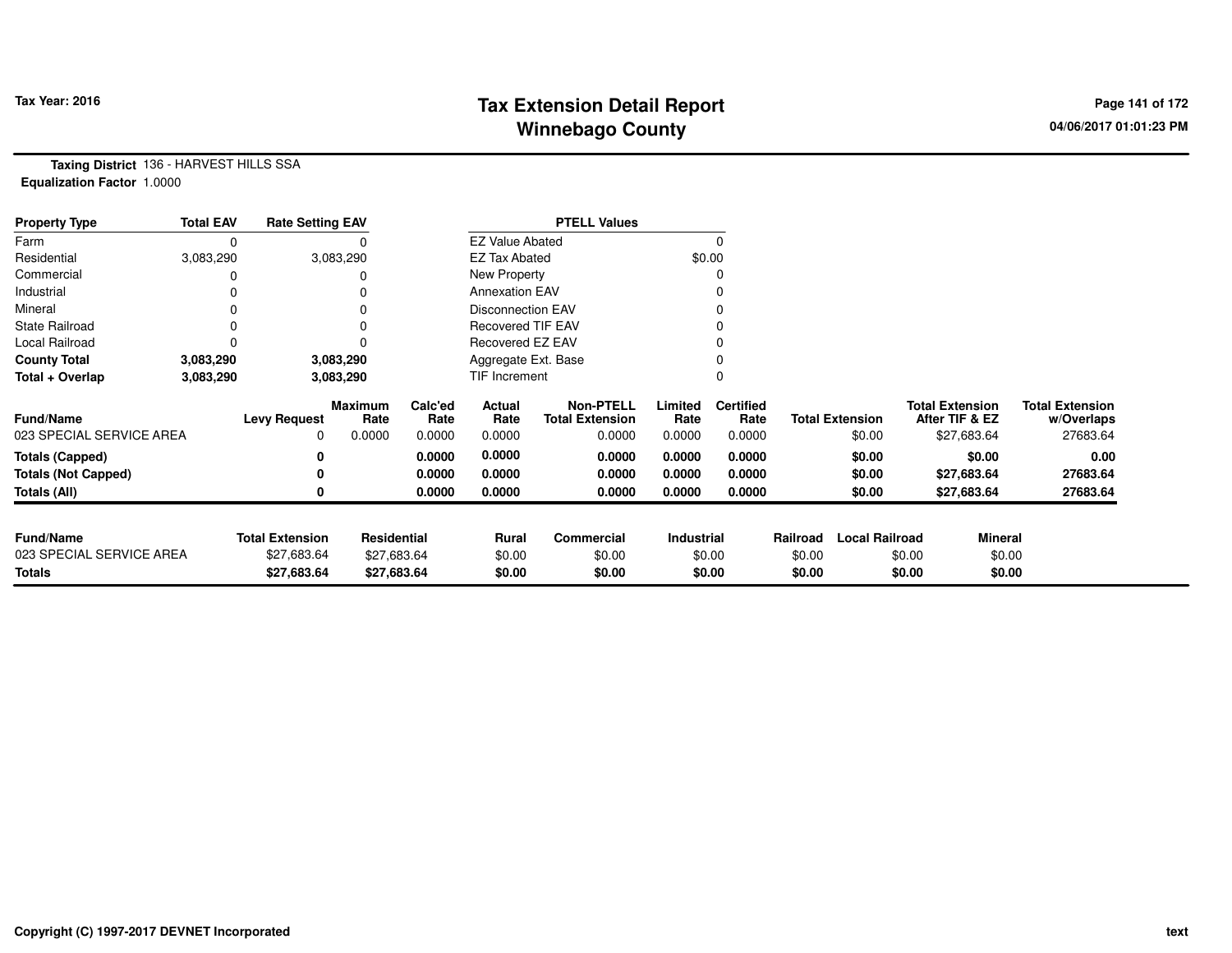# **Tax Extension Detail Report Tax Figure 2016 Page 142 of 172 Winnebago County**

**Taxing District** 137 - MAIN & WHITMAN TIF**Equalization Factor** 1.0000

| <b>Property Type</b>       | <b>Total EAV</b> | <b>TIF Base EAV</b>    |                        |                 |                          | <b>PTELL Values</b>                        |                 |                          |          |                        |                                          |                |                                      |
|----------------------------|------------------|------------------------|------------------------|-----------------|--------------------------|--------------------------------------------|-----------------|--------------------------|----------|------------------------|------------------------------------------|----------------|--------------------------------------|
| Farm                       | 0                |                        |                        |                 | <b>EZ Value Abated</b>   |                                            |                 |                          |          |                        |                                          |                |                                      |
| Residential                | 45,000           |                        | 45,000                 |                 | <b>EZ Tax Abated</b>     |                                            |                 | \$0.00                   |          |                        |                                          |                |                                      |
| Commercial                 | 1,756,491        |                        | 845,661                |                 | New Property             |                                            |                 |                          |          |                        |                                          |                |                                      |
| Industrial                 |                  |                        |                        |                 | <b>Annexation EAV</b>    |                                            |                 |                          |          |                        |                                          |                |                                      |
| Mineral                    |                  |                        |                        |                 | <b>Disconnection EAV</b> |                                            |                 |                          |          |                        |                                          |                |                                      |
| <b>State Railroad</b>      | 0                |                        |                        |                 | <b>Recovered TIF EAV</b> |                                            |                 |                          |          |                        |                                          |                |                                      |
| Local Railroad             |                  |                        |                        |                 | Recovered EZ EAV         |                                            |                 |                          |          |                        |                                          |                |                                      |
| <b>County Total</b>        | 1,801,491        |                        | 890,661                |                 | Aggregate Ext. Base      |                                            |                 |                          |          |                        |                                          |                |                                      |
| Total + Overlap            | 1,801,491        |                        | 890,661                |                 | TIF Increment            |                                            | 910,830         |                          |          |                        |                                          |                |                                      |
| <b>Fund/Name</b>           |                  | <b>Levy Request</b>    | <b>Maximum</b><br>Rate | Calc'ed<br>Rate | Actual<br>Rate           | <b>Non-PTELL</b><br><b>Total Extension</b> | Limited<br>Rate | <b>Certified</b><br>Rate |          | <b>Total Extension</b> | <b>Total Extension</b><br>After TIF & EZ |                | <b>Total Extension</b><br>w/Overlaps |
| 001 CORPORATE              |                  | 0                      | 0.0025                 | 0.0000          | 0.0000                   | 0.0000                                     | 0.0000          | 0.0000                   |          | \$0.00                 | \$137,589.08                             |                | 137589.08                            |
| <b>Totals (Capped)</b>     |                  | 0                      |                        | 0.0000          | 0.0000                   | 0.0000                                     | 0.0000          | 0.0000                   |          | \$0.00                 |                                          | \$0.00         | 0.00                                 |
| <b>Totals (Not Capped)</b> |                  | 0                      |                        | 0.0000          | 0.0000                   | 0.0000                                     | 0.0000          | 0.0000                   |          | \$0.00                 | \$137,589.08                             |                | 137589.08                            |
| <b>Totals (All)</b>        |                  | 0                      |                        | 0.0000          | 0.0000                   | 0.0000                                     | 0.0000          | 0.0000                   |          | \$0.00                 | \$137,589.08                             |                | 137589.08                            |
| <b>Fund/Name</b>           |                  | <b>Total Extension</b> | Residential            |                 | <b>Rural</b>             | <b>Commercial</b>                          | Industrial      |                          | Railroad | <b>Local Railroad</b>  |                                          | <b>Mineral</b> |                                      |
| 001 CORPORATE              |                  | \$137,589.08           |                        | \$0.00          | \$0.00                   | \$0.00                                     |                 | \$0.00                   | \$0.00   |                        | \$0.00                                   | \$0.00         |                                      |
| Totals                     |                  | \$137,589.08           |                        | \$0.00          | \$0.00                   | \$0.00                                     |                 | \$0.00                   | \$0.00   |                        | \$0.00                                   | \$0.00         |                                      |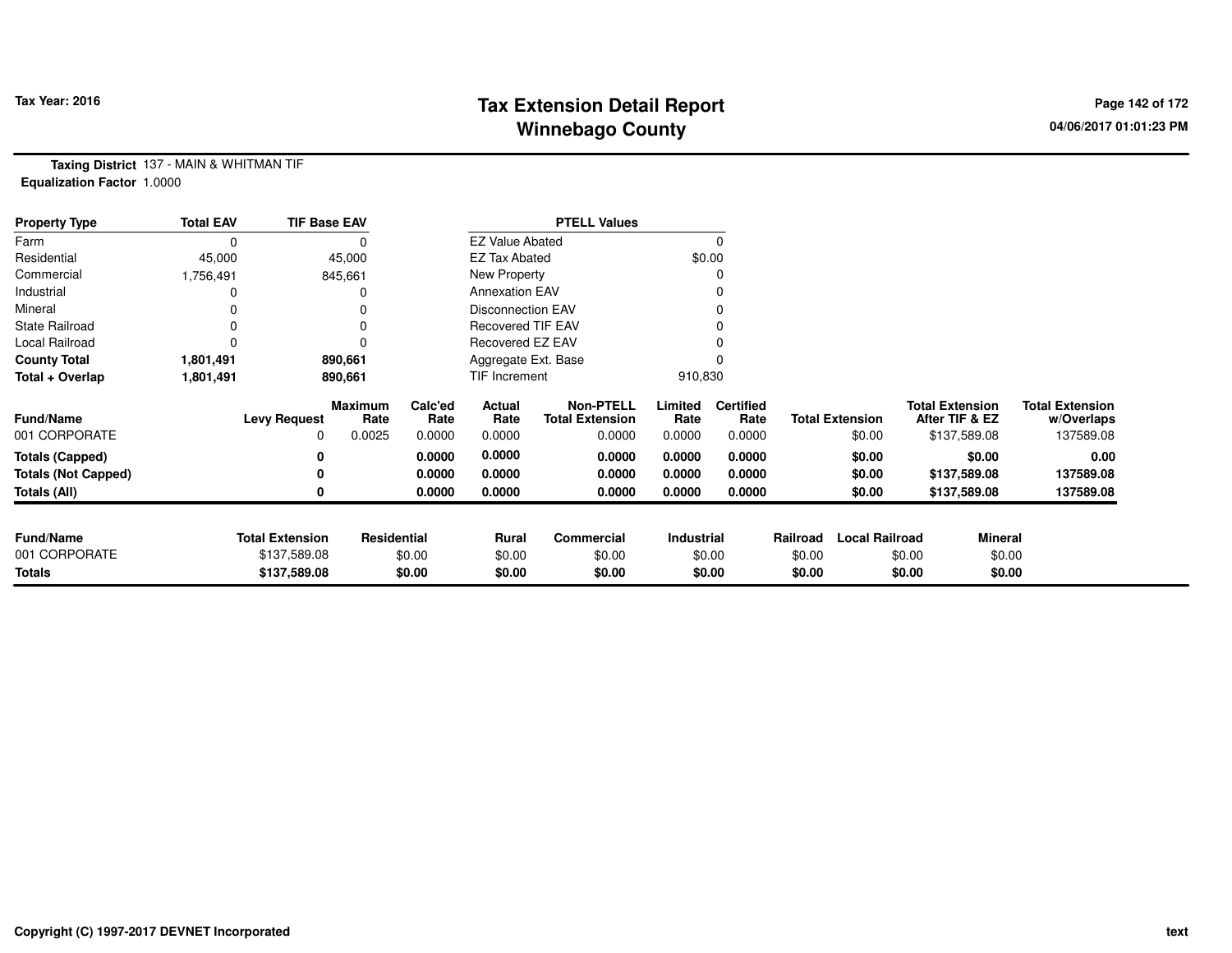# **Tax Extension Detail Report Constant Constructed Page 143 of 172 Page 143 of 172 Winnebago County**

**Taxing District** 138 - MIDTOWN TIF**Equalization Factor** 1.0000

| <b>Property Type</b>       | <b>Total EAV</b> | <b>TIF Base EAV</b>    |                 |                 |                          | <b>PTELL Values</b>                        |                 |                          |          |                        |        |                                          |                                      |
|----------------------------|------------------|------------------------|-----------------|-----------------|--------------------------|--------------------------------------------|-----------------|--------------------------|----------|------------------------|--------|------------------------------------------|--------------------------------------|
| Farm                       | 0                |                        | 0               |                 | <b>EZ Value Abated</b>   |                                            |                 |                          |          |                        |        |                                          |                                      |
| Residential                | 2,596,784        |                        | 2,535,716       |                 | <b>EZ Tax Abated</b>     |                                            |                 | \$0.00                   |          |                        |        |                                          |                                      |
| Commercial                 | 2,040,287        |                        | 1,990,711       |                 | New Property             |                                            |                 |                          |          |                        |        |                                          |                                      |
| Industrial                 | 869,212          |                        | 869,212         |                 | <b>Annexation EAV</b>    |                                            |                 |                          |          |                        |        |                                          |                                      |
| Mineral                    |                  |                        |                 |                 | <b>Disconnection EAV</b> |                                            |                 |                          |          |                        |        |                                          |                                      |
| <b>State Railroad</b>      |                  |                        | $\Omega$        |                 | <b>Recovered TIF EAV</b> |                                            |                 |                          |          |                        |        |                                          |                                      |
| Local Railroad             | 4,224            |                        | 4,224           |                 | Recovered EZ EAV         |                                            |                 |                          |          |                        |        |                                          |                                      |
| <b>County Total</b>        | 5,510,507        |                        | 5,399,863       |                 | Aggregate Ext. Base      |                                            |                 |                          |          |                        |        |                                          |                                      |
| Total + Overlap            | 5,510,507        |                        | 5,399,863       |                 | TIF Increment            |                                            | 110,644         |                          |          |                        |        |                                          |                                      |
| <b>Fund/Name</b>           |                  | <b>Levy Request</b>    | Maximum<br>Rate | Calc'ed<br>Rate | Actual<br>Rate           | <b>Non-PTELL</b><br><b>Total Extension</b> | Limited<br>Rate | <b>Certified</b><br>Rate |          | <b>Total Extension</b> |        | <b>Total Extension</b><br>After TIF & EZ | <b>Total Extension</b><br>w/Overlaps |
| 001 CORPORATE              |                  |                        | 0.0025          | 0.0000          | 0.0000                   | 0.0000                                     | 0.0000          | 0.0000                   |          | \$0.00                 |        | \$16,713.88                              | 16713.88                             |
| <b>Totals (Capped)</b>     |                  |                        |                 | 0.0000          | 0.0000                   | 0.0000                                     | 0.0000          | 0.0000                   |          | \$0.00                 |        | \$0.00                                   | 0.00                                 |
| <b>Totals (Not Capped)</b> |                  |                        |                 | 0.0000          | 0.0000                   | 0.0000                                     | 0.0000          | 0.0000                   |          | \$0.00                 |        | \$16,713.88                              | 16713.88                             |
| Totals (All)               |                  |                        |                 | 0.0000          | 0.0000                   | 0.0000                                     | 0.0000          | 0.0000                   |          | \$0.00                 |        | \$16,713.88                              | 16713.88                             |
|                            |                  |                        |                 |                 |                          |                                            |                 |                          |          |                        |        |                                          |                                      |
| <b>Fund/Name</b>           |                  | <b>Total Extension</b> | Residential     |                 | <b>Rural</b>             | Commercial                                 | Industrial      |                          | Railroad | <b>Local Railroad</b>  |        | Mineral                                  |                                      |
| 001 CORPORATE              |                  | \$16,713.88            |                 | \$0.00          | \$0.00                   | \$0.00                                     |                 | \$0.00                   | \$0.00   |                        | \$0.00 | \$0.00                                   |                                      |
| Totals                     |                  | \$16,713.88            |                 | \$0.00          | \$0.00                   | \$0.00                                     |                 | \$0.00                   | \$0.00   |                        | \$0.00 | \$0.00                                   |                                      |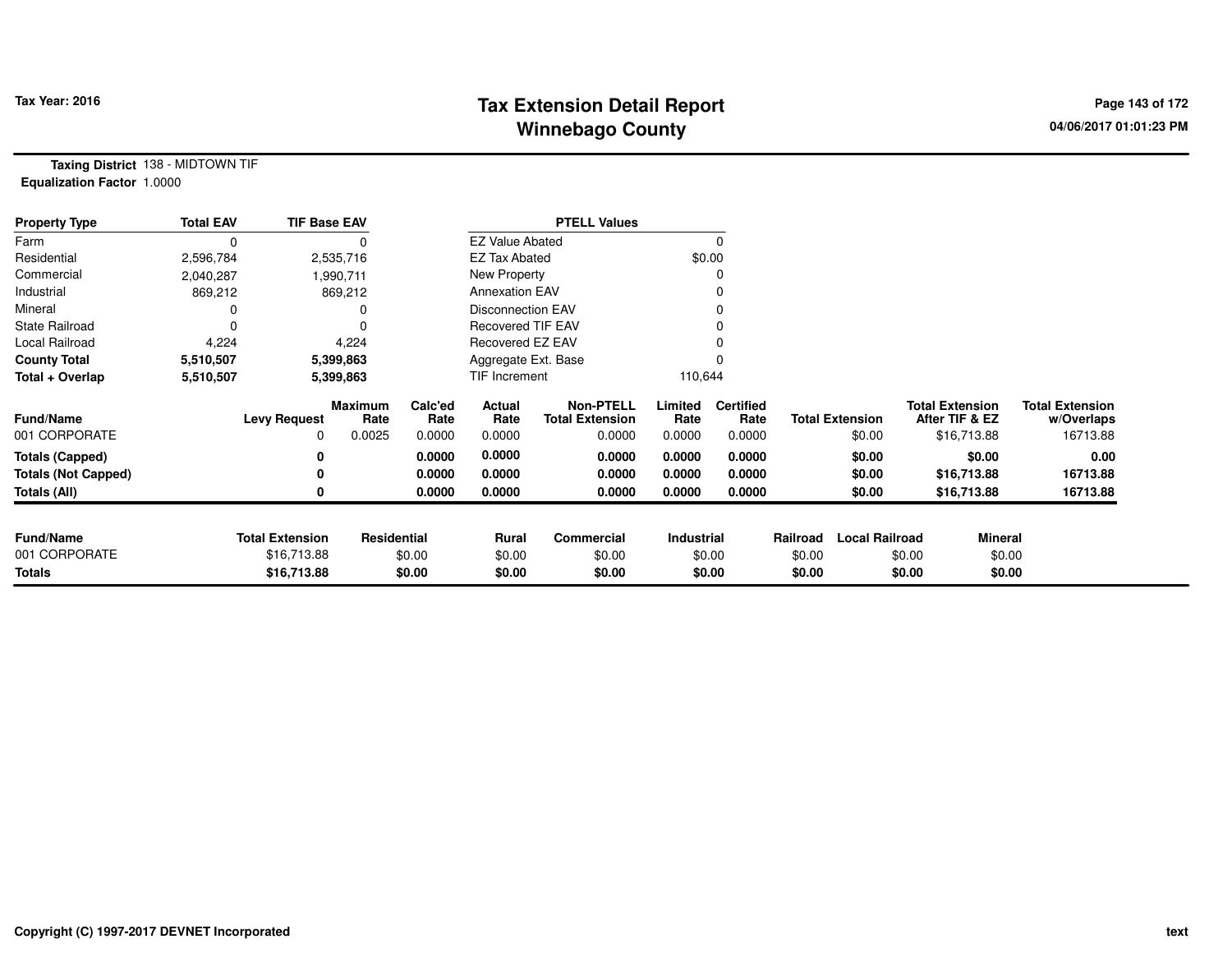# **Tax Extension Detail Report Tax Year: 2016 Page 144 of 172 Winnebago County**

**Taxing District** 139 - KISHWAUKEE & HARRISON TIF #2**Equalization Factor** 1.0000

| <b>Property Type</b>       | <b>Total EAV</b> | <b>TIF Base EAV</b>    |                        |                 |                          | <b>PTELL Values</b>                        |                   |                          |          |                        |                                          |                                      |
|----------------------------|------------------|------------------------|------------------------|-----------------|--------------------------|--------------------------------------------|-------------------|--------------------------|----------|------------------------|------------------------------------------|--------------------------------------|
| Farm                       | 0                |                        |                        |                 | <b>EZ Value Abated</b>   |                                            |                   |                          |          |                        |                                          |                                      |
| Residential                | 0                |                        |                        |                 | <b>EZ Tax Abated</b>     |                                            | \$0.00            |                          |          |                        |                                          |                                      |
| Commercial                 | 0                |                        | $\Omega$               |                 | New Property             |                                            |                   |                          |          |                        |                                          |                                      |
| Industrial                 | 386,217          |                        | 386,217                |                 | <b>Annexation EAV</b>    |                                            |                   |                          |          |                        |                                          |                                      |
| Mineral                    |                  |                        |                        |                 | <b>Disconnection EAV</b> |                                            |                   |                          |          |                        |                                          |                                      |
| <b>State Railroad</b>      | 0                |                        |                        |                 | <b>Recovered TIF EAV</b> |                                            |                   |                          |          |                        |                                          |                                      |
| Local Railroad             | 0                |                        |                        |                 | Recovered EZ EAV         |                                            |                   |                          |          |                        |                                          |                                      |
| <b>County Total</b>        | 386,217          |                        | 386,217                |                 | Aggregate Ext. Base      |                                            |                   |                          |          |                        |                                          |                                      |
| Total + Overlap            | 386,217          |                        | 386,217                |                 | TIF Increment            |                                            |                   |                          |          |                        |                                          |                                      |
| <b>Fund/Name</b>           |                  | <b>Levy Request</b>    | <b>Maximum</b><br>Rate | Calc'ed<br>Rate | Actual<br>Rate           | <b>Non-PTELL</b><br><b>Total Extension</b> | Limited<br>Rate   | <b>Certified</b><br>Rate |          | <b>Total Extension</b> | <b>Total Extension</b><br>After TIF & EZ | <b>Total Extension</b><br>w/Overlaps |
| 001 CORPORATE              |                  | 0                      | 0.0025                 | 0.0000          | 0.0000                   | 0.0000                                     | 0.0000            | 0.0000                   |          | \$0.00                 | \$0.00                                   | 0.00                                 |
| <b>Totals (Capped)</b>     |                  | 0                      |                        | 0.0000          | 0.0000                   | 0.0000                                     | 0.0000            | 0.0000                   |          | \$0.00                 | \$0.00                                   | 0.00                                 |
| <b>Totals (Not Capped)</b> |                  | 0                      |                        | 0.0000          | 0.0000                   | 0.0000                                     | 0.0000            | 0.0000                   |          | \$0.00                 | \$0.00                                   | 0.00                                 |
| Totals (All)               |                  | 0                      |                        | 0.0000          | 0.0000                   | 0.0000                                     | 0.0000            | 0.0000                   |          | \$0.00                 | \$0.00                                   | 0.00                                 |
|                            |                  |                        |                        |                 |                          |                                            |                   |                          |          |                        |                                          |                                      |
| <b>Fund/Name</b>           |                  | <b>Total Extension</b> | <b>Residential</b>     |                 | <b>Rural</b>             | <b>Commercial</b>                          | <b>Industrial</b> |                          | Railroad | <b>Local Railroad</b>  | <b>Mineral</b>                           |                                      |
| 001 CORPORATE              |                  | \$0.00                 |                        | \$0.00          | \$0.00                   | \$0.00                                     |                   | \$0.00                   | \$0.00   |                        | \$0.00                                   | \$0.00                               |
| <b>Totals</b>              |                  | \$0.00                 |                        | \$0.00          | \$0.00                   | \$0.00                                     |                   | \$0.00                   | \$0.00   |                        | \$0.00                                   | \$0.00                               |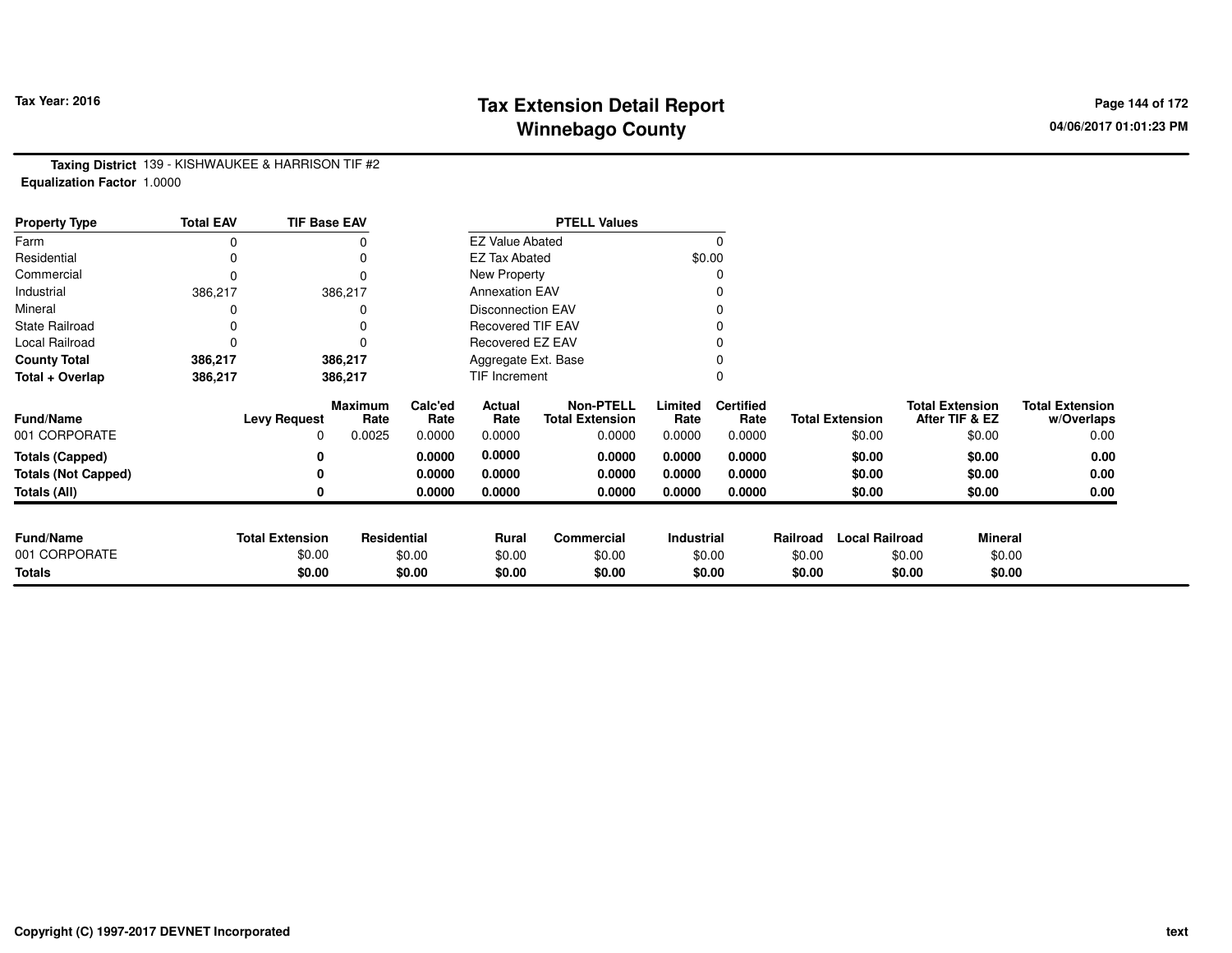# **Tax Extension Detail Report Constant Constant Constant Page 145 of 172 Winnebago County**

**Taxing District** 140 - FORMER BELOIT CORP TIF**Equalization Factor** 1.0000

| <b>Property Type</b>       | <b>Total EAV</b> | <b>TIF Base EAV</b>    |                        |                 |                          | <b>PTELL Values</b>                        |                 |                          |          |                        |                                          |                                      |
|----------------------------|------------------|------------------------|------------------------|-----------------|--------------------------|--------------------------------------------|-----------------|--------------------------|----------|------------------------|------------------------------------------|--------------------------------------|
| Farm                       | 0                |                        |                        |                 | <b>EZ Value Abated</b>   |                                            |                 |                          |          |                        |                                          |                                      |
| Residential                | O                |                        |                        |                 | <b>EZ Tax Abated</b>     |                                            | \$0.00          |                          |          |                        |                                          |                                      |
| Commercial                 | 22,584           |                        | 22,584                 |                 | New Property             |                                            |                 |                          |          |                        |                                          |                                      |
| Industrial                 | 5,029,672        |                        | 1,740,203              |                 | <b>Annexation EAV</b>    |                                            |                 |                          |          |                        |                                          |                                      |
| Mineral                    |                  |                        |                        |                 | <b>Disconnection EAV</b> |                                            |                 |                          |          |                        |                                          |                                      |
| <b>State Railroad</b>      |                  |                        |                        |                 | <b>Recovered TIF EAV</b> |                                            |                 |                          |          |                        |                                          |                                      |
| Local Railroad             | 0                |                        |                        |                 | Recovered EZ EAV         |                                            |                 |                          |          |                        |                                          |                                      |
| <b>County Total</b>        | 5,052,256        |                        | 1,762,787              |                 | Aggregate Ext. Base      |                                            |                 |                          |          |                        |                                          |                                      |
| Total + Overlap            | 5,052,256        |                        | 1,762,787              |                 | TIF Increment            |                                            | 3,289,469       |                          |          |                        |                                          |                                      |
| <b>Fund/Name</b>           |                  | <b>Levy Request</b>    | <b>Maximum</b><br>Rate | Calc'ed<br>Rate | Actual<br>Rate           | <b>Non-PTELL</b><br><b>Total Extension</b> | Limited<br>Rate | <b>Certified</b><br>Rate |          | <b>Total Extension</b> | <b>Total Extension</b><br>After TIF & EZ | <b>Total Extension</b><br>w/Overlaps |
| 001 CORPORATE              |                  | 0                      | 0.0025                 | 0.0000          | 0.0000                   | 0.0000                                     | 0.0000          | 0.0000                   |          | \$0.00                 | \$331,621.28                             | 331621.28                            |
| <b>Totals (Capped)</b>     |                  | 0                      |                        | 0.0000          | 0.0000                   | 0.0000                                     | 0.0000          | 0.0000                   |          | \$0.00                 | \$0.00                                   | 0.00                                 |
| <b>Totals (Not Capped)</b> |                  | 0                      |                        | 0.0000          | 0.0000                   | 0.0000                                     | 0.0000          | 0.0000                   |          | \$0.00                 | \$331,621.28                             | 331621.28                            |
| Totals (All)               |                  | 0                      |                        | 0.0000          | 0.0000                   | 0.0000                                     | 0.0000          | 0.0000                   |          | \$0.00                 | \$331,621.28                             | 331621.28                            |
|                            |                  |                        |                        |                 |                          |                                            |                 |                          |          |                        |                                          |                                      |
| <b>Fund/Name</b>           |                  | <b>Total Extension</b> | Residential            |                 | Rural                    | <b>Commercial</b>                          | Industrial      |                          | Railroad | <b>Local Railroad</b>  |                                          | <b>Mineral</b>                       |
| 001 CORPORATE              |                  | \$331,621.28           |                        | \$0.00          | \$0.00                   | \$0.00                                     |                 | \$0.00                   | \$0.00   |                        | \$0.00                                   | \$0.00                               |
| <b>Totals</b>              |                  | \$331,621.28           |                        | \$0.00          | \$0.00                   | \$0.00                                     |                 | \$0.00                   | \$0.00   |                        | \$0.00                                   | \$0.00                               |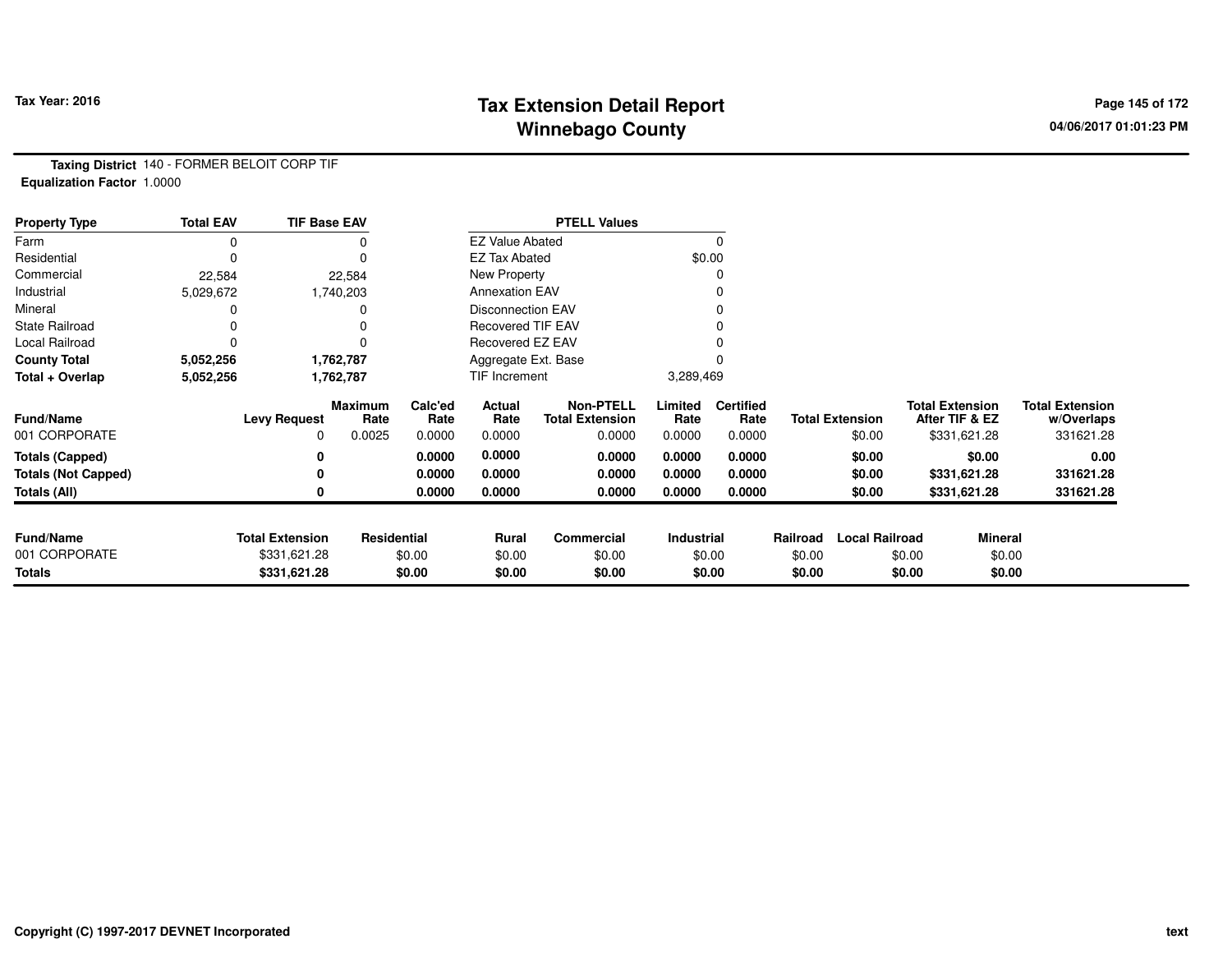# **Tax Extension Detail Report Constant Constructed Page 146 of 172 Page 146 of 172 Winnebago County**

**Taxing District** 141 - GLOBAL TRADE TIF #3**Equalization Factor** 1.0000

| <b>Property Type</b>       | <b>Total EAV</b> | <b>TIF Base EAV</b>    |                 |                 |                          | <b>PTELL Values</b>                        |                 |                          |          |                        |                                          |                |                                      |
|----------------------------|------------------|------------------------|-----------------|-----------------|--------------------------|--------------------------------------------|-----------------|--------------------------|----------|------------------------|------------------------------------------|----------------|--------------------------------------|
| Farm                       | 0                |                        |                 |                 | <b>EZ Value Abated</b>   |                                            |                 | 0                        |          |                        |                                          |                |                                      |
| Residential                | 430,791          |                        | 420,722         |                 | <b>EZ Tax Abated</b>     |                                            |                 | \$0.00                   |          |                        |                                          |                |                                      |
| Commercial                 | 3,301,483        |                        | 3,284,124       |                 | New Property             |                                            |                 |                          |          |                        |                                          |                |                                      |
| Industrial                 | 9,542,622        |                        | 9,372,154       |                 | <b>Annexation EAV</b>    |                                            |                 |                          |          |                        |                                          |                |                                      |
| Mineral                    |                  |                        |                 |                 | <b>Disconnection EAV</b> |                                            |                 |                          |          |                        |                                          |                |                                      |
| <b>State Railroad</b>      |                  |                        |                 |                 | <b>Recovered TIF EAV</b> |                                            |                 |                          |          |                        |                                          |                |                                      |
| Local Railroad             |                  |                        | 0               |                 | Recovered EZ EAV         |                                            |                 |                          |          |                        |                                          |                |                                      |
| <b>County Total</b>        | 13,274,896       |                        | 13,077,000      |                 | Aggregate Ext. Base      |                                            |                 |                          |          |                        |                                          |                |                                      |
| Total + Overlap            | 13,274,896       |                        | 13,077,000      |                 | TIF Increment            |                                            | 197,896         |                          |          |                        |                                          |                |                                      |
| <b>Fund/Name</b>           |                  | <b>Levy Request</b>    | Maximum<br>Rate | Calc'ed<br>Rate | Actual<br>Rate           | <b>Non-PTELL</b><br><b>Total Extension</b> | Limited<br>Rate | <b>Certified</b><br>Rate |          | <b>Total Extension</b> | <b>Total Extension</b><br>After TIF & EZ |                | <b>Total Extension</b><br>w/Overlaps |
| 001 CORPORATE              |                  | 0                      | 0.0025          | 0.0000          | 0.0000                   | 0.0000                                     | 0.0000          | 0.0000                   |          | \$0.00                 | \$29,894.02                              |                | 29894.02                             |
| <b>Totals (Capped)</b>     |                  |                        |                 | 0.0000          | 0.0000                   | 0.0000                                     | 0.0000          | 0.0000                   |          | \$0.00                 |                                          | \$0.00         | 0.00                                 |
| <b>Totals (Not Capped)</b> |                  |                        |                 | 0.0000          | 0.0000                   | 0.0000                                     | 0.0000          | 0.0000                   |          | \$0.00                 | \$29,894.02                              |                | 29894.02                             |
| Totals (All)               |                  |                        |                 | 0.0000          | 0.0000                   | 0.0000                                     | 0.0000          | 0.0000                   |          | \$0.00                 | \$29,894.02                              |                | 29894.02                             |
|                            |                  |                        |                 |                 |                          |                                            |                 |                          |          |                        |                                          |                |                                      |
| <b>Fund/Name</b>           |                  | <b>Total Extension</b> | Residential     |                 | Rural                    | Commercial                                 | Industrial      |                          | Railroad | <b>Local Railroad</b>  |                                          | <b>Mineral</b> |                                      |
| 001 CORPORATE              |                  | \$29,894.02            |                 | \$0.00          | \$0.00                   | \$0.00                                     |                 | \$0.00                   | \$0.00   |                        | \$0.00                                   | \$0.00         |                                      |
| <b>Totals</b>              |                  | \$29,894.02            |                 | \$0.00          | \$0.00                   | \$0.00                                     |                 | \$0.00                   | \$0.00   |                        | \$0.00                                   | \$0.00         |                                      |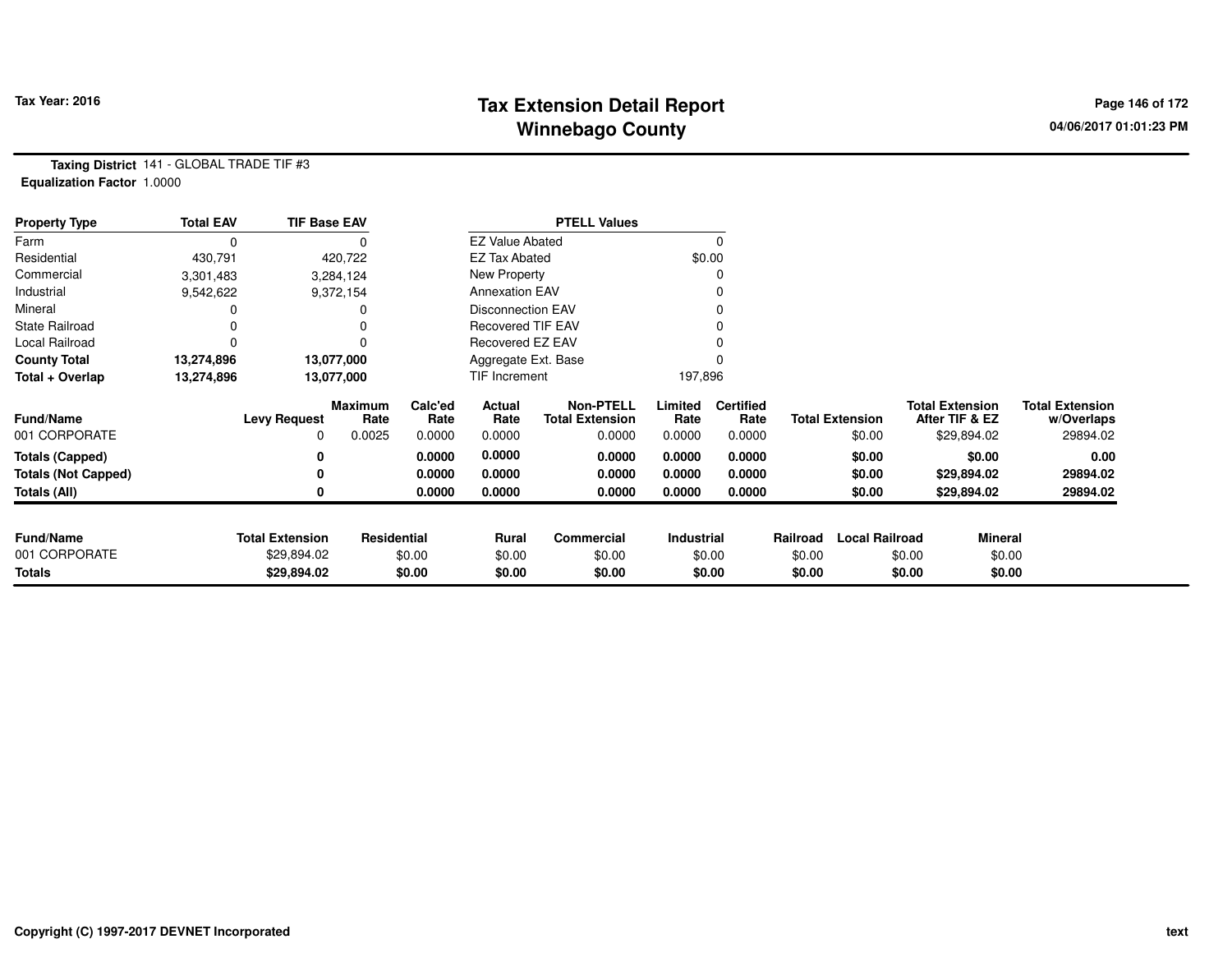### **Tax Extension Detail Report Constant Constant Constant Page 147 of 172 Winnebago County**

**Taxing District** 142 - RIVER DISTRICT NORTH TIF**Equalization Factor** 1.0000

| <b>Property Type</b>       | <b>Total EAV</b> | <b>TIF Base EAV</b>    |                        |                 |                          | <b>PTELL Values</b>                        |                   |                          |          |                        |                        |                |                                      |
|----------------------------|------------------|------------------------|------------------------|-----------------|--------------------------|--------------------------------------------|-------------------|--------------------------|----------|------------------------|------------------------|----------------|--------------------------------------|
| Farm                       | 0                |                        |                        |                 | <b>EZ Value Abated</b>   |                                            |                   |                          |          |                        |                        |                |                                      |
| Residential                | 1,484,848        |                        | 1,431,093              |                 | <b>EZ Tax Abated</b>     |                                            | \$0.00            |                          |          |                        |                        |                |                                      |
| Commercial                 | 7,504,281        |                        | 6,807,502              |                 | New Property             |                                            |                   |                          |          |                        |                        |                |                                      |
| Industrial                 | 59,610           |                        | 59,610                 |                 | <b>Annexation EAV</b>    |                                            | 1,957,879         |                          |          |                        |                        |                |                                      |
| Mineral                    |                  |                        |                        |                 | <b>Disconnection EAV</b> |                                            |                   |                          |          |                        |                        |                |                                      |
| <b>State Railroad</b>      |                  |                        |                        |                 | <b>Recovered TIF EAV</b> |                                            |                   |                          |          |                        |                        |                |                                      |
| Local Railroad             | 0                |                        |                        |                 | Recovered EZ EAV         |                                            |                   |                          |          |                        |                        |                |                                      |
| <b>County Total</b>        | 9,048,739        |                        | 8,298,205              |                 | Aggregate Ext. Base      |                                            |                   |                          |          |                        |                        |                |                                      |
| Total + Overlap            | 9,048,739        |                        | 8,298,205              |                 | TIF Increment            |                                            | 750,534           |                          |          |                        |                        |                |                                      |
| <b>Fund/Name</b>           |                  | <b>Levy Request</b>    | <b>Maximum</b><br>Rate | Calc'ed<br>Rate | Actual<br>Rate           | <b>Non-PTELL</b><br><b>Total Extension</b> | Limited<br>Rate   | <b>Certified</b><br>Rate |          | <b>Total Extension</b> | <b>Total Extension</b> | After TIF & EZ | <b>Total Extension</b><br>w/Overlaps |
| 001 CORPORATE              |                  | 0                      | 0.0000                 | 0.0000          | 0.0000                   | 0.0000                                     | 0.0000            | 0.0000                   |          | \$0.00                 |                        | \$113,375.16   | 113375.16                            |
| <b>Totals (Capped)</b>     |                  | 0                      |                        | 0.0000          | 0.0000                   | 0.0000                                     | 0.0000            | 0.0000                   |          | \$0.00                 |                        | \$0.00         | 0.00                                 |
| <b>Totals (Not Capped)</b> |                  | 0                      |                        | 0.0000          | 0.0000                   | 0.0000                                     | 0.0000            | 0.0000                   |          | \$0.00                 |                        | \$113,375.16   | 113375.16                            |
| <b>Totals (All)</b>        |                  | 0                      |                        | 0.0000          | 0.0000                   | 0.0000                                     | 0.0000            | 0.0000                   |          | \$0.00                 |                        | \$113,375.16   | 113375.16                            |
| <b>Fund/Name</b>           |                  | <b>Total Extension</b> | Residential            |                 | <b>Rural</b>             | <b>Commercial</b>                          | <b>Industrial</b> |                          | Railroad | <b>Local Railroad</b>  |                        | Mineral        |                                      |
| 001 CORPORATE              |                  | \$113,375.16           |                        | \$0.00          | \$0.00                   | \$0.00                                     | \$0.00            |                          | \$0.00   |                        | \$0.00                 | \$0.00         |                                      |
| <b>Totals</b>              |                  | \$113,375.16           |                        | \$0.00          | \$0.00                   | \$0.00                                     |                   | \$0.00                   | \$0.00   |                        | \$0.00                 | \$0.00         |                                      |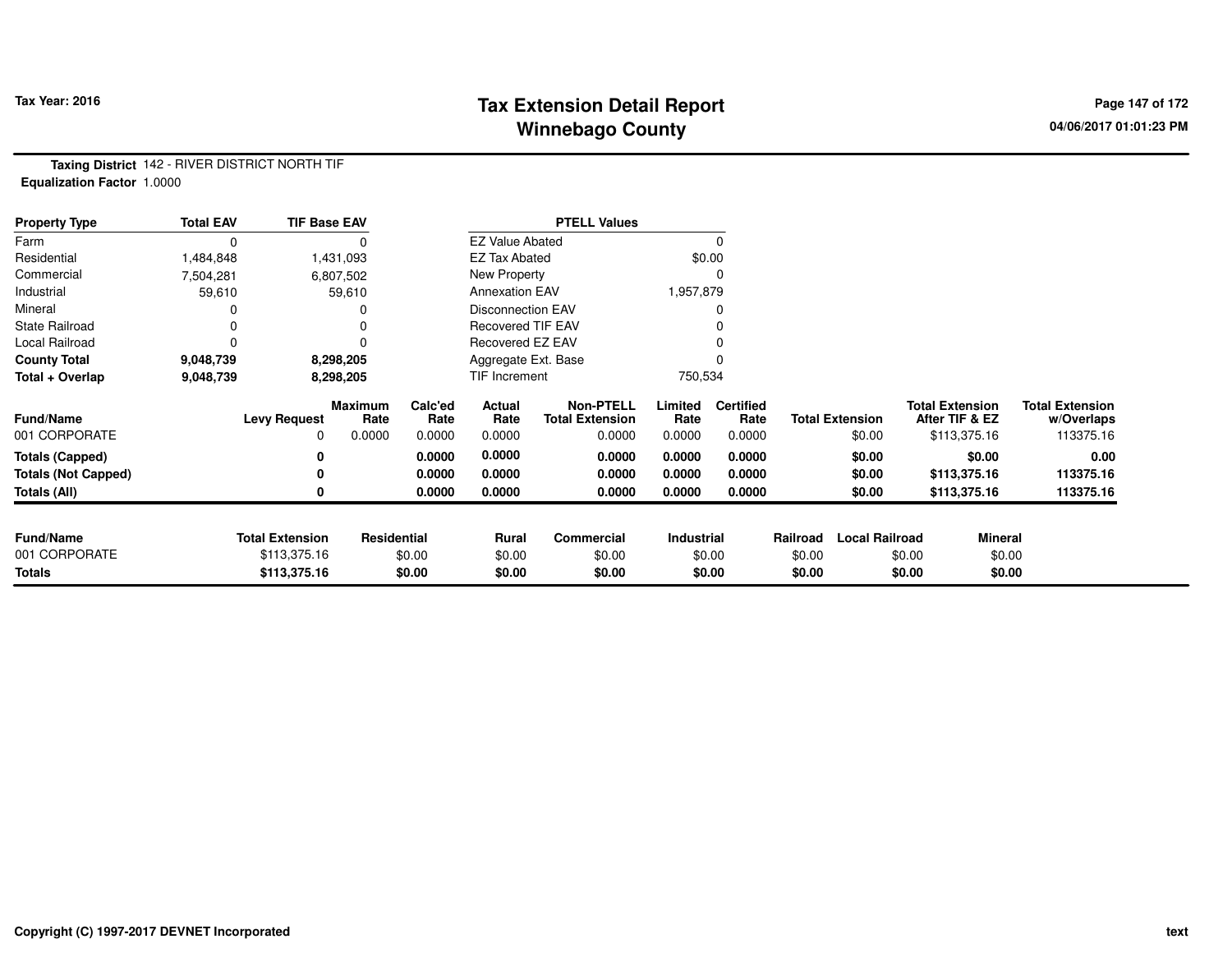# **Tax Extension Detail Report Tax Year: 2016 Page 148 of 172 Winnebago County**

**Taxing District** 143 - BROADWAY TIF**Equalization Factor** 1.0000

| <b>Property Type</b>       | <b>Total EAV</b> | <b>TIF Base EAV</b>    |                 |                 |                          | <b>PTELL Values</b>                        |                 |                          |          |                        |                                          |                |                                      |
|----------------------------|------------------|------------------------|-----------------|-----------------|--------------------------|--------------------------------------------|-----------------|--------------------------|----------|------------------------|------------------------------------------|----------------|--------------------------------------|
| Farm                       | 0                |                        |                 |                 | <b>EZ Value Abated</b>   |                                            |                 |                          |          |                        |                                          |                |                                      |
| Residential                | 5,316,173        |                        | 5,292,410       |                 | <b>EZ Tax Abated</b>     |                                            |                 | \$0.00                   |          |                        |                                          |                |                                      |
| Commercial                 | 4,165,077        |                        | 3,926,791       |                 | New Property             |                                            |                 |                          |          |                        |                                          |                |                                      |
| Industrial                 | 1,943,907        |                        | 1,883,897       |                 | <b>Annexation EAV</b>    |                                            |                 |                          |          |                        |                                          |                |                                      |
| Mineral                    |                  |                        | 0               |                 | <b>Disconnection EAV</b> |                                            |                 |                          |          |                        |                                          |                |                                      |
| <b>State Railroad</b>      |                  |                        | 0               |                 | <b>Recovered TIF EAV</b> |                                            |                 |                          |          |                        |                                          |                |                                      |
| Local Railroad             | 625              |                        | 625             |                 | Recovered EZ EAV         |                                            |                 |                          |          |                        |                                          |                |                                      |
| <b>County Total</b>        | 11,425,782       |                        | 11,103,723      |                 | Aggregate Ext. Base      |                                            |                 |                          |          |                        |                                          |                |                                      |
| Total + Overlap            | 11,425,782       |                        | 11,103,723      |                 | TIF Increment            |                                            | 322,059         |                          |          |                        |                                          |                |                                      |
| <b>Fund/Name</b>           |                  | <b>Levy Request</b>    | Maximum<br>Rate | Calc'ed<br>Rate | Actual<br>Rate           | <b>Non-PTELL</b><br><b>Total Extension</b> | Limited<br>Rate | <b>Certified</b><br>Rate |          | <b>Total Extension</b> | <b>Total Extension</b><br>After TIF & EZ |                | <b>Total Extension</b><br>w/Overlaps |
| 001 CORPORATE              |                  | 0                      | 0.0000          | 0.0000          | 0.0000                   | 0.0000                                     | 0.0000          | 0.0000                   |          | \$0.00                 | \$48,650.06                              |                | 48650.06                             |
| <b>Totals (Capped)</b>     |                  |                        |                 | 0.0000          | 0.0000                   | 0.0000                                     | 0.0000          | 0.0000                   |          | \$0.00                 |                                          | \$0.00         | 0.00                                 |
| <b>Totals (Not Capped)</b> |                  |                        |                 | 0.0000          | 0.0000                   | 0.0000                                     | 0.0000          | 0.0000                   |          | \$0.00                 | \$48,650.06                              |                | 48650.06                             |
| Totals (All)               |                  |                        |                 | 0.0000          | 0.0000                   | 0.0000                                     | 0.0000          | 0.0000                   |          | \$0.00                 | \$48,650.06                              |                | 48650.06                             |
|                            |                  |                        |                 |                 |                          |                                            |                 |                          |          |                        |                                          |                |                                      |
| <b>Fund/Name</b>           |                  | <b>Total Extension</b> | Residential     |                 | Rural                    | Commercial                                 | Industrial      |                          | Railroad | <b>Local Railroad</b>  |                                          | <b>Mineral</b> |                                      |
| 001 CORPORATE              |                  | \$48,650.06            |                 | \$0.00          | \$0.00                   | \$0.00                                     |                 | \$0.00                   | \$0.00   |                        | \$0.00                                   | \$0.00         |                                      |
| <b>Totals</b>              |                  | \$48,650.06            |                 | \$0.00          | \$0.00                   | \$0.00                                     |                 | \$0.00                   | \$0.00   |                        | \$0.00                                   | \$0.00         |                                      |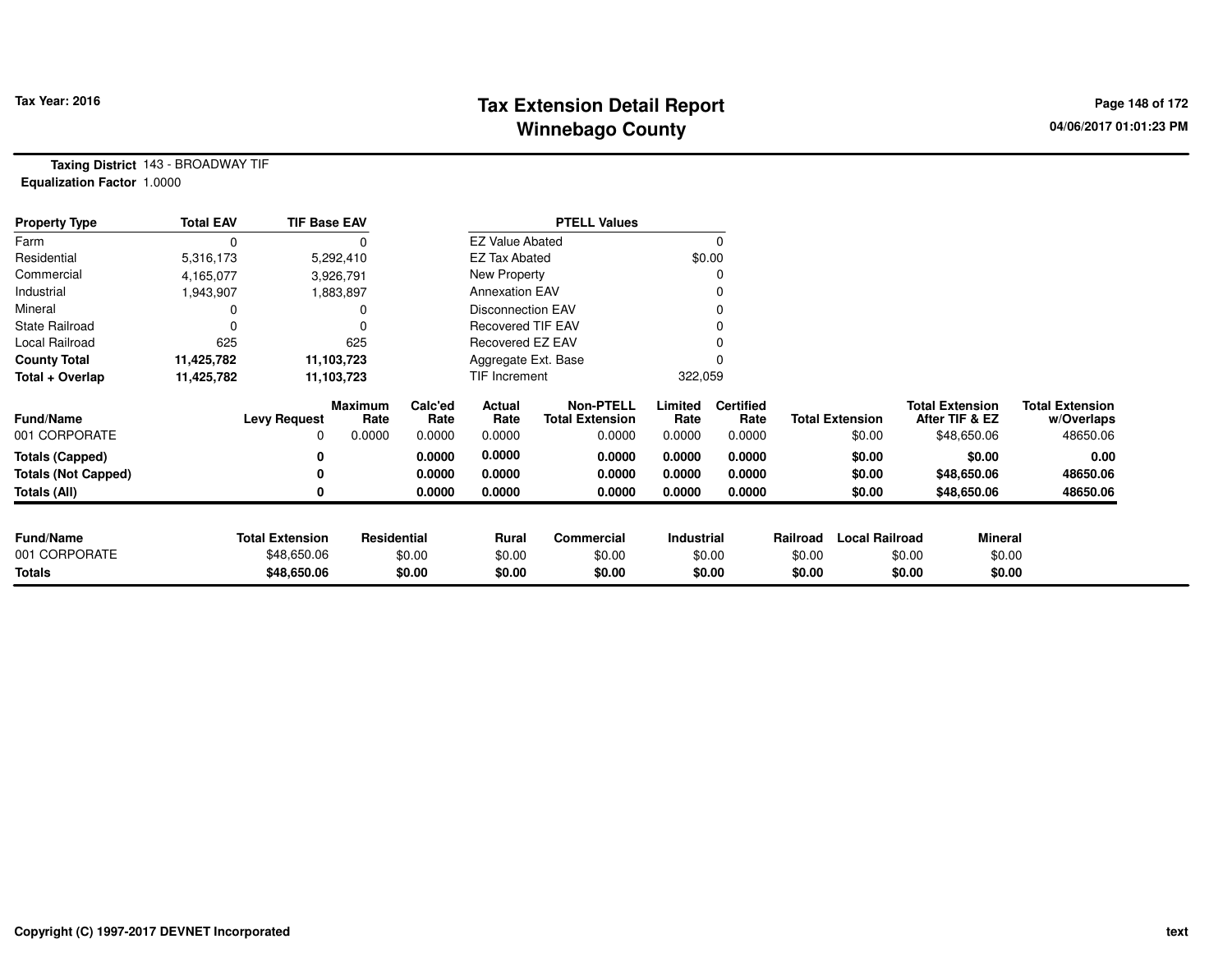## **Tax Extension Detail Report Tax Year: 2016 Page 149 of 172 Winnebago County**

**Taxing District** 144 - EAST RIVER TIF**Equalization Factor** 1.0000

| <b>Property Type</b>       | <b>Total EAV</b> | <b>TIF Base EAV</b>    |                 |                 |                          | <b>PTELL Values</b>                        |                 |                          |          |                        |                                          |                                      |
|----------------------------|------------------|------------------------|-----------------|-----------------|--------------------------|--------------------------------------------|-----------------|--------------------------|----------|------------------------|------------------------------------------|--------------------------------------|
| Farm                       | 0                |                        |                 |                 | <b>EZ Value Abated</b>   |                                            |                 |                          |          |                        |                                          |                                      |
| Residential                | 3,463,783        |                        | 3,252,014       |                 | <b>EZ Tax Abated</b>     |                                            |                 | \$0.00                   |          |                        |                                          |                                      |
| Commercial                 | 5,489,363        |                        | 3,453,278       |                 | New Property             |                                            |                 |                          |          |                        |                                          |                                      |
| Industrial                 | 1,691,534        |                        | 1,690,176       |                 | <b>Annexation EAV</b>    |                                            |                 |                          |          |                        |                                          |                                      |
| Mineral                    |                  |                        |                 |                 | <b>Disconnection EAV</b> |                                            |                 |                          |          |                        |                                          |                                      |
| <b>State Railroad</b>      | 0                |                        |                 |                 | <b>Recovered TIF EAV</b> |                                            |                 |                          |          |                        |                                          |                                      |
| Local Railroad             | 1,755            |                        | 1,755           |                 | Recovered EZ EAV         |                                            |                 |                          |          |                        |                                          |                                      |
| <b>County Total</b>        | 10,646,435       |                        | 8,397,223       |                 | Aggregate Ext. Base      |                                            |                 |                          |          |                        |                                          |                                      |
| Total + Overlap            | 10,646,435       |                        | 8,397,223       |                 | TIF Increment            |                                            | 2,249,212       |                          |          |                        |                                          |                                      |
| <b>Fund/Name</b>           |                  | <b>Levy Request</b>    | Maximum<br>Rate | Calc'ed<br>Rate | Actual<br>Rate           | <b>Non-PTELL</b><br><b>Total Extension</b> | Limited<br>Rate | <b>Certified</b><br>Rate |          | <b>Total Extension</b> | <b>Total Extension</b><br>After TIF & EZ | <b>Total Extension</b><br>w/Overlaps |
| 001 CORPORATE              |                  | 0                      | 0.0025          | 0.0000          | 0.0000                   | 0.0000                                     | 0.0000          | 0.0000                   |          | \$0.00                 | \$339,764.00                             | 339764.00                            |
| <b>Totals (Capped)</b>     |                  |                        |                 | 0.0000          | 0.0000                   | 0.0000                                     | 0.0000          | 0.0000                   |          | \$0.00                 | \$0.00                                   | 0.00                                 |
| <b>Totals (Not Capped)</b> |                  |                        |                 | 0.0000          | 0.0000                   | 0.0000                                     | 0.0000          | 0.0000                   |          | \$0.00                 | \$339,764.00                             | 339764.00                            |
| Totals (All)               |                  |                        |                 | 0.0000          | 0.0000                   | 0.0000                                     | 0.0000          | 0.0000                   |          | \$0.00                 | \$339,764.00                             | 339764.00                            |
|                            |                  |                        |                 |                 |                          |                                            |                 |                          |          |                        |                                          |                                      |
| <b>Fund/Name</b>           |                  | <b>Total Extension</b> | Residential     |                 | Rural                    | Commercial                                 | Industrial      |                          | Railroad | <b>Local Railroad</b>  |                                          | <b>Mineral</b>                       |
| 001 CORPORATE              |                  | \$339,764.00           |                 | \$0.00          | \$0.00                   | \$0.00                                     |                 | \$0.00                   | \$0.00   |                        | \$0.00                                   | \$0.00                               |
| <b>Totals</b>              |                  | \$339,764.00           |                 | \$0.00          | \$0.00                   | \$0.00                                     |                 | \$0.00                   | \$0.00   |                        | \$0.00                                   | \$0.00                               |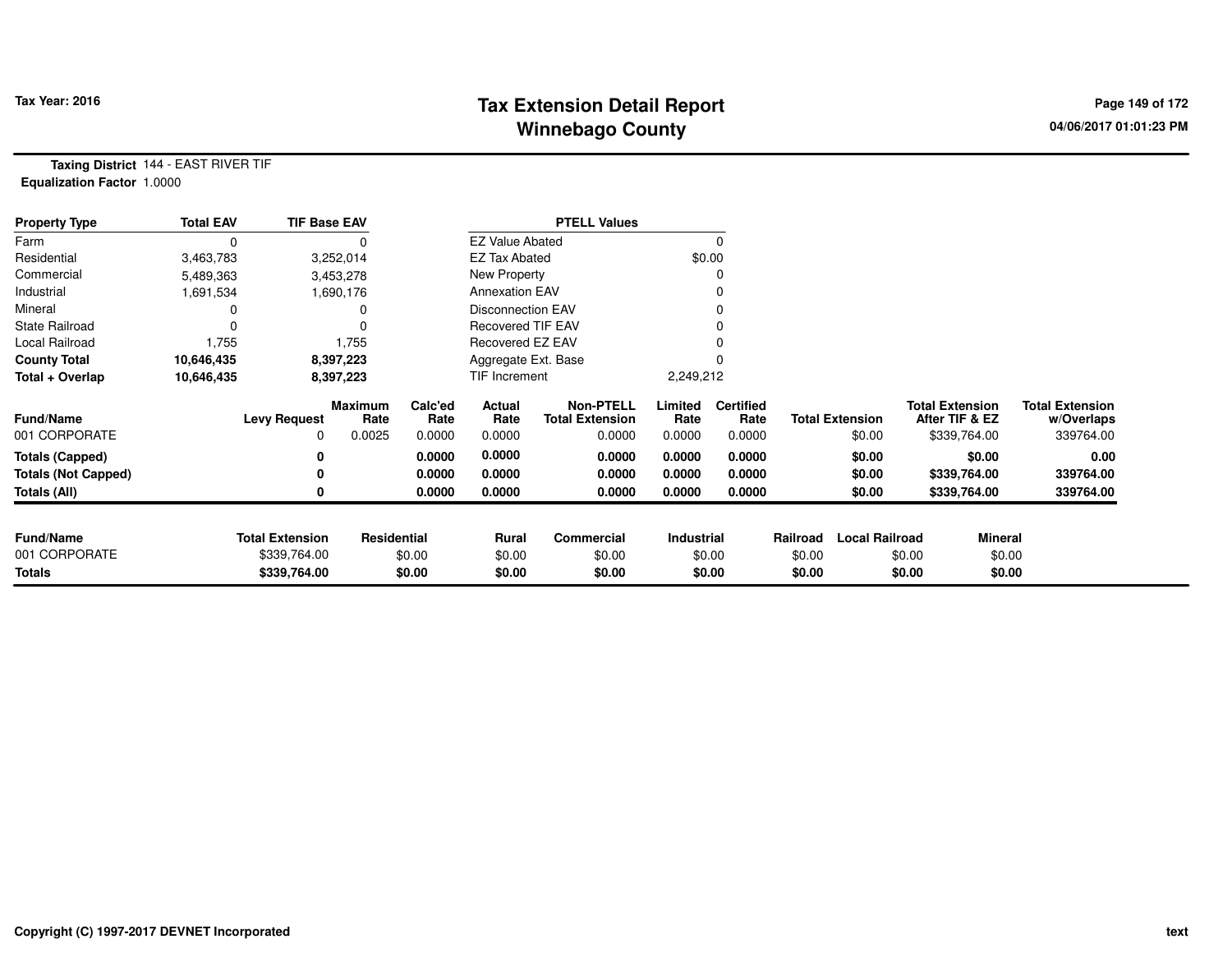## **Tax Extension Detail Report Tax Year: 2016 Page 150 of 172 Winnebago County**

**Taxing District** 145 - SUMNER ROAD / GROVE ST TIF**Equalization Factor** 1.0000

| <b>Property Type</b>       | <b>Total EAV</b> | <b>TIF Base EAV</b>    |                 |                 |                          | <b>PTELL Values</b>                        |                 |                          |          |                        |                                          |                                      |
|----------------------------|------------------|------------------------|-----------------|-----------------|--------------------------|--------------------------------------------|-----------------|--------------------------|----------|------------------------|------------------------------------------|--------------------------------------|
| Farm                       | 0                |                        |                 |                 | <b>EZ Value Abated</b>   |                                            |                 |                          |          |                        |                                          |                                      |
| Residential                | 57,841           |                        | 57,841          |                 | <b>EZ Tax Abated</b>     |                                            |                 | \$0.00                   |          |                        |                                          |                                      |
| Commercial                 |                  |                        |                 |                 | New Property             |                                            |                 |                          |          |                        |                                          |                                      |
| Industrial                 |                  |                        |                 |                 | <b>Annexation EAV</b>    |                                            |                 |                          |          |                        |                                          |                                      |
| Mineral                    | ი                |                        |                 |                 | <b>Disconnection EAV</b> |                                            |                 |                          |          |                        |                                          |                                      |
| <b>State Railroad</b>      | 0                |                        |                 |                 | <b>Recovered TIF EAV</b> |                                            |                 |                          |          |                        |                                          |                                      |
| Local Railroad             |                  |                        |                 |                 | Recovered EZ EAV         |                                            |                 |                          |          |                        |                                          |                                      |
| <b>County Total</b>        | 57,841           |                        | 57,841          |                 | Aggregate Ext. Base      |                                            |                 |                          |          |                        |                                          |                                      |
| Total + Overlap            | 57,841           |                        | 57,841          |                 | TIF Increment            |                                            |                 |                          |          |                        |                                          |                                      |
| <b>Fund/Name</b>           |                  | <b>Levy Request</b>    | Maximum<br>Rate | Calc'ed<br>Rate | Actual<br>Rate           | <b>Non-PTELL</b><br><b>Total Extension</b> | Limited<br>Rate | <b>Certified</b><br>Rate |          | <b>Total Extension</b> | <b>Total Extension</b><br>After TIF & EZ | <b>Total Extension</b><br>w/Overlaps |
| 001 CORPORATE              |                  | <sup>0</sup>           | 0.0000          | 0.0000          | 0.0000                   | 0.0000                                     | 0.0000          | 0.0000                   |          | \$0.00                 | \$0.00                                   | 0.00                                 |
| <b>Totals (Capped)</b>     |                  |                        |                 | 0.0000          | 0.0000                   | 0.0000                                     | 0.0000          | 0.0000                   |          | \$0.00                 | \$0.00                                   | 0.00                                 |
| <b>Totals (Not Capped)</b> |                  |                        |                 | 0.0000          | 0.0000                   | 0.0000                                     | 0.0000          | 0.0000                   |          | \$0.00                 | \$0.00                                   | 0.00                                 |
| <b>Totals (All)</b>        |                  |                        |                 | 0.0000          | 0.0000                   | 0.0000                                     | 0.0000          | 0.0000                   |          | \$0.00                 | \$0.00                                   | 0.00                                 |
|                            |                  |                        |                 |                 |                          |                                            |                 |                          |          |                        |                                          |                                      |
| <b>Fund/Name</b>           |                  | <b>Total Extension</b> | Residential     |                 | <b>Rural</b>             | Commercial                                 | Industrial      |                          | Railroad | <b>Local Railroad</b>  |                                          | <b>Mineral</b>                       |
| 001 CORPORATE              |                  | \$0.00                 |                 | \$0.00          | \$0.00                   | \$0.00                                     |                 | \$0.00                   | \$0.00   |                        | \$0.00                                   | \$0.00                               |
| <b>Totals</b>              |                  | \$0.00                 |                 | \$0.00          | \$0.00                   | \$0.00                                     |                 | \$0.00                   | \$0.00   |                        | \$0.00                                   | \$0.00                               |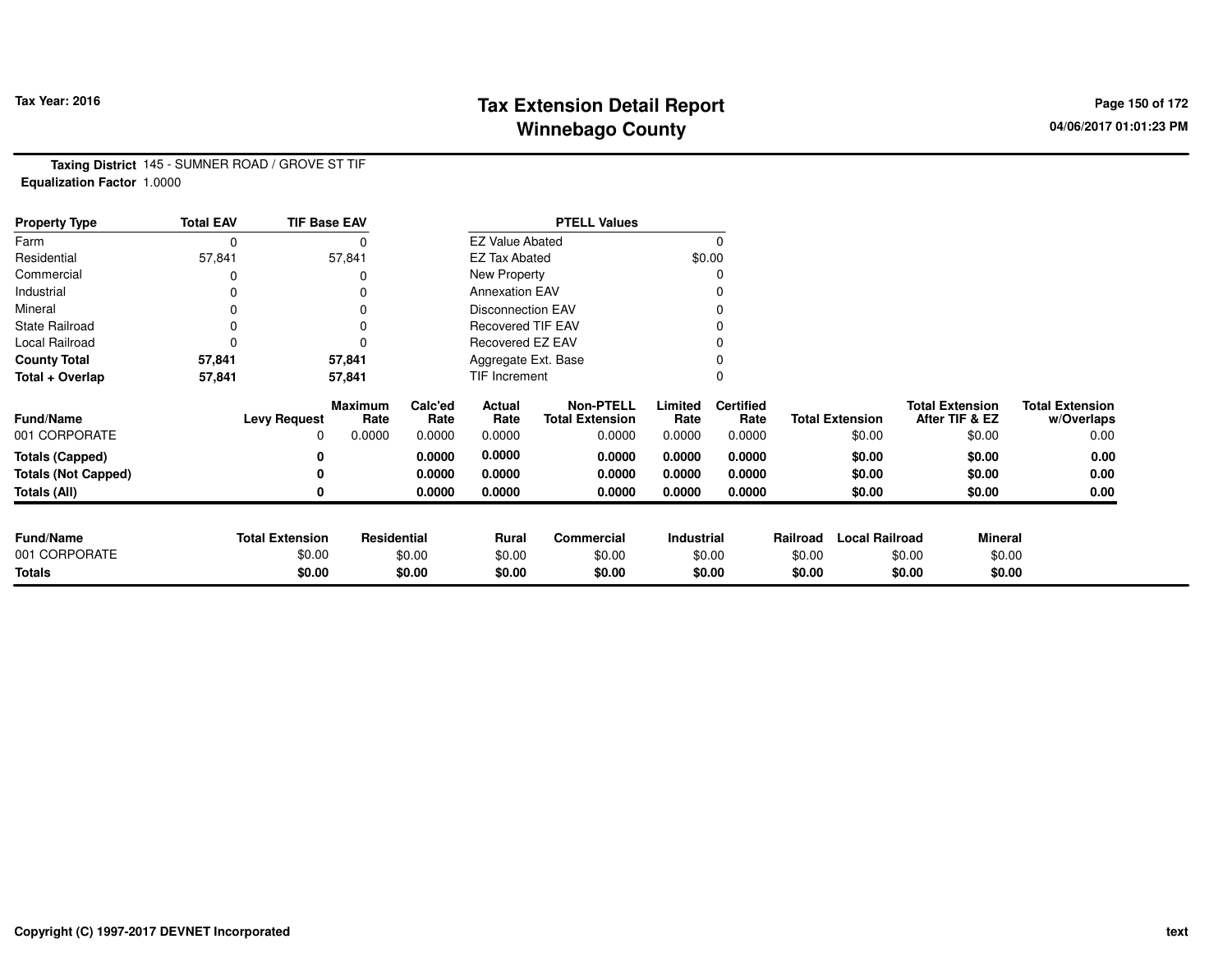### **Tax Extension Detail Report Tax Year: 2016 Page 151 of 172 Winnebago County**

**Taxing District** 146 - LOVES PARK CORP CENTER TIF**Equalization Factor** 1.0000

| <b>Property Type</b>       | <b>Total EAV</b> | <b>TIF Base EAV</b>    |                 |                 |                          | <b>PTELL Values</b>                        |                 |                          |          |                        |                                          |                                      |
|----------------------------|------------------|------------------------|-----------------|-----------------|--------------------------|--------------------------------------------|-----------------|--------------------------|----------|------------------------|------------------------------------------|--------------------------------------|
| Farm                       | 15,804           |                        | 7,874           |                 | <b>EZ Value Abated</b>   |                                            |                 | 0                        |          |                        |                                          |                                      |
| Residential                | 8,029            |                        | 8,029           |                 | <b>EZ Tax Abated</b>     |                                            |                 | \$0.00                   |          |                        |                                          |                                      |
| Commercial                 | 416,076          |                        | 416,076         |                 | New Property             |                                            |                 |                          |          |                        |                                          |                                      |
| Industrial                 | 5,153,312        |                        | 3,564,620       |                 | <b>Annexation EAV</b>    |                                            |                 |                          |          |                        |                                          |                                      |
| Mineral                    |                  |                        |                 |                 | <b>Disconnection EAV</b> |                                            |                 |                          |          |                        |                                          |                                      |
| <b>State Railroad</b>      | 0                |                        |                 |                 | <b>Recovered TIF EAV</b> |                                            |                 |                          |          |                        |                                          |                                      |
| Local Railroad             | 0                |                        |                 |                 | Recovered EZ EAV         |                                            |                 |                          |          |                        |                                          |                                      |
| <b>County Total</b>        | 5,593,221        |                        | 3,996,599       |                 | Aggregate Ext. Base      |                                            |                 |                          |          |                        |                                          |                                      |
| Total + Overlap            | 5,593,221        |                        | 3,996,599       |                 | TIF Increment            |                                            | 1,596,622       |                          |          |                        |                                          |                                      |
| <b>Fund/Name</b>           |                  | <b>Levy Request</b>    | Maximum<br>Rate | Calc'ed<br>Rate | Actual<br>Rate           | <b>Non-PTELL</b><br><b>Total Extension</b> | Limited<br>Rate | <b>Certified</b><br>Rate |          | <b>Total Extension</b> | <b>Total Extension</b><br>After TIF & EZ | <b>Total Extension</b><br>w/Overlaps |
| 001 CORPORATE              |                  | 0                      | 0.0025          | 0.0000          | 0.0000                   | 0.0000                                     | 0.0000          | 0.0000                   |          | \$0.00                 | \$182,528.70                             | 182528.70                            |
| <b>Totals (Capped)</b>     |                  | 0                      |                 | 0.0000          | 0.0000                   | 0.0000                                     | 0.0000          | 0.0000                   |          | \$0.00                 | \$0.00                                   | 0.00                                 |
| <b>Totals (Not Capped)</b> |                  | 0                      |                 | 0.0000          | 0.0000                   | 0.0000                                     | 0.0000          | 0.0000                   |          | \$0.00                 | \$182,528.70                             | 182528.70                            |
| Totals (All)               |                  | 0                      |                 | 0.0000          | 0.0000                   | 0.0000                                     | 0.0000          | 0.0000                   |          | \$0.00                 | \$182,528.70                             | 182528.70                            |
|                            |                  |                        |                 |                 |                          |                                            |                 |                          |          |                        |                                          |                                      |
| <b>Fund/Name</b>           |                  | <b>Total Extension</b> | Residential     |                 | Rural                    | Commercial                                 | Industrial      |                          | Railroad | <b>Local Railroad</b>  | <b>Mineral</b>                           |                                      |
| 001 CORPORATE              |                  | \$182,528.70           |                 | \$0.00          | \$0.00                   | \$0.00                                     |                 | \$0.00                   | \$0.00   |                        | \$0.00                                   | \$0.00                               |
| <b>Totals</b>              |                  | \$182,528.70           |                 | \$0.00          | \$0.00                   | \$0.00                                     |                 | \$0.00                   | \$0.00   |                        | \$0.00                                   | \$0.00                               |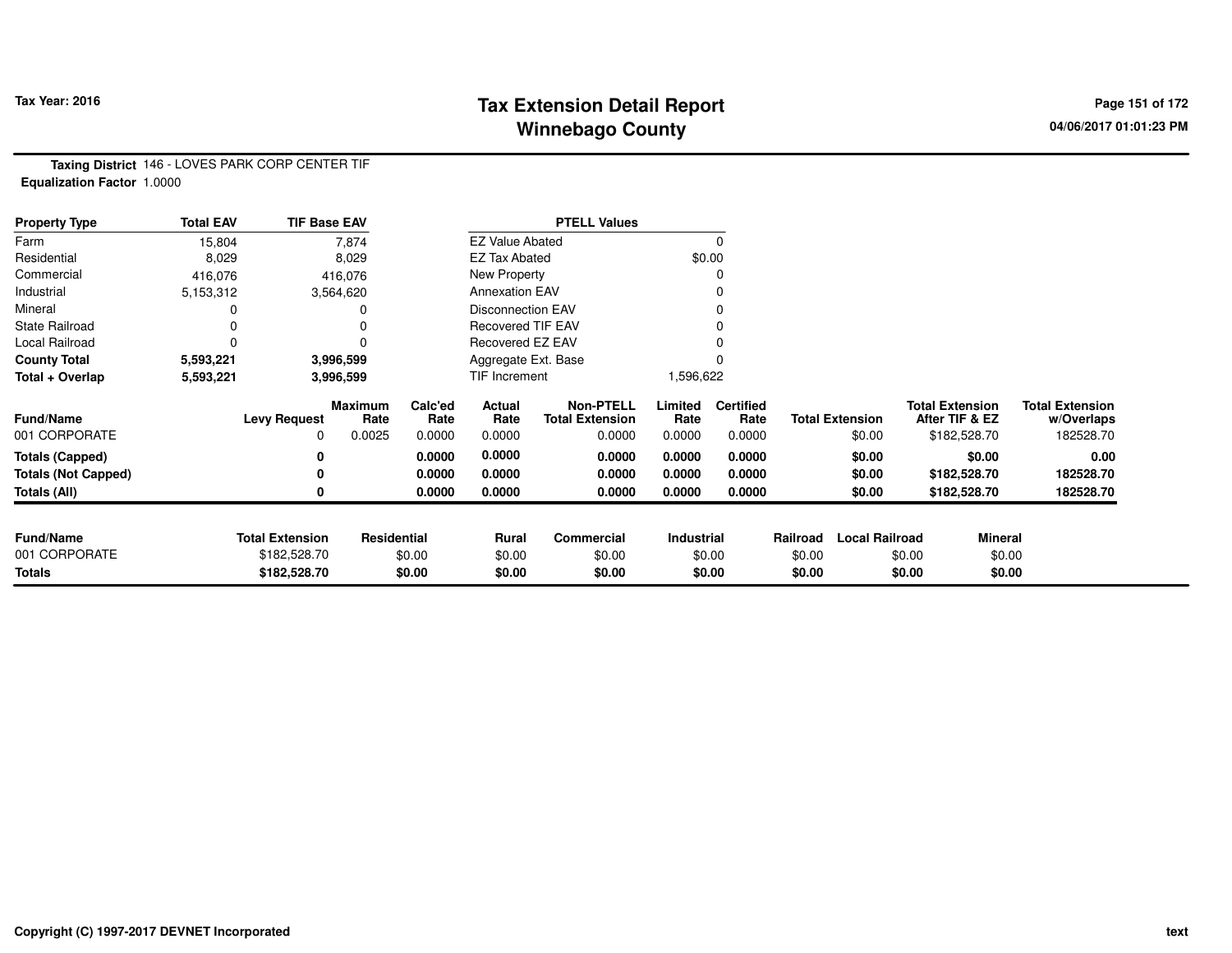# **Tax Extension Detail Report Tax Year: 2016 Page 152 of 172 Winnebago County**

**Taxing District** 147 - WESTSTONE TIF**Equalization Factor** 1.0000

| <b>Property Type</b>       | <b>Total EAV</b> | <b>TIF Base EAV</b>    |                 |                 |                          | <b>PTELL Values</b>                        |                 |                          |          |                        |                                          |                |                                      |
|----------------------------|------------------|------------------------|-----------------|-----------------|--------------------------|--------------------------------------------|-----------------|--------------------------|----------|------------------------|------------------------------------------|----------------|--------------------------------------|
| Farm                       | 61,254           |                        | 54,223          |                 | <b>EZ Value Abated</b>   |                                            |                 | 0                        |          |                        |                                          |                |                                      |
| Residential                | 15,640           |                        | 3,049           |                 | <b>EZ Tax Abated</b>     |                                            |                 | \$0.00                   |          |                        |                                          |                |                                      |
| Commercial                 | 11,972           |                        | 11,972          |                 | New Property             |                                            |                 |                          |          |                        |                                          |                |                                      |
| Industrial                 | 4,191,460        |                        | 75,201          |                 | <b>Annexation EAV</b>    |                                            |                 |                          |          |                        |                                          |                |                                      |
| Mineral                    | 0                |                        |                 |                 | <b>Disconnection EAV</b> |                                            |                 | 0                        |          |                        |                                          |                |                                      |
| <b>State Railroad</b>      | 0                |                        |                 |                 | <b>Recovered TIF EAV</b> |                                            |                 |                          |          |                        |                                          |                |                                      |
| Local Railroad             | 0                |                        |                 |                 | Recovered EZ EAV         |                                            |                 |                          |          |                        |                                          |                |                                      |
| <b>County Total</b>        | 4,280,326        |                        | 144,445         |                 | Aggregate Ext. Base      |                                            |                 |                          |          |                        |                                          |                |                                      |
| Total + Overlap            | 4,280,326        |                        | 144,445         |                 | TIF Increment            |                                            | 4,135,881       |                          |          |                        |                                          |                |                                      |
| <b>Fund/Name</b>           |                  | <b>Levy Request</b>    | Maximum<br>Rate | Calc'ed<br>Rate | Actual<br>Rate           | <b>Non-PTELL</b><br><b>Total Extension</b> | Limited<br>Rate | <b>Certified</b><br>Rate |          | <b>Total Extension</b> | <b>Total Extension</b><br>After TIF & EZ |                | <b>Total Extension</b><br>w/Overlaps |
| 001 CORPORATE              |                  | 0                      | 0.0000          | 0.0000          | 0.0000                   | 0.0000                                     | 0.0000          | 0.0000                   |          | \$0.00                 | \$456,354.10                             |                | 456354.10                            |
| <b>Totals (Capped)</b>     |                  | 0                      |                 | 0.0000          | 0.0000                   | 0.0000                                     | 0.0000          | 0.0000                   |          | \$0.00                 |                                          | \$0.00         | 0.00                                 |
| <b>Totals (Not Capped)</b> |                  | 0                      |                 | 0.0000          | 0.0000                   | 0.0000                                     | 0.0000          | 0.0000                   |          | \$0.00                 | \$456,354.10                             |                | 456354.10                            |
| Totals (All)               |                  | 0                      |                 | 0.0000          | 0.0000                   | 0.0000                                     | 0.0000          | 0.0000                   |          | \$0.00                 | \$456,354.10                             |                | 456354.10                            |
|                            |                  |                        |                 |                 |                          |                                            |                 |                          |          |                        |                                          |                |                                      |
| <b>Fund/Name</b>           |                  | <b>Total Extension</b> | Residential     |                 | Rural                    | Commercial                                 | Industrial      |                          | Railroad | <b>Local Railroad</b>  |                                          | <b>Mineral</b> |                                      |
| 001 CORPORATE              |                  | \$456,354.10           |                 | \$0.00          | \$0.00                   | \$0.00                                     |                 | \$0.00                   | \$0.00   |                        | \$0.00                                   | \$0.00         |                                      |
| <b>Totals</b>              |                  | \$456,354.10           |                 | \$0.00          | \$0.00                   | \$0.00                                     |                 | \$0.00                   | \$0.00   |                        | \$0.00                                   | \$0.00         |                                      |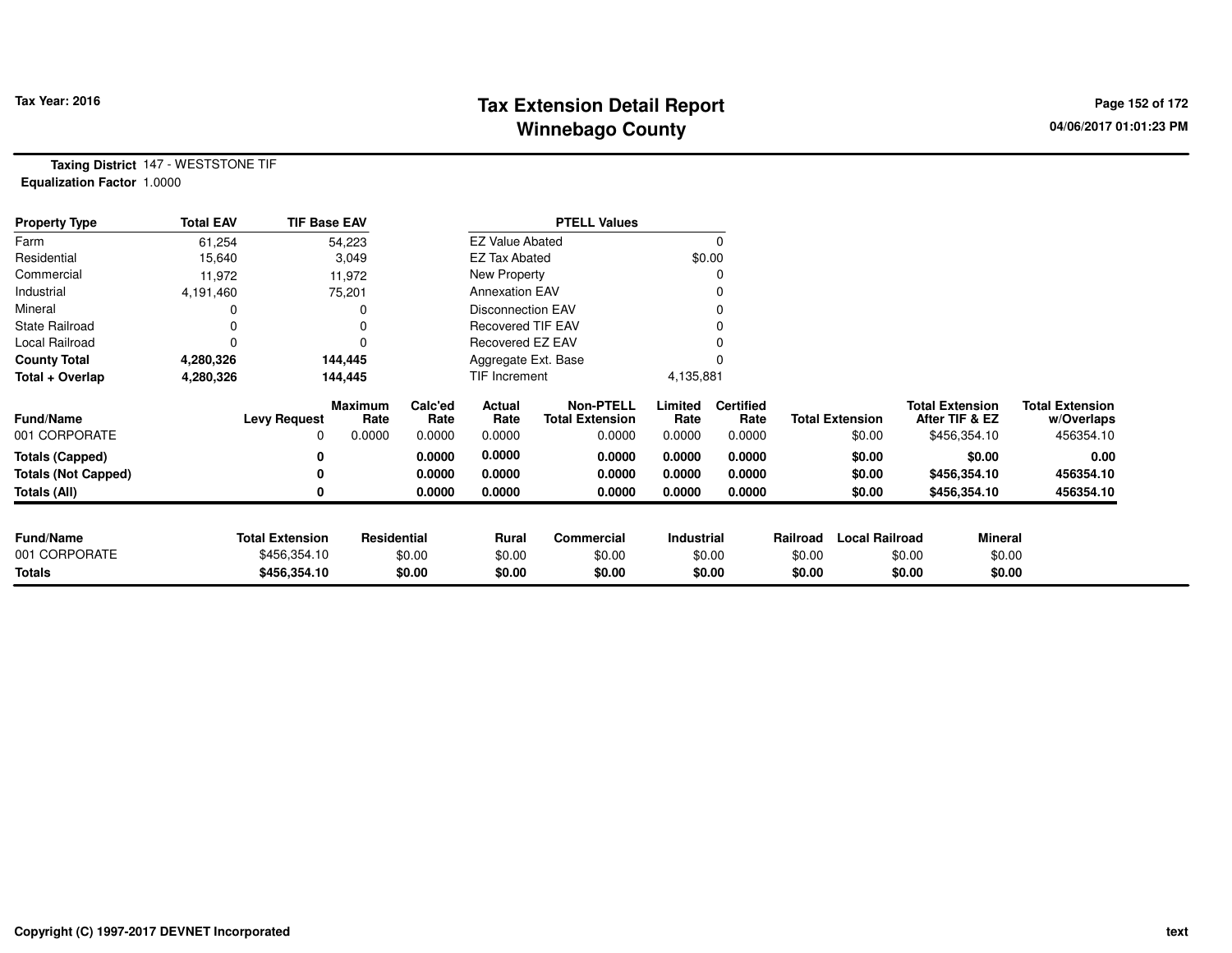# **Tax Extension Detail Report Tax Year: 2016 Page 153 of 172 Winnebago County**

**Taxing District** 148 - NORTH WILLOW CREEK TIF**Equalization Factor** 1.0000

| <b>Property Type</b>       | <b>Total EAV</b> | <b>TIF Base EAV</b>    |                 |                 |                          | <b>PTELL Values</b>                        |                 |                          |          |                        |                                          |             |                                      |
|----------------------------|------------------|------------------------|-----------------|-----------------|--------------------------|--------------------------------------------|-----------------|--------------------------|----------|------------------------|------------------------------------------|-------------|--------------------------------------|
| Farm                       | 1,374            |                        | 627             |                 | <b>EZ Value Abated</b>   |                                            |                 | $\Omega$                 |          |                        |                                          |             |                                      |
| Residential                |                  |                        | 0               |                 | <b>EZ Tax Abated</b>     |                                            |                 | \$0.00                   |          |                        |                                          |             |                                      |
| Commercial                 |                  |                        | 0               |                 | New Property             |                                            |                 | C                        |          |                        |                                          |             |                                      |
| Industrial                 | 1,450,632        |                        | 1,323,897       |                 | <b>Annexation EAV</b>    |                                            |                 |                          |          |                        |                                          |             |                                      |
| Mineral                    |                  |                        |                 |                 | <b>Disconnection EAV</b> |                                            |                 |                          |          |                        |                                          |             |                                      |
| <b>State Railroad</b>      |                  |                        |                 |                 | <b>Recovered TIF EAV</b> |                                            |                 |                          |          |                        |                                          |             |                                      |
| Local Railroad             |                  |                        |                 |                 | Recovered EZ EAV         |                                            |                 |                          |          |                        |                                          |             |                                      |
| <b>County Total</b>        | 1,452,006        |                        | 1,324,524       |                 | Aggregate Ext. Base      |                                            |                 |                          |          |                        |                                          |             |                                      |
| Total + Overlap            | 1,452,006        |                        | 1,324,524       |                 | <b>TIF Increment</b>     |                                            | 127,482         |                          |          |                        |                                          |             |                                      |
| <b>Fund/Name</b>           |                  | <b>Levy Request</b>    | Maximum<br>Rate | Calc'ed<br>Rate | Actual<br>Rate           | <b>Non-PTELL</b><br><b>Total Extension</b> | Limited<br>Rate | <b>Certified</b><br>Rate |          | <b>Total Extension</b> | <b>Total Extension</b><br>After TIF & EZ |             | <b>Total Extension</b><br>w/Overlaps |
| 001 CORPORATE              |                  | 0                      | 0.0000          | 0.0000          | 0.0000                   | 0.0000                                     | 0.0000          | 0.0000                   |          | \$0.00                 |                                          | \$14,655.34 | 14655.34                             |
| <b>Totals (Capped)</b>     |                  | 0                      |                 | 0.0000          | 0.0000                   | 0.0000                                     | 0.0000          | 0.0000                   |          | \$0.00                 |                                          | \$0.00      | 0.00                                 |
| <b>Totals (Not Capped)</b> |                  |                        |                 | 0.0000          | 0.0000                   | 0.0000                                     | 0.0000          | 0.0000                   |          | \$0.00                 |                                          | \$14,655.34 | 14655.34                             |
| <b>Totals (All)</b>        |                  | 0                      |                 | 0.0000          | 0.0000                   | 0.0000                                     | 0.0000          | 0.0000                   |          | \$0.00                 |                                          | \$14,655.34 | 14655.34                             |
|                            |                  |                        |                 |                 |                          |                                            |                 |                          |          |                        |                                          |             |                                      |
| <b>Fund/Name</b>           |                  | <b>Total Extension</b> | Residential     |                 | Rural                    | <b>Commercial</b>                          | Industrial      |                          | Railroad | <b>Local Railroad</b>  |                                          | Mineral     |                                      |
| 001 CORPORATE              |                  | \$14,655.34            |                 | \$0.00          | \$0.00                   | \$0.00                                     |                 | \$0.00                   | \$0.00   |                        | \$0.00                                   | \$0.00      |                                      |
| <b>Totals</b>              |                  | \$14,655.34            |                 | \$0.00          | \$0.00                   | \$0.00                                     |                 | \$0.00                   | \$0.00   |                        | \$0.00                                   | \$0.00      |                                      |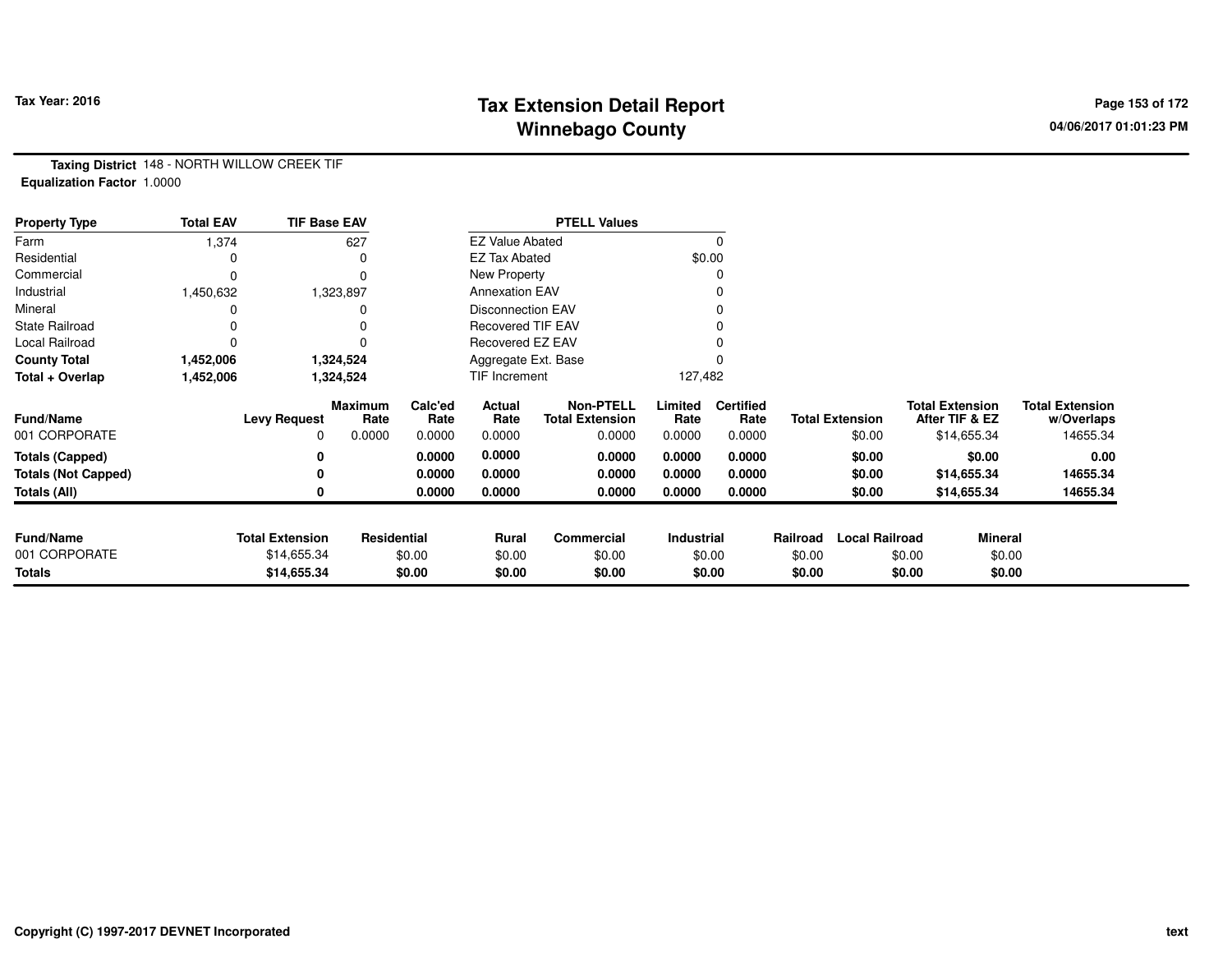### **Tax Extension Detail Report Tax Year: 2016 Page 154 of 172 Winnebago County**

**Taxing District** 149 - SOUTH WILLOW CREEK TIF**Equalization Factor** 1.0000

| <b>Property Type</b>       | <b>Total EAV</b> | <b>TIF Base EAV</b>    |                        |                 |                          | <b>PTELL Values</b>                        |                 |                          |          |                        |                                          |                                      |
|----------------------------|------------------|------------------------|------------------------|-----------------|--------------------------|--------------------------------------------|-----------------|--------------------------|----------|------------------------|------------------------------------------|--------------------------------------|
| Farm                       | 578              |                        | 578                    |                 | <b>EZ Value Abated</b>   |                                            |                 |                          |          |                        |                                          |                                      |
| Residential                | 0                |                        |                        |                 | <b>EZ Tax Abated</b>     |                                            |                 | \$0.00                   |          |                        |                                          |                                      |
| Commercial                 | 1,048,084        |                        | 881,269                |                 | New Property             |                                            |                 | U                        |          |                        |                                          |                                      |
| Industrial                 | 7,013,618        |                        | 5,083,923              |                 | <b>Annexation EAV</b>    |                                            | 403,696         |                          |          |                        |                                          |                                      |
| Mineral                    |                  |                        |                        |                 | <b>Disconnection EAV</b> |                                            |                 |                          |          |                        |                                          |                                      |
| <b>State Railroad</b>      |                  |                        |                        |                 | <b>Recovered TIF EAV</b> |                                            |                 |                          |          |                        |                                          |                                      |
| Local Railroad             | 0                |                        |                        |                 | Recovered EZ EAV         |                                            |                 |                          |          |                        |                                          |                                      |
| <b>County Total</b>        | 8,062,280        |                        | 5,965,770              |                 | Aggregate Ext. Base      |                                            |                 |                          |          |                        |                                          |                                      |
| Total + Overlap            | 8,062,280        |                        | 5,965,770              |                 | TIF Increment            |                                            | 2,096,510       |                          |          |                        |                                          |                                      |
| <b>Fund/Name</b>           |                  | <b>Levy Request</b>    | <b>Maximum</b><br>Rate | Calc'ed<br>Rate | Actual<br>Rate           | <b>Non-PTELL</b><br><b>Total Extension</b> | Limited<br>Rate | <b>Certified</b><br>Rate |          | <b>Total Extension</b> | <b>Total Extension</b><br>After TIF & EZ | <b>Total Extension</b><br>w/Overlaps |
| 001 CORPORATE              |                  | $\Omega$               | 0.0000                 | 0.0000          | 0.0000                   | 0.0000                                     | 0.0000          | 0.0000                   |          | \$0.00                 | \$241,014.86                             | 241014.86                            |
| <b>Totals (Capped)</b>     |                  | 0                      |                        | 0.0000          | 0.0000                   | 0.0000                                     | 0.0000          | 0.0000                   |          | \$0.00                 | \$0.00                                   | 0.00                                 |
| <b>Totals (Not Capped)</b> |                  |                        |                        | 0.0000          | 0.0000                   | 0.0000                                     | 0.0000          | 0.0000                   |          | \$0.00                 | \$241,014.86                             | 241014.86                            |
| Totals (All)               |                  |                        |                        | 0.0000          | 0.0000                   | 0.0000                                     | 0.0000          | 0.0000                   |          | \$0.00                 | \$241,014.86                             | 241014.86                            |
|                            |                  |                        |                        |                 |                          |                                            |                 |                          |          |                        |                                          |                                      |
| <b>Fund/Name</b>           |                  | <b>Total Extension</b> | Residential            |                 | <b>Rural</b>             | Commercial                                 | Industrial      |                          | Railroad | <b>Local Railroad</b>  | <b>Mineral</b>                           |                                      |
| 001 CORPORATE              |                  | \$241,014.86           |                        | \$0.00          | \$0.00                   | \$0.00                                     |                 | \$0.00                   | \$0.00   |                        | \$0.00                                   | \$0.00                               |
| Totals                     |                  | \$241,014.86           |                        | \$0.00          | \$0.00                   | \$0.00                                     |                 | \$0.00                   | \$0.00   |                        | \$0.00                                   | \$0.00                               |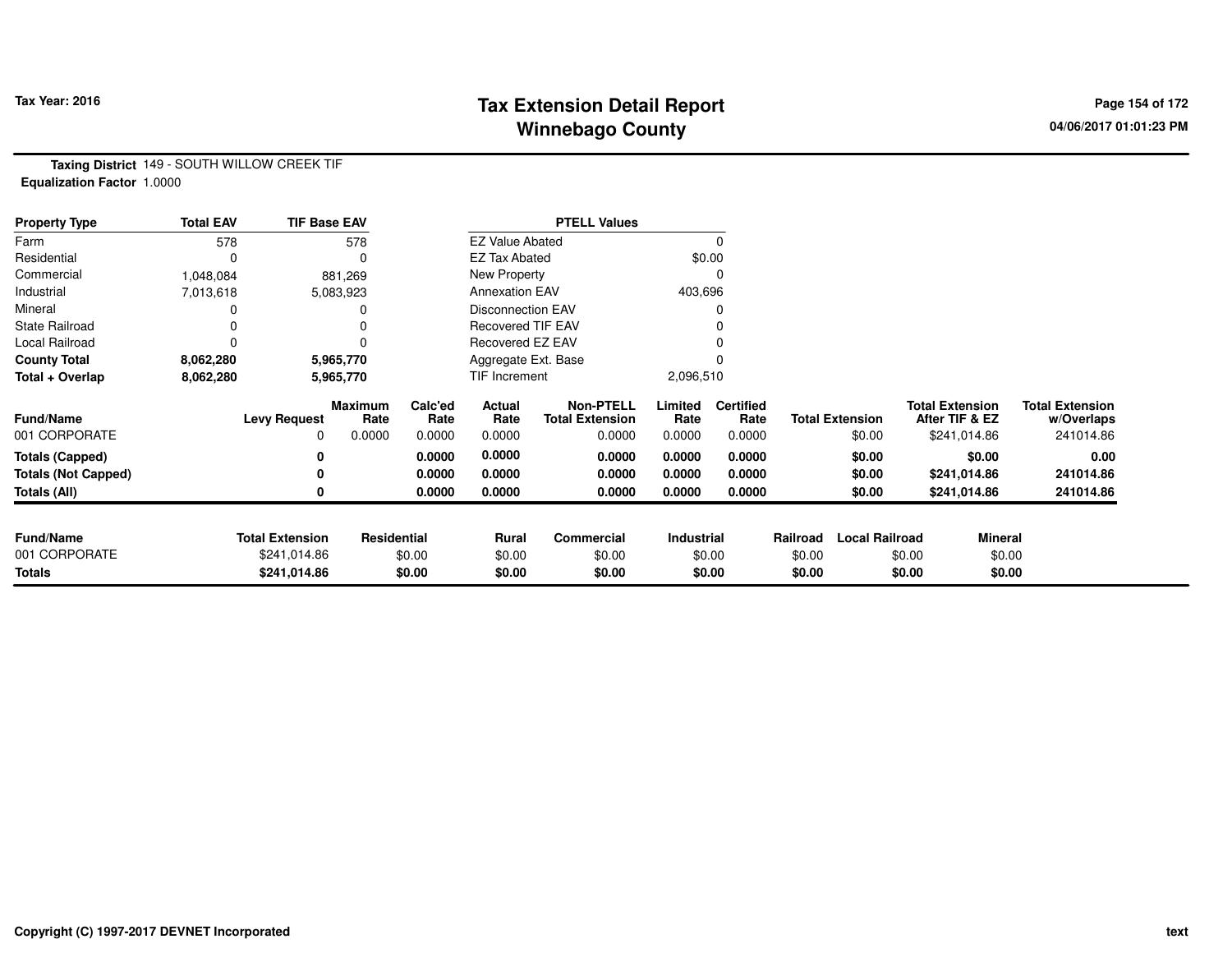# **Tax Extension Detail Report Tax Year: 2016 Page 155 of 172 Winnebago County**

**Taxing District** 150 - GLOBAL TRADEPARK SOUTH TIF**Equalization Factor** 1.0000

| <b>Property Type</b>       | <b>Total EAV</b> | <b>TIF Base EAV</b>    |                 |                 |                          | <b>PTELL Values</b>                        |                   |                          |          |                        |                                          |                                      |
|----------------------------|------------------|------------------------|-----------------|-----------------|--------------------------|--------------------------------------------|-------------------|--------------------------|----------|------------------------|------------------------------------------|--------------------------------------|
| Farm                       | 309,604          |                        | 179,841         |                 | <b>EZ Value Abated</b>   |                                            |                   | 0                        |          |                        |                                          |                                      |
| Residential                |                  |                        |                 |                 | <b>EZ Tax Abated</b>     |                                            |                   | \$0.00                   |          |                        |                                          |                                      |
| Commercial                 | 0                |                        |                 |                 | New Property             |                                            |                   |                          |          |                        |                                          |                                      |
| Industrial                 | 0                |                        |                 |                 | <b>Annexation EAV</b>    |                                            |                   | 0                        |          |                        |                                          |                                      |
| Mineral                    | 0                |                        |                 |                 | <b>Disconnection EAV</b> |                                            |                   | $\Omega$                 |          |                        |                                          |                                      |
| <b>State Railroad</b>      | 0                |                        | 0               |                 | <b>Recovered TIF EAV</b> |                                            |                   |                          |          |                        |                                          |                                      |
| Local Railroad             | 0                |                        | $\Omega$        |                 | Recovered EZ EAV         |                                            |                   |                          |          |                        |                                          |                                      |
| <b>County Total</b>        | 309,604          |                        | 179,841         |                 | Aggregate Ext. Base      |                                            |                   |                          |          |                        |                                          |                                      |
| Total + Overlap            | 309,604          |                        | 179,841         |                 | TIF Increment            |                                            | 129,763           |                          |          |                        |                                          |                                      |
| Fund/Name                  |                  | <b>Levy Request</b>    | Maximum<br>Rate | Calc'ed<br>Rate | Actual<br>Rate           | <b>Non-PTELL</b><br><b>Total Extension</b> | Limited<br>Rate   | <b>Certified</b><br>Rate |          | <b>Total Extension</b> | <b>Total Extension</b><br>After TIF & EZ | <b>Total Extension</b><br>w/Overlaps |
| 001 CORPORATE              |                  | 0                      | 0.0000          | 0.0000          | 0.0000                   | 0.0000                                     | 0.0000            | 0.0000                   |          | \$0.00                 | \$17,032.92                              | 17032.92                             |
| <b>Totals (Capped)</b>     |                  | 0                      |                 | 0.0000          | 0.0000                   | 0.0000                                     | 0.0000            | 0.0000                   |          | \$0.00                 | \$0.00                                   | 0.00                                 |
| <b>Totals (Not Capped)</b> |                  |                        |                 | 0.0000          | 0.0000                   | 0.0000                                     | 0.0000            | 0.0000                   |          | \$0.00                 | \$17,032.92                              | 17032.92                             |
| Totals (All)               |                  | 0                      |                 | 0.0000          | 0.0000                   | 0.0000                                     | 0.0000            | 0.0000                   |          | \$0.00                 | \$17,032.92                              | 17032.92                             |
|                            |                  |                        |                 |                 |                          |                                            |                   |                          |          |                        |                                          |                                      |
| <b>Fund/Name</b>           |                  | <b>Total Extension</b> | Residential     |                 | Rural                    | Commercial                                 | <b>Industrial</b> |                          | Railroad | <b>Local Railroad</b>  |                                          | <b>Mineral</b>                       |
| 001 CORPORATE              |                  | \$17,032.92            |                 | \$0.00          | \$0.00                   | \$0.00                                     |                   | \$0.00                   | \$0.00   |                        | \$0.00                                   | \$0.00                               |
| <b>Totals</b>              |                  | \$17,032.92            |                 | \$0.00          | \$0.00                   | \$0.00                                     |                   | \$0.00                   | \$0.00   |                        | \$0.00                                   | \$0.00                               |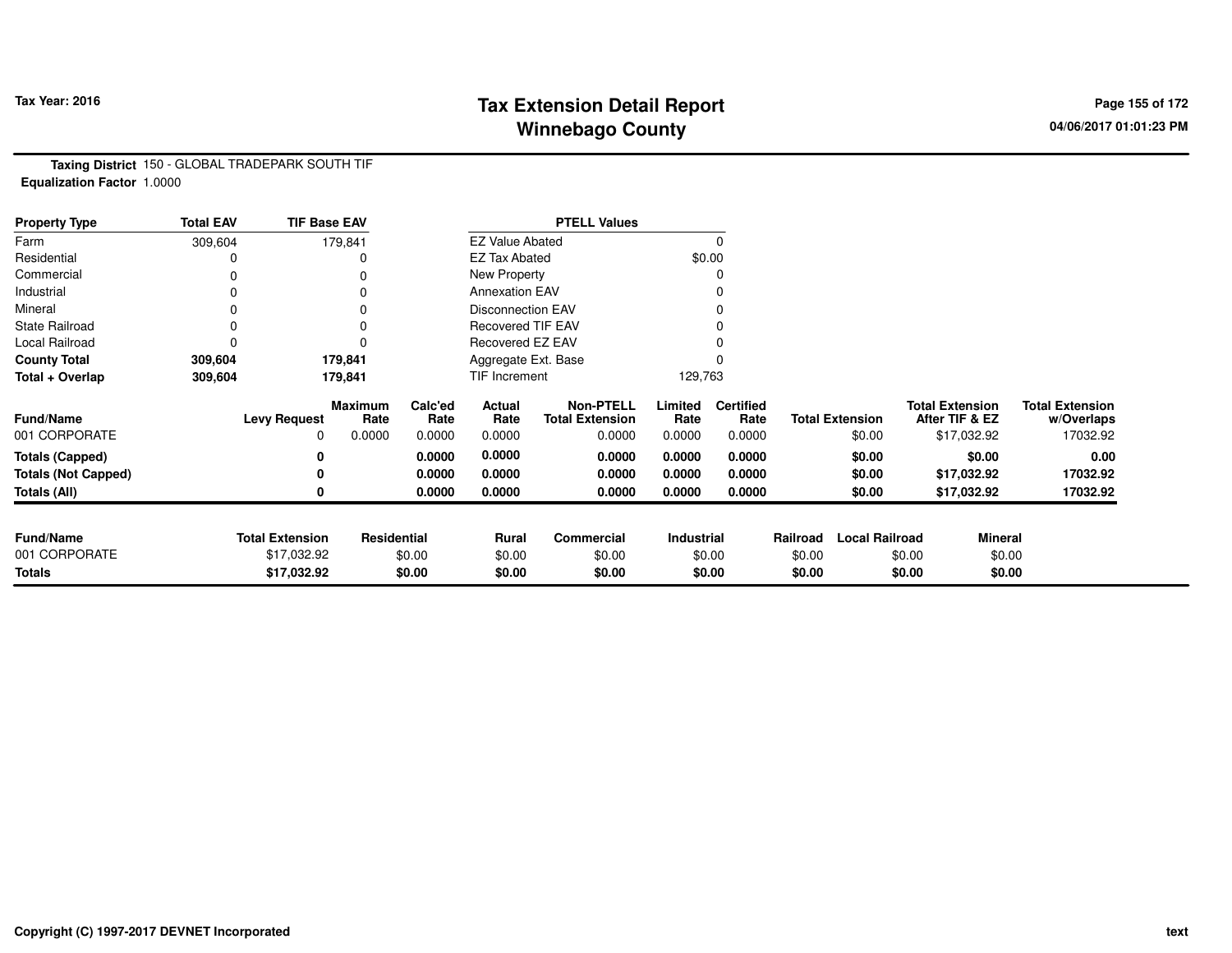# **Tax Extension Detail Report Tax Year: 2016 Page 156 of 172 Winnebago County**

**Taxing District** 151 - I-39 / BAXTER ROAD TIF**Equalization Factor** 1.0000

| <b>Property Type</b>       | <b>Total EAV</b> | <b>TIF Base EAV</b>    |                        |                 |                          | <b>PTELL Values</b>                        |                 |                          |          |                        |                                          |                |                                      |
|----------------------------|------------------|------------------------|------------------------|-----------------|--------------------------|--------------------------------------------|-----------------|--------------------------|----------|------------------------|------------------------------------------|----------------|--------------------------------------|
| Farm                       | 247,977          |                        | 167,697                |                 | <b>EZ Value Abated</b>   |                                            |                 |                          |          |                        |                                          |                |                                      |
| Residential                | 162,975          |                        | 157,041                |                 | <b>EZ Tax Abated</b>     |                                            |                 | \$0.00                   |          |                        |                                          |                |                                      |
| Commercial                 | 453,307          |                        | 447,284                |                 | New Property             |                                            |                 |                          |          |                        |                                          |                |                                      |
| Industrial                 | 3,038,319        |                        | 540,796                |                 | <b>Annexation EAV</b>    |                                            |                 |                          |          |                        |                                          |                |                                      |
| Mineral                    |                  |                        |                        |                 | <b>Disconnection EAV</b> |                                            |                 |                          |          |                        |                                          |                |                                      |
| <b>State Railroad</b>      |                  |                        | 0                      |                 | <b>Recovered TIF EAV</b> |                                            |                 |                          |          |                        |                                          |                |                                      |
| Local Railroad             |                  |                        | $\Omega$               |                 | Recovered EZ EAV         |                                            |                 |                          |          |                        |                                          |                |                                      |
| <b>County Total</b>        | 3,902,578        |                        | 1,312,818              |                 | Aggregate Ext. Base      |                                            |                 |                          |          |                        |                                          |                |                                      |
| Total + Overlap            | 3,902,578        |                        | 1,312,818              |                 | <b>TIF Increment</b>     |                                            | 2,589,760       |                          |          |                        |                                          |                |                                      |
| <b>Fund/Name</b>           |                  | <b>Levy Request</b>    | <b>Maximum</b><br>Rate | Calc'ed<br>Rate | Actual<br>Rate           | <b>Non-PTELL</b><br><b>Total Extension</b> | Limited<br>Rate | <b>Certified</b><br>Rate |          | <b>Total Extension</b> | <b>Total Extension</b><br>After TIF & EZ |                | <b>Total Extension</b><br>w/Overlaps |
| 001 CORPORATE              |                  | 0                      | 0.0000                 | 0.0000          | 0.0000                   | 0.0000                                     | 0.0000          | 0.0000                   |          | \$0.00                 |                                          | \$295,987.54   | 295987.54                            |
| <b>Totals (Capped)</b>     |                  | 0                      |                        | 0.0000          | 0.0000                   | 0.0000                                     | 0.0000          | 0.0000                   |          | \$0.00                 |                                          | \$0.00         | 0.00                                 |
| <b>Totals (Not Capped)</b> |                  | 0                      |                        | 0.0000          | 0.0000                   | 0.0000                                     | 0.0000          | 0.0000                   |          | \$0.00                 |                                          | \$295,987.54   | 295987.54                            |
| Totals (All)               |                  | 0                      |                        | 0.0000          | 0.0000                   | 0.0000                                     | 0.0000          | 0.0000                   |          | \$0.00                 |                                          | \$295,987.54   | 295987.54                            |
| <b>Fund/Name</b>           |                  | <b>Total Extension</b> | Residential            |                 | Rural                    | Commercial                                 | Industrial      |                          | Railroad | <b>Local Railroad</b>  |                                          | <b>Mineral</b> |                                      |
| 001 CORPORATE              |                  | \$295,987.54           |                        | \$0.00          | \$0.00                   | \$0.00                                     |                 | \$0.00                   | \$0.00   |                        | \$0.00                                   | \$0.00         |                                      |
| <b>Totals</b>              |                  | \$295,987.54           |                        | \$0.00          | \$0.00                   | \$0.00                                     |                 | \$0.00                   | \$0.00   |                        | \$0.00                                   | \$0.00         |                                      |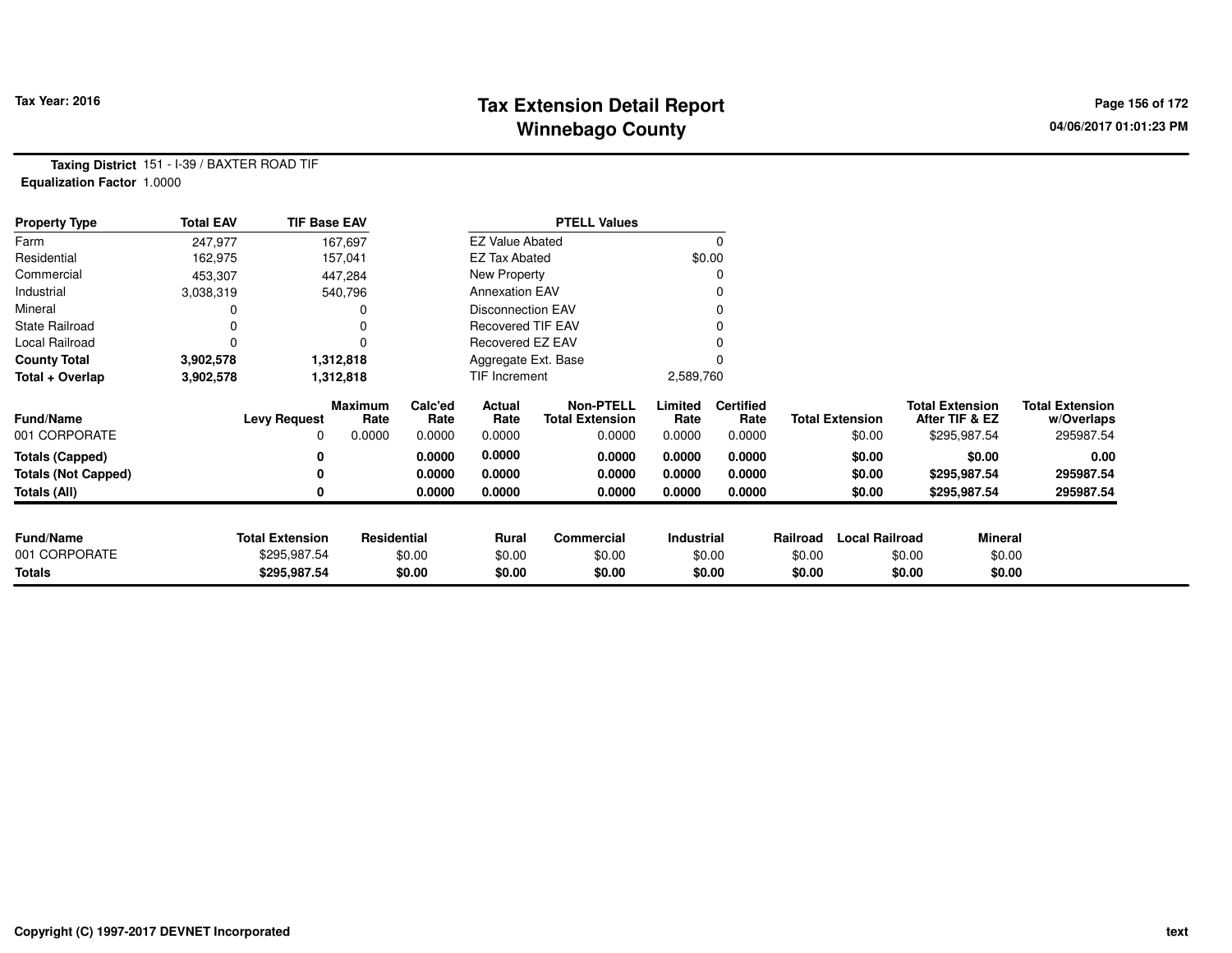## **Tax Extension Detail Report Tax Year: 2016 Page 157 of 172 Winnebago County**

**Taxing District** 152 - ZENITH CUTTER TIF**Equalization Factor** 1.0000

| <b>Property Type</b>       | <b>Total EAV</b> | <b>TIF Base EAV</b>    |                 |                 |                          | <b>PTELL Values</b>                        |                 |                          |          |                        |                                          |                                      |
|----------------------------|------------------|------------------------|-----------------|-----------------|--------------------------|--------------------------------------------|-----------------|--------------------------|----------|------------------------|------------------------------------------|--------------------------------------|
| Farm                       | ი                |                        |                 |                 | <b>EZ Value Abated</b>   |                                            |                 | $\Omega$                 |          |                        |                                          |                                      |
| Residential                |                  |                        |                 |                 | <b>EZ Tax Abated</b>     |                                            |                 | \$0.00                   |          |                        |                                          |                                      |
| Commercial                 |                  |                        |                 |                 | New Property             |                                            |                 |                          |          |                        |                                          |                                      |
| Industrial                 | 10,604,628       |                        | 971,120         |                 | <b>Annexation EAV</b>    |                                            |                 |                          |          |                        |                                          |                                      |
| Mineral                    |                  |                        |                 |                 | Disconnection EAV        |                                            |                 |                          |          |                        |                                          |                                      |
| <b>State Railroad</b>      |                  |                        |                 |                 | <b>Recovered TIF EAV</b> |                                            |                 |                          |          |                        |                                          |                                      |
| Local Railroad             |                  |                        |                 |                 | <b>Recovered EZ EAV</b>  |                                            |                 |                          |          |                        |                                          |                                      |
| <b>County Total</b>        | 10,604,628       |                        | 971,120         |                 | Aggregate Ext. Base      |                                            |                 |                          |          |                        |                                          |                                      |
| Total + Overlap            | 10,604,628       |                        | 971,120         |                 | <b>TIF Increment</b>     |                                            | 9,633,508       |                          |          |                        |                                          |                                      |
| <b>Fund/Name</b>           |                  | <b>Levy Request</b>    | Maximum<br>Rate | Calc'ed<br>Rate | Actual<br>Rate           | <b>Non-PTELL</b><br><b>Total Extension</b> | Limited<br>Rate | <b>Certified</b><br>Rate |          | <b>Total Extension</b> | <b>Total Extension</b><br>After TIF & EZ | <b>Total Extension</b><br>w/Overlaps |
| 001 CORPORATE              |                  | $\Omega$               | 0.0000          | 0.0000          | 0.0000                   | 0.0000                                     | 0.0000          | 0.0000                   |          | \$0.00                 | \$1,145,664.94                           | 1145664.94                           |
| <b>Totals (Capped)</b>     |                  |                        |                 | 0.0000          | 0.0000                   | 0.0000                                     | 0.0000          | 0.0000                   |          | \$0.00                 | \$0.00                                   | 0.00                                 |
| <b>Totals (Not Capped)</b> |                  |                        |                 | 0.0000          | 0.0000                   | 0.0000                                     | 0.0000          | 0.0000                   |          | \$0.00                 | \$1,145,664.94                           | 1145664.94                           |
| Totals (All)               |                  |                        |                 | 0.0000          | 0.0000                   | 0.0000                                     | 0.0000          | 0.0000                   |          | \$0.00                 | \$1,145,664.94                           | 1145664.94                           |
|                            |                  |                        |                 |                 |                          |                                            |                 |                          |          |                        |                                          |                                      |
| <b>Fund/Name</b>           |                  | <b>Total Extension</b> | Residential     |                 | <b>Rural</b>             | Commercial                                 | Industrial      |                          | Railroad | <b>Local Railroad</b>  | Mineral                                  |                                      |
| 001 CORPORATE              |                  | \$1,145,664.94         |                 | \$0.00          | \$0.00                   | \$0.00                                     |                 | \$0.00                   | \$0.00   |                        | \$0.00                                   | \$0.00                               |
| Totals                     |                  | \$1,145,664.94         |                 | \$0.00          | \$0.00                   | \$0.00                                     |                 | \$0.00                   | \$0.00   |                        | \$0.00                                   | \$0.00                               |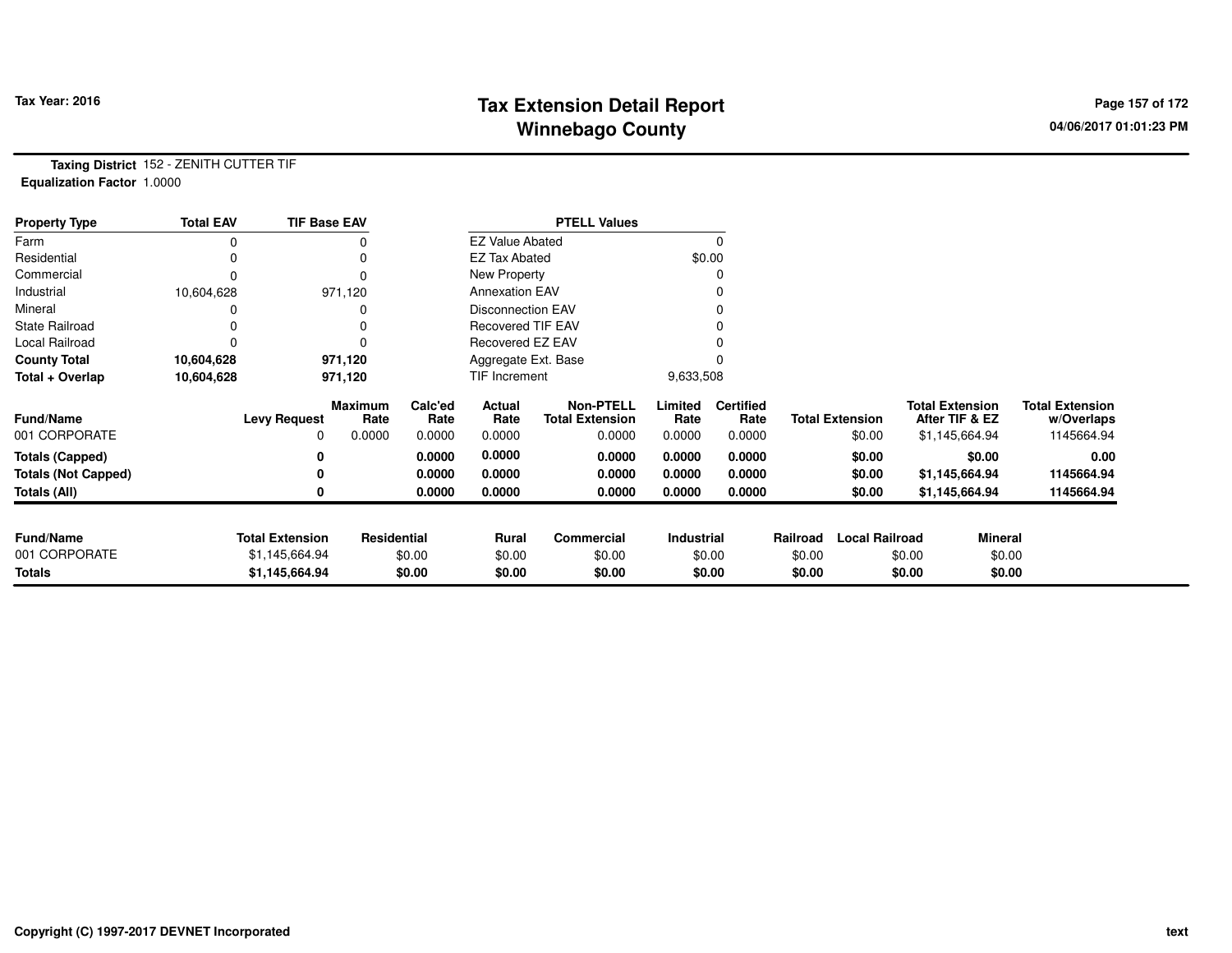# **Tax Extension Detail Report Tax Year: 2016 Page 158 of 172 Winnebago County**

**Taxing District** 153 - SPRING CREEK LAKES TIF**Equalization Factor** 1.0000

| <b>Property Type</b>       | <b>Total EAV</b> | <b>TIF Base EAV</b>    |                        |                 |                          | <b>PTELL Values</b>                        |                 |                          |          |                        |                                          |                |                                      |
|----------------------------|------------------|------------------------|------------------------|-----------------|--------------------------|--------------------------------------------|-----------------|--------------------------|----------|------------------------|------------------------------------------|----------------|--------------------------------------|
| Farm                       | 147,572          |                        | 95,269                 |                 | <b>EZ Value Abated</b>   |                                            |                 |                          |          |                        |                                          |                |                                      |
| Residential                | 4,434            |                        | 4,434                  |                 | <b>EZ Tax Abated</b>     |                                            |                 | \$0.00                   |          |                        |                                          |                |                                      |
| Commercial                 | 0                |                        | $\Omega$               |                 | New Property             |                                            |                 |                          |          |                        |                                          |                |                                      |
| Industrial                 | 2,300,857        |                        | 9,586                  |                 | <b>Annexation EAV</b>    |                                            |                 |                          |          |                        |                                          |                |                                      |
| Mineral                    |                  |                        |                        |                 | <b>Disconnection EAV</b> |                                            |                 |                          |          |                        |                                          |                |                                      |
| State Railroad             |                  |                        | 0                      |                 | <b>Recovered TIF EAV</b> |                                            |                 |                          |          |                        |                                          |                |                                      |
| Local Railroad             |                  |                        | 0                      |                 | Recovered EZ EAV         |                                            |                 |                          |          |                        |                                          |                |                                      |
| <b>County Total</b>        | 2,452,863        |                        | 109,289                |                 | Aggregate Ext. Base      |                                            |                 |                          |          |                        |                                          |                |                                      |
| Total + Overlap            | 2,452,863        |                        | 109,289                |                 | TIF Increment            |                                            | 2,343,574       |                          |          |                        |                                          |                |                                      |
| <b>Fund/Name</b>           |                  | <b>Levy Request</b>    | <b>Maximum</b><br>Rate | Calc'ed<br>Rate | Actual<br>Rate           | <b>Non-PTELL</b><br><b>Total Extension</b> | Limited<br>Rate | <b>Certified</b><br>Rate |          | <b>Total Extension</b> | <b>Total Extension</b><br>After TIF & EZ |                | <b>Total Extension</b><br>w/Overlaps |
| 001 CORPORATE              |                  | 0                      | 0.0000                 | 0.0000          | 0.0000                   | 0.0000                                     | 0.0000          | 0.0000                   |          | \$0.00                 |                                          | \$263,085.66   | 263085.66                            |
| <b>Totals (Capped)</b>     |                  | 0                      |                        | 0.0000          | 0.0000                   | 0.0000                                     | 0.0000          | 0.0000                   |          | \$0.00                 |                                          | \$0.00         | 0.00                                 |
| <b>Totals (Not Capped)</b> |                  | 0                      |                        | 0.0000          | 0.0000                   | 0.0000                                     | 0.0000          | 0.0000                   |          | \$0.00                 |                                          | \$263,085.66   | 263085.66                            |
| <b>Totals (All)</b>        |                  | 0                      |                        | 0.0000          | 0.0000                   | 0.0000                                     | 0.0000          | 0.0000                   |          | \$0.00                 |                                          | \$263,085.66   | 263085.66                            |
|                            |                  |                        |                        |                 |                          |                                            |                 |                          |          |                        |                                          |                |                                      |
| <b>Fund/Name</b>           |                  | <b>Total Extension</b> | Residential            |                 | <b>Rural</b>             | Commercial                                 | Industrial      |                          | Railroad | <b>Local Railroad</b>  |                                          | <b>Mineral</b> |                                      |
| 001 CORPORATE              |                  | \$263,085.66           |                        | \$0.00          | \$0.00                   | \$0.00                                     |                 | \$0.00                   | \$0.00   |                        | \$0.00                                   | \$0.00         |                                      |
| <b>Totals</b>              |                  | \$263,085.66           |                        | \$0.00          | \$0.00                   | \$0.00                                     |                 | \$0.00                   | \$0.00   |                        | \$0.00                                   | \$0.00         |                                      |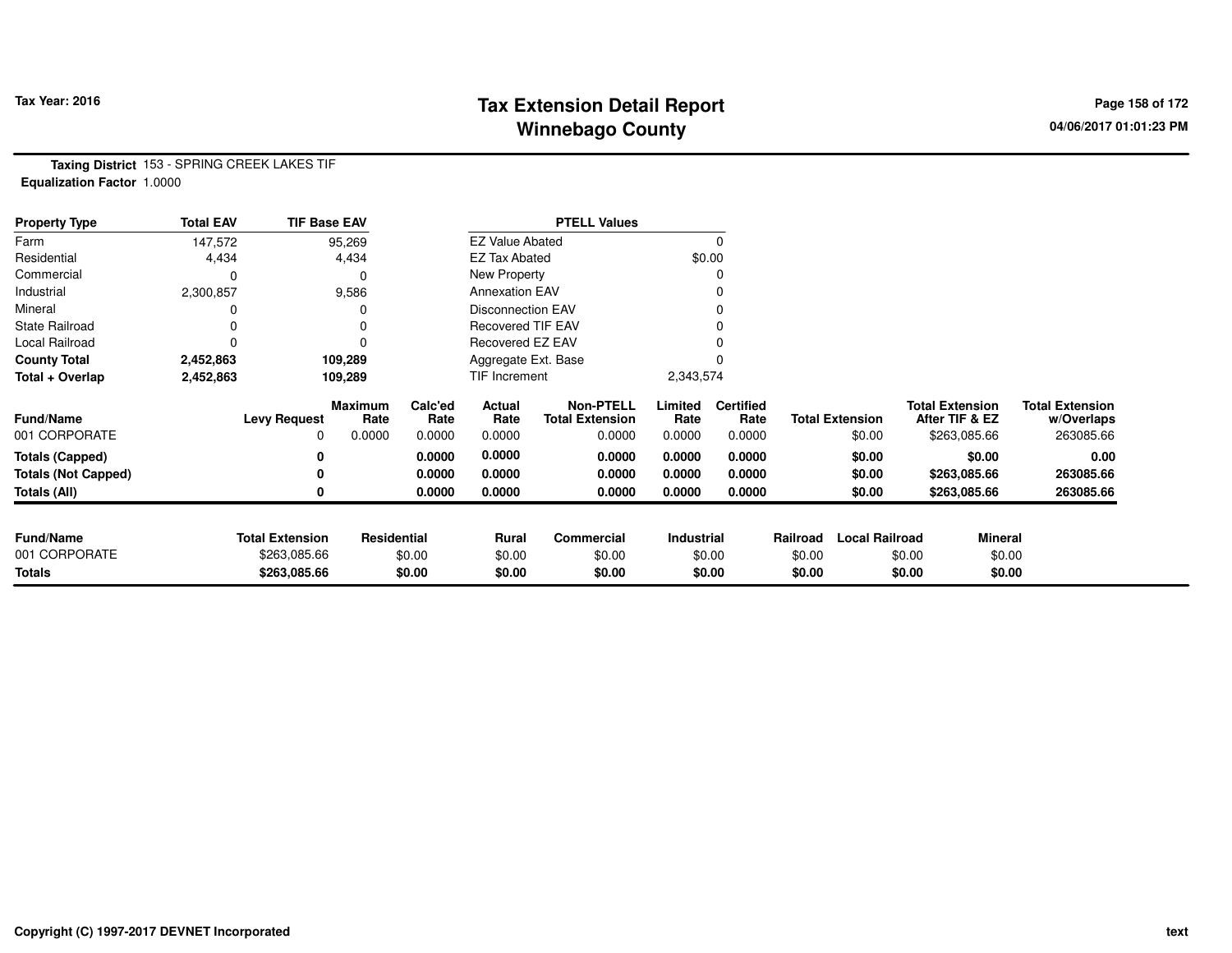# **Tax Extension Detail Report Tax Year: 2016 Page 159 of 172 Winnebago County**

**Taxing District** 154 - FORMER WARNER ELECTRIC TIF**Equalization Factor** 1.0000

| <b>Property Type</b>       | <b>Total EAV</b> | <b>TIF Base EAV</b>    |                 |                 |                          | <b>PTELL Values</b>                        |                   |                          |          |                        |                                          |                                      |
|----------------------------|------------------|------------------------|-----------------|-----------------|--------------------------|--------------------------------------------|-------------------|--------------------------|----------|------------------------|------------------------------------------|--------------------------------------|
| Farm                       |                  |                        |                 |                 | <b>EZ Value Abated</b>   |                                            |                   | $\Omega$                 |          |                        |                                          |                                      |
| Residential                |                  |                        |                 |                 | <b>EZ Tax Abated</b>     |                                            |                   | \$0.00                   |          |                        |                                          |                                      |
| Commercial                 | 0                |                        |                 |                 | New Property             |                                            |                   |                          |          |                        |                                          |                                      |
| Industrial                 | 460,341          |                        | 390,181         |                 | <b>Annexation EAV</b>    |                                            |                   |                          |          |                        |                                          |                                      |
| Mineral                    |                  |                        |                 |                 | <b>Disconnection EAV</b> |                                            |                   |                          |          |                        |                                          |                                      |
| <b>State Railroad</b>      |                  |                        |                 |                 | <b>Recovered TIF EAV</b> |                                            |                   |                          |          |                        |                                          |                                      |
| Local Railroad             |                  |                        |                 |                 | Recovered EZ EAV         |                                            |                   |                          |          |                        |                                          |                                      |
| <b>County Total</b>        | 460,341          |                        | 390,181         |                 | Aggregate Ext. Base      |                                            |                   |                          |          |                        |                                          |                                      |
| Total + Overlap            | 460,341          |                        | 390,181         |                 | TIF Increment            |                                            | 70,160            |                          |          |                        |                                          |                                      |
| <b>Fund/Name</b>           |                  | <b>Levy Request</b>    | Maximum<br>Rate | Calc'ed<br>Rate | Actual<br>Rate           | <b>Non-PTELL</b><br><b>Total Extension</b> | Limited<br>Rate   | <b>Certified</b><br>Rate |          | <b>Total Extension</b> | <b>Total Extension</b><br>After TIF & EZ | <b>Total Extension</b><br>w/Overlaps |
| 001 CORPORATE              |                  | 0                      | 0.0000          | 0.0000          | 0.0000                   | 0.0000                                     | 0.0000            | 0.0000                   |          | \$0.00                 | \$7,410.10                               | 7410.10                              |
| <b>Totals (Capped)</b>     |                  |                        |                 | 0.0000          | 0.0000                   | 0.0000                                     | 0.0000            | 0.0000                   |          | \$0.00                 | \$0.00                                   | 0.00                                 |
| <b>Totals (Not Capped)</b> |                  |                        |                 | 0.0000          | 0.0000                   | 0.0000                                     | 0.0000            | 0.0000                   |          | \$0.00                 | \$7,410.10                               | 7410.10                              |
| Totals (All)               |                  |                        |                 | 0.0000          | 0.0000                   | 0.0000                                     | 0.0000            | 0.0000                   |          | \$0.00                 | \$7,410.10                               | 7410.10                              |
| <b>Fund/Name</b>           |                  | <b>Total Extension</b> | Residential     |                 | Rural                    | <b>Commercial</b>                          | <b>Industrial</b> |                          | Railroad | <b>Local Railroad</b>  |                                          | <b>Mineral</b>                       |
| 001 CORPORATE              |                  | \$7,410.10             |                 | \$0.00          | \$0.00                   | \$0.00                                     |                   | \$0.00                   | \$0.00   |                        | \$0.00                                   | \$0.00                               |
| <b>Totals</b>              |                  | \$7,410.10             |                 | \$0.00          | \$0.00                   | \$0.00                                     |                   | \$0.00                   | \$0.00   |                        | \$0.00                                   | \$0.00                               |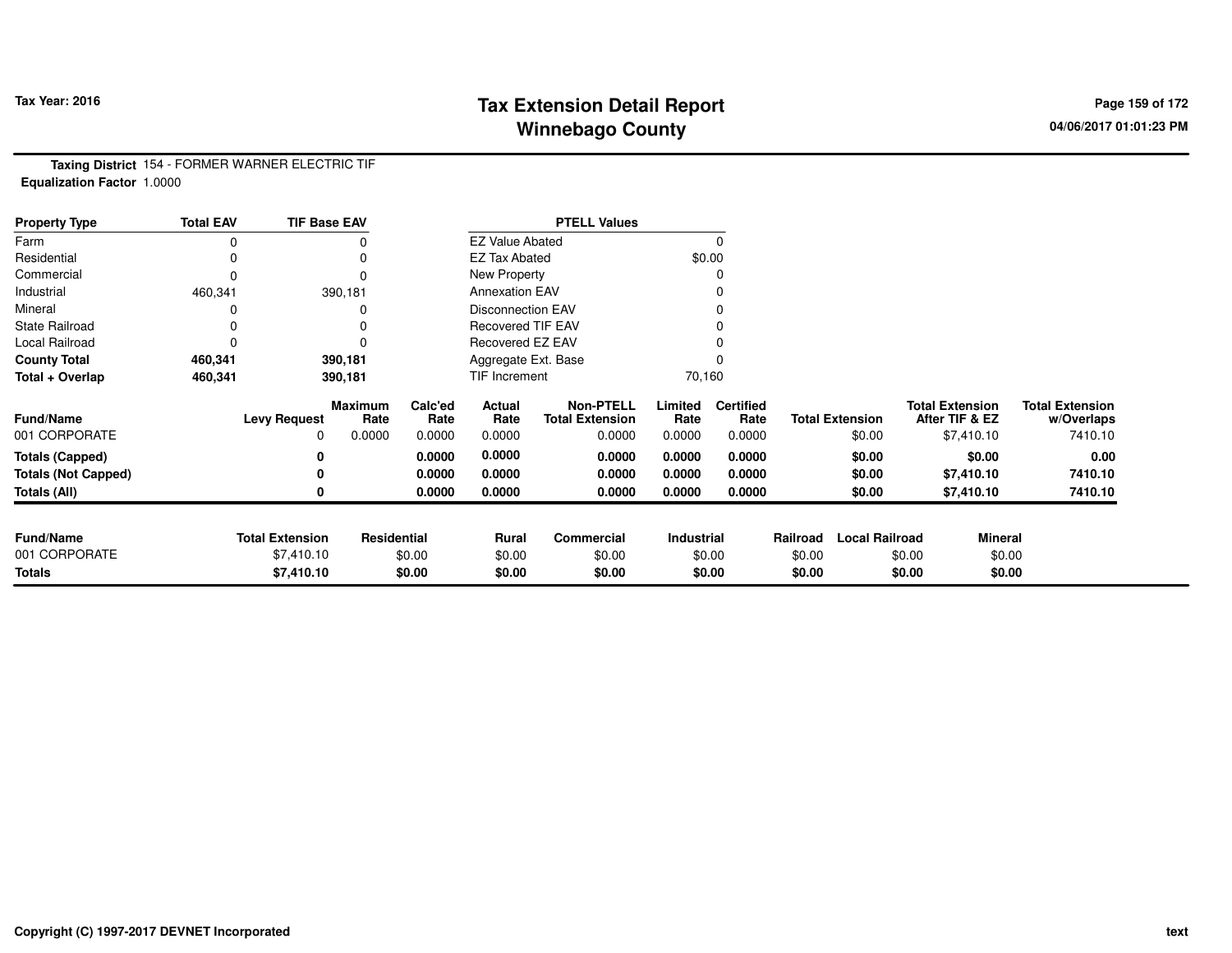# **Tax Extension Detail Report Tax Figure 2016 Page 160 of 172 Winnebago County**

**Taxing District** 155 - PERRYVILLE ROAD SSA**Equalization Factor** 1.0000

| <b>Property Type</b>       | <b>Total EAV</b> | <b>Rate Setting EAV</b> |                 |                 |                          | <b>PTELL Values</b>                        |                 |                          |          |                        |                                          |                                      |
|----------------------------|------------------|-------------------------|-----------------|-----------------|--------------------------|--------------------------------------------|-----------------|--------------------------|----------|------------------------|------------------------------------------|--------------------------------------|
| Farm                       |                  |                         |                 |                 | <b>EZ Value Abated</b>   |                                            |                 |                          |          |                        |                                          |                                      |
| Residential                |                  |                         |                 |                 | <b>EZ Tax Abated</b>     |                                            | \$0.00          |                          |          |                        |                                          |                                      |
| Commercial                 |                  |                         |                 |                 | New Property             |                                            |                 |                          |          |                        |                                          |                                      |
| Industrial                 |                  |                         |                 |                 | <b>Annexation EAV</b>    |                                            |                 |                          |          |                        |                                          |                                      |
| Mineral                    |                  |                         |                 |                 | <b>Disconnection EAV</b> |                                            |                 |                          |          |                        |                                          |                                      |
| <b>State Railroad</b>      |                  |                         |                 |                 | <b>Recovered TIF EAV</b> |                                            |                 |                          |          |                        |                                          |                                      |
| Local Railroad             |                  |                         |                 |                 | Recovered EZ EAV         |                                            |                 |                          |          |                        |                                          |                                      |
| <b>County Total</b>        | 0                |                         |                 |                 | Aggregate Ext. Base      |                                            |                 |                          |          |                        |                                          |                                      |
| Total + Overlap            | 0                |                         | 0               |                 | TIF Increment            |                                            |                 |                          |          |                        |                                          |                                      |
| <b>Fund/Name</b>           |                  | <b>Levy Request</b>     | Maximum<br>Rate | Calc'ed<br>Rate | Actual<br>Rate           | <b>Non-PTELL</b><br><b>Total Extension</b> | Limited<br>Rate | <b>Certified</b><br>Rate |          | <b>Total Extension</b> | <b>Total Extension</b><br>After TIF & EZ | <b>Total Extension</b><br>w/Overlaps |
| 023 SPECIAL SERVICE AREA   |                  | 0                       | 0.0000          | 0.0000          | 0.0000                   | 0.0000                                     | 0.0000          | 0.0000                   |          | \$0.00                 | \$0.00                                   | 0.00                                 |
| <b>Totals (Capped)</b>     |                  |                         |                 | 0.0000          | 0.0000                   | 0.0000                                     | 0.0000          | 0.0000                   |          | \$0.00                 | \$0.00                                   | 0.00                                 |
| <b>Totals (Not Capped)</b> |                  |                         |                 | 0.0000          | 0.0000                   | 0.0000                                     | 0.0000          | 0.0000                   |          | \$0.00                 | \$0.00                                   | 0.00                                 |
| <b>Totals (All)</b>        |                  |                         |                 | 0.0000          | 0.0000                   | 0.0000                                     | 0.0000          | 0.0000                   |          | \$0.00                 | \$0.00                                   | 0.00                                 |
|                            |                  |                         |                 |                 |                          |                                            |                 |                          |          |                        |                                          |                                      |
| <b>Fund/Name</b>           |                  | <b>Total Extension</b>  | Residential     |                 | Rural                    | Commercial                                 | Industrial      |                          | Railroad | <b>Local Railroad</b>  | <b>Mineral</b>                           |                                      |
| 023 SPECIAL SERVICE AREA   |                  | \$0.00                  |                 | \$0.00          | \$0.00                   | \$0.00                                     | \$0.00          |                          | \$0.00   |                        | \$0.00<br>\$0.00                         |                                      |
| <b>Totals</b>              |                  | \$0.00                  |                 | \$0.00          | \$0.00                   | \$0.00                                     |                 | \$0.00                   | \$0.00   |                        | \$0.00<br>\$0.00                         |                                      |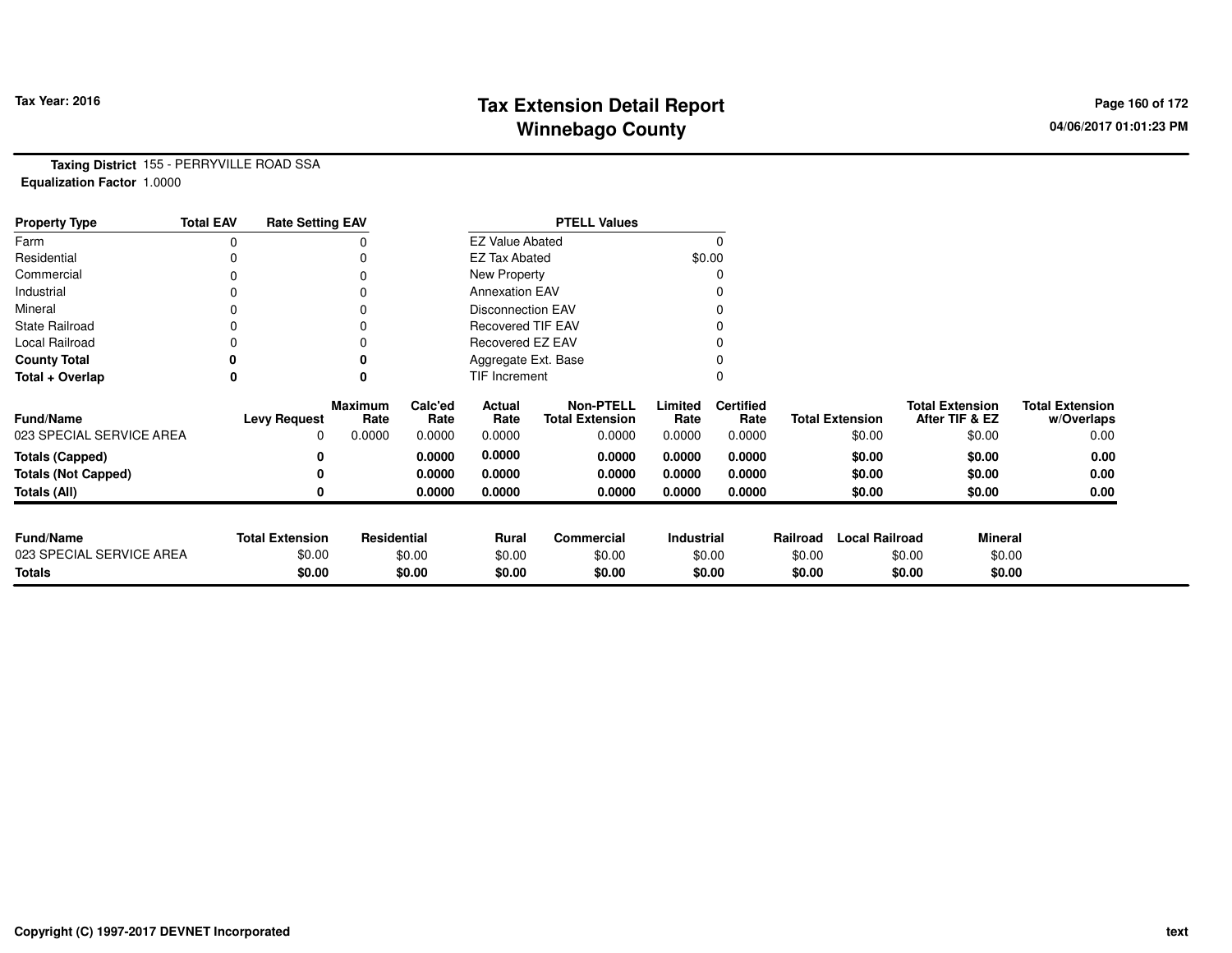# **Tax Extension Detail Report Tax Year: 2016 Page 161 of 172 Winnebago County**

**Taxing District** 156 - OLDE RIVER RIDGE PLAT 6 SSA**Equalization Factor** 1.0000

| <b>Property Type</b>       | <b>Total EAV</b> | <b>Rate Setting EAV</b> |                 |                 |                          | <b>PTELL Values</b>                        |                   |                          |          |                        |                                          |                |                                      |
|----------------------------|------------------|-------------------------|-----------------|-----------------|--------------------------|--------------------------------------------|-------------------|--------------------------|----------|------------------------|------------------------------------------|----------------|--------------------------------------|
| Farm                       | 0                |                         |                 |                 | <b>EZ Value Abated</b>   |                                            |                   | $\Omega$                 |          |                        |                                          |                |                                      |
| Residential                | 3,365            |                         | 3,365           |                 | <b>EZ Tax Abated</b>     |                                            |                   | \$0.00                   |          |                        |                                          |                |                                      |
| Commercial                 |                  |                         | $\Omega$        |                 | New Property             |                                            |                   | 0                        |          |                        |                                          |                |                                      |
| Industrial                 |                  |                         | 0               |                 | <b>Annexation EAV</b>    |                                            |                   | 0                        |          |                        |                                          |                |                                      |
| Mineral                    |                  |                         | 0               |                 | <b>Disconnection EAV</b> |                                            |                   | 0                        |          |                        |                                          |                |                                      |
| <b>State Railroad</b>      | 0                |                         | 0               |                 | <b>Recovered TIF EAV</b> |                                            |                   |                          |          |                        |                                          |                |                                      |
| Local Railroad             | 0                |                         | $\Omega$        |                 | Recovered EZ EAV         |                                            |                   |                          |          |                        |                                          |                |                                      |
| <b>County Total</b>        | 3,365            |                         | 3,365           |                 | Aggregate Ext. Base      |                                            |                   | 0                        |          |                        |                                          |                |                                      |
| Total + Overlap            | 3,365            |                         | 3,365           |                 | <b>TIF Increment</b>     |                                            |                   | $\Omega$                 |          |                        |                                          |                |                                      |
| <b>Fund/Name</b>           |                  | <b>Levy Request</b>     | Maximum<br>Rate | Calc'ed<br>Rate | Actual<br>Rate           | <b>Non-PTELL</b><br><b>Total Extension</b> | Limited<br>Rate   | <b>Certified</b><br>Rate |          | <b>Total Extension</b> | <b>Total Extension</b><br>After TIF & EZ |                | <b>Total Extension</b><br>w/Overlaps |
| 023 SPECIAL SERVICE AREA   |                  | 0                       | 0.0000          | 0.0000          | 0.0000                   | 0.0000                                     | 0.0000            | 0.0000                   |          | \$0.00                 |                                          | \$653.34       | 653.34                               |
| <b>Totals (Capped)</b>     |                  | 0                       |                 | 0.0000          | 0.0000                   | 0.0000                                     | 0.0000            | 0.0000                   |          | \$0.00                 |                                          | \$0.00         | 0.00                                 |
| <b>Totals (Not Capped)</b> |                  | 0                       |                 | 0.0000          | 0.0000                   | 0.0000                                     | 0.0000            | 0.0000                   |          | \$0.00                 |                                          | \$653.34       | 653.34                               |
| Totals (All)               |                  | 0                       |                 | 0.0000          | 0.0000                   | 0.0000                                     | 0.0000            | 0.0000                   |          | \$0.00                 |                                          | \$653.34       | 653.34                               |
| <b>Fund/Name</b>           |                  | <b>Total Extension</b>  | Residential     |                 | Rural                    | Commercial                                 | <b>Industrial</b> |                          | Railroad | <b>Local Railroad</b>  |                                          | <b>Mineral</b> |                                      |
| 023 SPECIAL SERVICE AREA   |                  | \$653.34                |                 | \$653.34        | \$0.00                   | \$0.00                                     |                   | \$0.00                   | \$0.00   |                        | \$0.00                                   | \$0.00         |                                      |
| <b>Totals</b>              |                  | \$653.34                |                 | \$653.34        | \$0.00                   | \$0.00                                     |                   | \$0.00                   | \$0.00   |                        | \$0.00                                   | \$0.00         |                                      |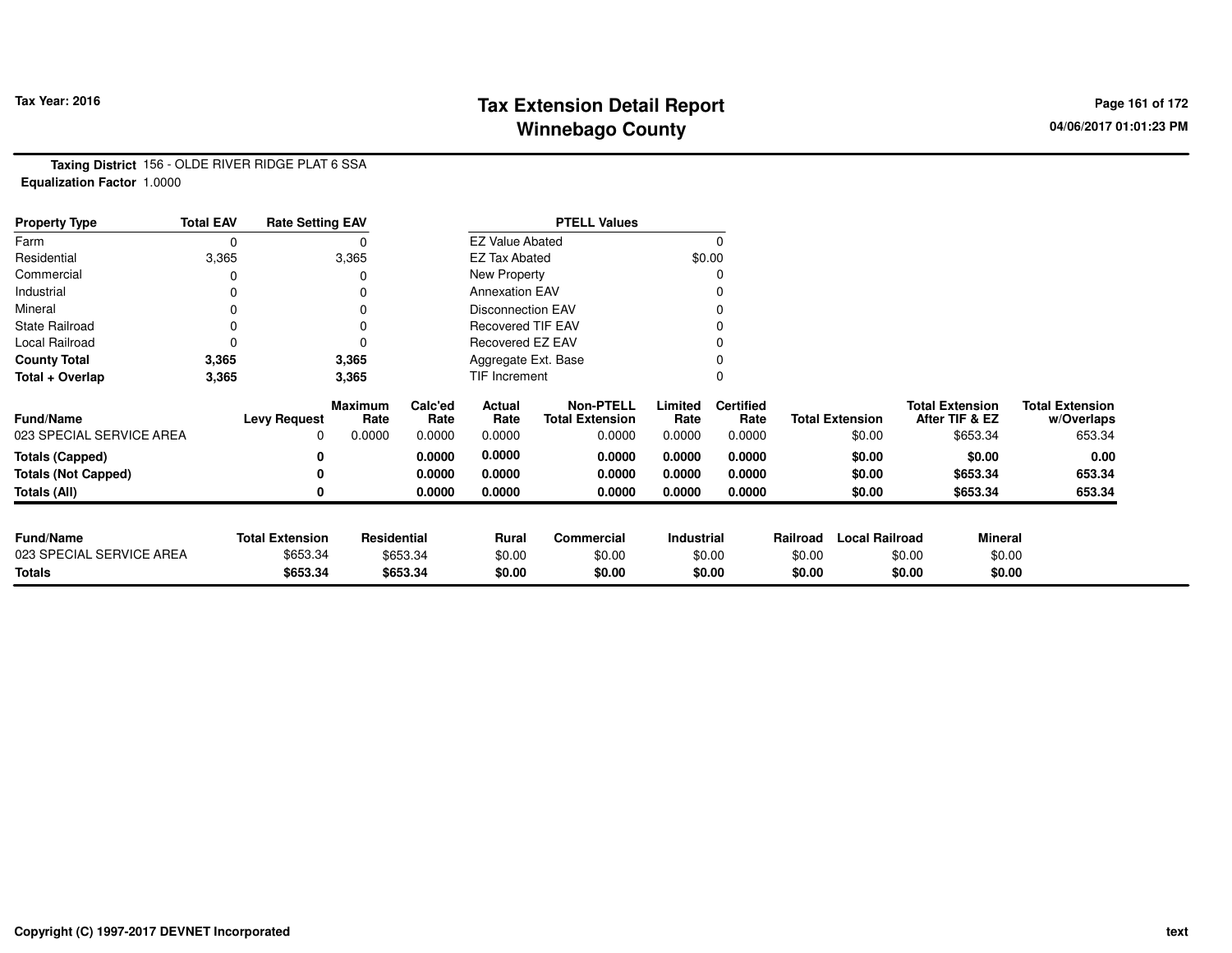## **Tax Extension Detail Report Tax Year: 2016 Page 162 of 172 Winnebago County**

**Taxing District** 157 - JEFFERSON / NORTH 3RD ST TIF**Equalization Factor** 1.0000

| <b>Property Type</b>       | <b>Total EAV</b> | <b>TIF Base EAV</b>    |                 |                 |                          | <b>PTELL Values</b>                        |                 |                          |          |                        |                                          |                |                                      |
|----------------------------|------------------|------------------------|-----------------|-----------------|--------------------------|--------------------------------------------|-----------------|--------------------------|----------|------------------------|------------------------------------------|----------------|--------------------------------------|
| Farm                       | 0                |                        |                 |                 | <b>EZ Value Abated</b>   |                                            |                 | 0                        |          |                        |                                          |                |                                      |
| Residential                | 37,682           |                        | 35,362          |                 | <b>EZ Tax Abated</b>     |                                            |                 | \$0.00                   |          |                        |                                          |                |                                      |
| Commercial                 | 261,453          |                        | 158,956         |                 | New Property             |                                            |                 | 0                        |          |                        |                                          |                |                                      |
| Industrial                 |                  |                        |                 |                 | <b>Annexation EAV</b>    |                                            |                 |                          |          |                        |                                          |                |                                      |
| Mineral                    | 0                |                        |                 |                 | <b>Disconnection EAV</b> |                                            |                 | 0                        |          |                        |                                          |                |                                      |
| <b>State Railroad</b>      | 0                |                        | $\Omega$        |                 | <b>Recovered TIF EAV</b> |                                            |                 |                          |          |                        |                                          |                |                                      |
| Local Railroad             | 0                |                        |                 |                 | Recovered EZ EAV         |                                            |                 |                          |          |                        |                                          |                |                                      |
| <b>County Total</b>        | 299,135          |                        | 194,318         |                 | Aggregate Ext. Base      |                                            |                 |                          |          |                        |                                          |                |                                      |
| Total + Overlap            | 299,135          |                        | 194,318         |                 | TIF Increment            |                                            | 104,817         |                          |          |                        |                                          |                |                                      |
| <b>Fund/Name</b>           |                  | <b>Levy Request</b>    | Maximum<br>Rate | Calc'ed<br>Rate | Actual<br>Rate           | <b>Non-PTELL</b><br><b>Total Extension</b> | Limited<br>Rate | <b>Certified</b><br>Rate |          | <b>Total Extension</b> | <b>Total Extension</b><br>After TIF & EZ |                | <b>Total Extension</b><br>w/Overlaps |
| 001 CORPORATE              |                  | 0                      | 0.0000          | 0.0000          | 0.0000                   | 0.0000                                     | 0.0000          | 0.0000                   |          | \$0.00                 |                                          | \$15,833.56    | 15833.56                             |
| <b>Totals (Capped)</b>     |                  | 0                      |                 | 0.0000          | 0.0000                   | 0.0000                                     | 0.0000          | 0.0000                   |          | \$0.00                 |                                          | \$0.00         | 0.00                                 |
| <b>Totals (Not Capped)</b> |                  | 0                      |                 | 0.0000          | 0.0000                   | 0.0000                                     | 0.0000          | 0.0000                   |          | \$0.00                 |                                          | \$15,833.56    | 15833.56                             |
| <b>Totals (All)</b>        |                  | 0                      |                 | 0.0000          | 0.0000                   | 0.0000                                     | 0.0000          | 0.0000                   |          | \$0.00                 |                                          | \$15,833.56    | 15833.56                             |
|                            |                  |                        |                 |                 |                          |                                            |                 |                          |          |                        |                                          |                |                                      |
| <b>Fund/Name</b>           |                  | <b>Total Extension</b> | Residential     |                 | Rural                    | <b>Commercial</b>                          | Industrial      |                          | Railroad | <b>Local Railroad</b>  |                                          | <b>Mineral</b> |                                      |
| 001 CORPORATE              |                  | \$15,833.56            |                 | \$0.00          | \$0.00                   | \$0.00                                     |                 | \$0.00                   | \$0.00   |                        | \$0.00                                   | \$0.00         |                                      |
| <b>Totals</b>              |                  | \$15,833.56            |                 | \$0.00          | \$0.00                   | \$0.00                                     |                 | \$0.00                   | \$0.00   |                        | \$0.00                                   | \$0.00         |                                      |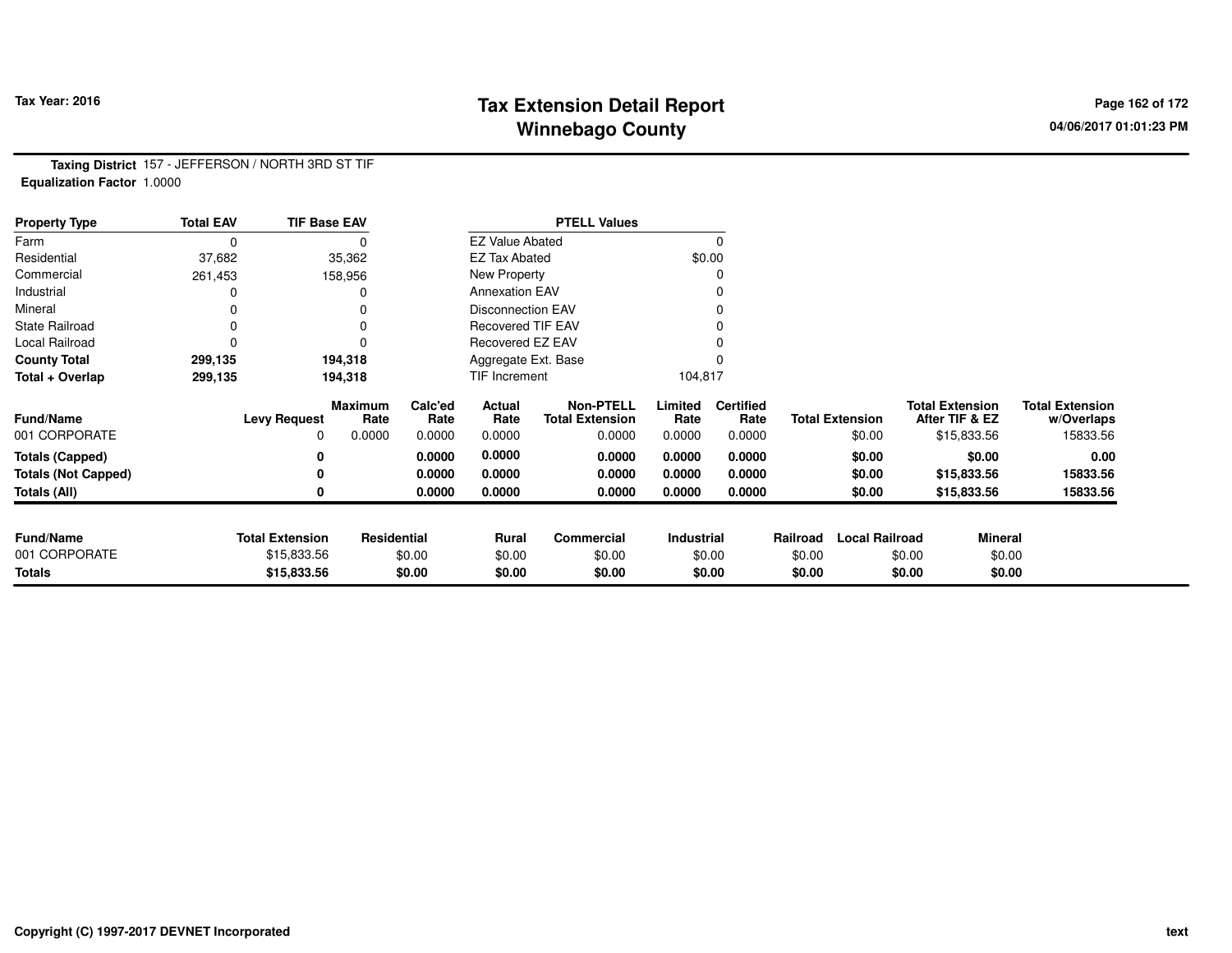# **Tax Extension Detail Report Tax Year: 2016 Page 163 of 172 Winnebago County**

**Taxing District** 158 - I-39 BAXTER ROAD SSA**Equalization Factor** 1.0000

| <b>Property Type</b>       | <b>Total EAV</b> | <b>Rate Setting EAV</b> |                 |                 |                          | <b>PTELL Values</b>                        |                 |                          |          |                        |                                          |                                      |
|----------------------------|------------------|-------------------------|-----------------|-----------------|--------------------------|--------------------------------------------|-----------------|--------------------------|----------|------------------------|------------------------------------------|--------------------------------------|
| Farm                       |                  |                         |                 |                 | <b>EZ Value Abated</b>   |                                            |                 | $\Omega$                 |          |                        |                                          |                                      |
| Residential                |                  |                         | 0               |                 | <b>EZ Tax Abated</b>     |                                            |                 | \$0.00                   |          |                        |                                          |                                      |
| Commercial                 |                  |                         | 0               |                 | New Property             |                                            |                 |                          |          |                        |                                          |                                      |
| Industrial                 |                  |                         |                 |                 | <b>Annexation EAV</b>    |                                            |                 |                          |          |                        |                                          |                                      |
| Mineral                    |                  |                         | 0               |                 | <b>Disconnection EAV</b> |                                            |                 | 0                        |          |                        |                                          |                                      |
| <b>State Railroad</b>      |                  |                         | 0               |                 | Recovered TIF EAV        |                                            |                 |                          |          |                        |                                          |                                      |
| Local Railroad             |                  |                         | 0               |                 | Recovered EZ EAV         |                                            |                 |                          |          |                        |                                          |                                      |
| <b>County Total</b>        |                  |                         | 0               |                 | Aggregate Ext. Base      |                                            |                 |                          |          |                        |                                          |                                      |
| Total + Overlap            | 0                |                         | 0               |                 | <b>TIF Increment</b>     |                                            |                 | 0                        |          |                        |                                          |                                      |
| <b>Fund/Name</b>           |                  | <b>Levy Request</b>     | Maximum<br>Rate | Calc'ed<br>Rate | Actual<br>Rate           | <b>Non-PTELL</b><br><b>Total Extension</b> | Limited<br>Rate | <b>Certified</b><br>Rate |          | <b>Total Extension</b> | <b>Total Extension</b><br>After TIF & EZ | <b>Total Extension</b><br>w/Overlaps |
| 023 SPECIAL SERVICE AREA   |                  | 0                       | 0.0000          | 0.0000          | 0.0000                   | 0.0000                                     | 0.0000          | 0.0000                   |          | \$0.00                 | \$0.00                                   | 0.00                                 |
| <b>Totals (Capped)</b>     |                  |                         |                 | 0.0000          | 0.0000                   | 0.0000                                     | 0.0000          | 0.0000                   |          | \$0.00                 | \$0.00                                   | 0.00                                 |
| <b>Totals (Not Capped)</b> |                  |                         |                 | 0.0000          | 0.0000                   | 0.0000                                     | 0.0000          | 0.0000                   |          | \$0.00                 | \$0.00                                   | 0.00                                 |
| <b>Totals (All)</b>        |                  |                         |                 | 0.0000          | 0.0000                   | 0.0000                                     | 0.0000          | 0.0000                   |          | \$0.00                 | \$0.00                                   | 0.00                                 |
|                            |                  |                         |                 |                 |                          |                                            |                 |                          |          |                        |                                          |                                      |
| <b>Fund/Name</b>           |                  | <b>Total Extension</b>  | Residential     |                 | Rural                    | <b>Commercial</b>                          | Industrial      |                          | Railroad | <b>Local Railroad</b>  | <b>Mineral</b>                           |                                      |
| 023 SPECIAL SERVICE AREA   |                  | \$0.00                  |                 | \$0.00          | \$0.00                   | \$0.00                                     |                 | \$0.00                   | \$0.00   |                        | \$0.00                                   | \$0.00                               |
| <b>Totals</b>              |                  | \$0.00                  |                 | \$0.00          | \$0.00                   | \$0.00                                     |                 | \$0.00                   | \$0.00   |                        | \$0.00                                   | \$0.00                               |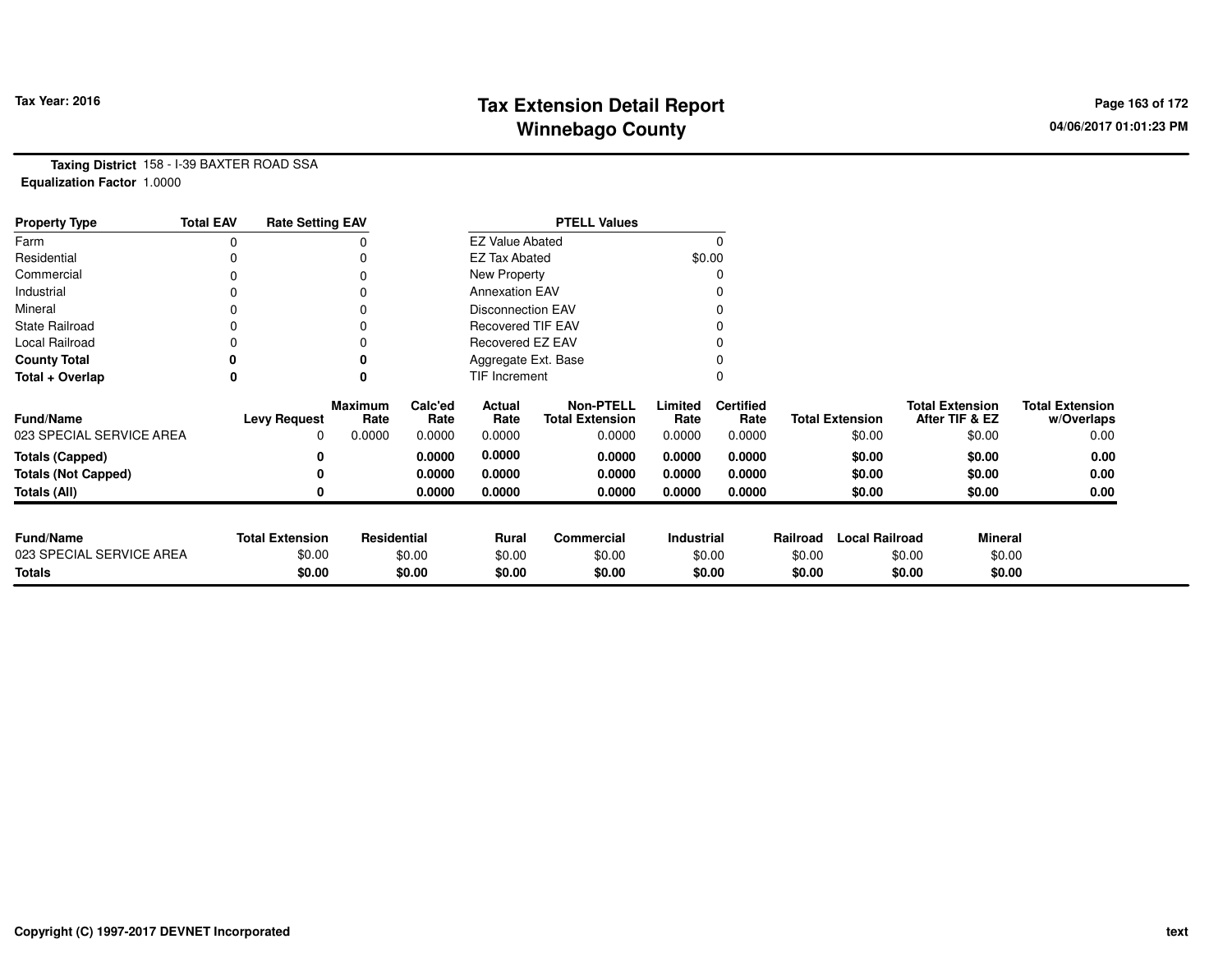### **Tax Extension Detail Report Tax Year: 2016 Page 164 of 172 Winnebago County**

**Taxing District** 159 - MULFORD & EAST STATE STREET TIF**Equalization Factor** 1.0000

| <b>Property Type</b>       | <b>Total EAV</b> | <b>TIF Base EAV</b>    |                        |                 |                          | <b>PTELL Values</b>                        |                 |                          |          |                        |                                          |         |                                      |
|----------------------------|------------------|------------------------|------------------------|-----------------|--------------------------|--------------------------------------------|-----------------|--------------------------|----------|------------------------|------------------------------------------|---------|--------------------------------------|
| Farm                       | 2,043            |                        | 2,043                  |                 | <b>EZ Value Abated</b>   |                                            |                 | $\Omega$                 |          |                        |                                          |         |                                      |
| Residential                | 4,323,457        |                        | 4,312,742              |                 | <b>EZ Tax Abated</b>     |                                            |                 | \$0.00                   |          |                        |                                          |         |                                      |
| Commercial                 | 34,316,134       |                        | 32,752,747             |                 | New Property             |                                            |                 |                          |          |                        |                                          |         |                                      |
| Industrial                 |                  |                        |                        |                 | <b>Annexation EAV</b>    |                                            |                 |                          |          |                        |                                          |         |                                      |
| Mineral                    |                  |                        |                        |                 | <b>Disconnection EAV</b> |                                            |                 |                          |          |                        |                                          |         |                                      |
| <b>State Railroad</b>      |                  |                        |                        |                 | Recovered TIF EAV        |                                            |                 |                          |          |                        |                                          |         |                                      |
| Local Railroad             |                  |                        |                        |                 | Recovered EZ EAV         |                                            |                 |                          |          |                        |                                          |         |                                      |
| <b>County Total</b>        | 38,641,634       |                        | 37,067,532             |                 | Aggregate Ext. Base      |                                            |                 |                          |          |                        |                                          |         |                                      |
| Total + Overlap            | 38,641,634       |                        | 37.067,532             |                 | TIF Increment            |                                            | 1,574,102       |                          |          |                        |                                          |         |                                      |
| <b>Fund/Name</b>           |                  | <b>Levy Request</b>    | <b>Maximum</b><br>Rate | Calc'ed<br>Rate | Actual<br>Rate           | <b>Non-PTELL</b><br><b>Total Extension</b> | Limited<br>Rate | <b>Certified</b><br>Rate |          | <b>Total Extension</b> | <b>Total Extension</b><br>After TIF & EZ |         | <b>Total Extension</b><br>w/Overlaps |
| 001 CORPORATE              |                  | <sup>0</sup>           | 0.0000                 | 0.0000          | 0.0000                   | 0.0000                                     | 0.0000          | 0.0000                   |          | \$0.00                 | \$237,782.38                             |         | 237782.38                            |
| <b>Totals (Capped)</b>     |                  |                        |                        | 0.0000          | 0.0000                   | 0.0000                                     | 0.0000          | 0.0000                   |          | \$0.00                 |                                          | \$0.00  | 0.00                                 |
| <b>Totals (Not Capped)</b> |                  |                        |                        | 0.0000          | 0.0000                   | 0.0000                                     | 0.0000          | 0.0000                   |          | \$0.00                 | \$237,782.38                             |         | 237782.38                            |
| Totals (All)               |                  |                        |                        | 0.0000          | 0.0000                   | 0.0000                                     | 0.0000          | 0.0000                   |          | \$0.00                 | \$237,782.38                             |         | 237782.38                            |
|                            |                  |                        |                        |                 |                          |                                            |                 |                          |          |                        |                                          |         |                                      |
| <b>Fund/Name</b>           |                  | <b>Total Extension</b> | Residential            |                 | <b>Rural</b>             | Commercial                                 | Industrial      |                          | Railroad | <b>Local Railroad</b>  |                                          | Mineral |                                      |
| 001 CORPORATE              |                  | \$237,782.38           |                        | \$0.00          | \$0.00                   | \$0.00                                     |                 | \$0.00                   | \$0.00   |                        | \$0.00                                   | \$0.00  |                                      |
| Totals                     |                  | \$237,782.38           |                        | \$0.00          | \$0.00                   | \$0.00                                     |                 | \$0.00                   | \$0.00   |                        | \$0.00                                   | \$0.00  |                                      |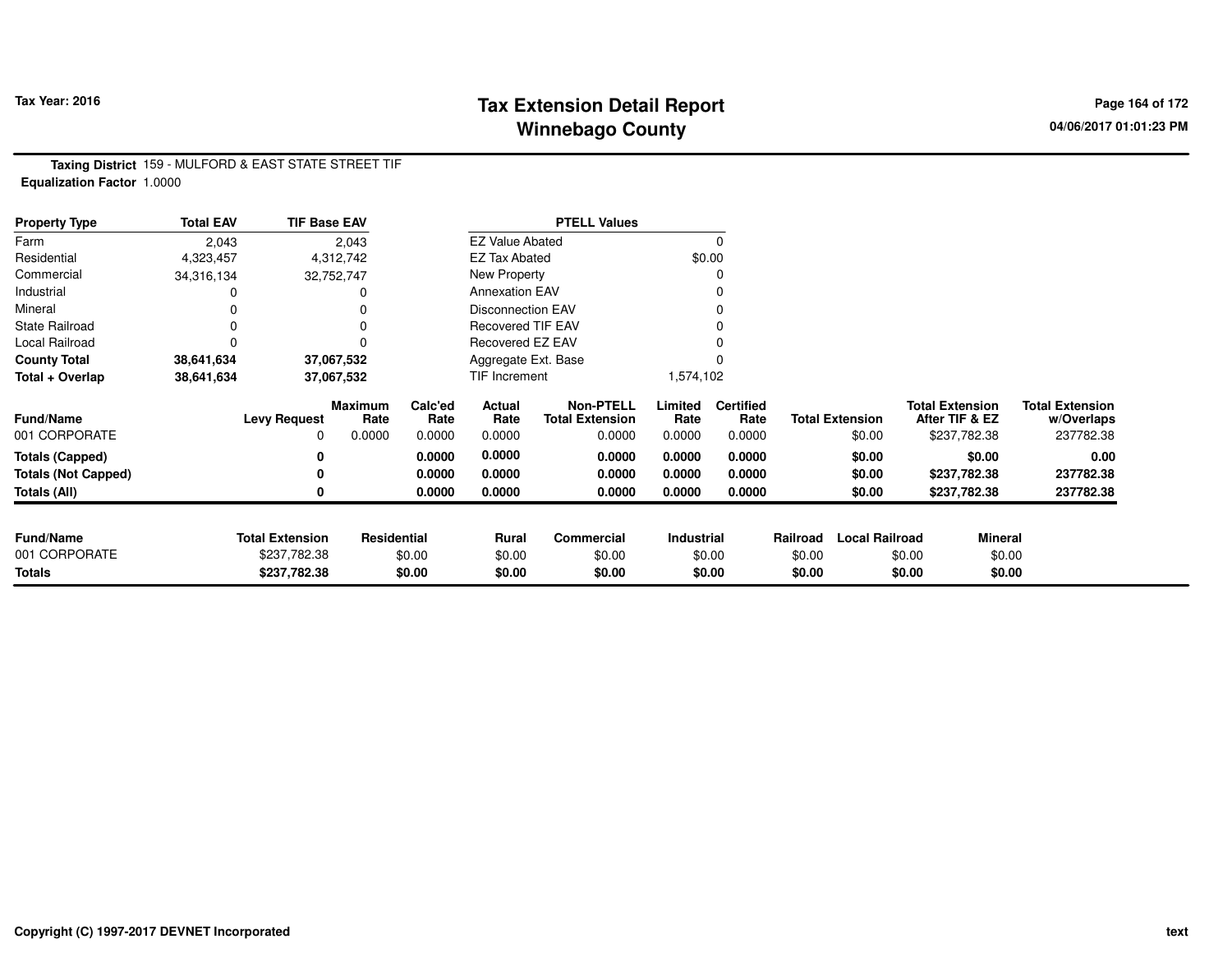# **Tax Extension Detail Report Tax Year: 2016 Page 165 of 172 Winnebago County**

**Taxing District** 160 - SOUTH BELOIT SSA 1**Equalization Factor** 1.0000

| <b>Property Type</b>       | <b>Total EAV</b> | <b>Rate Setting EAV</b> |                        |                 |                          | <b>PTELL Values</b>                        |                 |                          |          |                        |                                          |                                      |
|----------------------------|------------------|-------------------------|------------------------|-----------------|--------------------------|--------------------------------------------|-----------------|--------------------------|----------|------------------------|------------------------------------------|--------------------------------------|
| Farm                       | 0                |                         |                        |                 | <b>EZ Value Abated</b>   |                                            |                 | $\Omega$                 |          |                        |                                          |                                      |
| Residential                | 11,080           |                         | 11,080                 |                 | <b>EZ Tax Abated</b>     |                                            |                 | \$0.00                   |          |                        |                                          |                                      |
| Commercial                 | 0                |                         |                        |                 | New Property             |                                            |                 |                          |          |                        |                                          |                                      |
| Industrial                 | 0                |                         |                        |                 | <b>Annexation EAV</b>    |                                            |                 |                          |          |                        |                                          |                                      |
| Mineral                    | 0                |                         |                        |                 | <b>Disconnection EAV</b> |                                            |                 |                          |          |                        |                                          |                                      |
| <b>State Railroad</b>      | 0                |                         |                        |                 | <b>Recovered TIF EAV</b> |                                            |                 |                          |          |                        |                                          |                                      |
| Local Railroad             | 0                |                         |                        |                 | Recovered EZ EAV         |                                            |                 |                          |          |                        |                                          |                                      |
| <b>County Total</b>        | 11,080           |                         | 11,080                 |                 | Aggregate Ext. Base      |                                            |                 |                          |          |                        |                                          |                                      |
| Total + Overlap            | 11,080           |                         | 11,080                 |                 | <b>TIF Increment</b>     |                                            |                 |                          |          |                        |                                          |                                      |
| <b>Fund/Name</b>           |                  | <b>Levy Request</b>     | <b>Maximum</b><br>Rate | Calc'ed<br>Rate | Actual<br>Rate           | <b>Non-PTELL</b><br><b>Total Extension</b> | Limited<br>Rate | <b>Certified</b><br>Rate |          | <b>Total Extension</b> | <b>Total Extension</b><br>After TIF & EZ | <b>Total Extension</b><br>w/Overlaps |
| 023 SPECIAL SERVICE AREA   |                  | 0                       | 0.0000                 | 0.0000          | 0.0000                   | 0.0000                                     | 0.0000          | 0.0000                   |          | \$0.00                 | \$676.76                                 | 676.76                               |
| <b>Totals (Capped)</b>     |                  | 0                       |                        | 0.0000          | 0.0000                   | 0.0000                                     | 0.0000          | 0.0000                   |          | \$0.00                 | \$0.00                                   | 0.00                                 |
| <b>Totals (Not Capped)</b> |                  | 0                       |                        | 0.0000          | 0.0000                   | 0.0000                                     | 0.0000          | 0.0000                   |          | \$0.00                 | \$676.76                                 | 676.76                               |
| Totals (All)               |                  | 0                       |                        | 0.0000          | 0.0000                   | 0.0000                                     | 0.0000          | 0.0000                   |          | \$0.00                 | \$676.76                                 | 676.76                               |
|                            |                  |                         |                        |                 |                          |                                            |                 |                          |          |                        |                                          |                                      |
| <b>Fund/Name</b>           |                  | <b>Total Extension</b>  | Residential            |                 | Rural                    | Commercial                                 | Industrial      |                          | Railroad | <b>Local Railroad</b>  |                                          | <b>Mineral</b>                       |
| 023 SPECIAL SERVICE AREA   |                  | \$676.76                |                        | \$676.76        | \$0.00                   | \$0.00                                     |                 | \$0.00                   | \$0.00   |                        | \$0.00                                   | \$0.00                               |
| <b>Totals</b>              |                  | \$676.76                |                        | \$676.76        | \$0.00                   | \$0.00                                     |                 | \$0.00                   | \$0.00   |                        | \$0.00                                   | \$0.00                               |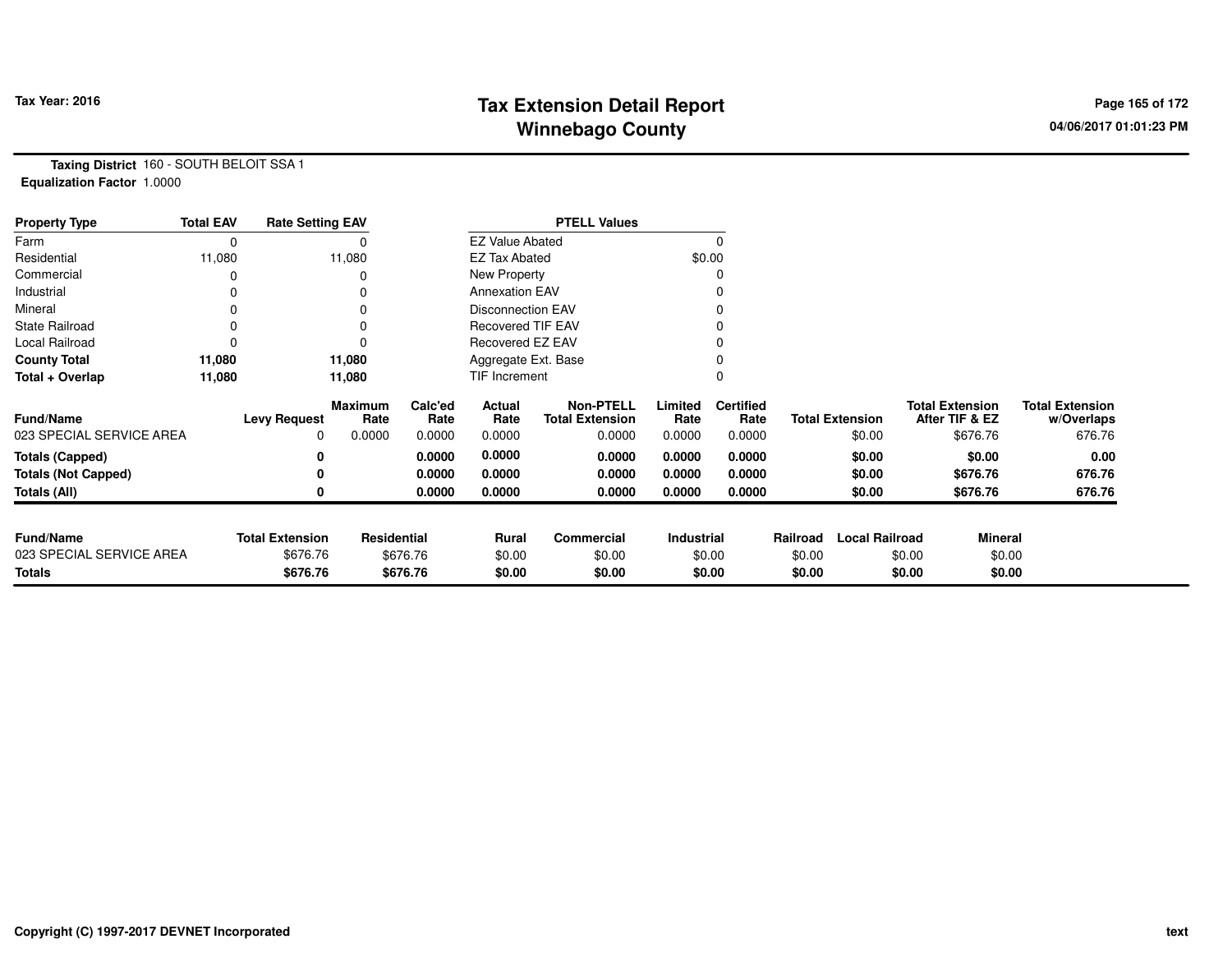# **Tax Extension Detail Report Tax Fact Constant Constant Constant Page 166 of 172 Winnebago County**

**Taxing District** 161 - SOUTH BELOIT SSA 2**Equalization Factor** 1.0000

| <b>Property Type</b>       | <b>Total EAV</b> | <b>Rate Setting EAV</b> |                 |                 |                          | <b>PTELL Values</b>                        |                 |                          |          |                        |                                          |                                      |
|----------------------------|------------------|-------------------------|-----------------|-----------------|--------------------------|--------------------------------------------|-----------------|--------------------------|----------|------------------------|------------------------------------------|--------------------------------------|
| Farm                       | 0                |                         |                 |                 | <b>EZ Value Abated</b>   |                                            |                 |                          |          |                        |                                          |                                      |
| Residential                |                  |                         |                 |                 | <b>EZ Tax Abated</b>     |                                            |                 | \$0.00                   |          |                        |                                          |                                      |
| Commercial                 |                  |                         |                 |                 | New Property             |                                            |                 |                          |          |                        |                                          |                                      |
| Industrial                 |                  |                         |                 |                 | <b>Annexation EAV</b>    |                                            |                 |                          |          |                        |                                          |                                      |
| Mineral                    | 0                |                         |                 |                 | <b>Disconnection EAV</b> |                                            |                 |                          |          |                        |                                          |                                      |
| <b>State Railroad</b>      | 0                |                         |                 |                 | <b>Recovered TIF EAV</b> |                                            |                 |                          |          |                        |                                          |                                      |
| Local Railroad             |                  |                         |                 |                 | Recovered EZ EAV         |                                            |                 |                          |          |                        |                                          |                                      |
| <b>County Total</b>        | 0                |                         |                 |                 | Aggregate Ext. Base      |                                            |                 |                          |          |                        |                                          |                                      |
| Total + Overlap            | 0                |                         |                 |                 | <b>TIF Increment</b>     |                                            |                 |                          |          |                        |                                          |                                      |
| Fund/Name                  |                  | <b>Levy Request</b>     | Maximum<br>Rate | Calc'ed<br>Rate | Actual<br>Rate           | <b>Non-PTELL</b><br><b>Total Extension</b> | Limited<br>Rate | <b>Certified</b><br>Rate |          | <b>Total Extension</b> | <b>Total Extension</b><br>After TIF & EZ | <b>Total Extension</b><br>w/Overlaps |
| 023 SPECIAL SERVICE AREA   |                  | $\Omega$                | 0.0000          | 0.0000          | 0.0000                   | 0.0000                                     | 0.0000          | 0.0000                   |          | \$0.00                 | \$0.00                                   | 0.00                                 |
| <b>Totals (Capped)</b>     |                  |                         |                 | 0.0000          | 0.0000                   | 0.0000                                     | 0.0000          | 0.0000                   |          | \$0.00                 | \$0.00                                   | 0.00                                 |
| <b>Totals (Not Capped)</b> |                  |                         |                 | 0.0000          | 0.0000                   | 0.0000                                     | 0.0000          | 0.0000                   |          | \$0.00                 | \$0.00                                   | 0.00                                 |
| <b>Totals (All)</b>        |                  |                         |                 | 0.0000          | 0.0000                   | 0.0000                                     | 0.0000          | 0.0000                   |          | \$0.00                 | \$0.00                                   | 0.00                                 |
|                            |                  |                         |                 |                 |                          |                                            |                 |                          |          |                        |                                          |                                      |
| <b>Fund/Name</b>           |                  | <b>Total Extension</b>  | Residential     |                 | <b>Rural</b>             | Commercial                                 | Industrial      |                          | Railroad | <b>Local Railroad</b>  | <b>Mineral</b>                           |                                      |
| 023 SPECIAL SERVICE AREA   |                  | \$0.00                  |                 | \$0.00          | \$0.00                   | \$0.00                                     |                 | \$0.00                   | \$0.00   |                        | \$0.00                                   | \$0.00                               |
| Totals                     |                  | \$0.00                  |                 | \$0.00          | \$0.00                   | \$0.00                                     |                 | \$0.00                   | \$0.00   |                        | \$0.00                                   | \$0.00                               |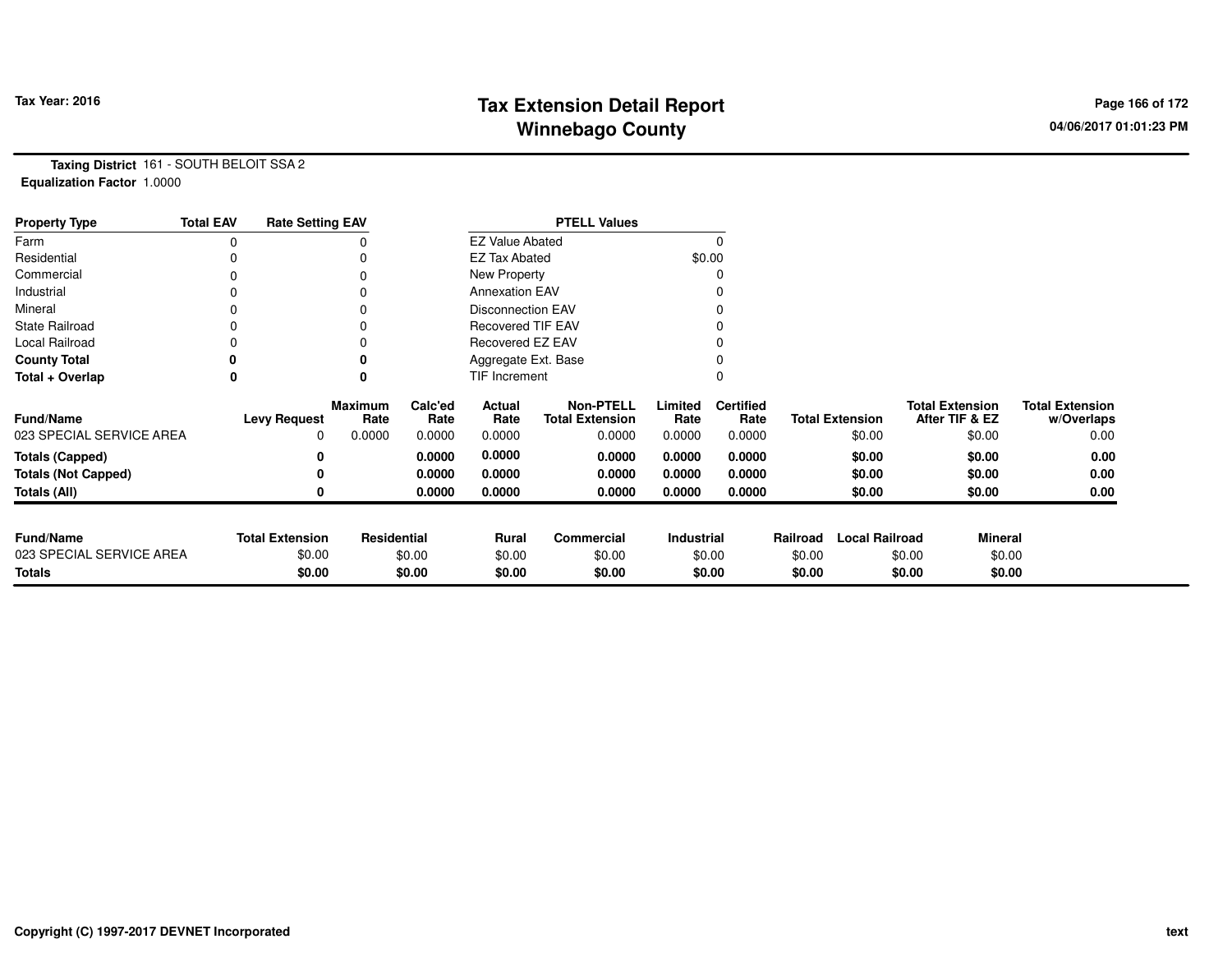# **Tax Extension Detail Report Constant Constructed Page 167 of 172 Page 167 of 172 Winnebago County**

**Taxing District** 162 - SOUTH BELOIT SSA 3**Equalization Factor** 1.0000

| <b>Property Type</b>       | <b>Total EAV</b> | <b>Rate Setting EAV</b> |                        |                 |                          | <b>PTELL Values</b>                        |                   |                          |          |                        |                                          |                                      |
|----------------------------|------------------|-------------------------|------------------------|-----------------|--------------------------|--------------------------------------------|-------------------|--------------------------|----------|------------------------|------------------------------------------|--------------------------------------|
| Farm                       | 0                |                         |                        |                 | <b>EZ Value Abated</b>   |                                            |                   |                          |          |                        |                                          |                                      |
| Residential                |                  |                         |                        |                 | <b>EZ Tax Abated</b>     |                                            |                   | \$0.00                   |          |                        |                                          |                                      |
| Commercial                 |                  |                         |                        |                 | New Property             |                                            |                   |                          |          |                        |                                          |                                      |
| Industrial                 |                  |                         |                        |                 | <b>Annexation EAV</b>    |                                            |                   |                          |          |                        |                                          |                                      |
| Mineral                    | 0                |                         |                        |                 | <b>Disconnection EAV</b> |                                            |                   |                          |          |                        |                                          |                                      |
| <b>State Railroad</b>      |                  |                         |                        |                 | <b>Recovered TIF EAV</b> |                                            |                   |                          |          |                        |                                          |                                      |
| Local Railroad             |                  |                         |                        |                 | Recovered EZ EAV         |                                            |                   |                          |          |                        |                                          |                                      |
| <b>County Total</b>        |                  |                         |                        |                 | Aggregate Ext. Base      |                                            |                   |                          |          |                        |                                          |                                      |
| Total + Overlap            | 0                |                         |                        |                 | TIF Increment            |                                            |                   |                          |          |                        |                                          |                                      |
| <b>Fund/Name</b>           |                  | <b>Levy Request</b>     | <b>Maximum</b><br>Rate | Calc'ed<br>Rate | Actual<br>Rate           | <b>Non-PTELL</b><br><b>Total Extension</b> | Limited<br>Rate   | <b>Certified</b><br>Rate |          | <b>Total Extension</b> | <b>Total Extension</b><br>After TIF & EZ | <b>Total Extension</b><br>w/Overlaps |
| 023 SPECIAL SERVICE AREA   |                  | $\Omega$                | 0.0000                 | 0.0000          | 0.0000                   | 0.0000                                     | 0.0000            | 0.0000                   |          | \$0.00                 | \$0.00                                   | 0.00                                 |
| <b>Totals (Capped)</b>     |                  |                         |                        | 0.0000          | 0.0000                   | 0.0000                                     | 0.0000            | 0.0000                   |          | \$0.00                 | \$0.00                                   | 0.00                                 |
| <b>Totals (Not Capped)</b> |                  |                         |                        | 0.0000          | 0.0000                   | 0.0000                                     | 0.0000            | 0.0000                   |          | \$0.00                 | \$0.00                                   | 0.00                                 |
| Totals (All)               |                  |                         |                        | 0.0000          | 0.0000                   | 0.0000                                     | 0.0000            | 0.0000                   |          | \$0.00                 | \$0.00                                   | 0.00                                 |
|                            |                  |                         |                        |                 |                          |                                            |                   |                          |          |                        |                                          |                                      |
| <b>Fund/Name</b>           |                  | <b>Total Extension</b>  | Residential            |                 | <b>Rural</b>             | Commercial                                 | <b>Industrial</b> |                          | Railroad | <b>Local Railroad</b>  | <b>Mineral</b>                           |                                      |
| 023 SPECIAL SERVICE AREA   |                  | \$0.00                  |                        | \$0.00          | \$0.00                   | \$0.00                                     |                   | \$0.00                   | \$0.00   |                        | \$0.00                                   | \$0.00                               |
| Totals                     |                  | \$0.00                  |                        | \$0.00          | \$0.00                   | \$0.00                                     |                   | \$0.00                   | \$0.00   |                        | \$0.00                                   | \$0.00                               |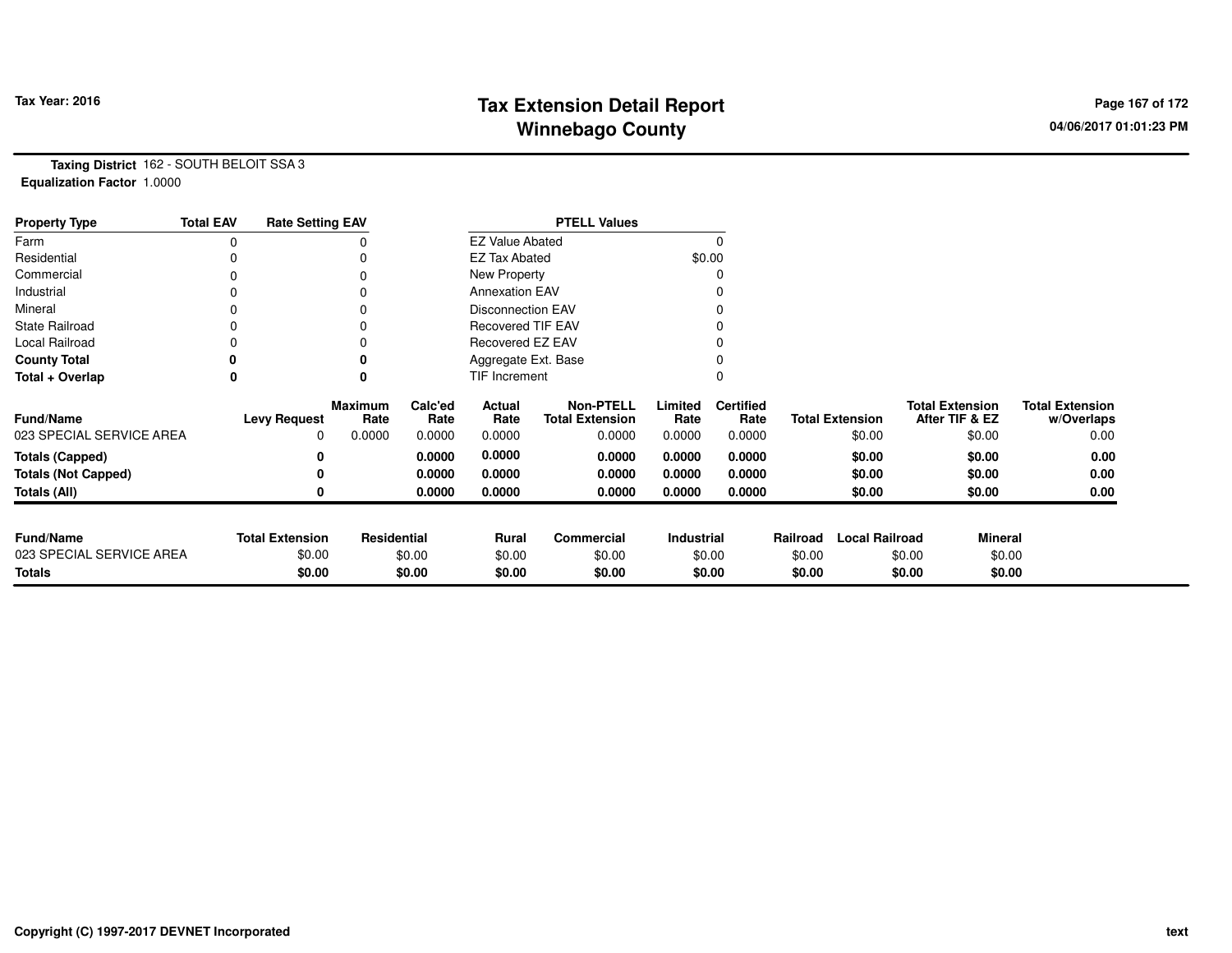# **Tax Extension Detail Report Tax Year: 2016 Page 168 of 172 Winnebago County**

**Taxing District** 163 - SOUTH BELOIT SSA 4**Equalization Factor** 1.0000

| <b>Property Type</b>       | <b>Total EAV</b> | <b>Rate Setting EAV</b> |                        |                 |                          | <b>PTELL Values</b>                        |                 |                          |          |                        |                                          |                                      |
|----------------------------|------------------|-------------------------|------------------------|-----------------|--------------------------|--------------------------------------------|-----------------|--------------------------|----------|------------------------|------------------------------------------|--------------------------------------|
| Farm                       | 0                |                         |                        |                 | <b>EZ Value Abated</b>   |                                            |                 |                          |          |                        |                                          |                                      |
| Residential                |                  |                         |                        |                 | <b>EZ Tax Abated</b>     |                                            |                 | \$0.00                   |          |                        |                                          |                                      |
| Commercial                 | 0                |                         |                        |                 | New Property             |                                            |                 |                          |          |                        |                                          |                                      |
| Industrial                 | 0                |                         |                        |                 | <b>Annexation EAV</b>    |                                            |                 |                          |          |                        |                                          |                                      |
| Mineral                    | ი                |                         |                        |                 | <b>Disconnection EAV</b> |                                            |                 |                          |          |                        |                                          |                                      |
| <b>State Railroad</b>      | 0                |                         |                        |                 | Recovered TIF EAV        |                                            |                 |                          |          |                        |                                          |                                      |
| Local Railroad             |                  |                         |                        |                 | Recovered EZ EAV         |                                            |                 |                          |          |                        |                                          |                                      |
| <b>County Total</b>        |                  |                         |                        |                 | Aggregate Ext. Base      |                                            |                 |                          |          |                        |                                          |                                      |
| Total + Overlap            | 0                |                         | $\bf{0}$               |                 | TIF Increment            |                                            |                 |                          |          |                        |                                          |                                      |
| <b>Fund/Name</b>           |                  | <b>Levy Request</b>     | <b>Maximum</b><br>Rate | Calc'ed<br>Rate | Actual<br>Rate           | <b>Non-PTELL</b><br><b>Total Extension</b> | Limited<br>Rate | <b>Certified</b><br>Rate |          | <b>Total Extension</b> | <b>Total Extension</b><br>After TIF & EZ | <b>Total Extension</b><br>w/Overlaps |
| 023 SPECIAL SERVICE AREA   |                  | 0                       | 0.0000                 | 0.0000          | 0.0000                   | 0.0000                                     | 0.0000          | 0.0000                   |          | \$0.00                 | \$0.00                                   | 0.00                                 |
| <b>Totals (Capped)</b>     |                  | 0                       |                        | 0.0000          | 0.0000                   | 0.0000                                     | 0.0000          | 0.0000                   |          | \$0.00                 | \$0.00                                   | 0.00                                 |
| <b>Totals (Not Capped)</b> |                  | 0                       |                        | 0.0000          | 0.0000                   | 0.0000                                     | 0.0000          | 0.0000                   |          | \$0.00                 | \$0.00                                   | 0.00                                 |
| Totals (All)               |                  |                         |                        | 0.0000          | 0.0000                   | 0.0000                                     | 0.0000          | 0.0000                   |          | \$0.00                 | \$0.00                                   | 0.00                                 |
|                            |                  |                         |                        |                 |                          |                                            |                 |                          |          |                        |                                          |                                      |
| <b>Fund/Name</b>           |                  | <b>Total Extension</b>  | Residential            |                 | <b>Rural</b>             | Commercial                                 | Industrial      |                          | Railroad | <b>Local Railroad</b>  |                                          | <b>Mineral</b>                       |
| 023 SPECIAL SERVICE AREA   |                  | \$0.00                  |                        | \$0.00          | \$0.00                   | \$0.00                                     |                 | \$0.00                   | \$0.00   |                        | \$0.00                                   | \$0.00                               |
| Totals                     |                  | \$0.00                  |                        | \$0.00          | \$0.00                   | \$0.00                                     |                 | \$0.00                   | \$0.00   |                        | \$0.00                                   | \$0.00                               |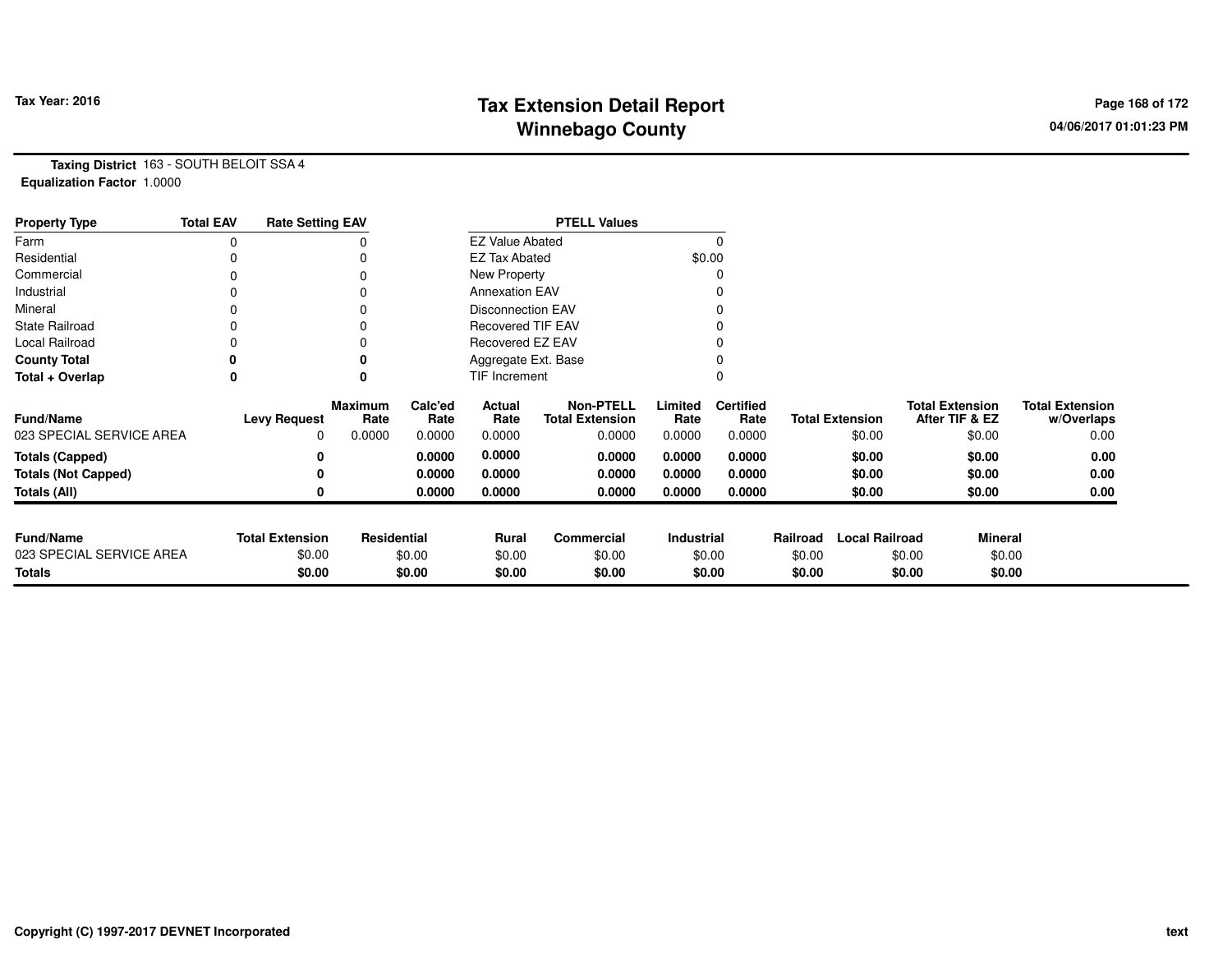#### **Tax Extension Detail Report Tax Year: 2016 Page 169 of 172 Winnebago County**

**Taxing District** 164 - AUBURN STREET TIF**Equalization Factor** 1.0000

| <b>Property Type</b>       | <b>Total EAV</b> | <b>TIF Base EAV</b>    |                        |                 |                          | <b>PTELL Values</b>                        |                 |                          |          |                        |        |                                          |                                      |
|----------------------------|------------------|------------------------|------------------------|-----------------|--------------------------|--------------------------------------------|-----------------|--------------------------|----------|------------------------|--------|------------------------------------------|--------------------------------------|
| Farm                       | 0                |                        |                        |                 | <b>EZ Value Abated</b>   |                                            |                 |                          |          |                        |        |                                          |                                      |
| Residential                | 39,580           |                        | 39,580                 |                 | <b>EZ Tax Abated</b>     |                                            |                 | \$0.00                   |          |                        |        |                                          |                                      |
| Commercial                 | 4,393,152        |                        | 4,302,125              |                 | New Property             |                                            |                 |                          |          |                        |        |                                          |                                      |
| Industrial                 | 2,043,505        |                        | 2,001,681              |                 | <b>Annexation EAV</b>    |                                            |                 |                          |          |                        |        |                                          |                                      |
| Mineral                    |                  |                        |                        |                 | <b>Disconnection EAV</b> |                                            |                 |                          |          |                        |        |                                          |                                      |
| <b>State Railroad</b>      |                  |                        |                        |                 | <b>Recovered TIF EAV</b> |                                            |                 |                          |          |                        |        |                                          |                                      |
| Local Railroad             | 0                |                        |                        |                 | Recovered EZ EAV         |                                            |                 |                          |          |                        |        |                                          |                                      |
| <b>County Total</b>        | 6,476,237        |                        | 6,343,386              |                 | Aggregate Ext. Base      |                                            |                 |                          |          |                        |        |                                          |                                      |
| Total + Overlap            | 6,476,237        |                        | 6,343,386              |                 | TIF Increment            |                                            | 132,851         |                          |          |                        |        |                                          |                                      |
| <b>Fund/Name</b>           |                  | <b>Levy Request</b>    | <b>Maximum</b><br>Rate | Calc'ed<br>Rate | Actual<br>Rate           | <b>Non-PTELL</b><br><b>Total Extension</b> | Limited<br>Rate | <b>Certified</b><br>Rate |          | <b>Total Extension</b> |        | <b>Total Extension</b><br>After TIF & EZ | <b>Total Extension</b><br>w/Overlaps |
| 001 CORPORATE              |                  | 0                      | 0.0000                 | 0.0000          | 0.0000                   | 0.0000                                     | 0.0000          | 0.0000                   |          | \$0.00                 |        | \$20,068.44                              | 20068.44                             |
| <b>Totals (Capped)</b>     |                  | 0                      |                        | 0.0000          | 0.0000                   | 0.0000                                     | 0.0000          | 0.0000                   |          | \$0.00                 |        | \$0.00                                   | 0.00                                 |
| <b>Totals (Not Capped)</b> |                  | 0                      |                        | 0.0000          | 0.0000                   | 0.0000                                     | 0.0000          | 0.0000                   |          | \$0.00                 |        | \$20,068.44                              | 20068.44                             |
| <b>Totals (All)</b>        |                  | 0                      |                        | 0.0000          | 0.0000                   | 0.0000                                     | 0.0000          | 0.0000                   |          | \$0.00                 |        | \$20,068.44                              | 20068.44                             |
|                            |                  |                        |                        |                 |                          |                                            |                 |                          |          |                        |        |                                          |                                      |
| <b>Fund/Name</b>           |                  | <b>Total Extension</b> | Residential            |                 | Rural                    | Commercial                                 | Industrial      |                          | Railroad | <b>Local Railroad</b>  |        | <b>Mineral</b>                           |                                      |
| 001 CORPORATE              |                  | \$20,068.44            |                        | \$0.00          | \$0.00                   | \$0.00                                     |                 | \$0.00                   | \$0.00   |                        | \$0.00 | \$0.00                                   |                                      |
| Totals                     |                  | \$20,068.44            |                        | \$0.00          | \$0.00                   | \$0.00                                     |                 | \$0.00                   | \$0.00   |                        | \$0.00 | \$0.00                                   |                                      |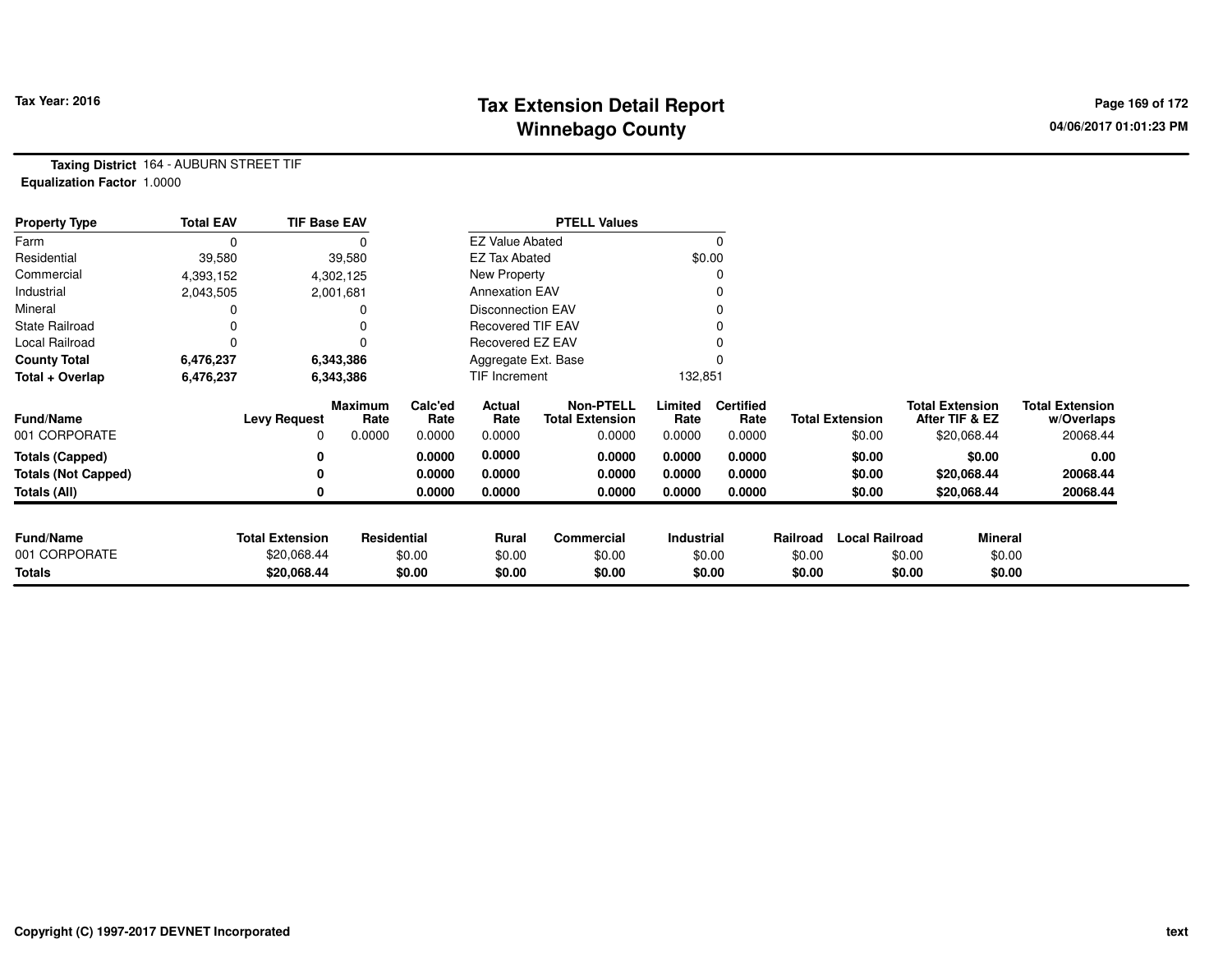## **Tax Extension Detail Report Constant Constant Constant Page 170 of 172 Winnebago County**

**Taxing District** 165 - FOREST HILLS ROAD TIF**Equalization Factor** 1.0000

| <b>Property Type</b>       | <b>Total EAV</b> | <b>TIF Base EAV</b>    |                 |                  |                          | <b>PTELL Values</b>                        |                   |                          |          |                        |        |                                          |                                      |
|----------------------------|------------------|------------------------|-----------------|------------------|--------------------------|--------------------------------------------|-------------------|--------------------------|----------|------------------------|--------|------------------------------------------|--------------------------------------|
| Farm                       |                  |                        |                 |                  | <b>EZ Value Abated</b>   |                                            |                   | $\Omega$                 |          |                        |        |                                          |                                      |
| Residential                | 132,260          |                        | 119,888         |                  |                          | <b>EZ Tax Abated</b>                       | \$0.00            |                          |          |                        |        |                                          |                                      |
| Commercial                 | 2,199,889        |                        | 2,192,204       | New Property     |                          |                                            | 0                 |                          |          |                        |        |                                          |                                      |
| Industrial                 | 1,899,382        |                        | 1,899,382       |                  | <b>Annexation EAV</b>    |                                            |                   | 0                        |          |                        |        |                                          |                                      |
| Mineral                    |                  |                        |                 |                  | <b>Disconnection EAV</b> |                                            |                   | 0                        |          |                        |        |                                          |                                      |
| <b>State Railroad</b>      |                  |                        |                 |                  | Recovered TIF EAV        |                                            |                   |                          |          |                        |        |                                          |                                      |
| Local Railroad             |                  |                        |                 | Recovered EZ EAV |                          |                                            |                   |                          |          |                        |        |                                          |                                      |
| <b>County Total</b>        | 4,231,531        |                        | 4,211,474       |                  | Aggregate Ext. Base      |                                            |                   |                          |          |                        |        |                                          |                                      |
| Total + Overlap            | 4,231,531        | 4,211,474              |                 |                  | TIF Increment            |                                            | 20,057            |                          |          |                        |        |                                          |                                      |
| <b>Fund/Name</b>           |                  | <b>Levy Request</b>    | Maximum<br>Rate | Calc'ed<br>Rate  | Actual<br>Rate           | <b>Non-PTELL</b><br><b>Total Extension</b> | Limited<br>Rate   | <b>Certified</b><br>Rate |          | <b>Total Extension</b> |        | <b>Total Extension</b><br>After TIF & EZ | <b>Total Extension</b><br>w/Overlaps |
| 001 CORPORATE              |                  | 0                      | 0.0000          | 0.0000           | 0.0000                   | 0.0000                                     | 0.0000            | 0.0000                   |          | \$0.00                 |        | \$2,412.48                               | 2412.48                              |
| <b>Totals (Capped)</b>     |                  |                        |                 | 0.0000           | 0.0000                   | 0.0000                                     | 0.0000            | 0.0000                   |          | \$0.00                 |        | \$0.00                                   | 0.00                                 |
| <b>Totals (Not Capped)</b> |                  |                        |                 | 0.0000           | 0.0000                   | 0.0000                                     | 0.0000            | 0.0000                   |          | \$0.00                 |        | \$2,412.48                               | 2412.48                              |
| Totals (All)               |                  |                        |                 | 0.0000           | 0.0000                   | 0.0000                                     | 0.0000            | 0.0000                   |          | \$0.00                 |        | \$2,412.48                               | 2412.48                              |
| <b>Fund/Name</b>           |                  | <b>Total Extension</b> | Residential     |                  | Rural                    | <b>Commercial</b>                          | <b>Industrial</b> |                          | Railroad | <b>Local Railroad</b>  |        | Mineral                                  |                                      |
| 001 CORPORATE              |                  | \$2,412.48             |                 | \$0.00           | \$0.00                   | \$0.00                                     |                   | \$0.00                   | \$0.00   |                        | \$0.00 | \$0.00                                   |                                      |
| <b>Totals</b>              |                  | \$2,412.48             |                 | \$0.00           | \$0.00                   | \$0.00                                     |                   | \$0.00                   | \$0.00   |                        | \$0.00 | \$0.00                                   |                                      |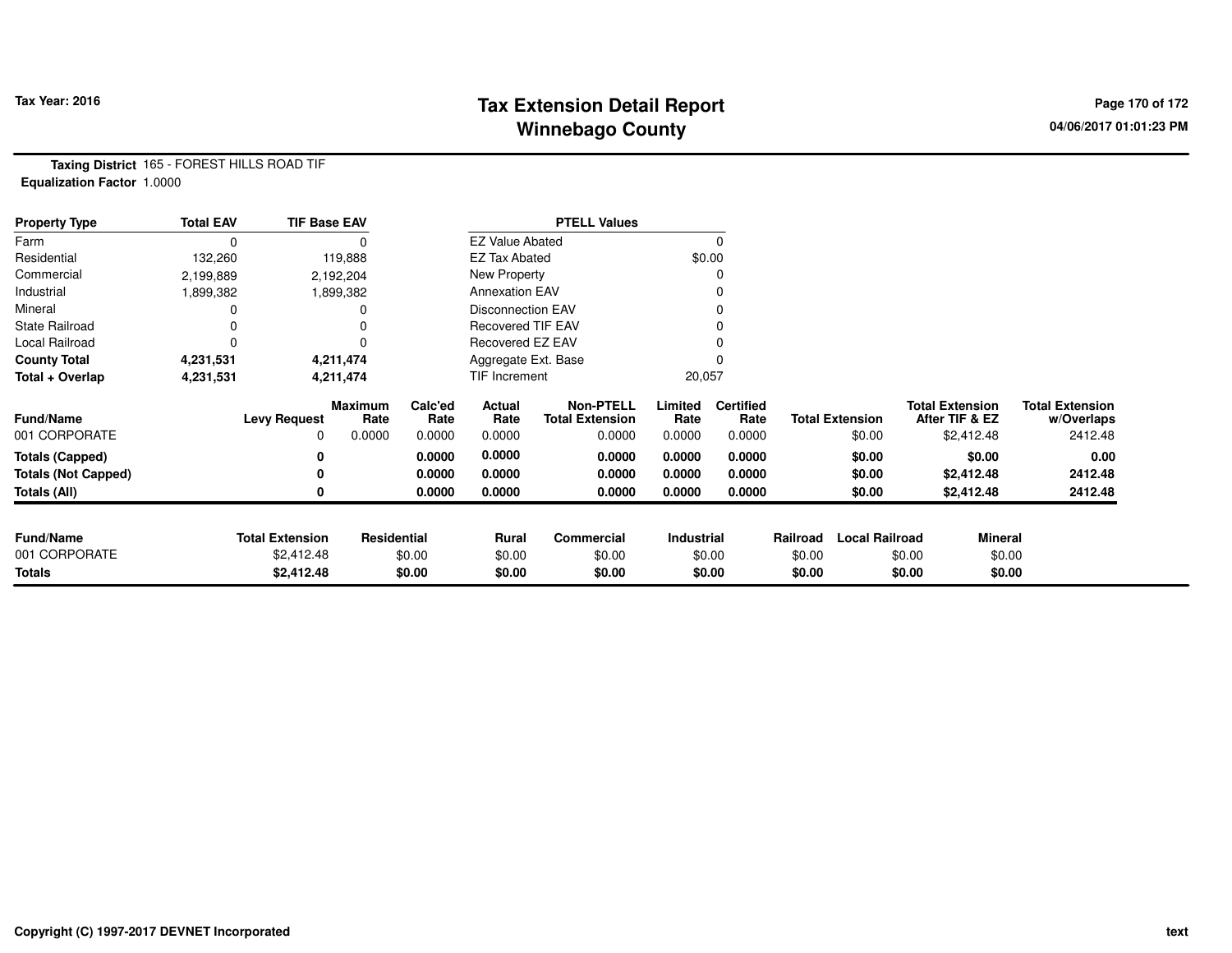## **Tax Extension Detail Report Constant Constant Constant Page 171 of 172 Winnebago County**

**Taxing District** 166 - GARDNER / BLACKHAWK TIF**Equalization Factor** 1.0000

| <b>Property Type</b>       | <b>Total EAV</b> | <b>TIF Base EAV</b>    |                        |                 |                          | <b>PTELL Values</b>                        |                 |                          |          |                        |                                          |             |                                      |
|----------------------------|------------------|------------------------|------------------------|-----------------|--------------------------|--------------------------------------------|-----------------|--------------------------|----------|------------------------|------------------------------------------|-------------|--------------------------------------|
| Farm                       | $\Omega$         |                        |                        |                 | <b>EZ Value Abated</b>   |                                            |                 |                          |          |                        |                                          |             |                                      |
| Residential                | 477,438          |                        | 467,947                |                 | <b>EZ Tax Abated</b>     |                                            |                 | \$0.00                   |          |                        |                                          |             |                                      |
| Commercial                 | 3,799,722        |                        | 3,522,209              |                 | New Property             |                                            |                 |                          |          |                        |                                          |             |                                      |
| Industrial                 | 3,371,275        |                        | 3,268,893              |                 | <b>Annexation EAV</b>    |                                            |                 |                          |          |                        |                                          |             |                                      |
| Mineral                    |                  |                        |                        |                 | Disconnection EAV        |                                            |                 |                          |          |                        |                                          |             |                                      |
| <b>State Railroad</b>      |                  |                        |                        |                 | <b>Recovered TIF EAV</b> |                                            |                 |                          |          |                        |                                          |             |                                      |
| Local Railroad             | 0                |                        | 0                      |                 | Recovered EZ EAV         |                                            |                 |                          |          |                        |                                          |             |                                      |
| <b>County Total</b>        | 7,648,435        |                        | 7,259,049              |                 | Aggregate Ext. Base      |                                            |                 |                          |          |                        |                                          |             |                                      |
| Total + Overlap            | 7,648,435        |                        | 7,259,049              |                 | TIF Increment            |                                            | 389,386         |                          |          |                        |                                          |             |                                      |
| <b>Fund/Name</b>           |                  | <b>Levy Request</b>    | <b>Maximum</b><br>Rate | Calc'ed<br>Rate | Actual<br>Rate           | <b>Non-PTELL</b><br><b>Total Extension</b> | Limited<br>Rate | <b>Certified</b><br>Rate |          | <b>Total Extension</b> | <b>Total Extension</b><br>After TIF & EZ |             | <b>Total Extension</b><br>w/Overlaps |
| 001 CORPORATE              |                  | 0                      | 0.0000                 | 0.0000          | 0.0000                   | 0.0000                                     | 0.0000          | 0.0000                   |          | \$0.00                 |                                          | \$40,504.04 | 40504.04                             |
| <b>Totals (Capped)</b>     |                  | 0                      |                        | 0.0000          | 0.0000                   | 0.0000                                     | 0.0000          | 0.0000                   |          | \$0.00                 |                                          | \$0.00      | 0.00                                 |
| <b>Totals (Not Capped)</b> |                  | 0                      |                        | 0.0000          | 0.0000                   | 0.0000                                     | 0.0000          | 0.0000                   |          | \$0.00                 |                                          | \$40,504.04 | 40504.04                             |
| Totals (All)               |                  | 0                      |                        | 0.0000          | 0.0000                   | 0.0000                                     | 0.0000          | 0.0000                   |          | \$0.00                 |                                          | \$40,504.04 | 40504.04                             |
|                            |                  |                        |                        |                 |                          |                                            |                 |                          |          |                        |                                          |             |                                      |
| <b>Fund/Name</b>           |                  | <b>Total Extension</b> | Residential            |                 | <b>Rural</b>             | <b>Commercial</b>                          | Industrial      |                          | Railroad | <b>Local Railroad</b>  |                                          | Mineral     |                                      |
| 001 CORPORATE              |                  | \$40,504.04            |                        | \$0.00          | \$0.00                   | \$0.00                                     |                 | \$0.00                   | \$0.00   |                        | \$0.00                                   | \$0.00      |                                      |
| <b>Totals</b>              |                  | \$40,504.04            |                        | \$0.00          | \$0.00                   | \$0.00                                     |                 | \$0.00                   | \$0.00   |                        | \$0.00                                   | \$0.00      |                                      |